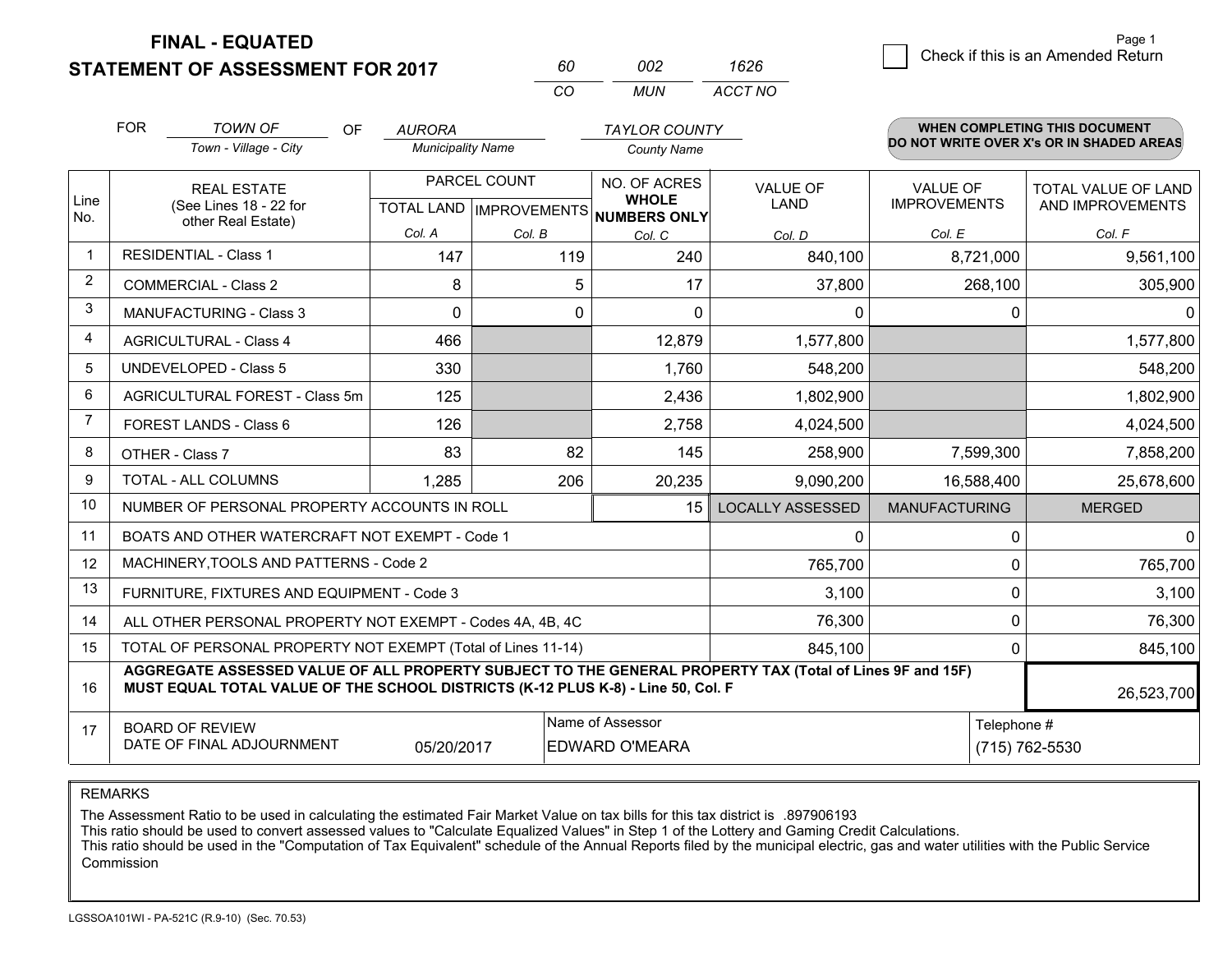*YEAR CO MUN ACCT NO* <sup>2017</sup> <sup>60</sup> <sup>002</sup> <sup>1626</sup>

Do not confuse FOREST LANDS (Line 7) with FOREST CROPS (in this section) - They are **NOT** the same

|    |                                                    |                 |  | Private Forest Crop - Reg Class @ 10¢ per acre                                      |                 |                                                                              | Private Forest Crop - Reg Class @ \$2.52 per acre                  |  |                    |  |
|----|----------------------------------------------------|-----------------|--|-------------------------------------------------------------------------------------|-----------------|------------------------------------------------------------------------------|--------------------------------------------------------------------|--|--------------------|--|
| 18 | (a) PARCELS                                        | (b) ACRES       |  | (c) ASSESSED VALUE                                                                  |                 | (d) PARCELS                                                                  | (e) ACRES                                                          |  | (f) ASSESSED VALUE |  |
|    |                                                    |                 |  |                                                                                     |                 |                                                                              |                                                                    |  |                    |  |
|    | Private Forest Crop - Special Class @ 20¢ per acre |                 |  |                                                                                     |                 | Entered Before 2005 Managed Forest - Ferrous Mining CLOSED @ \$8.27 per acre |                                                                    |  |                    |  |
| 19 | (a) PARCELS                                        | (b) ACRES       |  | (c) ASSESSED VALUE                                                                  |                 | (d) PARCELS                                                                  | (e) ACRES                                                          |  | (f) ASSESSED VALUE |  |
|    |                                                    |                 |  |                                                                                     |                 |                                                                              |                                                                    |  |                    |  |
|    |                                                    |                 |  | Entered Before 2005 Managed Forest - OPEN @ \$.79 per acre                          |                 |                                                                              | Entered Before 2005 Managed Forest - CLOSED @ \$1.87 per acre      |  |                    |  |
| 20 | (a) PARCELS                                        | (b) ACRES       |  | (c) ASSESSED VALUE                                                                  |                 | (d) PARCELS                                                                  | (e) ACRES                                                          |  | (f) ASSESSED VALUE |  |
|    | 8                                                  | 290.04          |  |                                                                                     | 435.200         |                                                                              | 292.34                                                             |  | 402.800            |  |
|    | Entered After 2004 Managed Forest - OPEN @         | \$2.14 per acre |  | Entered After 2004 Managed Forest - CLOSED @ \$10.68 per acre<br>(f) ASSESSED VALUE |                 |                                                                              |                                                                    |  |                    |  |
| 21 | (a) PARCELS                                        | (b) ACRES       |  | (c) ASSESSED VALUE                                                                  | (d) PARCELS     |                                                                              | (e) ACRES                                                          |  |                    |  |
|    |                                                    |                 |  |                                                                                     |                 |                                                                              |                                                                    |  |                    |  |
|    |                                                    | 92.09           |  | 138,100                                                                             |                 | 29<br>852.88                                                                 |                                                                    |  | 1,256,800          |  |
| 22 | (a) County Forest Cropland Acres                   |                 |  | (b) Federal Acres                                                                   | (c) State Acres |                                                                              | (d) County (NOT FOREST CROP) Acres                                 |  | (e) Other Acres    |  |
|    |                                                    |                 |  |                                                                                     |                 | 8.48<br>53.37                                                                |                                                                    |  | 52.79              |  |
|    |                                                    |                 |  | Assessed Value of Omitted Property From Prior Years (Sec. 70.44)                    |                 |                                                                              | Assessed Value of Sec. 70.43 Corrections of Errors by Assessors    |  |                    |  |
| 23 |                                                    | (a) REAL ESTATE |  | (b) PERSONAL                                                                        |                 |                                                                              | (c1) REAL ESTATE                                                   |  | (c2) PERSONAL      |  |
|    |                                                    |                 |  |                                                                                     |                 |                                                                              |                                                                    |  |                    |  |
|    |                                                    |                 |  | Manufacturing Equated Value of Omitted Property From Prior Years (Sec. 70.995)      |                 |                                                                              | Mfg. Equated Value of Sec.70.43 Corrections of Errors by Assessors |  |                    |  |
|    |                                                    | (d) REAL ESTATE |  | (e) PERSONAL                                                                        |                 | (f1) REAL ESTATE                                                             |                                                                    |  | (f2) PERSONAL      |  |
|    |                                                    |                 |  |                                                                                     |                 |                                                                              |                                                                    |  |                    |  |

## **SPECIAL DISTRICTS**

| Line<br>No. | Enter 6-digit<br><b>Special District</b> | <b>Account</b><br><b>Number</b> | <b>Special District Name</b> | <b>Locally Assessed Value</b><br>of Real Estate and | Mfg Value of Real Estate<br>and Personal Property | <b>Merged Value of</b><br><b>Real Estate and</b> |
|-------------|------------------------------------------|---------------------------------|------------------------------|-----------------------------------------------------|---------------------------------------------------|--------------------------------------------------|
|             | Code (Col. A)                            | (Col. B)                        | (Col. C)                     | Personal Property (Col. D)                          | (Col. E)                                          | Personal Property (Col. F)                       |
| 24          |                                          |                                 |                              |                                                     |                                                   |                                                  |
| 25          |                                          |                                 |                              |                                                     |                                                   |                                                  |
| 26          |                                          |                                 |                              |                                                     |                                                   |                                                  |
| 27          |                                          |                                 |                              |                                                     |                                                   |                                                  |
| 28          |                                          |                                 |                              |                                                     |                                                   |                                                  |
| 29          |                                          |                                 |                              |                                                     |                                                   |                                                  |
| 30          |                                          |                                 |                              |                                                     |                                                   |                                                  |
| 31          |                                          |                                 |                              |                                                     |                                                   |                                                  |
| 32          |                                          |                                 |                              |                                                     |                                                   |                                                  |
| 33          |                                          |                                 |                              |                                                     |                                                   |                                                  |
| 34          |                                          |                                 |                              |                                                     |                                                   |                                                  |
| 35          |                                          |                                 |                              |                                                     |                                                   |                                                  |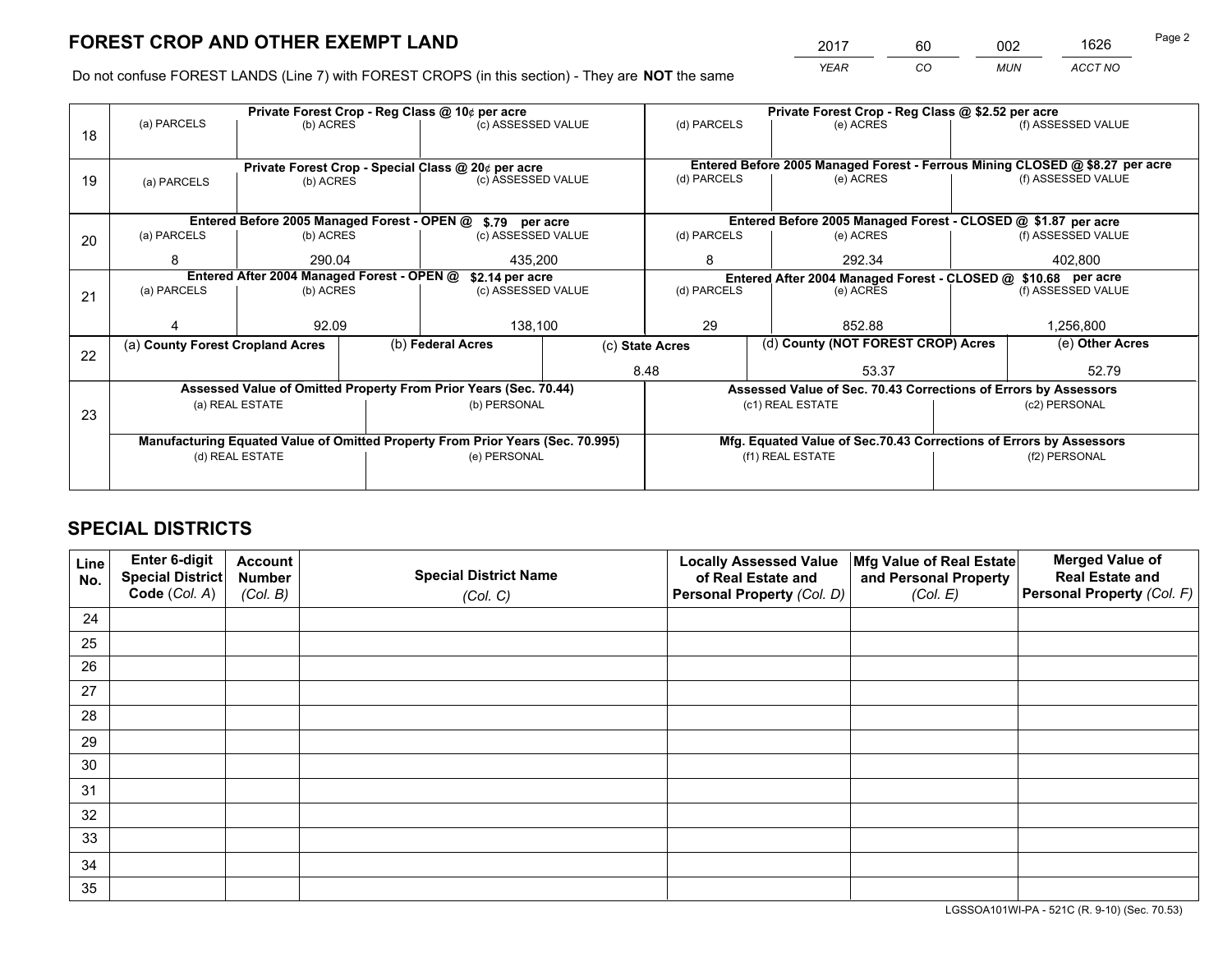|                 |                                                          |                                             |                                                         | <b>YEAR</b>                                                                       | CO<br><b>MUN</b>                                              | ACCT NO                                                                        |
|-----------------|----------------------------------------------------------|---------------------------------------------|---------------------------------------------------------|-----------------------------------------------------------------------------------|---------------------------------------------------------------|--------------------------------------------------------------------------------|
| Line<br>No.     | Enter 6-digit<br><b>School District</b><br>Code (Col. A) | <b>Account</b><br><b>Number</b><br>(Col. B) | <b>School District Name</b><br>(Col. C)                 | <b>Locally Assessed Value</b><br>of Real Estate and<br>Personal Property (Col. D) | Mfg Value of Real Estate<br>and Personal Property<br>(Col. E) | <b>Merged Value of</b><br><b>Real Estate and</b><br>Personal Property (Col. F) |
|                 | A. SCHOOL DISTRICTS (K-8 and K-12)                       |                                             |                                                         |                                                                                   |                                                               |                                                                                |
| 36              | 602135                                                   | 0355                                        | SCH D OF GILMAN                                         | 26,523,700                                                                        |                                                               | 26,523,700                                                                     |
| 37              |                                                          |                                             |                                                         |                                                                                   |                                                               |                                                                                |
| 38              |                                                          |                                             |                                                         |                                                                                   |                                                               |                                                                                |
| 39              |                                                          |                                             |                                                         |                                                                                   |                                                               |                                                                                |
| 40              |                                                          |                                             |                                                         |                                                                                   |                                                               |                                                                                |
| 41<br>42        |                                                          |                                             |                                                         |                                                                                   |                                                               |                                                                                |
| 43              |                                                          |                                             |                                                         |                                                                                   |                                                               |                                                                                |
| 44              |                                                          |                                             |                                                         |                                                                                   |                                                               |                                                                                |
| 45              |                                                          |                                             |                                                         |                                                                                   |                                                               |                                                                                |
| $\overline{46}$ |                                                          |                                             |                                                         |                                                                                   |                                                               |                                                                                |
| 47              |                                                          |                                             |                                                         |                                                                                   |                                                               |                                                                                |
| 48              |                                                          |                                             |                                                         |                                                                                   |                                                               |                                                                                |
| 49              |                                                          |                                             |                                                         |                                                                                   |                                                               |                                                                                |
| 50              |                                                          |                                             | TOTAL ASSESSED VALUE OF SCHOOL DISTRICTS (K-8 and K-12) | 26,523,700                                                                        |                                                               | 26,523,700                                                                     |
|                 | <b>B.</b><br><b>UNION HIGH SCHOOL DISTRICTS</b>          |                                             |                                                         |                                                                                   |                                                               |                                                                                |
| 51              |                                                          |                                             |                                                         |                                                                                   |                                                               |                                                                                |
| 52              |                                                          |                                             |                                                         |                                                                                   |                                                               |                                                                                |
| 53              |                                                          |                                             |                                                         |                                                                                   |                                                               |                                                                                |
| 54              |                                                          |                                             |                                                         |                                                                                   |                                                               |                                                                                |
| 55              |                                                          |                                             | TOTAL ASSESSED VALUE OF UNION HIGH SCHOOLS              |                                                                                   |                                                               |                                                                                |
|                 | C. TECHNICAL COLLEGE DISTRICTS                           |                                             |                                                         |                                                                                   |                                                               |                                                                                |
| 56              | 000100                                                   | 0001                                        | CHIPPEWA VALLEY TECHNICAL COLLEGE EAUC                  | 26,523,700                                                                        |                                                               | 26,523,700                                                                     |
| 57<br>58        |                                                          |                                             |                                                         |                                                                                   |                                                               |                                                                                |
| 59              |                                                          |                                             | TOTAL ASSESSED VALUE OF TECHNICAL COLLEGES              | 26,523,700                                                                        |                                                               | 26,523,700                                                                     |
|                 |                                                          |                                             |                                                         |                                                                                   |                                                               |                                                                                |

60

002

 *I hereby certify, to the best of my knowledge and belief, this form is complete and correct.*

**SCHOOL DISTRICTS**

| Print name of preparer | Title                    |                | Date (MM / DD / CCYY) |
|------------------------|--------------------------|----------------|-----------------------|
|                        |                          |                |                       |
| Signature of preparer  | Contact Telephone Number | E-mail address |                       |
|                        | $\sim$                   |                |                       |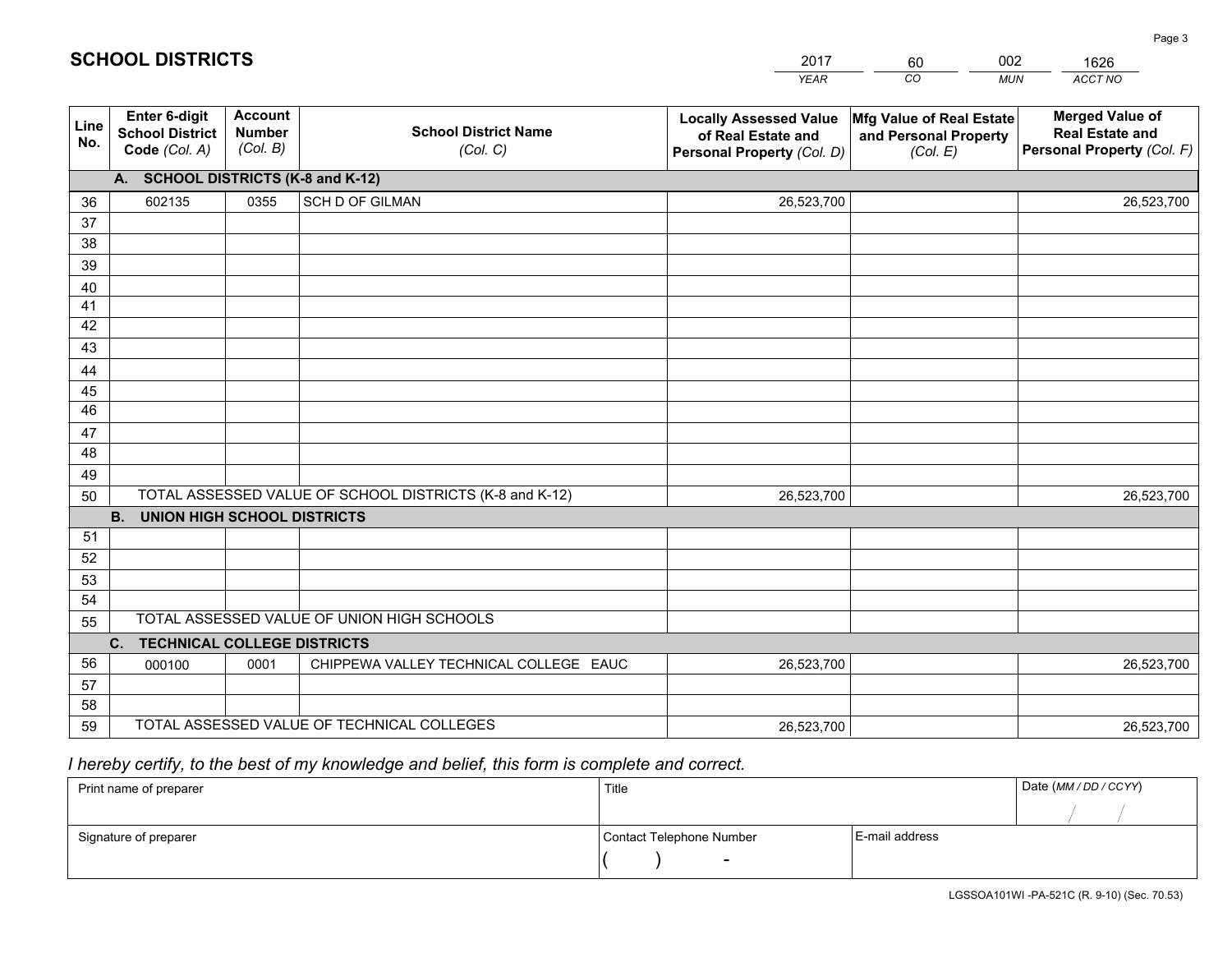## **HIGHLIGHTS**

- 1. Complete the Statement of Assessment after the Board of Review. Reflect any changes made there.
- 2. Use black ink to complete.
- 3. Line 16 must equal Line 50, Col D.
- 4. Line 55 must equal the total of K-8 schools listed on lines 36-49. Do not include K-12 schools in this comparision.
- 5. Line 59, Col. D must equal Line 16.
- 6. Special District, School District and Technical College District values must include both real estate and personal property. Examples of Special districts are: town sanitary districts, public inland lake protection and rehabilitation districts, and metropolitan sewerage districts.
- 7. DO NOT INCLUDE Manufacturing property values.DOR will print these values on the final SOA.
- 8. Accuracy of this form is very important. The values reported directly affect the equalized value DOR calculates for school and special districts.

### **Page 1:**

 If not prefilled, enter the tax year,county and municipal code,municipal type, municipal name and county name on the top of form.

Check the Amended box, if filing an amended / corrected SOA.

 Report the parcel count, acres and assessed value of taxable general property, total parcel count, (real and personal), total acres, and values from final figures set by the Board of Review.

- A. Real Estate land and improvements (buildings, etc.) is reported on lines 1 8, total line 9.
- B. Personal Property is reported on lines 11 14, Column D, total line 15.
- C. To complete this report, use the computer produced summary of the assessment roll that shows these amounts.
- D. Use whole numbers only.
- E. Add each line across and each column down to verify entries.

## **Page 2:**

- A. Report Special Items (not subject to general property tax).
- 1. Private Forest Croplands and Managed Forest Lands are reported on lines 18,19, 20 and 21. Be sure to report assessed values **NOT** taxes.
- 2. You should have copies of the orders of entry, orders of withdrawal, etc., to update your assessment roll.
	- 3. Show hundredths of acres (e.g. 39.75).
- 4. Tax exempt lands are reported on line 22.
- 5. Omitted property and sec. 70.43, Wis. Stats., corrections of errors by assessor are reported on line 23. Report real estate and personal property separately. These should be for **prior years**, not something found on the current assessment roll after the board of review.
- B. Special District (Lines 24-35) Include the value of both real and personal property.
- The Department of Revenue (DOR) preprints much of the information regarding names and codes for schools, special districts,etc. If a district is not listed, enter the name and value only, DOR will enter the proper code.

## **Page 3 School Districts:**

Include the value of both real and personal property.

Report School District (regular, elementary, union high school, and technical college).

- 1. Regular (K-12) and Elementary (K-8) school values are reported on lines 36-49, total on line 50.
- 2. Union High School (UHS) (use only if elementary schools are listed on lines 36-49) are reported on lines 51-54. UHS total value (line 55) must equal to the total **elementary school** values reported on lines 36-49. Do notinclude K-12 schools in this comparison.
- 3. Technical College values are reported on lines 56-58, total on line 59.
- 4. Use the computer summary that shows these amounts to complete this report.

## **This form is due the second Monday in June. File this report only after your Board of Review is complete.**

 *If you have questions: Return forms to:*

 Email: lgs@wisconsin.gov Wisconsin Department of RevenueCall:  $(608)$  266-2569 or  $(608)$  264-6892 Fax number: (608) 264-6887 PO Box 8971

Local Government Services Section 6-97 Madison WI 53708-8971

GILMAN, WI 54433 - 9607 GILMAN, WI 54433 - 9607 W15857 STATE HWY 64 W15857 STATE HWY 64 TOWN OF AURORA TOWN OF AURORA GARY WILCENSKI GARY WILCENSKI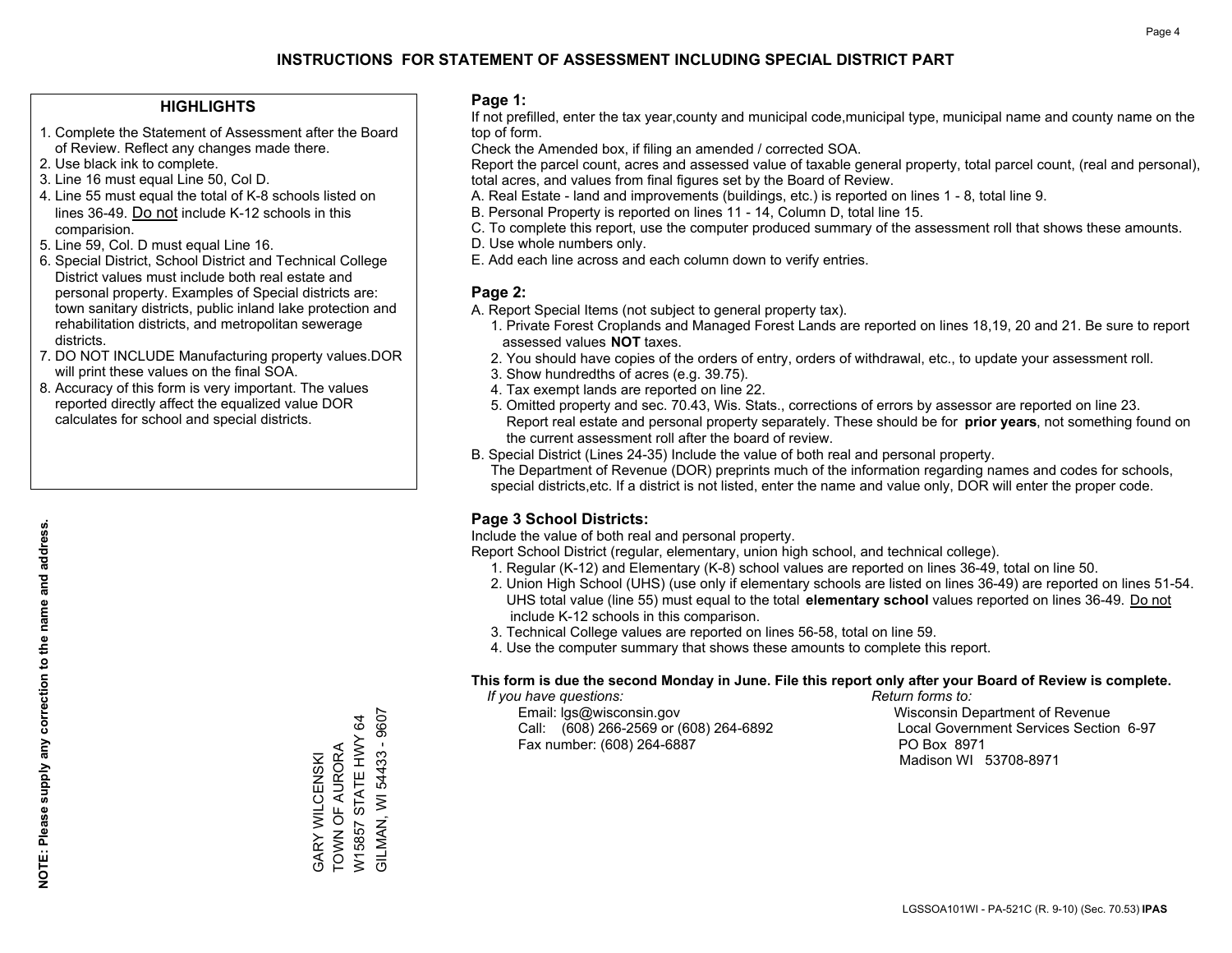**STATEMENT OF ASSESSMENT FOR 2017** 

**FINAL - EQUATED**

7 Check if this is an Amended Return<br>7 Page 1

|                | <b>FOR</b>                                                                                                                                      | <b>TOWN OF</b><br>OF<br>Town - Village - City                                                                                                                                                | <b>BROWNING</b><br><b>Municipality Name</b> |                           | <b>TAYLOR COUNTY</b>               |                         |                                        | <b>WHEN COMPLETING THIS DOCUMENT</b><br>DO NOT WRITE OVER X's OR IN SHADED AREAS |
|----------------|-------------------------------------------------------------------------------------------------------------------------------------------------|----------------------------------------------------------------------------------------------------------------------------------------------------------------------------------------------|---------------------------------------------|---------------------------|------------------------------------|-------------------------|----------------------------------------|----------------------------------------------------------------------------------|
|                |                                                                                                                                                 |                                                                                                                                                                                              |                                             | PARCEL COUNT              | <b>County Name</b><br>NO. OF ACRES |                         |                                        |                                                                                  |
| Line<br>No.    |                                                                                                                                                 | <b>REAL ESTATE</b><br>(See Lines 18 - 22 for<br>other Real Estate)                                                                                                                           |                                             | TOTAL LAND   IMPROVEMENTS | <b>WHOLE</b><br>NUMBERS ONLY       | <b>VALUE OF</b><br>LAND | <b>VALUE OF</b><br><b>IMPROVEMENTS</b> | <b>TOTAL VALUE OF LAND</b><br>AND IMPROVEMENTS                                   |
|                |                                                                                                                                                 |                                                                                                                                                                                              | Col. A                                      | Col. B                    | Col. C                             | Col. D                  | Col. E                                 | Col. F                                                                           |
| $\mathbf{1}$   |                                                                                                                                                 | <b>RESIDENTIAL - Class 1</b>                                                                                                                                                                 | 312                                         | 282                       | 621                                | 2,005,500               | 28,698,100                             | 30,703,600                                                                       |
| $\overline{2}$ |                                                                                                                                                 | <b>COMMERCIAL - Class 2</b>                                                                                                                                                                  | 11                                          | 11                        | 17                                 | 55,400                  | 531,900                                | 587,300                                                                          |
| 3              |                                                                                                                                                 | <b>MANUFACTURING - Class 3</b>                                                                                                                                                               | 0                                           | $\mathbf 0$               | $\Omega$                           | 0                       | $\Omega$                               | $\Omega$                                                                         |
| 4              |                                                                                                                                                 | <b>AGRICULTURAL - Class 4</b>                                                                                                                                                                | 489                                         |                           | 10,700                             | 1,512,400               |                                        | 1,512,400                                                                        |
| 5              |                                                                                                                                                 | <b>UNDEVELOPED - Class 5</b>                                                                                                                                                                 | 412                                         |                           | 3,296                              | 1,323,800               |                                        | 1,323,800                                                                        |
| 6              |                                                                                                                                                 | AGRICULTURAL FOREST - Class 5m                                                                                                                                                               | 193                                         |                           | 2,470                              | 2,188,600               |                                        | 2,188,600                                                                        |
| $\overline{7}$ |                                                                                                                                                 | FOREST LANDS - Class 6                                                                                                                                                                       | 202                                         |                           | 3,803                              | 6,500,400               |                                        | 6,500,400                                                                        |
| 8              |                                                                                                                                                 | OTHER - Class 7                                                                                                                                                                              | 86                                          | 86                        | 212                                | 280,400                 | 8,572,400                              | 8,852,800                                                                        |
| 9              |                                                                                                                                                 | TOTAL - ALL COLUMNS                                                                                                                                                                          | 1,705                                       | 379                       | 21,119                             | 13,866,500              | 37,802,400                             | 51,668,900                                                                       |
| 10             |                                                                                                                                                 | NUMBER OF PERSONAL PROPERTY ACCOUNTS IN ROLL                                                                                                                                                 |                                             |                           | 13                                 | <b>LOCALLY ASSESSED</b> | <b>MANUFACTURING</b>                   | <b>MERGED</b>                                                                    |
| 11             |                                                                                                                                                 | BOATS AND OTHER WATERCRAFT NOT EXEMPT - Code 1                                                                                                                                               |                                             |                           |                                    | 0                       | $\Omega$                               | $\mathbf 0$                                                                      |
| 12             |                                                                                                                                                 | MACHINERY, TOOLS AND PATTERNS - Code 2                                                                                                                                                       |                                             |                           |                                    | 21,800                  | 22,600                                 | 44,400                                                                           |
| 13             |                                                                                                                                                 | FURNITURE, FIXTURES AND EQUIPMENT - Code 3                                                                                                                                                   |                                             |                           |                                    | 900                     | $\Omega$                               | 900                                                                              |
| 14             |                                                                                                                                                 | ALL OTHER PERSONAL PROPERTY NOT EXEMPT - Codes 4A, 4B, 4C                                                                                                                                    |                                             |                           |                                    | 75,800                  | 100                                    | 75,900                                                                           |
| 15             |                                                                                                                                                 | TOTAL OF PERSONAL PROPERTY NOT EXEMPT (Total of Lines 11-14)                                                                                                                                 |                                             |                           | 98,500                             | 22,700                  | 121,200                                |                                                                                  |
| 16             |                                                                                                                                                 | AGGREGATE ASSESSED VALUE OF ALL PROPERTY SUBJECT TO THE GENERAL PROPERTY TAX (Total of Lines 9F and 15F)<br>MUST EQUAL TOTAL VALUE OF THE SCHOOL DISTRICTS (K-12 PLUS K-8) - Line 50, Col. F |                                             |                           |                                    |                         |                                        | 51,790,100                                                                       |
| 17             | Name of Assessor<br>Telephone #<br><b>BOARD OF REVIEW</b><br>DATE OF FINAL ADJOURNMENT<br>05/12/2017<br><b>EDWARD O'MEARA</b><br>(715) 762-5530 |                                                                                                                                                                                              |                                             |                           |                                    |                         |                                        |                                                                                  |

*CO*

*MUN*

*ACCT NO1627*

*<sup>60</sup> <sup>004</sup>*

REMARKS

The Assessment Ratio to be used in calculating the estimated Fair Market Value on tax bills for this tax district is .886044231<br>This ratio should be used to convert assessed values to "Calculate Equalized Values" in Step 1 Commission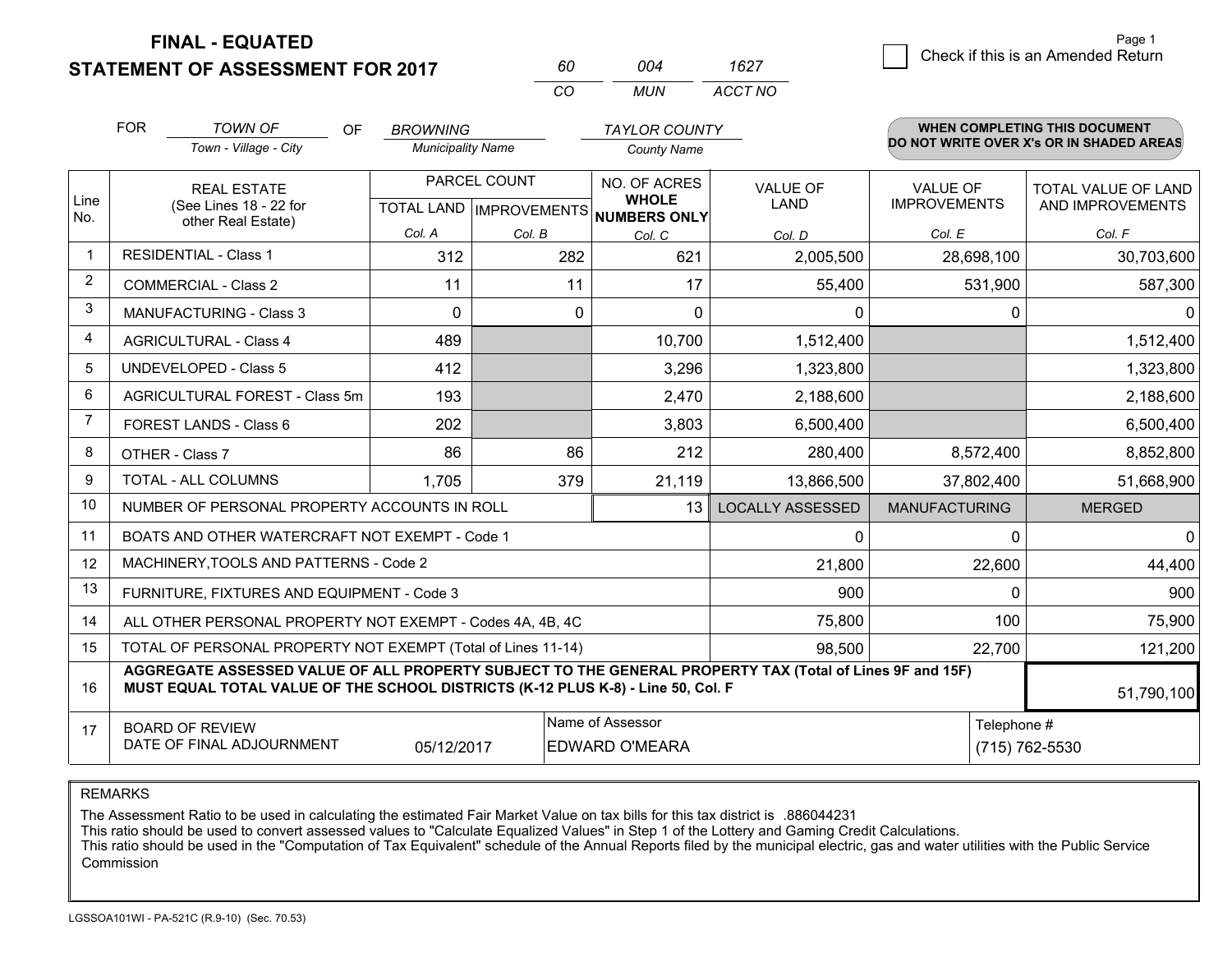*YEAR CO MUN ACCT NO* 2017 60 004 1627

Do not confuse FOREST LANDS (Line 7) with FOREST CROPS (in this section) - They are **NOT** the same

|    |                                  |                                            |  | Private Forest Crop - Reg Class @ 10¢ per acre                                 |         | Private Forest Crop - Reg Class @ \$2.52 per acre |                                    |                                                                    |                    |                                                                              |  |
|----|----------------------------------|--------------------------------------------|--|--------------------------------------------------------------------------------|---------|---------------------------------------------------|------------------------------------|--------------------------------------------------------------------|--------------------|------------------------------------------------------------------------------|--|
| 18 | (a) PARCELS                      | (b) ACRES                                  |  | (c) ASSESSED VALUE                                                             |         | (d) PARCELS                                       |                                    | (e) ACRES                                                          |                    | (f) ASSESSED VALUE                                                           |  |
|    |                                  |                                            |  |                                                                                |         |                                                   |                                    |                                                                    |                    |                                                                              |  |
|    |                                  |                                            |  | Private Forest Crop - Special Class @ 20¢ per acre                             |         |                                                   |                                    |                                                                    |                    | Entered Before 2005 Managed Forest - Ferrous Mining CLOSED @ \$8.27 per acre |  |
| 19 | (a) PARCELS                      | (b) ACRES                                  |  | (c) ASSESSED VALUE                                                             |         | (d) PARCELS                                       |                                    | (e) ACRES                                                          |                    | (f) ASSESSED VALUE                                                           |  |
|    |                                  |                                            |  |                                                                                |         |                                                   |                                    |                                                                    |                    |                                                                              |  |
|    |                                  |                                            |  | Entered Before 2005 Managed Forest - OPEN @ \$.79 per acre                     |         |                                                   |                                    | Entered Before 2005 Managed Forest - CLOSED @ \$1.87 per acre      |                    |                                                                              |  |
| 20 | (a) PARCELS                      | (b) ACRES                                  |  | (c) ASSESSED VALUE                                                             |         | (d) PARCELS                                       |                                    | (e) ACRES                                                          |                    | (f) ASSESSED VALUE                                                           |  |
|    | 13                               | 404.95                                     |  |                                                                                | 641.600 |                                                   |                                    | 809.33                                                             |                    | 1,334,000                                                                    |  |
|    |                                  | Entered After 2004 Managed Forest - OPEN @ |  | \$2.14 per acre                                                                |         |                                                   |                                    | Entered After 2004 Managed Forest - CLOSED @ \$10.68 per acre      |                    |                                                                              |  |
| 21 | (a) PARCELS                      | (b) ACRES                                  |  | (c) ASSESSED VALUE                                                             |         | (d) PARCELS                                       | (e) ACRES                          |                                                                    | (f) ASSESSED VALUE |                                                                              |  |
|    |                                  |                                            |  |                                                                                |         |                                                   |                                    |                                                                    |                    |                                                                              |  |
|    |                                  | 140.97                                     |  | 248,700                                                                        | 18      |                                                   |                                    | 570.2                                                              |                    | 963,100                                                                      |  |
| 22 | (a) County Forest Cropland Acres |                                            |  | (b) Federal Acres<br>(c) State Acres                                           |         |                                                   | (d) County (NOT FOREST CROP) Acres |                                                                    |                    | (e) Other Acres                                                              |  |
|    |                                  |                                            |  | 11.25<br>.11                                                                   |         |                                                   |                                    | 15.86                                                              |                    | 17                                                                           |  |
|    |                                  |                                            |  | Assessed Value of Omitted Property From Prior Years (Sec. 70.44)               |         |                                                   |                                    | Assessed Value of Sec. 70.43 Corrections of Errors by Assessors    |                    |                                                                              |  |
|    |                                  | (a) REAL ESTATE                            |  | (b) PERSONAL                                                                   |         |                                                   | (c1) REAL ESTATE                   |                                                                    |                    | (c2) PERSONAL                                                                |  |
| 23 |                                  |                                            |  |                                                                                |         |                                                   |                                    |                                                                    |                    |                                                                              |  |
|    |                                  |                                            |  | Manufacturing Equated Value of Omitted Property From Prior Years (Sec. 70.995) |         |                                                   |                                    | Mfg. Equated Value of Sec.70.43 Corrections of Errors by Assessors |                    |                                                                              |  |
|    |                                  | (d) REAL ESTATE                            |  | (e) PERSONAL                                                                   |         | (f1) REAL ESTATE                                  |                                    |                                                                    | (f2) PERSONAL      |                                                                              |  |
|    |                                  |                                            |  |                                                                                |         |                                                   |                                    |                                                                    |                    |                                                                              |  |

## **SPECIAL DISTRICTS**

| Line<br>No. | Enter 6-digit<br>Special District<br>Code (Col. A) | <b>Account</b><br><b>Number</b><br>(Col. B) | <b>Special District Name</b><br>(Col. C) | <b>Locally Assessed Value</b><br>of Real Estate and<br>Personal Property (Col. D) | Mfg Value of Real Estate<br>and Personal Property<br>(Col. E) | <b>Merged Value of</b><br><b>Real Estate and</b><br>Personal Property (Col. F) |
|-------------|----------------------------------------------------|---------------------------------------------|------------------------------------------|-----------------------------------------------------------------------------------|---------------------------------------------------------------|--------------------------------------------------------------------------------|
| 24          |                                                    |                                             |                                          |                                                                                   |                                                               |                                                                                |
| 25          |                                                    |                                             |                                          |                                                                                   |                                                               |                                                                                |
| 26          |                                                    |                                             |                                          |                                                                                   |                                                               |                                                                                |
| 27          |                                                    |                                             |                                          |                                                                                   |                                                               |                                                                                |
| 28          |                                                    |                                             |                                          |                                                                                   |                                                               |                                                                                |
| 29          |                                                    |                                             |                                          |                                                                                   |                                                               |                                                                                |
| 30          |                                                    |                                             |                                          |                                                                                   |                                                               |                                                                                |
| 31          |                                                    |                                             |                                          |                                                                                   |                                                               |                                                                                |
| 32          |                                                    |                                             |                                          |                                                                                   |                                                               |                                                                                |
| 33          |                                                    |                                             |                                          |                                                                                   |                                                               |                                                                                |
| 34          |                                                    |                                             |                                          |                                                                                   |                                                               |                                                                                |
| 35          |                                                    |                                             |                                          |                                                                                   |                                                               |                                                                                |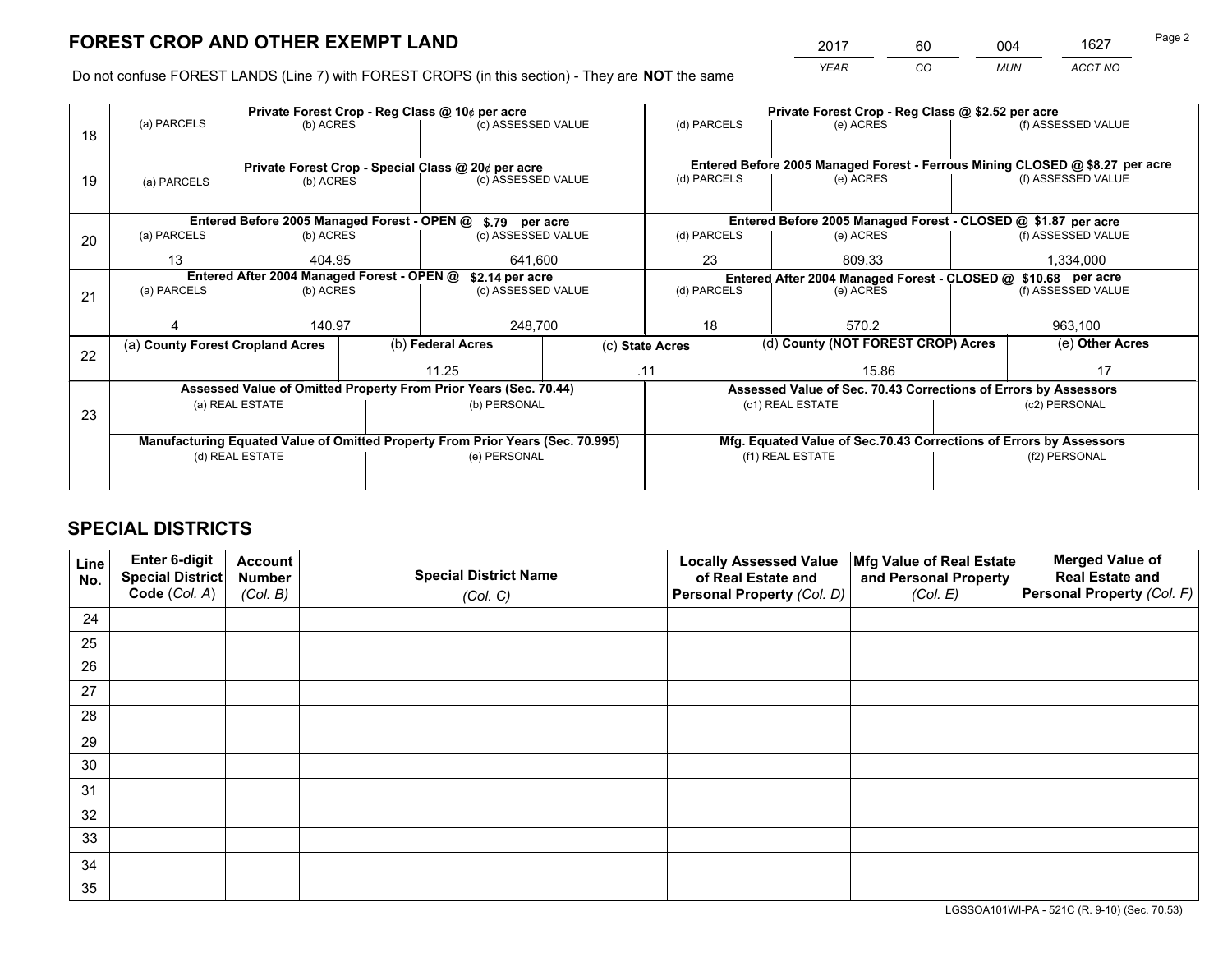|             |                                                                 |                                             |                                                         | <b>YEAR</b>                                                                       | CO<br><b>MUN</b>                                              | ACCT NO                                                                        |
|-------------|-----------------------------------------------------------------|---------------------------------------------|---------------------------------------------------------|-----------------------------------------------------------------------------------|---------------------------------------------------------------|--------------------------------------------------------------------------------|
| Line<br>No. | <b>Enter 6-digit</b><br><b>School District</b><br>Code (Col. A) | <b>Account</b><br><b>Number</b><br>(Col. B) | <b>School District Name</b><br>(Col. C)                 | <b>Locally Assessed Value</b><br>of Real Estate and<br>Personal Property (Col. D) | Mfg Value of Real Estate<br>and Personal Property<br>(Col. E) | <b>Merged Value of</b><br><b>Real Estate and</b><br>Personal Property (Col. F) |
|             | A. SCHOOL DISTRICTS (K-8 and K-12)                              |                                             |                                                         |                                                                                   |                                                               |                                                                                |
| 36          | 603409                                                          | 0356                                        | SCH D OF MEDFORD AREA                                   | 51,767,400                                                                        | 22,700                                                        | 51,790,100                                                                     |
| 37          |                                                                 |                                             |                                                         |                                                                                   |                                                               |                                                                                |
| 38          |                                                                 |                                             |                                                         |                                                                                   |                                                               |                                                                                |
| 39          |                                                                 |                                             |                                                         |                                                                                   |                                                               |                                                                                |
| 40          |                                                                 |                                             |                                                         |                                                                                   |                                                               |                                                                                |
| 41<br>42    |                                                                 |                                             |                                                         |                                                                                   |                                                               |                                                                                |
| 43          |                                                                 |                                             |                                                         |                                                                                   |                                                               |                                                                                |
|             |                                                                 |                                             |                                                         |                                                                                   |                                                               |                                                                                |
| 44<br>45    |                                                                 |                                             |                                                         |                                                                                   |                                                               |                                                                                |
| 46          |                                                                 |                                             |                                                         |                                                                                   |                                                               |                                                                                |
| 47          |                                                                 |                                             |                                                         |                                                                                   |                                                               |                                                                                |
| 48          |                                                                 |                                             |                                                         |                                                                                   |                                                               |                                                                                |
| 49          |                                                                 |                                             |                                                         |                                                                                   |                                                               |                                                                                |
| 50          |                                                                 |                                             | TOTAL ASSESSED VALUE OF SCHOOL DISTRICTS (K-8 and K-12) | 51,767,400                                                                        | 22,700                                                        | 51,790,100                                                                     |
|             | <b>B.</b><br><b>UNION HIGH SCHOOL DISTRICTS</b>                 |                                             |                                                         |                                                                                   |                                                               |                                                                                |
| 51          |                                                                 |                                             |                                                         |                                                                                   |                                                               |                                                                                |
| 52          |                                                                 |                                             |                                                         |                                                                                   |                                                               |                                                                                |
| 53          |                                                                 |                                             |                                                         |                                                                                   |                                                               |                                                                                |
| 54          |                                                                 |                                             |                                                         |                                                                                   |                                                               |                                                                                |
| 55          |                                                                 |                                             | TOTAL ASSESSED VALUE OF UNION HIGH SCHOOLS              |                                                                                   |                                                               |                                                                                |
|             | C.<br><b>TECHNICAL COLLEGE DISTRICTS</b>                        |                                             |                                                         |                                                                                   |                                                               |                                                                                |
| 56          | 001500                                                          | 0014                                        | NORTH CENTRAL TECHNICAL COLLEGE<br>WAUS                 | 51,767,400                                                                        | 22,700                                                        | 51,790,100                                                                     |
| 57<br>58    |                                                                 |                                             |                                                         |                                                                                   |                                                               |                                                                                |
| 59          |                                                                 |                                             | TOTAL ASSESSED VALUE OF TECHNICAL COLLEGES              | 51,767,400                                                                        | 22,700                                                        | 51,790,100                                                                     |
|             |                                                                 |                                             |                                                         |                                                                                   |                                                               |                                                                                |

60

004

 *I hereby certify, to the best of my knowledge and belief, this form is complete and correct.*

**SCHOOL DISTRICTS**

| Print name of preparer | Title                    |                | Date (MM / DD / CCYY) |
|------------------------|--------------------------|----------------|-----------------------|
|                        |                          |                |                       |
| Signature of preparer  | Contact Telephone Number | E-mail address |                       |
|                        | $\overline{\phantom{0}}$ |                |                       |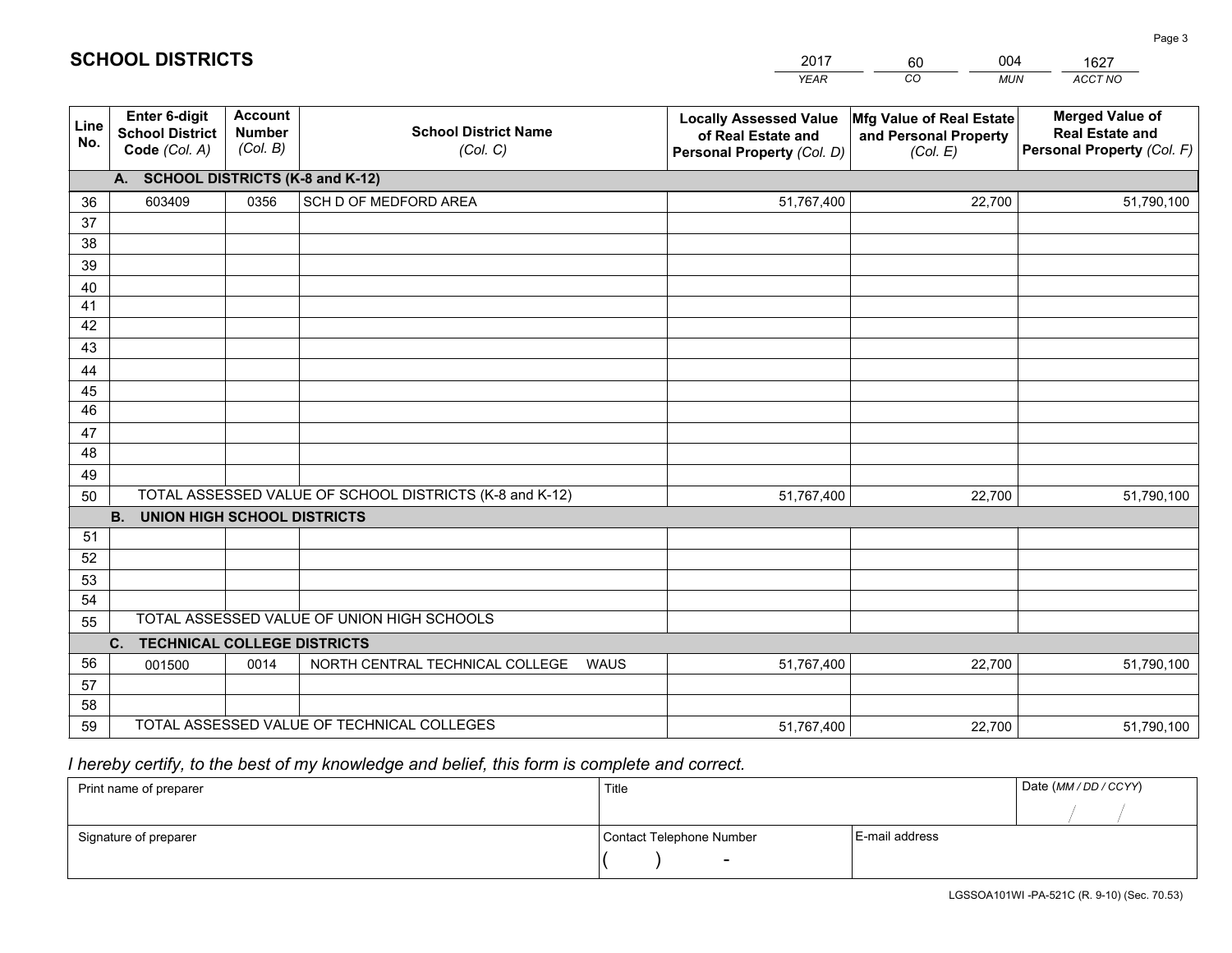### **HIGHLIGHTS**

- 1. Complete the Statement of Assessment after the Board of Review. Reflect any changes made there.
- 2. Use black ink to complete.
- 3. Line 16 must equal Line 50, Col D.
- 4. Line 55 must equal the total of K-8 schools listed on lines 36-49. Do not include K-12 schools in this comparision.
- 5. Line 59, Col. D must equal Line 16.
- 6. Special District, School District and Technical College District values must include both real estate and personal property. Examples of Special districts are: town sanitary districts, public inland lake protection and rehabilitation districts, and metropolitan sewerage districts.
- 7. DO NOT INCLUDE Manufacturing property values.DOR will print these values on the final SOA.
- 8. Accuracy of this form is very important. The values reported directly affect the equalized value DOR calculates for school and special districts.

### **Page 1:**

 If not prefilled, enter the tax year,county and municipal code,municipal type, municipal name and county name on the top of form.

Check the Amended box, if filing an amended / corrected SOA.

 Report the parcel count, acres and assessed value of taxable general property, total parcel count, (real and personal), total acres, and values from final figures set by the Board of Review.

- A. Real Estate land and improvements (buildings, etc.) is reported on lines 1 8, total line 9.
- B. Personal Property is reported on lines 11 14, Column D, total line 15.
- C. To complete this report, use the computer produced summary of the assessment roll that shows these amounts.
- D. Use whole numbers only.
- E. Add each line across and each column down to verify entries.

### **Page 2:**

- A. Report Special Items (not subject to general property tax).
- 1. Private Forest Croplands and Managed Forest Lands are reported on lines 18,19, 20 and 21. Be sure to report assessed values **NOT** taxes.
- 2. You should have copies of the orders of entry, orders of withdrawal, etc., to update your assessment roll.
	- 3. Show hundredths of acres (e.g. 39.75).
- 4. Tax exempt lands are reported on line 22.
- 5. Omitted property and sec. 70.43, Wis. Stats., corrections of errors by assessor are reported on line 23. Report real estate and personal property separately. These should be for **prior years**, not something found on the current assessment roll after the board of review.
- B. Special District (Lines 24-35) Include the value of both real and personal property.
- The Department of Revenue (DOR) preprints much of the information regarding names and codes for schools, special districts,etc. If a district is not listed, enter the name and value only, DOR will enter the proper code.

## **Page 3 School Districts:**

Include the value of both real and personal property.

Report School District (regular, elementary, union high school, and technical college).

- 1. Regular (K-12) and Elementary (K-8) school values are reported on lines 36-49, total on line 50.
- 2. Union High School (UHS) (use only if elementary schools are listed on lines 36-49) are reported on lines 51-54. UHS total value (line 55) must equal to the total **elementary school** values reported on lines 36-49. Do notinclude K-12 schools in this comparison.
- 3. Technical College values are reported on lines 56-58, total on line 59.
- 4. Use the computer summary that shows these amounts to complete this report.

#### **This form is due the second Monday in June. File this report only after your Board of Review is complete.**

 *If you have questions: Return forms to:*

 Email: lgs@wisconsin.gov Wisconsin Department of RevenueCall:  $(608)$  266-2569 or  $(608)$  264-6892 Fax number: (608) 264-6887 PO Box 8971

Local Government Services Section 6-97 Madison WI 53708-8971

PATTI KRAEGENBRINK PATTI KRAEGENBRINK TOWN OF BROWNING TOWN OF BROWNING<br>W3947 LEKIE LN VIEDFORD, WI 54451 MEDFORD, WI 54451 W3947 LEKIE LN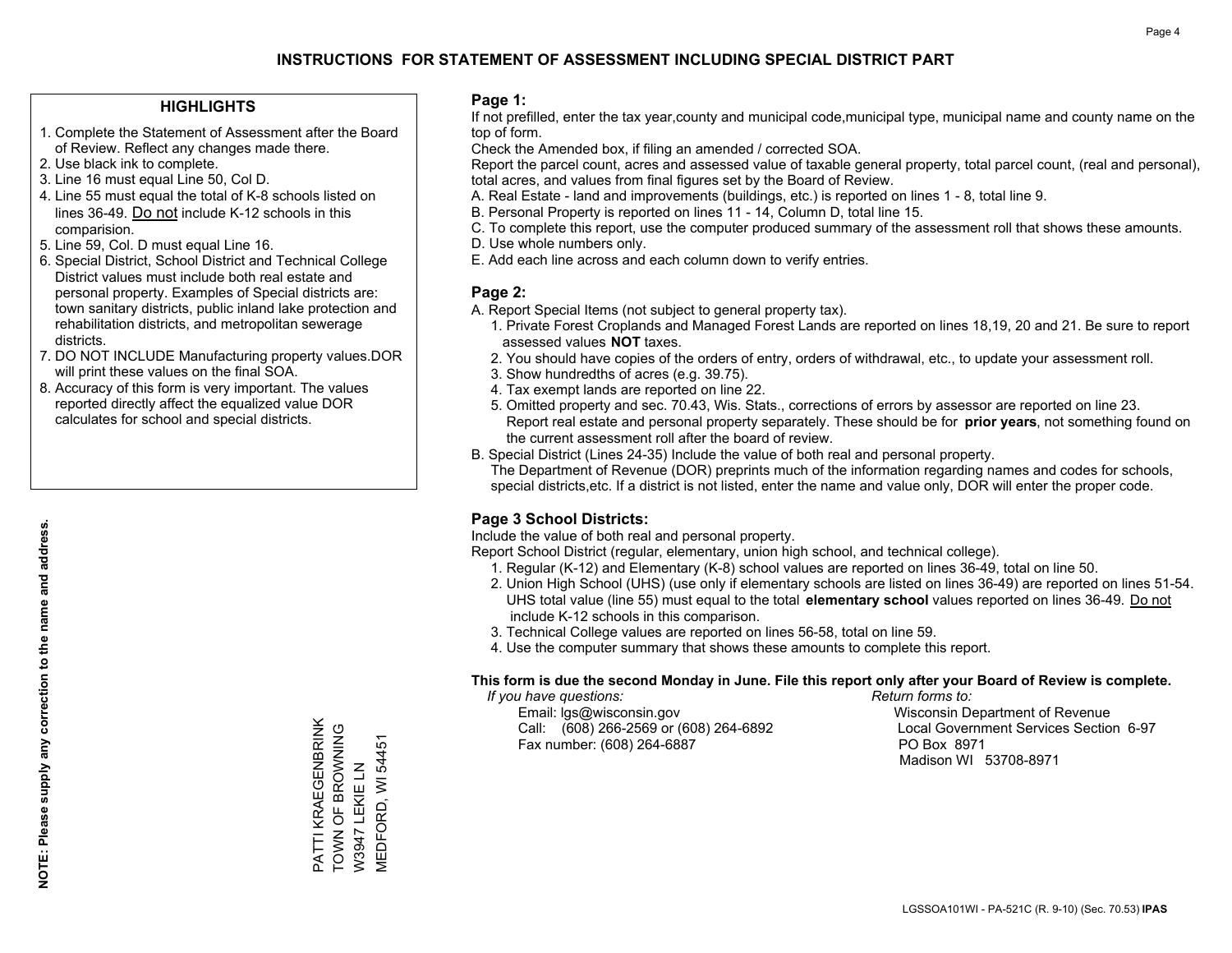**FINAL - EQUATED**

**STATEMENT OF ASSESSMENT FOR 2017** 

| 60  | 006 | 1628    |  |
|-----|-----|---------|--|
| -CO | MUN | ACCT NO |  |

|                | <b>FOR</b>                                                                       | <b>TOWN OF</b><br>OF                                                                                     | <b>CHELSEA</b>           |                           | <b>TAYLOR COUNTY</b>                |                         |                      | <b>WHEN COMPLETING THIS DOCUMENT</b>     |  |
|----------------|----------------------------------------------------------------------------------|----------------------------------------------------------------------------------------------------------|--------------------------|---------------------------|-------------------------------------|-------------------------|----------------------|------------------------------------------|--|
|                |                                                                                  | Town - Village - City                                                                                    | <b>Municipality Name</b> |                           | <b>County Name</b>                  |                         |                      | DO NOT WRITE OVER X's OR IN SHADED AREAS |  |
|                |                                                                                  | <b>REAL ESTATE</b>                                                                                       |                          | PARCEL COUNT              | NO. OF ACRES                        | <b>VALUE OF</b>         | <b>VALUE OF</b>      | <b>TOTAL VALUE OF LAND</b>               |  |
| Line<br>No.    |                                                                                  | (See Lines 18 - 22 for<br>other Real Estate)                                                             |                          | TOTAL LAND   IMPROVEMENTS | <b>WHOLE</b><br><b>NUMBERS ONLY</b> | LAND                    | <b>IMPROVEMENTS</b>  | AND IMPROVEMENTS                         |  |
|                |                                                                                  |                                                                                                          | Col. A                   | Col. B                    | Col. C                              | Col. D                  | Col. E               | Col. F                                   |  |
| $\mathbf 1$    |                                                                                  | <b>RESIDENTIAL - Class 1</b>                                                                             | 540                      | 397                       | 815                                 | 3,488,600               | 37,633,500           | 41,122,100                               |  |
| 2              |                                                                                  | <b>COMMERCIAL - Class 2</b>                                                                              | 24                       | 13                        | 270                                 | 629,400                 | 978,400              | 1,607,800                                |  |
| 3              |                                                                                  | MANUFACTURING - Class 3                                                                                  |                          | 0                         | 40                                  | 83,900                  | 0                    | 83,900                                   |  |
| 4              |                                                                                  | <b>AGRICULTURAL - Class 4</b>                                                                            | 249                      |                           | 3,608                               | 519,500                 |                      | 519,500                                  |  |
| 5              |                                                                                  | UNDEVELOPED - Class 5                                                                                    | 405                      |                           | 4,058                               | 1,826,900               |                      | 1,826,900                                |  |
| 6              | <b>AGRICULTURAL FOREST - Class 5m</b>                                            |                                                                                                          | 144                      |                           | 2,067                               | 1,734,300               |                      | 1,734,300                                |  |
| $\overline{7}$ | FOREST LANDS - Class 6                                                           |                                                                                                          | 332                      |                           | 6,950                               | 11,687,200              |                      | 11,687,200                               |  |
| 8              |                                                                                  | OTHER - Class 7                                                                                          | 19                       | 19                        | 38                                  | 166,400                 | 1,716,000            | 1,882,400                                |  |
| 9              |                                                                                  | TOTAL - ALL COLUMNS                                                                                      | 1,714<br>429             |                           | 17,846                              | 20,136,200              | 40,327,900           | 60,464,100                               |  |
| 10             |                                                                                  | NUMBER OF PERSONAL PROPERTY ACCOUNTS IN ROLL                                                             |                          |                           | 27                                  | <b>LOCALLY ASSESSED</b> | <b>MANUFACTURING</b> | <b>MERGED</b>                            |  |
| 11             |                                                                                  | BOATS AND OTHER WATERCRAFT NOT EXEMPT - Code 1                                                           |                          |                           |                                     | $\mathbf{0}$            | $\mathbf 0$          | $\Omega$                                 |  |
| 12             |                                                                                  | MACHINERY, TOOLS AND PATTERNS - Code 2                                                                   |                          |                           |                                     | 61,400                  | 0                    | 61,400                                   |  |
| 13             |                                                                                  | FURNITURE, FIXTURES AND EQUIPMENT - Code 3                                                               |                          |                           |                                     | 11,900                  | $\Omega$             | 11,900                                   |  |
| 14             |                                                                                  | ALL OTHER PERSONAL PROPERTY NOT EXEMPT - Codes 4A, 4B, 4C                                                |                          |                           |                                     | 146,000                 | 1,200                | 147,200                                  |  |
| 15             |                                                                                  | TOTAL OF PERSONAL PROPERTY NOT EXEMPT (Total of Lines 11-14)                                             |                          |                           |                                     | 219,300                 | 1,200                | 220,500                                  |  |
| 16             | MUST EQUAL TOTAL VALUE OF THE SCHOOL DISTRICTS (K-12 PLUS K-8) - Line 50, Col. F | AGGREGATE ASSESSED VALUE OF ALL PROPERTY SUBJECT TO THE GENERAL PROPERTY TAX (Total of Lines 9F and 15F) | 60,684,600               |                           |                                     |                         |                      |                                          |  |
| 17             |                                                                                  | <b>BOARD OF REVIEW</b>                                                                                   |                          |                           | Name of Assessor                    |                         |                      | Telephone #                              |  |
|                |                                                                                  | DATE OF FINAL ADJOURNMENT                                                                                | 06/04/2017               |                           | <b>CINDY CHASE</b>                  |                         |                      | (715) 820-0451                           |  |

REMARKS

The Assessment Ratio to be used in calculating the estimated Fair Market Value on tax bills for this tax district is .953018625

This ratio should be used to convert assessed values to "Calculate Equalized Values" in Step 1 of the Lottery and Gaming Credit Calculations.<br>This ratio should be used in the "Computation of Tax Equivalent" schedule of the Commission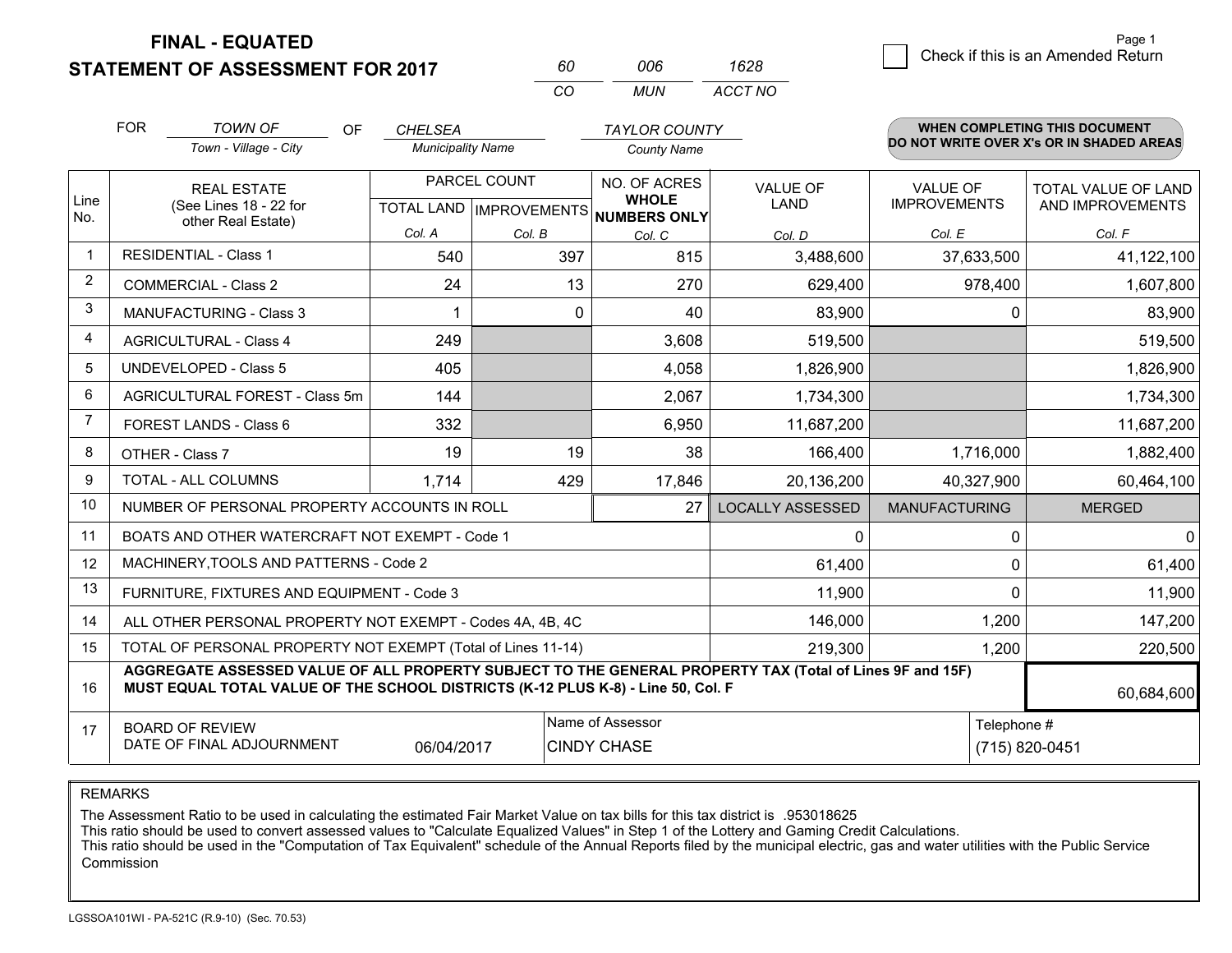*YEAR CO MUN ACCT NO* <sup>2017</sup> <sup>60</sup> <sup>006</sup> <sup>1628</sup>

Do not confuse FOREST LANDS (Line 7) with FOREST CROPS (in this section) - They are **NOT** the same

|    |                                            |                 |              | Private Forest Crop - Reg Class @ 10¢ per acre                                 |                                                                              | Private Forest Crop - Reg Class @ \$2.52 per acre             |                  |                                                                    |                                                                 |                    |
|----|--------------------------------------------|-----------------|--------------|--------------------------------------------------------------------------------|------------------------------------------------------------------------------|---------------------------------------------------------------|------------------|--------------------------------------------------------------------|-----------------------------------------------------------------|--------------------|
| 18 | (a) PARCELS                                | (b) ACRES       |              | (c) ASSESSED VALUE                                                             |                                                                              | (d) PARCELS                                                   |                  | (e) ACRES                                                          |                                                                 | (f) ASSESSED VALUE |
|    |                                            |                 |              |                                                                                |                                                                              |                                                               |                  |                                                                    |                                                                 |                    |
|    |                                            |                 |              | Private Forest Crop - Special Class @ 20¢ per acre                             | Entered Before 2005 Managed Forest - Ferrous Mining CLOSED @ \$8.27 per acre |                                                               |                  |                                                                    |                                                                 |                    |
| 19 | (a) PARCELS                                | (b) ACRES       |              | (c) ASSESSED VALUE                                                             |                                                                              | (d) PARCELS                                                   |                  | (e) ACRES                                                          |                                                                 | (f) ASSESSED VALUE |
|    |                                            |                 |              |                                                                                |                                                                              |                                                               |                  |                                                                    |                                                                 |                    |
|    |                                            |                 |              | Entered Before 2005 Managed Forest - OPEN @ \$.79 per acre                     |                                                                              |                                                               |                  | Entered Before 2005 Managed Forest - CLOSED @ \$1.87 per acre      |                                                                 |                    |
| 20 | (a) PARCELS<br>(b) ACRES                   |                 |              | (c) ASSESSED VALUE                                                             |                                                                              | (d) PARCELS                                                   |                  | (e) ACRES                                                          |                                                                 | (f) ASSESSED VALUE |
|    | 31<br>1.126.43                             |                 |              | 1.515.600                                                                      |                                                                              | 37                                                            |                  | 1.314.27                                                           |                                                                 | 1,858,700          |
|    | Entered After 2004 Managed Forest - OPEN @ |                 |              | \$2.14 per acre                                                                |                                                                              | Entered After 2004 Managed Forest - CLOSED @ \$10.68 per acre |                  |                                                                    |                                                                 |                    |
| 21 | (a) PARCELS                                | (b) ACRES       |              | (c) ASSESSED VALUE                                                             |                                                                              | (d) PARCELS                                                   |                  | (e) ACRES                                                          |                                                                 | (f) ASSESSED VALUE |
|    |                                            |                 |              |                                                                                |                                                                              |                                                               |                  |                                                                    |                                                                 |                    |
|    | 3                                          | 120             |              | 150,000                                                                        | 11                                                                           |                                                               | 388.96           |                                                                    | 720,700                                                         |                    |
| 22 | (a) County Forest Cropland Acres           |                 |              | (b) Federal Acres                                                              |                                                                              | (d) County (NOT FOREST CROP) Acres<br>(c) State Acres         |                  |                                                                    | (e) Other Acres                                                 |                    |
|    |                                            |                 |              | 5,248.36                                                                       |                                                                              | 181.44<br>128.19                                              |                  |                                                                    | 32.12                                                           |                    |
|    |                                            |                 |              | Assessed Value of Omitted Property From Prior Years (Sec. 70.44)               |                                                                              |                                                               |                  |                                                                    | Assessed Value of Sec. 70.43 Corrections of Errors by Assessors |                    |
| 23 | (a) REAL ESTATE                            |                 | (b) PERSONAL |                                                                                |                                                                              |                                                               | (c1) REAL ESTATE | (c2) PERSONAL                                                      |                                                                 |                    |
|    |                                            |                 |              |                                                                                |                                                                              |                                                               |                  |                                                                    |                                                                 |                    |
|    |                                            |                 |              | Manufacturing Equated Value of Omitted Property From Prior Years (Sec. 70.995) |                                                                              |                                                               |                  | Mfg. Equated Value of Sec.70.43 Corrections of Errors by Assessors |                                                                 |                    |
|    |                                            | (d) REAL ESTATE |              | (e) PERSONAL                                                                   |                                                                              | (f1) REAL ESTATE                                              |                  |                                                                    | (f2) PERSONAL                                                   |                    |
|    |                                            |                 |              |                                                                                |                                                                              |                                                               |                  |                                                                    |                                                                 |                    |

## **SPECIAL DISTRICTS**

| Line<br>No. | Enter 6-digit<br><b>Special District</b><br>Code (Col. A) | <b>Account</b><br><b>Number</b><br>(Col. B) | <b>Special District Name</b><br>(Col. C) | <b>Locally Assessed Value</b><br>of Real Estate and<br>Personal Property (Col. D) | Mfg Value of Real Estate<br>and Personal Property<br>(Col. E) | <b>Merged Value of</b><br><b>Real Estate and</b><br>Personal Property (Col. F) |
|-------------|-----------------------------------------------------------|---------------------------------------------|------------------------------------------|-----------------------------------------------------------------------------------|---------------------------------------------------------------|--------------------------------------------------------------------------------|
| 24          | 607040                                                    | 0382                                        | CHELSEA SANITARY DISTRICT                | 3,396,400                                                                         |                                                               | 3,396,400                                                                      |
| 25          |                                                           |                                             |                                          |                                                                                   |                                                               |                                                                                |
| 26          |                                                           |                                             |                                          |                                                                                   |                                                               |                                                                                |
| 27          |                                                           |                                             |                                          |                                                                                   |                                                               |                                                                                |
| 28          |                                                           |                                             |                                          |                                                                                   |                                                               |                                                                                |
| 29          |                                                           |                                             |                                          |                                                                                   |                                                               |                                                                                |
| 30          |                                                           |                                             |                                          |                                                                                   |                                                               |                                                                                |
| 31          |                                                           |                                             |                                          |                                                                                   |                                                               |                                                                                |
| 32          |                                                           |                                             |                                          |                                                                                   |                                                               |                                                                                |
| 33          |                                                           |                                             |                                          |                                                                                   |                                                               |                                                                                |
| 34          |                                                           |                                             |                                          |                                                                                   |                                                               |                                                                                |
| 35          |                                                           |                                             |                                          |                                                                                   |                                                               |                                                                                |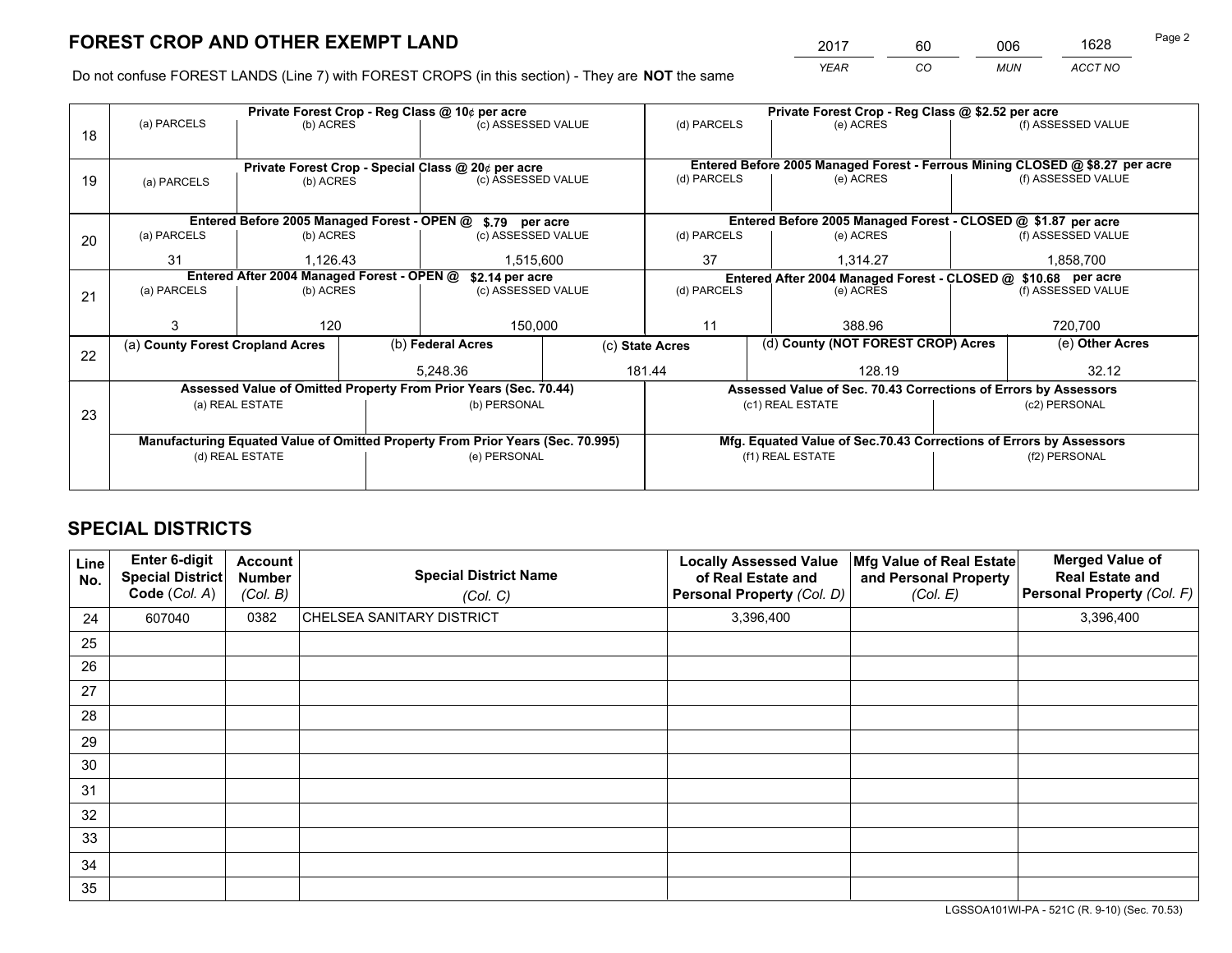|             |                                                                 |                                             |                                                         | <b>YEAR</b>                                                                       | CO<br><b>MUN</b>                                              | ACCT NO                                                                        |
|-------------|-----------------------------------------------------------------|---------------------------------------------|---------------------------------------------------------|-----------------------------------------------------------------------------------|---------------------------------------------------------------|--------------------------------------------------------------------------------|
| Line<br>No. | <b>Enter 6-digit</b><br><b>School District</b><br>Code (Col. A) | <b>Account</b><br><b>Number</b><br>(Col. B) | <b>School District Name</b><br>(Col. C)                 | <b>Locally Assessed Value</b><br>of Real Estate and<br>Personal Property (Col. D) | Mfg Value of Real Estate<br>and Personal Property<br>(Col. E) | <b>Merged Value of</b><br><b>Real Estate and</b><br>Personal Property (Col. F) |
|             | A. SCHOOL DISTRICTS (K-8 and K-12)                              |                                             |                                                         |                                                                                   |                                                               |                                                                                |
| 36          | 603409                                                          | 0356                                        | SCH D OF MEDFORD AREA                                   | 60,599,500                                                                        | 85,100                                                        | 60,684,600                                                                     |
| 37          |                                                                 |                                             |                                                         |                                                                                   |                                                               |                                                                                |
| 38          |                                                                 |                                             |                                                         |                                                                                   |                                                               |                                                                                |
| 39          |                                                                 |                                             |                                                         |                                                                                   |                                                               |                                                                                |
| 40          |                                                                 |                                             |                                                         |                                                                                   |                                                               |                                                                                |
| 41<br>42    |                                                                 |                                             |                                                         |                                                                                   |                                                               |                                                                                |
| 43          |                                                                 |                                             |                                                         |                                                                                   |                                                               |                                                                                |
|             |                                                                 |                                             |                                                         |                                                                                   |                                                               |                                                                                |
| 44<br>45    |                                                                 |                                             |                                                         |                                                                                   |                                                               |                                                                                |
| 46          |                                                                 |                                             |                                                         |                                                                                   |                                                               |                                                                                |
| 47          |                                                                 |                                             |                                                         |                                                                                   |                                                               |                                                                                |
| 48          |                                                                 |                                             |                                                         |                                                                                   |                                                               |                                                                                |
| 49          |                                                                 |                                             |                                                         |                                                                                   |                                                               |                                                                                |
| 50          |                                                                 |                                             | TOTAL ASSESSED VALUE OF SCHOOL DISTRICTS (K-8 and K-12) | 60,599,500                                                                        | 85,100                                                        | 60,684,600                                                                     |
|             | <b>B.</b><br>UNION HIGH SCHOOL DISTRICTS                        |                                             |                                                         |                                                                                   |                                                               |                                                                                |
| 51          |                                                                 |                                             |                                                         |                                                                                   |                                                               |                                                                                |
| 52          |                                                                 |                                             |                                                         |                                                                                   |                                                               |                                                                                |
| 53          |                                                                 |                                             |                                                         |                                                                                   |                                                               |                                                                                |
| 54          |                                                                 |                                             |                                                         |                                                                                   |                                                               |                                                                                |
| 55          |                                                                 |                                             | TOTAL ASSESSED VALUE OF UNION HIGH SCHOOLS              |                                                                                   |                                                               |                                                                                |
|             | C.<br><b>TECHNICAL COLLEGE DISTRICTS</b>                        |                                             |                                                         |                                                                                   |                                                               |                                                                                |
| 56          | 001500                                                          | 0014                                        | NORTH CENTRAL TECHNICAL COLLEGE<br>WAUS                 | 60,599,500                                                                        | 85,100                                                        | 60,684,600                                                                     |
| 57<br>58    |                                                                 |                                             |                                                         |                                                                                   |                                                               |                                                                                |
| 59          |                                                                 |                                             | TOTAL ASSESSED VALUE OF TECHNICAL COLLEGES              | 60,599,500                                                                        | 85,100                                                        | 60,684,600                                                                     |
|             |                                                                 |                                             |                                                         |                                                                                   |                                                               |                                                                                |

60

006

## *I hereby certify, to the best of my knowledge and belief, this form is complete and correct.*

**SCHOOL DISTRICTS**

| Print name of preparer | Title                    |                | Date (MM / DD / CCYY) |
|------------------------|--------------------------|----------------|-----------------------|
|                        |                          |                |                       |
| Signature of preparer  | Contact Telephone Number | E-mail address |                       |
|                        | $\sim$                   |                |                       |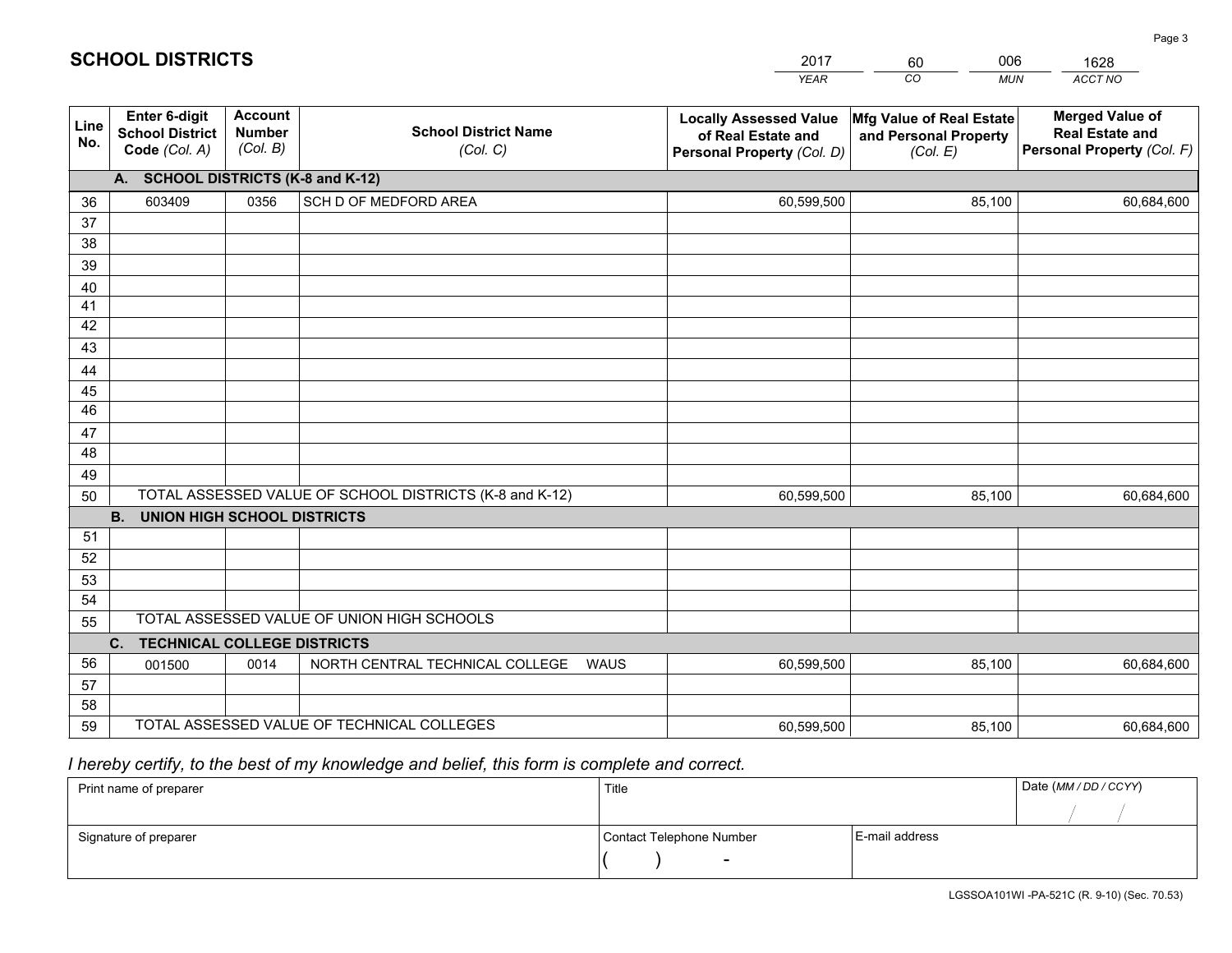## **HIGHLIGHTS**

- 1. Complete the Statement of Assessment after the Board of Review. Reflect any changes made there.
- 2. Use black ink to complete.
- 3. Line 16 must equal Line 50, Col D.
- 4. Line 55 must equal the total of K-8 schools listed on lines 36-49. Do not include K-12 schools in this comparision.
- 5. Line 59, Col. D must equal Line 16.
- 6. Special District, School District and Technical College District values must include both real estate and personal property. Examples of Special districts are: town sanitary districts, public inland lake protection and rehabilitation districts, and metropolitan sewerage districts.
- 7. DO NOT INCLUDE Manufacturing property values.DOR will print these values on the final SOA.
- 8. Accuracy of this form is very important. The values reported directly affect the equalized value DOR calculates for school and special districts.

### **Page 1:**

 If not prefilled, enter the tax year,county and municipal code,municipal type, municipal name and county name on the top of form.

Check the Amended box, if filing an amended / corrected SOA.

 Report the parcel count, acres and assessed value of taxable general property, total parcel count, (real and personal), total acres, and values from final figures set by the Board of Review.

- A. Real Estate land and improvements (buildings, etc.) is reported on lines 1 8, total line 9.
- B. Personal Property is reported on lines 11 14, Column D, total line 15.
- C. To complete this report, use the computer produced summary of the assessment roll that shows these amounts.
- D. Use whole numbers only.
- E. Add each line across and each column down to verify entries.

## **Page 2:**

- A. Report Special Items (not subject to general property tax).
- 1. Private Forest Croplands and Managed Forest Lands are reported on lines 18,19, 20 and 21. Be sure to report assessed values **NOT** taxes.
- 2. You should have copies of the orders of entry, orders of withdrawal, etc., to update your assessment roll.
	- 3. Show hundredths of acres (e.g. 39.75).
- 4. Tax exempt lands are reported on line 22.
- 5. Omitted property and sec. 70.43, Wis. Stats., corrections of errors by assessor are reported on line 23. Report real estate and personal property separately. These should be for **prior years**, not something found on the current assessment roll after the board of review.
- B. Special District (Lines 24-35) Include the value of both real and personal property.
- The Department of Revenue (DOR) preprints much of the information regarding names and codes for schools, special districts,etc. If a district is not listed, enter the name and value only, DOR will enter the proper code.

## **Page 3 School Districts:**

Include the value of both real and personal property.

Report School District (regular, elementary, union high school, and technical college).

- 1. Regular (K-12) and Elementary (K-8) school values are reported on lines 36-49, total on line 50.
- 2. Union High School (UHS) (use only if elementary schools are listed on lines 36-49) are reported on lines 51-54. UHS total value (line 55) must equal to the total **elementary school** values reported on lines 36-49. Do notinclude K-12 schools in this comparison.
- 3. Technical College values are reported on lines 56-58, total on line 59.
- 4. Use the computer summary that shows these amounts to complete this report.

#### **This form is due the second Monday in June. File this report only after your Board of Review is complete.**

 *If you have questions: Return forms to:*

 Email: lgs@wisconsin.gov Wisconsin Department of RevenueCall:  $(608)$  266-2569 or  $(608)$  264-6892 Fax number: (608) 264-6887 PO Box 8971

Local Government Services Section 6-97 Madison WI 53708-8971

W5339 WHITTLESEY AVE W5339 WHITTLESEY AVE TOWN OF CHELSEA GAIL MILDBRAND<br>TOWN OF CHELSEA VIEDFORD, WI 54451 MEDFORD, WI 54451 GAIL MILDBRAND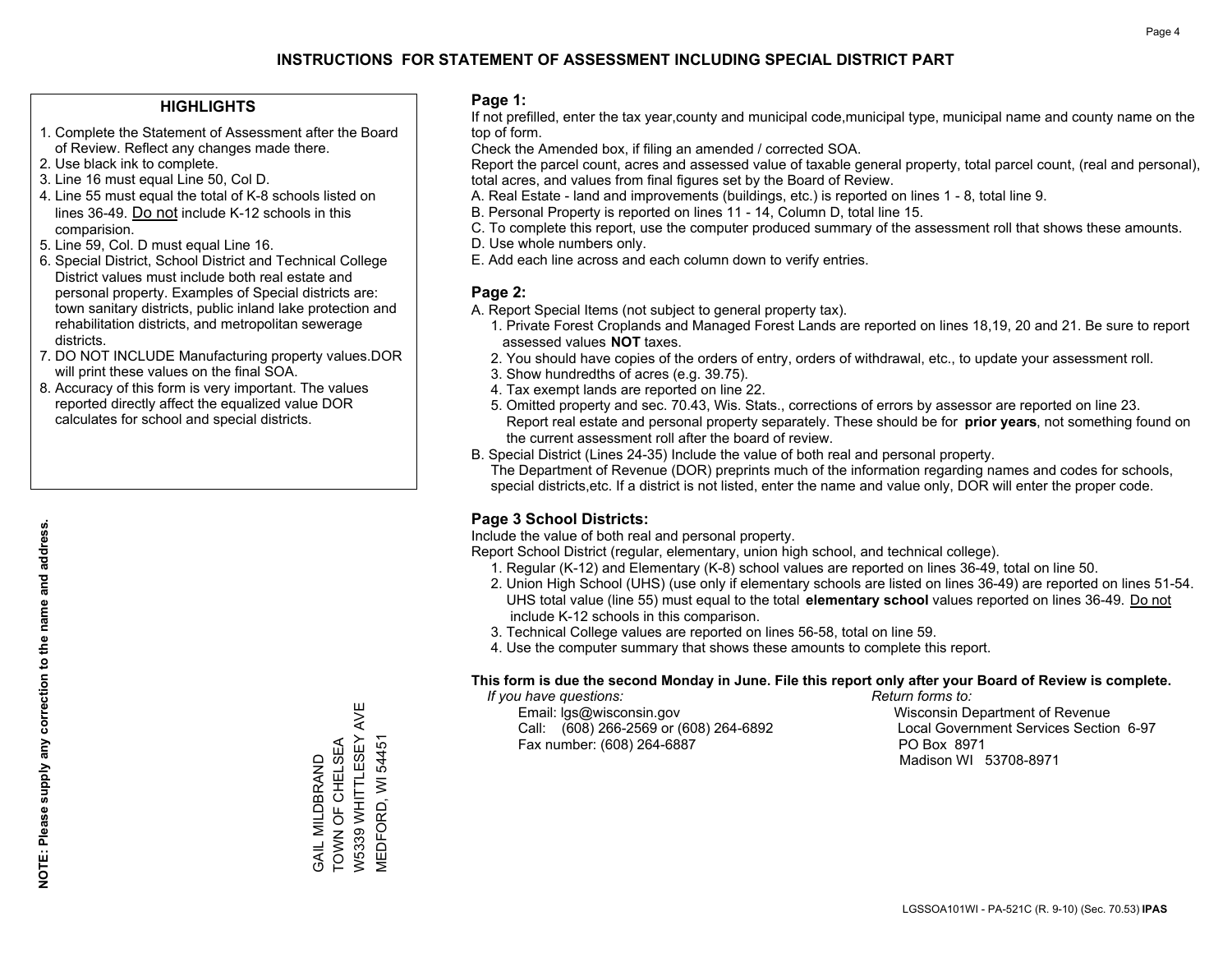**STATEMENT OF ASSESSMENT FOR 2017** 

**FINAL - EQUATED**

|                | <b>FOR</b><br><b>TOWN OF</b><br>Town - Village - City                                                                                                                                        | OF | <b>CLEVELAND</b><br><b>Municipality Name</b> |                                           | <b>TAYLOR COUNTY</b><br><b>County Name</b>   |                         | <b>WHEN COMPLETING THIS DOCUMENT</b><br>DO NOT WRITE OVER X's OR IN SHADED AREAS |                                                |  |  |
|----------------|----------------------------------------------------------------------------------------------------------------------------------------------------------------------------------------------|----|----------------------------------------------|-------------------------------------------|----------------------------------------------|-------------------------|----------------------------------------------------------------------------------|------------------------------------------------|--|--|
| Line<br>No.    | <b>REAL ESTATE</b><br>(See Lines 18 - 22 for                                                                                                                                                 |    |                                              | PARCEL COUNT<br>TOTAL LAND   IMPROVEMENTS | NO. OF ACRES<br><b>WHOLE</b><br>NUMBERS ONLY | <b>VALUE OF</b><br>LAND | <b>VALUE OF</b><br><b>IMPROVEMENTS</b>                                           | <b>TOTAL VALUE OF LAND</b><br>AND IMPROVEMENTS |  |  |
|                | other Real Estate)                                                                                                                                                                           |    | Col. A                                       | Col. B                                    | Col. C                                       | Col. D                  | Col. E                                                                           | Col. F                                         |  |  |
| 1              | <b>RESIDENTIAL - Class 1</b>                                                                                                                                                                 |    | 205                                          | 164                                       | 349                                          | 1,949,400               | 10,355,000                                                                       | 12,304,400                                     |  |  |
| 2              | <b>COMMERCIAL - Class 2</b>                                                                                                                                                                  |    | 6                                            |                                           | 5<br>6                                       | 31,900                  | 165,600                                                                          | 197,500                                        |  |  |
| 3              | <b>MANUFACTURING - Class 3</b>                                                                                                                                                               |    | $\mathbf{0}$                                 |                                           | $\mathbf{0}$<br>0                            | 0                       |                                                                                  | $\mathbf 0$<br>$\mathbf 0$                     |  |  |
| 4              | <b>AGRICULTURAL - Class 4</b>                                                                                                                                                                |    | 208                                          |                                           | 4,772                                        | 567,900                 |                                                                                  | 567,900                                        |  |  |
| 5              | <b>UNDEVELOPED - Class 5</b>                                                                                                                                                                 |    | 200                                          |                                           | 1,388                                        | 421,200                 |                                                                                  | 421,200                                        |  |  |
| 6              | AGRICULTURAL FOREST - Class 5m                                                                                                                                                               |    | 95                                           |                                           | 1,512                                        | 1,256,300               |                                                                                  | 1,256,300                                      |  |  |
| $\overline{7}$ | FOREST LANDS - Class 6                                                                                                                                                                       |    | 80                                           |                                           | 2,042                                        | 3,165,200               |                                                                                  | 3,165,200                                      |  |  |
| 8              | OTHER - Class 7                                                                                                                                                                              |    | 32                                           |                                           | 32<br>67                                     | 176,000                 | 2,475,300                                                                        | 2,651,300                                      |  |  |
| 9              | <b>TOTAL - ALL COLUMNS</b>                                                                                                                                                                   |    | 826                                          | 201                                       | 10,136                                       | 7,567,900               | 12,995,900                                                                       | 20,563,800                                     |  |  |
| 10             | NUMBER OF PERSONAL PROPERTY ACCOUNTS IN ROLL                                                                                                                                                 |    |                                              |                                           | 10                                           | <b>LOCALLY ASSESSED</b> | <b>MANUFACTURING</b>                                                             | <b>MERGED</b>                                  |  |  |
| 11             | BOATS AND OTHER WATERCRAFT NOT EXEMPT - Code 1                                                                                                                                               |    |                                              |                                           |                                              | $\Omega$                |                                                                                  | $\mathbf 0$<br>$\Omega$                        |  |  |
| 12             | MACHINERY, TOOLS AND PATTERNS - Code 2                                                                                                                                                       |    |                                              |                                           |                                              | 2,700                   |                                                                                  | $\mathbf{0}$<br>2,700                          |  |  |
| 13             | FURNITURE, FIXTURES AND EQUIPMENT - Code 3                                                                                                                                                   |    |                                              |                                           |                                              | 7,300                   |                                                                                  | $\mathbf 0$<br>7,300                           |  |  |
| 14             | ALL OTHER PERSONAL PROPERTY NOT EXEMPT - Codes 4A, 4B, 4C                                                                                                                                    |    |                                              |                                           |                                              | 82,500                  |                                                                                  | $\mathbf{0}$<br>82,500                         |  |  |
| 15             | TOTAL OF PERSONAL PROPERTY NOT EXEMPT (Total of Lines 11-14)                                                                                                                                 |    |                                              |                                           | 92,500                                       |                         | $\Omega$<br>92,500                                                               |                                                |  |  |
| 16             | AGGREGATE ASSESSED VALUE OF ALL PROPERTY SUBJECT TO THE GENERAL PROPERTY TAX (Total of Lines 9F and 15F)<br>MUST EQUAL TOTAL VALUE OF THE SCHOOL DISTRICTS (K-12 PLUS K-8) - Line 50, Col. F |    |                                              |                                           |                                              |                         | 20,656,300                                                                       |                                                |  |  |
| 17             | <b>BOARD OF REVIEW</b><br>DATE OF FINAL ADJOURNMENT                                                                                                                                          |    | 06/12/2017                                   |                                           | Name of Assessor<br><b>EDWARD O'MEARA</b>    |                         | Telephone #<br>(715) 762-5530                                                    |                                                |  |  |

*CO*

*MUN*

*ACCT NO1629*

*<sup>60</sup> <sup>008</sup>*

REMARKS

The Assessment Ratio to be used in calculating the estimated Fair Market Value on tax bills for this tax district is .951416557<br>This ratio should be used to convert assessed values to "Calculate Equalized Values" in Step 1 Commission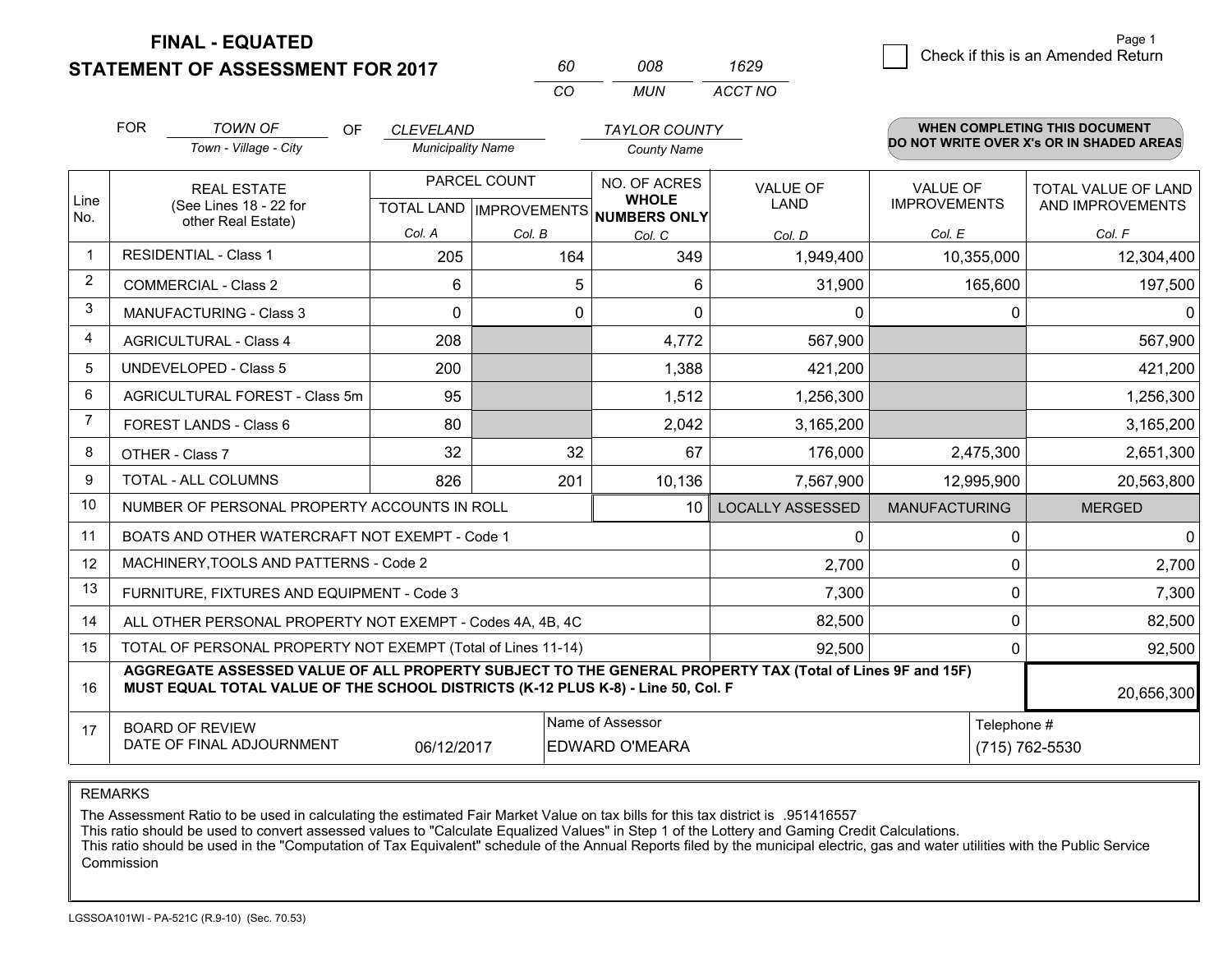*YEAR CO MUN ACCT NO* <sup>2017</sup> <sup>60</sup> <sup>008</sup> <sup>1629</sup>

Do not confuse FOREST LANDS (Line 7) with FOREST CROPS (in this section) - They are **NOT** the same

|    |                                            |                                                                                |  | Private Forest Crop - Reg Class @ 10¢ per acre                   |                                                                              | Private Forest Crop - Reg Class @ \$2.52 per acre                  |             |                                                                 |                 |                    |
|----|--------------------------------------------|--------------------------------------------------------------------------------|--|------------------------------------------------------------------|------------------------------------------------------------------------------|--------------------------------------------------------------------|-------------|-----------------------------------------------------------------|-----------------|--------------------|
| 18 | (a) PARCELS                                | (b) ACRES                                                                      |  | (c) ASSESSED VALUE                                               |                                                                              |                                                                    | (d) PARCELS | (e) ACRES                                                       |                 | (f) ASSESSED VALUE |
|    |                                            |                                                                                |  |                                                                  |                                                                              |                                                                    |             |                                                                 |                 |                    |
|    |                                            |                                                                                |  | Private Forest Crop - Special Class @ 20¢ per acre               | Entered Before 2005 Managed Forest - Ferrous Mining CLOSED @ \$8.27 per acre |                                                                    |             |                                                                 |                 |                    |
| 19 | (a) PARCELS                                | (b) ACRES                                                                      |  | (c) ASSESSED VALUE                                               |                                                                              | (d) PARCELS                                                        |             | (e) ACRES                                                       |                 | (f) ASSESSED VALUE |
|    |                                            |                                                                                |  |                                                                  |                                                                              |                                                                    |             |                                                                 |                 |                    |
|    |                                            |                                                                                |  | Entered Before 2005 Managed Forest - OPEN @ \$.79 per acre       |                                                                              |                                                                    |             | Entered Before 2005 Managed Forest - CLOSED @ \$1.87 per acre   |                 |                    |
| 20 | (a) PARCELS<br>(b) ACRES                   |                                                                                |  | (c) ASSESSED VALUE                                               |                                                                              | (d) PARCELS                                                        |             | (e) ACRES                                                       |                 | (f) ASSESSED VALUE |
|    | 6<br>225.04                                |                                                                                |  | 362.600                                                          |                                                                              | 14                                                                 |             | 447.33                                                          |                 | 715,500            |
|    | Entered After 2004 Managed Forest - OPEN @ |                                                                                |  | \$2.14 per acre                                                  |                                                                              | Entered After 2004 Managed Forest - CLOSED @ \$10.68 per acre      |             |                                                                 |                 |                    |
| 21 | (a) PARCELS                                | (b) ACRES                                                                      |  | (c) ASSESSED VALUE                                               |                                                                              | (d) PARCELS                                                        |             | (e) ACRES                                                       |                 | (f) ASSESSED VALUE |
|    |                                            |                                                                                |  |                                                                  |                                                                              |                                                                    |             |                                                                 |                 |                    |
|    | 27                                         | 1,048.66                                                                       |  | 1,762,600                                                        |                                                                              | 19                                                                 |             | 645.61                                                          |                 | 967,000            |
|    | (a) County Forest Cropland Acres           |                                                                                |  | (b) Federal Acres                                                |                                                                              | (d) County (NOT FOREST CROP) Acres<br>(c) State Acres              |             |                                                                 | (e) Other Acres |                    |
| 22 |                                            |                                                                                |  | 8,326.99                                                         |                                                                              | 1,568.89                                                           |             | 357.42                                                          |                 | 78.08              |
|    |                                            |                                                                                |  |                                                                  |                                                                              |                                                                    |             |                                                                 |                 |                    |
|    |                                            |                                                                                |  | Assessed Value of Omitted Property From Prior Years (Sec. 70.44) |                                                                              |                                                                    |             | Assessed Value of Sec. 70.43 Corrections of Errors by Assessors |                 |                    |
| 23 | (a) REAL ESTATE                            |                                                                                |  | (b) PERSONAL                                                     |                                                                              |                                                                    |             | (c1) REAL ESTATE                                                |                 | (c2) PERSONAL      |
|    |                                            |                                                                                |  |                                                                  |                                                                              |                                                                    |             |                                                                 |                 |                    |
|    |                                            | Manufacturing Equated Value of Omitted Property From Prior Years (Sec. 70.995) |  |                                                                  |                                                                              | Mfg. Equated Value of Sec.70.43 Corrections of Errors by Assessors |             |                                                                 |                 |                    |
|    |                                            | (d) REAL ESTATE                                                                |  | (e) PERSONAL                                                     |                                                                              | (f1) REAL ESTATE                                                   |             |                                                                 | (f2) PERSONAL   |                    |
|    |                                            |                                                                                |  |                                                                  |                                                                              |                                                                    |             |                                                                 |                 |                    |

## **SPECIAL DISTRICTS**

| Line<br>No. | Enter 6-digit<br>Special District<br>Code (Col. A) | <b>Account</b><br><b>Number</b> | <b>Special District Name</b> | <b>Locally Assessed Value</b><br>of Real Estate and | Mfg Value of Real Estate<br>and Personal Property | <b>Merged Value of</b><br><b>Real Estate and</b><br>Personal Property (Col. F) |
|-------------|----------------------------------------------------|---------------------------------|------------------------------|-----------------------------------------------------|---------------------------------------------------|--------------------------------------------------------------------------------|
|             |                                                    | (Col. B)                        | (Col. C)                     | Personal Property (Col. D)                          | (Col. E)                                          |                                                                                |
| 24          |                                                    |                                 |                              |                                                     |                                                   |                                                                                |
| 25          |                                                    |                                 |                              |                                                     |                                                   |                                                                                |
| 26          |                                                    |                                 |                              |                                                     |                                                   |                                                                                |
| 27          |                                                    |                                 |                              |                                                     |                                                   |                                                                                |
| 28          |                                                    |                                 |                              |                                                     |                                                   |                                                                                |
| 29          |                                                    |                                 |                              |                                                     |                                                   |                                                                                |
| 30          |                                                    |                                 |                              |                                                     |                                                   |                                                                                |
| 31          |                                                    |                                 |                              |                                                     |                                                   |                                                                                |
| 32          |                                                    |                                 |                              |                                                     |                                                   |                                                                                |
| 33          |                                                    |                                 |                              |                                                     |                                                   |                                                                                |
| 34          |                                                    |                                 |                              |                                                     |                                                   |                                                                                |
| 35          |                                                    |                                 |                              |                                                     |                                                   |                                                                                |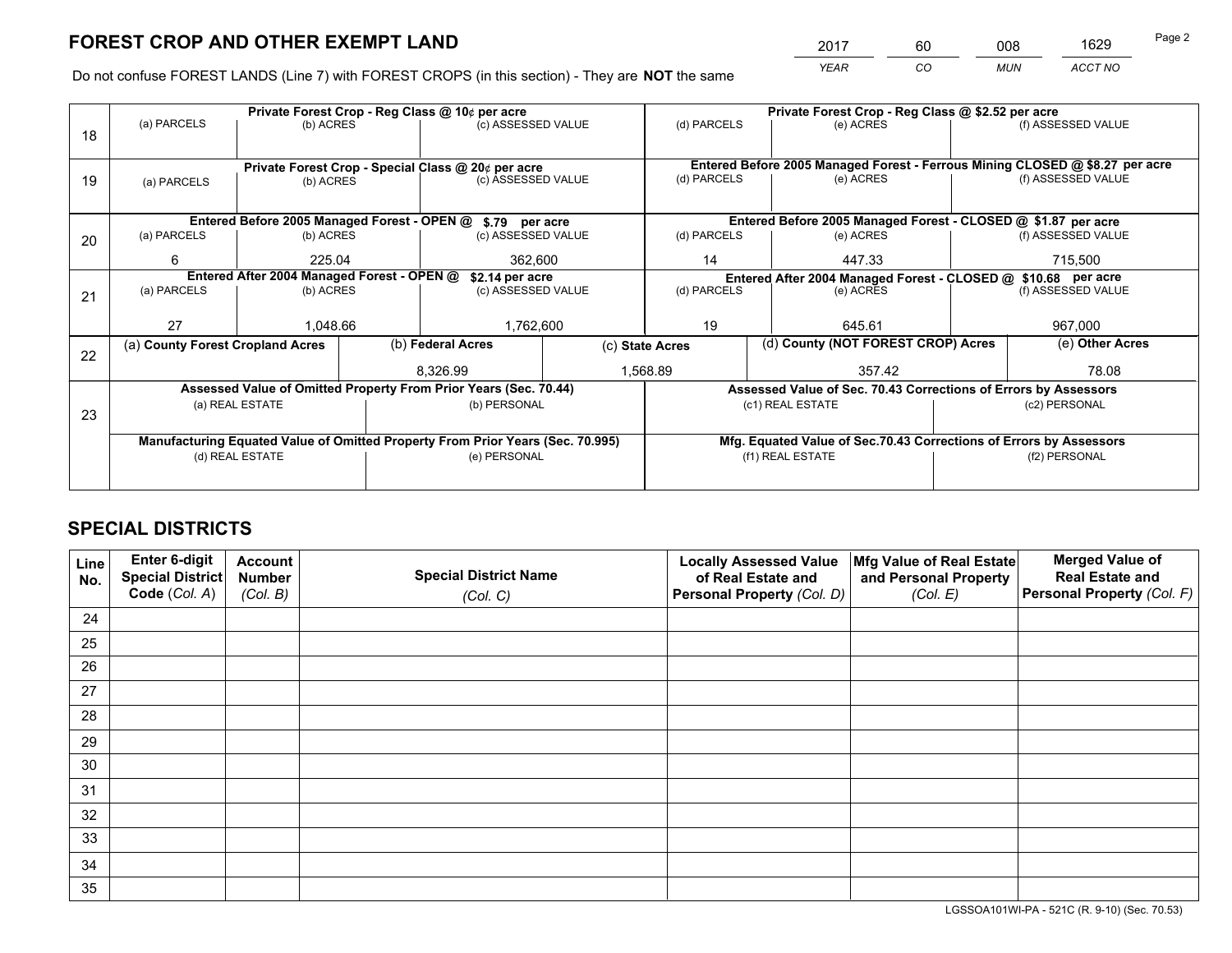|                 |                                                          |                                             |                                                         | <b>YEAR</b>                                                                       | CO<br><b>MUN</b>                                              | ACCT NO                                                                        |
|-----------------|----------------------------------------------------------|---------------------------------------------|---------------------------------------------------------|-----------------------------------------------------------------------------------|---------------------------------------------------------------|--------------------------------------------------------------------------------|
| Line<br>No.     | Enter 6-digit<br><b>School District</b><br>Code (Col. A) | <b>Account</b><br><b>Number</b><br>(Col. B) | <b>School District Name</b><br>(Col. C)                 | <b>Locally Assessed Value</b><br>of Real Estate and<br>Personal Property (Col. D) | Mfg Value of Real Estate<br>and Personal Property<br>(Col. E) | <b>Merged Value of</b><br><b>Real Estate and</b><br>Personal Property (Col. F) |
|                 | A. SCHOOL DISTRICTS (K-8 and K-12)                       |                                             |                                                         |                                                                                   |                                                               |                                                                                |
| 36              | 602135                                                   | 0355                                        | SCH D OF GILMAN                                         | 20,656,300                                                                        |                                                               | 20,656,300                                                                     |
| 37              |                                                          |                                             |                                                         |                                                                                   |                                                               |                                                                                |
| 38              |                                                          |                                             |                                                         |                                                                                   |                                                               |                                                                                |
| 39              |                                                          |                                             |                                                         |                                                                                   |                                                               |                                                                                |
| 40              |                                                          |                                             |                                                         |                                                                                   |                                                               |                                                                                |
| 41<br>42        |                                                          |                                             |                                                         |                                                                                   |                                                               |                                                                                |
| 43              |                                                          |                                             |                                                         |                                                                                   |                                                               |                                                                                |
| 44              |                                                          |                                             |                                                         |                                                                                   |                                                               |                                                                                |
| 45              |                                                          |                                             |                                                         |                                                                                   |                                                               |                                                                                |
| $\overline{46}$ |                                                          |                                             |                                                         |                                                                                   |                                                               |                                                                                |
| 47              |                                                          |                                             |                                                         |                                                                                   |                                                               |                                                                                |
| 48              |                                                          |                                             |                                                         |                                                                                   |                                                               |                                                                                |
| 49              |                                                          |                                             |                                                         |                                                                                   |                                                               |                                                                                |
| 50              |                                                          |                                             | TOTAL ASSESSED VALUE OF SCHOOL DISTRICTS (K-8 and K-12) | 20,656,300                                                                        |                                                               | 20,656,300                                                                     |
|                 | <b>B.</b><br><b>UNION HIGH SCHOOL DISTRICTS</b>          |                                             |                                                         |                                                                                   |                                                               |                                                                                |
| 51              |                                                          |                                             |                                                         |                                                                                   |                                                               |                                                                                |
| 52              |                                                          |                                             |                                                         |                                                                                   |                                                               |                                                                                |
| 53              |                                                          |                                             |                                                         |                                                                                   |                                                               |                                                                                |
| 54              |                                                          |                                             |                                                         |                                                                                   |                                                               |                                                                                |
| 55              |                                                          |                                             | TOTAL ASSESSED VALUE OF UNION HIGH SCHOOLS              |                                                                                   |                                                               |                                                                                |
|                 | C. TECHNICAL COLLEGE DISTRICTS                           |                                             |                                                         |                                                                                   |                                                               |                                                                                |
| 56              | 000100                                                   | 0001                                        | CHIPPEWA VALLEY TECHNICAL COLLEGE EAUC                  | 20,656,300                                                                        |                                                               | 20,656,300                                                                     |
| 57<br>58        |                                                          |                                             |                                                         |                                                                                   |                                                               |                                                                                |
| 59              |                                                          |                                             | TOTAL ASSESSED VALUE OF TECHNICAL COLLEGES              | 20,656,300                                                                        |                                                               | 20,656,300                                                                     |
|                 |                                                          |                                             |                                                         |                                                                                   |                                                               |                                                                                |

60

008

## *I hereby certify, to the best of my knowledge and belief, this form is complete and correct.*

**SCHOOL DISTRICTS**

| Print name of preparer | Title                    | Date (MM / DD / CCYY) |
|------------------------|--------------------------|-----------------------|
|                        |                          |                       |
| Signature of preparer  | Contact Telephone Number | E-mail address        |
|                        | $\overline{\phantom{0}}$ |                       |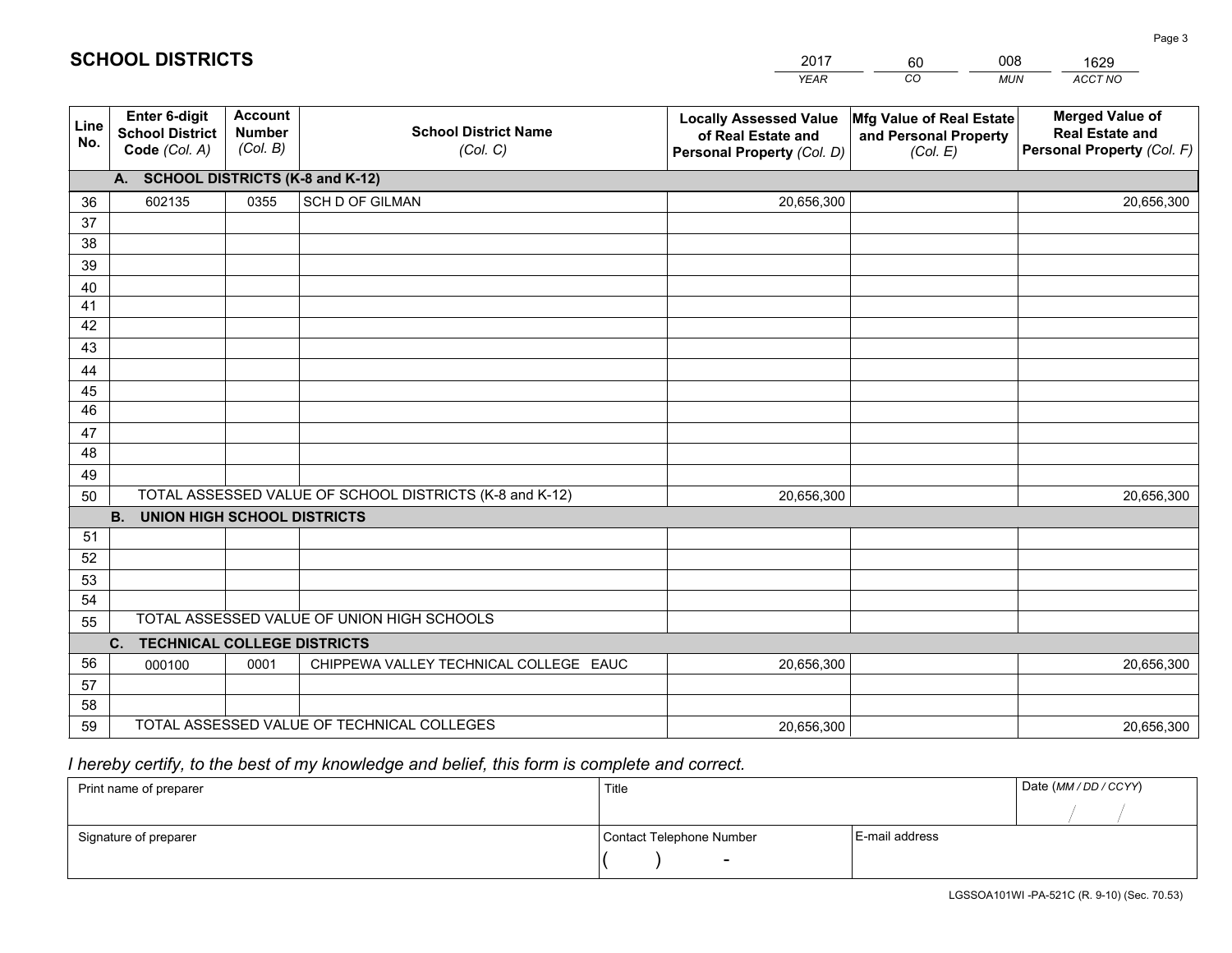## **HIGHLIGHTS**

- 1. Complete the Statement of Assessment after the Board of Review. Reflect any changes made there.
- 2. Use black ink to complete.
- 3. Line 16 must equal Line 50, Col D.
- 4. Line 55 must equal the total of K-8 schools listed on lines 36-49. Do not include K-12 schools in this comparision.
- 5. Line 59, Col. D must equal Line 16.
- 6. Special District, School District and Technical College District values must include both real estate and personal property. Examples of Special districts are: town sanitary districts, public inland lake protection and rehabilitation districts, and metropolitan sewerage districts.
- 7. DO NOT INCLUDE Manufacturing property values.DOR will print these values on the final SOA.

SHELDON CLARK TOWN OF CLEVELAND N5691 CLARK ROAD GILMAN, WI 54433 - 9366

SHELDON CLARK<br>TOWN OF CLEVELAND

N5691 CLARK ROAD<br>GILMAN, WI 54433 - 9366

 8. Accuracy of this form is very important. The values reported directly affect the equalized value DOR calculates for school and special districts.

#### **Page 1:**

 If not prefilled, enter the tax year,county and municipal code,municipal type, municipal name and county name on the top of form.

Check the Amended box, if filing an amended / corrected SOA.

 Report the parcel count, acres and assessed value of taxable general property, total parcel count, (real and personal), total acres, and values from final figures set by the Board of Review.

- A. Real Estate land and improvements (buildings, etc.) is reported on lines 1 8, total line 9.
- B. Personal Property is reported on lines 11 14, Column D, total line 15.
- C. To complete this report, use the computer produced summary of the assessment roll that shows these amounts.
- D. Use whole numbers only.
- E. Add each line across and each column down to verify entries.

## **Page 2:**

- A. Report Special Items (not subject to general property tax).
- 1. Private Forest Croplands and Managed Forest Lands are reported on lines 18,19, 20 and 21. Be sure to report assessed values **NOT** taxes.
- 2. You should have copies of the orders of entry, orders of withdrawal, etc., to update your assessment roll.
	- 3. Show hundredths of acres (e.g. 39.75).
- 4. Tax exempt lands are reported on line 22.
- 5. Omitted property and sec. 70.43, Wis. Stats., corrections of errors by assessor are reported on line 23. Report real estate and personal property separately. These should be for **prior years**, not something found on the current assessment roll after the board of review.
- B. Special District (Lines 24-35) Include the value of both real and personal property.

 The Department of Revenue (DOR) preprints much of the information regarding names and codes for schools, special districts,etc. If a district is not listed, enter the name and value only, DOR will enter the proper code.

## **Page 3 School Districts:**

Include the value of both real and personal property.

Report School District (regular, elementary, union high school, and technical college).

- 1. Regular (K-12) and Elementary (K-8) school values are reported on lines 36-49, total on line 50.
- 2. Union High School (UHS) (use only if elementary schools are listed on lines 36-49) are reported on lines 51-54. UHS total value (line 55) must equal to the total **elementary school** values reported on lines 36-49. Do notinclude K-12 schools in this comparison.
- 3. Technical College values are reported on lines 56-58, total on line 59.
- 4. Use the computer summary that shows these amounts to complete this report.

#### **This form is due the second Monday in June. File this report only after your Board of Review is complete.**

 *If you have questions: Return forms to:*

 Email: lgs@wisconsin.gov Wisconsin Department of RevenueCall:  $(608)$  266-2569 or  $(608)$  264-6892 Fax number: (608) 264-6887 PO Box 8971

Local Government Services Section 6-97

Madison WI 53708-8971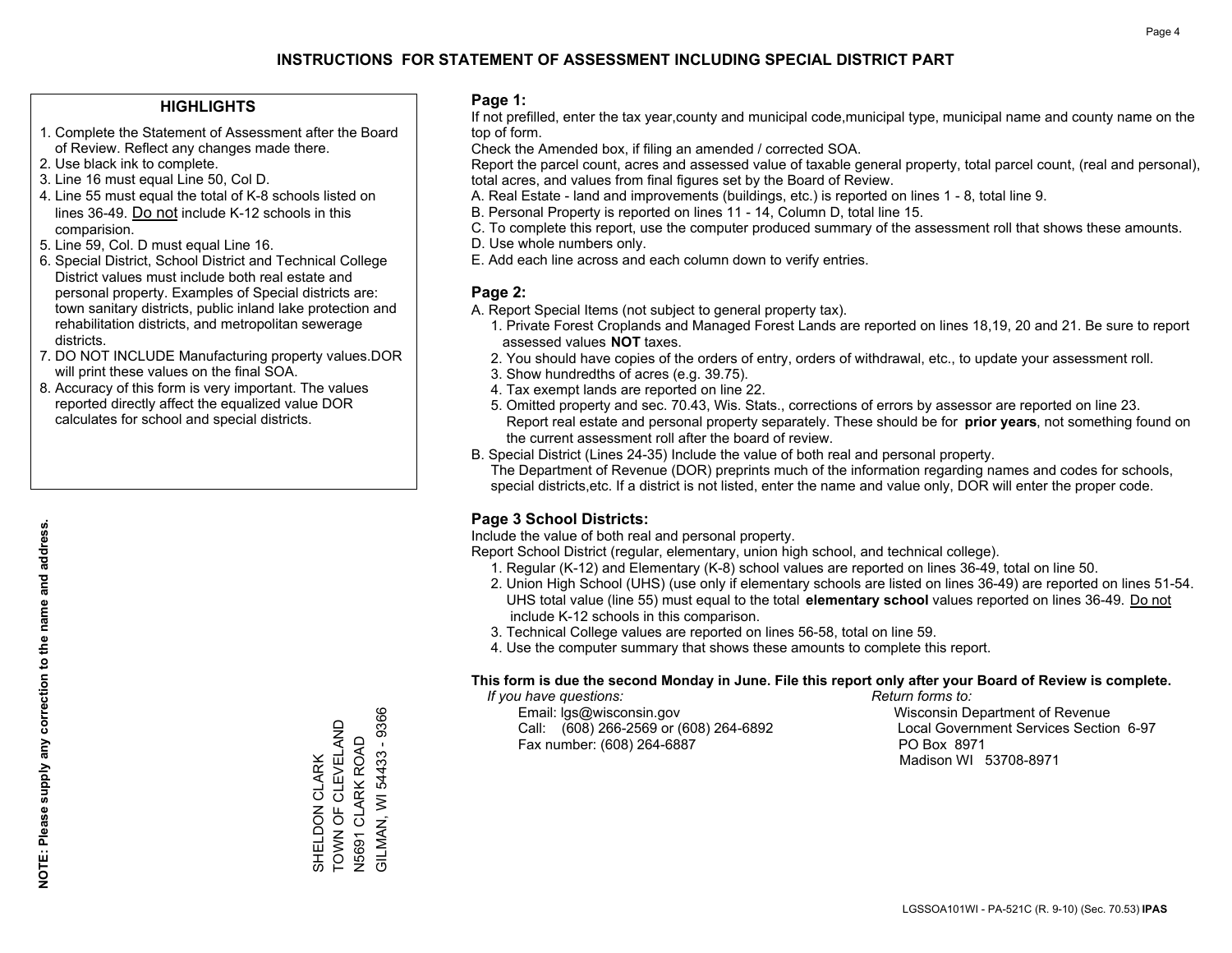**STATEMENT OF ASSESSMENT FOR 2017** 

**FINAL - EQUATED**

|                | <b>FOR</b>                                                                       | <b>TOWN OF</b><br><b>OF</b>                                                                              | <b>DEER CREEK</b>                    |              | <b>TAYLOR COUNTY</b>      |                         |                      | WHEN COMPLETING THIS DOCUMENT            |  |
|----------------|----------------------------------------------------------------------------------|----------------------------------------------------------------------------------------------------------|--------------------------------------|--------------|---------------------------|-------------------------|----------------------|------------------------------------------|--|
|                |                                                                                  | Town - Village - City                                                                                    | <b>Municipality Name</b>             |              | <b>County Name</b>        |                         |                      | DO NOT WRITE OVER X's OR IN SHADED AREAS |  |
|                |                                                                                  | <b>REAL ESTATE</b>                                                                                       |                                      | PARCEL COUNT | NO. OF ACRES              | <b>VALUE OF</b>         | <b>VALUE OF</b>      | TOTAL VALUE OF LAND                      |  |
| Line<br>No.    |                                                                                  | (See Lines 18 - 22 for<br>other Real Estate)                                                             | TOTAL LAND IMPROVEMENTS NUMBERS ONLY |              | <b>WHOLE</b>              | LAND                    | <b>IMPROVEMENTS</b>  | AND IMPROVEMENTS                         |  |
|                |                                                                                  |                                                                                                          | Col. A                               | Col. B       | Col. C                    | Col. D                  | Col. E               | Col. F                                   |  |
| -1             |                                                                                  | <b>RESIDENTIAL - Class 1</b>                                                                             | 211                                  | 205          | 483                       | 1,884,100               | 18,434,600           | 20,318,700                               |  |
| 2              |                                                                                  | <b>COMMERCIAL - Class 2</b>                                                                              | 8                                    |              | 13<br>6                   | 50,500                  | 474,900              | 525,400                                  |  |
| 3              |                                                                                  | <b>MANUFACTURING - Class 3</b>                                                                           | $\Omega$                             |              | $\Omega$<br>$\Omega$      | $\Omega$                | $\Omega$             | $\Omega$                                 |  |
| 4              |                                                                                  | <b>AGRICULTURAL - Class 4</b>                                                                            | 614                                  |              | 14,194                    | 2,181,600               |                      | 2,181,600                                |  |
| 5              |                                                                                  | <b>UNDEVELOPED - Class 5</b>                                                                             | 446                                  |              | 2,116                     | 795,100                 |                      | 795,100                                  |  |
| 6              |                                                                                  | AGRICULTURAL FOREST - Class 5m                                                                           | 200                                  |              | 2,642                     | 2,295,800               |                      | 2,295,800                                |  |
| $\overline{7}$ |                                                                                  | FOREST LANDS - Class 6                                                                                   | 56                                   |              | 1,305                     | 2,273,900               |                      | 2,273,900                                |  |
| 8              |                                                                                  | OTHER - Class 7                                                                                          | 99                                   | 99           | 276                       | 939,200                 | 10,848,200           | 11,787,400                               |  |
| 9              |                                                                                  | TOTAL - ALL COLUMNS                                                                                      | 1,634                                | 310          | 21,029                    | 10,420,200              | 29,757,700           | 40,177,900                               |  |
| 10             |                                                                                  | NUMBER OF PERSONAL PROPERTY ACCOUNTS IN ROLL                                                             |                                      |              | 27                        | <b>LOCALLY ASSESSED</b> | <b>MANUFACTURING</b> | <b>MERGED</b>                            |  |
| 11             |                                                                                  | BOATS AND OTHER WATERCRAFT NOT EXEMPT - Code 1                                                           |                                      |              |                           | 0                       | $\Omega$             | $\Omega$                                 |  |
| 12             |                                                                                  | MACHINERY, TOOLS AND PATTERNS - Code 2                                                                   |                                      |              |                           | 41,800                  | 9,500                | 51,300                                   |  |
| 13             |                                                                                  | FURNITURE, FIXTURES AND EQUIPMENT - Code 3                                                               |                                      |              |                           | 10,900                  | 0                    | 10,900                                   |  |
| 14             |                                                                                  | ALL OTHER PERSONAL PROPERTY NOT EXEMPT - Codes 4A, 4B, 4C                                                |                                      |              |                           | 239,000                 | 100                  | 239,100                                  |  |
| 15             |                                                                                  | TOTAL OF PERSONAL PROPERTY NOT EXEMPT (Total of Lines 11-14)                                             |                                      |              |                           | 291,700                 | 9,600                | 301,300                                  |  |
| 16             | MUST EQUAL TOTAL VALUE OF THE SCHOOL DISTRICTS (K-12 PLUS K-8) - Line 50, Col. F | AGGREGATE ASSESSED VALUE OF ALL PROPERTY SUBJECT TO THE GENERAL PROPERTY TAX (Total of Lines 9F and 15F) | 40,479,200                           |              |                           |                         |                      |                                          |  |
| 17             |                                                                                  | <b>BOARD OF REVIEW</b>                                                                                   | Telephone #                          |              |                           |                         |                      |                                          |  |
|                |                                                                                  | DATE OF FINAL ADJOURNMENT                                                                                | 06/08/2017                           |              | <b>ROBERT CHRISTENSEN</b> |                         | (715) 297-6600       |                                          |  |

*CO*

*MUN*

*ACCT NO1630*

*<sup>60</sup> <sup>010</sup>*

REMARKS

The Assessment Ratio to be used in calculating the estimated Fair Market Value on tax bills for this tax district is .910790282<br>This ratio should be used to convert assessed values to "Calculate Equalized Values" in Step 1 Commission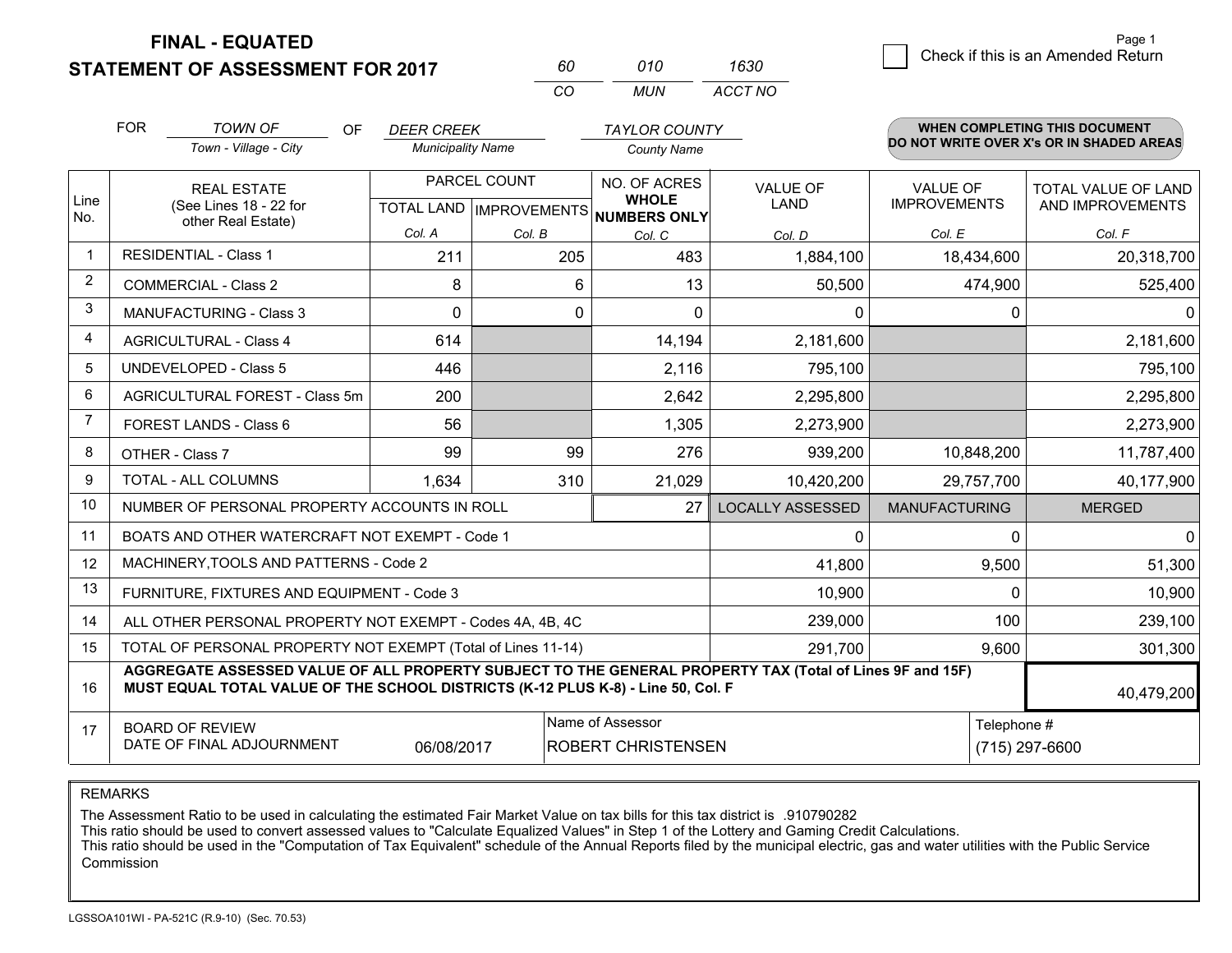*YEAR CO MUN ACCT NO* <sup>2017</sup> <sup>60</sup> <sup>010</sup> <sup>1630</sup>

Do not confuse FOREST LANDS (Line 7) with FOREST CROPS (in this section) - They are **NOT** the same

|    |                                  | Private Forest Crop - Reg Class @ 10¢ per acre |                 |                                                                                |                                                               | Private Forest Crop - Reg Class @ \$2.52 per acre |                                                                              |                                                               |                                                                    |                    |
|----|----------------------------------|------------------------------------------------|-----------------|--------------------------------------------------------------------------------|---------------------------------------------------------------|---------------------------------------------------|------------------------------------------------------------------------------|---------------------------------------------------------------|--------------------------------------------------------------------|--------------------|
| 18 | (a) PARCELS                      | (b) ACRES                                      |                 | (c) ASSESSED VALUE                                                             |                                                               | (d) PARCELS                                       |                                                                              | (e) ACRES                                                     |                                                                    | (f) ASSESSED VALUE |
|    |                                  |                                                |                 | Private Forest Crop - Special Class @ 20¢ per acre                             |                                                               |                                                   | Entered Before 2005 Managed Forest - Ferrous Mining CLOSED @ \$8.27 per acre |                                                               |                                                                    |                    |
| 19 | (a) PARCELS                      | (b) ACRES                                      |                 |                                                                                | (d) PARCELS<br>(c) ASSESSED VALUE<br>(e) ACRES                |                                                   |                                                                              |                                                               |                                                                    | (f) ASSESSED VALUE |
|    |                                  |                                                |                 | Entered Before 2005 Managed Forest - OPEN @ \$.79 per acre                     |                                                               |                                                   |                                                                              | Entered Before 2005 Managed Forest - CLOSED @ \$1.87 per acre |                                                                    |                    |
| 20 | (a) PARCELS                      | (b) ACRES                                      |                 | (c) ASSESSED VALUE                                                             |                                                               | (d) PARCELS                                       |                                                                              | (e) ACRES                                                     |                                                                    | (f) ASSESSED VALUE |
|    | 11                               |                                                |                 | 9.600                                                                          |                                                               | 9                                                 |                                                                              | 210.32                                                        |                                                                    | 284,600            |
|    |                                  | Entered After 2004 Managed Forest - OPEN @     | \$2.14 per acre |                                                                                | Entered After 2004 Managed Forest - CLOSED @ \$10.68 per acre |                                                   |                                                                              |                                                               |                                                                    |                    |
| 21 | (a) PARCELS                      | (b) ACRES                                      |                 | (c) ASSESSED VALUE                                                             |                                                               | (d) PARCELS                                       |                                                                              | (e) ACRES                                                     |                                                                    | (f) ASSESSED VALUE |
|    |                                  | 40                                             |                 | 29,800                                                                         |                                                               |                                                   |                                                                              |                                                               |                                                                    |                    |
| 22 | (a) County Forest Cropland Acres |                                                |                 | (b) Federal Acres<br>(c) State Acres                                           |                                                               |                                                   |                                                                              | (d) County (NOT FOREST CROP) Acres                            |                                                                    | (e) Other Acres    |
|    |                                  |                                                |                 |                                                                                |                                                               | 16.11<br>610.15                                   |                                                                              |                                                               | 80.51                                                              |                    |
|    |                                  |                                                |                 | Assessed Value of Omitted Property From Prior Years (Sec. 70.44)               |                                                               |                                                   |                                                                              |                                                               | Assessed Value of Sec. 70.43 Corrections of Errors by Assessors    |                    |
| 23 |                                  | (a) REAL ESTATE                                |                 | (b) PERSONAL                                                                   |                                                               |                                                   |                                                                              | (c1) REAL ESTATE                                              |                                                                    | (c2) PERSONAL      |
|    |                                  |                                                |                 |                                                                                |                                                               |                                                   |                                                                              |                                                               |                                                                    | $-19.400$          |
|    |                                  |                                                |                 | Manufacturing Equated Value of Omitted Property From Prior Years (Sec. 70.995) |                                                               |                                                   |                                                                              |                                                               | Mfg. Equated Value of Sec.70.43 Corrections of Errors by Assessors |                    |
|    |                                  | (d) REAL ESTATE                                |                 | (e) PERSONAL                                                                   |                                                               |                                                   |                                                                              | (f1) REAL ESTATE                                              |                                                                    | (f2) PERSONAL      |
|    |                                  |                                                |                 |                                                                                |                                                               |                                                   |                                                                              |                                                               |                                                                    |                    |

## **SPECIAL DISTRICTS**

| Line<br>No. | Enter 6-digit<br><b>Special District</b> | <b>Account</b><br><b>Number</b> | <b>Special District Name</b> | <b>Locally Assessed Value</b><br>of Real Estate and | Mfg Value of Real Estate<br>and Personal Property | <b>Merged Value of</b><br><b>Real Estate and</b> |
|-------------|------------------------------------------|---------------------------------|------------------------------|-----------------------------------------------------|---------------------------------------------------|--------------------------------------------------|
|             | Code (Col. A)                            | (Col. B)                        | (Col. C)                     | Personal Property (Col. D)                          | (Col. E)                                          | Personal Property (Col. F)                       |
| 24          |                                          |                                 |                              |                                                     |                                                   |                                                  |
| 25          |                                          |                                 |                              |                                                     |                                                   |                                                  |
| 26          |                                          |                                 |                              |                                                     |                                                   |                                                  |
| 27          |                                          |                                 |                              |                                                     |                                                   |                                                  |
| 28          |                                          |                                 |                              |                                                     |                                                   |                                                  |
| 29          |                                          |                                 |                              |                                                     |                                                   |                                                  |
| 30          |                                          |                                 |                              |                                                     |                                                   |                                                  |
| 31          |                                          |                                 |                              |                                                     |                                                   |                                                  |
| 32          |                                          |                                 |                              |                                                     |                                                   |                                                  |
| 33          |                                          |                                 |                              |                                                     |                                                   |                                                  |
| 34          |                                          |                                 |                              |                                                     |                                                   |                                                  |
| 35          |                                          |                                 |                              |                                                     |                                                   |                                                  |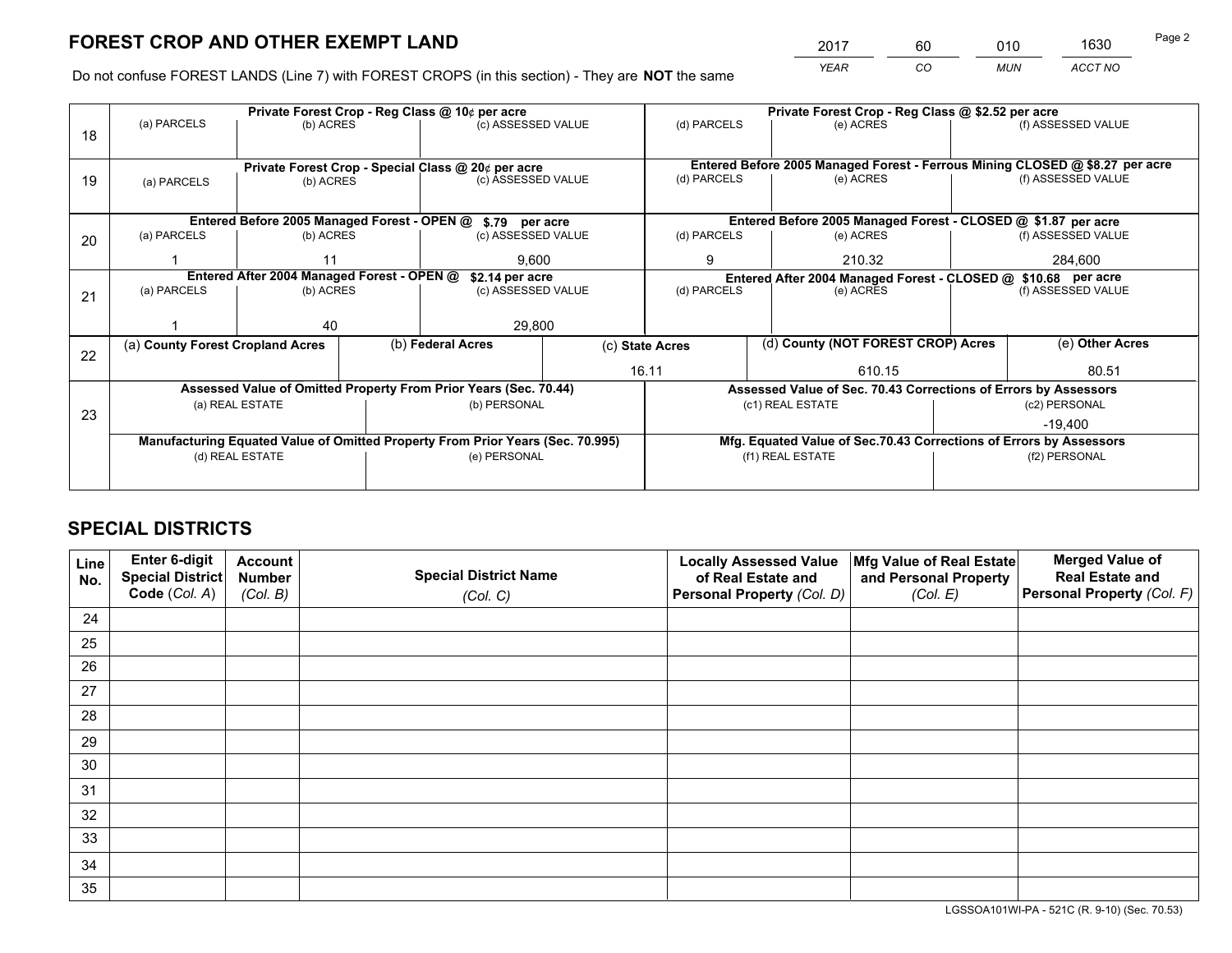|             |                                                                 |                                             |                                                         | <b>YEAR</b>                                                                       | CO<br><b>MUN</b>                                              | ACCT NO                                                                        |
|-------------|-----------------------------------------------------------------|---------------------------------------------|---------------------------------------------------------|-----------------------------------------------------------------------------------|---------------------------------------------------------------|--------------------------------------------------------------------------------|
| Line<br>No. | <b>Enter 6-digit</b><br><b>School District</b><br>Code (Col. A) | <b>Account</b><br><b>Number</b><br>(Col. B) | <b>School District Name</b><br>(Col. C)                 | <b>Locally Assessed Value</b><br>of Real Estate and<br>Personal Property (Col. D) | Mfg Value of Real Estate<br>and Personal Property<br>(Col. E) | <b>Merged Value of</b><br><b>Real Estate and</b><br>Personal Property (Col. F) |
|             | A. SCHOOL DISTRICTS (K-8 and K-12)                              |                                             |                                                         |                                                                                   |                                                               |                                                                                |
| 36          | 603409                                                          | 0356                                        | SCH D OF MEDFORD AREA                                   | 40,469,600                                                                        | 9,600                                                         | 40,479,200                                                                     |
| 37          |                                                                 |                                             |                                                         |                                                                                   |                                                               |                                                                                |
| 38          |                                                                 |                                             |                                                         |                                                                                   |                                                               |                                                                                |
| 39          |                                                                 |                                             |                                                         |                                                                                   |                                                               |                                                                                |
| 40          |                                                                 |                                             |                                                         |                                                                                   |                                                               |                                                                                |
| 41<br>42    |                                                                 |                                             |                                                         |                                                                                   |                                                               |                                                                                |
| 43          |                                                                 |                                             |                                                         |                                                                                   |                                                               |                                                                                |
|             |                                                                 |                                             |                                                         |                                                                                   |                                                               |                                                                                |
| 44<br>45    |                                                                 |                                             |                                                         |                                                                                   |                                                               |                                                                                |
| 46          |                                                                 |                                             |                                                         |                                                                                   |                                                               |                                                                                |
| 47          |                                                                 |                                             |                                                         |                                                                                   |                                                               |                                                                                |
| 48          |                                                                 |                                             |                                                         |                                                                                   |                                                               |                                                                                |
| 49          |                                                                 |                                             |                                                         |                                                                                   |                                                               |                                                                                |
| 50          |                                                                 |                                             | TOTAL ASSESSED VALUE OF SCHOOL DISTRICTS (K-8 and K-12) | 40,469,600                                                                        | 9,600                                                         | 40,479,200                                                                     |
|             | <b>B.</b><br>UNION HIGH SCHOOL DISTRICTS                        |                                             |                                                         |                                                                                   |                                                               |                                                                                |
| 51          |                                                                 |                                             |                                                         |                                                                                   |                                                               |                                                                                |
| 52          |                                                                 |                                             |                                                         |                                                                                   |                                                               |                                                                                |
| 53          |                                                                 |                                             |                                                         |                                                                                   |                                                               |                                                                                |
| 54          |                                                                 |                                             |                                                         |                                                                                   |                                                               |                                                                                |
| 55          |                                                                 |                                             | TOTAL ASSESSED VALUE OF UNION HIGH SCHOOLS              |                                                                                   |                                                               |                                                                                |
|             | C.<br><b>TECHNICAL COLLEGE DISTRICTS</b>                        |                                             |                                                         |                                                                                   |                                                               |                                                                                |
| 56          | 001500                                                          | 0014                                        | NORTH CENTRAL TECHNICAL COLLEGE<br>WAUS                 | 40,469,600                                                                        | 9,600                                                         | 40,479,200                                                                     |
| 57<br>58    |                                                                 |                                             |                                                         |                                                                                   |                                                               |                                                                                |
| 59          |                                                                 |                                             | TOTAL ASSESSED VALUE OF TECHNICAL COLLEGES              | 40,469,600                                                                        | 9,600                                                         | 40,479,200                                                                     |
|             |                                                                 |                                             |                                                         |                                                                                   |                                                               |                                                                                |

60

010

## *I hereby certify, to the best of my knowledge and belief, this form is complete and correct.*

**SCHOOL DISTRICTS**

| Print name of preparer | Title                    | Date (MM / DD / CCYY) |  |
|------------------------|--------------------------|-----------------------|--|
|                        |                          |                       |  |
| Signature of preparer  | Contact Telephone Number | E-mail address        |  |
|                        | $\sim$                   |                       |  |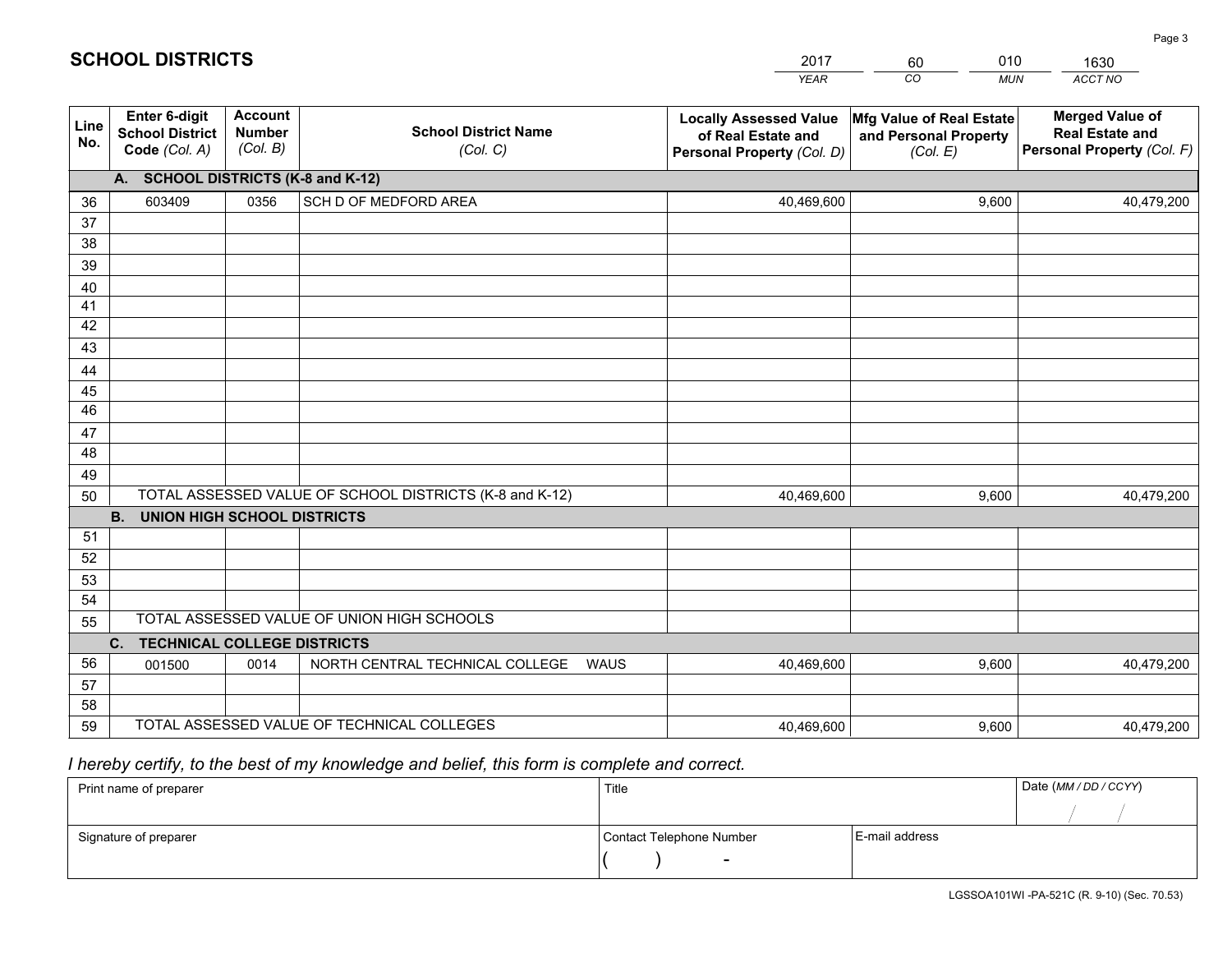### **HIGHLIGHTS**

- 1. Complete the Statement of Assessment after the Board of Review. Reflect any changes made there.
- 2. Use black ink to complete.
- 3. Line 16 must equal Line 50, Col D.
- 4. Line 55 must equal the total of K-8 schools listed on lines 36-49. Do not include K-12 schools in this comparision.
- 5. Line 59, Col. D must equal Line 16.
- 6. Special District, School District and Technical College District values must include both real estate and personal property. Examples of Special districts are: town sanitary districts, public inland lake protection and rehabilitation districts, and metropolitan sewerage districts.
- 7. DO NOT INCLUDE Manufacturing property values.DOR will print these values on the final SOA.
- 8. Accuracy of this form is very important. The values reported directly affect the equalized value DOR calculates for school and special districts.

### **Page 1:**

 If not prefilled, enter the tax year,county and municipal code,municipal type, municipal name and county name on the top of form.

Check the Amended box, if filing an amended / corrected SOA.

 Report the parcel count, acres and assessed value of taxable general property, total parcel count, (real and personal), total acres, and values from final figures set by the Board of Review.

- A. Real Estate land and improvements (buildings, etc.) is reported on lines 1 8, total line 9.
- B. Personal Property is reported on lines 11 14, Column D, total line 15.
- C. To complete this report, use the computer produced summary of the assessment roll that shows these amounts.
- D. Use whole numbers only.
- E. Add each line across and each column down to verify entries.

### **Page 2:**

- A. Report Special Items (not subject to general property tax).
- 1. Private Forest Croplands and Managed Forest Lands are reported on lines 18,19, 20 and 21. Be sure to report assessed values **NOT** taxes.
- 2. You should have copies of the orders of entry, orders of withdrawal, etc., to update your assessment roll.
	- 3. Show hundredths of acres (e.g. 39.75).
- 4. Tax exempt lands are reported on line 22.
- 5. Omitted property and sec. 70.43, Wis. Stats., corrections of errors by assessor are reported on line 23. Report real estate and personal property separately. These should be for **prior years**, not something found on the current assessment roll after the board of review.
- B. Special District (Lines 24-35) Include the value of both real and personal property.
- The Department of Revenue (DOR) preprints much of the information regarding names and codes for schools, special districts,etc. If a district is not listed, enter the name and value only, DOR will enter the proper code.

## **Page 3 School Districts:**

Include the value of both real and personal property.

Report School District (regular, elementary, union high school, and technical college).

- 1. Regular (K-12) and Elementary (K-8) school values are reported on lines 36-49, total on line 50.
- 2. Union High School (UHS) (use only if elementary schools are listed on lines 36-49) are reported on lines 51-54. UHS total value (line 55) must equal to the total **elementary school** values reported on lines 36-49. Do notinclude K-12 schools in this comparison.
- 3. Technical College values are reported on lines 56-58, total on line 59.
- 4. Use the computer summary that shows these amounts to complete this report.

#### **This form is due the second Monday in June. File this report only after your Board of Review is complete.**

 *If you have questions: Return forms to:*

 Email: lgs@wisconsin.gov Wisconsin Department of RevenueCall:  $(608)$  266-2569 or  $(608)$  264-6892 Fax number: (608) 264-6887 PO Box 8971

Local Government Services Section 6-97 Madison WI 53708-8971

9524 STETSONVILLE, WI 54480 - 9524 N1478 ORIOLE DR<br>STETSONVILLE, WI 54480 -TOWN OF DEER CREEK JENEANE METZ<br>TOWN OF DEER CREEK N1478 ORIOLE DR JENEANE METZ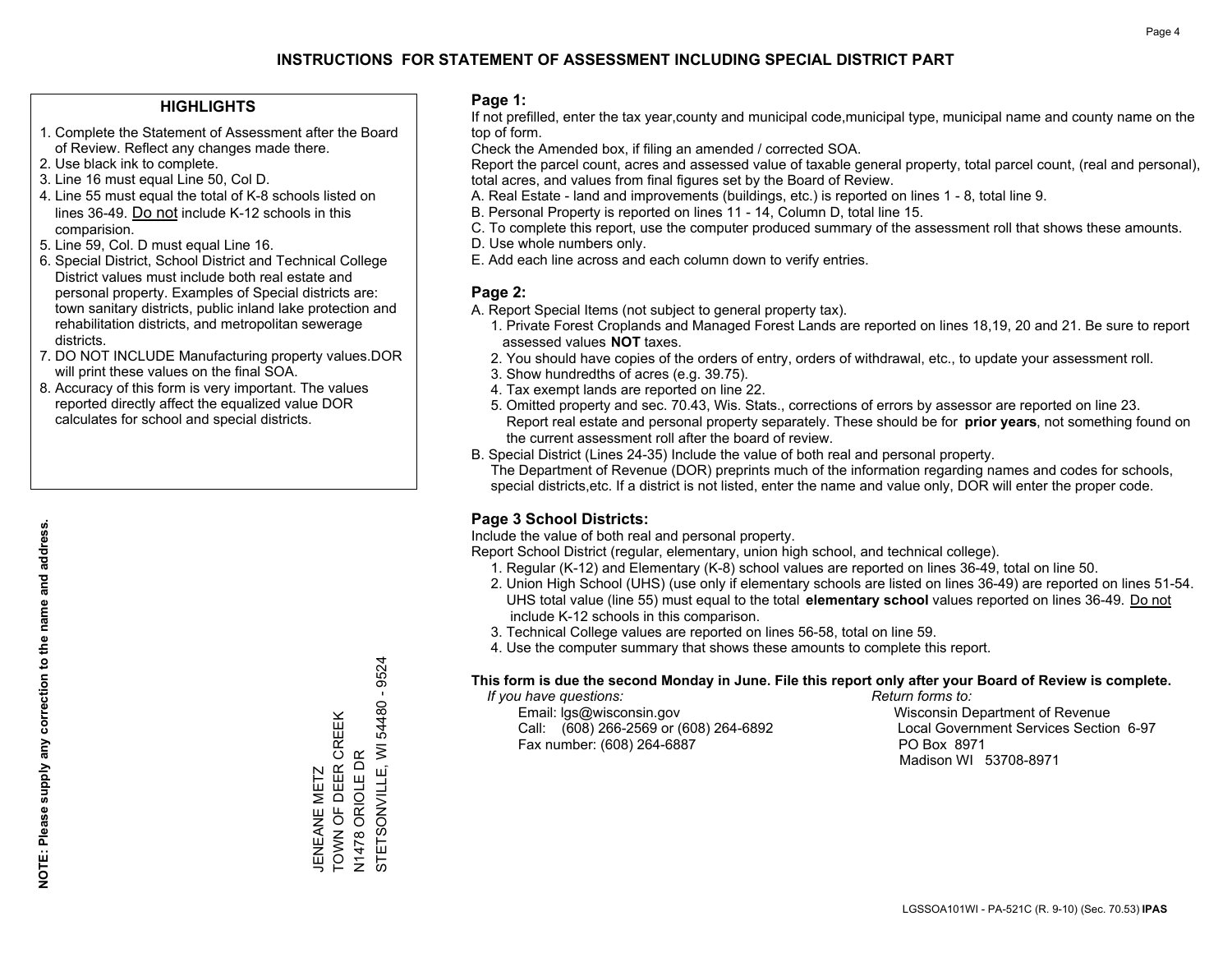**FINAL - EQUATED**

**STATEMENT OF ASSESSMENT FOR 2017** 

| 60. | 012   | 1631    |
|-----|-------|---------|
| (   | MI IN | ACCT NO |

|                | <b>FOR</b>                                                                                                                                                                                                 | <b>TOWN OF</b><br><b>OF</b>                                  | <b>FORD</b>              |              | <b>TAYLOR COUNTY</b>                                 |                         |                      | <b>WHEN COMPLETING THIS DOCUMENT</b>     |  |
|----------------|------------------------------------------------------------------------------------------------------------------------------------------------------------------------------------------------------------|--------------------------------------------------------------|--------------------------|--------------|------------------------------------------------------|-------------------------|----------------------|------------------------------------------|--|
|                |                                                                                                                                                                                                            | Town - Village - City                                        | <b>Municipality Name</b> |              | <b>County Name</b>                                   |                         |                      | DO NOT WRITE OVER X's OR IN SHADED AREAS |  |
|                |                                                                                                                                                                                                            | <b>REAL ESTATE</b>                                           |                          | PARCEL COUNT | NO. OF ACRES                                         | <b>VALUE OF</b>         | <b>VALUE OF</b>      | TOTAL VALUE OF LAND                      |  |
| Line<br>No.    |                                                                                                                                                                                                            | (See Lines 18 - 22 for<br>other Real Estate)                 |                          |              | <b>WHOLE</b><br>TOTAL LAND IMPROVEMENTS NUMBERS ONLY | <b>LAND</b>             | <b>IMPROVEMENTS</b>  | AND IMPROVEMENTS                         |  |
|                |                                                                                                                                                                                                            |                                                              | Col. A                   | Col. B       | Col. C                                               | Col. D                  | Col. E               | Col. F                                   |  |
| $\mathbf 1$    |                                                                                                                                                                                                            | <b>RESIDENTIAL - Class 1</b>                                 | 143                      | 119          | 228                                                  | 1,384,800               | 9,948,300            | 11,333,100                               |  |
| $\overline{2}$ |                                                                                                                                                                                                            | <b>COMMERCIAL - Class 2</b>                                  | 3                        | 3            | 8                                                    | 60,000                  | 252,800              | 312,800                                  |  |
| 3              |                                                                                                                                                                                                            | <b>MANUFACTURING - Class 3</b>                               | $\Omega$                 | 0            | $\mathbf{0}$                                         | $\mathbf{0}$            | 0                    | 0                                        |  |
| 4              |                                                                                                                                                                                                            | <b>AGRICULTURAL - Class 4</b>                                | 243                      |              | 4,524                                                | 634,200                 |                      | 634,200                                  |  |
| 5              |                                                                                                                                                                                                            | <b>UNDEVELOPED - Class 5</b>                                 | 248                      |              | 1,916                                                | 621,500                 |                      | 621,500                                  |  |
| 6              |                                                                                                                                                                                                            | AGRICULTURAL FOREST - Class 5m                               | 115                      |              | 1,698                                                | 1,462,600               |                      | 1,462,600                                |  |
| 7              | FOREST LANDS - Class 6                                                                                                                                                                                     |                                                              | 113                      |              | 2,648                                                | 4,322,300               |                      | 4,322,300                                |  |
| 8              |                                                                                                                                                                                                            | OTHER - Class 7                                              | 28                       | 28           | 55                                                   | 115,800                 | 1,851,600            | 1,967,400                                |  |
| 9              |                                                                                                                                                                                                            | TOTAL - ALL COLUMNS                                          | 893                      | 150          | 11,077                                               | 8,601,200               | 12,052,700           | 20,653,900                               |  |
| 10             |                                                                                                                                                                                                            | NUMBER OF PERSONAL PROPERTY ACCOUNTS IN ROLL                 |                          |              | 3                                                    | <b>LOCALLY ASSESSED</b> | <b>MANUFACTURING</b> | <b>MERGED</b>                            |  |
| 11             |                                                                                                                                                                                                            | BOATS AND OTHER WATERCRAFT NOT EXEMPT - Code 1               |                          |              |                                                      | 0                       | 0                    | 0                                        |  |
| 12             |                                                                                                                                                                                                            | MACHINERY, TOOLS AND PATTERNS - Code 2                       |                          |              |                                                      | 0                       | 0                    | $\Omega$                                 |  |
| 13             |                                                                                                                                                                                                            | FURNITURE, FIXTURES AND EQUIPMENT - Code 3                   |                          |              |                                                      | 8,000                   | 0                    | 8,000                                    |  |
| 14             |                                                                                                                                                                                                            | ALL OTHER PERSONAL PROPERTY NOT EXEMPT - Codes 4A, 4B, 4C    |                          |              |                                                      | 22,200                  | 0                    | 22,200                                   |  |
| 15             |                                                                                                                                                                                                            | TOTAL OF PERSONAL PROPERTY NOT EXEMPT (Total of Lines 11-14) |                          |              |                                                      | 30,200                  | 0                    | 30,200                                   |  |
| 16             | AGGREGATE ASSESSED VALUE OF ALL PROPERTY SUBJECT TO THE GENERAL PROPERTY TAX (Total of Lines 9F and 15F)<br>MUST EQUAL TOTAL VALUE OF THE SCHOOL DISTRICTS (K-12 PLUS K-8) - Line 50, Col. F<br>20,684,100 |                                                              |                          |              |                                                      |                         |                      |                                          |  |
| 17             | Name of Assessor<br><b>BOARD OF REVIEW</b>                                                                                                                                                                 |                                                              |                          |              |                                                      |                         | Telephone #          |                                          |  |
|                |                                                                                                                                                                                                            | DATE OF FINAL ADJOURNMENT                                    | 05/23/2017               |              | <b>SCOTT ZILLMER</b>                                 |                         |                      | (715) 754-2287                           |  |

REMARKS

The Assessment Ratio to be used in calculating the estimated Fair Market Value on tax bills for this tax district is .959249263

This ratio should be used to convert assessed values to "Calculate Equalized Values" in Step 1 of the Lottery and Gaming Credit Calculations.<br>This ratio should be used in the "Computation of Tax Equivalent" schedule of the Commission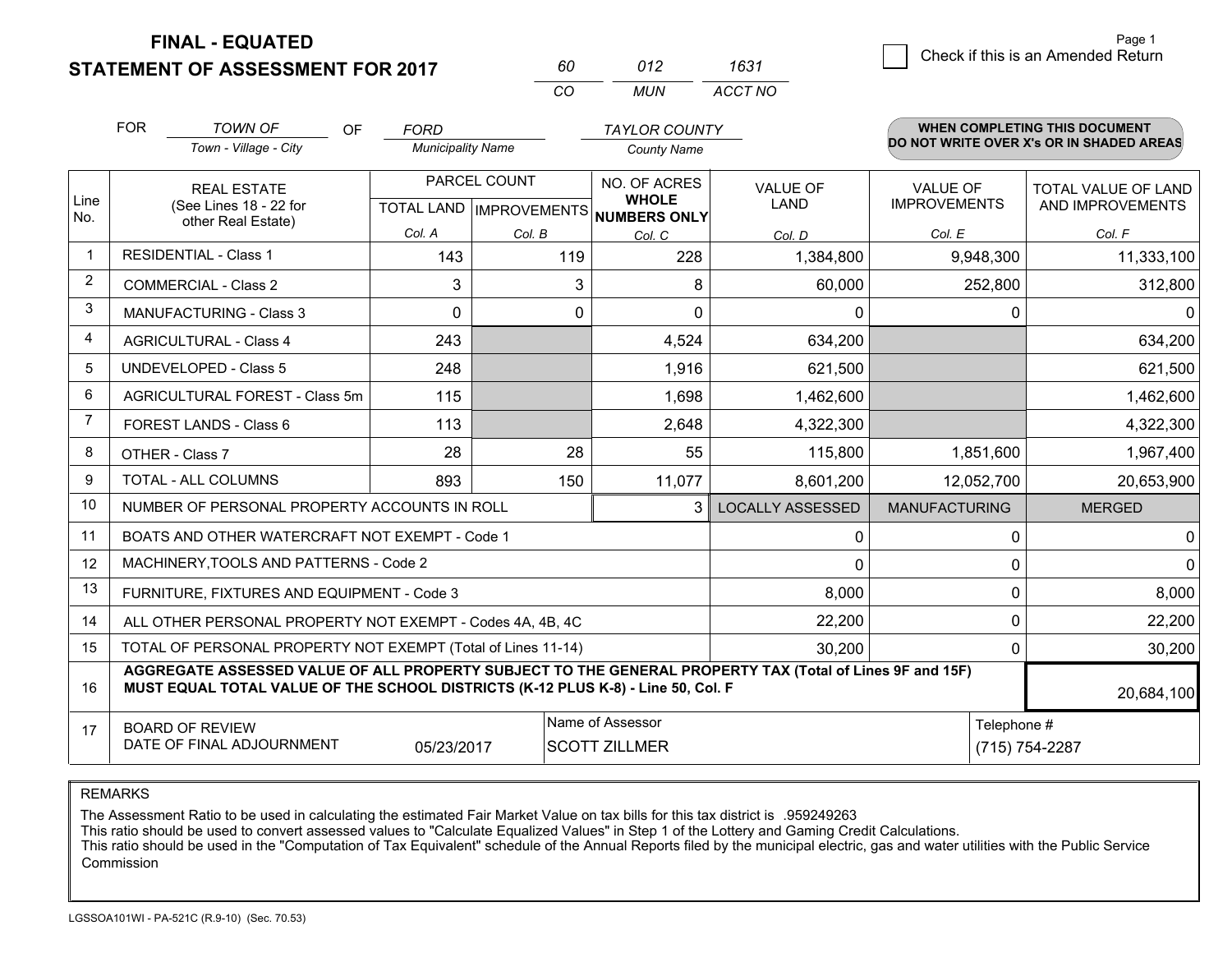*YEAR CO MUN ACCT NO* <sup>2017</sup> <sup>60</sup> <sup>012</sup> <sup>1631</sup> Page 2

Do not confuse FOREST LANDS (Line 7) with FOREST CROPS (in this section) - They are **NOT** the same

|    |                                            |                                             |  | Private Forest Crop - Reg Class @ 10¢ per acre                                 |                                   |                 |                  | Private Forest Crop - Reg Class @ \$2.52 per acre                  |               |                                                                              |  |
|----|--------------------------------------------|---------------------------------------------|--|--------------------------------------------------------------------------------|-----------------------------------|-----------------|------------------|--------------------------------------------------------------------|---------------|------------------------------------------------------------------------------|--|
| 18 | (a) PARCELS                                | (b) ACRES                                   |  | (c) ASSESSED VALUE                                                             |                                   | (d) PARCELS     |                  | (e) ACRES                                                          |               | (f) ASSESSED VALUE                                                           |  |
|    |                                            |                                             |  |                                                                                |                                   |                 |                  | 145.48                                                             |               | 215.800                                                                      |  |
|    |                                            |                                             |  | Private Forest Crop - Special Class @ 20¢ per acre                             |                                   |                 |                  |                                                                    |               | Entered Before 2005 Managed Forest - Ferrous Mining CLOSED @ \$8.27 per acre |  |
| 19 | (a) PARCELS                                | (b) ACRES                                   |  | (c) ASSESSED VALUE                                                             |                                   | (d) PARCELS     |                  | (e) ACRES                                                          |               | (f) ASSESSED VALUE                                                           |  |
|    |                                            |                                             |  |                                                                                |                                   |                 |                  |                                                                    |               |                                                                              |  |
|    |                                            | Entered Before 2005 Managed Forest - OPEN @ |  | \$.79 per acre                                                                 |                                   |                 |                  | Entered Before 2005 Managed Forest - CLOSED @ \$1.87 per acre      |               |                                                                              |  |
| 20 | (a) PARCELS                                | (b) ACRES                                   |  | (c) ASSESSED VALUE                                                             |                                   | (d) PARCELS     |                  | (e) ACRES                                                          |               | (f) ASSESSED VALUE                                                           |  |
|    |                                            |                                             |  |                                                                                |                                   |                 |                  |                                                                    |               |                                                                              |  |
|    | 40<br>60,000                               |                                             |  |                                                                                |                                   |                 |                  |                                                                    |               |                                                                              |  |
|    | Entered After 2004 Managed Forest - OPEN @ |                                             |  | \$2.14 per acre                                                                |                                   |                 |                  | Entered After 2004 Managed Forest - CLOSED @ \$10.68 per acre      |               |                                                                              |  |
| 21 | (a) PARCELS                                | (b) ACRES                                   |  |                                                                                | (d) PARCELS<br>(c) ASSESSED VALUE |                 |                  | (e) ACRES                                                          |               | (f) ASSESSED VALUE                                                           |  |
|    |                                            |                                             |  |                                                                                |                                   | 33              |                  |                                                                    |               |                                                                              |  |
|    |                                            | 305.5                                       |  |                                                                                | 506,900                           |                 |                  | 1.086                                                              |               | 1,516,100                                                                    |  |
|    | (a) County Forest Cropland Acres           |                                             |  | (b) Federal Acres                                                              |                                   | (c) State Acres |                  | (d) County (NOT FOREST CROP) Acres                                 |               | (e) Other Acres                                                              |  |
| 22 |                                            |                                             |  |                                                                                |                                   |                 |                  |                                                                    |               |                                                                              |  |
|    |                                            |                                             |  | 9.527.87                                                                       |                                   | 16.23           |                  | 120.27                                                             |               | 212.87                                                                       |  |
|    |                                            |                                             |  | Assessed Value of Omitted Property From Prior Years (Sec. 70.44)               |                                   |                 |                  | Assessed Value of Sec. 70.43 Corrections of Errors by Assessors    |               |                                                                              |  |
| 23 | (a) REAL ESTATE                            |                                             |  | (b) PERSONAL                                                                   |                                   |                 |                  | (c1) REAL ESTATE                                                   |               | (c2) PERSONAL                                                                |  |
|    |                                            |                                             |  |                                                                                |                                   |                 |                  |                                                                    |               |                                                                              |  |
|    |                                            |                                             |  | Manufacturing Equated Value of Omitted Property From Prior Years (Sec. 70.995) |                                   |                 |                  | Mfg. Equated Value of Sec.70.43 Corrections of Errors by Assessors |               |                                                                              |  |
|    |                                            | (d) REAL ESTATE                             |  | (e) PERSONAL                                                                   |                                   |                 | (f1) REAL ESTATE |                                                                    | (f2) PERSONAL |                                                                              |  |
|    |                                            |                                             |  |                                                                                |                                   |                 |                  |                                                                    |               |                                                                              |  |
|    |                                            |                                             |  |                                                                                |                                   |                 |                  |                                                                    |               |                                                                              |  |

## **SPECIAL DISTRICTS**

| Line<br>No. | Enter 6-digit<br><b>Special District</b> | <b>Account</b><br><b>Number</b> | <b>Special District Name</b> | <b>Locally Assessed Value</b><br>of Real Estate and | Mfg Value of Real Estate<br>and Personal Property | <b>Merged Value of</b><br><b>Real Estate and</b> |
|-------------|------------------------------------------|---------------------------------|------------------------------|-----------------------------------------------------|---------------------------------------------------|--------------------------------------------------|
|             | Code (Col. A)                            | (Col. B)                        | (Col. C)                     | Personal Property (Col. D)                          | (Col. E)                                          | Personal Property (Col. F)                       |
| 24          |                                          |                                 |                              |                                                     |                                                   |                                                  |
| 25          |                                          |                                 |                              |                                                     |                                                   |                                                  |
| 26          |                                          |                                 |                              |                                                     |                                                   |                                                  |
| 27          |                                          |                                 |                              |                                                     |                                                   |                                                  |
| 28          |                                          |                                 |                              |                                                     |                                                   |                                                  |
| 29          |                                          |                                 |                              |                                                     |                                                   |                                                  |
| 30          |                                          |                                 |                              |                                                     |                                                   |                                                  |
| 31          |                                          |                                 |                              |                                                     |                                                   |                                                  |
| 32          |                                          |                                 |                              |                                                     |                                                   |                                                  |
| 33          |                                          |                                 |                              |                                                     |                                                   |                                                  |
| 34          |                                          |                                 |                              |                                                     |                                                   |                                                  |
| 35          |                                          |                                 |                              |                                                     |                                                   |                                                  |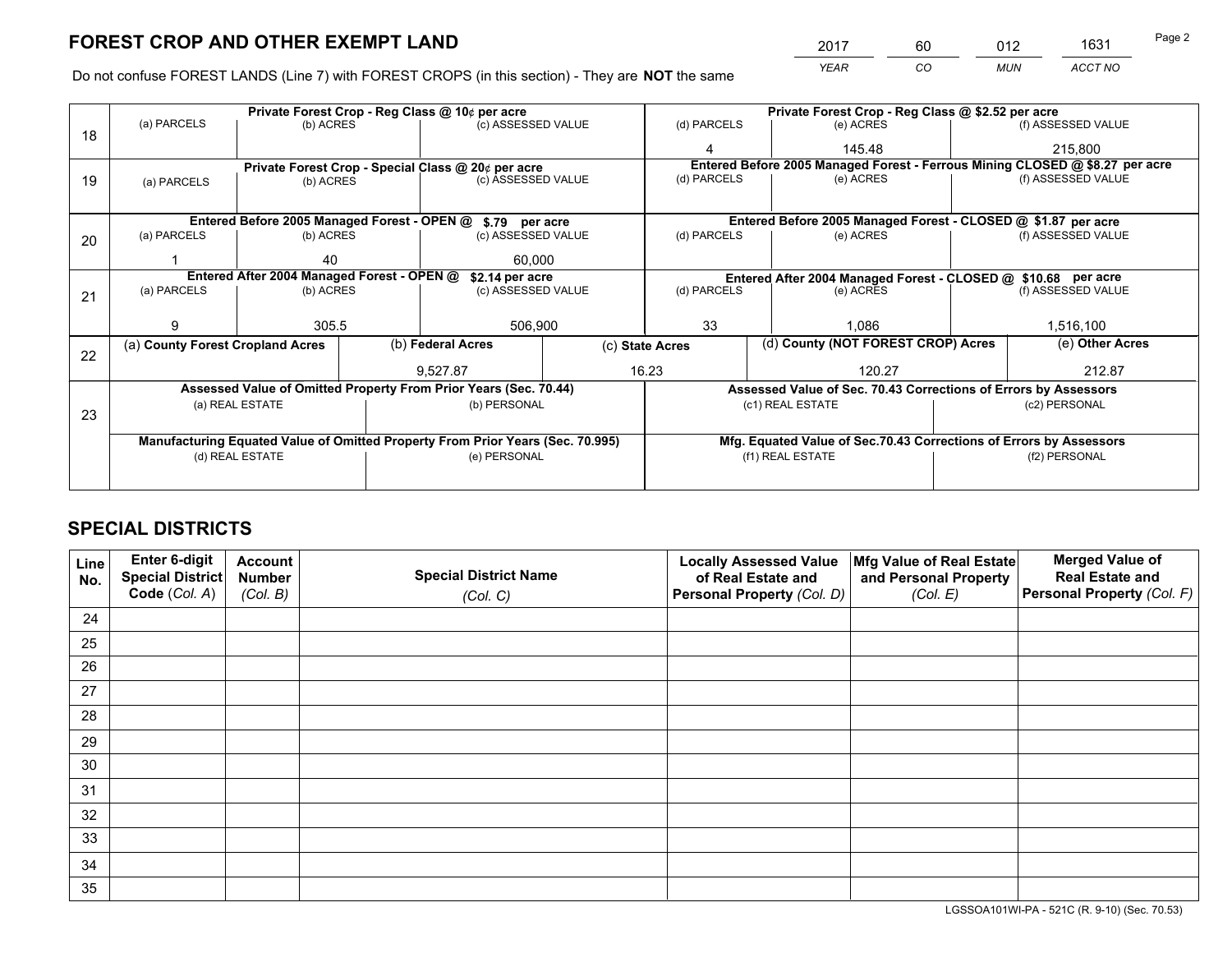|                       |                                                          |                                             |                                                         | <b>YEAR</b>                                                                       | CO<br><b>MUN</b>                                              | ACCT NO                                                                        |
|-----------------------|----------------------------------------------------------|---------------------------------------------|---------------------------------------------------------|-----------------------------------------------------------------------------------|---------------------------------------------------------------|--------------------------------------------------------------------------------|
| Line<br>No.           | Enter 6-digit<br><b>School District</b><br>Code (Col. A) | <b>Account</b><br><b>Number</b><br>(Col. B) | <b>School District Name</b><br>(Col. C)                 | <b>Locally Assessed Value</b><br>of Real Estate and<br>Personal Property (Col. D) | Mfg Value of Real Estate<br>and Personal Property<br>(Col. E) | <b>Merged Value of</b><br><b>Real Estate and</b><br>Personal Property (Col. F) |
|                       | A. SCHOOL DISTRICTS (K-8 and K-12)                       |                                             |                                                         |                                                                                   |                                                               |                                                                                |
| 36                    | 602135                                                   | 0355                                        | SCH D OF GILMAN                                         | 20,684,100                                                                        |                                                               | 20,684,100                                                                     |
| 37                    |                                                          |                                             |                                                         |                                                                                   |                                                               |                                                                                |
| 38                    |                                                          |                                             |                                                         |                                                                                   |                                                               |                                                                                |
| 39                    |                                                          |                                             |                                                         |                                                                                   |                                                               |                                                                                |
| 40                    |                                                          |                                             |                                                         |                                                                                   |                                                               |                                                                                |
| 41                    |                                                          |                                             |                                                         |                                                                                   |                                                               |                                                                                |
| 42                    |                                                          |                                             |                                                         |                                                                                   |                                                               |                                                                                |
| 43                    |                                                          |                                             |                                                         |                                                                                   |                                                               |                                                                                |
| 44                    |                                                          |                                             |                                                         |                                                                                   |                                                               |                                                                                |
| 45<br>$\overline{46}$ |                                                          |                                             |                                                         |                                                                                   |                                                               |                                                                                |
|                       |                                                          |                                             |                                                         |                                                                                   |                                                               |                                                                                |
| 47<br>48              |                                                          |                                             |                                                         |                                                                                   |                                                               |                                                                                |
| 49                    |                                                          |                                             |                                                         |                                                                                   |                                                               |                                                                                |
| 50                    |                                                          |                                             | TOTAL ASSESSED VALUE OF SCHOOL DISTRICTS (K-8 and K-12) | 20,684,100                                                                        |                                                               | 20,684,100                                                                     |
|                       | <b>B.</b><br><b>UNION HIGH SCHOOL DISTRICTS</b>          |                                             |                                                         |                                                                                   |                                                               |                                                                                |
| 51                    |                                                          |                                             |                                                         |                                                                                   |                                                               |                                                                                |
| 52                    |                                                          |                                             |                                                         |                                                                                   |                                                               |                                                                                |
| 53                    |                                                          |                                             |                                                         |                                                                                   |                                                               |                                                                                |
| 54                    |                                                          |                                             |                                                         |                                                                                   |                                                               |                                                                                |
| 55                    |                                                          |                                             | TOTAL ASSESSED VALUE OF UNION HIGH SCHOOLS              |                                                                                   |                                                               |                                                                                |
|                       | $C_{1}$<br><b>TECHNICAL COLLEGE DISTRICTS</b>            |                                             |                                                         |                                                                                   |                                                               |                                                                                |
| 56                    | 000100                                                   | 0001                                        | CHIPPEWA VALLEY TECHNICAL COLLEGE EAUC                  | 20,684,100                                                                        |                                                               | 20,684,100                                                                     |
| 57                    |                                                          |                                             |                                                         |                                                                                   |                                                               |                                                                                |
| 58                    |                                                          |                                             |                                                         |                                                                                   |                                                               |                                                                                |
| 59                    |                                                          |                                             | TOTAL ASSESSED VALUE OF TECHNICAL COLLEGES              | 20,684,100                                                                        |                                                               | 20,684,100                                                                     |

60

012

 *I hereby certify, to the best of my knowledge and belief, this form is complete and correct.*

**SCHOOL DISTRICTS**

| Print name of preparer | Title                    | Date (MM / DD / CCYY) |  |
|------------------------|--------------------------|-----------------------|--|
|                        |                          |                       |  |
| Signature of preparer  | Contact Telephone Number | E-mail address        |  |
|                        | $\sim$                   |                       |  |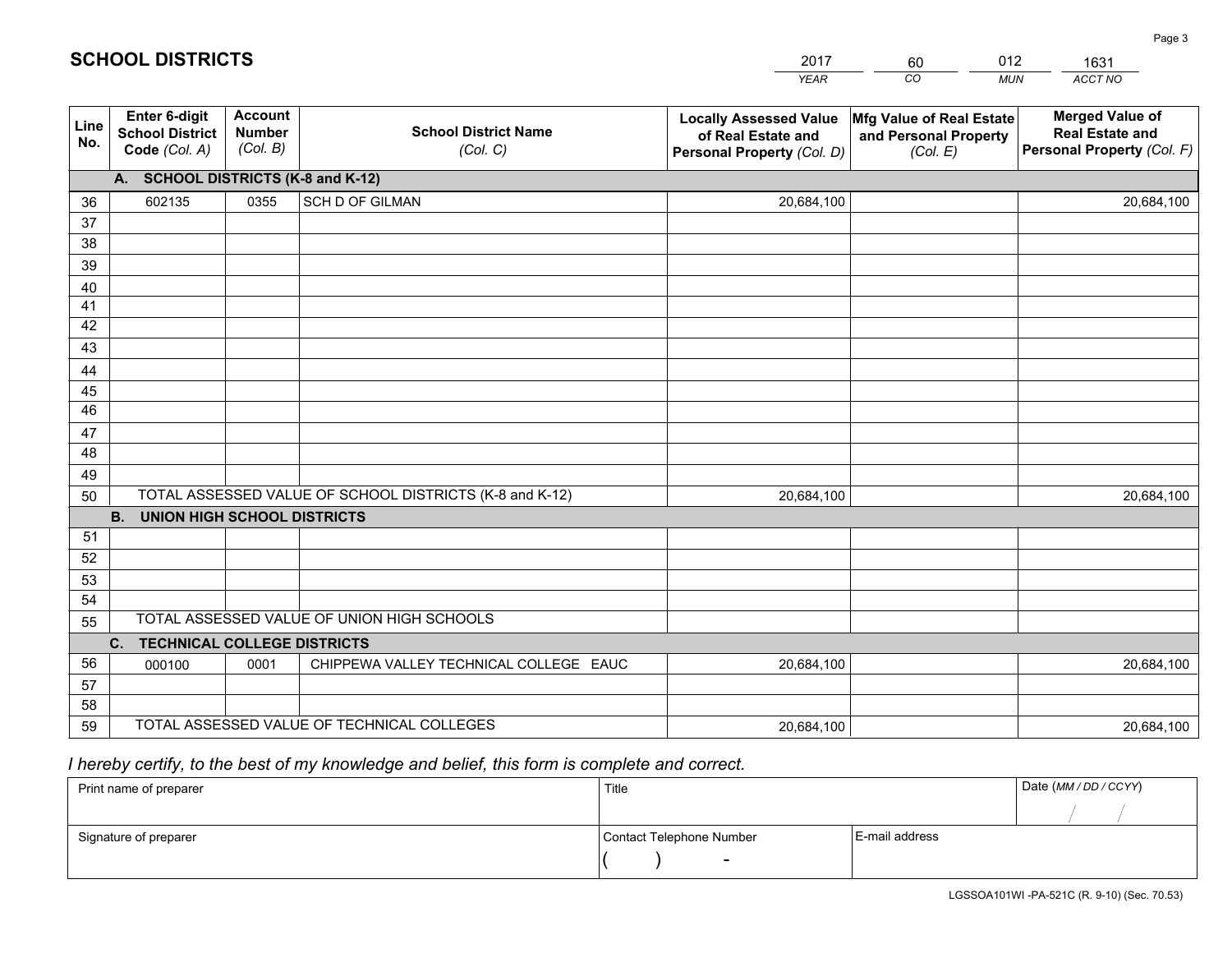## **HIGHLIGHTS**

- 1. Complete the Statement of Assessment after the Board of Review. Reflect any changes made there.
- 2. Use black ink to complete.

**NOTE: Please supply any correction to the name and address.**

NOTE: Please supply any correction to the name and address.

- 3. Line 16 must equal Line 50, Col D.
- 4. Line 55 must equal the total of K-8 schools listed on lines 36-49. Do not include K-12 schools in this comparision.
- 5. Line 59, Col. D must equal Line 16.
- 6. Special District, School District and Technical College District values must include both real estate and personal property. Examples of Special districts are: town sanitary districts, public inland lake protection and rehabilitation districts, and metropolitan sewerage districts.
- 7. DO NOT INCLUDE Manufacturing property values.DOR will print these values on the final SOA.
- 8. Accuracy of this form is very important. The values reported directly affect the equalized value DOR calculates for school and special districts.

### **Page 1:**

 If not prefilled, enter the tax year,county and municipal code,municipal type, municipal name and county name on the top of form.

Check the Amended box, if filing an amended / corrected SOA.

 Report the parcel count, acres and assessed value of taxable general property, total parcel count, (real and personal), total acres, and values from final figures set by the Board of Review.

- A. Real Estate land and improvements (buildings, etc.) is reported on lines 1 8, total line 9.
- B. Personal Property is reported on lines 11 14, Column D, total line 15.
- C. To complete this report, use the computer produced summary of the assessment roll that shows these amounts.
- D. Use whole numbers only.
- E. Add each line across and each column down to verify entries.

### **Page 2:**

- A. Report Special Items (not subject to general property tax).
- 1. Private Forest Croplands and Managed Forest Lands are reported on lines 18,19, 20 and 21. Be sure to report assessed values **NOT** taxes.
- 2. You should have copies of the orders of entry, orders of withdrawal, etc., to update your assessment roll.
	- 3. Show hundredths of acres (e.g. 39.75).
- 4. Tax exempt lands are reported on line 22.
- 5. Omitted property and sec. 70.43, Wis. Stats., corrections of errors by assessor are reported on line 23. Report real estate and personal property separately. These should be for **prior years**, not something found on the current assessment roll after the board of review.
- B. Special District (Lines 24-35) Include the value of both real and personal property.
- The Department of Revenue (DOR) preprints much of the information regarding names and codes for schools, special districts,etc. If a district is not listed, enter the name and value only, DOR will enter the proper code.

## **Page 3 School Districts:**

Include the value of both real and personal property.

Report School District (regular, elementary, union high school, and technical college).

- 1. Regular (K-12) and Elementary (K-8) school values are reported on lines 36-49, total on line 50.
- 2. Union High School (UHS) (use only if elementary schools are listed on lines 36-49) are reported on lines 51-54. UHS total value (line 55) must equal to the total **elementary school** values reported on lines 36-49. Do notinclude K-12 schools in this comparison.
- 3. Technical College values are reported on lines 56-58, total on line 59.
- 4. Use the computer summary that shows these amounts to complete this report.

#### **This form is due the second Monday in June. File this report only after your Board of Review is complete.**

 *If you have questions: Return forms to:*

 Email: lgs@wisconsin.gov Wisconsin Department of RevenueCall:  $(608)$  266-2569 or  $(608)$  264-6892 Fax number: (608) 264-6887 PO Box 8971

Local Government Services Section 6-97 Madison WI 53708-8971

W15167 POLLEY LN<br>GILMAN, WI 54433 - 9637 GILMAN, WI 54433 - 9637 W15167 POLLEY LN SHARON BAKER<br>TOWN OF FORD TOWN OF FORD SHARON BAKER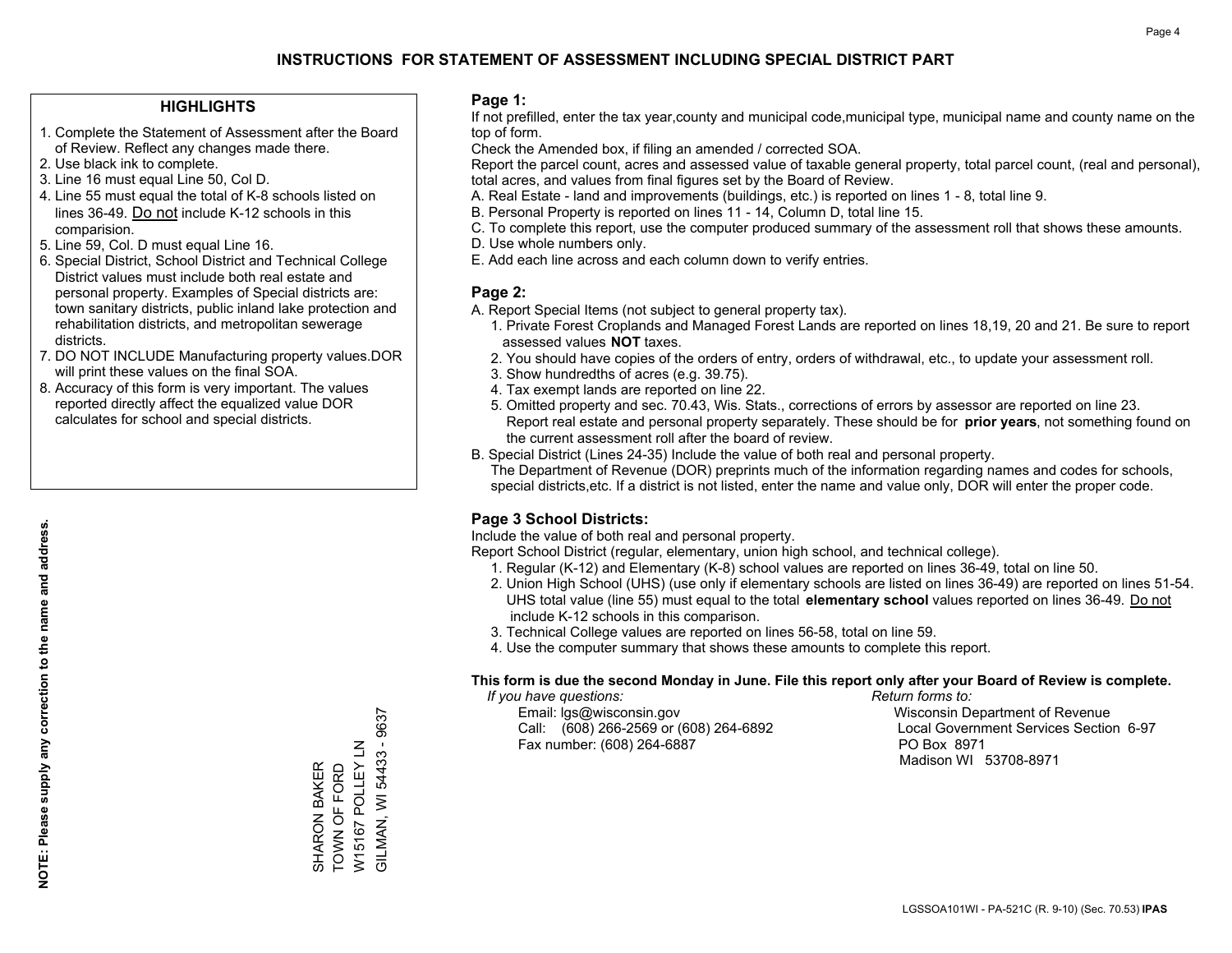**STATEMENT OF ASSESSMENT FOR 2017 FINAL - EQUATED**

2 Check if this is an Amended Return Page 1

|                | <b>FOR</b>                                                                                                                                                                                                 | <b>TOWN OF</b><br><b>OF</b>                                  | <b>GOODRICH</b>           |              | <b>TAYLOR COUNTY</b>                   |                         |                      | <b>WHEN COMPLETING THIS DOCUMENT</b><br>DO NOT WRITE OVER X's OR IN SHADED AREAS |  |  |
|----------------|------------------------------------------------------------------------------------------------------------------------------------------------------------------------------------------------------------|--------------------------------------------------------------|---------------------------|--------------|----------------------------------------|-------------------------|----------------------|----------------------------------------------------------------------------------|--|--|
|                |                                                                                                                                                                                                            | Town - Village - City                                        | <b>Municipality Name</b>  |              | <b>County Name</b>                     |                         |                      |                                                                                  |  |  |
|                |                                                                                                                                                                                                            | <b>REAL ESTATE</b>                                           |                           | PARCEL COUNT | NO. OF ACRES                           | <b>VALUE OF</b>         | <b>VALUE OF</b>      | <b>TOTAL VALUE OF LAND</b>                                                       |  |  |
| Line<br>No.    | (See Lines 18 - 22 for<br>other Real Estate)                                                                                                                                                               |                                                              | TOTAL LAND   IMPROVEMENTS |              | <b>WHOLE</b><br><b>NUMBERS ONLY</b>    | <b>LAND</b>             | <b>IMPROVEMENTS</b>  | AND IMPROVEMENTS                                                                 |  |  |
|                |                                                                                                                                                                                                            |                                                              | Col. A                    | Col. B       | Col. C                                 | Col. D                  | Col. E               | Col. F                                                                           |  |  |
| $\mathbf{1}$   |                                                                                                                                                                                                            | <b>RESIDENTIAL - Class 1</b>                                 | 228                       | 209          | 450                                    | 1,396,200               | 17,223,800           | 18,620,000                                                                       |  |  |
| 2              |                                                                                                                                                                                                            | <b>COMMERCIAL - Class 2</b>                                  | 6                         | 5            | 13                                     | 36,800                  | 489,500              | 526,300                                                                          |  |  |
| 3              |                                                                                                                                                                                                            | <b>MANUFACTURING - Class 3</b>                               | $\Omega$                  | 0            | $\Omega$                               | 0                       | 0                    |                                                                                  |  |  |
| $\overline{4}$ |                                                                                                                                                                                                            | <b>AGRICULTURAL - Class 4</b>                                | 310                       |              | 5,755                                  | 866,200                 |                      | 866,200                                                                          |  |  |
| 5              |                                                                                                                                                                                                            | <b>UNDEVELOPED - Class 5</b>                                 | 303                       |              | 2,078                                  | 472,700                 |                      | 472,700                                                                          |  |  |
| 6              |                                                                                                                                                                                                            | <b>AGRICULTURAL FOREST - Class 5m</b>                        | 158                       |              | 2,504                                  | 1,986,100               |                      | 1,986,100                                                                        |  |  |
| $\overline{7}$ |                                                                                                                                                                                                            | <b>FOREST LANDS - Class 6</b>                                | 236                       |              | 5,009                                  | 7,250,300               |                      | 7,250,300                                                                        |  |  |
| 8              |                                                                                                                                                                                                            | OTHER - Class 7                                              | 35                        | 35           | 169                                    | 378,600                 | 3,765,000            | 4,143,600                                                                        |  |  |
| 9              |                                                                                                                                                                                                            | TOTAL - ALL COLUMNS                                          | 1,276                     | 249          | 15,978                                 | 12,386,900              | 21,478,300           | 33,865,200                                                                       |  |  |
| 10             |                                                                                                                                                                                                            | NUMBER OF PERSONAL PROPERTY ACCOUNTS IN ROLL                 |                           |              | 24                                     | <b>LOCALLY ASSESSED</b> | <b>MANUFACTURING</b> | <b>MERGED</b>                                                                    |  |  |
| 11             |                                                                                                                                                                                                            | BOATS AND OTHER WATERCRAFT NOT EXEMPT - Code 1               |                           |              |                                        | 0                       | 0                    | $\Omega$                                                                         |  |  |
| 12             |                                                                                                                                                                                                            | MACHINERY, TOOLS AND PATTERNS - Code 2                       |                           |              |                                        | 3,400                   | 0                    | 3,400                                                                            |  |  |
| 13             |                                                                                                                                                                                                            | FURNITURE, FIXTURES AND EQUIPMENT - Code 3                   |                           |              |                                        | 1,400                   | 0                    | 1,400                                                                            |  |  |
| 14             |                                                                                                                                                                                                            | ALL OTHER PERSONAL PROPERTY NOT EXEMPT - Codes 4A, 4B, 4C    |                           |              |                                        | 215,300                 | 71,300               | 286,600                                                                          |  |  |
| 15             |                                                                                                                                                                                                            | TOTAL OF PERSONAL PROPERTY NOT EXEMPT (Total of Lines 11-14) |                           |              |                                        | 220,100                 | 71,300               | 291,400                                                                          |  |  |
| 16             | AGGREGATE ASSESSED VALUE OF ALL PROPERTY SUBJECT TO THE GENERAL PROPERTY TAX (Total of Lines 9F and 15F)<br>MUST EQUAL TOTAL VALUE OF THE SCHOOL DISTRICTS (K-12 PLUS K-8) - Line 50, Col. F<br>34,156,600 |                                                              |                           |              |                                        |                         |                      |                                                                                  |  |  |
| 17             | <b>BOARD OF REVIEW</b><br>DATE OF FINAL ADJOURNMENT<br>06/02/2017                                                                                                                                          |                                                              |                           |              | Name of Assessor<br><b>CINDY CHASE</b> |                         |                      | Telephone #<br>(715) 820-0451                                                    |  |  |

*MUN*

*ACCT NO1632*

*<sup>60</sup> <sup>014</sup>*

*CO*

REMARKS

The Assessment Ratio to be used in calculating the estimated Fair Market Value on tax bills for this tax district is .904232093<br>This ratio should be used to convert assessed values to "Calculate Equalized Values" in Step 1 Commission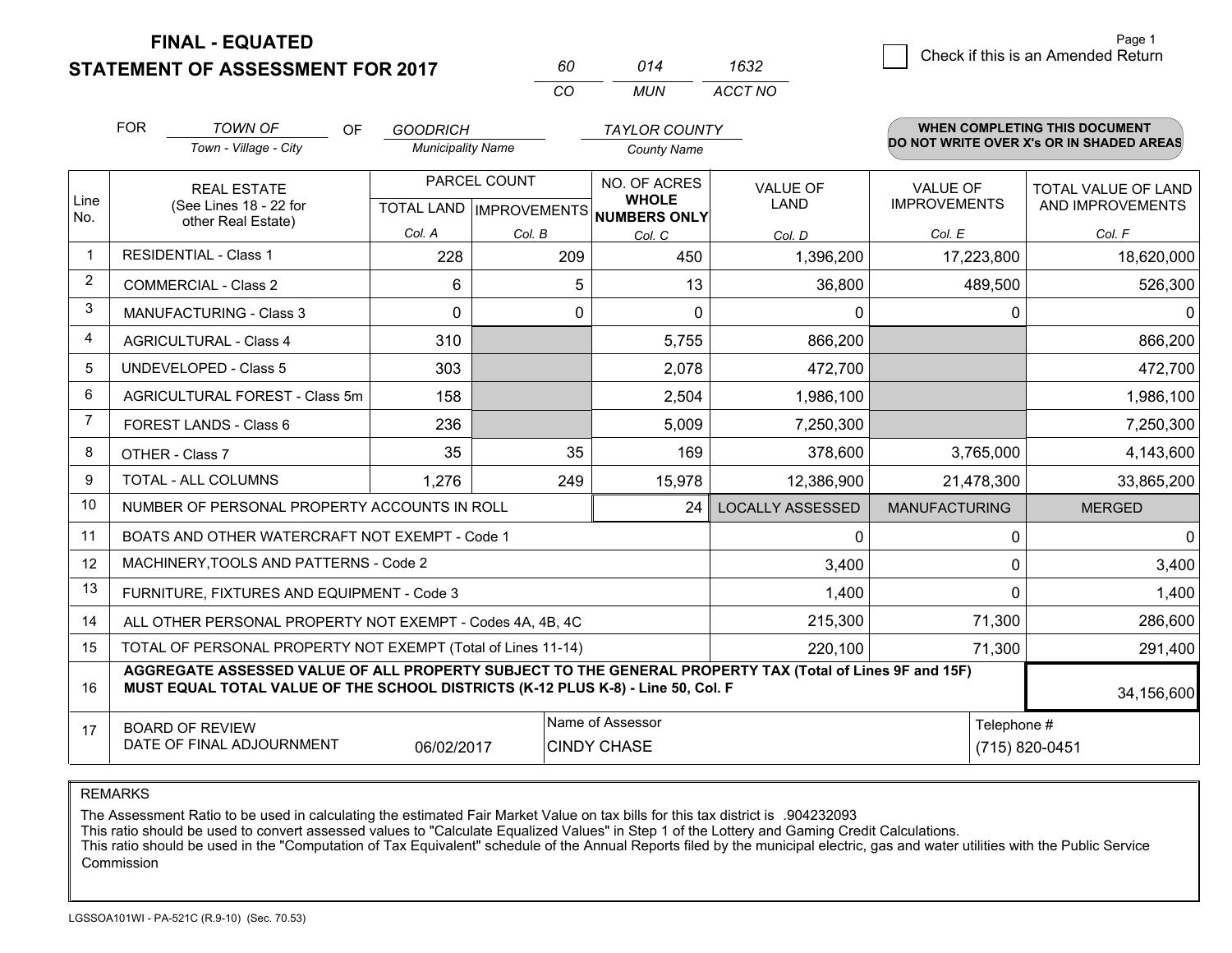*YEAR CO MUN ACCT NO* 2017 60 014 1632

Do not confuse FOREST LANDS (Line 7) with FOREST CROPS (in this section) - They are **NOT** the same

|    |                                                               |                 |  | Private Forest Crop - Reg Class @ 10¢ per acre                                 |                  | Private Forest Crop - Reg Class @ \$2.52 per acre |                  |                                                                              |  |                    |  |
|----|---------------------------------------------------------------|-----------------|--|--------------------------------------------------------------------------------|------------------|---------------------------------------------------|------------------|------------------------------------------------------------------------------|--|--------------------|--|
| 18 | (a) PARCELS                                                   | (b) ACRES       |  | (c) ASSESSED VALUE                                                             |                  | (d) PARCELS                                       |                  | (e) ACRES                                                                    |  | (f) ASSESSED VALUE |  |
|    |                                                               |                 |  |                                                                                |                  |                                                   |                  |                                                                              |  |                    |  |
|    | Private Forest Crop - Special Class @ 20¢ per acre            |                 |  |                                                                                |                  |                                                   |                  | Entered Before 2005 Managed Forest - Ferrous Mining CLOSED @ \$8.27 per acre |  |                    |  |
| 19 | (a) PARCELS                                                   | (b) ACRES       |  | (c) ASSESSED VALUE                                                             |                  | (d) PARCELS                                       |                  | (e) ACRES                                                                    |  | (f) ASSESSED VALUE |  |
|    |                                                               |                 |  |                                                                                |                  |                                                   |                  |                                                                              |  |                    |  |
|    |                                                               |                 |  | Entered Before 2005 Managed Forest - OPEN @ \$.79 per acre                     |                  |                                                   |                  | Entered Before 2005 Managed Forest - CLOSED @ \$1.87 per acre                |  |                    |  |
| 20 | (a) PARCELS                                                   | (b) ACRES       |  | (c) ASSESSED VALUE                                                             |                  | (d) PARCELS                                       |                  | (e) ACRES                                                                    |  | (f) ASSESSED VALUE |  |
|    | 8                                                             | 245.5           |  | 360,800                                                                        |                  | 112                                               |                  | 3,845.57                                                                     |  | 5,374,100          |  |
|    | Entered After 2004 Managed Forest - OPEN @<br>\$2.14 per acre |                 |  |                                                                                |                  |                                                   |                  | Entered After 2004 Managed Forest - CLOSED @ \$10.68 per acre                |  |                    |  |
| 21 | (a) PARCELS                                                   | (b) ACRES       |  | (c) ASSESSED VALUE                                                             | (d) PARCELS      |                                                   |                  | (e) ACRES                                                                    |  | (f) ASSESSED VALUE |  |
|    |                                                               |                 |  |                                                                                |                  |                                                   |                  |                                                                              |  |                    |  |
|    | 17                                                            | 545.53          |  | 787,500                                                                        | 68               |                                                   |                  | 2,288.02                                                                     |  | 3,059,600          |  |
| 22 | (a) County Forest Cropland Acres                              |                 |  | (b) Federal Acres                                                              |                  | (c) State Acres                                   |                  | (d) County (NOT FOREST CROP) Acres                                           |  | (e) Other Acres    |  |
|    |                                                               |                 |  |                                                                                |                  | 56.73                                             |                  | 32.95                                                                        |  | 167.17             |  |
|    |                                                               |                 |  | Assessed Value of Omitted Property From Prior Years (Sec. 70.44)               |                  |                                                   |                  | Assessed Value of Sec. 70.43 Corrections of Errors by Assessors              |  |                    |  |
|    |                                                               | (a) REAL ESTATE |  | (b) PERSONAL                                                                   |                  |                                                   | (c1) REAL ESTATE |                                                                              |  | (c2) PERSONAL      |  |
| 23 |                                                               |                 |  |                                                                                |                  |                                                   |                  |                                                                              |  |                    |  |
|    |                                                               |                 |  | Manufacturing Equated Value of Omitted Property From Prior Years (Sec. 70.995) |                  |                                                   |                  | Mfg. Equated Value of Sec.70.43 Corrections of Errors by Assessors           |  |                    |  |
|    |                                                               | (d) REAL ESTATE |  | (e) PERSONAL                                                                   | (f1) REAL ESTATE |                                                   |                  | (f2) PERSONAL                                                                |  |                    |  |
|    |                                                               |                 |  |                                                                                |                  |                                                   |                  |                                                                              |  |                    |  |

## **SPECIAL DISTRICTS**

| Line<br>No. | Enter 6-digit<br><b>Special District</b> | <b>Account</b><br><b>Number</b> | <b>Special District Name</b> | <b>Locally Assessed Value</b><br>of Real Estate and | Mfg Value of Real Estate<br>and Personal Property | <b>Merged Value of</b><br><b>Real Estate and</b> |
|-------------|------------------------------------------|---------------------------------|------------------------------|-----------------------------------------------------|---------------------------------------------------|--------------------------------------------------|
|             | Code (Col. A)                            | (Col. B)                        | (Col. C)                     | Personal Property (Col. D)                          | (Col. E)                                          | Personal Property (Col. F)                       |
| 24          |                                          |                                 |                              |                                                     |                                                   |                                                  |
| 25          |                                          |                                 |                              |                                                     |                                                   |                                                  |
| 26          |                                          |                                 |                              |                                                     |                                                   |                                                  |
| 27          |                                          |                                 |                              |                                                     |                                                   |                                                  |
| 28          |                                          |                                 |                              |                                                     |                                                   |                                                  |
| 29          |                                          |                                 |                              |                                                     |                                                   |                                                  |
| 30          |                                          |                                 |                              |                                                     |                                                   |                                                  |
| 31          |                                          |                                 |                              |                                                     |                                                   |                                                  |
| 32          |                                          |                                 |                              |                                                     |                                                   |                                                  |
| 33          |                                          |                                 |                              |                                                     |                                                   |                                                  |
| 34          |                                          |                                 |                              |                                                     |                                                   |                                                  |
| 35          |                                          |                                 |                              |                                                     |                                                   |                                                  |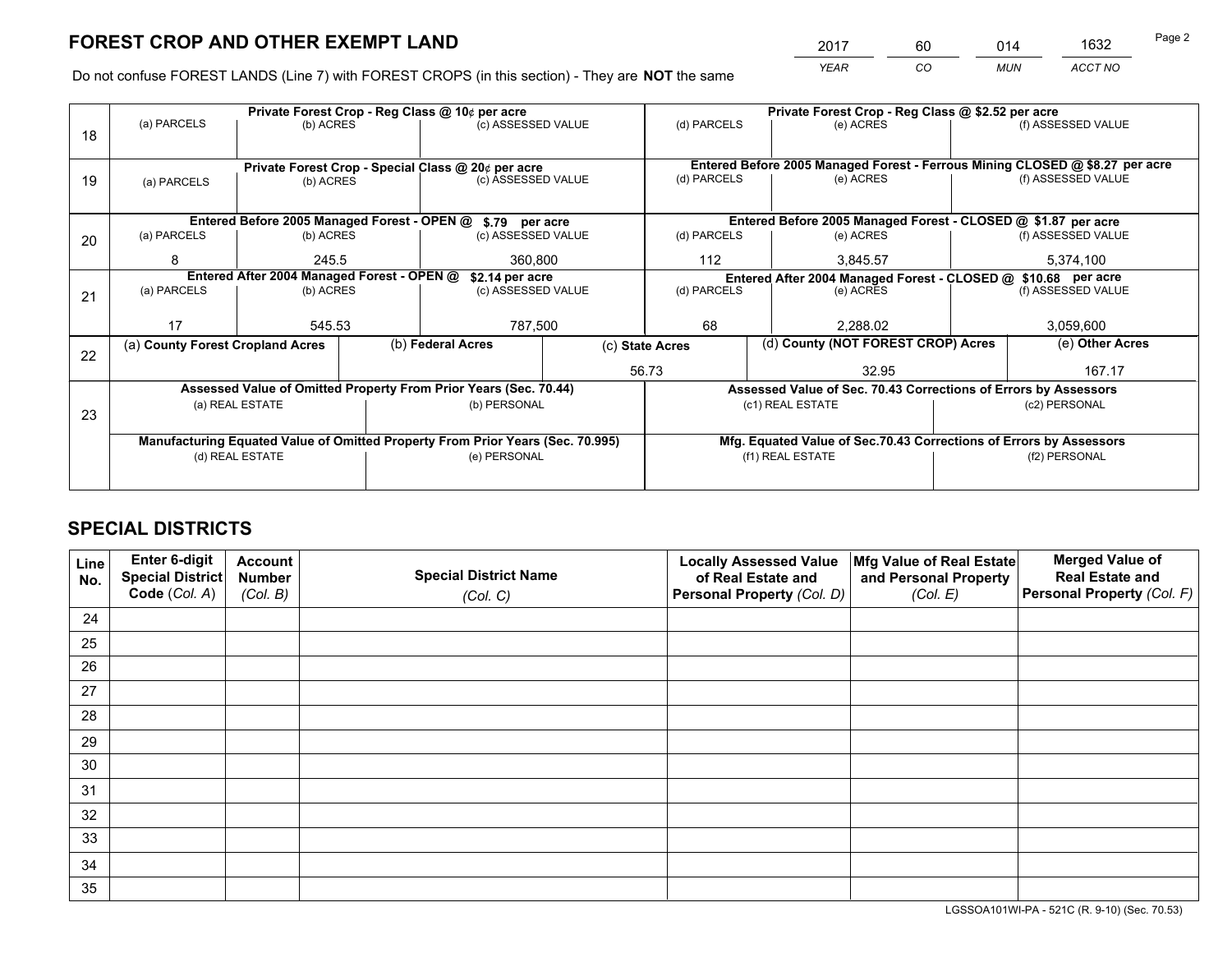|             |                                                          |                                             |                                                         | YEAR                                                                              | CO<br><b>MUN</b>                                              | ACCT NO                                                                        |
|-------------|----------------------------------------------------------|---------------------------------------------|---------------------------------------------------------|-----------------------------------------------------------------------------------|---------------------------------------------------------------|--------------------------------------------------------------------------------|
| Line<br>No. | Enter 6-digit<br><b>School District</b><br>Code (Col. A) | <b>Account</b><br><b>Number</b><br>(Col. B) | <b>School District Name</b><br>(Col. C)                 | <b>Locally Assessed Value</b><br>of Real Estate and<br>Personal Property (Col. D) | Mfg Value of Real Estate<br>and Personal Property<br>(Col. E) | <b>Merged Value of</b><br><b>Real Estate and</b><br>Personal Property (Col. F) |
|             | A. SCHOOL DISTRICTS (K-8 and K-12)                       |                                             |                                                         |                                                                                   |                                                               |                                                                                |
| 36          | 370196                                                   | 0215                                        | <b>SCH D OF ATHENS</b>                                  | 147,700                                                                           |                                                               | 147,700                                                                        |
| 37          | 603409                                                   | 0356                                        | SCH D OF MEDFORD AREA                                   | 33,937,600                                                                        | 71,300                                                        | 34,008,900                                                                     |
| 38          |                                                          |                                             |                                                         |                                                                                   |                                                               |                                                                                |
| 39          |                                                          |                                             |                                                         |                                                                                   |                                                               |                                                                                |
| 40          |                                                          |                                             |                                                         |                                                                                   |                                                               |                                                                                |
| 41          |                                                          |                                             |                                                         |                                                                                   |                                                               |                                                                                |
| 42<br>43    |                                                          |                                             |                                                         |                                                                                   |                                                               |                                                                                |
|             |                                                          |                                             |                                                         |                                                                                   |                                                               |                                                                                |
| 44<br>45    |                                                          |                                             |                                                         |                                                                                   |                                                               |                                                                                |
| 46          |                                                          |                                             |                                                         |                                                                                   |                                                               |                                                                                |
| 47          |                                                          |                                             |                                                         |                                                                                   |                                                               |                                                                                |
| 48          |                                                          |                                             |                                                         |                                                                                   |                                                               |                                                                                |
| 49          |                                                          |                                             |                                                         |                                                                                   |                                                               |                                                                                |
| 50          |                                                          |                                             | TOTAL ASSESSED VALUE OF SCHOOL DISTRICTS (K-8 and K-12) | 34,085,300                                                                        | 71,300                                                        | 34,156,600                                                                     |
|             | <b>B.</b><br><b>UNION HIGH SCHOOL DISTRICTS</b>          |                                             |                                                         |                                                                                   |                                                               |                                                                                |
| 51          |                                                          |                                             |                                                         |                                                                                   |                                                               |                                                                                |
| 52          |                                                          |                                             |                                                         |                                                                                   |                                                               |                                                                                |
| 53          |                                                          |                                             |                                                         |                                                                                   |                                                               |                                                                                |
| 54          |                                                          |                                             |                                                         |                                                                                   |                                                               |                                                                                |
| 55          |                                                          |                                             | TOTAL ASSESSED VALUE OF UNION HIGH SCHOOLS              |                                                                                   |                                                               |                                                                                |
|             | C.<br><b>TECHNICAL COLLEGE DISTRICTS</b>                 |                                             |                                                         |                                                                                   |                                                               |                                                                                |
| 56          | 001500                                                   | 0014                                        | NORTH CENTRAL TECHNICAL COLLEGE<br><b>WAUS</b>          | 34,085,300                                                                        | 71,300                                                        | 34,156,600                                                                     |
| 57<br>58    |                                                          |                                             |                                                         |                                                                                   |                                                               |                                                                                |
| 59          |                                                          |                                             | TOTAL ASSESSED VALUE OF TECHNICAL COLLEGES              | 34,085,300                                                                        | 71,300                                                        | 34,156,600                                                                     |
|             |                                                          |                                             |                                                         |                                                                                   |                                                               |                                                                                |

60

014

 *I hereby certify, to the best of my knowledge and belief, this form is complete and correct.*

**SCHOOL DISTRICTS**

| Print name of preparer | Title                    | Date (MM/DD/CCYY) |  |
|------------------------|--------------------------|-------------------|--|
|                        |                          |                   |  |
| Signature of preparer  | Contact Telephone Number | E-mail address    |  |
|                        | $\overline{\phantom{0}}$ |                   |  |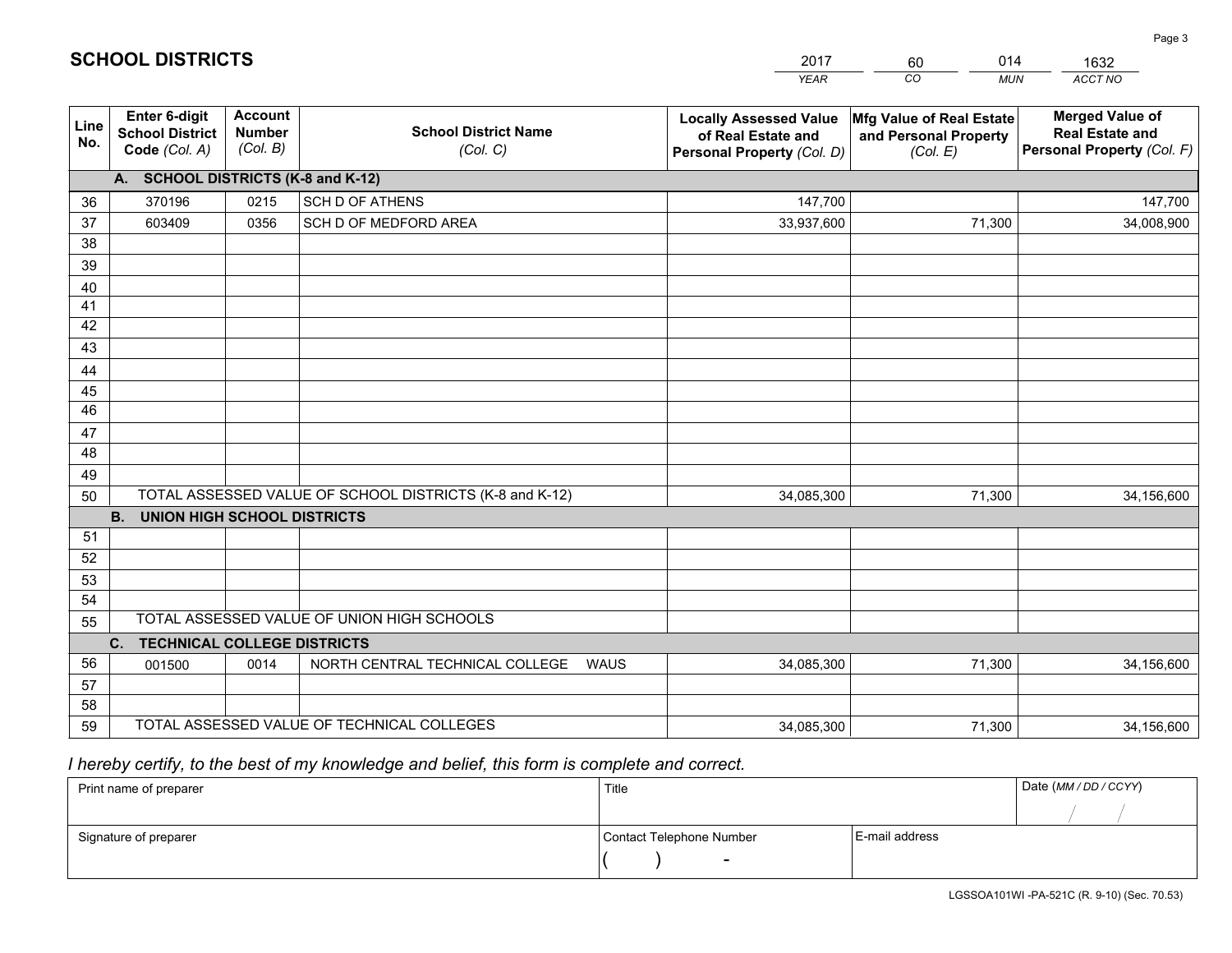## **HIGHLIGHTS**

- 1. Complete the Statement of Assessment after the Board of Review. Reflect any changes made there.
- 2. Use black ink to complete.
- 3. Line 16 must equal Line 50, Col D.
- 4. Line 55 must equal the total of K-8 schools listed on lines 36-49. Do not include K-12 schools in this comparision.
- 5. Line 59, Col. D must equal Line 16.
- 6. Special District, School District and Technical College District values must include both real estate and personal property. Examples of Special districts are: town sanitary districts, public inland lake protection and rehabilitation districts, and metropolitan sewerage districts.
- 7. DO NOT INCLUDE Manufacturing property values.DOR will print these values on the final SOA.
- 8. Accuracy of this form is very important. The values reported directly affect the equalized value DOR calculates for school and special districts.

### **Page 1:**

 If not prefilled, enter the tax year,county and municipal code,municipal type, municipal name and county name on the top of form.

Check the Amended box, if filing an amended / corrected SOA.

 Report the parcel count, acres and assessed value of taxable general property, total parcel count, (real and personal), total acres, and values from final figures set by the Board of Review.

- A. Real Estate land and improvements (buildings, etc.) is reported on lines 1 8, total line 9.
- B. Personal Property is reported on lines 11 14, Column D, total line 15.
- C. To complete this report, use the computer produced summary of the assessment roll that shows these amounts.
- D. Use whole numbers only.
- E. Add each line across and each column down to verify entries.

## **Page 2:**

- A. Report Special Items (not subject to general property tax).
- 1. Private Forest Croplands and Managed Forest Lands are reported on lines 18,19, 20 and 21. Be sure to report assessed values **NOT** taxes.
- 2. You should have copies of the orders of entry, orders of withdrawal, etc., to update your assessment roll.
	- 3. Show hundredths of acres (e.g. 39.75).
- 4. Tax exempt lands are reported on line 22.
- 5. Omitted property and sec. 70.43, Wis. Stats., corrections of errors by assessor are reported on line 23. Report real estate and personal property separately. These should be for **prior years**, not something found on the current assessment roll after the board of review.
- B. Special District (Lines 24-35) Include the value of both real and personal property.

 The Department of Revenue (DOR) preprints much of the information regarding names and codes for schools, special districts,etc. If a district is not listed, enter the name and value only, DOR will enter the proper code.

## **Page 3 School Districts:**

Include the value of both real and personal property.

Report School District (regular, elementary, union high school, and technical college).

- 1. Regular (K-12) and Elementary (K-8) school values are reported on lines 36-49, total on line 50.
- 2. Union High School (UHS) (use only if elementary schools are listed on lines 36-49) are reported on lines 51-54. UHS total value (line 55) must equal to the total **elementary school** values reported on lines 36-49. Do notinclude K-12 schools in this comparison.
- 3. Technical College values are reported on lines 56-58, total on line 59.
- 4. Use the computer summary that shows these amounts to complete this report.

#### **This form is due the second Monday in June. File this report only after your Board of Review is complete.**

 *If you have questions: Return forms to:*

 Email: lgs@wisconsin.gov Wisconsin Department of RevenueCall:  $(608)$  266-2569 or  $(608)$  264-6892 Fax number: (608) 264-6887 PO Box 8971

Local Government Services Section 6-97 Madison WI 53708-8971

TOWN OF GOODRICH CATHERINE LEMKE<br>TOWN OF GOODRICH **MEDFORD, WI 54451** MEDFORD, WI 54451 CATHERINE LEMKE **N2738 MARTIN DR** N2738 MARTIN DR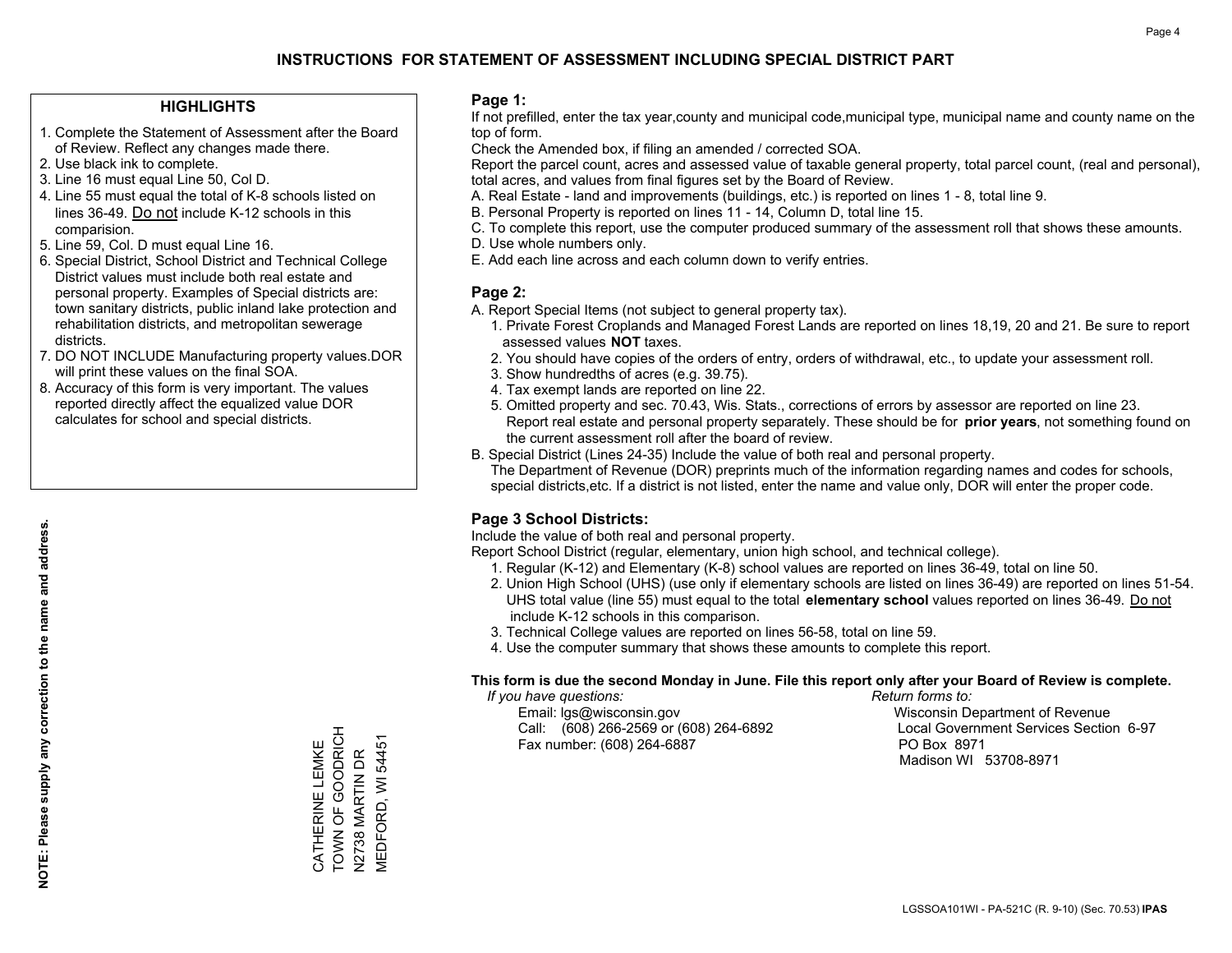**STATEMENT OF ASSESSMENT FOR 2017** 

**FINAL - EQUATED**

|                | <b>FOR</b>                                                                                                                                                                                                 | <b>TOWN OF</b><br>OF                                         | <b>GREENWOOD</b>         |              | <b>TAYLOR COUNTY</b>                                     |                         |                      | WHEN COMPLETING THIS DOCUMENT            |  |
|----------------|------------------------------------------------------------------------------------------------------------------------------------------------------------------------------------------------------------|--------------------------------------------------------------|--------------------------|--------------|----------------------------------------------------------|-------------------------|----------------------|------------------------------------------|--|
|                |                                                                                                                                                                                                            | Town - Village - City                                        | <b>Municipality Name</b> |              | <b>County Name</b>                                       |                         |                      | DO NOT WRITE OVER X's OR IN SHADED AREAS |  |
|                |                                                                                                                                                                                                            | <b>REAL ESTATE</b>                                           |                          | PARCEL COUNT | NO. OF ACRES                                             | <b>VALUE OF</b>         | <b>VALUE OF</b>      | <b>TOTAL VALUE OF LAND</b>               |  |
| Line<br>No.    |                                                                                                                                                                                                            | (See Lines 18 - 22 for<br>other Real Estate)                 |                          |              | <b>WHOLE</b><br>TOTAL LAND   IMPROVEMENTS   NUMBERS ONLY | <b>LAND</b>             | <b>IMPROVEMENTS</b>  | AND IMPROVEMENTS                         |  |
|                |                                                                                                                                                                                                            |                                                              | Col. A                   | Col. B       | Col. C                                                   | Col. D                  | Col. E               | Col. F                                   |  |
| $\mathbf 1$    |                                                                                                                                                                                                            | <b>RESIDENTIAL - Class 1</b>                                 | 338                      | 320          | 569                                                      | 1,990,700               | 22,970,400           | 24,961,100                               |  |
| 2              |                                                                                                                                                                                                            | <b>COMMERCIAL - Class 2</b>                                  | 6                        | 4            | 20                                                       | 67,300                  | 261,100              | 328,400                                  |  |
| 3              |                                                                                                                                                                                                            | <b>MANUFACTURING - Class 3</b>                               | $\Omega$                 | 0            | $\Omega$                                                 | 0                       | 0                    | $\Omega$                                 |  |
| 4              |                                                                                                                                                                                                            | <b>AGRICULTURAL - Class 4</b>                                | 480                      |              | 8,275                                                    | 1,221,100               |                      | 1,221,100                                |  |
| 5              |                                                                                                                                                                                                            | <b>UNDEVELOPED - Class 5</b>                                 | 411                      |              | 4,136                                                    | 1,620,500               |                      | 1,620,500                                |  |
| 6              | AGRICULTURAL FOREST - Class 5m                                                                                                                                                                             |                                                              | 264                      |              | 4,929                                                    | 3,540,000               |                      | 3,540,000                                |  |
| $\overline{7}$ |                                                                                                                                                                                                            | FOREST LANDS - Class 6                                       | 379                      |              | 9,259                                                    | 12,753,700              |                      | 12,753,700                               |  |
| 8              |                                                                                                                                                                                                            | OTHER - Class 7                                              | 45                       | 45           | 147                                                      | 643,100                 | 4,372,300            | 5,015,400                                |  |
| 9              |                                                                                                                                                                                                            | TOTAL - ALL COLUMNS                                          | 1,923                    | 369          | 27,335                                                   | 21,836,400              | 27,603,800           | 49,440,200                               |  |
| 10             |                                                                                                                                                                                                            | NUMBER OF PERSONAL PROPERTY ACCOUNTS IN ROLL                 |                          |              | 23                                                       | <b>LOCALLY ASSESSED</b> | <b>MANUFACTURING</b> | <b>MERGED</b>                            |  |
| 11             |                                                                                                                                                                                                            | BOATS AND OTHER WATERCRAFT NOT EXEMPT - Code 1               |                          |              |                                                          | 0                       | $\Omega$             | $\mathbf 0$                              |  |
| 12             |                                                                                                                                                                                                            | MACHINERY, TOOLS AND PATTERNS - Code 2                       |                          |              |                                                          | 102,400                 | 900                  | 103,300                                  |  |
| 13             |                                                                                                                                                                                                            | FURNITURE, FIXTURES AND EQUIPMENT - Code 3                   |                          |              |                                                          | 4,600                   | 100                  | 4,700                                    |  |
| 14             |                                                                                                                                                                                                            | ALL OTHER PERSONAL PROPERTY NOT EXEMPT - Codes 4A, 4B, 4C    |                          |              |                                                          | 201,900                 | 100                  | 202,000                                  |  |
| 15             |                                                                                                                                                                                                            | TOTAL OF PERSONAL PROPERTY NOT EXEMPT (Total of Lines 11-14) |                          |              | 308,900                                                  | 1,100                   | 310,000              |                                          |  |
| 16             | AGGREGATE ASSESSED VALUE OF ALL PROPERTY SUBJECT TO THE GENERAL PROPERTY TAX (Total of Lines 9F and 15F)<br>MUST EQUAL TOTAL VALUE OF THE SCHOOL DISTRICTS (K-12 PLUS K-8) - Line 50, Col. F<br>49,750,200 |                                                              |                          |              |                                                          |                         |                      |                                          |  |
| 17             |                                                                                                                                                                                                            | <b>BOARD OF REVIEW</b><br>DATE OF FINAL ADJOURNMENT          | 07/12/2017               |              | Name of Assessor<br><b>ROBERT IRWIN</b>                  |                         |                      | Telephone #<br>(715) 235-6941            |  |

*CO*

*MUN*

*ACCT NO1633*

*<sup>60</sup> <sup>016</sup>*

REMARKS

The Assessment Ratio to be used in calculating the estimated Fair Market Value on tax bills for this tax district is .963494984<br>This ratio should be used to convert assessed values to "Calculate Equalized Values" in Step 1 Commission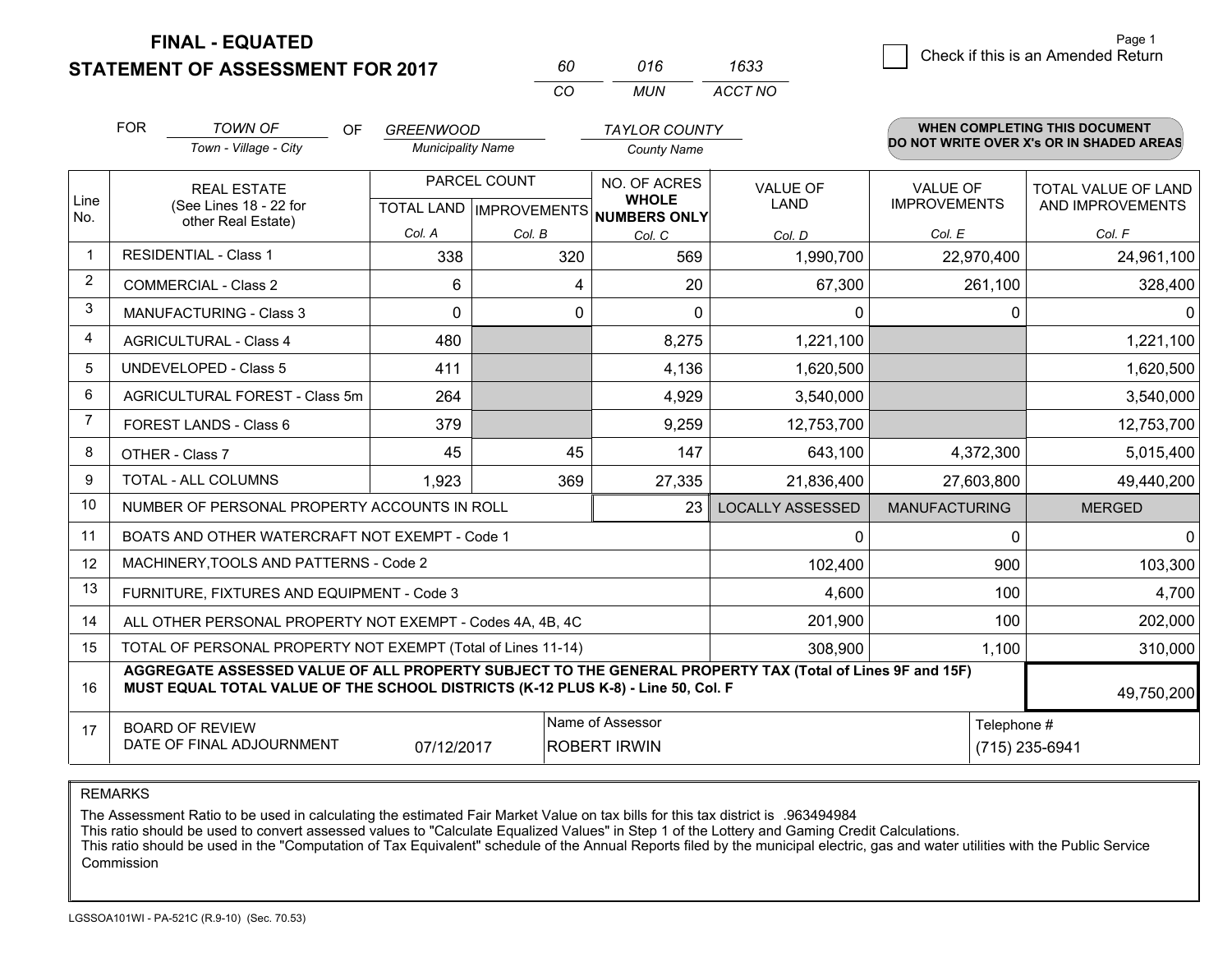*YEAR CO MUN ACCT NO* <sup>2017</sup> <sup>60</sup> <sup>016</sup> <sup>1633</sup> Page 2

Do not confuse FOREST LANDS (Line 7) with FOREST CROPS (in this section) - They are **NOT** the same

|    |                                  |                                            | Private Forest Crop - Reg Class @ 10¢ per acre                                 |                 |                  | Private Forest Crop - Reg Class @ \$2.52 per acre |                                                                    |                    |                                                                              |  |
|----|----------------------------------|--------------------------------------------|--------------------------------------------------------------------------------|-----------------|------------------|---------------------------------------------------|--------------------------------------------------------------------|--------------------|------------------------------------------------------------------------------|--|
| 18 | (a) PARCELS                      | (b) ACRES                                  | (c) ASSESSED VALUE                                                             |                 | (d) PARCELS      |                                                   | (e) ACRES                                                          |                    | (f) ASSESSED VALUE                                                           |  |
|    |                                  |                                            |                                                                                |                 | 6                |                                                   | 239.07                                                             |                    | 335,700                                                                      |  |
|    |                                  |                                            | Private Forest Crop - Special Class @ 20¢ per acre                             |                 |                  |                                                   |                                                                    |                    | Entered Before 2005 Managed Forest - Ferrous Mining CLOSED @ \$8.27 per acre |  |
| 19 | (a) PARCELS                      | (b) ACRES                                  | (c) ASSESSED VALUE                                                             |                 | (d) PARCELS      |                                                   | (e) ACRES                                                          |                    | (f) ASSESSED VALUE                                                           |  |
|    |                                  |                                            |                                                                                |                 |                  |                                                   |                                                                    |                    |                                                                              |  |
|    |                                  |                                            | Entered Before 2005 Managed Forest - OPEN @ \$.79 per acre                     |                 |                  |                                                   | Entered Before 2005 Managed Forest - CLOSED @ \$1.87 per acre      |                    |                                                                              |  |
| 20 | (a) PARCELS                      | (b) ACRES                                  | (c) ASSESSED VALUE                                                             |                 | (d) PARCELS      |                                                   | (e) ACRES                                                          |                    | (f) ASSESSED VALUE                                                           |  |
|    | 36                               | 1,101.46                                   | 1,515,500                                                                      |                 | 73               |                                                   | 2,422.59                                                           |                    | 3,467,900                                                                    |  |
|    |                                  | Entered After 2004 Managed Forest - OPEN @ |                                                                                | \$2.14 per acre |                  |                                                   | Entered After 2004 Managed Forest - CLOSED @ \$10.68 per acre      |                    |                                                                              |  |
| 21 | (a) PARCELS                      | (b) ACRES                                  | (c) ASSESSED VALUE                                                             | (d) PARCELS     |                  | (e) ACRES                                         |                                                                    | (f) ASSESSED VALUE |                                                                              |  |
|    |                                  |                                            |                                                                                |                 |                  |                                                   |                                                                    |                    |                                                                              |  |
|    | 41                               | 1,344.15                                   | 1,880,500                                                                      |                 | 60               |                                                   | 2.142.67                                                           |                    | 3,140,000                                                                    |  |
|    | (a) County Forest Cropland Acres |                                            | (b) Federal Acres                                                              | (c) State Acres |                  |                                                   | (d) County (NOT FOREST CROP) Acres                                 |                    | (e) Other Acres                                                              |  |
| 22 |                                  |                                            |                                                                                |                 | 225.4            |                                                   | 18.4                                                               |                    | 51.08                                                                        |  |
|    |                                  |                                            |                                                                                |                 |                  |                                                   |                                                                    |                    |                                                                              |  |
|    |                                  |                                            | Assessed Value of Omitted Property From Prior Years (Sec. 70.44)               |                 |                  |                                                   | Assessed Value of Sec. 70.43 Corrections of Errors by Assessors    |                    |                                                                              |  |
| 23 |                                  | (a) REAL ESTATE                            | (b) PERSONAL                                                                   |                 |                  |                                                   | (c1) REAL ESTATE                                                   |                    | (c2) PERSONAL                                                                |  |
|    |                                  |                                            |                                                                                |                 |                  |                                                   |                                                                    |                    |                                                                              |  |
|    |                                  |                                            | Manufacturing Equated Value of Omitted Property From Prior Years (Sec. 70.995) |                 |                  |                                                   | Mfg. Equated Value of Sec.70.43 Corrections of Errors by Assessors |                    |                                                                              |  |
|    |                                  | (d) REAL ESTATE                            | (e) PERSONAL                                                                   |                 | (f1) REAL ESTATE |                                                   | (f2) PERSONAL                                                      |                    |                                                                              |  |
|    |                                  |                                            |                                                                                |                 |                  |                                                   |                                                                    |                    |                                                                              |  |

## **SPECIAL DISTRICTS**

| Line<br>No. | Enter 6-digit<br><b>Special District</b> | <b>Account</b><br><b>Number</b> | <b>Special District Name</b> | <b>Locally Assessed Value</b><br>of Real Estate and | Mfg Value of Real Estate<br>and Personal Property | <b>Merged Value of</b><br><b>Real Estate and</b> |
|-------------|------------------------------------------|---------------------------------|------------------------------|-----------------------------------------------------|---------------------------------------------------|--------------------------------------------------|
|             | Code (Col. A)                            | (Col. B)                        | (Col. C)                     | Personal Property (Col. D)                          | (Col. E)                                          | Personal Property (Col. F)                       |
| 24          |                                          |                                 |                              |                                                     |                                                   |                                                  |
| 25          |                                          |                                 |                              |                                                     |                                                   |                                                  |
| 26          |                                          |                                 |                              |                                                     |                                                   |                                                  |
| 27          |                                          |                                 |                              |                                                     |                                                   |                                                  |
| 28          |                                          |                                 |                              |                                                     |                                                   |                                                  |
| 29          |                                          |                                 |                              |                                                     |                                                   |                                                  |
| 30          |                                          |                                 |                              |                                                     |                                                   |                                                  |
| 31          |                                          |                                 |                              |                                                     |                                                   |                                                  |
| 32          |                                          |                                 |                              |                                                     |                                                   |                                                  |
| 33          |                                          |                                 |                              |                                                     |                                                   |                                                  |
| 34          |                                          |                                 |                              |                                                     |                                                   |                                                  |
| 35          |                                          |                                 |                              |                                                     |                                                   |                                                  |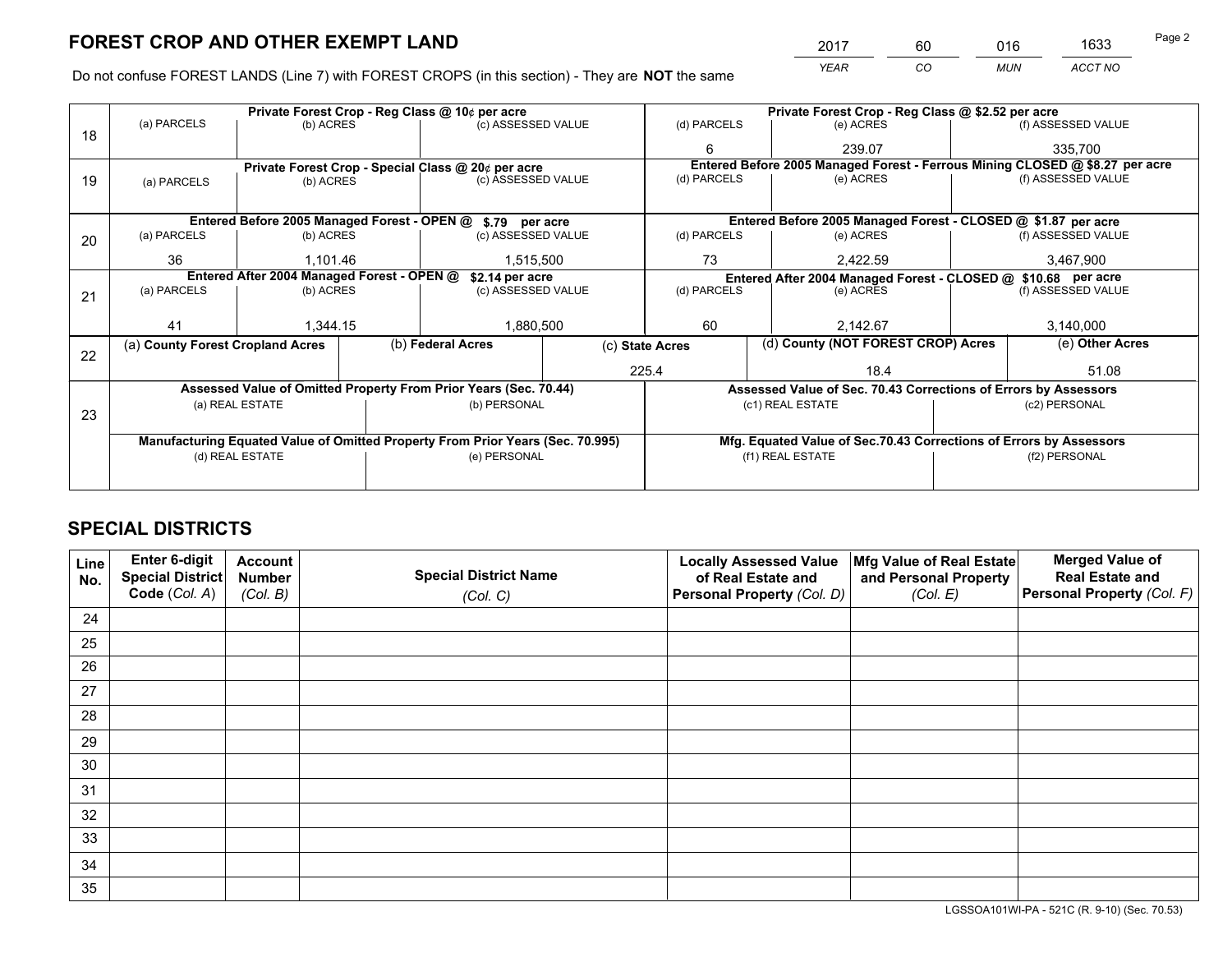|             |                                                          |                                             |                                                         | YEAR                                                                              | CO.<br><b>MUN</b>                                             | ACCT NO                                                                        |
|-------------|----------------------------------------------------------|---------------------------------------------|---------------------------------------------------------|-----------------------------------------------------------------------------------|---------------------------------------------------------------|--------------------------------------------------------------------------------|
| Line<br>No. | Enter 6-digit<br><b>School District</b><br>Code (Col. A) | <b>Account</b><br><b>Number</b><br>(Col. B) | <b>School District Name</b><br>(Col. C)                 | <b>Locally Assessed Value</b><br>of Real Estate and<br>Personal Property (Col. D) | Mfg Value of Real Estate<br>and Personal Property<br>(Col. E) | <b>Merged Value of</b><br><b>Real Estate and</b><br>Personal Property (Col. F) |
|             | A. SCHOOL DISTRICTS (K-8 and K-12)                       |                                             |                                                         |                                                                                   |                                                               |                                                                                |
| 36          | 604795                                                   | 0357                                        | SCH D OF RIB LAKE                                       | 49,749,100                                                                        | 1,100                                                         | 49,750,200                                                                     |
| 37          |                                                          |                                             |                                                         |                                                                                   |                                                               |                                                                                |
| 38          |                                                          |                                             |                                                         |                                                                                   |                                                               |                                                                                |
| 39          |                                                          |                                             |                                                         |                                                                                   |                                                               |                                                                                |
| 40<br>41    |                                                          |                                             |                                                         |                                                                                   |                                                               |                                                                                |
| 42          |                                                          |                                             |                                                         |                                                                                   |                                                               |                                                                                |
| 43          |                                                          |                                             |                                                         |                                                                                   |                                                               |                                                                                |
| 44          |                                                          |                                             |                                                         |                                                                                   |                                                               |                                                                                |
| 45          |                                                          |                                             |                                                         |                                                                                   |                                                               |                                                                                |
| 46          |                                                          |                                             |                                                         |                                                                                   |                                                               |                                                                                |
| 47          |                                                          |                                             |                                                         |                                                                                   |                                                               |                                                                                |
| 48          |                                                          |                                             |                                                         |                                                                                   |                                                               |                                                                                |
| 49          |                                                          |                                             |                                                         |                                                                                   |                                                               |                                                                                |
| 50          |                                                          |                                             | TOTAL ASSESSED VALUE OF SCHOOL DISTRICTS (K-8 and K-12) | 49,749,100                                                                        | 1,100                                                         | 49,750,200                                                                     |
|             | <b>B.</b><br><b>UNION HIGH SCHOOL DISTRICTS</b>          |                                             |                                                         |                                                                                   |                                                               |                                                                                |
| 51<br>52    |                                                          |                                             |                                                         |                                                                                   |                                                               |                                                                                |
| 53          |                                                          |                                             |                                                         |                                                                                   |                                                               |                                                                                |
| 54          |                                                          |                                             |                                                         |                                                                                   |                                                               |                                                                                |
| 55          |                                                          |                                             | TOTAL ASSESSED VALUE OF UNION HIGH SCHOOLS              |                                                                                   |                                                               |                                                                                |
|             | C.<br><b>TECHNICAL COLLEGE DISTRICTS</b>                 |                                             |                                                         |                                                                                   |                                                               |                                                                                |
| 56          | 001500                                                   | 0014                                        | NORTH CENTRAL TECHNICAL COLLEGE<br><b>WAUS</b>          | 49,749,100                                                                        | 1,100                                                         | 49,750,200                                                                     |
| 57          |                                                          |                                             |                                                         |                                                                                   |                                                               |                                                                                |
| 58          |                                                          |                                             |                                                         |                                                                                   |                                                               |                                                                                |
| 59          |                                                          |                                             | TOTAL ASSESSED VALUE OF TECHNICAL COLLEGES              | 49,749,100                                                                        | 1,100                                                         | 49,750,200                                                                     |

60

016

 *I hereby certify, to the best of my knowledge and belief, this form is complete and correct.*

**SCHOOL DISTRICTS**

| Print name of preparer | Title                    |                | Date (MM / DD / CCYY) |
|------------------------|--------------------------|----------------|-----------------------|
|                        |                          |                |                       |
| Signature of preparer  | Contact Telephone Number | E-mail address |                       |
|                        |                          |                |                       |

Page 3

1633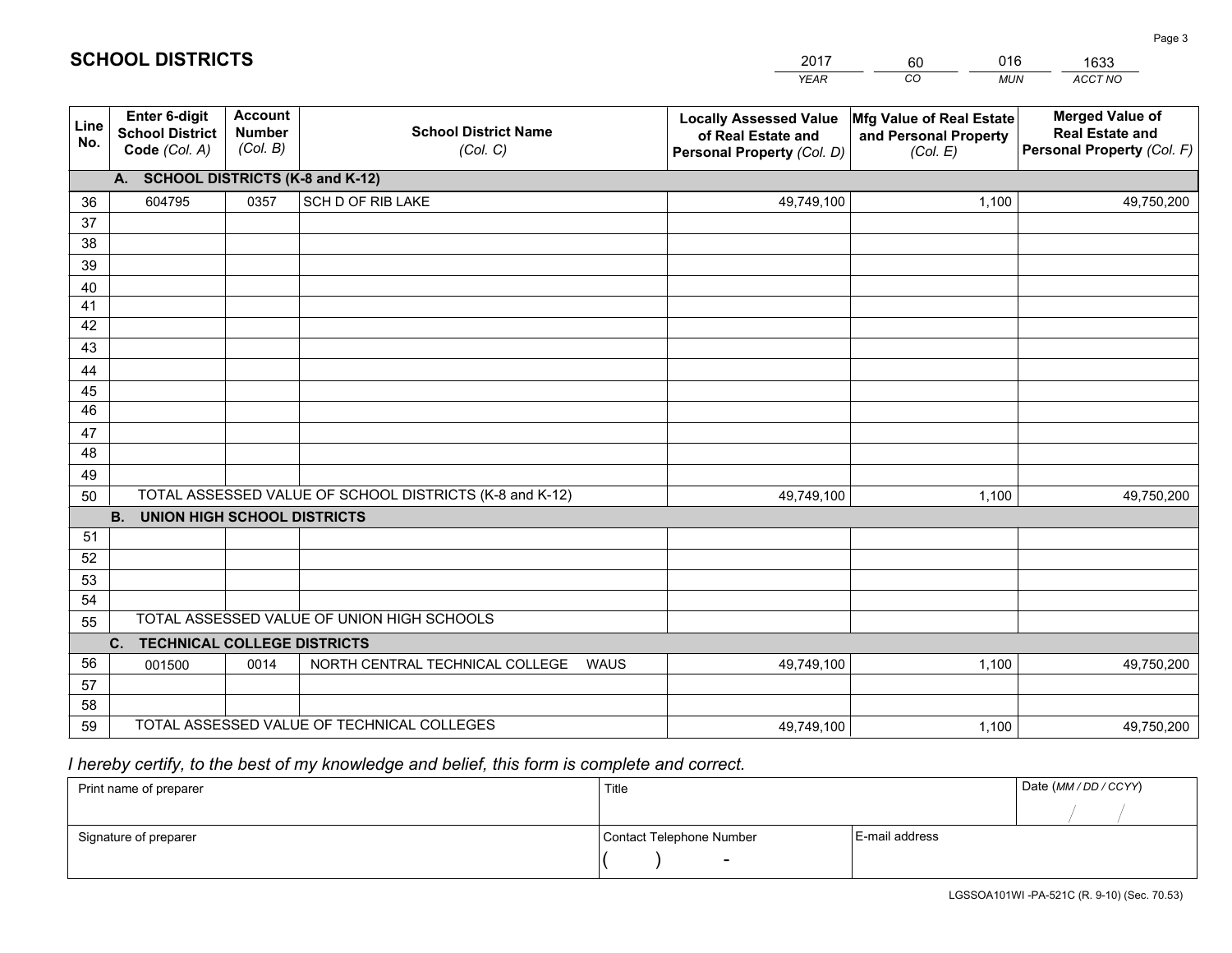## **HIGHLIGHTS**

- 1. Complete the Statement of Assessment after the Board of Review. Reflect any changes made there.
- 2. Use black ink to complete.
- 3. Line 16 must equal Line 50, Col D.
- 4. Line 55 must equal the total of K-8 schools listed on lines 36-49. Do not include K-12 schools in this comparision.
- 5. Line 59, Col. D must equal Line 16.
- 6. Special District, School District and Technical College District values must include both real estate and personal property. Examples of Special districts are: town sanitary districts, public inland lake protection and rehabilitation districts, and metropolitan sewerage districts.
- 7. DO NOT INCLUDE Manufacturing property values.DOR will print these values on the final SOA.
- 8. Accuracy of this form is very important. The values reported directly affect the equalized value DOR calculates for school and special districts.

### **Page 1:**

 If not prefilled, enter the tax year,county and municipal code,municipal type, municipal name and county name on the top of form.

Check the Amended box, if filing an amended / corrected SOA.

 Report the parcel count, acres and assessed value of taxable general property, total parcel count, (real and personal), total acres, and values from final figures set by the Board of Review.

- A. Real Estate land and improvements (buildings, etc.) is reported on lines 1 8, total line 9.
- B. Personal Property is reported on lines 11 14, Column D, total line 15.
- C. To complete this report, use the computer produced summary of the assessment roll that shows these amounts.
- D. Use whole numbers only.
- E. Add each line across and each column down to verify entries.

## **Page 2:**

- A. Report Special Items (not subject to general property tax).
- 1. Private Forest Croplands and Managed Forest Lands are reported on lines 18,19, 20 and 21. Be sure to report assessed values **NOT** taxes.
- 2. You should have copies of the orders of entry, orders of withdrawal, etc., to update your assessment roll.
	- 3. Show hundredths of acres (e.g. 39.75).
- 4. Tax exempt lands are reported on line 22.
- 5. Omitted property and sec. 70.43, Wis. Stats., corrections of errors by assessor are reported on line 23. Report real estate and personal property separately. These should be for **prior years**, not something found on the current assessment roll after the board of review.
- B. Special District (Lines 24-35) Include the value of both real and personal property.

 The Department of Revenue (DOR) preprints much of the information regarding names and codes for schools, special districts,etc. If a district is not listed, enter the name and value only, DOR will enter the proper code.

## **Page 3 School Districts:**

Include the value of both real and personal property.

Report School District (regular, elementary, union high school, and technical college).

- 1. Regular (K-12) and Elementary (K-8) school values are reported on lines 36-49, total on line 50.
- 2. Union High School (UHS) (use only if elementary schools are listed on lines 36-49) are reported on lines 51-54. UHS total value (line 55) must equal to the total **elementary school** values reported on lines 36-49. Do notinclude K-12 schools in this comparison.
- 3. Technical College values are reported on lines 56-58, total on line 59.
- 4. Use the computer summary that shows these amounts to complete this report.

#### **This form is due the second Monday in June. File this report only after your Board of Review is complete.**

 *If you have questions: Return forms to:*

 Email: lgs@wisconsin.gov Wisconsin Department of RevenueCall:  $(608)$  266-2569 or  $(608)$  264-6892 Fax number: (608) 264-6887 PO Box 8971

Local Government Services Section 6-97 Madison WI 53708-8971

VIEDFORD, WI 54451 - 8793 MEDFORD, WI 54451 - 8793 TOWN OF GREENWOOD TOWN OF GREENWOOD W4733 COUNTY RD M W4733 COUNTY RD M **JILL SCHEITHAUER** JILL SCHEITHAUER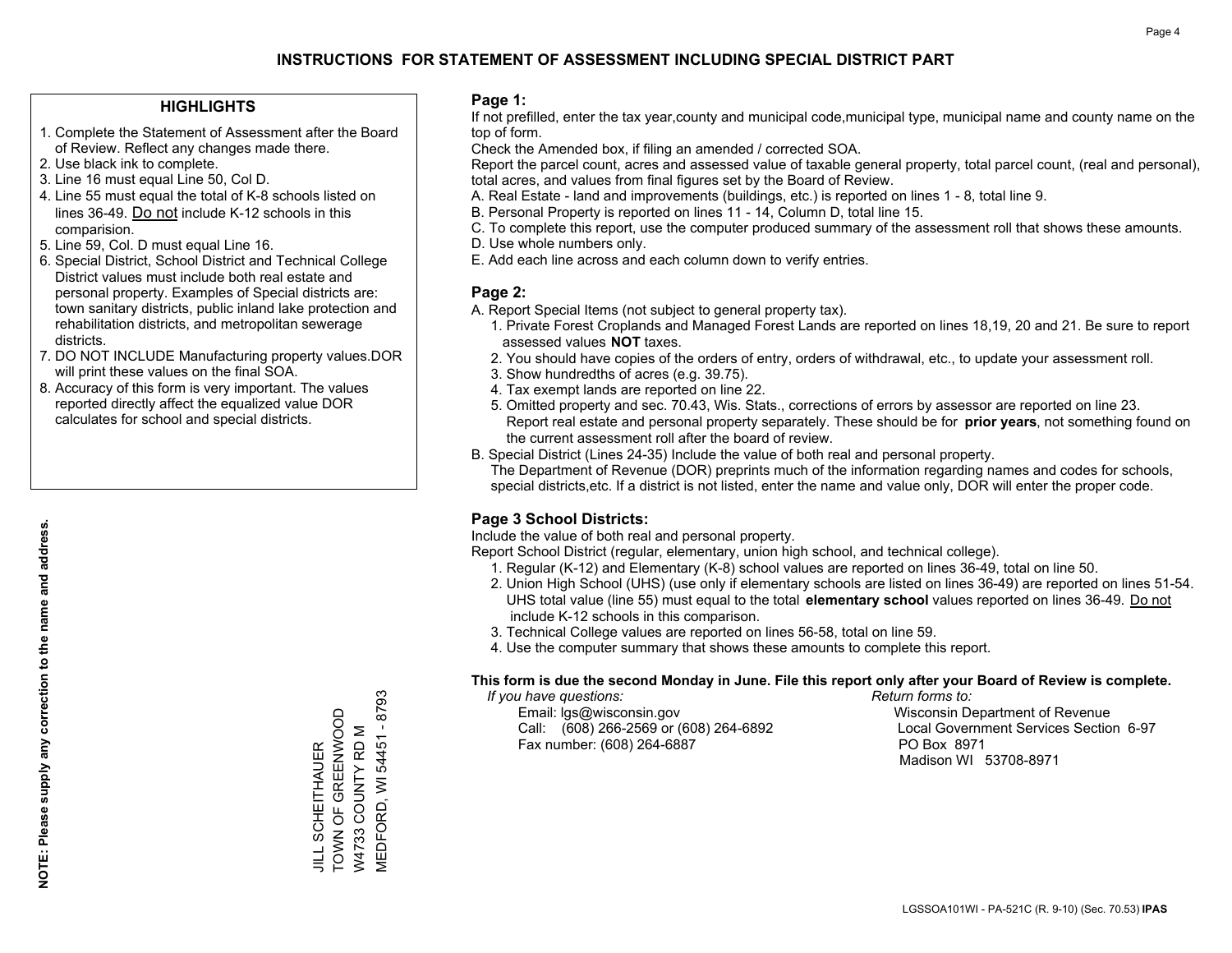**FINAL - EQUATED**

**STATEMENT OF ASSESSMENT FOR 2017** 

| 60. | 018 | 1634    |
|-----|-----|---------|
| CO. | MUN | ACCT NO |

|              | <b>FOR</b>                                                                                                                                                                                                 | <b>TOWN OF</b><br><b>OF</b>                                  | <b>GROVER</b>                             |          | <b>TAYLOR COUNTY</b>         |                                |                                        | <b>WHEN COMPLETING THIS DOCUMENT</b>           |  |
|--------------|------------------------------------------------------------------------------------------------------------------------------------------------------------------------------------------------------------|--------------------------------------------------------------|-------------------------------------------|----------|------------------------------|--------------------------------|----------------------------------------|------------------------------------------------|--|
|              |                                                                                                                                                                                                            | Town - Village - City                                        | <b>Municipality Name</b>                  |          | <b>County Name</b>           |                                |                                        | DO NOT WRITE OVER X's OR IN SHADED AREAS       |  |
| Line         |                                                                                                                                                                                                            | <b>REAL ESTATE</b><br>(See Lines 18 - 22 for                 | PARCEL COUNT<br>TOTAL LAND   IMPROVEMENTS |          | NO. OF ACRES<br><b>WHOLE</b> | <b>VALUE OF</b><br><b>LAND</b> | <b>VALUE OF</b><br><b>IMPROVEMENTS</b> | <b>TOTAL VALUE OF LAND</b><br>AND IMPROVEMENTS |  |
| No.          |                                                                                                                                                                                                            | other Real Estate)                                           | Col. A                                    | Col. B   | NUMBERS ONLY<br>Col. C       | Col. D                         | Col. E                                 | Col. F                                         |  |
| $\mathbf{1}$ |                                                                                                                                                                                                            | <b>RESIDENTIAL - Class 1</b>                                 | 306                                       | 233      | 507                          | 4,126,600                      | 17,675,300                             | 21,801,900                                     |  |
| 2            |                                                                                                                                                                                                            | <b>COMMERCIAL - Class 2</b>                                  | 4                                         | 2        | 18                           | 52,200                         | 215,700                                | 267,900                                        |  |
| 3            |                                                                                                                                                                                                            | <b>MANUFACTURING - Class 3</b>                               | $\Omega$                                  | $\Omega$ | $\Omega$                     | 0                              | 0                                      | $\mathbf{0}$                                   |  |
| 4            |                                                                                                                                                                                                            | <b>AGRICULTURAL - Class 4</b>                                | 91                                        |          | 1,507                        | 214,900                        |                                        | 214,900                                        |  |
| 5            |                                                                                                                                                                                                            | UNDEVELOPED - Class 5                                        | 35                                        |          | 326                          | 162,900                        |                                        | 162,900                                        |  |
| 6            |                                                                                                                                                                                                            | AGRICULTURAL FOREST - Class 5m                               | 58                                        |          | 1,172                        | 986,300                        |                                        | 986,300                                        |  |
| 7            |                                                                                                                                                                                                            | FOREST LANDS - Class 6                                       | 200                                       |          | 4,860                        | 8,024,800                      |                                        | 8,024,800                                      |  |
| 8            |                                                                                                                                                                                                            | OTHER - Class 7                                              | 15                                        | 15       | 40                           | 105,500                        | 1,086,900                              | 1,192,400                                      |  |
| 9            |                                                                                                                                                                                                            | TOTAL - ALL COLUMNS                                          | 709                                       | 250      | 8,430                        | 13,673,200                     | 18,977,900                             | 32,651,100                                     |  |
| 10           |                                                                                                                                                                                                            | NUMBER OF PERSONAL PROPERTY ACCOUNTS IN ROLL                 |                                           |          | 17                           | <b>LOCALLY ASSESSED</b>        | <b>MANUFACTURING</b>                   | <b>MERGED</b>                                  |  |
| 11           |                                                                                                                                                                                                            | BOATS AND OTHER WATERCRAFT NOT EXEMPT - Code 1               |                                           |          |                              | 0                              | 0                                      | $\mathbf{0}$                                   |  |
| 12           |                                                                                                                                                                                                            | MACHINERY, TOOLS AND PATTERNS - Code 2                       |                                           |          |                              | 47,400                         | $\Omega$                               | 47,400                                         |  |
| 13           |                                                                                                                                                                                                            | FURNITURE, FIXTURES AND EQUIPMENT - Code 3                   |                                           |          |                              | 7,600                          | $\Omega$                               | 7,600                                          |  |
| 14           |                                                                                                                                                                                                            | ALL OTHER PERSONAL PROPERTY NOT EXEMPT - Codes 4A, 4B, 4C    |                                           |          |                              | 221,200                        | 0                                      | 221,200                                        |  |
| 15           |                                                                                                                                                                                                            | TOTAL OF PERSONAL PROPERTY NOT EXEMPT (Total of Lines 11-14) |                                           |          |                              | 276,200                        | 0                                      | 276,200                                        |  |
| 16           | AGGREGATE ASSESSED VALUE OF ALL PROPERTY SUBJECT TO THE GENERAL PROPERTY TAX (Total of Lines 9F and 15F)<br>MUST EQUAL TOTAL VALUE OF THE SCHOOL DISTRICTS (K-12 PLUS K-8) - Line 50, Col. F<br>32,927,300 |                                                              |                                           |          |                              |                                |                                        |                                                |  |
| 17           | Name of Assessor<br>Telephone #<br><b>BOARD OF REVIEW</b><br>DATE OF FINAL ADJOURNMENT<br>05/25/2017<br><b>ROBERT CHRISTENSEN</b>                                                                          |                                                              |                                           |          |                              |                                |                                        | (715) 297-6600                                 |  |

REMARKS

The Assessment Ratio to be used in calculating the estimated Fair Market Value on tax bills for this tax district is .965063762

This ratio should be used to convert assessed values to "Calculate Equalized Values" in Step 1 of the Lottery and Gaming Credit Calculations.<br>This ratio should be used in the "Computation of Tax Equivalent" schedule of the Commission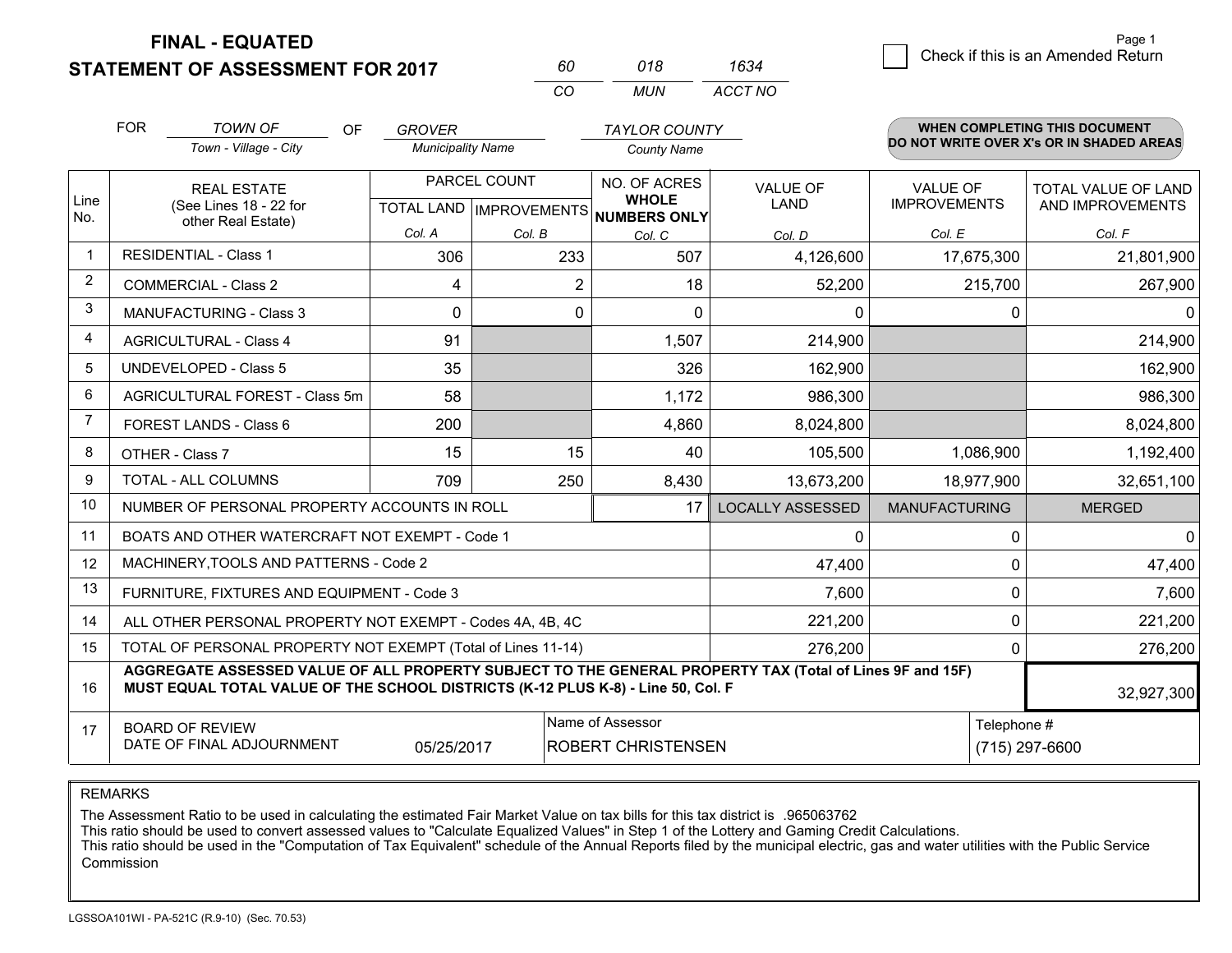*YEAR CO MUN ACCT NO* <sup>2017</sup> <sup>60</sup> <sup>018</sup> <sup>1634</sup>

Do not confuse FOREST LANDS (Line 7) with FOREST CROPS (in this section) - They are **NOT** the same

|                                                               |             |                                                               |                                                  | Private Forest Crop - Reg Class @ \$2.52 per acre                                |                                                                                                                                                                                                                                                                                                                                                                     |                             |                  |                                                                                                                                                                                                                                                                                                                                                                                               |  |
|---------------------------------------------------------------|-------------|---------------------------------------------------------------|--------------------------------------------------|----------------------------------------------------------------------------------|---------------------------------------------------------------------------------------------------------------------------------------------------------------------------------------------------------------------------------------------------------------------------------------------------------------------------------------------------------------------|-----------------------------|------------------|-----------------------------------------------------------------------------------------------------------------------------------------------------------------------------------------------------------------------------------------------------------------------------------------------------------------------------------------------------------------------------------------------|--|
|                                                               |             |                                                               |                                                  |                                                                                  | (d) PARCELS                                                                                                                                                                                                                                                                                                                                                         | (e) ACRES                   |                  | (f) ASSESSED VALUE                                                                                                                                                                                                                                                                                                                                                                            |  |
|                                                               |             |                                                               |                                                  |                                                                                  |                                                                                                                                                                                                                                                                                                                                                                     |                             |                  |                                                                                                                                                                                                                                                                                                                                                                                               |  |
|                                                               |             |                                                               |                                                  |                                                                                  |                                                                                                                                                                                                                                                                                                                                                                     |                             |                  |                                                                                                                                                                                                                                                                                                                                                                                               |  |
| (a) PARCELS                                                   |             |                                                               |                                                  |                                                                                  |                                                                                                                                                                                                                                                                                                                                                                     | (e) ACRES                   |                  | (f) ASSESSED VALUE                                                                                                                                                                                                                                                                                                                                                                            |  |
|                                                               |             |                                                               |                                                  |                                                                                  |                                                                                                                                                                                                                                                                                                                                                                     |                             |                  |                                                                                                                                                                                                                                                                                                                                                                                               |  |
|                                                               |             |                                                               |                                                  |                                                                                  |                                                                                                                                                                                                                                                                                                                                                                     |                             |                  |                                                                                                                                                                                                                                                                                                                                                                                               |  |
| (a) PARCELS                                                   |             |                                                               |                                                  |                                                                                  | (d) PARCELS                                                                                                                                                                                                                                                                                                                                                         | (e) ACRES                   |                  | (f) ASSESSED VALUE                                                                                                                                                                                                                                                                                                                                                                            |  |
|                                                               | 245         |                                                               |                                                  |                                                                                  | 18<br>644.38                                                                                                                                                                                                                                                                                                                                                        |                             |                  | 1,026,500                                                                                                                                                                                                                                                                                                                                                                                     |  |
| Entered After 2004 Managed Forest - OPEN @<br>\$2.14 per acre |             |                                                               |                                                  |                                                                                  |                                                                                                                                                                                                                                                                                                                                                                     |                             |                  |                                                                                                                                                                                                                                                                                                                                                                                               |  |
| (a) PARCELS                                                   |             |                                                               | (c) ASSESSED VALUE                               |                                                                                  | (d) PARCELS                                                                                                                                                                                                                                                                                                                                                         | (e) ACRES                   |                  | (f) ASSESSED VALUE                                                                                                                                                                                                                                                                                                                                                                            |  |
|                                                               |             |                                                               |                                                  |                                                                                  |                                                                                                                                                                                                                                                                                                                                                                     |                             |                  |                                                                                                                                                                                                                                                                                                                                                                                               |  |
| 8                                                             |             |                                                               | 462,300                                          |                                                                                  |                                                                                                                                                                                                                                                                                                                                                                     | 1.870.76                    |                  | 2,933,300                                                                                                                                                                                                                                                                                                                                                                                     |  |
|                                                               |             |                                                               |                                                  | (c) State Acres                                                                  |                                                                                                                                                                                                                                                                                                                                                                     |                             |                  | (e) Other Acres                                                                                                                                                                                                                                                                                                                                                                               |  |
|                                                               |             |                                                               |                                                  |                                                                                  |                                                                                                                                                                                                                                                                                                                                                                     | 170.23                      |                  | 8.07                                                                                                                                                                                                                                                                                                                                                                                          |  |
|                                                               |             |                                                               |                                                  |                                                                                  |                                                                                                                                                                                                                                                                                                                                                                     |                             |                  |                                                                                                                                                                                                                                                                                                                                                                                               |  |
|                                                               |             |                                                               |                                                  |                                                                                  |                                                                                                                                                                                                                                                                                                                                                                     |                             |                  | (c2) PERSONAL                                                                                                                                                                                                                                                                                                                                                                                 |  |
|                                                               |             |                                                               |                                                  |                                                                                  |                                                                                                                                                                                                                                                                                                                                                                     |                             |                  |                                                                                                                                                                                                                                                                                                                                                                                               |  |
|                                                               |             |                                                               |                                                  |                                                                                  |                                                                                                                                                                                                                                                                                                                                                                     |                             |                  |                                                                                                                                                                                                                                                                                                                                                                                               |  |
| (d) REAL ESTATE                                               |             |                                                               | (e) PERSONAL                                     |                                                                                  | (f1) REAL ESTATE                                                                                                                                                                                                                                                                                                                                                    |                             |                  | (f2) PERSONAL                                                                                                                                                                                                                                                                                                                                                                                 |  |
|                                                               |             |                                                               |                                                  |                                                                                  |                                                                                                                                                                                                                                                                                                                                                                     |                             |                  |                                                                                                                                                                                                                                                                                                                                                                                               |  |
|                                                               | (a) PARCELS | 287.71<br>(a) County Forest Cropland Acres<br>(a) REAL ESTATE | (b) ACRES<br>(b) ACRES<br>(b) ACRES<br>(b) ACRES | Private Forest Crop - Reg Class @ 10¢ per acre<br>(b) Federal Acres<br>34.096.61 | (c) ASSESSED VALUE<br>Private Forest Crop - Special Class @ 20¢ per acre<br>(c) ASSESSED VALUE<br>Entered Before 2005 Managed Forest - OPEN @ \$.79 per acre<br>(c) ASSESSED VALUE<br>371,100<br>Assessed Value of Omitted Property From Prior Years (Sec. 70.44)<br>(b) PERSONAL<br>Manufacturing Equated Value of Omitted Property From Prior Years (Sec. 70.995) | (d) PARCELS<br>58<br>100.46 | (c1) REAL ESTATE | Entered Before 2005 Managed Forest - Ferrous Mining CLOSED @ \$8.27 per acre<br>Entered Before 2005 Managed Forest - CLOSED @ \$1.87 per acre<br>Entered After 2004 Managed Forest - CLOSED @ \$10.68 per acre<br>(d) County (NOT FOREST CROP) Acres<br>Assessed Value of Sec. 70.43 Corrections of Errors by Assessors<br>Mfg. Equated Value of Sec.70.43 Corrections of Errors by Assessors |  |

## **SPECIAL DISTRICTS**

| Line<br>No. | Enter 6-digit<br>Special District<br>Code (Col. A) | <b>Account</b><br><b>Number</b><br>(Col. B) | <b>Special District Name</b><br>(Col. C) | <b>Locally Assessed Value</b><br>of Real Estate and<br>Personal Property (Col. D) | Mfg Value of Real Estate<br>and Personal Property<br>(Col. E) | <b>Merged Value of</b><br><b>Real Estate and</b><br>Personal Property (Col. F) |
|-------------|----------------------------------------------------|---------------------------------------------|------------------------------------------|-----------------------------------------------------------------------------------|---------------------------------------------------------------|--------------------------------------------------------------------------------|
| 24          |                                                    |                                             |                                          |                                                                                   |                                                               |                                                                                |
| 25          |                                                    |                                             |                                          |                                                                                   |                                                               |                                                                                |
| 26          |                                                    |                                             |                                          |                                                                                   |                                                               |                                                                                |
| 27          |                                                    |                                             |                                          |                                                                                   |                                                               |                                                                                |
| 28          |                                                    |                                             |                                          |                                                                                   |                                                               |                                                                                |
| 29          |                                                    |                                             |                                          |                                                                                   |                                                               |                                                                                |
| 30          |                                                    |                                             |                                          |                                                                                   |                                                               |                                                                                |
| 31          |                                                    |                                             |                                          |                                                                                   |                                                               |                                                                                |
| 32          |                                                    |                                             |                                          |                                                                                   |                                                               |                                                                                |
| 33          |                                                    |                                             |                                          |                                                                                   |                                                               |                                                                                |
| 34          |                                                    |                                             |                                          |                                                                                   |                                                               |                                                                                |
| 35          |                                                    |                                             |                                          |                                                                                   |                                                               |                                                                                |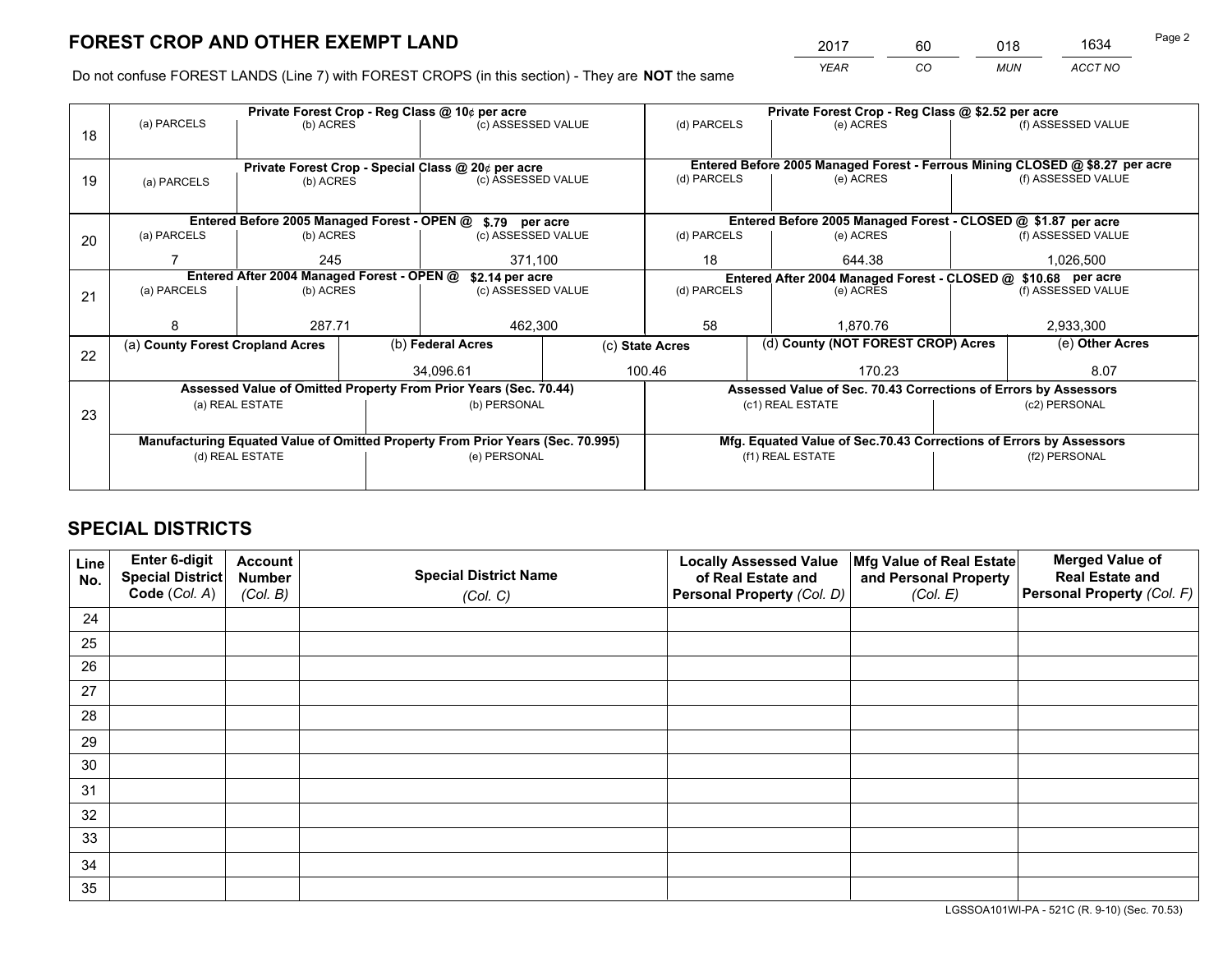|             |                                                          |                                             |                                                         | <b>YEAR</b>                                                                       | CO<br><b>MUN</b>                                              | ACCT NO                                                                        |
|-------------|----------------------------------------------------------|---------------------------------------------|---------------------------------------------------------|-----------------------------------------------------------------------------------|---------------------------------------------------------------|--------------------------------------------------------------------------------|
| Line<br>No. | Enter 6-digit<br><b>School District</b><br>Code (Col. A) | <b>Account</b><br><b>Number</b><br>(Col. B) | <b>School District Name</b><br>(Col. C)                 | <b>Locally Assessed Value</b><br>of Real Estate and<br>Personal Property (Col. D) | Mfg Value of Real Estate<br>and Personal Property<br>(Col. E) | <b>Merged Value of</b><br><b>Real Estate and</b><br>Personal Property (Col. F) |
|             | A. SCHOOL DISTRICTS (K-8 and K-12)                       |                                             |                                                         |                                                                                   |                                                               |                                                                                |
| 36          | 602135                                                   | 0355                                        | SCH D OF GILMAN                                         | 27,519,700                                                                        |                                                               | 27,519,700                                                                     |
| 37          | 603409                                                   | 0356                                        | SCH D OF MEDFORD AREA                                   | 5,407,600                                                                         |                                                               | 5,407,600                                                                      |
| 38          |                                                          |                                             |                                                         |                                                                                   |                                                               |                                                                                |
| 39          |                                                          |                                             |                                                         |                                                                                   |                                                               |                                                                                |
| 40          |                                                          |                                             |                                                         |                                                                                   |                                                               |                                                                                |
| 41          |                                                          |                                             |                                                         |                                                                                   |                                                               |                                                                                |
| 42          |                                                          |                                             |                                                         |                                                                                   |                                                               |                                                                                |
| 43          |                                                          |                                             |                                                         |                                                                                   |                                                               |                                                                                |
| 44          |                                                          |                                             |                                                         |                                                                                   |                                                               |                                                                                |
| 45          |                                                          |                                             |                                                         |                                                                                   |                                                               |                                                                                |
| 46          |                                                          |                                             |                                                         |                                                                                   |                                                               |                                                                                |
| 47          |                                                          |                                             |                                                         |                                                                                   |                                                               |                                                                                |
| 48          |                                                          |                                             |                                                         |                                                                                   |                                                               |                                                                                |
| 49          |                                                          |                                             |                                                         |                                                                                   |                                                               |                                                                                |
| 50          |                                                          |                                             | TOTAL ASSESSED VALUE OF SCHOOL DISTRICTS (K-8 and K-12) | 32,927,300                                                                        |                                                               | 32,927,300                                                                     |
|             | <b>B.</b><br><b>UNION HIGH SCHOOL DISTRICTS</b>          |                                             |                                                         |                                                                                   |                                                               |                                                                                |
| 51          |                                                          |                                             |                                                         |                                                                                   |                                                               |                                                                                |
| 52          |                                                          |                                             |                                                         |                                                                                   |                                                               |                                                                                |
| 53          |                                                          |                                             |                                                         |                                                                                   |                                                               |                                                                                |
| 54          |                                                          |                                             |                                                         |                                                                                   |                                                               |                                                                                |
| 55          |                                                          |                                             | TOTAL ASSESSED VALUE OF UNION HIGH SCHOOLS              |                                                                                   |                                                               |                                                                                |
|             | C. TECHNICAL COLLEGE DISTRICTS                           |                                             |                                                         |                                                                                   |                                                               |                                                                                |
| 56          | 000100                                                   | 0001                                        | CHIPPEWA VALLEY TECHNICAL COLLEGE EAUC                  | 27,519,700                                                                        |                                                               | 27,519,700                                                                     |
| 57          | 001500                                                   | 0014                                        | NORTH CENTRAL TECHNICAL COLLEGE<br><b>WAUS</b>          | 5,407,600                                                                         |                                                               | 5,407,600                                                                      |
| 58          |                                                          |                                             |                                                         |                                                                                   |                                                               |                                                                                |
| 59          |                                                          |                                             | TOTAL ASSESSED VALUE OF TECHNICAL COLLEGES              | 32,927,300                                                                        |                                                               | 32,927,300                                                                     |

60

018

## *I hereby certify, to the best of my knowledge and belief, this form is complete and correct.*

**SCHOOL DISTRICTS**

| Print name of preparer | Title                    |                | Date (MM / DD / CCYY) |
|------------------------|--------------------------|----------------|-----------------------|
|                        |                          |                |                       |
| Signature of preparer  | Contact Telephone Number | E-mail address |                       |
|                        | $\overline{\phantom{0}}$ |                |                       |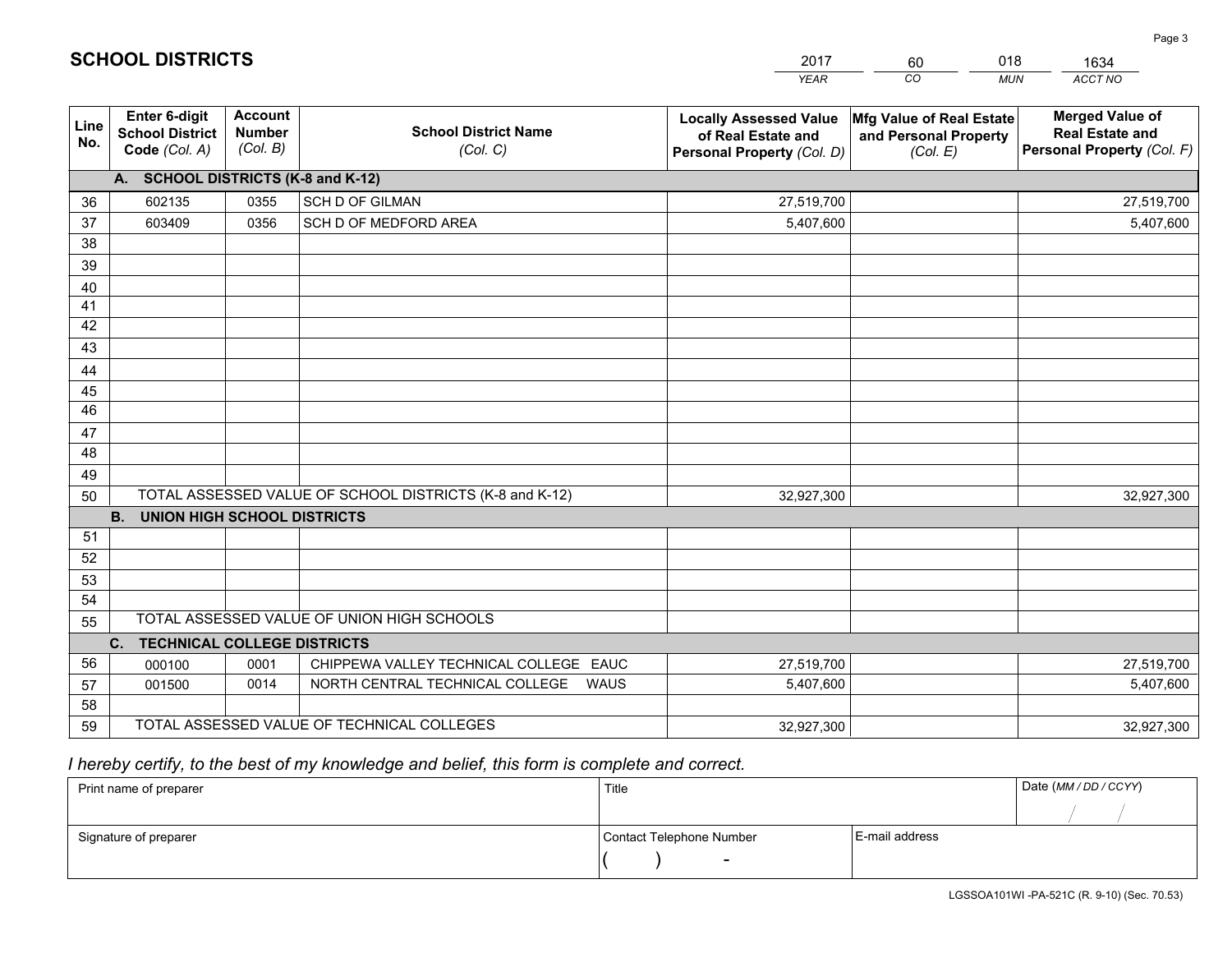## **HIGHLIGHTS**

- 1. Complete the Statement of Assessment after the Board of Review. Reflect any changes made there.
- 2. Use black ink to complete.
- 3. Line 16 must equal Line 50, Col D.
- 4. Line 55 must equal the total of K-8 schools listed on lines 36-49. Do not include K-12 schools in this comparision.
- 5. Line 59, Col. D must equal Line 16.
- 6. Special District, School District and Technical College District values must include both real estate and personal property. Examples of Special districts are: town sanitary districts, public inland lake protection and rehabilitation districts, and metropolitan sewerage districts.
- 7. DO NOT INCLUDE Manufacturing property values.DOR will print these values on the final SOA.

MARY QUANTE TOWN OF GROVER

VIARY QUANTE<br>TOWN OF GROVER

W11260 STATE HIGHWAY 64

W11260 STATE HIGHWAY 64<br>WITHEE, WI 54498

WITHEE, WI 54498

 8. Accuracy of this form is very important. The values reported directly affect the equalized value DOR calculates for school and special districts.

### **Page 1:**

 If not prefilled, enter the tax year,county and municipal code,municipal type, municipal name and county name on the top of form.

Check the Amended box, if filing an amended / corrected SOA.

 Report the parcel count, acres and assessed value of taxable general property, total parcel count, (real and personal), total acres, and values from final figures set by the Board of Review.

- A. Real Estate land and improvements (buildings, etc.) is reported on lines 1 8, total line 9.
- B. Personal Property is reported on lines 11 14, Column D, total line 15.
- C. To complete this report, use the computer produced summary of the assessment roll that shows these amounts.
- D. Use whole numbers only.
- E. Add each line across and each column down to verify entries.

### **Page 2:**

- A. Report Special Items (not subject to general property tax).
- 1. Private Forest Croplands and Managed Forest Lands are reported on lines 18,19, 20 and 21. Be sure to report assessed values **NOT** taxes.
- 2. You should have copies of the orders of entry, orders of withdrawal, etc., to update your assessment roll.
	- 3. Show hundredths of acres (e.g. 39.75).
- 4. Tax exempt lands are reported on line 22.
- 5. Omitted property and sec. 70.43, Wis. Stats., corrections of errors by assessor are reported on line 23. Report real estate and personal property separately. These should be for **prior years**, not something found on the current assessment roll after the board of review.
- B. Special District (Lines 24-35) Include the value of both real and personal property.
- The Department of Revenue (DOR) preprints much of the information regarding names and codes for schools, special districts,etc. If a district is not listed, enter the name and value only, DOR will enter the proper code.

## **Page 3 School Districts:**

Include the value of both real and personal property.

Report School District (regular, elementary, union high school, and technical college).

- 1. Regular (K-12) and Elementary (K-8) school values are reported on lines 36-49, total on line 50.
- 2. Union High School (UHS) (use only if elementary schools are listed on lines 36-49) are reported on lines 51-54. UHS total value (line 55) must equal to the total **elementary school** values reported on lines 36-49. Do notinclude K-12 schools in this comparison.
- 3. Technical College values are reported on lines 56-58, total on line 59.
- 4. Use the computer summary that shows these amounts to complete this report.

#### **This form is due the second Monday in June. File this report only after your Board of Review is complete.**

 *If you have questions: Return forms to:*

 Email: lgs@wisconsin.gov Wisconsin Department of RevenueCall:  $(608)$  266-2569 or  $(608)$  264-6892 Fax number: (608) 264-6887 PO Box 8971

Local Government Services Section 6-97

Madison WI 53708-8971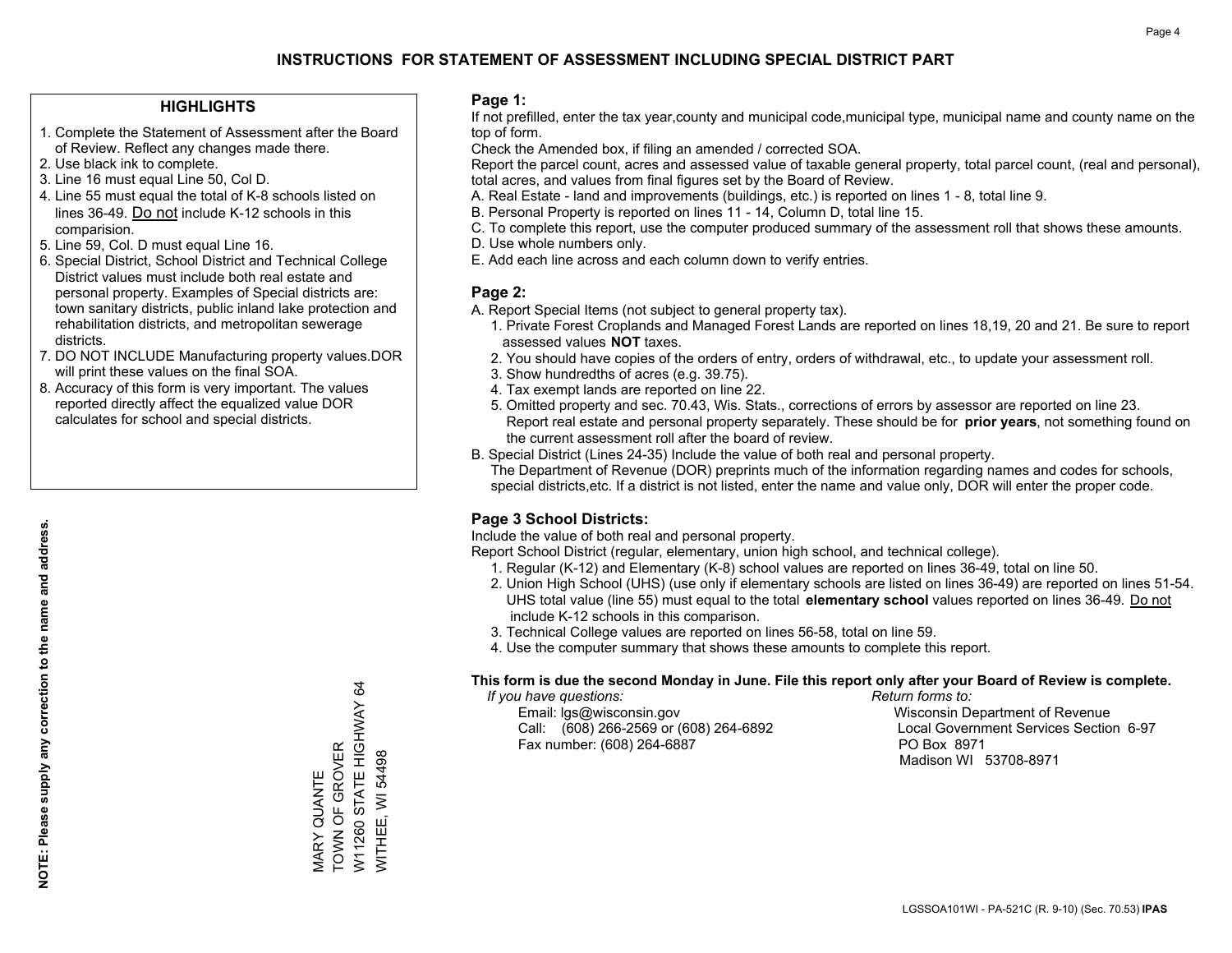**FINAL - EQUATED**

**STATEMENT OF ASSESSMENT FOR 2017** 

| m   | กวก | 1635    |
|-----|-----|---------|
| CO. | MUN | ACCT NO |

|                | <b>FOR</b>                                                                                                                                                                                   | <b>TOWN OF</b><br>OF                                         | <b>HAMMEL</b>            |                                                      | <b>TAYLOR COUNTY</b> |                         |                      | WHEN COMPLETING THIS DOCUMENT<br>DO NOT WRITE OVER X's OR IN SHADED AREAS |
|----------------|----------------------------------------------------------------------------------------------------------------------------------------------------------------------------------------------|--------------------------------------------------------------|--------------------------|------------------------------------------------------|----------------------|-------------------------|----------------------|---------------------------------------------------------------------------|
|                |                                                                                                                                                                                              | Town - Village - City                                        | <b>Municipality Name</b> |                                                      | <b>County Name</b>   |                         |                      |                                                                           |
|                | <b>REAL ESTATE</b>                                                                                                                                                                           |                                                              | PARCEL COUNT             |                                                      | NO. OF ACRES         | <b>VALUE OF</b>         | <b>VALUE OF</b>      | <b>TOTAL VALUE OF LAND</b>                                                |
| Line<br>No.    | (See Lines 18 - 22 for<br>other Real Estate)                                                                                                                                                 |                                                              |                          | <b>WHOLE</b><br>TOTAL LAND IMPROVEMENTS NUMBERS ONLY | <b>LAND</b>          | <b>IMPROVEMENTS</b>     | AND IMPROVEMENTS     |                                                                           |
|                |                                                                                                                                                                                              |                                                              | Col. A                   | Col. B                                               | Col. C               | Col. D                  | Col. E               | Col. F                                                                    |
| -1             |                                                                                                                                                                                              | <b>RESIDENTIAL - Class 1</b>                                 | 481                      | 408                                                  | 668                  | 8,225,600               | 42,455,700           | 50,681,300                                                                |
| 2              |                                                                                                                                                                                              | <b>COMMERCIAL - Class 2</b>                                  | 19                       | 14                                                   | 59                   | 250,400                 | 1,117,000            | 1,367,400                                                                 |
| 3              |                                                                                                                                                                                              | MANUFACTURING - Class 3                                      | $\Omega$                 | $\mathbf 0$                                          | $\mathbf{0}$         | 0                       | 0                    | $\mathbf{0}$                                                              |
| 4              |                                                                                                                                                                                              | <b>AGRICULTURAL - Class 4</b>                                | 261                      |                                                      | 4,639                | 712,200                 |                      | 712,200                                                                   |
| 5              |                                                                                                                                                                                              | UNDEVELOPED - Class 5                                        | 416                      |                                                      | 4,044                | 1,820,000               |                      | 1,820,000                                                                 |
| 6              |                                                                                                                                                                                              | AGRICULTURAL FOREST - Class 5m                               | 130                      |                                                      | 1,929                | 1,641,000               |                      | 1,641,000                                                                 |
| $\overline{7}$ |                                                                                                                                                                                              | FOREST LANDS - Class 6                                       | 288                      |                                                      | 5,295                | 8,969,100               |                      | 8,969,100                                                                 |
| 8              |                                                                                                                                                                                              | OTHER - Class 7                                              | 27                       | 25                                                   | 47                   | 147,400                 | 2,041,900            | 2,189,300                                                                 |
| 9              |                                                                                                                                                                                              | TOTAL - ALL COLUMNS                                          | 1,622                    | 447                                                  | 16,681               | 21,765,700              | 45,614,600           | 67,380,300                                                                |
| 10             |                                                                                                                                                                                              | NUMBER OF PERSONAL PROPERTY ACCOUNTS IN ROLL                 |                          |                                                      | 39                   | <b>LOCALLY ASSESSED</b> | <b>MANUFACTURING</b> | <b>MERGED</b>                                                             |
| 11             |                                                                                                                                                                                              | BOATS AND OTHER WATERCRAFT NOT EXEMPT - Code 1               |                          |                                                      |                      | 0                       | $\Omega$             | $\mathbf{0}$                                                              |
| 12             |                                                                                                                                                                                              | MACHINERY, TOOLS AND PATTERNS - Code 2                       |                          |                                                      |                      | 163,800                 | $\Omega$             | 163,800                                                                   |
| 13             |                                                                                                                                                                                              | FURNITURE, FIXTURES AND EQUIPMENT - Code 3                   |                          |                                                      |                      | 31,900                  | 0                    | 31,900                                                                    |
| 14             |                                                                                                                                                                                              | ALL OTHER PERSONAL PROPERTY NOT EXEMPT - Codes 4A, 4B, 4C    |                          |                                                      |                      | 203,600                 | $\mathbf 0$          | 203,600                                                                   |
| 15             |                                                                                                                                                                                              | TOTAL OF PERSONAL PROPERTY NOT EXEMPT (Total of Lines 11-14) |                          |                                                      |                      | 399,300                 | 0                    | 399,300                                                                   |
| 16             | AGGREGATE ASSESSED VALUE OF ALL PROPERTY SUBJECT TO THE GENERAL PROPERTY TAX (Total of Lines 9F and 15F)<br>MUST EQUAL TOTAL VALUE OF THE SCHOOL DISTRICTS (K-12 PLUS K-8) - Line 50, Col. F |                                                              |                          |                                                      |                      |                         | 67,779,600           |                                                                           |
| 17             |                                                                                                                                                                                              | <b>BOARD OF REVIEW</b>                                       |                          |                                                      | Name of Assessor     |                         | Telephone #          |                                                                           |
|                |                                                                                                                                                                                              | DATE OF FINAL ADJOURNMENT                                    | 05/14/2017               |                                                      | <b>CINDY CHASE</b>   |                         |                      | (715) 820-0541                                                            |

REMARKS

The Assessment Ratio to be used in calculating the estimated Fair Market Value on tax bills for this tax district is .991675031

This ratio should be used to convert assessed values to "Calculate Equalized Values" in Step 1 of the Lottery and Gaming Credit Calculations.<br>This ratio should be used in the "Computation of Tax Equivalent" schedule of the Commission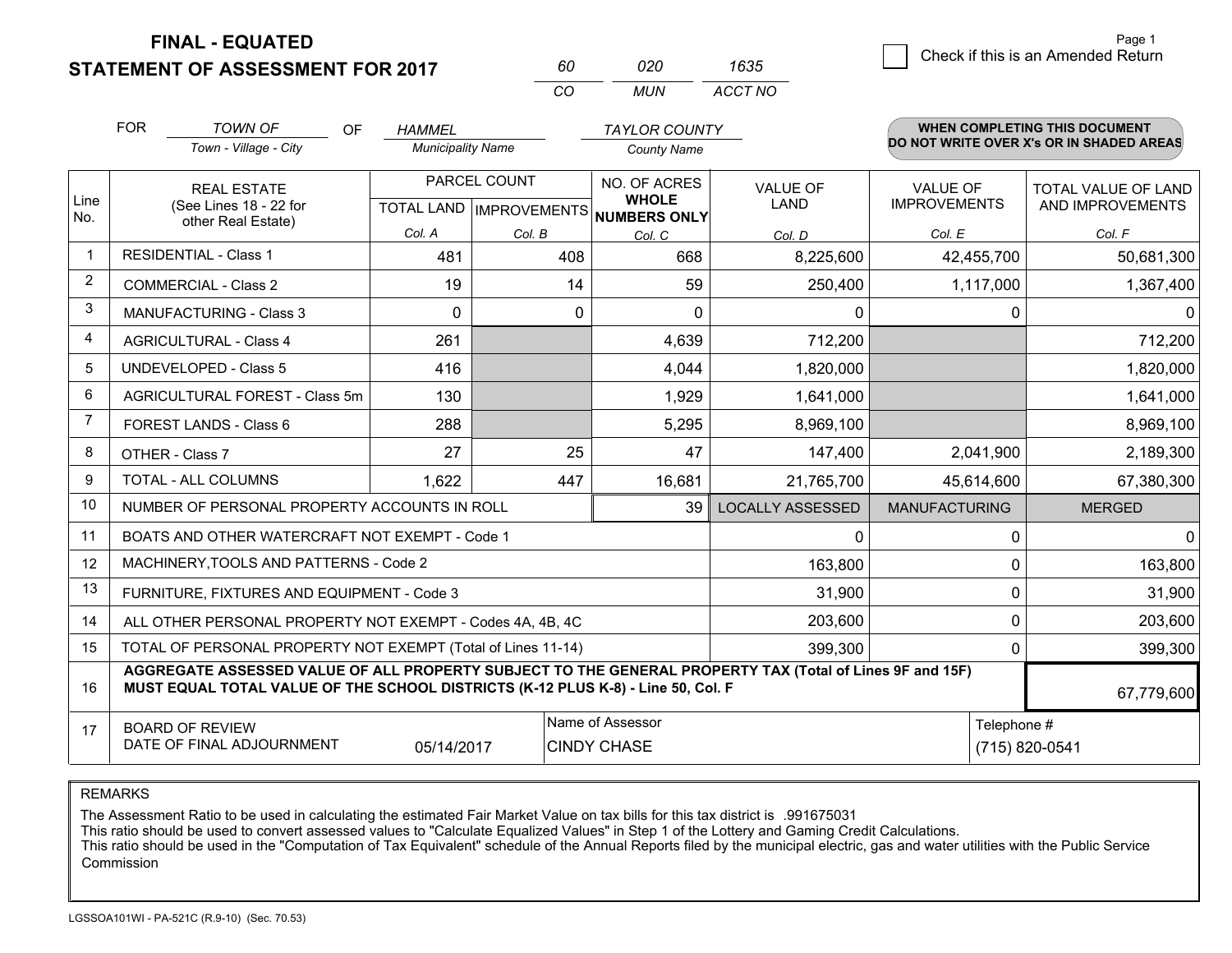*YEAR CO MUN ACCT NO* <sup>2017</sup> <sup>60</sup> <sup>020</sup> <sup>1635</sup> Page 2

Do not confuse FOREST LANDS (Line 7) with FOREST CROPS (in this section) - They are **NOT** the same

|    |                                                                                                                                |                 |              | Private Forest Crop - Reg Class @ 10¢ per acre                   |                 | Private Forest Crop - Reg Class @ \$2.52 per acre |       |                                                                    |               |                                                                              |
|----|--------------------------------------------------------------------------------------------------------------------------------|-----------------|--------------|------------------------------------------------------------------|-----------------|---------------------------------------------------|-------|--------------------------------------------------------------------|---------------|------------------------------------------------------------------------------|
| 18 | (a) PARCELS                                                                                                                    | (b) ACRES       |              | (c) ASSESSED VALUE                                               |                 | (d) PARCELS                                       |       | (e) ACRES                                                          |               | (f) ASSESSED VALUE                                                           |
|    |                                                                                                                                |                 |              |                                                                  |                 |                                                   |       | 80                                                                 |               | 152,000                                                                      |
|    |                                                                                                                                |                 |              | Private Forest Crop - Special Class @ 20¢ per acre               |                 |                                                   |       |                                                                    |               | Entered Before 2005 Managed Forest - Ferrous Mining CLOSED @ \$8.27 per acre |
| 19 | (a) PARCELS                                                                                                                    | (b) ACRES       |              | (c) ASSESSED VALUE                                               |                 | (d) PARCELS                                       |       | (e) ACRES                                                          |               | (f) ASSESSED VALUE                                                           |
|    |                                                                                                                                |                 |              |                                                                  |                 |                                                   |       |                                                                    |               |                                                                              |
|    |                                                                                                                                |                 |              | Entered Before 2005 Managed Forest - OPEN @ \$.79 per acre       |                 |                                                   |       | Entered Before 2005 Managed Forest - CLOSED @ \$1.87 per acre      |               |                                                                              |
| 20 | (a) PARCELS                                                                                                                    | (b) ACRES       |              | (c) ASSESSED VALUE                                               |                 | (d) PARCELS                                       |       | (e) ACRES                                                          |               | (f) ASSESSED VALUE                                                           |
|    | 3                                                                                                                              | 117.36          |              |                                                                  | 26<br>200.100   |                                                   |       | 736.54                                                             |               | 1,369,000                                                                    |
|    | Entered After 2004 Managed Forest - OPEN @<br>\$2.14 per acre<br>Entered After 2004 Managed Forest - CLOSED @ \$10.68 per acre |                 |              |                                                                  |                 |                                                   |       |                                                                    |               |                                                                              |
| 21 | (a) PARCELS                                                                                                                    | (b) ACRES       |              | (c) ASSESSED VALUE                                               |                 | (d) PARCELS<br>(e) ACRES                          |       | (f) ASSESSED VALUE                                                 |               |                                                                              |
|    |                                                                                                                                |                 |              |                                                                  |                 |                                                   |       |                                                                    |               |                                                                              |
|    | 16                                                                                                                             | 570.7           |              | 959,600                                                          |                 | 38<br>1.314.15                                    |       | 2,292,200                                                          |               |                                                                              |
|    | (a) County Forest Cropland Acres                                                                                               |                 |              | (b) Federal Acres                                                | (c) State Acres |                                                   |       | (d) County (NOT FOREST CROP) Acres                                 |               | (e) Other Acres                                                              |
| 22 |                                                                                                                                |                 |              | 3,180.91                                                         |                 |                                                   | 75.52 |                                                                    |               | 48.5                                                                         |
|    |                                                                                                                                |                 |              | Assessed Value of Omitted Property From Prior Years (Sec. 70.44) |                 |                                                   |       | Assessed Value of Sec. 70.43 Corrections of Errors by Assessors    |               |                                                                              |
|    |                                                                                                                                | (a) REAL ESTATE |              | (b) PERSONAL                                                     |                 |                                                   |       | (c1) REAL ESTATE                                                   |               | (c2) PERSONAL                                                                |
| 23 |                                                                                                                                |                 |              |                                                                  |                 |                                                   |       |                                                                    |               |                                                                              |
|    | Manufacturing Equated Value of Omitted Property From Prior Years (Sec. 70.995)                                                 |                 |              |                                                                  |                 |                                                   |       | Mfg. Equated Value of Sec.70.43 Corrections of Errors by Assessors |               |                                                                              |
|    | (d) REAL ESTATE                                                                                                                |                 | (e) PERSONAL |                                                                  |                 | (f1) REAL ESTATE                                  |       |                                                                    | (f2) PERSONAL |                                                                              |
|    |                                                                                                                                |                 |              |                                                                  |                 |                                                   |       |                                                                    |               |                                                                              |

## **SPECIAL DISTRICTS**

| Line<br>No. | Enter 6-digit<br>Special District<br>Code (Col. A) | <b>Account</b><br><b>Number</b> | <b>Special District Name</b> | <b>Locally Assessed Value</b><br>of Real Estate and | Mfg Value of Real Estate<br>and Personal Property | <b>Merged Value of</b><br><b>Real Estate and</b><br>Personal Property (Col. F) |
|-------------|----------------------------------------------------|---------------------------------|------------------------------|-----------------------------------------------------|---------------------------------------------------|--------------------------------------------------------------------------------|
|             |                                                    | (Col. B)                        | (Col. C)                     | Personal Property (Col. D)                          | (Col. E)                                          |                                                                                |
| 24          |                                                    |                                 |                              |                                                     |                                                   |                                                                                |
| 25          |                                                    |                                 |                              |                                                     |                                                   |                                                                                |
| 26          |                                                    |                                 |                              |                                                     |                                                   |                                                                                |
| 27          |                                                    |                                 |                              |                                                     |                                                   |                                                                                |
| 28          |                                                    |                                 |                              |                                                     |                                                   |                                                                                |
| 29          |                                                    |                                 |                              |                                                     |                                                   |                                                                                |
| 30          |                                                    |                                 |                              |                                                     |                                                   |                                                                                |
| 31          |                                                    |                                 |                              |                                                     |                                                   |                                                                                |
| 32          |                                                    |                                 |                              |                                                     |                                                   |                                                                                |
| 33          |                                                    |                                 |                              |                                                     |                                                   |                                                                                |
| 34          |                                                    |                                 |                              |                                                     |                                                   |                                                                                |
| 35          |                                                    |                                 |                              |                                                     |                                                   |                                                                                |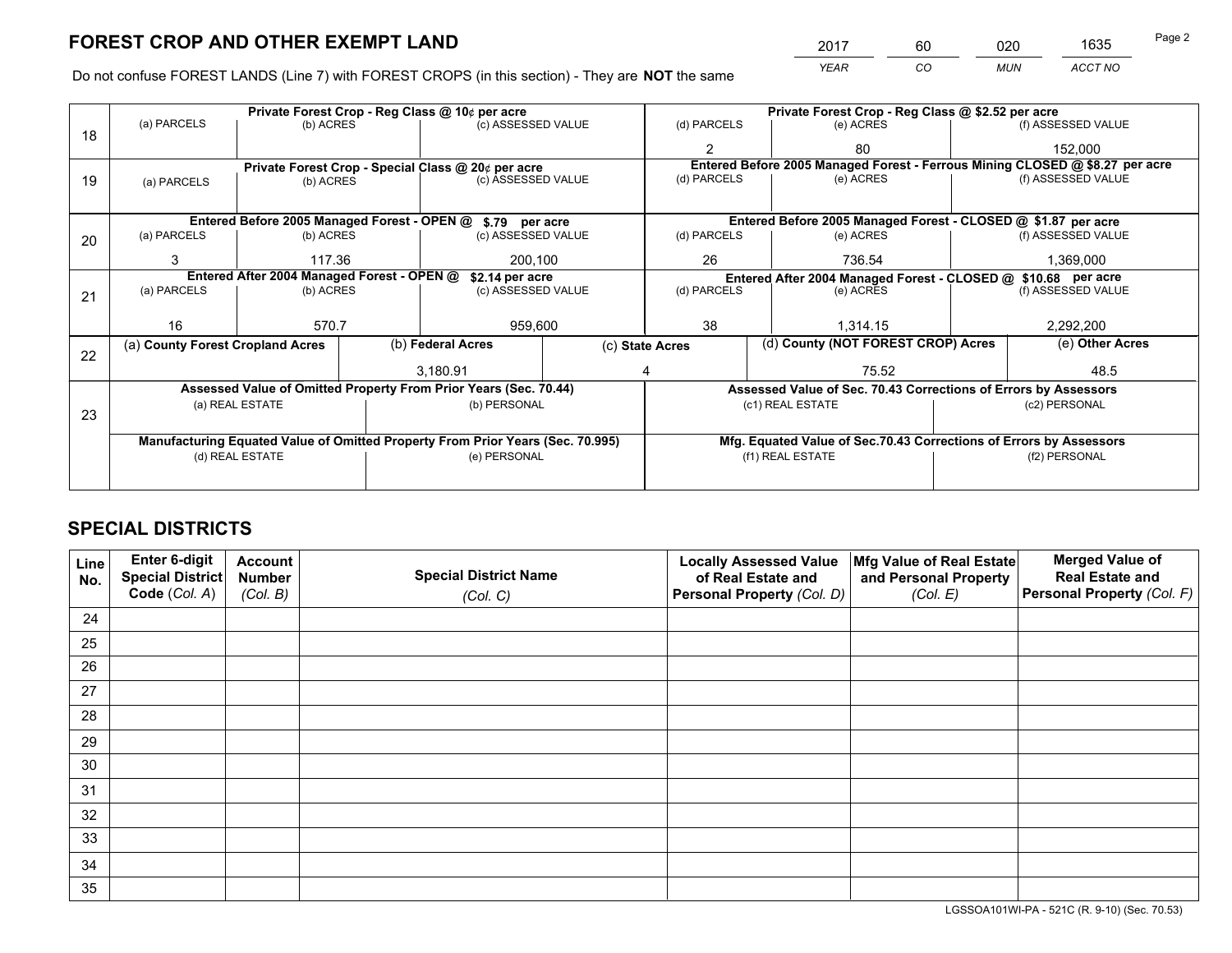|             |                                                                 |                                             |                                                         | <b>YEAR</b>                                                                       | CO<br><b>MUN</b>                                              | ACCT NO                                                                        |
|-------------|-----------------------------------------------------------------|---------------------------------------------|---------------------------------------------------------|-----------------------------------------------------------------------------------|---------------------------------------------------------------|--------------------------------------------------------------------------------|
| Line<br>No. | <b>Enter 6-digit</b><br><b>School District</b><br>Code (Col. A) | <b>Account</b><br><b>Number</b><br>(Col. B) | <b>School District Name</b><br>(Col. C)                 | <b>Locally Assessed Value</b><br>of Real Estate and<br>Personal Property (Col. D) | Mfg Value of Real Estate<br>and Personal Property<br>(Col. E) | <b>Merged Value of</b><br><b>Real Estate and</b><br>Personal Property (Col. F) |
|             | A. SCHOOL DISTRICTS (K-8 and K-12)                              |                                             |                                                         |                                                                                   |                                                               |                                                                                |
| 36          | 603409                                                          | 0356                                        | SCH D OF MEDFORD AREA                                   | 67,779,600                                                                        |                                                               | 67,779,600                                                                     |
| 37          |                                                                 |                                             |                                                         |                                                                                   |                                                               |                                                                                |
| 38          |                                                                 |                                             |                                                         |                                                                                   |                                                               |                                                                                |
| 39          |                                                                 |                                             |                                                         |                                                                                   |                                                               |                                                                                |
| 40          |                                                                 |                                             |                                                         |                                                                                   |                                                               |                                                                                |
| 41          |                                                                 |                                             |                                                         |                                                                                   |                                                               |                                                                                |
| 42<br>43    |                                                                 |                                             |                                                         |                                                                                   |                                                               |                                                                                |
|             |                                                                 |                                             |                                                         |                                                                                   |                                                               |                                                                                |
| 44<br>45    |                                                                 |                                             |                                                         |                                                                                   |                                                               |                                                                                |
| 46          |                                                                 |                                             |                                                         |                                                                                   |                                                               |                                                                                |
| 47          |                                                                 |                                             |                                                         |                                                                                   |                                                               |                                                                                |
| 48          |                                                                 |                                             |                                                         |                                                                                   |                                                               |                                                                                |
| 49          |                                                                 |                                             |                                                         |                                                                                   |                                                               |                                                                                |
| 50          |                                                                 |                                             | TOTAL ASSESSED VALUE OF SCHOOL DISTRICTS (K-8 and K-12) | 67,779,600                                                                        |                                                               | 67,779,600                                                                     |
|             | <b>B.</b><br><b>UNION HIGH SCHOOL DISTRICTS</b>                 |                                             |                                                         |                                                                                   |                                                               |                                                                                |
| 51          |                                                                 |                                             |                                                         |                                                                                   |                                                               |                                                                                |
| 52          |                                                                 |                                             |                                                         |                                                                                   |                                                               |                                                                                |
| 53          |                                                                 |                                             |                                                         |                                                                                   |                                                               |                                                                                |
| 54          |                                                                 |                                             |                                                         |                                                                                   |                                                               |                                                                                |
| 55          |                                                                 |                                             | TOTAL ASSESSED VALUE OF UNION HIGH SCHOOLS              |                                                                                   |                                                               |                                                                                |
|             | C.<br><b>TECHNICAL COLLEGE DISTRICTS</b>                        |                                             |                                                         |                                                                                   |                                                               |                                                                                |
| 56          | 001500                                                          | 0014                                        | NORTH CENTRAL TECHNICAL COLLEGE<br><b>WAUS</b>          | 67,779,600                                                                        |                                                               | 67,779,600                                                                     |
| 57          |                                                                 |                                             |                                                         |                                                                                   |                                                               |                                                                                |
| 58          |                                                                 |                                             |                                                         |                                                                                   |                                                               |                                                                                |
| 59          |                                                                 |                                             | TOTAL ASSESSED VALUE OF TECHNICAL COLLEGES              | 67,779,600                                                                        |                                                               | 67,779,600                                                                     |

2017

60

020

# *I hereby certify, to the best of my knowledge and belief, this form is complete and correct.*

**SCHOOL DISTRICTS**

| Print name of preparer | Title                    |                | Date (MM / DD / CCYY) |
|------------------------|--------------------------|----------------|-----------------------|
|                        |                          |                |                       |
| Signature of preparer  | Contact Telephone Number | E-mail address |                       |
|                        | $\overline{\phantom{0}}$ |                |                       |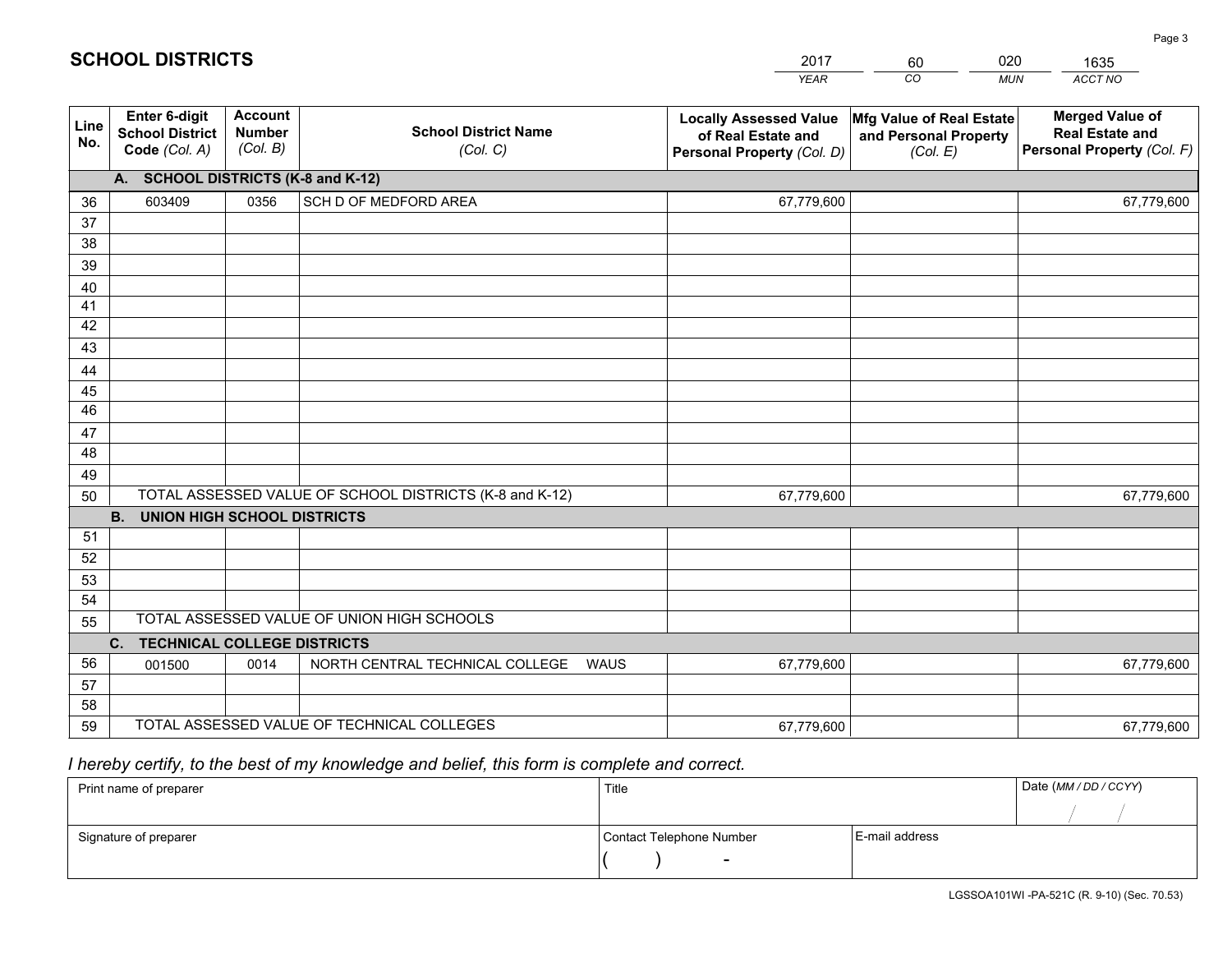### **HIGHLIGHTS**

- 1. Complete the Statement of Assessment after the Board of Review. Reflect any changes made there.
- 2. Use black ink to complete.
- 3. Line 16 must equal Line 50, Col D.
- 4. Line 55 must equal the total of K-8 schools listed on lines 36-49. Do not include K-12 schools in this comparision.
- 5. Line 59, Col. D must equal Line 16.
- 6. Special District, School District and Technical College District values must include both real estate and personal property. Examples of Special districts are: town sanitary districts, public inland lake protection and rehabilitation districts, and metropolitan sewerage districts.
- 7. DO NOT INCLUDE Manufacturing property values.DOR will print these values on the final SOA.

RENEE ZENNER TOWN OF HAMMEL N2497 COUNTY RD E MEDFORD, WI 54451

TOWN OF HAMMEL RENEE ZENNER

VIEDFORD, WI 54451

 8. Accuracy of this form is very important. The values reported directly affect the equalized value DOR calculates for school and special districts.

### **Page 1:**

 If not prefilled, enter the tax year,county and municipal code,municipal type, municipal name and county name on the top of form.

Check the Amended box, if filing an amended / corrected SOA.

 Report the parcel count, acres and assessed value of taxable general property, total parcel count, (real and personal), total acres, and values from final figures set by the Board of Review.

- A. Real Estate land and improvements (buildings, etc.) is reported on lines 1 8, total line 9.
- B. Personal Property is reported on lines 11 14, Column D, total line 15.
- C. To complete this report, use the computer produced summary of the assessment roll that shows these amounts.
- D. Use whole numbers only.
- E. Add each line across and each column down to verify entries.

## **Page 2:**

- A. Report Special Items (not subject to general property tax).
- 1. Private Forest Croplands and Managed Forest Lands are reported on lines 18,19, 20 and 21. Be sure to report assessed values **NOT** taxes.
- 2. You should have copies of the orders of entry, orders of withdrawal, etc., to update your assessment roll.
	- 3. Show hundredths of acres (e.g. 39.75).
- 4. Tax exempt lands are reported on line 22.
- 5. Omitted property and sec. 70.43, Wis. Stats., corrections of errors by assessor are reported on line 23. Report real estate and personal property separately. These should be for **prior years**, not something found on the current assessment roll after the board of review.
- B. Special District (Lines 24-35) Include the value of both real and personal property.

 The Department of Revenue (DOR) preprints much of the information regarding names and codes for schools, special districts,etc. If a district is not listed, enter the name and value only, DOR will enter the proper code.

## **Page 3 School Districts:**

Include the value of both real and personal property.

Report School District (regular, elementary, union high school, and technical college).

- 1. Regular (K-12) and Elementary (K-8) school values are reported on lines 36-49, total on line 50.
- 2. Union High School (UHS) (use only if elementary schools are listed on lines 36-49) are reported on lines 51-54. UHS total value (line 55) must equal to the total **elementary school** values reported on lines 36-49. Do notinclude K-12 schools in this comparison.
- 3. Technical College values are reported on lines 56-58, total on line 59.
- 4. Use the computer summary that shows these amounts to complete this report.

#### **This form is due the second Monday in June. File this report only after your Board of Review is complete.**

 *If you have questions: Return forms to:*

 Email: lgs@wisconsin.gov Wisconsin Department of RevenueCall:  $(608)$  266-2569 or  $(608)$  264-6892 Fax number: (608) 264-6887 PO Box 8971

Local Government Services Section 6-97

Madison WI 53708-8971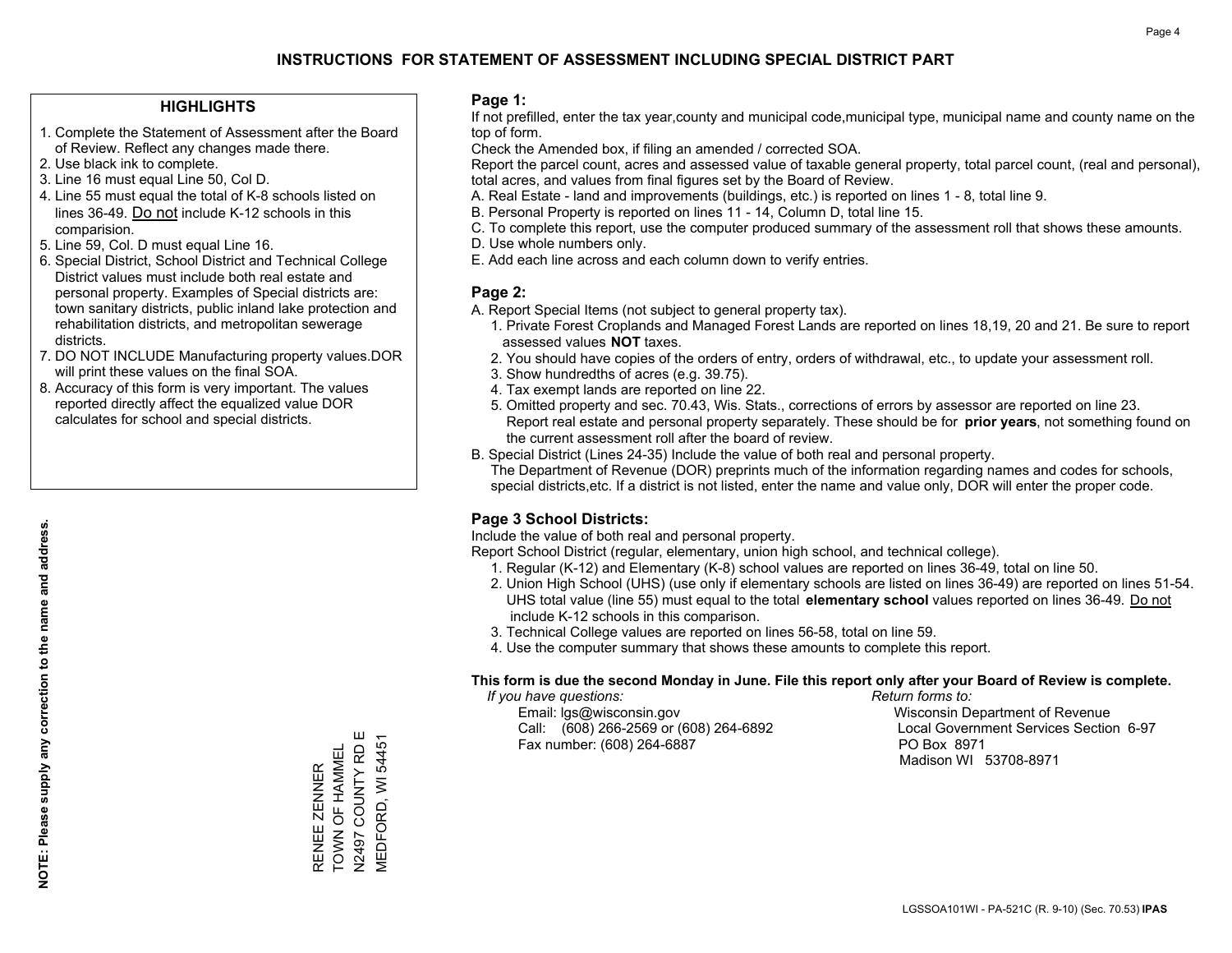**FINAL - EQUATED**

**STATEMENT OF ASSESSMENT FOR 2017** 

| 60 | n22 | 1636    |
|----|-----|---------|
| (  | MUN | ACCT NO |

|                | <b>FOR</b>                                                                                                                                                                                   | <b>TOWN OF</b><br><b>OF</b><br>Town - Village - City               | <b>HOLWAY</b><br><b>Municipality Name</b>                                            |        | <b>TAYLOR COUNTY</b><br><b>County Name</b> |                                |                      | <b>WHEN COMPLETING THIS DOCUMENT</b><br>DO NOT WRITE OVER X's OR IN SHADED AREAS |
|----------------|----------------------------------------------------------------------------------------------------------------------------------------------------------------------------------------------|--------------------------------------------------------------------|--------------------------------------------------------------------------------------|--------|--------------------------------------------|--------------------------------|----------------------|----------------------------------------------------------------------------------|
| Line<br>No.    |                                                                                                                                                                                              | <b>REAL ESTATE</b><br>(See Lines 18 - 22 for<br>other Real Estate) | PARCEL COUNT<br>TOTAL LAND   IMPROVEMENTS   NUMBERS ONLY                             |        | NO. OF ACRES<br><b>WHOLE</b>               | <b>VALUE OF</b><br><b>LAND</b> |                      | TOTAL VALUE OF LAND<br>AND IMPROVEMENTS                                          |
|                |                                                                                                                                                                                              |                                                                    | Col. A                                                                               | Col. B | Col. C                                     | Col. D                         | Col. E               | Col. F                                                                           |
|                |                                                                                                                                                                                              | <b>RESIDENTIAL - Class 1</b>                                       | 238                                                                                  | 232    | 488                                        | 1,543,200                      | 18,986,100           | 20,529,300                                                                       |
| 2              |                                                                                                                                                                                              | <b>COMMERCIAL - Class 2</b>                                        | 0                                                                                    | 0      | $\mathbf{0}$                               | 0                              | 0                    | 0                                                                                |
| 3              |                                                                                                                                                                                              | <b>MANUFACTURING - Class 3</b>                                     | $\Omega$                                                                             | 0      | $\Omega$                                   | 0                              | $\Omega$             | $\Omega$                                                                         |
| 4              |                                                                                                                                                                                              | <b>AGRICULTURAL - Class 4</b>                                      | 493                                                                                  |        | 10,379                                     | 1,549,700                      |                      | 1,549,700                                                                        |
| 5              |                                                                                                                                                                                              | UNDEVELOPED - Class 5                                              | 442                                                                                  |        | 3,746                                      | 1,620,700                      |                      | 1,620,700                                                                        |
| 6              |                                                                                                                                                                                              | AGRICULTURAL FOREST - Class 5m                                     | 188                                                                                  |        | 2,883                                      | 2,330,500                      |                      | 2,330,500                                                                        |
| $\overline{7}$ |                                                                                                                                                                                              | FOREST LANDS - Class 6                                             | 167                                                                                  |        | 3,613                                      | 5,463,400                      |                      | 5,463,400                                                                        |
| 8              |                                                                                                                                                                                              | OTHER - Class 7                                                    | 92                                                                                   | 90     | 217                                        | 672,400                        | 5,862,800            | 6,535,200                                                                        |
| 9              |                                                                                                                                                                                              | TOTAL - ALL COLUMNS                                                | 1,620                                                                                | 322    | 21,326                                     | 13,179,900                     | 24,848,900           | 38,028,800                                                                       |
| 10             |                                                                                                                                                                                              | NUMBER OF PERSONAL PROPERTY ACCOUNTS IN ROLL                       |                                                                                      |        | 23                                         | <b>LOCALLY ASSESSED</b>        | <b>MANUFACTURING</b> | <b>MERGED</b>                                                                    |
| 11             |                                                                                                                                                                                              | BOATS AND OTHER WATERCRAFT NOT EXEMPT - Code 1                     |                                                                                      |        |                                            | 0                              | $\Omega$             | $\Omega$                                                                         |
| 12             |                                                                                                                                                                                              | MACHINERY, TOOLS AND PATTERNS - Code 2                             |                                                                                      |        |                                            | 53,300                         | $\Omega$             | 53,300                                                                           |
| 13             |                                                                                                                                                                                              | FURNITURE, FIXTURES AND EQUIPMENT - Code 3                         |                                                                                      |        |                                            | 200                            | $\mathbf 0$          | 200                                                                              |
| 14             |                                                                                                                                                                                              | ALL OTHER PERSONAL PROPERTY NOT EXEMPT - Codes 4A, 4B, 4C          |                                                                                      |        |                                            | 273,200                        | 0                    | 273,200                                                                          |
| 15             | TOTAL OF PERSONAL PROPERTY NOT EXEMPT (Total of Lines 11-14)                                                                                                                                 |                                                                    |                                                                                      |        |                                            |                                | 0                    | 326,700                                                                          |
| 16             | AGGREGATE ASSESSED VALUE OF ALL PROPERTY SUBJECT TO THE GENERAL PROPERTY TAX (Total of Lines 9F and 15F)<br>MUST EQUAL TOTAL VALUE OF THE SCHOOL DISTRICTS (K-12 PLUS K-8) - Line 50, Col. F |                                                                    |                                                                                      |        |                                            |                                | 38,355,500           |                                                                                  |
| 17             |                                                                                                                                                                                              | <b>BOARD OF REVIEW</b><br>DATE OF FINAL ADJOURNMENT                | Name of Assessor<br>Telephone #<br><b>MIKE BARNA</b><br>05/24/2017<br>(715) 678-2553 |        |                                            |                                |                      |                                                                                  |

REMARKS

The Assessment Ratio to be used in calculating the estimated Fair Market Value on tax bills for this tax district is .887532135

This ratio should be used to convert assessed values to "Calculate Equalized Values" in Step 1 of the Lottery and Gaming Credit Calculations.<br>This ratio should be used in the "Computation of Tax Equivalent" schedule of the Commission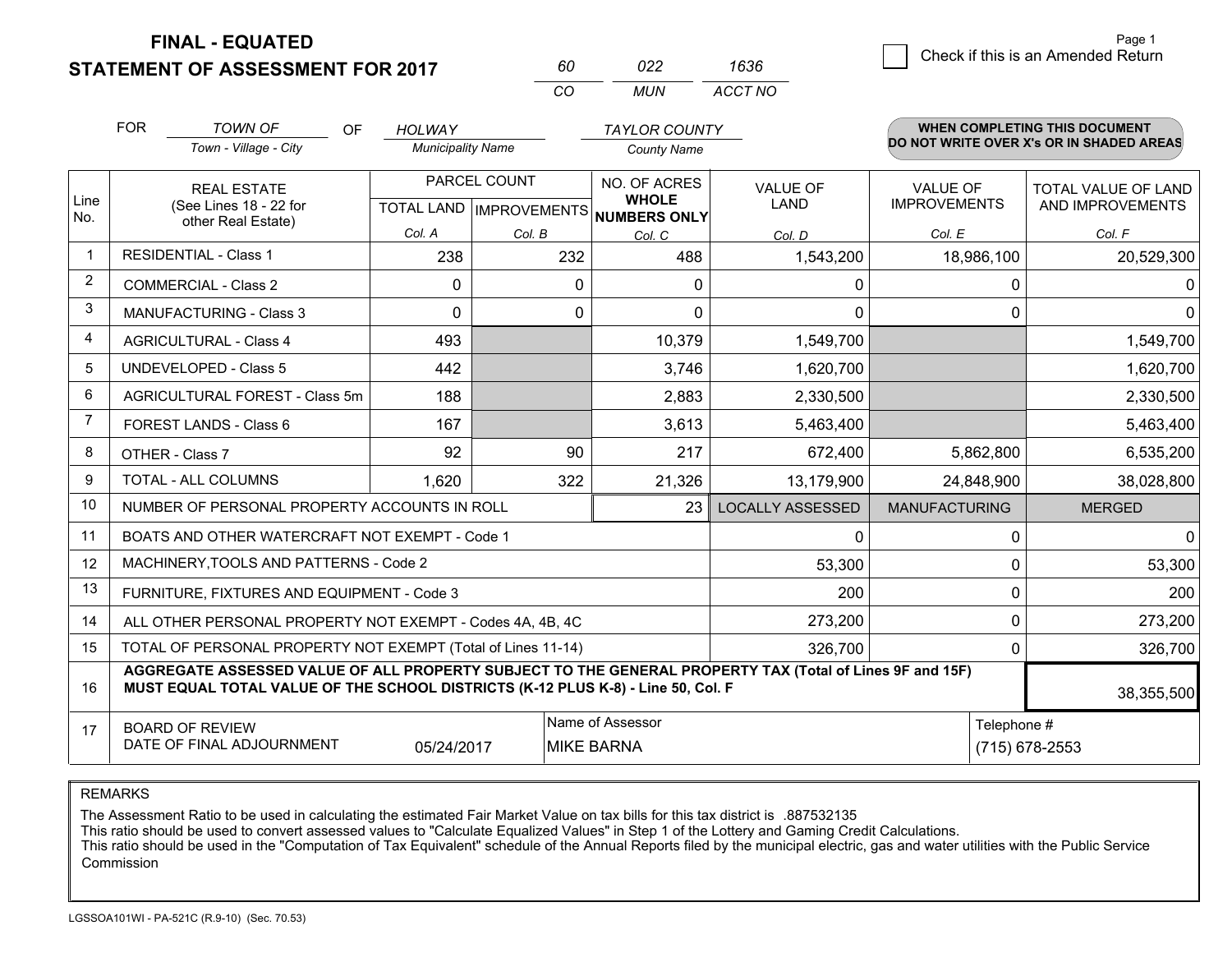*YEAR CO MUN ACCT NO* <sup>2017</sup> <sup>60</sup> <sup>022</sup> <sup>1636</sup>

Do not confuse FOREST LANDS (Line 7) with FOREST CROPS (in this section) - They are **NOT** the same

|    |                                                                                |                                             |  | Private Forest Crop - Reg Class @ 10¢ per acre                   |              | Private Forest Crop - Reg Class @ \$2.52 per acre                  |                                                                              |               |                    |  |
|----|--------------------------------------------------------------------------------|---------------------------------------------|--|------------------------------------------------------------------|--------------|--------------------------------------------------------------------|------------------------------------------------------------------------------|---------------|--------------------|--|
| 18 | (a) PARCELS                                                                    | (b) ACRES                                   |  | (c) ASSESSED VALUE                                               |              | (d) PARCELS                                                        | (e) ACRES                                                                    |               | (f) ASSESSED VALUE |  |
|    |                                                                                |                                             |  |                                                                  |              |                                                                    | Entered Before 2005 Managed Forest - Ferrous Mining CLOSED @ \$8.27 per acre |               |                    |  |
| 19 | Private Forest Crop - Special Class @ 20¢ per acre<br>(b) ACRES<br>(a) PARCELS |                                             |  | (c) ASSESSED VALUE                                               |              | (d) PARCELS                                                        | (e) ACRES                                                                    |               | (f) ASSESSED VALUE |  |
|    |                                                                                | Entered Before 2005 Managed Forest - OPEN @ |  | \$.79 per acre                                                   |              |                                                                    | Entered Before 2005 Managed Forest - CLOSED @ \$1.87 per acre                |               |                    |  |
| 20 | (a) PARCELS                                                                    | (b) ACRES                                   |  | (c) ASSESSED VALUE                                               |              | (d) PARCELS                                                        | (e) ACRES                                                                    |               | (f) ASSESSED VALUE |  |
|    |                                                                                |                                             |  |                                                                  |              | 17                                                                 | 589.4                                                                        |               | 857.800            |  |
|    | Entered After 2004 Managed Forest - OPEN @<br>\$2.14 per acre                  |                                             |  |                                                                  |              |                                                                    | Entered After 2004 Managed Forest - CLOSED @ \$10.68 per acre                |               |                    |  |
| 21 | (a) PARCELS                                                                    | (b) ACRES                                   |  | (c) ASSESSED VALUE                                               |              | (d) PARCELS<br>(e) ACRES                                           |                                                                              |               | (f) ASSESSED VALUE |  |
|    |                                                                                |                                             |  |                                                                  |              |                                                                    |                                                                              |               |                    |  |
|    |                                                                                | 40                                          |  |                                                                  | 54,400<br>34 |                                                                    | 1.222.56                                                                     |               | 1,615,700          |  |
| 22 | (a) County Forest Cropland Acres                                               |                                             |  | (b) Federal Acres                                                |              | (c) State Acres                                                    | (d) County (NOT FOREST CROP) Acres                                           |               | (e) Other Acres    |  |
|    |                                                                                |                                             |  |                                                                  |              |                                                                    | 32.33                                                                        |               | 55.46              |  |
|    |                                                                                |                                             |  | Assessed Value of Omitted Property From Prior Years (Sec. 70.44) |              |                                                                    | Assessed Value of Sec. 70.43 Corrections of Errors by Assessors              |               |                    |  |
| 23 |                                                                                | (a) REAL ESTATE                             |  | (b) PERSONAL                                                     |              |                                                                    | (c1) REAL ESTATE                                                             |               | (c2) PERSONAL      |  |
|    |                                                                                |                                             |  |                                                                  |              |                                                                    |                                                                              |               |                    |  |
|    | Manufacturing Equated Value of Omitted Property From Prior Years (Sec. 70.995) |                                             |  |                                                                  |              | Mfg. Equated Value of Sec.70.43 Corrections of Errors by Assessors |                                                                              |               |                    |  |
|    | (d) REAL ESTATE                                                                |                                             |  | (e) PERSONAL                                                     |              | (f1) REAL ESTATE                                                   |                                                                              | (f2) PERSONAL |                    |  |
|    |                                                                                |                                             |  |                                                                  |              |                                                                    |                                                                              |               |                    |  |

## **SPECIAL DISTRICTS**

| Line<br>No. | Enter 6-digit<br><b>Special District</b> | <b>Account</b><br><b>Number</b> | <b>Special District Name</b> | <b>Locally Assessed Value</b><br>of Real Estate and | Mfg Value of Real Estate<br>and Personal Property | <b>Merged Value of</b><br><b>Real Estate and</b> |
|-------------|------------------------------------------|---------------------------------|------------------------------|-----------------------------------------------------|---------------------------------------------------|--------------------------------------------------|
|             | Code (Col. A)                            | (Col. B)                        | (Col. C)                     | Personal Property (Col. D)                          | (Col. E)                                          | Personal Property (Col. F)                       |
| 24          |                                          |                                 |                              |                                                     |                                                   |                                                  |
| 25          |                                          |                                 |                              |                                                     |                                                   |                                                  |
| 26          |                                          |                                 |                              |                                                     |                                                   |                                                  |
| 27          |                                          |                                 |                              |                                                     |                                                   |                                                  |
| 28          |                                          |                                 |                              |                                                     |                                                   |                                                  |
| 29          |                                          |                                 |                              |                                                     |                                                   |                                                  |
| 30          |                                          |                                 |                              |                                                     |                                                   |                                                  |
| 31          |                                          |                                 |                              |                                                     |                                                   |                                                  |
| 32          |                                          |                                 |                              |                                                     |                                                   |                                                  |
| 33          |                                          |                                 |                              |                                                     |                                                   |                                                  |
| 34          |                                          |                                 |                              |                                                     |                                                   |                                                  |
| 35          |                                          |                                 |                              |                                                     |                                                   |                                                  |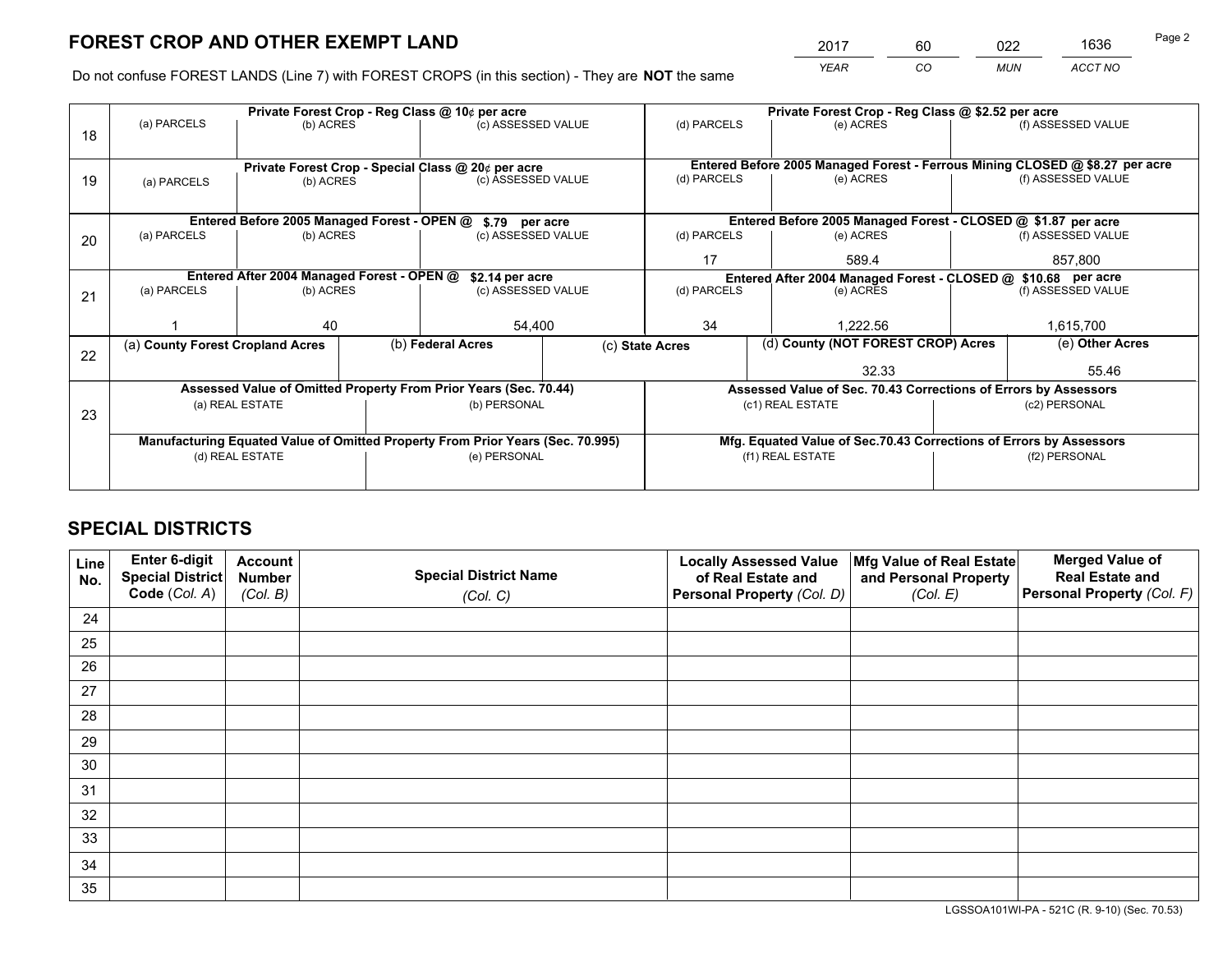|             |                                                                 |                                             |                                                         | <b>YEAR</b>                                                                       | CO<br><b>MUN</b>                                              | ACCT NO                                                                        |
|-------------|-----------------------------------------------------------------|---------------------------------------------|---------------------------------------------------------|-----------------------------------------------------------------------------------|---------------------------------------------------------------|--------------------------------------------------------------------------------|
| Line<br>No. | <b>Enter 6-digit</b><br><b>School District</b><br>Code (Col. A) | <b>Account</b><br><b>Number</b><br>(Col. B) | <b>School District Name</b><br>(Col. C)                 | <b>Locally Assessed Value</b><br>of Real Estate and<br>Personal Property (Col. D) | Mfg Value of Real Estate<br>and Personal Property<br>(Col. E) | <b>Merged Value of</b><br><b>Real Estate and</b><br>Personal Property (Col. F) |
|             | A. SCHOOL DISTRICTS (K-8 and K-12)                              |                                             |                                                         |                                                                                   |                                                               |                                                                                |
| 36          | 603409                                                          | 0356                                        | SCH D OF MEDFORD AREA                                   | 38,355,500                                                                        |                                                               | 38,355,500                                                                     |
| 37          |                                                                 |                                             |                                                         |                                                                                   |                                                               |                                                                                |
| 38          |                                                                 |                                             |                                                         |                                                                                   |                                                               |                                                                                |
| 39          |                                                                 |                                             |                                                         |                                                                                   |                                                               |                                                                                |
| 40          |                                                                 |                                             |                                                         |                                                                                   |                                                               |                                                                                |
| 41          |                                                                 |                                             |                                                         |                                                                                   |                                                               |                                                                                |
| 42          |                                                                 |                                             |                                                         |                                                                                   |                                                               |                                                                                |
| 43          |                                                                 |                                             |                                                         |                                                                                   |                                                               |                                                                                |
| 44          |                                                                 |                                             |                                                         |                                                                                   |                                                               |                                                                                |
| 45<br>46    |                                                                 |                                             |                                                         |                                                                                   |                                                               |                                                                                |
|             |                                                                 |                                             |                                                         |                                                                                   |                                                               |                                                                                |
| 47<br>48    |                                                                 |                                             |                                                         |                                                                                   |                                                               |                                                                                |
| 49          |                                                                 |                                             |                                                         |                                                                                   |                                                               |                                                                                |
| 50          |                                                                 |                                             | TOTAL ASSESSED VALUE OF SCHOOL DISTRICTS (K-8 and K-12) | 38,355,500                                                                        |                                                               | 38,355,500                                                                     |
|             | <b>B.</b><br><b>UNION HIGH SCHOOL DISTRICTS</b>                 |                                             |                                                         |                                                                                   |                                                               |                                                                                |
| 51          |                                                                 |                                             |                                                         |                                                                                   |                                                               |                                                                                |
| 52          |                                                                 |                                             |                                                         |                                                                                   |                                                               |                                                                                |
| 53          |                                                                 |                                             |                                                         |                                                                                   |                                                               |                                                                                |
| 54          |                                                                 |                                             |                                                         |                                                                                   |                                                               |                                                                                |
| 55          |                                                                 |                                             | TOTAL ASSESSED VALUE OF UNION HIGH SCHOOLS              |                                                                                   |                                                               |                                                                                |
|             | <b>TECHNICAL COLLEGE DISTRICTS</b><br>C.                        |                                             |                                                         |                                                                                   |                                                               |                                                                                |
| 56          | 001500                                                          | 0014                                        | NORTH CENTRAL TECHNICAL COLLEGE<br><b>WAUS</b>          | 38,355,500                                                                        |                                                               | 38,355,500                                                                     |
| 57          |                                                                 |                                             |                                                         |                                                                                   |                                                               |                                                                                |
| 58          |                                                                 |                                             |                                                         |                                                                                   |                                                               |                                                                                |
| 59          |                                                                 |                                             | TOTAL ASSESSED VALUE OF TECHNICAL COLLEGES              | 38,355,500                                                                        |                                                               | 38,355,500                                                                     |

2017

60

022

# *I hereby certify, to the best of my knowledge and belief, this form is complete and correct.*

**SCHOOL DISTRICTS**

| Print name of preparer | Title                    |                | Date (MM / DD / CCYY) |
|------------------------|--------------------------|----------------|-----------------------|
|                        |                          |                |                       |
| Signature of preparer  | Contact Telephone Number | E-mail address |                       |
|                        | $\overline{\phantom{0}}$ |                |                       |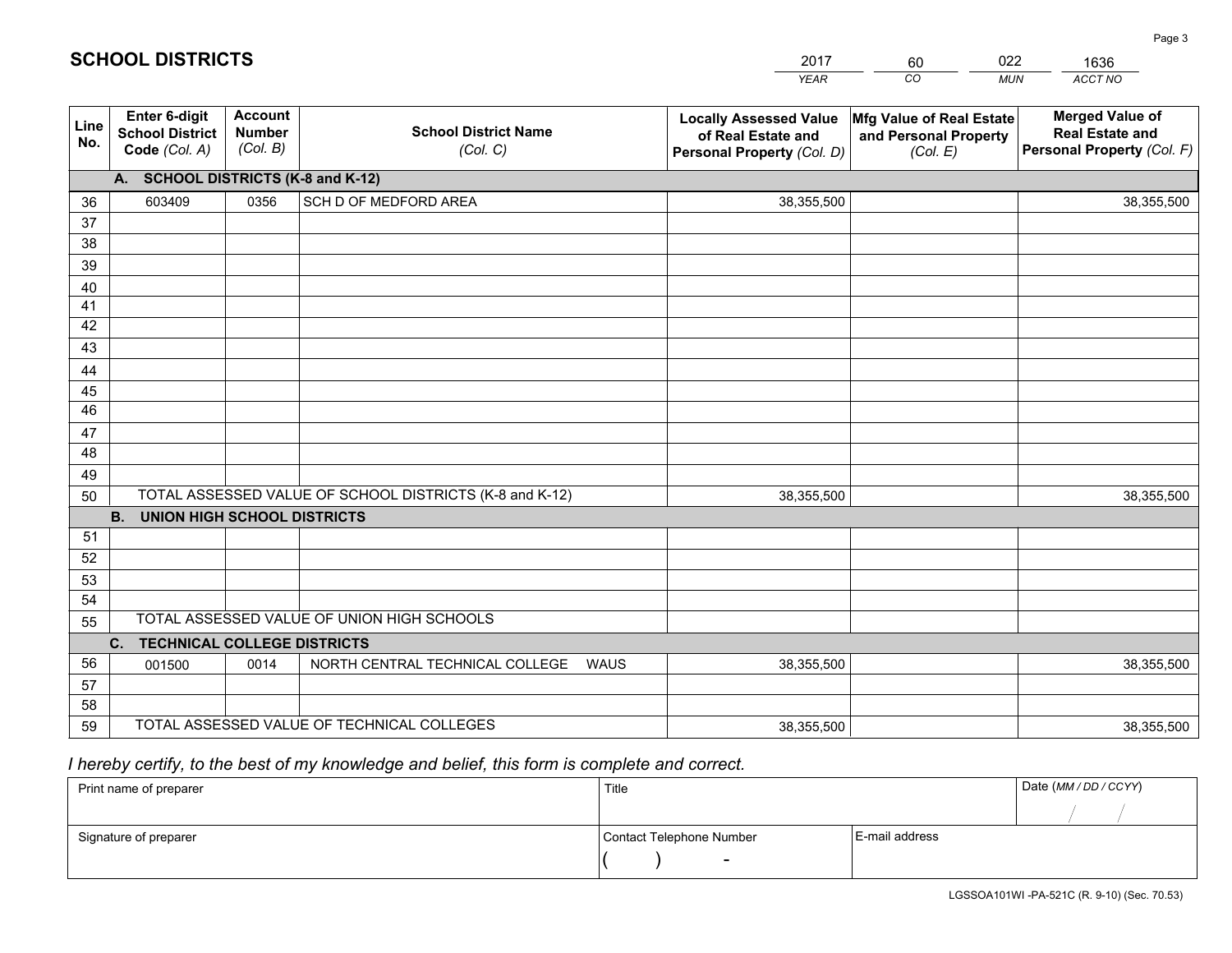### **HIGHLIGHTS**

- 1. Complete the Statement of Assessment after the Board of Review. Reflect any changes made there.
- 2. Use black ink to complete.
- 3. Line 16 must equal Line 50, Col D.
- 4. Line 55 must equal the total of K-8 schools listed on lines 36-49. Do not include K-12 schools in this comparision.
- 5. Line 59, Col. D must equal Line 16.
- 6. Special District, School District and Technical College District values must include both real estate and personal property. Examples of Special districts are: town sanitary districts, public inland lake protection and rehabilitation districts, and metropolitan sewerage districts.
- 7. DO NOT INCLUDE Manufacturing property values.DOR will print these values on the final SOA.
- 8. Accuracy of this form is very important. The values reported directly affect the equalized value DOR calculates for school and special districts.

### **Page 1:**

 If not prefilled, enter the tax year,county and municipal code,municipal type, municipal name and county name on the top of form.

Check the Amended box, if filing an amended / corrected SOA.

 Report the parcel count, acres and assessed value of taxable general property, total parcel count, (real and personal), total acres, and values from final figures set by the Board of Review.

- A. Real Estate land and improvements (buildings, etc.) is reported on lines 1 8, total line 9.
- B. Personal Property is reported on lines 11 14, Column D, total line 15.
- C. To complete this report, use the computer produced summary of the assessment roll that shows these amounts.
- D. Use whole numbers only.
- E. Add each line across and each column down to verify entries.

### **Page 2:**

- A. Report Special Items (not subject to general property tax).
- 1. Private Forest Croplands and Managed Forest Lands are reported on lines 18,19, 20 and 21. Be sure to report assessed values **NOT** taxes.
- 2. You should have copies of the orders of entry, orders of withdrawal, etc., to update your assessment roll.
	- 3. Show hundredths of acres (e.g. 39.75).
- 4. Tax exempt lands are reported on line 22.
- 5. Omitted property and sec. 70.43, Wis. Stats., corrections of errors by assessor are reported on line 23. Report real estate and personal property separately. These should be for **prior years**, not something found on the current assessment roll after the board of review.
- B. Special District (Lines 24-35) Include the value of both real and personal property.
- The Department of Revenue (DOR) preprints much of the information regarding names and codes for schools, special districts,etc. If a district is not listed, enter the name and value only, DOR will enter the proper code.

## **Page 3 School Districts:**

Include the value of both real and personal property.

Report School District (regular, elementary, union high school, and technical college).

- 1. Regular (K-12) and Elementary (K-8) school values are reported on lines 36-49, total on line 50.
- 2. Union High School (UHS) (use only if elementary schools are listed on lines 36-49) are reported on lines 51-54. UHS total value (line 55) must equal to the total **elementary school** values reported on lines 36-49. Do notinclude K-12 schools in this comparison.
- 3. Technical College values are reported on lines 56-58, total on line 59.
- 4. Use the computer summary that shows these amounts to complete this report.

#### **This form is due the second Monday in June. File this report only after your Board of Review is complete.**

 *If you have questions: Return forms to:*

 Email: lgs@wisconsin.gov Wisconsin Department of RevenueCall:  $(608)$  266-2569 or  $(608)$  264-6892 Fax number: (608) 264-6887 PO Box 8971

Local Government Services Section 6-97 Madison WI 53708-8971

Ш N1381 COUNTY ROAD E N1381 COUNTY ROAD<br>MEDFORD, WI 54451 MEDFORD, WI 54451 JENNY NEHLS<br>TOWN OF HOLWAY TOWN OF HOLWAY JENNY NEHLS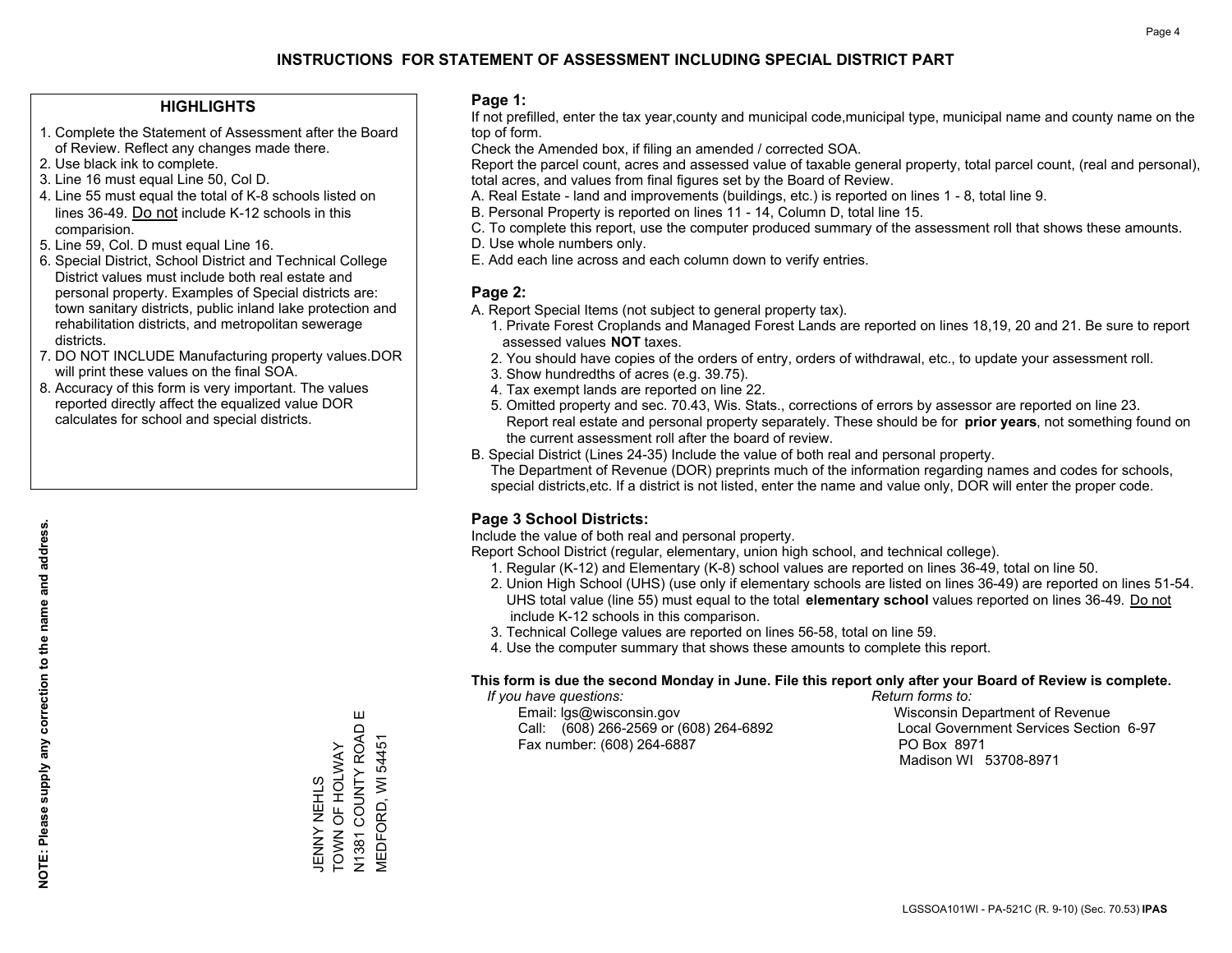**STATEMENT OF ASSESSMENT FOR 2017 FINAL - EQUATED**

Page 1

| 60 | 024 | 1637 | Page 1<br>Check if this is an Amended Return |
|----|-----|------|----------------------------------------------|
|----|-----|------|----------------------------------------------|

*ACCT NO*

|                | <b>FOR</b> | <b>TOWN OF</b><br>OF                                                                                                                                                                         | <b>JUMP RIVER</b>        |              | <b>TAYLOR COUNTY</b>                                                 |                                |                                        | <b>WHEN COMPLETING THIS DOCUMENT</b>           |  |  |
|----------------|------------|----------------------------------------------------------------------------------------------------------------------------------------------------------------------------------------------|--------------------------|--------------|----------------------------------------------------------------------|--------------------------------|----------------------------------------|------------------------------------------------|--|--|
|                |            | Town - Village - City                                                                                                                                                                        | <b>Municipality Name</b> |              | <b>County Name</b>                                                   |                                |                                        | DO NOT WRITE OVER X's OR IN SHADED AREAS       |  |  |
| Line           |            | <b>REAL ESTATE</b><br>(See Lines 18 - 22 for                                                                                                                                                 |                          | PARCEL COUNT | NO. OF ACRES<br><b>WHOLE</b><br>TOTAL LAND IMPROVEMENTS NUMBERS ONLY | <b>VALUE OF</b><br><b>LAND</b> | <b>VALUE OF</b><br><b>IMPROVEMENTS</b> | <b>TOTAL VALUE OF LAND</b><br>AND IMPROVEMENTS |  |  |
| No.            |            | other Real Estate)                                                                                                                                                                           | Col. A                   | Col. B       | Col. C                                                               | Col. D                         | Col. E                                 | Col. F                                         |  |  |
| $\mathbf 1$    |            | <b>RESIDENTIAL - Class 1</b>                                                                                                                                                                 | 168                      | 147          | 216                                                                  | 499,500                        | 7,237,200                              | 7,736,700                                      |  |  |
| $\overline{2}$ |            | <b>COMMERCIAL - Class 2</b>                                                                                                                                                                  | 15                       | 8            | 63                                                                   | 174,600                        | 708,400                                | 883,000                                        |  |  |
| 3              |            | <b>MANUFACTURING - Class 3</b>                                                                                                                                                               | $\Omega$                 | $\Omega$     | 0                                                                    | 0                              |                                        | 0<br>0                                         |  |  |
| 4              |            | <b>AGRICULTURAL - Class 4</b>                                                                                                                                                                | 264                      |              | 7,035                                                                | 575,000                        |                                        | 575,000                                        |  |  |
| 5              |            | <b>UNDEVELOPED - Class 5</b>                                                                                                                                                                 | 249                      |              | 2,472                                                                | 769,400                        |                                        | 769,400                                        |  |  |
| 6              |            | AGRICULTURAL FOREST - Class 5m                                                                                                                                                               | 64                       |              | 816                                                                  | 581,200                        |                                        | 581,200                                        |  |  |
| $\overline{7}$ |            | FOREST LANDS - Class 6                                                                                                                                                                       | 146                      |              | 3,099                                                                | 4,297,600                      |                                        | 4,297,600                                      |  |  |
| 8              |            | OTHER - Class 7                                                                                                                                                                              | 45                       | 44           | 97                                                                   | 341,800                        | 2,909,000                              | 3,250,800                                      |  |  |
| 9              |            | TOTAL - ALL COLUMNS                                                                                                                                                                          | 951                      | 199          | 13,798                                                               | 7,239,100                      | 10,854,600                             | 18,093,700                                     |  |  |
| 10             |            | NUMBER OF PERSONAL PROPERTY ACCOUNTS IN ROLL                                                                                                                                                 |                          |              | 28                                                                   | <b>LOCALLY ASSESSED</b>        | <b>MANUFACTURING</b>                   | <b>MERGED</b>                                  |  |  |
| 11             |            | BOATS AND OTHER WATERCRAFT NOT EXEMPT - Code 1                                                                                                                                               |                          |              |                                                                      | 0                              |                                        | 0<br>0                                         |  |  |
| 12             |            | MACHINERY, TOOLS AND PATTERNS - Code 2                                                                                                                                                       |                          |              |                                                                      | 24,000                         | 2,338,000                              | 2,362,000                                      |  |  |
| 13             |            | FURNITURE, FIXTURES AND EQUIPMENT - Code 3                                                                                                                                                   |                          |              |                                                                      | 12,200                         | 16,900                                 | 29,100                                         |  |  |
| 14             |            | ALL OTHER PERSONAL PROPERTY NOT EXEMPT - Codes 4A, 4B, 4C                                                                                                                                    |                          |              |                                                                      | 254,700                        | 8,600                                  | 263,300                                        |  |  |
| 15             |            | TOTAL OF PERSONAL PROPERTY NOT EXEMPT (Total of Lines 11-14)                                                                                                                                 |                          |              |                                                                      | 290,900                        | 2,363,500                              | 2,654,400                                      |  |  |
| 16             |            | AGGREGATE ASSESSED VALUE OF ALL PROPERTY SUBJECT TO THE GENERAL PROPERTY TAX (Total of Lines 9F and 15F)<br>MUST EQUAL TOTAL VALUE OF THE SCHOOL DISTRICTS (K-12 PLUS K-8) - Line 50, Col. F |                          |              |                                                                      |                                |                                        | 20,748,100                                     |  |  |
| 17             |            | <b>BOARD OF REVIEW</b><br>DATE OF FINAL ADJOURNMENT                                                                                                                                          | 06/03/2017               |              | Name of Assessor<br><b>EDWARD O'MEARA</b>                            | Telephone #<br>(715) 762-5530  |                                        |                                                |  |  |

*CO*

*MUN*

REMARKS

The Assessment Ratio to be used in calculating the estimated Fair Market Value on tax bills for this tax district is .863118656<br>This ratio should be used to convert assessed values to "Calculate Equalized Values" in Step 1 Commission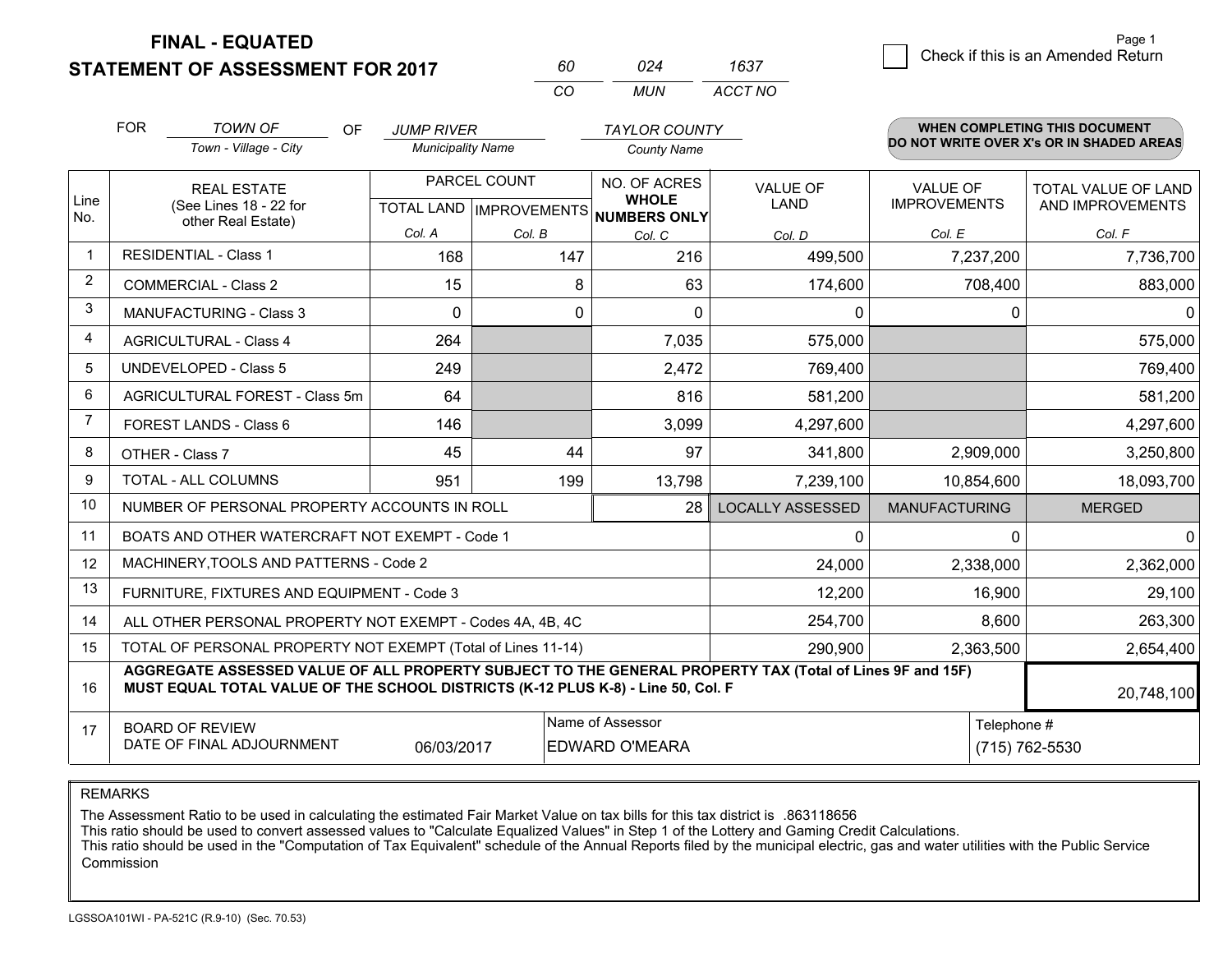*YEAR CO MUN ACCT NO* 2017 60 024 1637

Do not confuse FOREST LANDS (Line 7) with FOREST CROPS (in this section) - They are **NOT** the same

|    |                                                               |                 |  | Private Forest Crop - Reg Class @ 10¢ per acre                                 |                    |                                                                              |             | Private Forest Crop - Reg Class @ \$2.52 per acre                  |               |                    |
|----|---------------------------------------------------------------|-----------------|--|--------------------------------------------------------------------------------|--------------------|------------------------------------------------------------------------------|-------------|--------------------------------------------------------------------|---------------|--------------------|
| 18 | (a) PARCELS                                                   | (b) ACRES       |  | (c) ASSESSED VALUE                                                             |                    | (d) PARCELS                                                                  |             | (e) ACRES                                                          |               | (f) ASSESSED VALUE |
|    |                                                               |                 |  |                                                                                |                    |                                                                              |             |                                                                    |               |                    |
|    |                                                               |                 |  | Private Forest Crop - Special Class @ 20¢ per acre                             |                    | Entered Before 2005 Managed Forest - Ferrous Mining CLOSED @ \$8.27 per acre |             |                                                                    |               |                    |
| 19 | (a) PARCELS                                                   | (b) ACRES       |  | (c) ASSESSED VALUE                                                             |                    | (d) PARCELS                                                                  |             | (e) ACRES                                                          |               | (f) ASSESSED VALUE |
|    |                                                               |                 |  |                                                                                |                    |                                                                              |             |                                                                    |               |                    |
|    | Entered Before 2005 Managed Forest - OPEN @ \$.79 per acre    |                 |  |                                                                                |                    |                                                                              |             | Entered Before 2005 Managed Forest - CLOSED @ \$1.87 per acre      |               |                    |
| 20 | (a) PARCELS<br>(b) ACRES                                      |                 |  | (c) ASSESSED VALUE                                                             |                    | (d) PARCELS                                                                  |             | (e) ACRES                                                          |               | (f) ASSESSED VALUE |
|    | 10                                                            | 369.01          |  | 520.900                                                                        |                    | 35                                                                           |             | 1.319.63                                                           |               | 1,828,000          |
|    | Entered After 2004 Managed Forest - OPEN @<br>\$2.14 per acre |                 |  |                                                                                |                    |                                                                              |             | Entered After 2004 Managed Forest - CLOSED @ \$10.68 per acre      |               |                    |
| 21 | (a) PARCELS                                                   | (b) ACRES       |  |                                                                                | (c) ASSESSED VALUE |                                                                              | (d) PARCELS | (e) ACRES                                                          |               | (f) ASSESSED VALUE |
|    |                                                               |                 |  |                                                                                |                    |                                                                              |             |                                                                    |               |                    |
|    | 30                                                            | 1,090.32        |  | 1,386,500                                                                      |                    | 16                                                                           |             | 561.71                                                             |               | 759,100            |
| 22 | (a) County Forest Cropland Acres                              |                 |  | (b) Federal Acres<br>(c) State Acres                                           |                    |                                                                              |             | (d) County (NOT FOREST CROP) Acres                                 |               | (e) Other Acres    |
|    |                                                               |                 |  | 5,640                                                                          |                    | 55.26                                                                        |             | 83.2                                                               |               | 65.86              |
|    |                                                               |                 |  | Assessed Value of Omitted Property From Prior Years (Sec. 70.44)               |                    |                                                                              |             | Assessed Value of Sec. 70.43 Corrections of Errors by Assessors    |               |                    |
| 23 |                                                               | (a) REAL ESTATE |  | (b) PERSONAL                                                                   |                    |                                                                              |             | (c1) REAL ESTATE                                                   |               | (c2) PERSONAL      |
|    |                                                               |                 |  |                                                                                |                    |                                                                              |             |                                                                    |               |                    |
|    |                                                               |                 |  | Manufacturing Equated Value of Omitted Property From Prior Years (Sec. 70.995) |                    |                                                                              |             | Mfg. Equated Value of Sec.70.43 Corrections of Errors by Assessors |               |                    |
|    | (d) REAL ESTATE                                               |                 |  | (e) PERSONAL                                                                   |                    |                                                                              |             | (f1) REAL ESTATE                                                   | (f2) PERSONAL |                    |
|    |                                                               |                 |  |                                                                                |                    |                                                                              |             |                                                                    |               |                    |

## **SPECIAL DISTRICTS**

| Line<br>No. | Enter 6-digit<br>Special District<br>Code (Col. A) | <b>Account</b><br><b>Number</b> | <b>Special District Name</b> | <b>Locally Assessed Value</b><br>of Real Estate and | Mfg Value of Real Estate<br>and Personal Property | <b>Merged Value of</b><br><b>Real Estate and</b><br>Personal Property (Col. F) |
|-------------|----------------------------------------------------|---------------------------------|------------------------------|-----------------------------------------------------|---------------------------------------------------|--------------------------------------------------------------------------------|
|             |                                                    | (Col. B)                        | (Col. C)                     | Personal Property (Col. D)                          | (Col. E)                                          |                                                                                |
| 24          |                                                    |                                 |                              |                                                     |                                                   |                                                                                |
| 25          |                                                    |                                 |                              |                                                     |                                                   |                                                                                |
| 26          |                                                    |                                 |                              |                                                     |                                                   |                                                                                |
| 27          |                                                    |                                 |                              |                                                     |                                                   |                                                                                |
| 28          |                                                    |                                 |                              |                                                     |                                                   |                                                                                |
| 29          |                                                    |                                 |                              |                                                     |                                                   |                                                                                |
| 30          |                                                    |                                 |                              |                                                     |                                                   |                                                                                |
| 31          |                                                    |                                 |                              |                                                     |                                                   |                                                                                |
| 32          |                                                    |                                 |                              |                                                     |                                                   |                                                                                |
| 33          |                                                    |                                 |                              |                                                     |                                                   |                                                                                |
| 34          |                                                    |                                 |                              |                                                     |                                                   |                                                                                |
| 35          |                                                    |                                 |                              |                                                     |                                                   |                                                                                |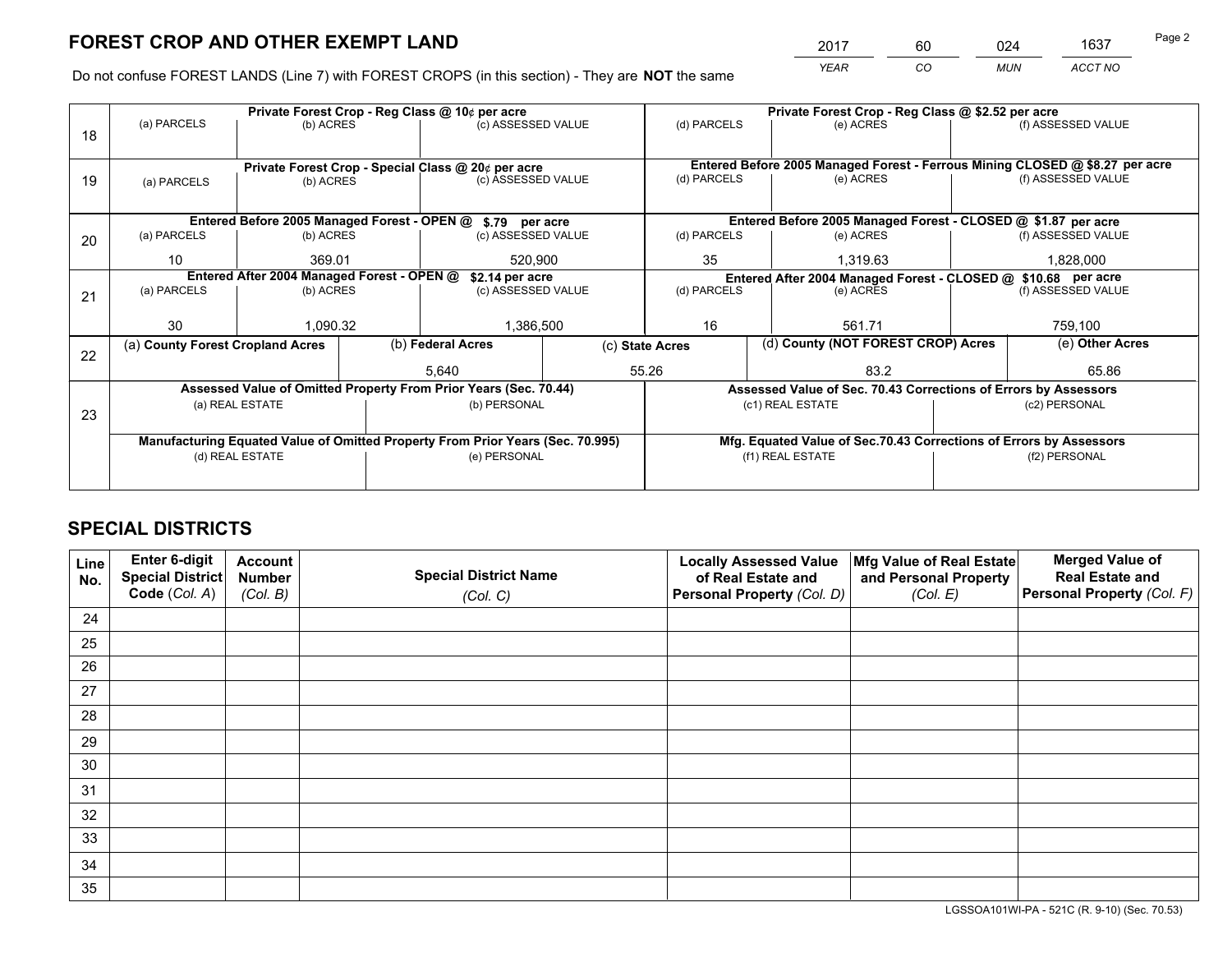|             |                                                                 |                                             |                                                         | <b>YEAR</b>                                                                       | CO<br><b>MUN</b>                                              | ACCT NO                                                                        |
|-------------|-----------------------------------------------------------------|---------------------------------------------|---------------------------------------------------------|-----------------------------------------------------------------------------------|---------------------------------------------------------------|--------------------------------------------------------------------------------|
| Line<br>No. | <b>Enter 6-digit</b><br><b>School District</b><br>Code (Col. A) | <b>Account</b><br><b>Number</b><br>(Col. B) | <b>School District Name</b><br>(Col. C)                 | <b>Locally Assessed Value</b><br>of Real Estate and<br>Personal Property (Col. D) | Mfg Value of Real Estate<br>and Personal Property<br>(Col. E) | <b>Merged Value of</b><br><b>Real Estate and</b><br>Personal Property (Col. F) |
|             | A. SCHOOL DISTRICTS (K-8 and K-12)                              |                                             |                                                         |                                                                                   |                                                               |                                                                                |
| 36          | 602135                                                          | 0355                                        | SCH D OF GILMAN                                         | 18,384,600                                                                        | 2,363,500                                                     | 20,748,100                                                                     |
| 37          |                                                                 |                                             |                                                         |                                                                                   |                                                               |                                                                                |
| 38          |                                                                 |                                             |                                                         |                                                                                   |                                                               |                                                                                |
| 39          |                                                                 |                                             |                                                         |                                                                                   |                                                               |                                                                                |
| 40          |                                                                 |                                             |                                                         |                                                                                   |                                                               |                                                                                |
| 41<br>42    |                                                                 |                                             |                                                         |                                                                                   |                                                               |                                                                                |
| 43          |                                                                 |                                             |                                                         |                                                                                   |                                                               |                                                                                |
| 44          |                                                                 |                                             |                                                         |                                                                                   |                                                               |                                                                                |
| 45          |                                                                 |                                             |                                                         |                                                                                   |                                                               |                                                                                |
| 46          |                                                                 |                                             |                                                         |                                                                                   |                                                               |                                                                                |
| 47          |                                                                 |                                             |                                                         |                                                                                   |                                                               |                                                                                |
| 48          |                                                                 |                                             |                                                         |                                                                                   |                                                               |                                                                                |
| 49          |                                                                 |                                             |                                                         |                                                                                   |                                                               |                                                                                |
| 50          |                                                                 |                                             | TOTAL ASSESSED VALUE OF SCHOOL DISTRICTS (K-8 and K-12) | 18,384,600                                                                        | 2,363,500                                                     | 20,748,100                                                                     |
|             | <b>B. UNION HIGH SCHOOL DISTRICTS</b>                           |                                             |                                                         |                                                                                   |                                                               |                                                                                |
| 51          |                                                                 |                                             |                                                         |                                                                                   |                                                               |                                                                                |
| 52          |                                                                 |                                             |                                                         |                                                                                   |                                                               |                                                                                |
| 53<br>54    |                                                                 |                                             |                                                         |                                                                                   |                                                               |                                                                                |
| 55          |                                                                 |                                             | TOTAL ASSESSED VALUE OF UNION HIGH SCHOOLS              |                                                                                   |                                                               |                                                                                |
|             | C.<br><b>TECHNICAL COLLEGE DISTRICTS</b>                        |                                             |                                                         |                                                                                   |                                                               |                                                                                |
| 56          | 000100                                                          | 0001                                        | CHIPPEWA VALLEY TECHNICAL COLLEGE EAUC                  | 18,384,600                                                                        | 2,363,500                                                     | 20,748,100                                                                     |
| 57          |                                                                 |                                             |                                                         |                                                                                   |                                                               |                                                                                |
| 58          |                                                                 |                                             |                                                         |                                                                                   |                                                               |                                                                                |
| 59          |                                                                 |                                             | TOTAL ASSESSED VALUE OF TECHNICAL COLLEGES              | 18,384,600                                                                        | 2,363,500                                                     | 20,748,100                                                                     |

2017

60

024

 *I hereby certify, to the best of my knowledge and belief, this form is complete and correct.*

**SCHOOL DISTRICTS**

| Print name of preparer | Title                    | Date (MM / DD / CCYY) |  |
|------------------------|--------------------------|-----------------------|--|
|                        |                          |                       |  |
| Signature of preparer  | Contact Telephone Number | E-mail address        |  |
|                        | $\sim$                   |                       |  |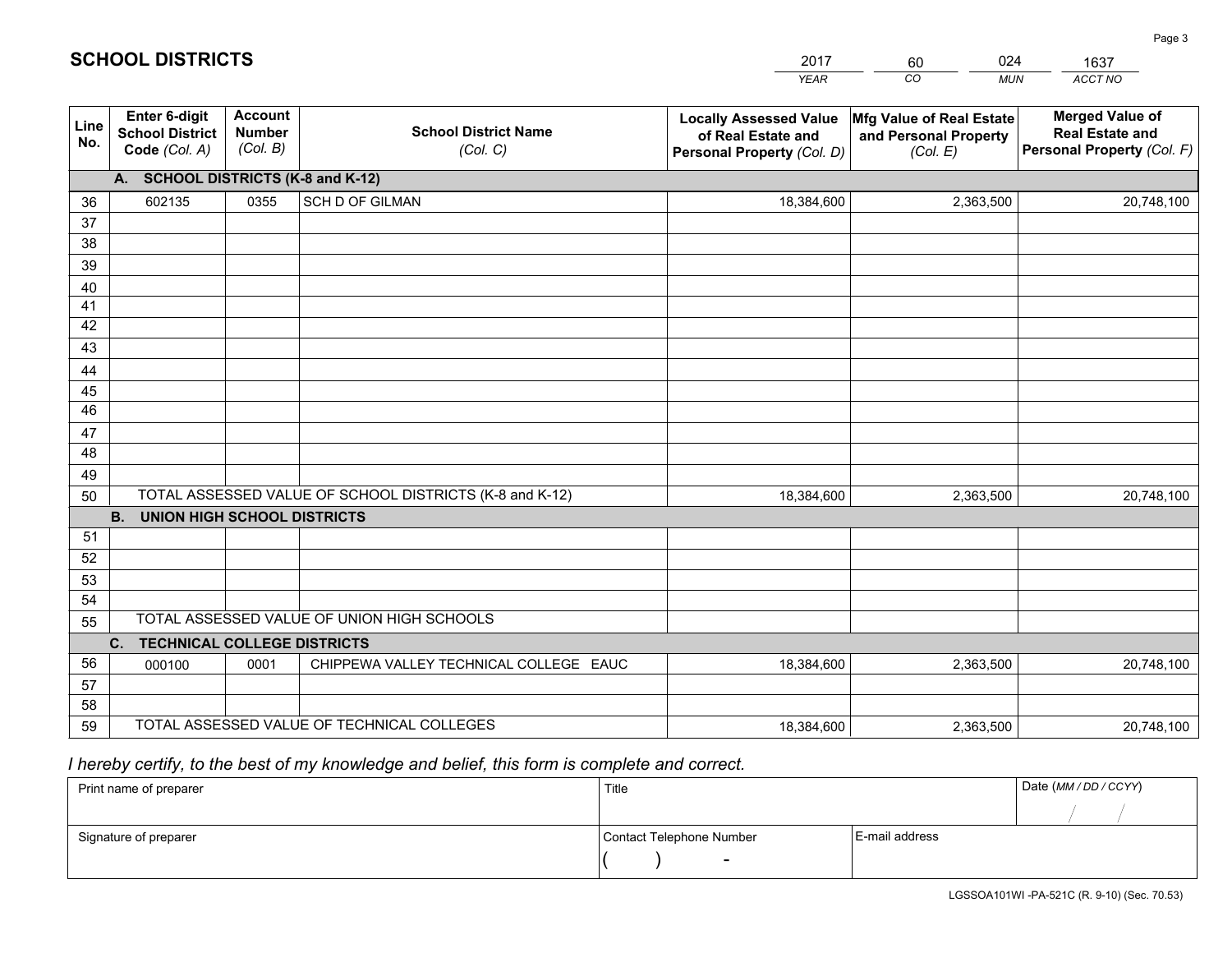### **HIGHLIGHTS**

- 1. Complete the Statement of Assessment after the Board of Review. Reflect any changes made there.
- 2. Use black ink to complete.
- 3. Line 16 must equal Line 50, Col D.
- 4. Line 55 must equal the total of K-8 schools listed on lines 36-49. Do not include K-12 schools in this comparision.
- 5. Line 59, Col. D must equal Line 16.
- 6. Special District, School District and Technical College District values must include both real estate and personal property. Examples of Special districts are: town sanitary districts, public inland lake protection and rehabilitation districts, and metropolitan sewerage districts.
- 7. DO NOT INCLUDE Manufacturing property values.DOR will print these values on the final SOA.

DENISE WEBSTER TOWN OF JUMP RIVER N9024 BEACH DR SHELDON, WI 54766

DENISE WEBSTER

- - - - - - - - - - - - - - - - - -<br>TOWN OF JUMP RIVER

SHELDON, WI 54766

N9024 BEACH DR

 8. Accuracy of this form is very important. The values reported directly affect the equalized value DOR calculates for school and special districts.

### **Page 1:**

 If not prefilled, enter the tax year,county and municipal code,municipal type, municipal name and county name on the top of form.

Check the Amended box, if filing an amended / corrected SOA.

 Report the parcel count, acres and assessed value of taxable general property, total parcel count, (real and personal), total acres, and values from final figures set by the Board of Review.

- A. Real Estate land and improvements (buildings, etc.) is reported on lines 1 8, total line 9.
- B. Personal Property is reported on lines 11 14, Column D, total line 15.
- C. To complete this report, use the computer produced summary of the assessment roll that shows these amounts.
- D. Use whole numbers only.
- E. Add each line across and each column down to verify entries.

### **Page 2:**

- A. Report Special Items (not subject to general property tax).
- 1. Private Forest Croplands and Managed Forest Lands are reported on lines 18,19, 20 and 21. Be sure to report assessed values **NOT** taxes.
- 2. You should have copies of the orders of entry, orders of withdrawal, etc., to update your assessment roll.
	- 3. Show hundredths of acres (e.g. 39.75).
- 4. Tax exempt lands are reported on line 22.
- 5. Omitted property and sec. 70.43, Wis. Stats., corrections of errors by assessor are reported on line 23. Report real estate and personal property separately. These should be for **prior years**, not something found on the current assessment roll after the board of review.
- B. Special District (Lines 24-35) Include the value of both real and personal property.

 The Department of Revenue (DOR) preprints much of the information regarding names and codes for schools, special districts,etc. If a district is not listed, enter the name and value only, DOR will enter the proper code.

## **Page 3 School Districts:**

Include the value of both real and personal property.

Report School District (regular, elementary, union high school, and technical college).

- 1. Regular (K-12) and Elementary (K-8) school values are reported on lines 36-49, total on line 50.
- 2. Union High School (UHS) (use only if elementary schools are listed on lines 36-49) are reported on lines 51-54. UHS total value (line 55) must equal to the total **elementary school** values reported on lines 36-49. Do notinclude K-12 schools in this comparison.
- 3. Technical College values are reported on lines 56-58, total on line 59.
- 4. Use the computer summary that shows these amounts to complete this report.

#### **This form is due the second Monday in June. File this report only after your Board of Review is complete.**

 *If you have questions: Return forms to:*

 Email: lgs@wisconsin.gov Wisconsin Department of RevenueCall:  $(608)$  266-2569 or  $(608)$  264-6892 Fax number: (608) 264-6887 PO Box 8971

Local Government Services Section 6-97 Madison WI 53708-8971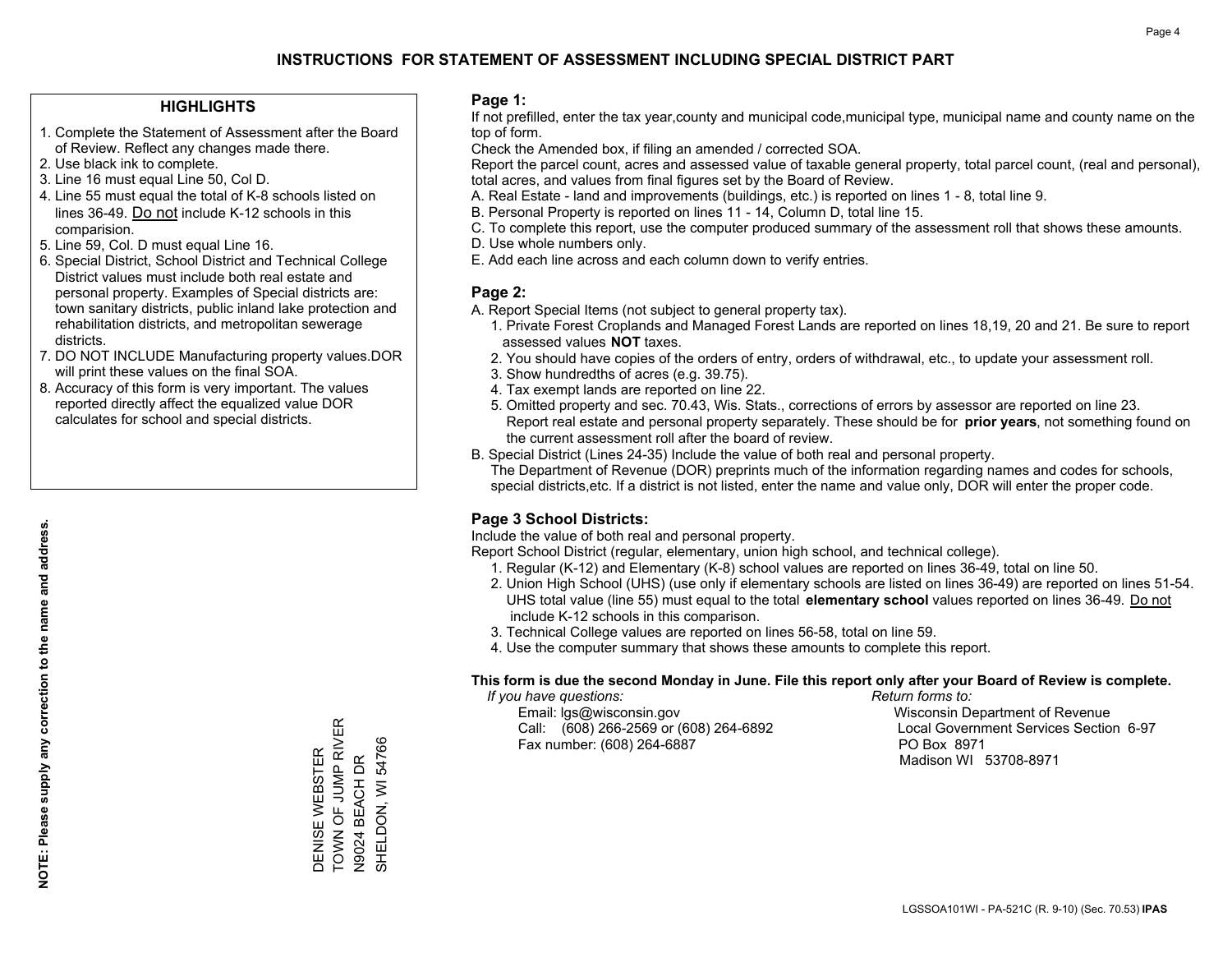**STATEMENT OF ASSESSMENT FOR 2017 FINAL - EQUATED**

 $\overline{\mathcal{B}}$  Check if this is an Amended Return Page 1

|                | <b>FOR</b><br><b>TOWN OF</b><br>Town - Village - City                                                                                                                                        | OF<br><b>LITTLE BLACK</b><br><b>Municipality Name</b> |                                                      | <b>TAYLOR COUNTY</b><br><b>County Name</b> |                                |                                        | <b>WHEN COMPLETING THIS DOCUMENT</b><br>DO NOT WRITE OVER X's OR IN SHADED AREAS |
|----------------|----------------------------------------------------------------------------------------------------------------------------------------------------------------------------------------------|-------------------------------------------------------|------------------------------------------------------|--------------------------------------------|--------------------------------|----------------------------------------|----------------------------------------------------------------------------------|
| Line<br>No.    | <b>REAL ESTATE</b><br>(See Lines 18 - 22 for                                                                                                                                                 |                                                       | PARCEL COUNT<br>TOTAL LAND IMPROVEMENTS NUMBERS ONLY | NO. OF ACRES<br><b>WHOLE</b>               | <b>VALUE OF</b><br><b>LAND</b> | <b>VALUE OF</b><br><b>IMPROVEMENTS</b> | TOTAL VALUE OF LAND<br>AND IMPROVEMENTS                                          |
|                | other Real Estate)                                                                                                                                                                           | Col. A                                                | Col. B                                               | Col. C                                     | Col. D                         | Col. E                                 | Col. F                                                                           |
| $\mathbf 1$    | <b>RESIDENTIAL - Class 1</b>                                                                                                                                                                 | 457                                                   | 413                                                  | 789                                        | 6,604,200                      | 35,921,400                             | 42,525,600                                                                       |
| $\overline{2}$ | <b>COMMERCIAL - Class 2</b>                                                                                                                                                                  | 47                                                    | 33                                                   | 163                                        | 1,257,500                      | 3,852,800                              | 5,110,300                                                                        |
| 3              | <b>MANUFACTURING - Class 3</b>                                                                                                                                                               | $\overline{2}$                                        | $\mathbf{0}$                                         | 16                                         | 0                              | 0                                      | $\overline{0}$                                                                   |
| $\overline{4}$ | <b>AGRICULTURAL - Class 4</b>                                                                                                                                                                | 626                                                   |                                                      | 13,311                                     | 2,215,100                      |                                        | 2,215,100                                                                        |
| 5              | <b>UNDEVELOPED - Class 5</b>                                                                                                                                                                 | 433                                                   |                                                      | 3,073                                      | 1,838,900                      |                                        | 1,838,900                                                                        |
| 6              | AGRICULTURAL FOREST - Class 5m                                                                                                                                                               | 162                                                   |                                                      | 2,194                                      | 2,017,500                      |                                        | 2,017,500                                                                        |
| $\overline{7}$ | FOREST LANDS - Class 6                                                                                                                                                                       | 143                                                   |                                                      | 1,939                                      | 3,281,200                      |                                        | 3,281,200                                                                        |
| 8              | OTHER - Class 7                                                                                                                                                                              | 87                                                    | 85                                                   | 172                                        | 1,334,500                      | 6,782,400                              | 8,116,900                                                                        |
| 9              | TOTAL - ALL COLUMNS                                                                                                                                                                          | 1,957                                                 | 531                                                  | 21,657                                     | 18,548,900                     | 46,556,600                             | 65,105,500                                                                       |
| 10             | NUMBER OF PERSONAL PROPERTY ACCOUNTS IN ROLL                                                                                                                                                 |                                                       |                                                      | 45                                         | <b>LOCALLY ASSESSED</b>        | <b>MANUFACTURING</b>                   | <b>MERGED</b>                                                                    |
| 11             | BOATS AND OTHER WATERCRAFT NOT EXEMPT - Code 1                                                                                                                                               |                                                       |                                                      |                                            | $\Omega$                       | 0                                      | $\overline{0}$                                                                   |
| 12             | MACHINERY, TOOLS AND PATTERNS - Code 2                                                                                                                                                       |                                                       |                                                      |                                            | 10,753,200                     | 1,800                                  | 10,755,000                                                                       |
| 13             | FURNITURE, FIXTURES AND EQUIPMENT - Code 3                                                                                                                                                   |                                                       |                                                      |                                            | 83,800                         | 400                                    | 84,200                                                                           |
| 14             | ALL OTHER PERSONAL PROPERTY NOT EXEMPT - Codes 4A, 4B, 4C                                                                                                                                    |                                                       |                                                      |                                            | 153,300                        | $\Omega$                               | 153,300                                                                          |
| 15             | TOTAL OF PERSONAL PROPERTY NOT EXEMPT (Total of Lines 11-14)                                                                                                                                 |                                                       |                                                      |                                            | 10,990,300                     | 2,200                                  | 10,992,500                                                                       |
| 16             | AGGREGATE ASSESSED VALUE OF ALL PROPERTY SUBJECT TO THE GENERAL PROPERTY TAX (Total of Lines 9F and 15F)<br>MUST EQUAL TOTAL VALUE OF THE SCHOOL DISTRICTS (K-12 PLUS K-8) - Line 50, Col. F |                                                       |                                                      |                                            |                                |                                        | 76,098,000                                                                       |
| 17             | Name of Assessor<br>Telephone #<br><b>BOARD OF REVIEW</b><br>DATE OF FINAL ADJOURNMENT<br>(715) 452-5344<br>09/01/2017<br><b>BOB PROKOP</b>                                                  |                                                       |                                                      |                                            |                                |                                        |                                                                                  |

*MUN*

*ACCT NO1638*

*<sup>60</sup> <sup>026</sup>*

*CO*

REMARKS

The Assessment Ratio to be used in calculating the estimated Fair Market Value on tax bills for this tax district is .968291476<br>This ratio should be used to convert assessed values to "Calculate Equalized Values" in Step 1 Commission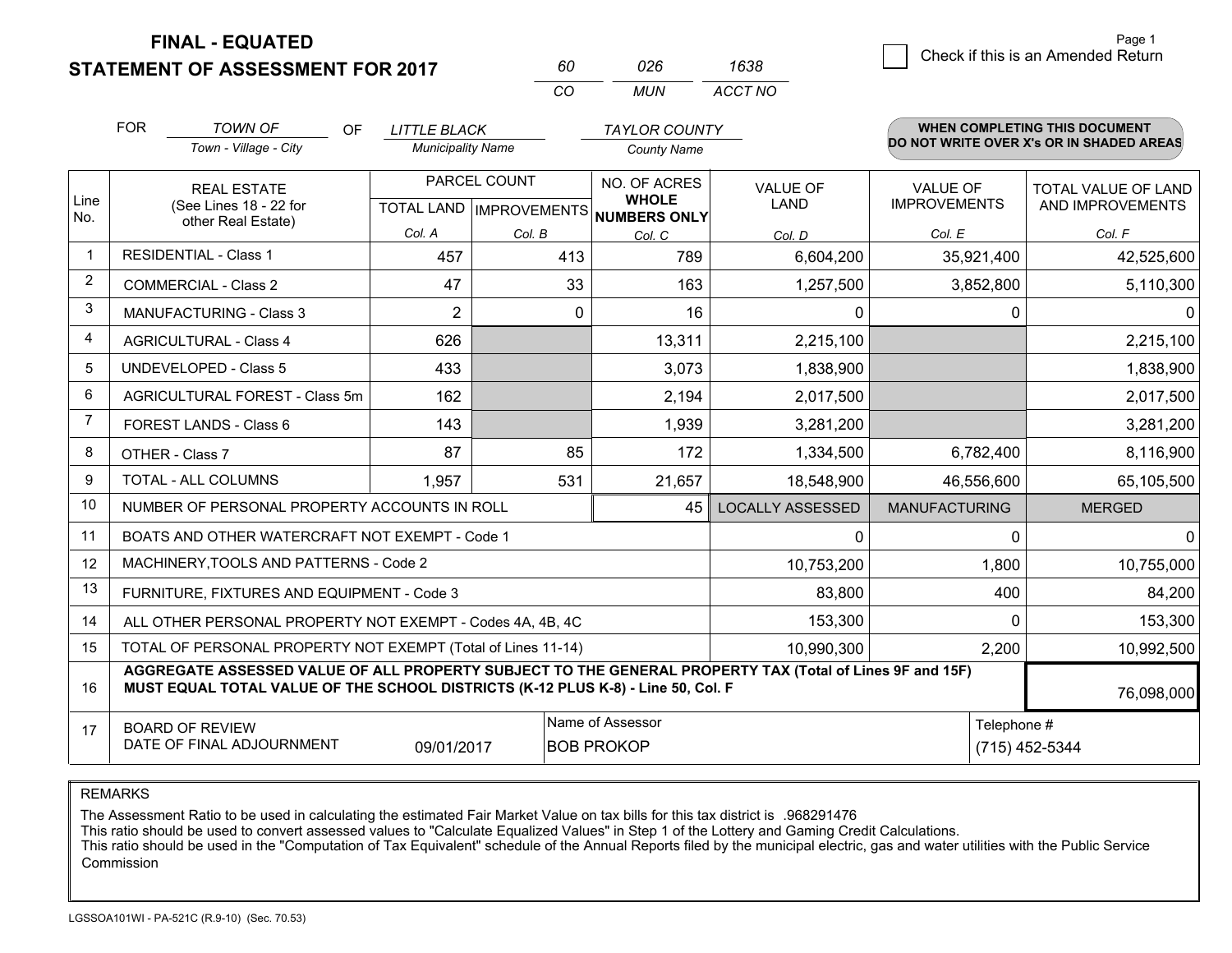*YEAR CO MUN ACCT NO* <sup>2017</sup> <sup>60</sup> <sup>026</sup> <sup>1638</sup>

Do not confuse FOREST LANDS (Line 7) with FOREST CROPS (in this section) - They are **NOT** the same

|    |                                                            |                                            |  | Private Forest Crop - Reg Class @ 10¢ per acre                                 |                                                               |                                                               |                                                                              | Private Forest Crop - Reg Class @ \$2.52 per acre                  |               |                    |  |
|----|------------------------------------------------------------|--------------------------------------------|--|--------------------------------------------------------------------------------|---------------------------------------------------------------|---------------------------------------------------------------|------------------------------------------------------------------------------|--------------------------------------------------------------------|---------------|--------------------|--|
| 18 | (a) PARCELS                                                | (b) ACRES                                  |  | (c) ASSESSED VALUE                                                             |                                                               | (d) PARCELS                                                   |                                                                              | (e) ACRES                                                          |               | (f) ASSESSED VALUE |  |
|    |                                                            |                                            |  |                                                                                |                                                               |                                                               |                                                                              |                                                                    |               |                    |  |
|    |                                                            |                                            |  | Private Forest Crop - Special Class @ 20¢ per acre                             |                                                               |                                                               | Entered Before 2005 Managed Forest - Ferrous Mining CLOSED @ \$8.27 per acre |                                                                    |               |                    |  |
| 19 | (a) PARCELS                                                | (b) ACRES                                  |  | (c) ASSESSED VALUE                                                             |                                                               | (d) PARCELS<br>(e) ACRES                                      |                                                                              |                                                                    |               | (f) ASSESSED VALUE |  |
|    |                                                            |                                            |  |                                                                                |                                                               |                                                               |                                                                              |                                                                    |               |                    |  |
|    | Entered Before 2005 Managed Forest - OPEN @ \$.79 per acre |                                            |  |                                                                                | Entered Before 2005 Managed Forest - CLOSED @ \$1.87 per acre |                                                               |                                                                              |                                                                    |               |                    |  |
| 20 | (a) PARCELS                                                | (b) ACRES                                  |  | (c) ASSESSED VALUE                                                             |                                                               | (d) PARCELS                                                   |                                                                              | (e) ACRES                                                          |               | (f) ASSESSED VALUE |  |
|    | 2                                                          | 32.000<br>25.47                            |  |                                                                                | 5                                                             |                                                               | 121.21                                                                       |                                                                    | 160.200       |                    |  |
|    |                                                            | Entered After 2004 Managed Forest - OPEN @ |  |                                                                                |                                                               | Entered After 2004 Managed Forest - CLOSED @ \$10.68 per acre |                                                                              |                                                                    |               |                    |  |
|    | (a) PARCELS                                                | (b) ACRES                                  |  | \$2.14 per acre                                                                | (d) PARCELS<br>(c) ASSESSED VALUE                             |                                                               |                                                                              | (e) ACRES                                                          |               | (f) ASSESSED VALUE |  |
| 21 |                                                            |                                            |  |                                                                                |                                                               |                                                               |                                                                              |                                                                    |               |                    |  |
|    |                                                            |                                            |  |                                                                                |                                                               | $\overline{2}$                                                |                                                                              | 74.25                                                              |               | 129,700            |  |
|    | (a) County Forest Cropland Acres                           |                                            |  | (b) Federal Acres                                                              |                                                               | (c) State Acres                                               |                                                                              | (d) County (NOT FOREST CROP) Acres                                 |               | (e) Other Acres    |  |
| 22 |                                                            |                                            |  |                                                                                |                                                               |                                                               |                                                                              |                                                                    |               |                    |  |
|    |                                                            |                                            |  |                                                                                | 12.12                                                         |                                                               |                                                                              | 21.38                                                              |               | 193.08             |  |
|    |                                                            |                                            |  | Assessed Value of Omitted Property From Prior Years (Sec. 70.44)               |                                                               |                                                               |                                                                              | Assessed Value of Sec. 70.43 Corrections of Errors by Assessors    |               |                    |  |
| 23 |                                                            | (a) REAL ESTATE                            |  | (b) PERSONAL                                                                   |                                                               |                                                               |                                                                              | (c1) REAL ESTATE                                                   |               | (c2) PERSONAL      |  |
|    |                                                            |                                            |  |                                                                                |                                                               |                                                               |                                                                              |                                                                    |               |                    |  |
|    |                                                            |                                            |  | Manufacturing Equated Value of Omitted Property From Prior Years (Sec. 70.995) |                                                               |                                                               |                                                                              | Mfg. Equated Value of Sec.70.43 Corrections of Errors by Assessors |               |                    |  |
|    | (d) REAL ESTATE                                            |                                            |  | (e) PERSONAL                                                                   |                                                               |                                                               |                                                                              | (f1) REAL ESTATE                                                   | (f2) PERSONAL |                    |  |
|    |                                                            |                                            |  |                                                                                |                                                               |                                                               |                                                                              |                                                                    |               |                    |  |
|    |                                                            |                                            |  |                                                                                |                                                               |                                                               |                                                                              |                                                                    |               |                    |  |

## **SPECIAL DISTRICTS**

| Line<br>No. | Enter 6-digit<br><b>Special District</b><br>Code (Col. A) | <b>Account</b><br><b>Number</b><br>(Col. B) | <b>Special District Name</b><br>(Col. C) | <b>Locally Assessed Value</b><br>of Real Estate and<br><b>Personal Property (Col. D)</b> | Mfg Value of Real Estate<br>and Personal Property<br>(Col. E) | <b>Merged Value of</b><br><b>Real Estate and</b><br>Personal Property (Col. F) |
|-------------|-----------------------------------------------------------|---------------------------------------------|------------------------------------------|------------------------------------------------------------------------------------------|---------------------------------------------------------------|--------------------------------------------------------------------------------|
| 24          | 607030                                                    | 0381                                        | LITTLE BLACK SANITARY DISTRICT #1        | 76,095,800                                                                               | 2,200                                                         | 76,098,000                                                                     |
| 25          |                                                           |                                             |                                          |                                                                                          |                                                               |                                                                                |
| 26          |                                                           |                                             |                                          |                                                                                          |                                                               |                                                                                |
| 27          |                                                           |                                             |                                          |                                                                                          |                                                               |                                                                                |
| 28          |                                                           |                                             |                                          |                                                                                          |                                                               |                                                                                |
| 29          |                                                           |                                             |                                          |                                                                                          |                                                               |                                                                                |
| 30          |                                                           |                                             |                                          |                                                                                          |                                                               |                                                                                |
| 31          |                                                           |                                             |                                          |                                                                                          |                                                               |                                                                                |
| 32          |                                                           |                                             |                                          |                                                                                          |                                                               |                                                                                |
| 33          |                                                           |                                             |                                          |                                                                                          |                                                               |                                                                                |
| 34          |                                                           |                                             |                                          |                                                                                          |                                                               |                                                                                |
| 35          |                                                           |                                             |                                          |                                                                                          |                                                               |                                                                                |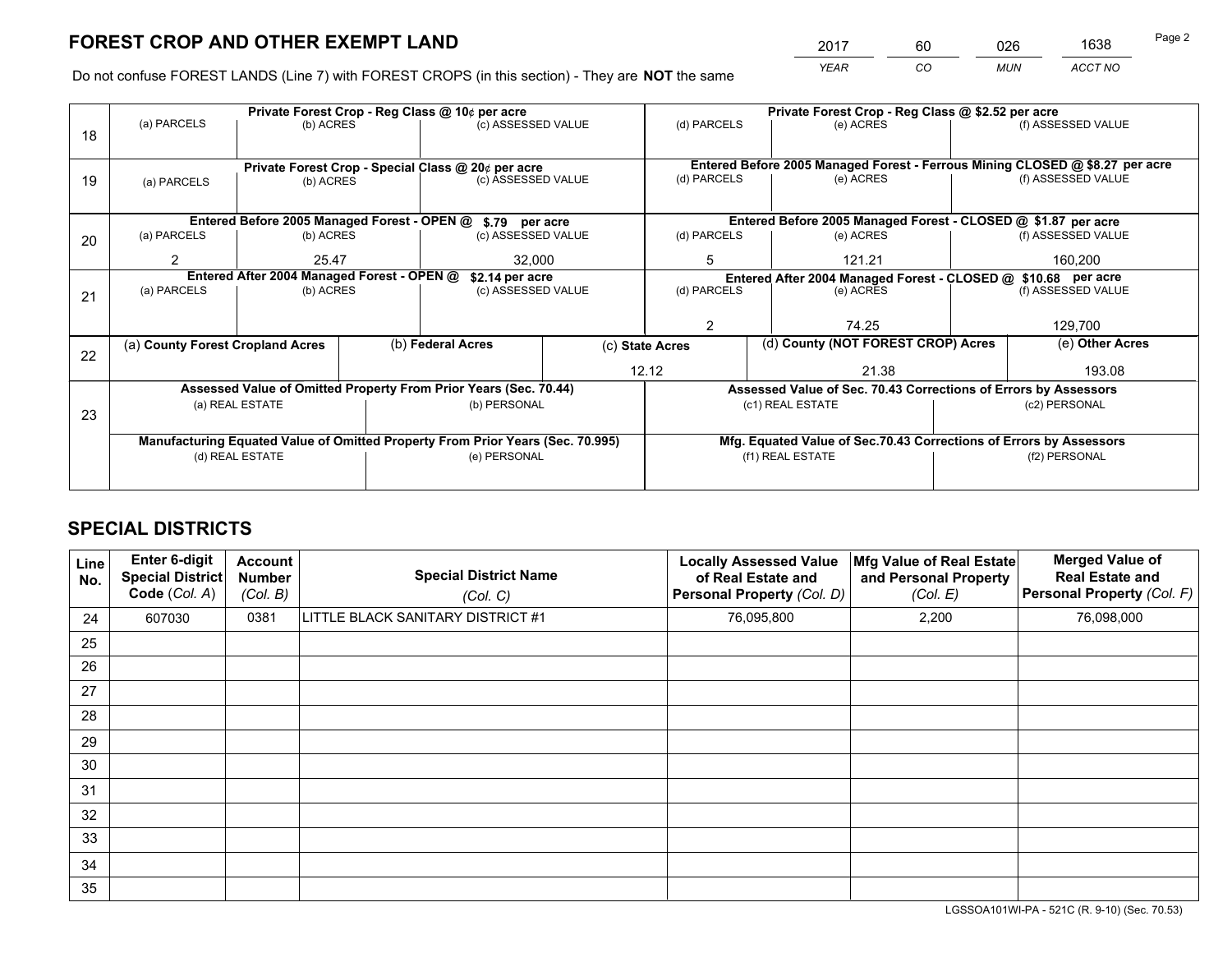|             |                                                                 |                                             |                                                         | <b>YEAR</b>                                                                       | CO<br><b>MUN</b>                                              | ACCT NO                                                                        |
|-------------|-----------------------------------------------------------------|---------------------------------------------|---------------------------------------------------------|-----------------------------------------------------------------------------------|---------------------------------------------------------------|--------------------------------------------------------------------------------|
| Line<br>No. | <b>Enter 6-digit</b><br><b>School District</b><br>Code (Col. A) | <b>Account</b><br><b>Number</b><br>(Col. B) | <b>School District Name</b><br>(Col. C)                 | <b>Locally Assessed Value</b><br>of Real Estate and<br>Personal Property (Col. D) | Mfg Value of Real Estate<br>and Personal Property<br>(Col. E) | <b>Merged Value of</b><br><b>Real Estate and</b><br>Personal Property (Col. F) |
|             | A. SCHOOL DISTRICTS (K-8 and K-12)                              |                                             |                                                         |                                                                                   |                                                               |                                                                                |
| 36          | 603409                                                          | 0356                                        | SCH D OF MEDFORD AREA                                   | 76,095,800                                                                        | 2.200                                                         | 76,098,000                                                                     |
| 37          |                                                                 |                                             |                                                         |                                                                                   |                                                               |                                                                                |
| 38          |                                                                 |                                             |                                                         |                                                                                   |                                                               |                                                                                |
| 39          |                                                                 |                                             |                                                         |                                                                                   |                                                               |                                                                                |
| 40          |                                                                 |                                             |                                                         |                                                                                   |                                                               |                                                                                |
| 41<br>42    |                                                                 |                                             |                                                         |                                                                                   |                                                               |                                                                                |
| 43          |                                                                 |                                             |                                                         |                                                                                   |                                                               |                                                                                |
|             |                                                                 |                                             |                                                         |                                                                                   |                                                               |                                                                                |
| 44<br>45    |                                                                 |                                             |                                                         |                                                                                   |                                                               |                                                                                |
| 46          |                                                                 |                                             |                                                         |                                                                                   |                                                               |                                                                                |
| 47          |                                                                 |                                             |                                                         |                                                                                   |                                                               |                                                                                |
| 48          |                                                                 |                                             |                                                         |                                                                                   |                                                               |                                                                                |
| 49          |                                                                 |                                             |                                                         |                                                                                   |                                                               |                                                                                |
| 50          |                                                                 |                                             | TOTAL ASSESSED VALUE OF SCHOOL DISTRICTS (K-8 and K-12) | 76,095,800                                                                        | 2,200                                                         | 76,098,000                                                                     |
|             | <b>B.</b><br>UNION HIGH SCHOOL DISTRICTS                        |                                             |                                                         |                                                                                   |                                                               |                                                                                |
| 51          |                                                                 |                                             |                                                         |                                                                                   |                                                               |                                                                                |
| 52          |                                                                 |                                             |                                                         |                                                                                   |                                                               |                                                                                |
| 53          |                                                                 |                                             |                                                         |                                                                                   |                                                               |                                                                                |
| 54          |                                                                 |                                             |                                                         |                                                                                   |                                                               |                                                                                |
| 55          |                                                                 |                                             | TOTAL ASSESSED VALUE OF UNION HIGH SCHOOLS              |                                                                                   |                                                               |                                                                                |
|             | C.<br><b>TECHNICAL COLLEGE DISTRICTS</b>                        |                                             |                                                         |                                                                                   |                                                               |                                                                                |
| 56          | 001500                                                          | 0014                                        | NORTH CENTRAL TECHNICAL COLLEGE<br>WAUS                 | 76,095,800                                                                        | 2,200                                                         | 76,098,000                                                                     |
| 57<br>58    |                                                                 |                                             |                                                         |                                                                                   |                                                               |                                                                                |
| 59          |                                                                 |                                             | TOTAL ASSESSED VALUE OF TECHNICAL COLLEGES              | 76,095,800                                                                        | 2,200                                                         | 76,098,000                                                                     |
|             |                                                                 |                                             |                                                         |                                                                                   |                                                               |                                                                                |

2017

60

026

 *I hereby certify, to the best of my knowledge and belief, this form is complete and correct.*

**SCHOOL DISTRICTS**

| Print name of preparer | Title                    | Date (MM/DD/CCYY) |  |
|------------------------|--------------------------|-------------------|--|
|                        |                          |                   |  |
| Signature of preparer  | Contact Telephone Number | E-mail address    |  |
|                        | $\sim$                   |                   |  |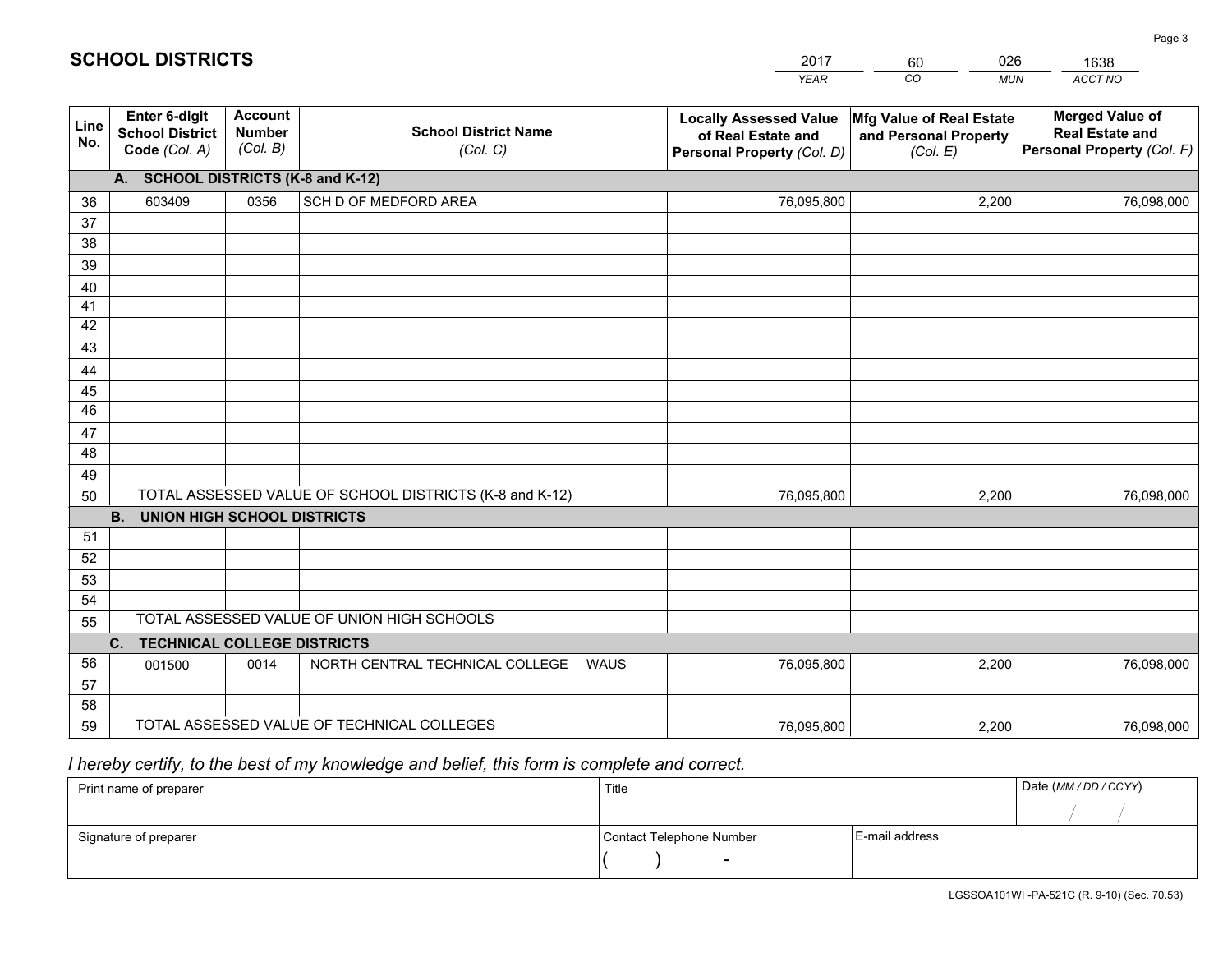### **HIGHLIGHTS**

- 1. Complete the Statement of Assessment after the Board of Review. Reflect any changes made there.
- 2. Use black ink to complete.
- 3. Line 16 must equal Line 50, Col D.
- 4. Line 55 must equal the total of K-8 schools listed on lines 36-49. Do not include K-12 schools in this comparision.
- 5. Line 59, Col. D must equal Line 16.
- 6. Special District, School District and Technical College District values must include both real estate and personal property. Examples of Special districts are: town sanitary districts, public inland lake protection and rehabilitation districts, and metropolitan sewerage districts.
- 7. DO NOT INCLUDE Manufacturing property values.DOR will print these values on the final SOA.
- 8. Accuracy of this form is very important. The values reported directly affect the equalized value DOR calculates for school and special districts.

### **Page 1:**

 If not prefilled, enter the tax year,county and municipal code,municipal type, municipal name and county name on the top of form.

Check the Amended box, if filing an amended / corrected SOA.

 Report the parcel count, acres and assessed value of taxable general property, total parcel count, (real and personal), total acres, and values from final figures set by the Board of Review.

- A. Real Estate land and improvements (buildings, etc.) is reported on lines 1 8, total line 9.
- B. Personal Property is reported on lines 11 14, Column D, total line 15.
- C. To complete this report, use the computer produced summary of the assessment roll that shows these amounts.
- D. Use whole numbers only.
- E. Add each line across and each column down to verify entries.

### **Page 2:**

- A. Report Special Items (not subject to general property tax).
- 1. Private Forest Croplands and Managed Forest Lands are reported on lines 18,19, 20 and 21. Be sure to report assessed values **NOT** taxes.
- 2. You should have copies of the orders of entry, orders of withdrawal, etc., to update your assessment roll.
	- 3. Show hundredths of acres (e.g. 39.75).
- 4. Tax exempt lands are reported on line 22.
- 5. Omitted property and sec. 70.43, Wis. Stats., corrections of errors by assessor are reported on line 23. Report real estate and personal property separately. These should be for **prior years**, not something found on the current assessment roll after the board of review.
- B. Special District (Lines 24-35) Include the value of both real and personal property.
- The Department of Revenue (DOR) preprints much of the information regarding names and codes for schools, special districts,etc. If a district is not listed, enter the name and value only, DOR will enter the proper code.

## **Page 3 School Districts:**

Include the value of both real and personal property.

Report School District (regular, elementary, union high school, and technical college).

- 1. Regular (K-12) and Elementary (K-8) school values are reported on lines 36-49, total on line 50.
- 2. Union High School (UHS) (use only if elementary schools are listed on lines 36-49) are reported on lines 51-54. UHS total value (line 55) must equal to the total **elementary school** values reported on lines 36-49. Do notinclude K-12 schools in this comparison.
- 3. Technical College values are reported on lines 56-58, total on line 59.
- 4. Use the computer summary that shows these amounts to complete this report.

#### **This form is due the second Monday in June. File this report only after your Board of Review is complete.**

 *If you have questions: Return forms to:*

 Email: lgs@wisconsin.gov Wisconsin Department of RevenueCall:  $(608)$  266-2569 or  $(608)$  264-6892 Fax number: (608) 264-6887 PO Box 8971

Local Government Services Section 6-97 Madison WI 53708-8971

TOWN OF LITTLE BLACK JO ANN SMITH<br>TOWN OF LITTLE BLACK W7461 COUNTY RD O W7461 COUNTY RD O **MEDFORD, WI 54451** MEDFORD, WI 54451 HIMNS NAK<br>O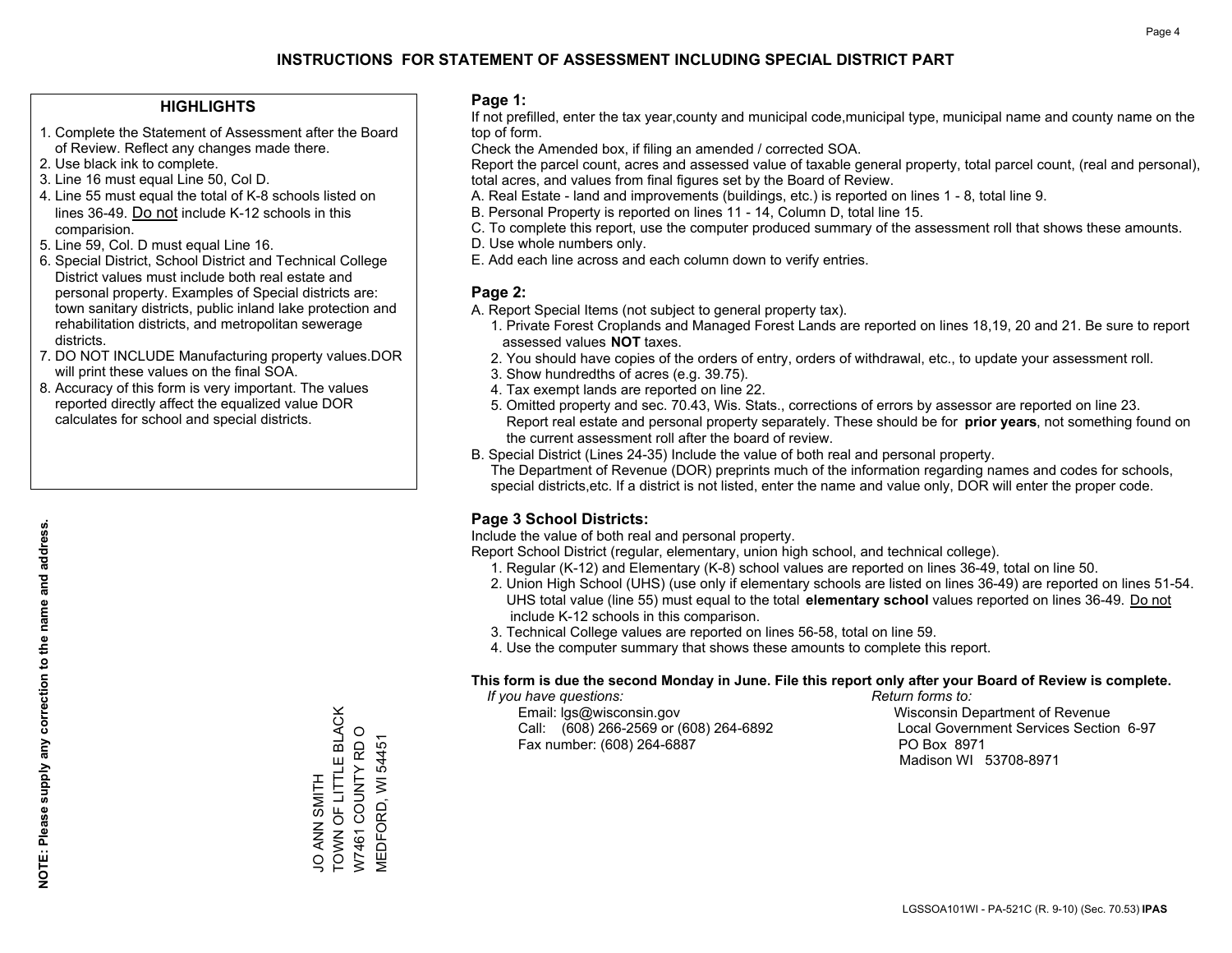**STATEMENT OF ASSESSMENT FOR 2017** 

**FINAL - EQUATED**

|                | <b>FOR</b>                                                                        | <b>TOWN OF</b><br><b>OF</b>                                                                                                                                                                  | <b>MAPLEHURST</b>        |              | <b>TAYLOR COUNTY</b>                 |                         |                      | <b>WHEN COMPLETING THIS DOCUMENT</b>     |
|----------------|-----------------------------------------------------------------------------------|----------------------------------------------------------------------------------------------------------------------------------------------------------------------------------------------|--------------------------|--------------|--------------------------------------|-------------------------|----------------------|------------------------------------------|
|                |                                                                                   | Town - Village - City                                                                                                                                                                        | <b>Municipality Name</b> |              | <b>County Name</b>                   |                         |                      | DO NOT WRITE OVER X's OR IN SHADED AREAS |
| Line           |                                                                                   | <b>REAL ESTATE</b>                                                                                                                                                                           |                          | PARCEL COUNT | NO. OF ACRES<br><b>WHOLE</b>         | <b>VALUE OF</b>         | <b>VALUE OF</b>      | TOTAL VALUE OF LAND                      |
| No.            |                                                                                   | (See Lines 18 - 22 for<br>other Real Estate)                                                                                                                                                 |                          |              | TOTAL LAND IMPROVEMENTS NUMBERS ONLY | <b>LAND</b>             | <b>IMPROVEMENTS</b>  | AND IMPROVEMENTS                         |
|                |                                                                                   |                                                                                                                                                                                              | Col. A                   | Col. B       | Col. C                               | Col. D                  | Col. E               | Col. F                                   |
| $\mathbf{1}$   |                                                                                   | <b>RESIDENTIAL - Class 1</b>                                                                                                                                                                 | 146                      | 134          | 252                                  | 824,300                 | 10,060,500           | 10,884,800                               |
| $\overline{2}$ |                                                                                   | <b>COMMERCIAL - Class 2</b>                                                                                                                                                                  | 9                        | 4            | 33                                   | 93,800                  | 471,700              | 565,500                                  |
| 3              |                                                                                   | <b>MANUFACTURING - Class 3</b>                                                                                                                                                               | 1                        | 0            | 40                                   | 82,700                  | 0                    | 82,700                                   |
| $\overline{4}$ |                                                                                   | <b>AGRICULTURAL - Class 4</b>                                                                                                                                                                | 459                      |              | 9,746                                | 1,090,300               |                      | 1,090,300                                |
| 5              |                                                                                   | <b>UNDEVELOPED - Class 5</b>                                                                                                                                                                 | 392                      |              | 4,619                                | 1,588,100               |                      | 1,588,100                                |
| 6              |                                                                                   | AGRICULTURAL FOREST - Class 5m                                                                                                                                                               | 195                      |              | 3,284                                | 2,321,000               |                      | 2,321,000                                |
| $\overline{7}$ |                                                                                   | FOREST LANDS - Class 6                                                                                                                                                                       | 154                      |              | 2,811                                | 3,726,300               |                      | 3,726,300                                |
| 8              |                                                                                   | OTHER - Class 7                                                                                                                                                                              | 38                       | 37           | 99                                   | 297,500                 | 3,809,400            | 4,106,900                                |
| 9              |                                                                                   | TOTAL - ALL COLUMNS                                                                                                                                                                          | 1,394                    | 175          | 20,884                               | 10,024,000              | 14,341,600           | 24,365,600                               |
| 10             |                                                                                   | NUMBER OF PERSONAL PROPERTY ACCOUNTS IN ROLL                                                                                                                                                 |                          |              | 23                                   | <b>LOCALLY ASSESSED</b> | <b>MANUFACTURING</b> | <b>MERGED</b>                            |
| 11             |                                                                                   | BOATS AND OTHER WATERCRAFT NOT EXEMPT - Code 1                                                                                                                                               |                          |              |                                      | $\mathbf{0}$            | $\Omega$             | $\mathbf 0$                              |
| 12             |                                                                                   | MACHINERY, TOOLS AND PATTERNS - Code 2                                                                                                                                                       |                          |              |                                      | 44,650                  | 372,200              | 416,850                                  |
| 13             |                                                                                   | FURNITURE, FIXTURES AND EQUIPMENT - Code 3                                                                                                                                                   |                          |              |                                      | 10,000                  | 0                    | 10,000                                   |
| 14             |                                                                                   | ALL OTHER PERSONAL PROPERTY NOT EXEMPT - Codes 4A, 4B, 4C                                                                                                                                    |                          |              |                                      | 82,550                  | $\Omega$             | 82,550                                   |
| 15             |                                                                                   | TOTAL OF PERSONAL PROPERTY NOT EXEMPT (Total of Lines 11-14)                                                                                                                                 |                          |              |                                      | 137,200                 | 372,200              | 509,400                                  |
| 16             |                                                                                   | AGGREGATE ASSESSED VALUE OF ALL PROPERTY SUBJECT TO THE GENERAL PROPERTY TAX (Total of Lines 9F and 15F)<br>MUST EQUAL TOTAL VALUE OF THE SCHOOL DISTRICTS (K-12 PLUS K-8) - Line 50, Col. F |                          |              |                                      |                         |                      | 24,875,000                               |
| 17             |                                                                                   | <b>BOARD OF REVIEW</b>                                                                                                                                                                       |                          |              | Name of Assessor                     |                         | Telephone #          |                                          |
|                | DATE OF FINAL ADJOURNMENT<br>05/11/2017<br><b>MICHAEL BARNA</b><br>(715) 678-2553 |                                                                                                                                                                                              |                          |              |                                      |                         |                      |                                          |

*CO*

*MUN*

*ACCT NO1639*

*<sup>60</sup> <sup>028</sup>*

REMARKS

The Assessment Ratio to be used in calculating the estimated Fair Market Value on tax bills for this tax district is .942071701<br>This ratio should be used to convert assessed values to "Calculate Equalized Values" in Step 1 Commission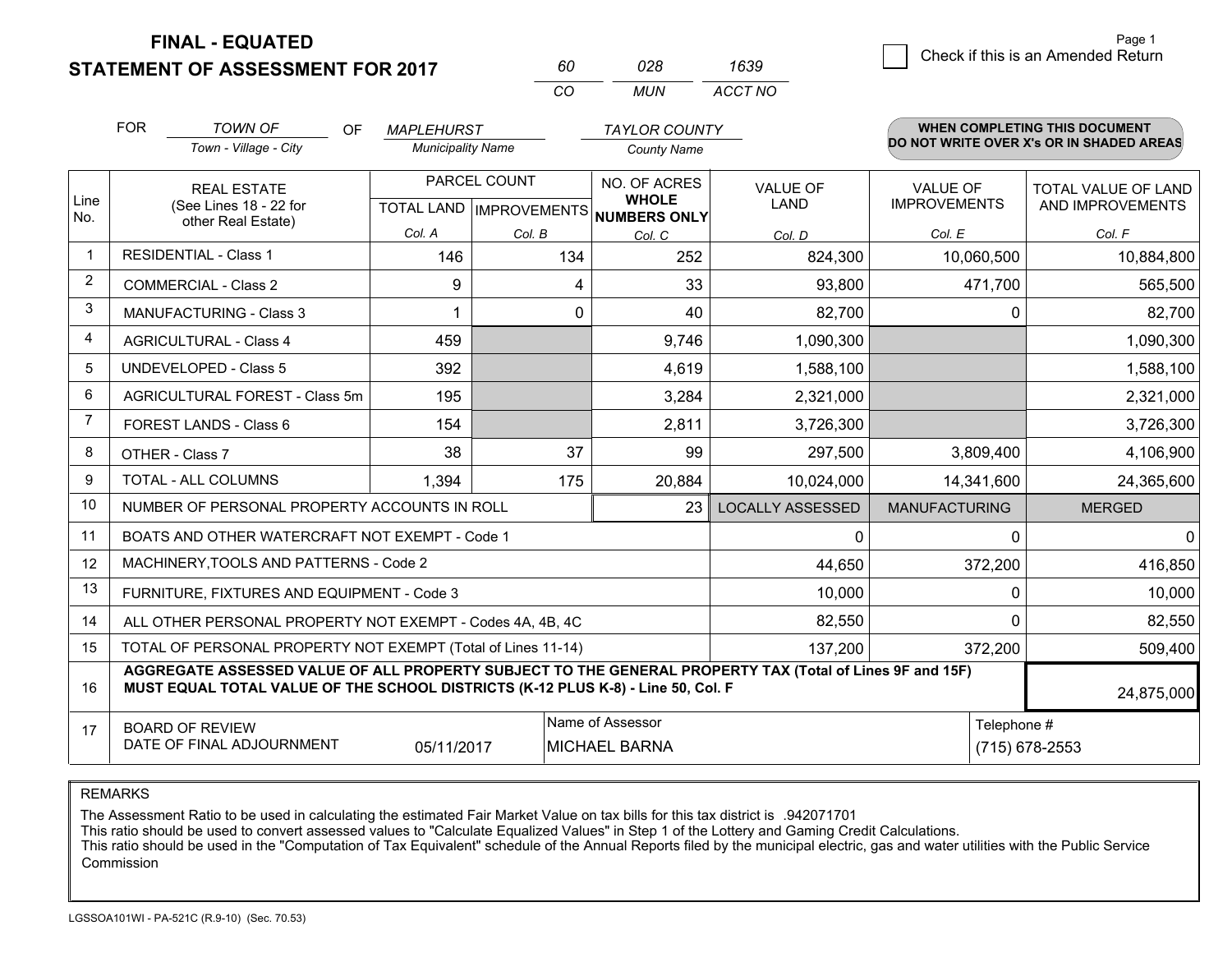*YEAR CO MUN ACCT NO* <sup>2017</sup> <sup>60</sup> <sup>028</sup> <sup>1639</sup>

Do not confuse FOREST LANDS (Line 7) with FOREST CROPS (in this section) - They are **NOT** the same

|    | Private Forest Crop - Reg Class @ 10¢ per acre                                 |                                                               |  |                                                                  |                                                               | Private Forest Crop - Reg Class @ \$2.52 per acre                  |                                                                              |               |                    |  |
|----|--------------------------------------------------------------------------------|---------------------------------------------------------------|--|------------------------------------------------------------------|---------------------------------------------------------------|--------------------------------------------------------------------|------------------------------------------------------------------------------|---------------|--------------------|--|
| 18 | (a) PARCELS                                                                    | (b) ACRES                                                     |  | (c) ASSESSED VALUE                                               |                                                               | (d) PARCELS                                                        | (e) ACRES                                                                    |               | (f) ASSESSED VALUE |  |
|    | 6                                                                              | 239.17                                                        |  | 342.700                                                          |                                                               |                                                                    |                                                                              |               |                    |  |
|    |                                                                                |                                                               |  | Private Forest Crop - Special Class @ 20¢ per acre               |                                                               |                                                                    | Entered Before 2005 Managed Forest - Ferrous Mining CLOSED @ \$8.27 per acre |               |                    |  |
| 19 | (a) PARCELS                                                                    | (b) ACRES                                                     |  | (c) ASSESSED VALUE                                               |                                                               | (d) PARCELS                                                        | (e) ACRES                                                                    |               | (f) ASSESSED VALUE |  |
|    |                                                                                |                                                               |  |                                                                  |                                                               |                                                                    |                                                                              |               |                    |  |
|    |                                                                                | Entered Before 2005 Managed Forest - OPEN @                   |  | \$.79 per acre                                                   |                                                               |                                                                    | Entered Before 2005 Managed Forest - CLOSED @ \$1.87 per acre                |               |                    |  |
| 20 | (a) PARCELS                                                                    | (b) ACRES                                                     |  | (c) ASSESSED VALUE                                               |                                                               | (d) PARCELS                                                        | (e) ACRES                                                                    |               | (f) ASSESSED VALUE |  |
|    |                                                                                |                                                               |  |                                                                  |                                                               | 29                                                                 | 958.24                                                                       |               | 1,152,700          |  |
|    |                                                                                | Entered After 2004 Managed Forest - OPEN @<br>\$2.14 per acre |  |                                                                  | Entered After 2004 Managed Forest - CLOSED @ \$10.68 per acre |                                                                    |                                                                              |               |                    |  |
| 21 | (a) PARCELS                                                                    | (b) ACRES                                                     |  | (c) ASSESSED VALUE                                               |                                                               | (d) PARCELS                                                        | (e) ACRES                                                                    |               | (f) ASSESSED VALUE |  |
|    |                                                                                |                                                               |  |                                                                  |                                                               |                                                                    |                                                                              |               |                    |  |
|    | 6                                                                              | 232                                                           |  | 267,200                                                          |                                                               | 10<br>358.35                                                       |                                                                              | 480.600       |                    |  |
| 22 | (a) County Forest Cropland Acres                                               |                                                               |  | (b) Federal Acres                                                |                                                               | (c) State Acres                                                    | (d) County (NOT FOREST CROP) Acres                                           |               | (e) Other Acres    |  |
|    |                                                                                |                                                               |  |                                                                  | 105.51                                                        |                                                                    | 204.06                                                                       |               | 34.89              |  |
|    |                                                                                |                                                               |  | Assessed Value of Omitted Property From Prior Years (Sec. 70.44) |                                                               |                                                                    | Assessed Value of Sec. 70.43 Corrections of Errors by Assessors              |               |                    |  |
|    |                                                                                | (a) REAL ESTATE                                               |  | (b) PERSONAL                                                     |                                                               | (c1) REAL ESTATE                                                   |                                                                              | (c2) PERSONAL |                    |  |
| 23 |                                                                                |                                                               |  |                                                                  |                                                               |                                                                    |                                                                              |               |                    |  |
|    | Manufacturing Equated Value of Omitted Property From Prior Years (Sec. 70.995) |                                                               |  |                                                                  |                                                               | Mfg. Equated Value of Sec.70.43 Corrections of Errors by Assessors |                                                                              |               |                    |  |
|    |                                                                                | (d) REAL ESTATE                                               |  | (e) PERSONAL                                                     |                                                               |                                                                    | (f1) REAL ESTATE                                                             |               | (f2) PERSONAL      |  |
|    |                                                                                |                                                               |  |                                                                  |                                                               |                                                                    |                                                                              |               |                    |  |
|    |                                                                                |                                                               |  |                                                                  |                                                               |                                                                    |                                                                              |               |                    |  |

## **SPECIAL DISTRICTS**

| Line<br>No. | Enter 6-digit<br>Special District<br>Code (Col. A) | <b>Account</b><br><b>Number</b><br>(Col. B) | <b>Special District Name</b><br>(Col. C) | <b>Locally Assessed Value</b><br>of Real Estate and<br>Personal Property (Col. D) | Mfg Value of Real Estate<br>and Personal Property<br>(Col. E) | <b>Merged Value of</b><br><b>Real Estate and</b><br>Personal Property (Col. F) |
|-------------|----------------------------------------------------|---------------------------------------------|------------------------------------------|-----------------------------------------------------------------------------------|---------------------------------------------------------------|--------------------------------------------------------------------------------|
| 24          |                                                    |                                             |                                          |                                                                                   |                                                               |                                                                                |
| 25          |                                                    |                                             |                                          |                                                                                   |                                                               |                                                                                |
| 26          |                                                    |                                             |                                          |                                                                                   |                                                               |                                                                                |
| 27          |                                                    |                                             |                                          |                                                                                   |                                                               |                                                                                |
| 28          |                                                    |                                             |                                          |                                                                                   |                                                               |                                                                                |
| 29          |                                                    |                                             |                                          |                                                                                   |                                                               |                                                                                |
| 30          |                                                    |                                             |                                          |                                                                                   |                                                               |                                                                                |
| 31          |                                                    |                                             |                                          |                                                                                   |                                                               |                                                                                |
| 32          |                                                    |                                             |                                          |                                                                                   |                                                               |                                                                                |
| 33          |                                                    |                                             |                                          |                                                                                   |                                                               |                                                                                |
| 34          |                                                    |                                             |                                          |                                                                                   |                                                               |                                                                                |
| 35          |                                                    |                                             |                                          |                                                                                   |                                                               |                                                                                |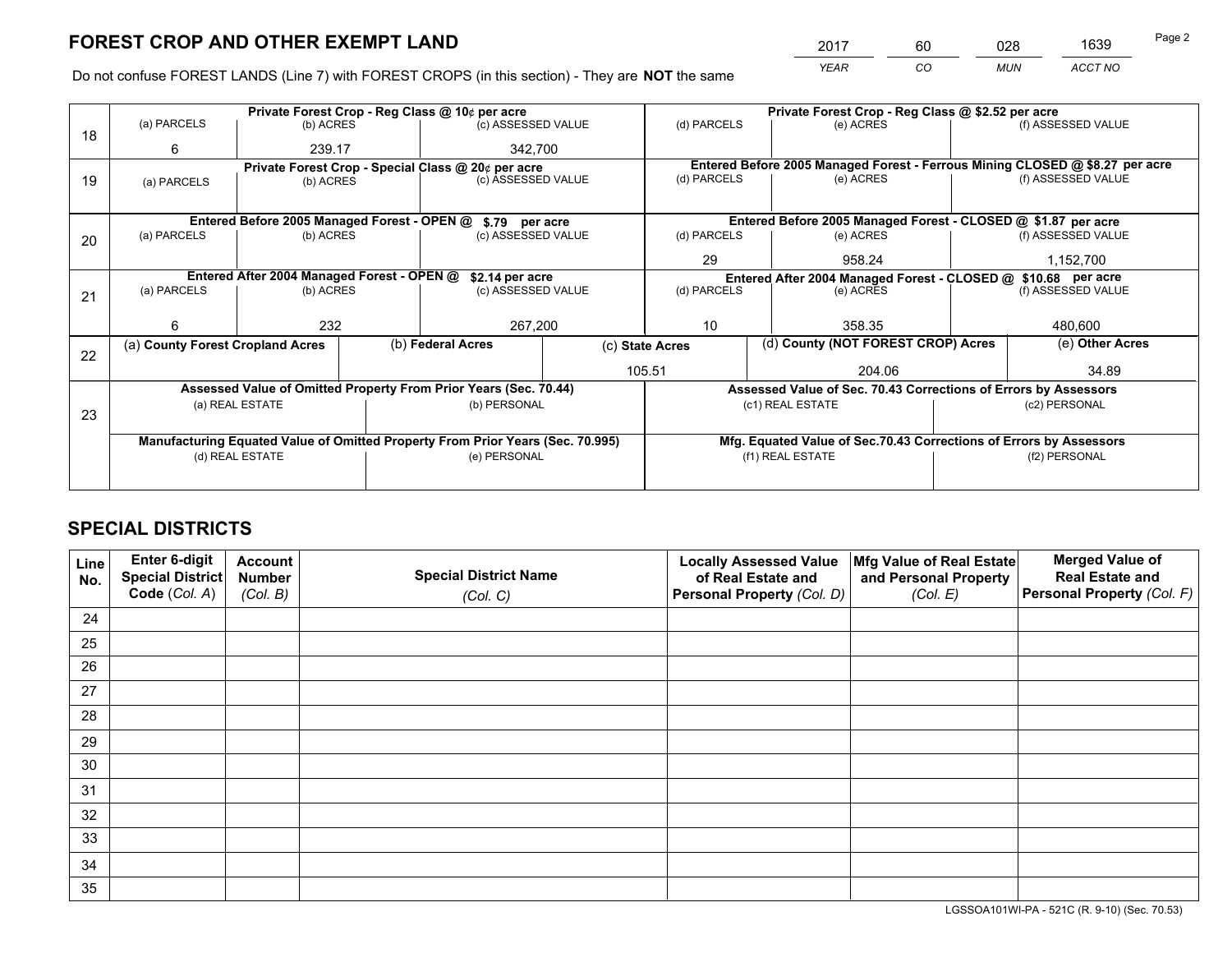|                 |                                                          |                                             |                                                         | <b>YEAR</b>                                                                       | CO<br><b>MUN</b>                                              | ACCT NO                                                                        |
|-----------------|----------------------------------------------------------|---------------------------------------------|---------------------------------------------------------|-----------------------------------------------------------------------------------|---------------------------------------------------------------|--------------------------------------------------------------------------------|
| Line<br>No.     | Enter 6-digit<br><b>School District</b><br>Code (Col. A) | <b>Account</b><br><b>Number</b><br>(Col. B) | <b>School District Name</b><br>(Col. C)                 | <b>Locally Assessed Value</b><br>of Real Estate and<br>Personal Property (Col. D) | Mfg Value of Real Estate<br>and Personal Property<br>(Col. E) | <b>Merged Value of</b><br><b>Real Estate and</b><br>Personal Property (Col. F) |
|                 | A. SCHOOL DISTRICTS (K-8 and K-12)                       |                                             |                                                         |                                                                                   |                                                               |                                                                                |
| 36              | 104207                                                   | 0066                                        | SCH D OF OWEN-WITHEE                                    | 19,976,300                                                                        | 454,900                                                       | 20,431,200                                                                     |
| 37              | 602135                                                   | 0355                                        | <b>SCH D OF GILMAN</b>                                  | 2,540,600                                                                         |                                                               | 2,540,600                                                                      |
| 38              | 603409                                                   | 0356                                        | SCH D OF MEDFORD AREA                                   | 1,903,200                                                                         |                                                               | 1,903,200                                                                      |
| 39              |                                                          |                                             |                                                         |                                                                                   |                                                               |                                                                                |
| 40              |                                                          |                                             |                                                         |                                                                                   |                                                               |                                                                                |
| 41              |                                                          |                                             |                                                         |                                                                                   |                                                               |                                                                                |
| 42              |                                                          |                                             |                                                         |                                                                                   |                                                               |                                                                                |
| 43              |                                                          |                                             |                                                         |                                                                                   |                                                               |                                                                                |
| 44              |                                                          |                                             |                                                         |                                                                                   |                                                               |                                                                                |
| 45              |                                                          |                                             |                                                         |                                                                                   |                                                               |                                                                                |
| $\overline{46}$ |                                                          |                                             |                                                         |                                                                                   |                                                               |                                                                                |
| 47              |                                                          |                                             |                                                         |                                                                                   |                                                               |                                                                                |
| 48              |                                                          |                                             |                                                         |                                                                                   |                                                               |                                                                                |
| 49              |                                                          |                                             |                                                         |                                                                                   |                                                               |                                                                                |
| 50              |                                                          |                                             | TOTAL ASSESSED VALUE OF SCHOOL DISTRICTS (K-8 and K-12) | 24,420,100                                                                        | 454,900                                                       | 24,875,000                                                                     |
|                 | <b>B.</b><br><b>UNION HIGH SCHOOL DISTRICTS</b>          |                                             |                                                         |                                                                                   |                                                               |                                                                                |
| 51              |                                                          |                                             |                                                         |                                                                                   |                                                               |                                                                                |
| 52              |                                                          |                                             |                                                         |                                                                                   |                                                               |                                                                                |
| 53<br>54        |                                                          |                                             |                                                         |                                                                                   |                                                               |                                                                                |
|                 |                                                          |                                             | TOTAL ASSESSED VALUE OF UNION HIGH SCHOOLS              |                                                                                   |                                                               |                                                                                |
| 55              |                                                          |                                             |                                                         |                                                                                   |                                                               |                                                                                |
| 56              | C.<br><b>TECHNICAL COLLEGE DISTRICTS</b><br>000100       | 0001                                        | CHIPPEWA VALLEY TECHNICAL COLLEGE EAUC                  | 22,516,900                                                                        | 454,900                                                       | 22,971,800                                                                     |
| 57              | 001500                                                   | 0014                                        | NORTH CENTRAL TECHNICAL COLLEGE<br>WAUS                 | 1,903,200                                                                         |                                                               | 1,903,200                                                                      |
| 58              |                                                          |                                             |                                                         |                                                                                   |                                                               |                                                                                |
| 59              |                                                          |                                             | TOTAL ASSESSED VALUE OF TECHNICAL COLLEGES              | 24,420,100                                                                        | 454,900                                                       | 24,875,000                                                                     |

 *I hereby certify, to the best of my knowledge and belief, this form is complete and correct.*

| Print name of preparer | Title                    |                | Date (MM/DD/CCYY) |
|------------------------|--------------------------|----------------|-------------------|
|                        |                          |                |                   |
| Signature of preparer  | Contact Telephone Number | E-mail address |                   |
|                        | $\overline{\phantom{a}}$ |                |                   |

| <b>SCHOOL DISTRICTS</b> |  |
|-------------------------|--|
|-------------------------|--|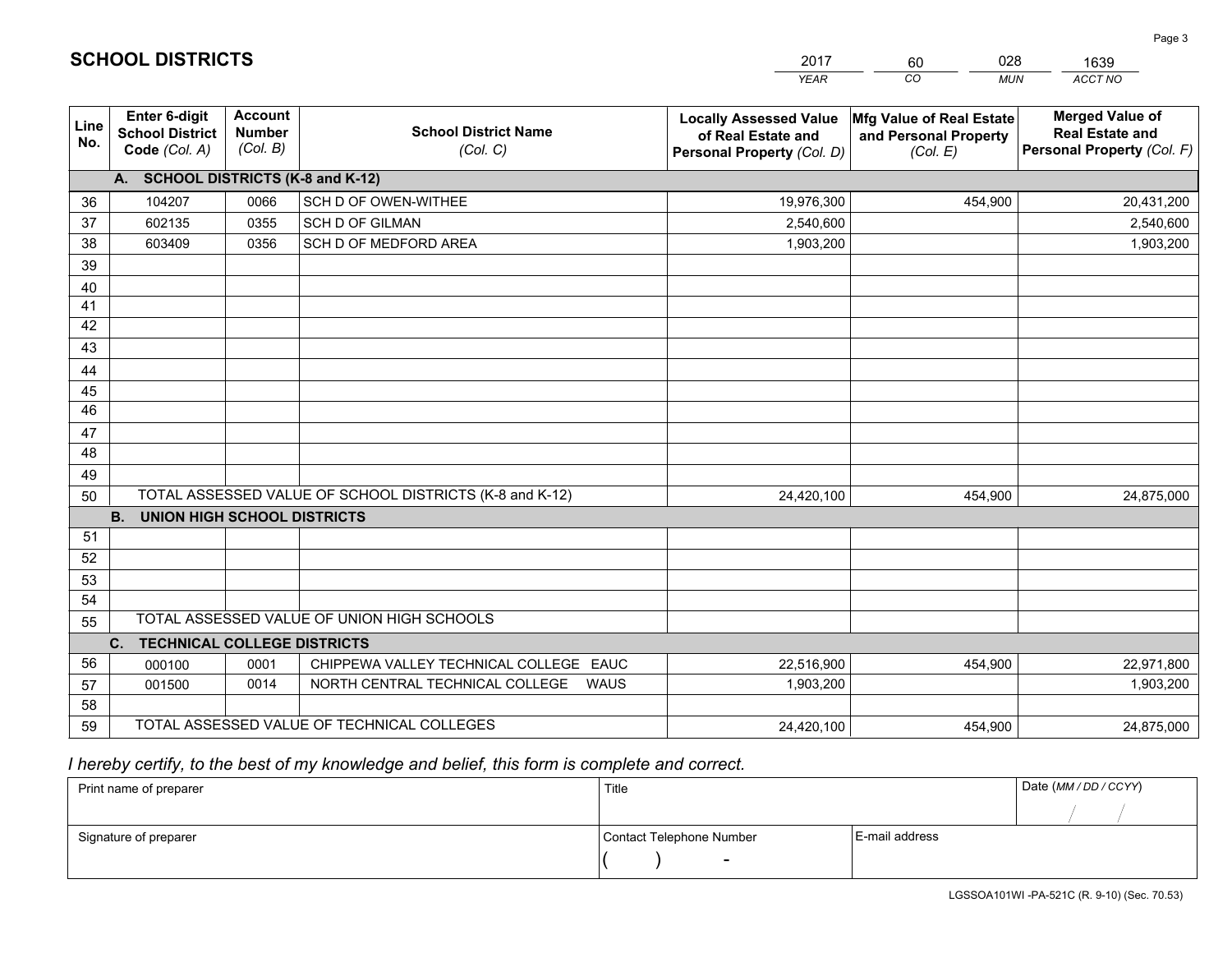### **HIGHLIGHTS**

- 1. Complete the Statement of Assessment after the Board of Review. Reflect any changes made there.
- 2. Use black ink to complete.
- 3. Line 16 must equal Line 50, Col D.
- 4. Line 55 must equal the total of K-8 schools listed on lines 36-49. Do not include K-12 schools in this comparision.
- 5. Line 59, Col. D must equal Line 16.
- 6. Special District, School District and Technical College District values must include both real estate and personal property. Examples of Special districts are: town sanitary districts, public inland lake protection and rehabilitation districts, and metropolitan sewerage districts.
- 7. DO NOT INCLUDE Manufacturing property values.DOR will print these values on the final SOA.
- 8. Accuracy of this form is very important. The values reported directly affect the equalized value DOR calculates for school and special districts.

### **Page 1:**

 If not prefilled, enter the tax year,county and municipal code,municipal type, municipal name and county name on the top of form.

Check the Amended box, if filing an amended / corrected SOA.

 Report the parcel count, acres and assessed value of taxable general property, total parcel count, (real and personal), total acres, and values from final figures set by the Board of Review.

- A. Real Estate land and improvements (buildings, etc.) is reported on lines 1 8, total line 9.
- B. Personal Property is reported on lines 11 14, Column D, total line 15.
- C. To complete this report, use the computer produced summary of the assessment roll that shows these amounts.
- D. Use whole numbers only.
- E. Add each line across and each column down to verify entries.

## **Page 2:**

- A. Report Special Items (not subject to general property tax).
- 1. Private Forest Croplands and Managed Forest Lands are reported on lines 18,19, 20 and 21. Be sure to report assessed values **NOT** taxes.
- 2. You should have copies of the orders of entry, orders of withdrawal, etc., to update your assessment roll.
	- 3. Show hundredths of acres (e.g. 39.75).
- 4. Tax exempt lands are reported on line 22.
- 5. Omitted property and sec. 70.43, Wis. Stats., corrections of errors by assessor are reported on line 23. Report real estate and personal property separately. These should be for **prior years**, not something found on the current assessment roll after the board of review.
- B. Special District (Lines 24-35) Include the value of both real and personal property.
- The Department of Revenue (DOR) preprints much of the information regarding names and codes for schools, special districts,etc. If a district is not listed, enter the name and value only, DOR will enter the proper code.

## **Page 3 School Districts:**

Include the value of both real and personal property.

Report School District (regular, elementary, union high school, and technical college).

- 1. Regular (K-12) and Elementary (K-8) school values are reported on lines 36-49, total on line 50.
- 2. Union High School (UHS) (use only if elementary schools are listed on lines 36-49) are reported on lines 51-54. UHS total value (line 55) must equal to the total **elementary school** values reported on lines 36-49. Do notinclude K-12 schools in this comparison.
- 3. Technical College values are reported on lines 56-58, total on line 59.
- 4. Use the computer summary that shows these amounts to complete this report.

#### **This form is due the second Monday in June. File this report only after your Board of Review is complete.**

 *If you have questions: Return forms to:*

 Email: lgs@wisconsin.gov Wisconsin Department of RevenueCall:  $(608)$  266-2569 or  $(608)$  264-6892 Fax number: (608) 264-6887 PO Box 8971

Local Government Services Section 6-97 Madison WI 53708-8971

TOWN OF MAPLEHURST DON SCHINDLER<br>TOWN OF MAPLEHURST W10241 BITNER AVE<br>OWEN, WI 54460 - 9424 OWEN, WI 54460 - 9424 W10241 BITNER AVE DON SCHINDLER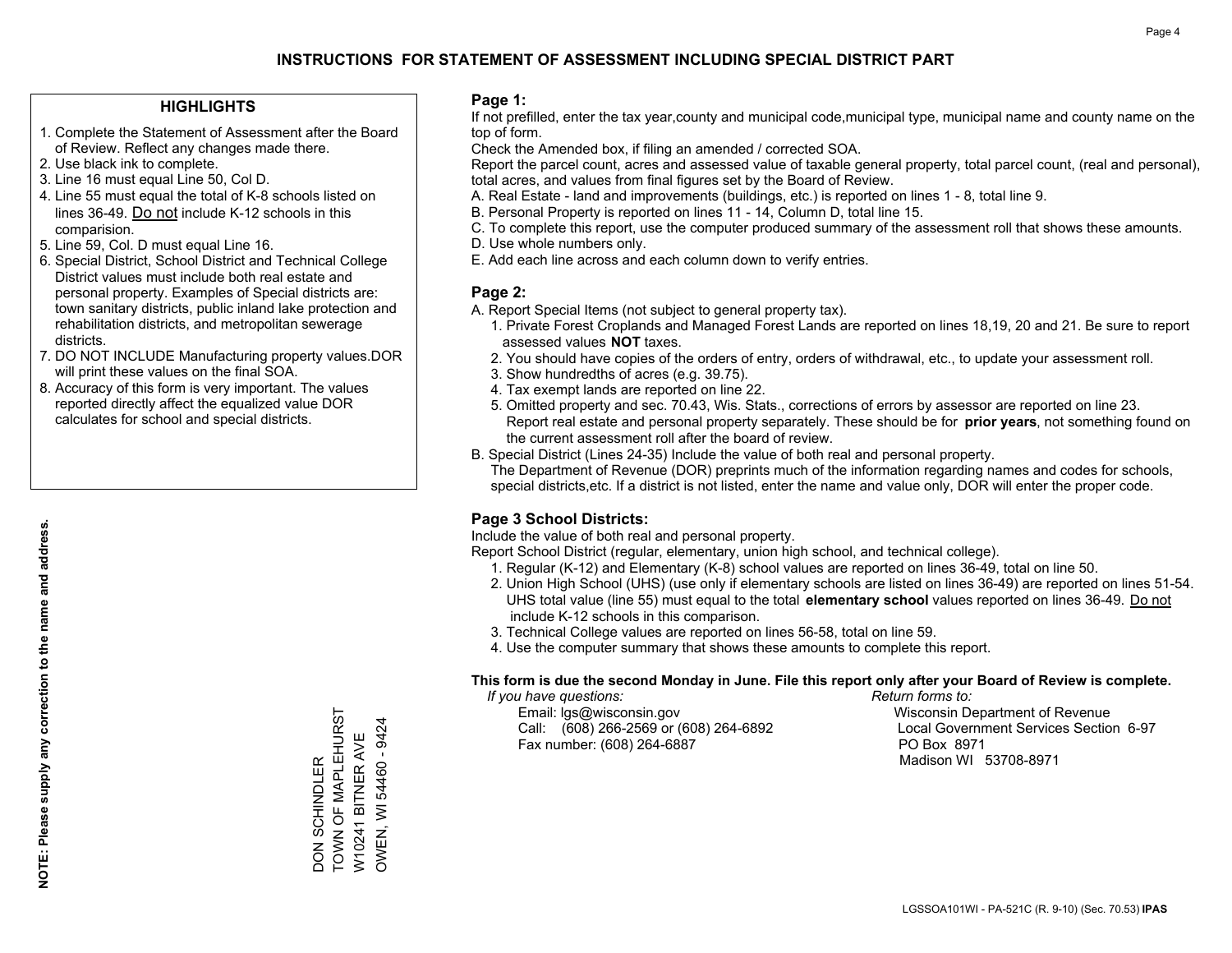**FINAL - EQUATED**

**STATEMENT OF ASSESSMENT FOR 2017** 

| 60  | กาก | 1640    |
|-----|-----|---------|
| CO. | MUN | ACCT NO |

|             | <b>FOR</b><br><b>TOWN OF</b><br><b>OF</b><br><b>MCKINLEY</b><br>Town - Village - City<br><b>Municipality Name</b>                                                                            |                                                     | <b>TAYLOR COUNTY</b><br><b>County Name</b> |                                                                               |                                   | <b>WHEN COMPLETING THIS DOCUMENT</b><br>DO NOT WRITE OVER X's OR IN SHADED AREAS |                                                          |
|-------------|----------------------------------------------------------------------------------------------------------------------------------------------------------------------------------------------|-----------------------------------------------------|--------------------------------------------|-------------------------------------------------------------------------------|-----------------------------------|----------------------------------------------------------------------------------|----------------------------------------------------------|
| Line<br>No. | <b>REAL ESTATE</b><br>(See Lines 18 - 22 for<br>other Real Estate)                                                                                                                           | Col. A                                              | PARCEL COUNT<br>Col. B                     | NO. OF ACRES<br><b>WHOLE</b><br>TOTAL LAND MPROVEMENTS NUMBERS ONLY<br>Col. C | <b>VALUE OF</b><br>LAND<br>Col. D | <b>VALUE OF</b><br><b>IMPROVEMENTS</b><br>Col. E                                 | <b>TOTAL VALUE OF LAND</b><br>AND IMPROVEMENTS<br>Col. F |
| $\mathbf 1$ | <b>RESIDENTIAL - Class 1</b>                                                                                                                                                                 | 225                                                 | 188                                        | 373                                                                           | 1,841,100                         | 9,575,500                                                                        | 11,416,600                                               |
| 2           | <b>COMMERCIAL - Class 2</b>                                                                                                                                                                  | 7                                                   | 4                                          | 21                                                                            | 71,100                            | 299,800                                                                          | 370,900                                                  |
| 3           | <b>MANUFACTURING - Class 3</b>                                                                                                                                                               |                                                     |                                            | 38                                                                            | 81,800                            | 18,300                                                                           | 100,100                                                  |
| 4           | <b>AGRICULTURAL - Class 4</b>                                                                                                                                                                | 411                                                 |                                            | 9,201                                                                         | 1,325,300                         |                                                                                  | 1,325,300                                                |
| 5           | <b>UNDEVELOPED - Class 5</b>                                                                                                                                                                 | 284                                                 |                                            | 2,239                                                                         | 1,098,400                         |                                                                                  | 1,098,400                                                |
| 6           | AGRICULTURAL FOREST - Class 5m                                                                                                                                                               | 181                                                 |                                            | 3,108                                                                         | 2,570,400                         |                                                                                  | 2,570,400                                                |
| 7           | FOREST LANDS - Class 6                                                                                                                                                                       | 266                                                 |                                            | 4,471                                                                         | 6,581,100                         |                                                                                  | 6,581,100                                                |
| 8           | OTHER - Class 7                                                                                                                                                                              | 58                                                  | 56                                         | 128                                                                           | 576,200                           | 6,198,400                                                                        | 6,774,600                                                |
| 9           | TOTAL - ALL COLUMNS                                                                                                                                                                          | 1,433                                               | 249                                        | 19,579                                                                        | 14,145,400                        | 16,092,000                                                                       | 30,237,400                                               |
| 10          | NUMBER OF PERSONAL PROPERTY ACCOUNTS IN ROLL                                                                                                                                                 |                                                     |                                            | 18                                                                            | <b>LOCALLY ASSESSED</b>           | <b>MANUFACTURING</b>                                                             | <b>MERGED</b>                                            |
| 11          | BOATS AND OTHER WATERCRAFT NOT EXEMPT - Code 1                                                                                                                                               |                                                     |                                            |                                                                               | 0                                 | $\Omega$                                                                         | $\overline{0}$                                           |
| 12          | MACHINERY, TOOLS AND PATTERNS - Code 2                                                                                                                                                       |                                                     |                                            |                                                                               | 99,000                            | 35,400                                                                           | 134,400                                                  |
| 13          | FURNITURE, FIXTURES AND EQUIPMENT - Code 3                                                                                                                                                   |                                                     |                                            |                                                                               | 8,000                             | 0                                                                                | 8,000                                                    |
| 14          | ALL OTHER PERSONAL PROPERTY NOT EXEMPT - Codes 4A, 4B, 4C                                                                                                                                    |                                                     |                                            |                                                                               | 127,400                           | O                                                                                | 127,400                                                  |
| 15          | TOTAL OF PERSONAL PROPERTY NOT EXEMPT (Total of Lines 11-14)                                                                                                                                 |                                                     | 234,400                                    | 35,400                                                                        | 269,800                           |                                                                                  |                                                          |
| 16          | AGGREGATE ASSESSED VALUE OF ALL PROPERTY SUBJECT TO THE GENERAL PROPERTY TAX (Total of Lines 9F and 15F)<br>MUST EQUAL TOTAL VALUE OF THE SCHOOL DISTRICTS (K-12 PLUS K-8) - Line 50, Col. F |                                                     |                                            |                                                                               |                                   |                                                                                  | 30,507,200                                               |
| 17          | <b>BOARD OF REVIEW</b><br>DATE OF FINAL ADJOURNMENT                                                                                                                                          | Name of Assessor<br>05/25/2017<br><b>BOB PROKOP</b> |                                            | Telephone #                                                                   | (715) 452-5344                    |                                                                                  |                                                          |

REMARKS

The Assessment Ratio to be used in calculating the estimated Fair Market Value on tax bills for this tax district is .96523505

This ratio should be used to convert assessed values to "Calculate Equalized Values" in Step 1 of the Lottery and Gaming Credit Calculations.<br>This ratio should be used in the "Computation of Tax Equivalent" schedule of the Commission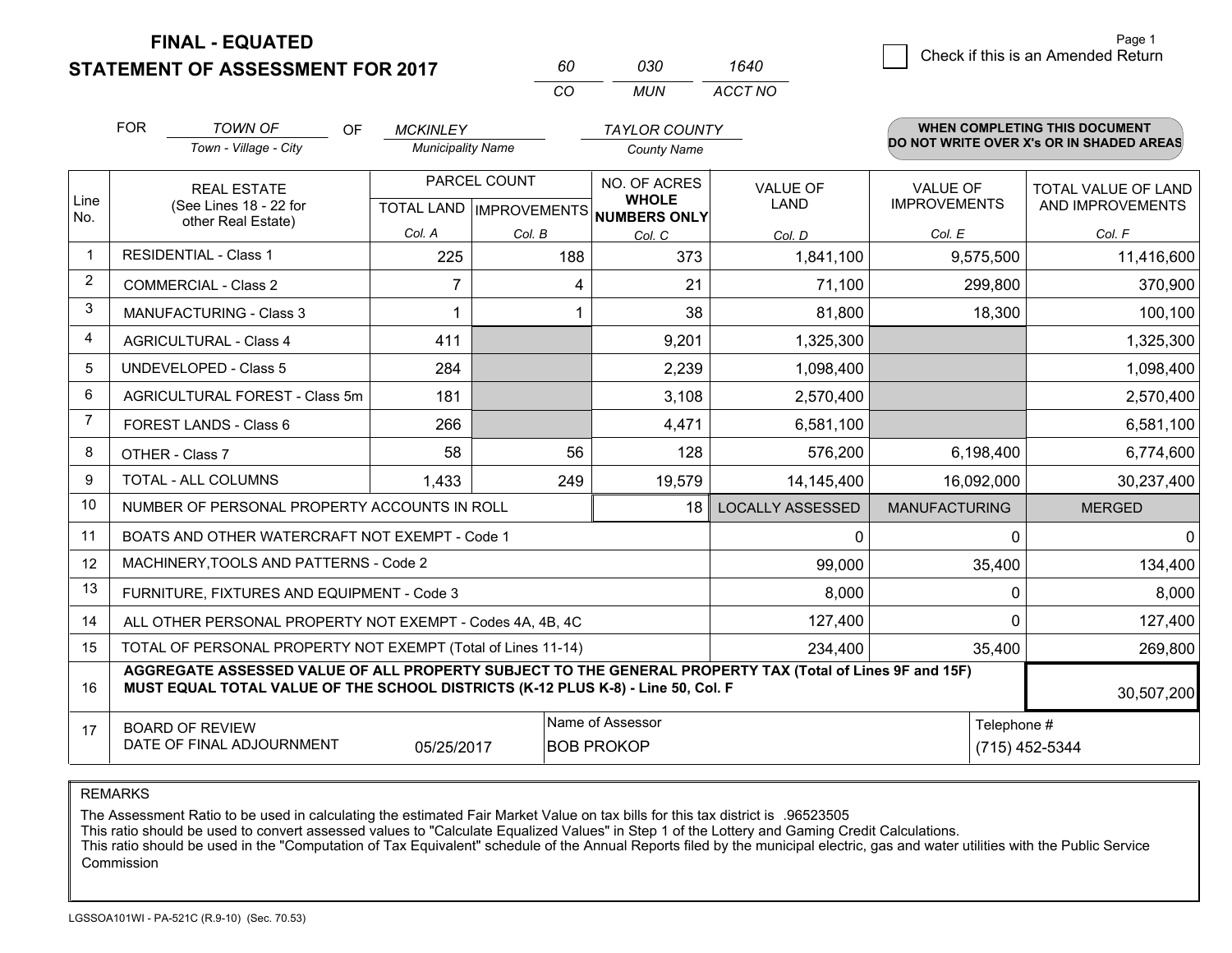*YEAR CO MUN ACCT NO* <sup>2017</sup> <sup>60</sup> <sup>030</sup> <sup>1640</sup>

Do not confuse FOREST LANDS (Line 7) with FOREST CROPS (in this section) - They are **NOT** the same

|    | Private Forest Crop - Reg Class @ 10¢ per acre                                 |                                             |  |                                                                  |                  | Private Forest Crop - Reg Class @ \$2.52 per acre                  |                                                                              |                    |                    |
|----|--------------------------------------------------------------------------------|---------------------------------------------|--|------------------------------------------------------------------|------------------|--------------------------------------------------------------------|------------------------------------------------------------------------------|--------------------|--------------------|
| 18 | (a) PARCELS                                                                    | (b) ACRES                                   |  | (c) ASSESSED VALUE                                               |                  | (d) PARCELS                                                        | (e) ACRES                                                                    |                    | (f) ASSESSED VALUE |
|    |                                                                                | 153.03                                      |  | 195,100                                                          |                  |                                                                    |                                                                              |                    |                    |
|    |                                                                                |                                             |  | Private Forest Crop - Special Class @ 20¢ per acre               |                  |                                                                    | Entered Before 2005 Managed Forest - Ferrous Mining CLOSED @ \$8.27 per acre |                    |                    |
| 19 | (a) PARCELS                                                                    | (b) ACRES                                   |  | (c) ASSESSED VALUE                                               |                  | (d) PARCELS                                                        | (e) ACRES                                                                    |                    | (f) ASSESSED VALUE |
|    |                                                                                |                                             |  |                                                                  |                  |                                                                    |                                                                              |                    |                    |
|    |                                                                                | Entered Before 2005 Managed Forest - OPEN @ |  | \$.79 per acre                                                   |                  |                                                                    | Entered Before 2005 Managed Forest - CLOSED @ \$1.87 per acre                |                    |                    |
| 20 | (a) PARCELS                                                                    | (b) ACRES                                   |  | (c) ASSESSED VALUE                                               |                  | (d) PARCELS                                                        | (e) ACRES                                                                    |                    | (f) ASSESSED VALUE |
|    | 3                                                                              | 117.5                                       |  | 130,000                                                          |                  | 19                                                                 | 503.35                                                                       |                    | 714.500            |
|    |                                                                                | Entered After 2004 Managed Forest - OPEN @  |  | \$2.14 per acre                                                  |                  | Entered After 2004 Managed Forest - CLOSED @ \$10.68 per acre      |                                                                              |                    |                    |
| 21 | (a) PARCELS                                                                    | (b) ACRES                                   |  | (c) ASSESSED VALUE                                               |                  | (d) PARCELS<br>(e) ACRES                                           |                                                                              | (f) ASSESSED VALUE |                    |
|    |                                                                                |                                             |  |                                                                  |                  |                                                                    |                                                                              |                    |                    |
|    | 21                                                                             | 791.15                                      |  | 1,051,700                                                        |                  | 26                                                                 | 888.72                                                                       |                    | 1,214,300          |
|    | (a) County Forest Cropland Acres                                               |                                             |  | (b) Federal Acres                                                |                  | (c) State Acres                                                    | (d) County (NOT FOREST CROP) Acres                                           |                    | (e) Other Acres    |
| 22 |                                                                                |                                             |  |                                                                  | 932.23           |                                                                    | 32.77                                                                        |                    | 57.63              |
|    |                                                                                |                                             |  | Assessed Value of Omitted Property From Prior Years (Sec. 70.44) |                  | Assessed Value of Sec. 70.43 Corrections of Errors by Assessors    |                                                                              |                    |                    |
|    |                                                                                | (a) REAL ESTATE                             |  | (b) PERSONAL                                                     |                  | (c1) REAL ESTATE                                                   |                                                                              | (c2) PERSONAL      |                    |
| 23 |                                                                                |                                             |  |                                                                  |                  |                                                                    |                                                                              |                    |                    |
|    | Manufacturing Equated Value of Omitted Property From Prior Years (Sec. 70.995) |                                             |  |                                                                  |                  | Mfg. Equated Value of Sec.70.43 Corrections of Errors by Assessors |                                                                              |                    |                    |
|    | (d) REAL ESTATE<br>(e) PERSONAL                                                |                                             |  |                                                                  | (f1) REAL ESTATE |                                                                    | (f2) PERSONAL                                                                |                    |                    |
|    |                                                                                |                                             |  |                                                                  |                  |                                                                    |                                                                              |                    |                    |

## **SPECIAL DISTRICTS**

| Line<br>No. | Enter 6-digit<br>Special District<br>Code (Col. A) | <b>Account</b><br><b>Number</b> | <b>Special District Name</b> | <b>Locally Assessed Value</b><br>of Real Estate and | Mfg Value of Real Estate<br>and Personal Property | <b>Merged Value of</b><br><b>Real Estate and</b><br>Personal Property (Col. F) |
|-------------|----------------------------------------------------|---------------------------------|------------------------------|-----------------------------------------------------|---------------------------------------------------|--------------------------------------------------------------------------------|
|             |                                                    | (Col. B)                        | (Col. C)                     | Personal Property (Col. D)                          | (Col. E)                                          |                                                                                |
| 24          |                                                    |                                 |                              |                                                     |                                                   |                                                                                |
| 25          |                                                    |                                 |                              |                                                     |                                                   |                                                                                |
| 26          |                                                    |                                 |                              |                                                     |                                                   |                                                                                |
| 27          |                                                    |                                 |                              |                                                     |                                                   |                                                                                |
| 28          |                                                    |                                 |                              |                                                     |                                                   |                                                                                |
| 29          |                                                    |                                 |                              |                                                     |                                                   |                                                                                |
| 30          |                                                    |                                 |                              |                                                     |                                                   |                                                                                |
| 31          |                                                    |                                 |                              |                                                     |                                                   |                                                                                |
| 32          |                                                    |                                 |                              |                                                     |                                                   |                                                                                |
| 33          |                                                    |                                 |                              |                                                     |                                                   |                                                                                |
| 34          |                                                    |                                 |                              |                                                     |                                                   |                                                                                |
| 35          |                                                    |                                 |                              |                                                     |                                                   |                                                                                |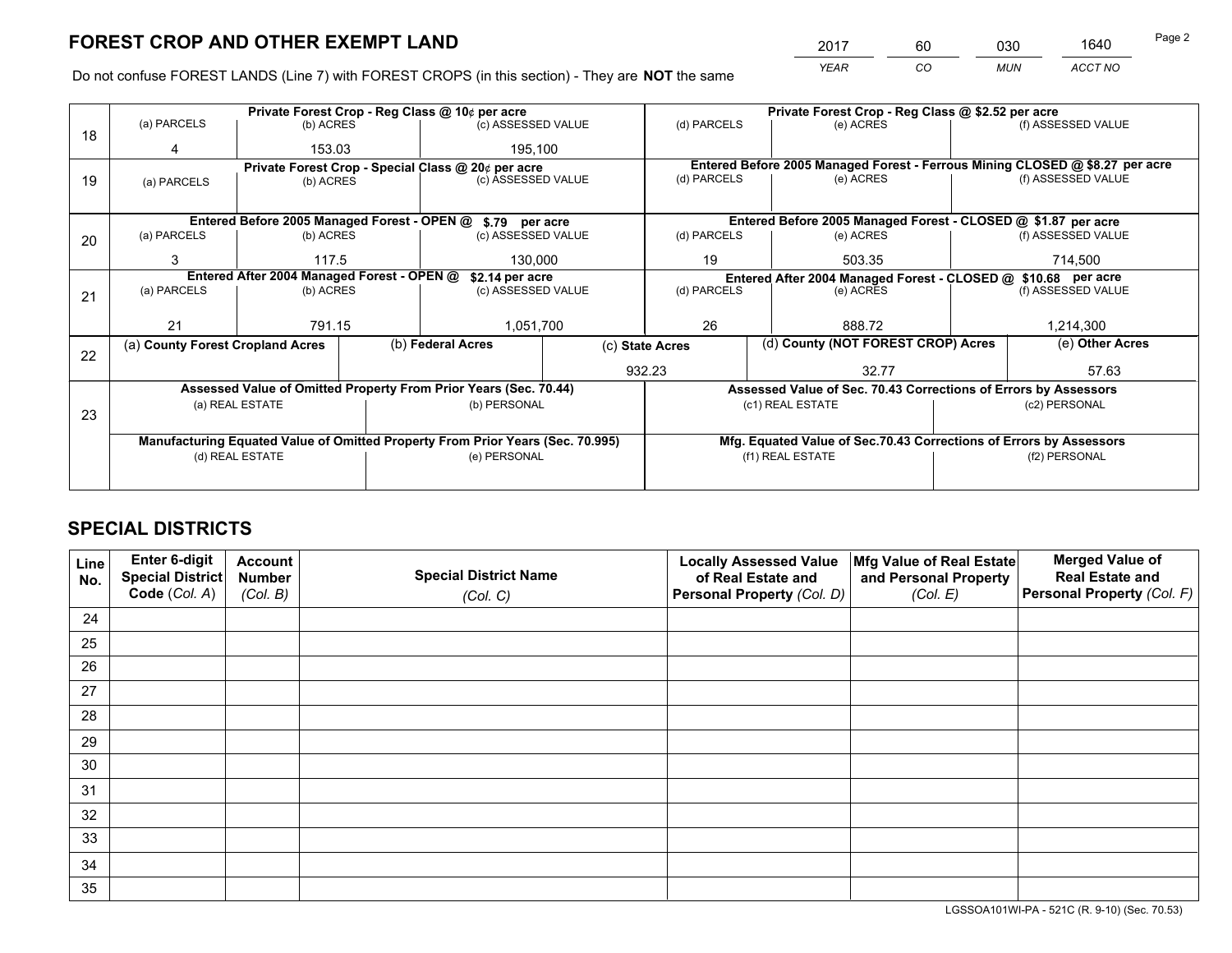|             |                                                                 |                                             |                                                         | <b>YEAR</b>                                                                       | CO<br><b>MUN</b>                                              | ACCT NO                                                                        |
|-------------|-----------------------------------------------------------------|---------------------------------------------|---------------------------------------------------------|-----------------------------------------------------------------------------------|---------------------------------------------------------------|--------------------------------------------------------------------------------|
| Line<br>No. | <b>Enter 6-digit</b><br><b>School District</b><br>Code (Col. A) | <b>Account</b><br><b>Number</b><br>(Col. B) | <b>School District Name</b><br>(Col. C)                 | <b>Locally Assessed Value</b><br>of Real Estate and<br>Personal Property (Col. D) | Mfg Value of Real Estate<br>and Personal Property<br>(Col. E) | <b>Merged Value of</b><br><b>Real Estate and</b><br>Personal Property (Col. F) |
|             | A. SCHOOL DISTRICTS (K-8 and K-12)                              |                                             |                                                         |                                                                                   |                                                               |                                                                                |
| 36          | 545757                                                          | 0325                                        | SCH D OF FLAMBEAU                                       | 13,689,200                                                                        |                                                               | 13,689,200                                                                     |
| 37          | 602135                                                          | 0355                                        | SCH D OF GILMAN                                         | 16,682,500                                                                        | 135,500                                                       | 16,818,000                                                                     |
| 38          |                                                                 |                                             |                                                         |                                                                                   |                                                               |                                                                                |
| 39          |                                                                 |                                             |                                                         |                                                                                   |                                                               |                                                                                |
| 40          |                                                                 |                                             |                                                         |                                                                                   |                                                               |                                                                                |
| 41          |                                                                 |                                             |                                                         |                                                                                   |                                                               |                                                                                |
| 42          |                                                                 |                                             |                                                         |                                                                                   |                                                               |                                                                                |
| 43          |                                                                 |                                             |                                                         |                                                                                   |                                                               |                                                                                |
| 44          |                                                                 |                                             |                                                         |                                                                                   |                                                               |                                                                                |
| 45<br>46    |                                                                 |                                             |                                                         |                                                                                   |                                                               |                                                                                |
|             |                                                                 |                                             |                                                         |                                                                                   |                                                               |                                                                                |
| 47<br>48    |                                                                 |                                             |                                                         |                                                                                   |                                                               |                                                                                |
| 49          |                                                                 |                                             |                                                         |                                                                                   |                                                               |                                                                                |
| 50          |                                                                 |                                             | TOTAL ASSESSED VALUE OF SCHOOL DISTRICTS (K-8 and K-12) | 30,371,700                                                                        | 135,500                                                       | 30,507,200                                                                     |
|             | <b>B.</b><br><b>UNION HIGH SCHOOL DISTRICTS</b>                 |                                             |                                                         |                                                                                   |                                                               |                                                                                |
| 51          |                                                                 |                                             |                                                         |                                                                                   |                                                               |                                                                                |
| 52          |                                                                 |                                             |                                                         |                                                                                   |                                                               |                                                                                |
| 53          |                                                                 |                                             |                                                         |                                                                                   |                                                               |                                                                                |
| 54          |                                                                 |                                             |                                                         |                                                                                   |                                                               |                                                                                |
| 55          |                                                                 |                                             | TOTAL ASSESSED VALUE OF UNION HIGH SCHOOLS              |                                                                                   |                                                               |                                                                                |
|             | C.<br><b>TECHNICAL COLLEGE DISTRICTS</b>                        |                                             |                                                         |                                                                                   |                                                               |                                                                                |
| 56          | 000100                                                          | 0001                                        | CHIPPEWA VALLEY TECHNICAL COLLEGE EAUC                  | 30,371,700                                                                        | 135,500                                                       | 30,507,200                                                                     |
| 57          |                                                                 |                                             |                                                         |                                                                                   |                                                               |                                                                                |
| 58          |                                                                 |                                             |                                                         |                                                                                   |                                                               |                                                                                |
| 59          |                                                                 |                                             | TOTAL ASSESSED VALUE OF TECHNICAL COLLEGES              | 30,371,700                                                                        | 135,500                                                       | 30,507,200                                                                     |

2017

60

030

 *I hereby certify, to the best of my knowledge and belief, this form is complete and correct.*

**SCHOOL DISTRICTS**

| Print name of preparer | Title                    |                | Date (MM / DD / CCYY) |
|------------------------|--------------------------|----------------|-----------------------|
|                        |                          |                |                       |
| Signature of preparer  | Contact Telephone Number | E-mail address |                       |
|                        | $\sim$                   |                |                       |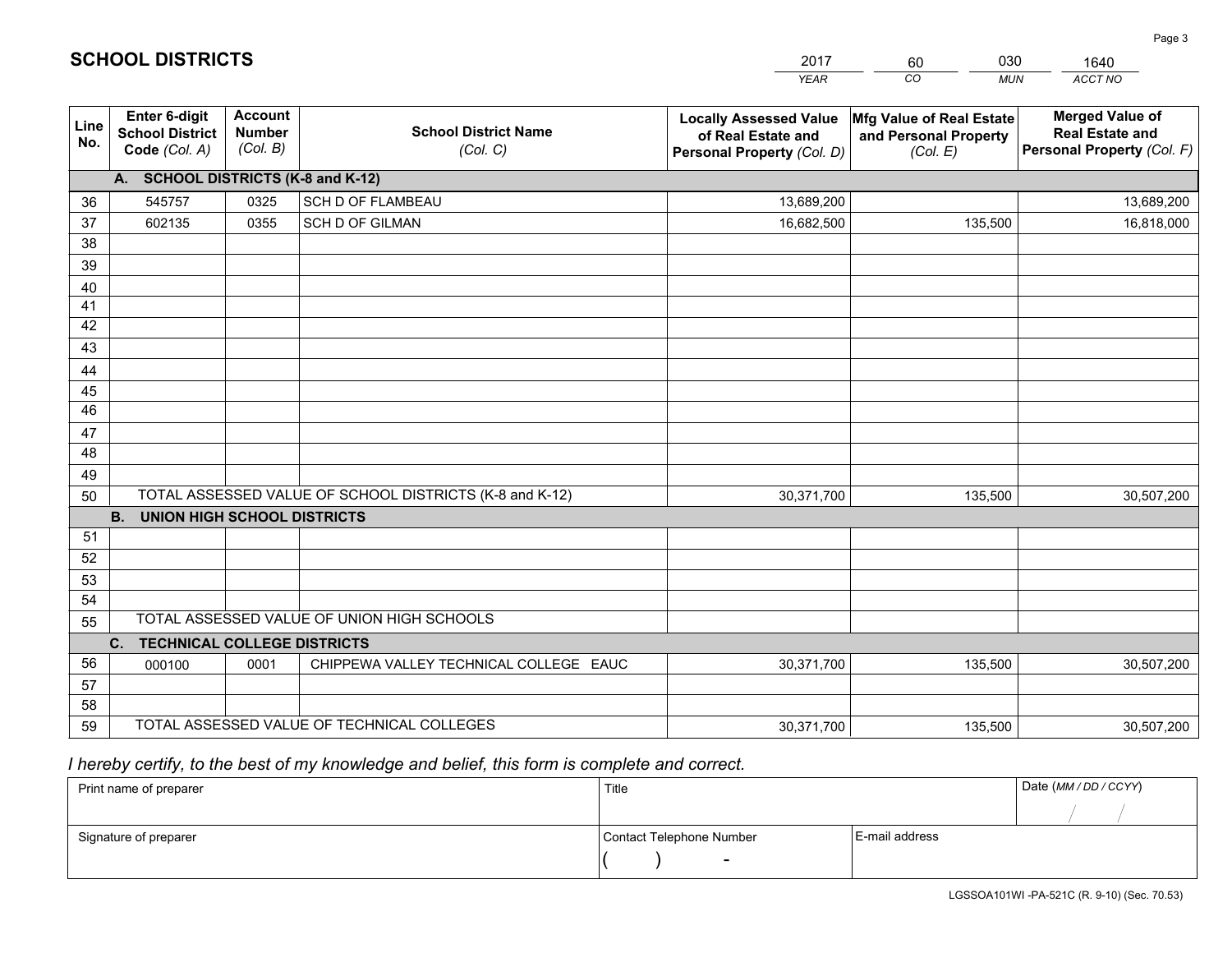### **HIGHLIGHTS**

- 1. Complete the Statement of Assessment after the Board of Review. Reflect any changes made there.
- 2. Use black ink to complete.
- 3. Line 16 must equal Line 50, Col D.
- 4. Line 55 must equal the total of K-8 schools listed on lines 36-49. Do not include K-12 schools in this comparision.
- 5. Line 59, Col. D must equal Line 16.
- 6. Special District, School District and Technical College District values must include both real estate and personal property. Examples of Special districts are: town sanitary districts, public inland lake protection and rehabilitation districts, and metropolitan sewerage districts.
- 7. DO NOT INCLUDE Manufacturing property values.DOR will print these values on the final SOA.
- 8. Accuracy of this form is very important. The values reported directly affect the equalized value DOR calculates for school and special districts.

### **Page 1:**

 If not prefilled, enter the tax year,county and municipal code,municipal type, municipal name and county name on the top of form.

Check the Amended box, if filing an amended / corrected SOA.

 Report the parcel count, acres and assessed value of taxable general property, total parcel count, (real and personal), total acres, and values from final figures set by the Board of Review.

- A. Real Estate land and improvements (buildings, etc.) is reported on lines 1 8, total line 9.
- B. Personal Property is reported on lines 11 14, Column D, total line 15.
- C. To complete this report, use the computer produced summary of the assessment roll that shows these amounts.
- D. Use whole numbers only.
- E. Add each line across and each column down to verify entries.

## **Page 2:**

- A. Report Special Items (not subject to general property tax).
- 1. Private Forest Croplands and Managed Forest Lands are reported on lines 18,19, 20 and 21. Be sure to report assessed values **NOT** taxes.
- 2. You should have copies of the orders of entry, orders of withdrawal, etc., to update your assessment roll.
	- 3. Show hundredths of acres (e.g. 39.75).
- 4. Tax exempt lands are reported on line 22.
- 5. Omitted property and sec. 70.43, Wis. Stats., corrections of errors by assessor are reported on line 23. Report real estate and personal property separately. These should be for **prior years**, not something found on the current assessment roll after the board of review.
- B. Special District (Lines 24-35) Include the value of both real and personal property.

 The Department of Revenue (DOR) preprints much of the information regarding names and codes for schools, special districts,etc. If a district is not listed, enter the name and value only, DOR will enter the proper code.

## **Page 3 School Districts:**

Include the value of both real and personal property.

Report School District (regular, elementary, union high school, and technical college).

- 1. Regular (K-12) and Elementary (K-8) school values are reported on lines 36-49, total on line 50.
- 2. Union High School (UHS) (use only if elementary schools are listed on lines 36-49) are reported on lines 51-54. UHS total value (line 55) must equal to the total **elementary school** values reported on lines 36-49. Do notinclude K-12 schools in this comparison.
- 3. Technical College values are reported on lines 56-58, total on line 59.
- 4. Use the computer summary that shows these amounts to complete this report.

#### **This form is due the second Monday in June. File this report only after your Board of Review is complete.**

 *If you have questions: Return forms to:*

 Email: lgs@wisconsin.gov Wisconsin Department of RevenueCall:  $(608)$  266-2569 or  $(608)$  264-6892 Fax number: (608) 264-6887 PO Box 8971

Local Government Services Section 6-97 Madison WI 53708-8971

W16516 OLD HWY 194 W16516 OLD HWY 194 TOWN OF MCKINLEY \_YNNE LUND<br>TOWN OF MCKINLEY SHELDON, WI 54766 SHELDON, WI 54766 LYNNE LUND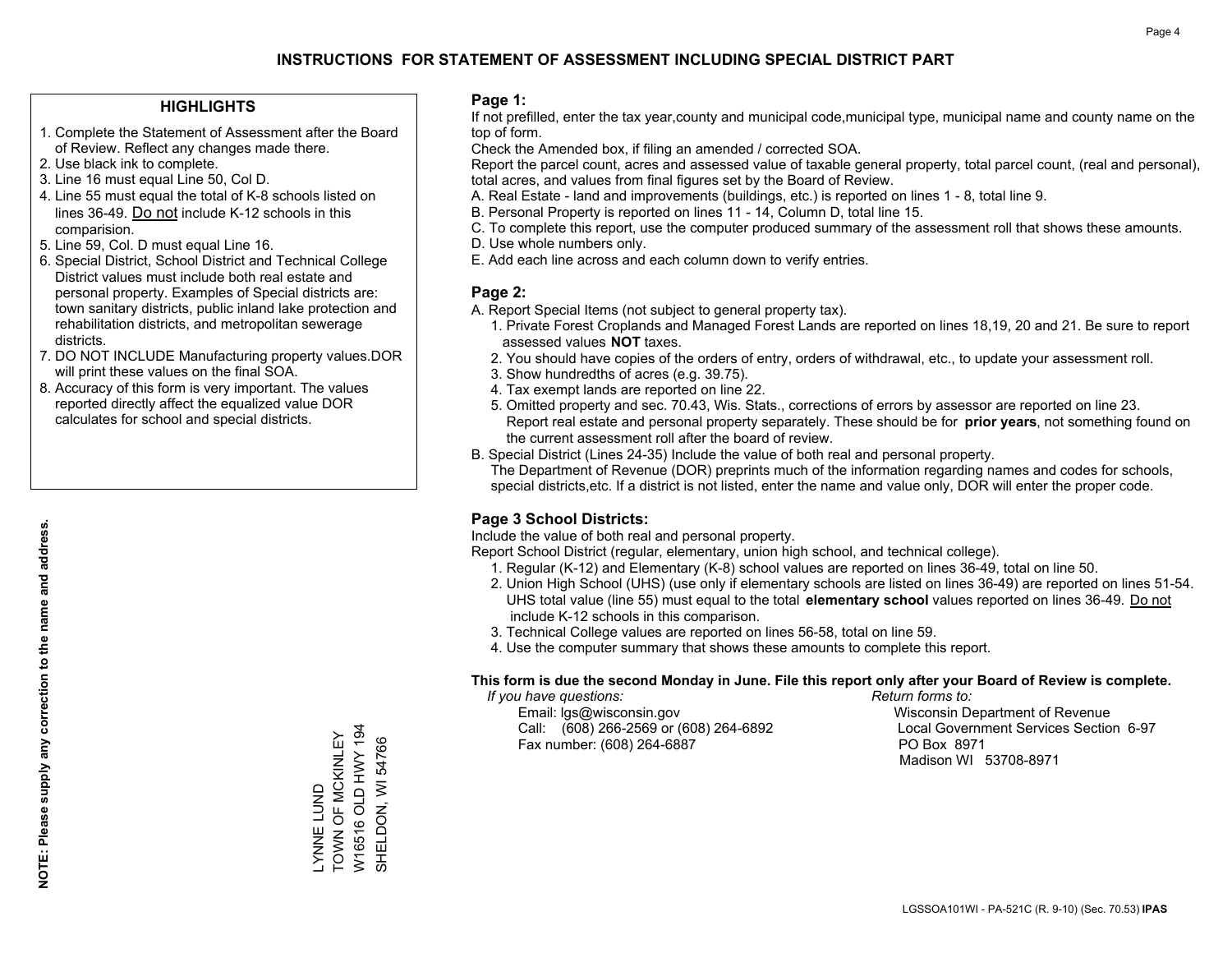**FINAL - EQUATED**

**STATEMENT OF ASSESSMENT FOR 2017** 

| 60. | กจว  | 1641    |
|-----|------|---------|
| (   | MUN. | ACCT NO |

|                | <b>FOR</b>                     | <b>TOWN OF</b><br><b>OF</b>                                                                                                                                                                  | <b>MEDFORD</b>           |              | <b>TAYLOR COUNTY</b>                                     |                         |                      | <b>WHEN COMPLETING THIS DOCUMENT</b><br>DO NOT WRITE OVER X's OR IN SHADED AREAS |
|----------------|--------------------------------|----------------------------------------------------------------------------------------------------------------------------------------------------------------------------------------------|--------------------------|--------------|----------------------------------------------------------|-------------------------|----------------------|----------------------------------------------------------------------------------|
|                |                                | Town - Village - City                                                                                                                                                                        | <b>Municipality Name</b> |              | <b>County Name</b>                                       |                         |                      |                                                                                  |
|                |                                | <b>REAL ESTATE</b>                                                                                                                                                                           |                          | PARCEL COUNT | NO. OF ACRES                                             | <b>VALUE OF</b>         | <b>VALUE OF</b>      | <b>TOTAL VALUE OF LAND</b>                                                       |
| Line<br>No.    |                                | (See Lines 18 - 22 for<br>other Real Estate)                                                                                                                                                 |                          |              | <b>WHOLE</b><br>TOTAL LAND   IMPROVEMENTS   NUMBERS ONLY | LAND                    | <b>IMPROVEMENTS</b>  | AND IMPROVEMENTS                                                                 |
|                |                                |                                                                                                                                                                                              | Col. A                   | Col. B       | Col. C                                                   | Col. D                  | Col. E               | Col. F                                                                           |
|                |                                | <b>RESIDENTIAL - Class 1</b>                                                                                                                                                                 | 1,142                    | 948          | 2,229                                                    | 21,029,800              | 112,479,200          | 133,509,000                                                                      |
| 2              |                                | <b>COMMERCIAL - Class 2</b>                                                                                                                                                                  | 64                       | 51           | 141                                                      | 1,530,000               | 3,853,900            | 5,383,900                                                                        |
| 3              |                                | <b>MANUFACTURING - Class 3</b>                                                                                                                                                               | -1                       |              | 12                                                       | 104,900                 | 2,700                | 107,600                                                                          |
| 4              |                                | <b>AGRICULTURAL - Class 4</b>                                                                                                                                                                | 566                      |              | 8,849                                                    | 1,405,800               |                      | 1,405,800                                                                        |
| 5              | <b>UNDEVELOPED - Class 5</b>   |                                                                                                                                                                                              | 510                      |              | 4,018                                                    | 2,803,600               |                      | 2,803,600                                                                        |
| 6              | AGRICULTURAL FOREST - Class 5m |                                                                                                                                                                                              | 216                      |              | 2,436                                                    | 2,279,900               |                      | 2,279,900                                                                        |
| $\overline{7}$ |                                | <b>FOREST LANDS - Class 6</b>                                                                                                                                                                | 489                      |              | 5,341                                                    | 9,479,600               |                      | 9,479,600                                                                        |
| 8              |                                | OTHER - Class 7                                                                                                                                                                              | 55                       | 54           | 110                                                      | 870,900                 | 4,327,300            | 5,198,200                                                                        |
| 9              |                                | TOTAL - ALL COLUMNS                                                                                                                                                                          | 3,043                    | 1,054        | 23,136                                                   | 39,504,500              | 120,663,100          | 160,167,600                                                                      |
| 10             |                                | NUMBER OF PERSONAL PROPERTY ACCOUNTS IN ROLL                                                                                                                                                 |                          |              | 44                                                       | <b>LOCALLY ASSESSED</b> | <b>MANUFACTURING</b> | <b>MERGED</b>                                                                    |
| 11             |                                | BOATS AND OTHER WATERCRAFT NOT EXEMPT - Code 1                                                                                                                                               |                          |              |                                                          | 0                       | $\Omega$             | 0                                                                                |
| 12             |                                | MACHINERY, TOOLS AND PATTERNS - Code 2                                                                                                                                                       |                          |              |                                                          | 682,300                 | 111,400              | 793,700                                                                          |
| 13             |                                | FURNITURE, FIXTURES AND EQUIPMENT - Code 3                                                                                                                                                   |                          |              |                                                          | 82,400                  | 3,500                | 85,900                                                                           |
| 14             |                                | ALL OTHER PERSONAL PROPERTY NOT EXEMPT - Codes 4A, 4B, 4C                                                                                                                                    |                          |              |                                                          | 296,100                 | 48,300               | 344,400                                                                          |
| 15             |                                | TOTAL OF PERSONAL PROPERTY NOT EXEMPT (Total of Lines 11-14)                                                                                                                                 |                          |              |                                                          | 1,060,800               | 163,200              | 1,224,000                                                                        |
| 16             |                                | AGGREGATE ASSESSED VALUE OF ALL PROPERTY SUBJECT TO THE GENERAL PROPERTY TAX (Total of Lines 9F and 15F)<br>MUST EQUAL TOTAL VALUE OF THE SCHOOL DISTRICTS (K-12 PLUS K-8) - Line 50, Col. F |                          |              |                                                          |                         |                      | 161,391,600                                                                      |
| 17             |                                | <b>BOARD OF REVIEW</b>                                                                                                                                                                       |                          |              | Name of Assessor                                         |                         | Telephone #          |                                                                                  |
|                |                                | DATE OF FINAL ADJOURNMENT                                                                                                                                                                    | 08/30/2017               |              | <b>BOB PROKOP</b>                                        |                         |                      | (715) 452-5344                                                                   |

REMARKS

The Assessment Ratio to be used in calculating the estimated Fair Market Value on tax bills for this tax district is .948910337

This ratio should be used to convert assessed values to "Calculate Equalized Values" in Step 1 of the Lottery and Gaming Credit Calculations.<br>This ratio should be used in the "Computation of Tax Equivalent" schedule of the Commission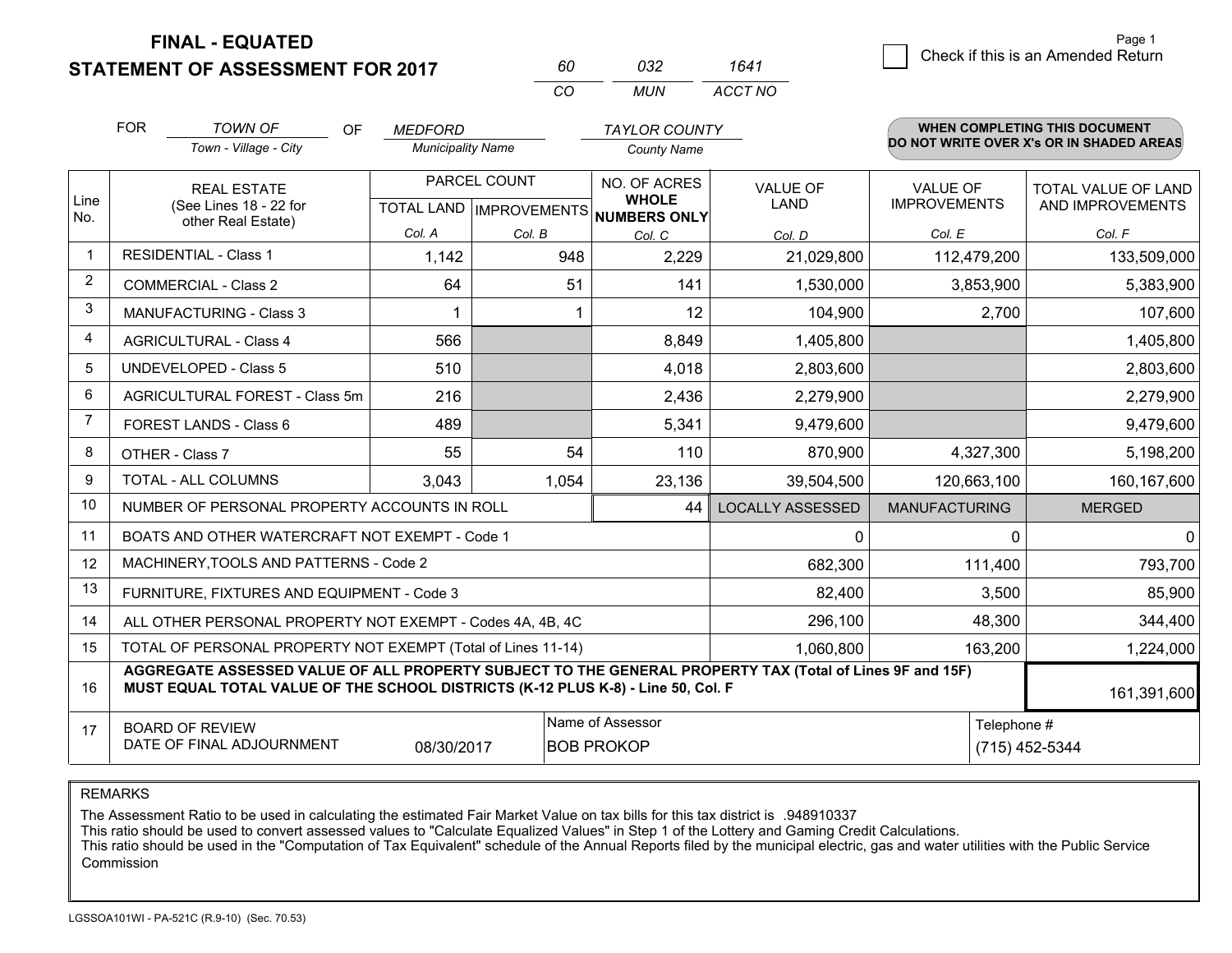*YEAR CO MUN ACCT NO* <sup>2017</sup> <sup>60</sup> <sup>032</sup> <sup>1641</sup>

Do not confuse FOREST LANDS (Line 7) with FOREST CROPS (in this section) - They are **NOT** the same

|    |                                  |                                            |  | Private Forest Crop - Reg Class @ 10¢ per acre                                 |              |                                                                              | Private Forest Crop - Reg Class @ \$2.52 per acre               |       |               |                                                                    |  |
|----|----------------------------------|--------------------------------------------|--|--------------------------------------------------------------------------------|--------------|------------------------------------------------------------------------------|-----------------------------------------------------------------|-------|---------------|--------------------------------------------------------------------|--|
| 18 | (a) PARCELS                      | (b) ACRES                                  |  | (c) ASSESSED VALUE                                                             |              | (d) PARCELS                                                                  | (e) ACRES                                                       |       |               | (f) ASSESSED VALUE                                                 |  |
|    |                                  |                                            |  |                                                                                |              |                                                                              |                                                                 |       |               |                                                                    |  |
|    |                                  |                                            |  | Private Forest Crop - Special Class @ 20¢ per acre                             |              | Entered Before 2005 Managed Forest - Ferrous Mining CLOSED @ \$8.27 per acre |                                                                 |       |               |                                                                    |  |
| 19 | (a) PARCELS                      | (b) ACRES                                  |  | (c) ASSESSED VALUE                                                             |              | (d) PARCELS                                                                  | (e) ACRES                                                       |       |               | (f) ASSESSED VALUE                                                 |  |
|    |                                  |                                            |  |                                                                                |              |                                                                              |                                                                 |       |               |                                                                    |  |
|    |                                  |                                            |  | Entered Before 2005 Managed Forest - OPEN @ \$.79 per acre                     |              |                                                                              |                                                                 |       |               | Entered Before 2005 Managed Forest - CLOSED @ \$1.87 per acre      |  |
| 20 | (a) PARCELS                      | (b) ACRES                                  |  | (c) ASSESSED VALUE                                                             |              | (d) PARCELS                                                                  | (e) ACRES                                                       |       |               | (f) ASSESSED VALUE                                                 |  |
|    |                                  |                                            |  |                                                                                |              | 10                                                                           | 298.88                                                          |       | 419,700       |                                                                    |  |
|    |                                  | Entered After 2004 Managed Forest - OPEN @ |  | \$2.14 per acre                                                                |              |                                                                              |                                                                 |       |               | Entered After 2004 Managed Forest - CLOSED @ \$10.68 per acre      |  |
| 21 | (a) PARCELS                      | (b) ACRES                                  |  | (c) ASSESSED VALUE                                                             |              | (d) PARCELS                                                                  | (e) ACRES                                                       |       |               | (f) ASSESSED VALUE                                                 |  |
|    |                                  |                                            |  |                                                                                |              |                                                                              |                                                                 |       |               |                                                                    |  |
|    |                                  | 27                                         |  |                                                                                | 56,500<br>10 |                                                                              |                                                                 | 182.5 |               | 321,300                                                            |  |
| 22 | (a) County Forest Cropland Acres |                                            |  | (b) Federal Acres                                                              |              | (d) County (NOT FOREST CROP) Acres<br>(c) State Acres                        |                                                                 |       |               | (e) Other Acres                                                    |  |
|    |                                  |                                            |  |                                                                                | 54.49        |                                                                              | 122.68                                                          |       |               | 218.58                                                             |  |
|    |                                  |                                            |  | Assessed Value of Omitted Property From Prior Years (Sec. 70.44)               |              |                                                                              | Assessed Value of Sec. 70.43 Corrections of Errors by Assessors |       |               |                                                                    |  |
| 23 |                                  | (a) REAL ESTATE                            |  | (b) PERSONAL                                                                   |              |                                                                              | (c1) REAL ESTATE                                                |       |               | (c2) PERSONAL                                                      |  |
|    |                                  |                                            |  |                                                                                |              |                                                                              |                                                                 |       |               |                                                                    |  |
|    |                                  |                                            |  | Manufacturing Equated Value of Omitted Property From Prior Years (Sec. 70.995) |              |                                                                              |                                                                 |       |               | Mfg. Equated Value of Sec.70.43 Corrections of Errors by Assessors |  |
|    | (d) REAL ESTATE                  |                                            |  | (e) PERSONAL                                                                   |              |                                                                              | (f1) REAL ESTATE                                                |       | (f2) PERSONAL |                                                                    |  |
|    |                                  |                                            |  |                                                                                |              |                                                                              |                                                                 |       |               |                                                                    |  |

## **SPECIAL DISTRICTS**

| Line<br>No. | Enter 6-digit<br>Special District<br>Code (Col. A) | <b>Account</b><br><b>Number</b><br>(Col. B) | <b>Special District Name</b><br>(Col. C) | <b>Locally Assessed Value</b><br>of Real Estate and<br>Personal Property (Col. D) | Mfg Value of Real Estate<br>and Personal Property<br>(Col. E) | <b>Merged Value of</b><br><b>Real Estate and</b><br>Personal Property (Col. F) |
|-------------|----------------------------------------------------|---------------------------------------------|------------------------------------------|-----------------------------------------------------------------------------------|---------------------------------------------------------------|--------------------------------------------------------------------------------|
| 24          |                                                    |                                             |                                          |                                                                                   |                                                               |                                                                                |
| 25          |                                                    |                                             |                                          |                                                                                   |                                                               |                                                                                |
| 26          |                                                    |                                             |                                          |                                                                                   |                                                               |                                                                                |
| 27          |                                                    |                                             |                                          |                                                                                   |                                                               |                                                                                |
| 28          |                                                    |                                             |                                          |                                                                                   |                                                               |                                                                                |
| 29          |                                                    |                                             |                                          |                                                                                   |                                                               |                                                                                |
| 30          |                                                    |                                             |                                          |                                                                                   |                                                               |                                                                                |
| 31          |                                                    |                                             |                                          |                                                                                   |                                                               |                                                                                |
| 32          |                                                    |                                             |                                          |                                                                                   |                                                               |                                                                                |
| 33          |                                                    |                                             |                                          |                                                                                   |                                                               |                                                                                |
| 34          |                                                    |                                             |                                          |                                                                                   |                                                               |                                                                                |
| 35          |                                                    |                                             |                                          |                                                                                   |                                                               |                                                                                |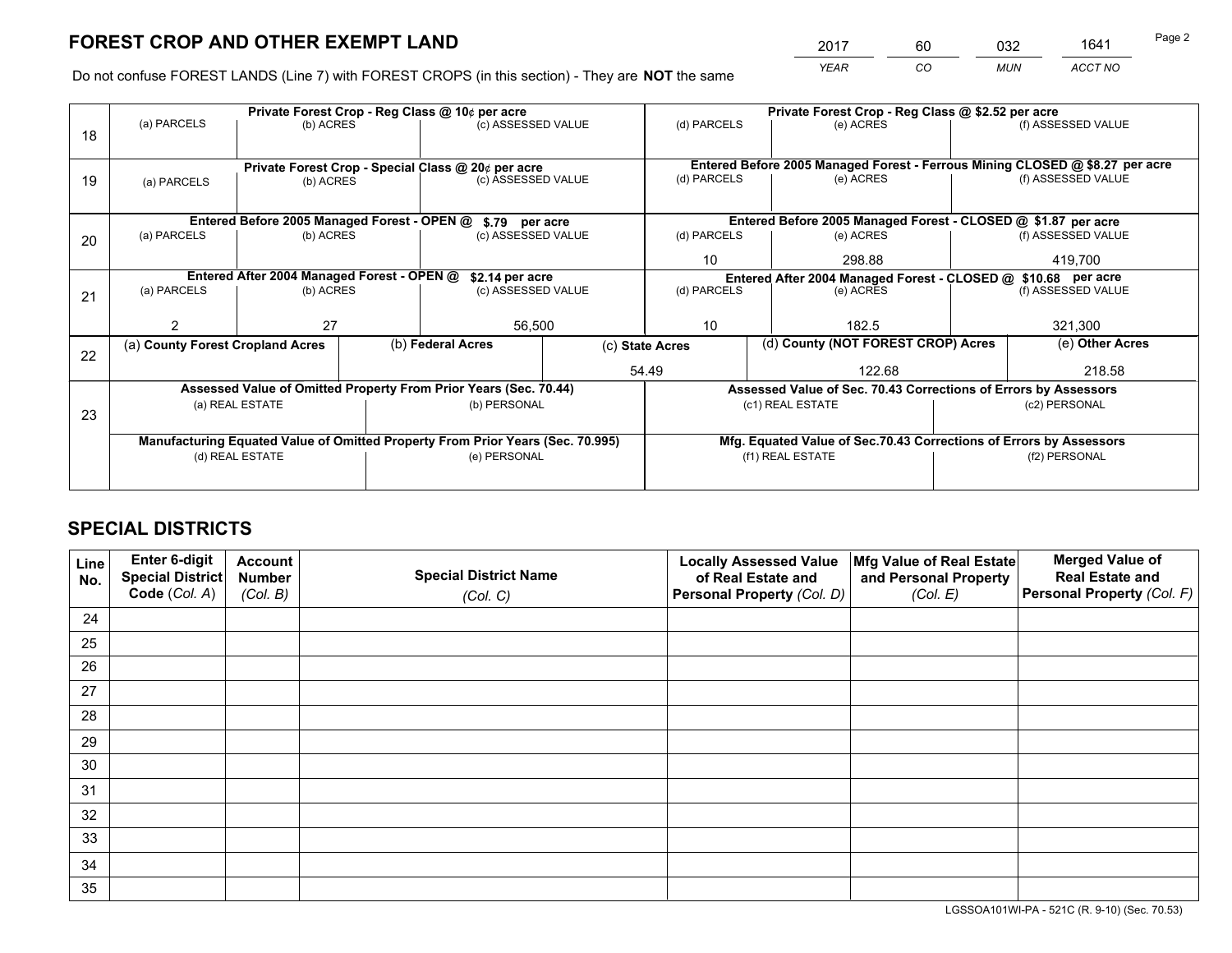|             |                                                          |                                             |                                                         | <b>YEAR</b>                                                                       | CO<br><b>MUN</b>                                              | ACCT NO                                                                        |  |  |  |  |
|-------------|----------------------------------------------------------|---------------------------------------------|---------------------------------------------------------|-----------------------------------------------------------------------------------|---------------------------------------------------------------|--------------------------------------------------------------------------------|--|--|--|--|
| Line<br>No. | Enter 6-digit<br><b>School District</b><br>Code (Col. A) | <b>Account</b><br><b>Number</b><br>(Col. B) | <b>School District Name</b><br>(Col. C)                 | <b>Locally Assessed Value</b><br>of Real Estate and<br>Personal Property (Col. D) | Mfg Value of Real Estate<br>and Personal Property<br>(Col. E) | <b>Merged Value of</b><br><b>Real Estate and</b><br>Personal Property (Col. F) |  |  |  |  |
|             | A. SCHOOL DISTRICTS (K-8 and K-12)                       |                                             |                                                         |                                                                                   |                                                               |                                                                                |  |  |  |  |
| 36          | 603409                                                   | 0356                                        | SCH D OF MEDFORD AREA                                   | 161,120,800                                                                       | 270,800                                                       | 161,391,600                                                                    |  |  |  |  |
| 37          |                                                          |                                             |                                                         |                                                                                   |                                                               |                                                                                |  |  |  |  |
| 38          |                                                          |                                             |                                                         |                                                                                   |                                                               |                                                                                |  |  |  |  |
| 39          |                                                          |                                             |                                                         |                                                                                   |                                                               |                                                                                |  |  |  |  |
| 40          |                                                          |                                             |                                                         |                                                                                   |                                                               |                                                                                |  |  |  |  |
| 41<br>42    |                                                          |                                             |                                                         |                                                                                   |                                                               |                                                                                |  |  |  |  |
| 43          |                                                          |                                             |                                                         |                                                                                   |                                                               |                                                                                |  |  |  |  |
|             |                                                          |                                             |                                                         |                                                                                   |                                                               |                                                                                |  |  |  |  |
| 44<br>45    |                                                          |                                             |                                                         |                                                                                   |                                                               |                                                                                |  |  |  |  |
| 46          |                                                          |                                             |                                                         |                                                                                   |                                                               |                                                                                |  |  |  |  |
| 47          |                                                          |                                             |                                                         |                                                                                   |                                                               |                                                                                |  |  |  |  |
| 48          |                                                          |                                             |                                                         |                                                                                   |                                                               |                                                                                |  |  |  |  |
| 49          |                                                          |                                             |                                                         |                                                                                   |                                                               |                                                                                |  |  |  |  |
| 50          |                                                          |                                             | TOTAL ASSESSED VALUE OF SCHOOL DISTRICTS (K-8 and K-12) | 161,120,800                                                                       | 270,800                                                       | 161,391,600                                                                    |  |  |  |  |
|             | <b>B.</b><br>UNION HIGH SCHOOL DISTRICTS                 |                                             |                                                         |                                                                                   |                                                               |                                                                                |  |  |  |  |
| 51          |                                                          |                                             |                                                         |                                                                                   |                                                               |                                                                                |  |  |  |  |
| 52          |                                                          |                                             |                                                         |                                                                                   |                                                               |                                                                                |  |  |  |  |
| 53          |                                                          |                                             |                                                         |                                                                                   |                                                               |                                                                                |  |  |  |  |
| 54          |                                                          |                                             |                                                         |                                                                                   |                                                               |                                                                                |  |  |  |  |
| 55          | TOTAL ASSESSED VALUE OF UNION HIGH SCHOOLS               |                                             |                                                         |                                                                                   |                                                               |                                                                                |  |  |  |  |
|             | C.<br><b>TECHNICAL COLLEGE DISTRICTS</b>                 |                                             |                                                         |                                                                                   |                                                               |                                                                                |  |  |  |  |
| 56          | 001500                                                   | 0014                                        | NORTH CENTRAL TECHNICAL COLLEGE<br>WAUS                 | 161,120,800                                                                       | 270,800                                                       | 161,391,600                                                                    |  |  |  |  |
| 57<br>58    |                                                          |                                             |                                                         |                                                                                   |                                                               |                                                                                |  |  |  |  |
| 59          |                                                          |                                             | TOTAL ASSESSED VALUE OF TECHNICAL COLLEGES              | 161,120,800                                                                       | 270,800                                                       | 161,391,600                                                                    |  |  |  |  |
|             |                                                          |                                             |                                                         |                                                                                   |                                                               |                                                                                |  |  |  |  |

2017

60

032

 *I hereby certify, to the best of my knowledge and belief, this form is complete and correct.*

**SCHOOL DISTRICTS**

| Print name of preparer | Title                    | Date (MM / DD / CCYY) |  |
|------------------------|--------------------------|-----------------------|--|
|                        |                          |                       |  |
| Signature of preparer  | Contact Telephone Number | E-mail address        |  |
|                        | $\overline{\phantom{0}}$ |                       |  |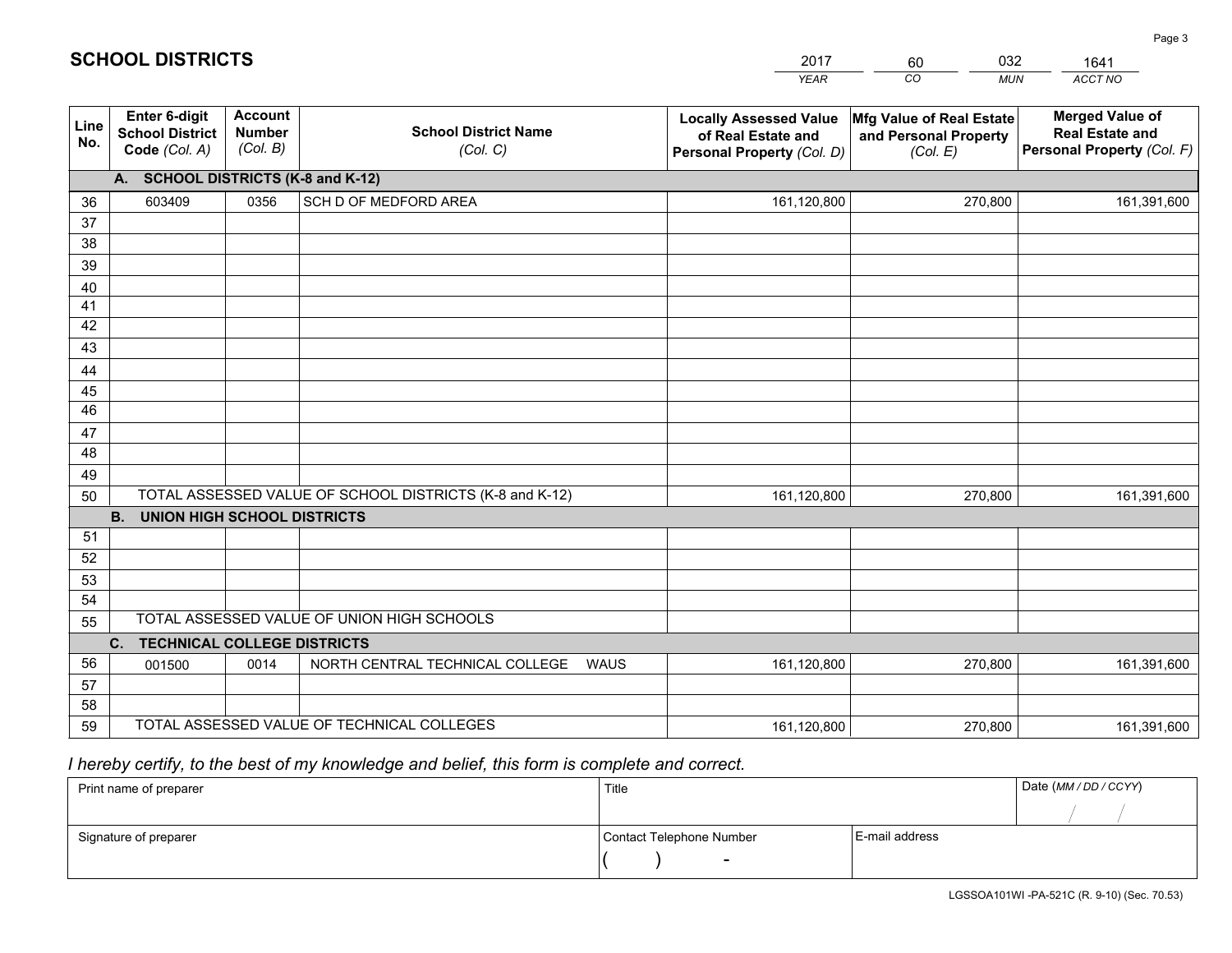### **HIGHLIGHTS**

- 1. Complete the Statement of Assessment after the Board of Review. Reflect any changes made there.
- 2. Use black ink to complete.
- 3. Line 16 must equal Line 50, Col D.
- 4. Line 55 must equal the total of K-8 schools listed on lines 36-49. Do not include K-12 schools in this comparision.
- 5. Line 59, Col. D must equal Line 16.
- 6. Special District, School District and Technical College District values must include both real estate and personal property. Examples of Special districts are: town sanitary districts, public inland lake protection and rehabilitation districts, and metropolitan sewerage districts.
- 7. DO NOT INCLUDE Manufacturing property values.DOR will print these values on the final SOA.
- 8. Accuracy of this form is very important. The values reported directly affect the equalized value DOR calculates for school and special districts.

### **Page 1:**

 If not prefilled, enter the tax year,county and municipal code,municipal type, municipal name and county name on the top of form.

Check the Amended box, if filing an amended / corrected SOA.

 Report the parcel count, acres and assessed value of taxable general property, total parcel count, (real and personal), total acres, and values from final figures set by the Board of Review.

- A. Real Estate land and improvements (buildings, etc.) is reported on lines 1 8, total line 9.
- B. Personal Property is reported on lines 11 14, Column D, total line 15.
- C. To complete this report, use the computer produced summary of the assessment roll that shows these amounts.
- D. Use whole numbers only.
- E. Add each line across and each column down to verify entries.

## **Page 2:**

- A. Report Special Items (not subject to general property tax).
- 1. Private Forest Croplands and Managed Forest Lands are reported on lines 18,19, 20 and 21. Be sure to report assessed values **NOT** taxes.
- 2. You should have copies of the orders of entry, orders of withdrawal, etc., to update your assessment roll.
	- 3. Show hundredths of acres (e.g. 39.75).
- 4. Tax exempt lands are reported on line 22.
- 5. Omitted property and sec. 70.43, Wis. Stats., corrections of errors by assessor are reported on line 23. Report real estate and personal property separately. These should be for **prior years**, not something found on the current assessment roll after the board of review.
- B. Special District (Lines 24-35) Include the value of both real and personal property.

 The Department of Revenue (DOR) preprints much of the information regarding names and codes for schools, special districts,etc. If a district is not listed, enter the name and value only, DOR will enter the proper code.

## **Page 3 School Districts:**

Include the value of both real and personal property.

Report School District (regular, elementary, union high school, and technical college).

- 1. Regular (K-12) and Elementary (K-8) school values are reported on lines 36-49, total on line 50.
- 2. Union High School (UHS) (use only if elementary schools are listed on lines 36-49) are reported on lines 51-54. UHS total value (line 55) must equal to the total **elementary school** values reported on lines 36-49. Do notinclude K-12 schools in this comparison.
- 3. Technical College values are reported on lines 56-58, total on line 59.
- 4. Use the computer summary that shows these amounts to complete this report.

#### **This form is due the second Monday in June. File this report only after your Board of Review is complete.**

 *If you have questions: Return forms to:*

 Email: lgs@wisconsin.gov Wisconsin Department of RevenueCall:  $(608)$  266-2569 or  $(608)$  264-6892 Fax number: (608) 264-6887 PO Box 8971

Local Government Services Section 6-97 Madison WI 53708-8971

DIANE MAAR, CMC<br>TOWN OF MEDFORD DIANE MAAR, CMC

TOWN OF MEDFORD W6944 COUNTY RD O MEDFORD, WI 54451 - 9406

9406

**MEDFORD, WI 54451 -**W6944 COUNTY RD O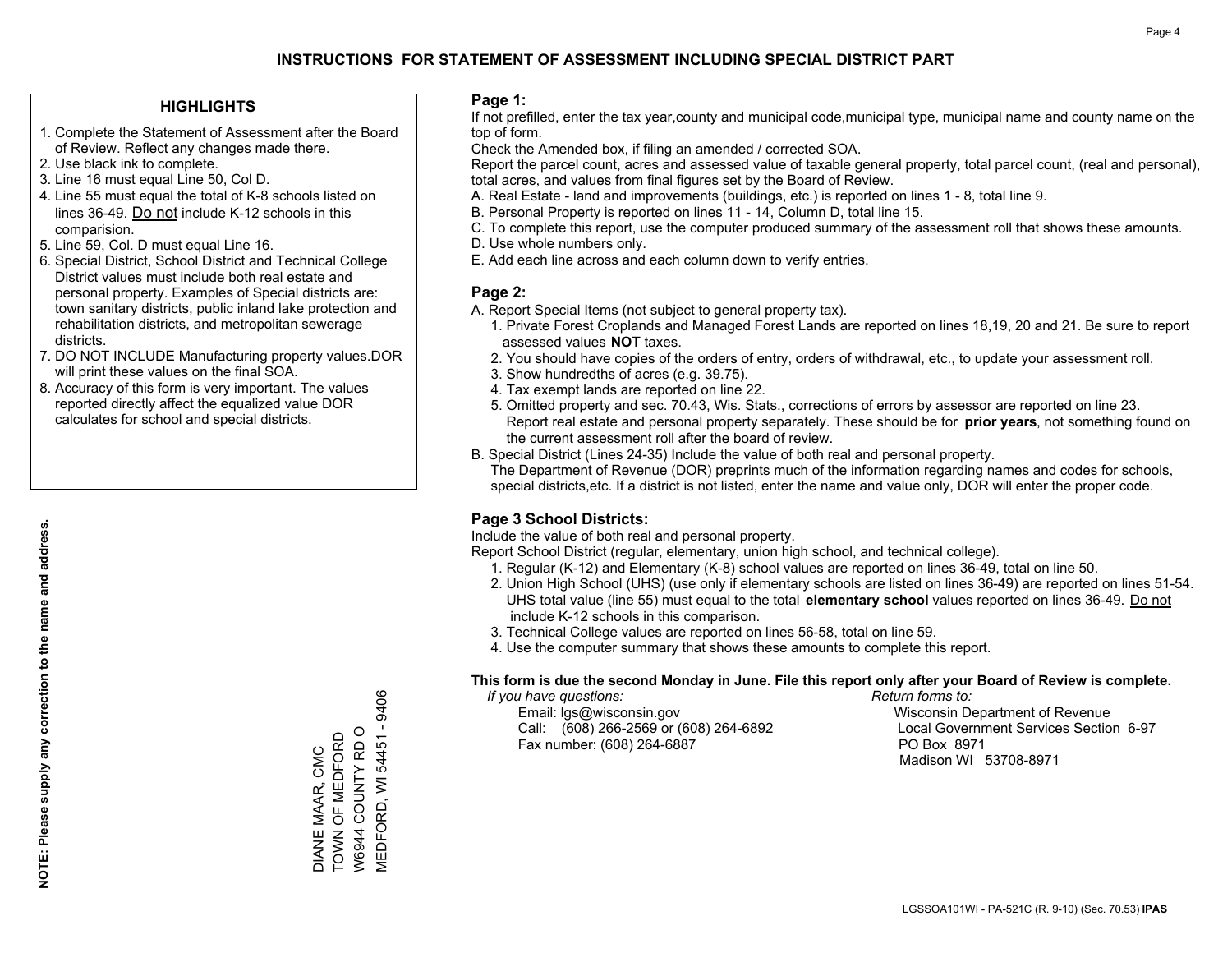**FINAL - EQUATED**

**STATEMENT OF ASSESSMENT FOR 2017** 

| 60  | กว4 | 1642    |
|-----|-----|---------|
| CO. | MUN | ACCT NO |

|             | <b>FOR</b>                                                                                                                 | <b>TOWN OF</b><br><b>OF</b><br>Town - Village - City                                                                                                                                         | <b>MOLITOR</b><br><b>Municipality Name</b> |              | <b>TAYLOR COUNTY</b><br><b>County Name</b>                          |                                |                                        | <b>WHEN COMPLETING THIS DOCUMENT</b><br>DO NOT WRITE OVER X's OR IN SHADED AREAS |
|-------------|----------------------------------------------------------------------------------------------------------------------------|----------------------------------------------------------------------------------------------------------------------------------------------------------------------------------------------|--------------------------------------------|--------------|---------------------------------------------------------------------|--------------------------------|----------------------------------------|----------------------------------------------------------------------------------|
| Line<br>No. |                                                                                                                            | <b>REAL ESTATE</b><br>(See Lines 18 - 22 for                                                                                                                                                 |                                            | PARCEL COUNT | NO. OF ACRES<br><b>WHOLE</b><br>TOTAL LAND MPROVEMENTS NUMBERS ONLY | <b>VALUE OF</b><br><b>LAND</b> | <b>VALUE OF</b><br><b>IMPROVEMENTS</b> | <b>TOTAL VALUE OF LAND</b><br>AND IMPROVEMENTS                                   |
|             |                                                                                                                            | other Real Estate)                                                                                                                                                                           | Col. A                                     | Col. B       | Col. C                                                              | Col. D                         | Col. E                                 | Col. F                                                                           |
| $\mathbf 1$ |                                                                                                                            | <b>RESIDENTIAL - Class 1</b>                                                                                                                                                                 | 322                                        | 282          | 399                                                                 | 6,947,400                      | 22,229,900                             | 29,177,300                                                                       |
| 2           |                                                                                                                            | <b>COMMERCIAL - Class 2</b>                                                                                                                                                                  | $\overline{2}$                             | 2            | $\overline{2}$                                                      | 11,700                         | 86,000                                 | 97,700                                                                           |
| 3           |                                                                                                                            | <b>MANUFACTURING - Class 3</b>                                                                                                                                                               | $\Omega$                                   | $\Omega$     | $\Omega$                                                            | 0                              | $\Omega$                               | 0                                                                                |
| 4           |                                                                                                                            | <b>AGRICULTURAL - Class 4</b>                                                                                                                                                                | 114                                        |              | 2,098                                                               | 295,700                        |                                        | 295,700                                                                          |
| 5           |                                                                                                                            | <b>UNDEVELOPED - Class 5</b>                                                                                                                                                                 | 177                                        |              | 1,217                                                               | 476,200                        |                                        | 476,200                                                                          |
| 6           | AGRICULTURAL FOREST - Class 5m<br>FOREST LANDS - Class 6                                                                   |                                                                                                                                                                                              | 59                                         |              | 800                                                                 | 552,000                        |                                        | 552,000                                                                          |
| 7           |                                                                                                                            |                                                                                                                                                                                              | 198                                        |              | 3,992                                                               | 5,996,200                      |                                        | 5,996,200                                                                        |
| 8           |                                                                                                                            | OTHER - Class 7                                                                                                                                                                              | 9                                          | 9            | 15                                                                  | 69,800                         | 535,300                                | 605,100                                                                          |
| 9           |                                                                                                                            | TOTAL - ALL COLUMNS                                                                                                                                                                          | 881                                        | 293          | 8,523                                                               | 14,349,000                     | 22,851,200                             | 37,200,200                                                                       |
| 10          |                                                                                                                            | NUMBER OF PERSONAL PROPERTY ACCOUNTS IN ROLL                                                                                                                                                 |                                            |              | 15 <sup>1</sup>                                                     | <b>LOCALLY ASSESSED</b>        | <b>MANUFACTURING</b>                   | <b>MERGED</b>                                                                    |
| 11          |                                                                                                                            | BOATS AND OTHER WATERCRAFT NOT EXEMPT - Code 1                                                                                                                                               |                                            |              |                                                                     | 0                              | $\mathbf{0}$                           | 0                                                                                |
| 12          |                                                                                                                            | MACHINERY, TOOLS AND PATTERNS - Code 2                                                                                                                                                       |                                            |              |                                                                     | 15,900                         | $\Omega$                               | 15,900                                                                           |
| 13          |                                                                                                                            | FURNITURE, FIXTURES AND EQUIPMENT - Code 3                                                                                                                                                   |                                            |              |                                                                     | 300                            | $\mathbf{0}$                           | 300                                                                              |
| 14          |                                                                                                                            | ALL OTHER PERSONAL PROPERTY NOT EXEMPT - Codes 4A, 4B, 4C                                                                                                                                    |                                            |              |                                                                     | 141,500                        | $\Omega$                               | 141,500                                                                          |
| 15          |                                                                                                                            | TOTAL OF PERSONAL PROPERTY NOT EXEMPT (Total of Lines 11-14)                                                                                                                                 |                                            |              |                                                                     | 157,700                        | $\mathbf 0$                            | 157,700                                                                          |
| 16          |                                                                                                                            | AGGREGATE ASSESSED VALUE OF ALL PROPERTY SUBJECT TO THE GENERAL PROPERTY TAX (Total of Lines 9F and 15F)<br>MUST EQUAL TOTAL VALUE OF THE SCHOOL DISTRICTS (K-12 PLUS K-8) - Line 50, Col. F |                                            |              |                                                                     |                                |                                        | 37,357,900                                                                       |
| 17          | Name of Assessor<br>Telephone #<br><b>BOARD OF REVIEW</b><br>DATE OF FINAL ADJOURNMENT<br>05/11/2017<br><b>CINDY CHASE</b> |                                                                                                                                                                                              |                                            |              |                                                                     | (715) 820-0541                 |                                        |                                                                                  |

REMARKS

The Assessment Ratio to be used in calculating the estimated Fair Market Value on tax bills for this tax district is .931678862

This ratio should be used to convert assessed values to "Calculate Equalized Values" in Step 1 of the Lottery and Gaming Credit Calculations.<br>This ratio should be used in the "Computation of Tax Equivalent" schedule of the Commission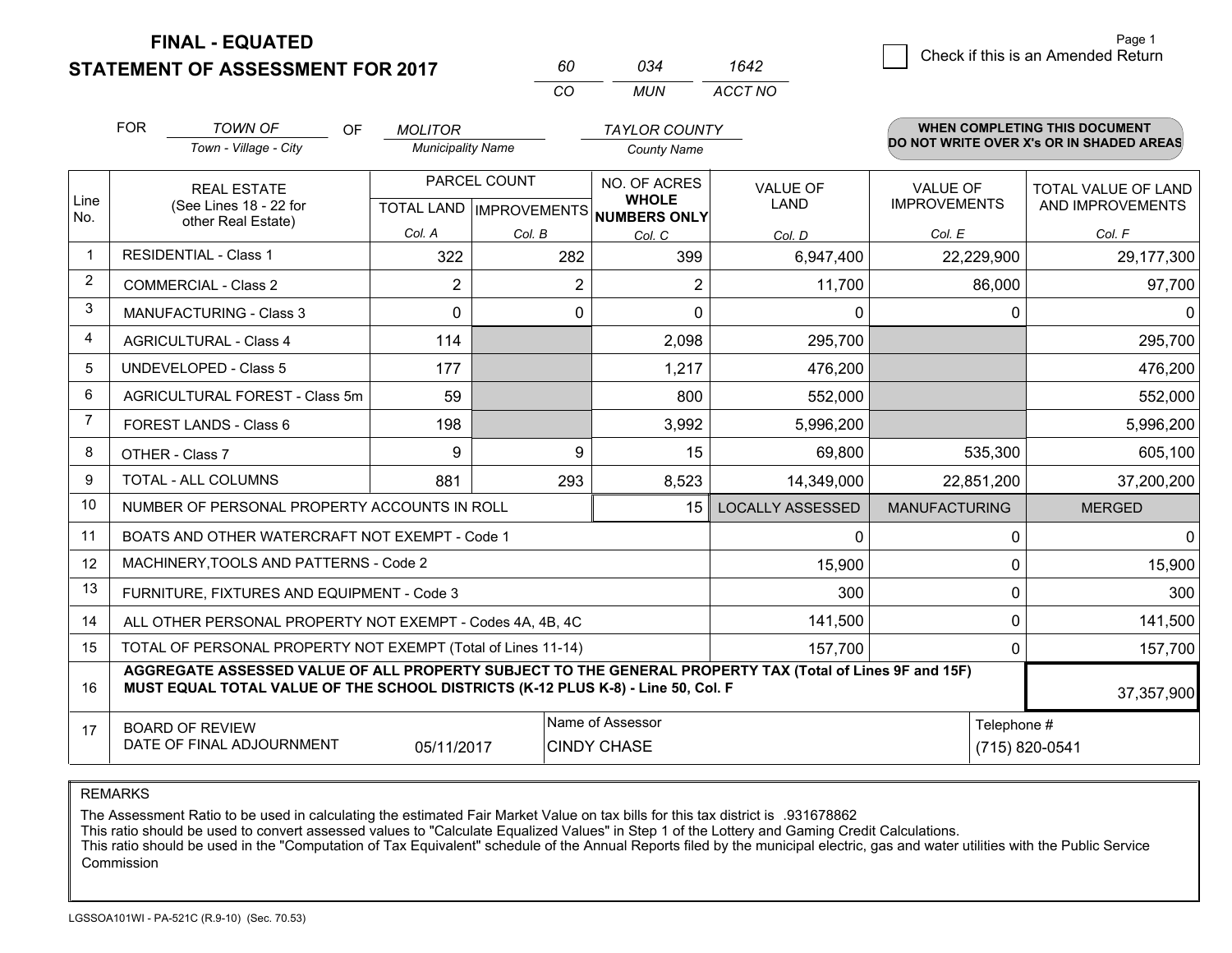*YEAR CO MUN ACCT NO* 2017 60 034 1642

Do not confuse FOREST LANDS (Line 7) with FOREST CROPS (in this section) - They are **NOT** the same

|    |                                                               |                 |  | Private Forest Crop - Reg Class @ 10¢ per acre                                 |             |                                                                              |  | Private Forest Crop - Reg Class @ \$2.52 per acre                  |               |                    |
|----|---------------------------------------------------------------|-----------------|--|--------------------------------------------------------------------------------|-------------|------------------------------------------------------------------------------|--|--------------------------------------------------------------------|---------------|--------------------|
| 18 | (a) PARCELS                                                   | (b) ACRES       |  | (c) ASSESSED VALUE                                                             |             | (d) PARCELS                                                                  |  | (e) ACRES                                                          |               | (f) ASSESSED VALUE |
|    |                                                               |                 |  |                                                                                |             |                                                                              |  |                                                                    |               |                    |
|    |                                                               |                 |  | Private Forest Crop - Special Class @ 20¢ per acre                             |             | Entered Before 2005 Managed Forest - Ferrous Mining CLOSED @ \$8.27 per acre |  |                                                                    |               |                    |
| 19 | (a) PARCELS                                                   | (b) ACRES       |  | (c) ASSESSED VALUE                                                             |             | (d) PARCELS                                                                  |  | (e) ACRES                                                          |               | (f) ASSESSED VALUE |
|    |                                                               |                 |  |                                                                                |             |                                                                              |  |                                                                    |               |                    |
|    | Entered Before 2005 Managed Forest - OPEN @ \$.79 per acre    |                 |  |                                                                                |             |                                                                              |  | Entered Before 2005 Managed Forest - CLOSED @ \$1.87 per acre      |               |                    |
| 20 | (a) PARCELS<br>(b) ACRES                                      |                 |  | (c) ASSESSED VALUE                                                             |             | (d) PARCELS                                                                  |  | (e) ACRES                                                          |               | (f) ASSESSED VALUE |
|    | 3                                                             | 94              |  | 178.600                                                                        |             | 14                                                                           |  | 478.57                                                             | 818.200       |                    |
|    | Entered After 2004 Managed Forest - OPEN @<br>\$2.14 per acre |                 |  |                                                                                |             |                                                                              |  | Entered After 2004 Managed Forest - CLOSED @ \$10.68 per acre      |               |                    |
| 21 | (a) PARCELS                                                   | (b) ACRES       |  | (c) ASSESSED VALUE                                                             | (d) PARCELS |                                                                              |  | (e) ACRES                                                          |               | (f) ASSESSED VALUE |
|    |                                                               |                 |  |                                                                                |             |                                                                              |  |                                                                    |               |                    |
|    | 23                                                            | 812.8           |  | 1,378,800                                                                      |             | 55<br>1.939.49                                                               |  | 2,945,000                                                          |               |                    |
| 22 | (a) County Forest Cropland Acres                              |                 |  | (b) Federal Acres                                                              |             | (c) State Acres                                                              |  | (d) County (NOT FOREST CROP) Acres                                 |               | (e) Other Acres    |
|    |                                                               |                 |  | 10,967.02                                                                      |             | 47.05                                                                        |  | 62.1                                                               |               | 10.27              |
|    |                                                               |                 |  | Assessed Value of Omitted Property From Prior Years (Sec. 70.44)               |             |                                                                              |  | Assessed Value of Sec. 70.43 Corrections of Errors by Assessors    |               |                    |
| 23 |                                                               | (a) REAL ESTATE |  | (b) PERSONAL                                                                   |             |                                                                              |  | (c1) REAL ESTATE                                                   |               | (c2) PERSONAL      |
|    |                                                               |                 |  |                                                                                |             |                                                                              |  |                                                                    |               |                    |
|    |                                                               |                 |  | Manufacturing Equated Value of Omitted Property From Prior Years (Sec. 70.995) |             |                                                                              |  | Mfg. Equated Value of Sec.70.43 Corrections of Errors by Assessors |               |                    |
|    | (d) REAL ESTATE                                               |                 |  | (e) PERSONAL                                                                   |             |                                                                              |  | (f1) REAL ESTATE                                                   | (f2) PERSONAL |                    |
|    |                                                               |                 |  |                                                                                |             |                                                                              |  |                                                                    |               |                    |

## **SPECIAL DISTRICTS**

| Line<br>No. | Enter 6-digit<br><b>Special District</b> | <b>Account</b><br><b>Number</b> | <b>Special District Name</b> | <b>Locally Assessed Value</b><br>of Real Estate and | Mfg Value of Real Estate<br>and Personal Property | <b>Merged Value of</b><br><b>Real Estate and</b> |
|-------------|------------------------------------------|---------------------------------|------------------------------|-----------------------------------------------------|---------------------------------------------------|--------------------------------------------------|
|             | Code (Col. A)                            | (Col. B)                        | (Col. C)                     | Personal Property (Col. D)                          | (Col. E)                                          | Personal Property (Col. F)                       |
| 24          |                                          |                                 |                              |                                                     |                                                   |                                                  |
| 25          |                                          |                                 |                              |                                                     |                                                   |                                                  |
| 26          |                                          |                                 |                              |                                                     |                                                   |                                                  |
| 27          |                                          |                                 |                              |                                                     |                                                   |                                                  |
| 28          |                                          |                                 |                              |                                                     |                                                   |                                                  |
| 29          |                                          |                                 |                              |                                                     |                                                   |                                                  |
| 30          |                                          |                                 |                              |                                                     |                                                   |                                                  |
| 31          |                                          |                                 |                              |                                                     |                                                   |                                                  |
| 32          |                                          |                                 |                              |                                                     |                                                   |                                                  |
| 33          |                                          |                                 |                              |                                                     |                                                   |                                                  |
| 34          |                                          |                                 |                              |                                                     |                                                   |                                                  |
| 35          |                                          |                                 |                              |                                                     |                                                   |                                                  |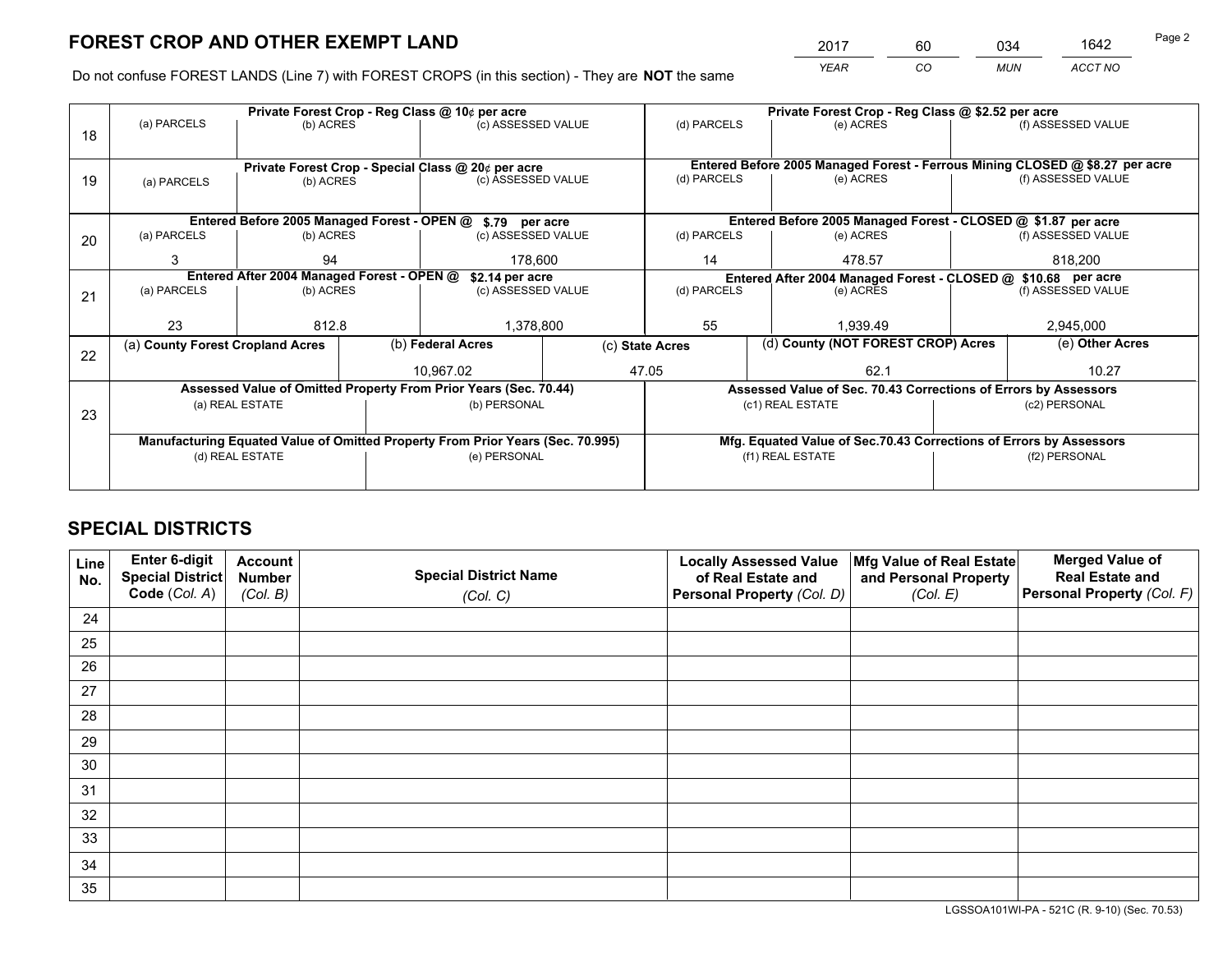|             |                                                          |                                             |                                                         | <b>YEAR</b>                                                                       | CO<br><b>MUN</b>                                              | ACCT NO                                                                        |
|-------------|----------------------------------------------------------|---------------------------------------------|---------------------------------------------------------|-----------------------------------------------------------------------------------|---------------------------------------------------------------|--------------------------------------------------------------------------------|
| Line<br>No. | Enter 6-digit<br><b>School District</b><br>Code (Col. A) | <b>Account</b><br><b>Number</b><br>(Col. B) | <b>School District Name</b><br>(Col. C)                 | <b>Locally Assessed Value</b><br>of Real Estate and<br>Personal Property (Col. D) | Mfg Value of Real Estate<br>and Personal Property<br>(Col. E) | <b>Merged Value of</b><br><b>Real Estate and</b><br>Personal Property (Col. F) |
|             | A. SCHOOL DISTRICTS (K-8 and K-12)                       |                                             |                                                         |                                                                                   |                                                               |                                                                                |
| 36          | 603409                                                   | 0356                                        | SCH D OF MEDFORD AREA                                   | 37,357,900                                                                        |                                                               | 37,357,900                                                                     |
| 37          |                                                          |                                             |                                                         |                                                                                   |                                                               |                                                                                |
| 38          |                                                          |                                             |                                                         |                                                                                   |                                                               |                                                                                |
| 39          |                                                          |                                             |                                                         |                                                                                   |                                                               |                                                                                |
| 40          |                                                          |                                             |                                                         |                                                                                   |                                                               |                                                                                |
| 41          |                                                          |                                             |                                                         |                                                                                   |                                                               |                                                                                |
| 42          |                                                          |                                             |                                                         |                                                                                   |                                                               |                                                                                |
| 43          |                                                          |                                             |                                                         |                                                                                   |                                                               |                                                                                |
| 44<br>45    |                                                          |                                             |                                                         |                                                                                   |                                                               |                                                                                |
| 46          |                                                          |                                             |                                                         |                                                                                   |                                                               |                                                                                |
| 47          |                                                          |                                             |                                                         |                                                                                   |                                                               |                                                                                |
| 48          |                                                          |                                             |                                                         |                                                                                   |                                                               |                                                                                |
| 49          |                                                          |                                             |                                                         |                                                                                   |                                                               |                                                                                |
| 50          |                                                          |                                             | TOTAL ASSESSED VALUE OF SCHOOL DISTRICTS (K-8 and K-12) | 37,357,900                                                                        |                                                               | 37,357,900                                                                     |
|             | <b>B.</b><br><b>UNION HIGH SCHOOL DISTRICTS</b>          |                                             |                                                         |                                                                                   |                                                               |                                                                                |
| 51          |                                                          |                                             |                                                         |                                                                                   |                                                               |                                                                                |
| 52          |                                                          |                                             |                                                         |                                                                                   |                                                               |                                                                                |
| 53          |                                                          |                                             |                                                         |                                                                                   |                                                               |                                                                                |
| 54          |                                                          |                                             |                                                         |                                                                                   |                                                               |                                                                                |
| 55          |                                                          |                                             | TOTAL ASSESSED VALUE OF UNION HIGH SCHOOLS              |                                                                                   |                                                               |                                                                                |
|             | C.<br><b>TECHNICAL COLLEGE DISTRICTS</b>                 |                                             |                                                         |                                                                                   |                                                               |                                                                                |
| 56          | 001500                                                   | 0014                                        | NORTH CENTRAL TECHNICAL COLLEGE<br><b>WAUS</b>          | 37,357,900                                                                        |                                                               | 37,357,900                                                                     |
| 57          |                                                          |                                             |                                                         |                                                                                   |                                                               |                                                                                |
| 58          |                                                          |                                             |                                                         |                                                                                   |                                                               |                                                                                |
| 59          |                                                          |                                             | TOTAL ASSESSED VALUE OF TECHNICAL COLLEGES              | 37,357,900                                                                        |                                                               | 37,357,900                                                                     |

2017

60

034

# *I hereby certify, to the best of my knowledge and belief, this form is complete and correct.*

**SCHOOL DISTRICTS**

| Print name of preparer | Title                    | Date (MM / DD / CCYY) |  |
|------------------------|--------------------------|-----------------------|--|
|                        |                          |                       |  |
| Signature of preparer  | Contact Telephone Number | E-mail address        |  |
|                        | $\overline{\phantom{0}}$ |                       |  |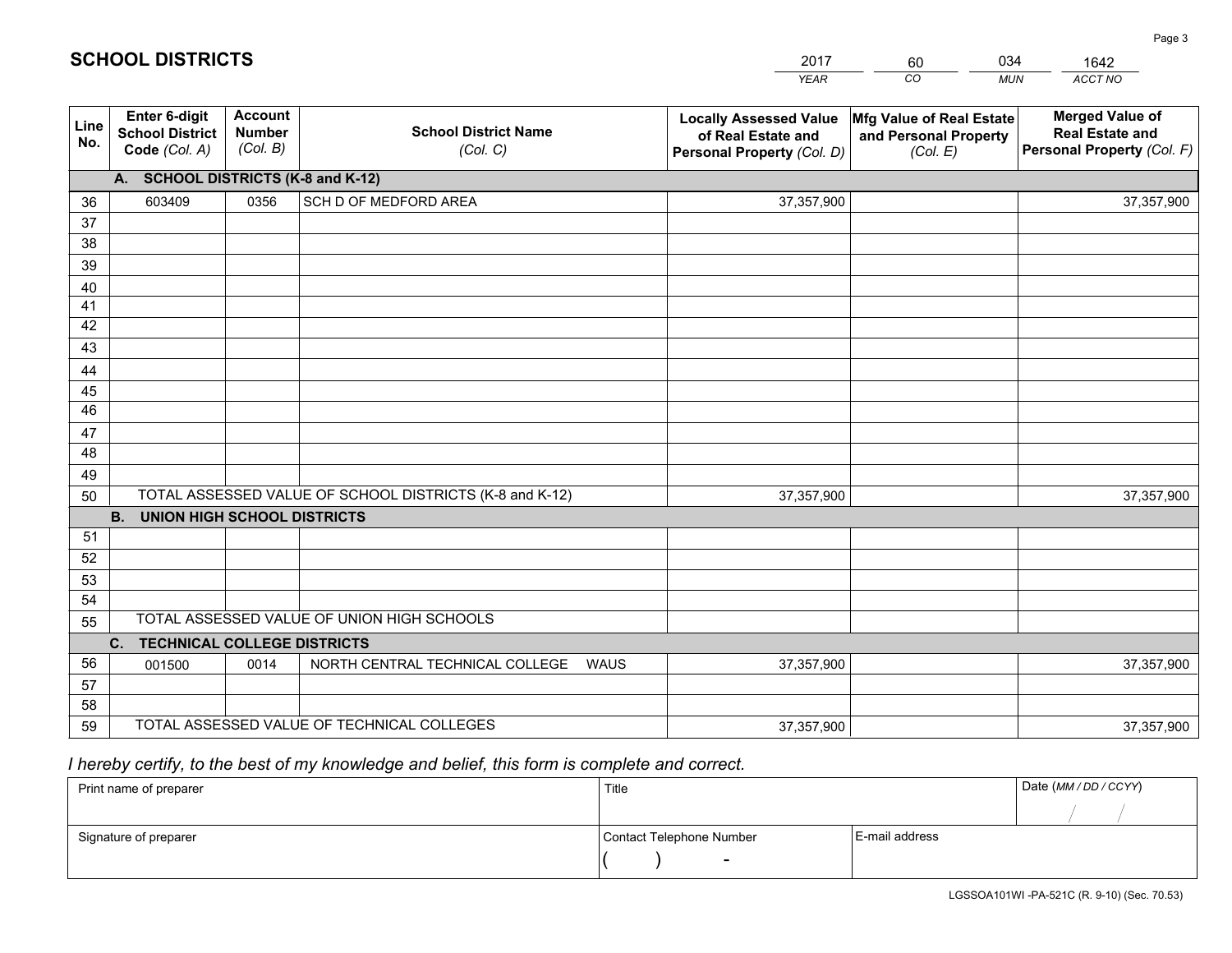### **HIGHLIGHTS**

- 1. Complete the Statement of Assessment after the Board of Review. Reflect any changes made there.
- 2. Use black ink to complete.
- 3. Line 16 must equal Line 50, Col D.
- 4. Line 55 must equal the total of K-8 schools listed on lines 36-49. Do not include K-12 schools in this comparision.
- 5. Line 59, Col. D must equal Line 16.
- 6. Special District, School District and Technical College District values must include both real estate and personal property. Examples of Special districts are: town sanitary districts, public inland lake protection and rehabilitation districts, and metropolitan sewerage districts.
- 7. DO NOT INCLUDE Manufacturing property values.DOR will print these values on the final SOA.

LINDA HENRY TOWN OF MOLITOR

\_INDA HENRY<br>TOWN OF MOLITOR

P O BOX 35

 $\Delta$ 

O BOX 35

MEDFORD, WI 54451

**MEDFORD, WI 54451** 

 8. Accuracy of this form is very important. The values reported directly affect the equalized value DOR calculates for school and special districts.

### **Page 1:**

 If not prefilled, enter the tax year,county and municipal code,municipal type, municipal name and county name on the top of form.

Check the Amended box, if filing an amended / corrected SOA.

 Report the parcel count, acres and assessed value of taxable general property, total parcel count, (real and personal), total acres, and values from final figures set by the Board of Review.

- A. Real Estate land and improvements (buildings, etc.) is reported on lines 1 8, total line 9.
- B. Personal Property is reported on lines 11 14, Column D, total line 15.
- C. To complete this report, use the computer produced summary of the assessment roll that shows these amounts.
- D. Use whole numbers only.
- E. Add each line across and each column down to verify entries.

### **Page 2:**

- A. Report Special Items (not subject to general property tax).
- 1. Private Forest Croplands and Managed Forest Lands are reported on lines 18,19, 20 and 21. Be sure to report assessed values **NOT** taxes.
- 2. You should have copies of the orders of entry, orders of withdrawal, etc., to update your assessment roll.
	- 3. Show hundredths of acres (e.g. 39.75).
- 4. Tax exempt lands are reported on line 22.
- 5. Omitted property and sec. 70.43, Wis. Stats., corrections of errors by assessor are reported on line 23. Report real estate and personal property separately. These should be for **prior years**, not something found on the current assessment roll after the board of review.
- B. Special District (Lines 24-35) Include the value of both real and personal property.
- The Department of Revenue (DOR) preprints much of the information regarding names and codes for schools, special districts,etc. If a district is not listed, enter the name and value only, DOR will enter the proper code.

## **Page 3 School Districts:**

Include the value of both real and personal property.

Report School District (regular, elementary, union high school, and technical college).

- 1. Regular (K-12) and Elementary (K-8) school values are reported on lines 36-49, total on line 50.
- 2. Union High School (UHS) (use only if elementary schools are listed on lines 36-49) are reported on lines 51-54. UHS total value (line 55) must equal to the total **elementary school** values reported on lines 36-49. Do notinclude K-12 schools in this comparison.
- 3. Technical College values are reported on lines 56-58, total on line 59.
- 4. Use the computer summary that shows these amounts to complete this report.

#### **This form is due the second Monday in June. File this report only after your Board of Review is complete.**

 *If you have questions: Return forms to:*

 Email: lgs@wisconsin.gov Wisconsin Department of RevenueCall:  $(608)$  266-2569 or  $(608)$  264-6892 Fax number: (608) 264-6887 PO Box 8971

Local Government Services Section 6-97 Madison WI 53708-8971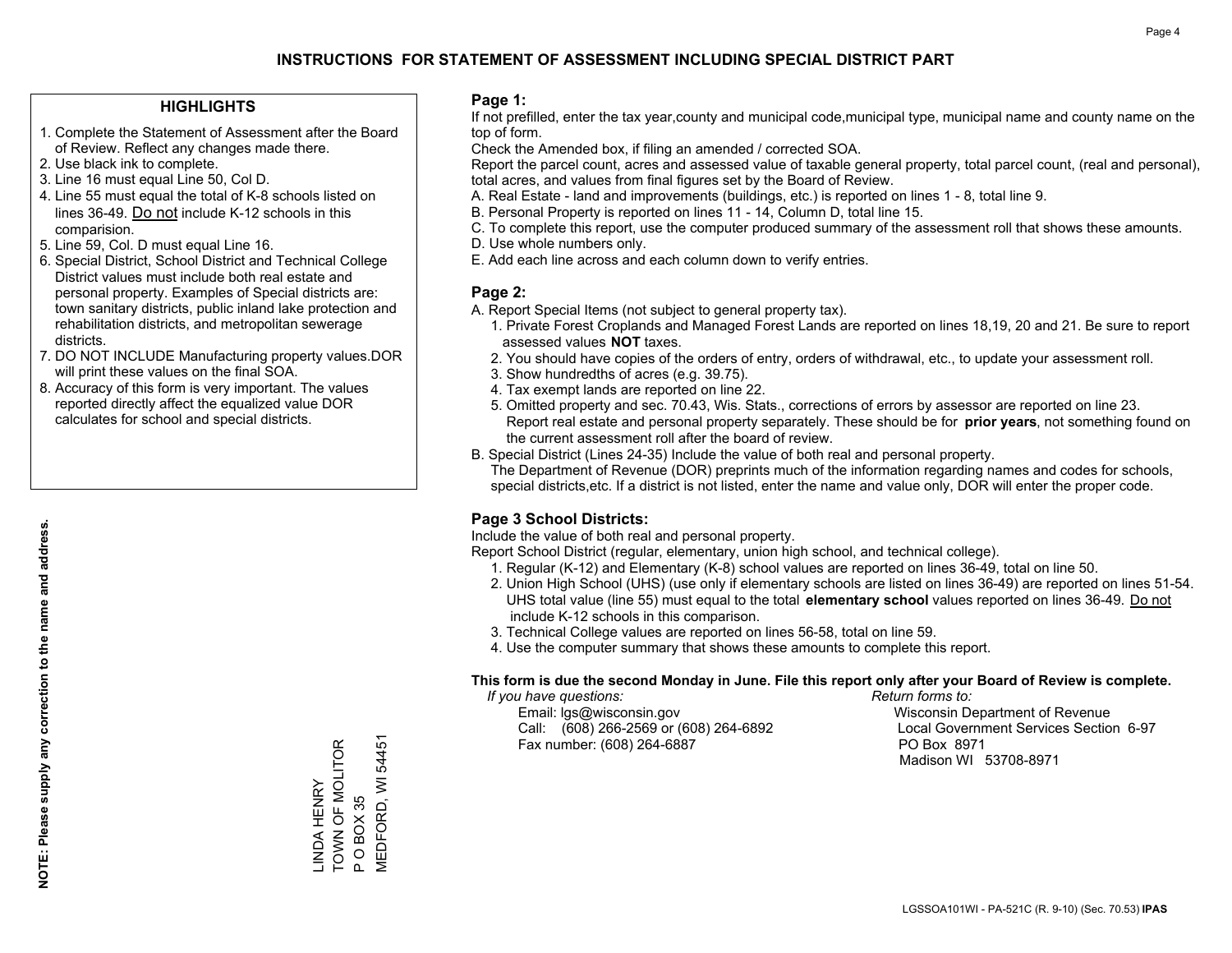**FINAL - EQUATED**

**STATEMENT OF ASSESSMENT FOR 2017** 

*CO MUN <sup>60</sup> <sup>036</sup> ACCT NO1643*

3 Check if this is an Amended Return Page 1

|             | <b>FOR</b>                                                                                                                                                                                                 | <b>TOWN OF</b><br><b>OF</b><br>Town - Village - City         | <b>PERSHING</b><br><b>Municipality Name</b> |              | <b>TAYLOR COUNTY</b><br><b>County Name</b>               |                         |                      | WHEN COMPLETING THIS DOCUMENT<br>DO NOT WRITE OVER X's OR IN SHADED AREAS |
|-------------|------------------------------------------------------------------------------------------------------------------------------------------------------------------------------------------------------------|--------------------------------------------------------------|---------------------------------------------|--------------|----------------------------------------------------------|-------------------------|----------------------|---------------------------------------------------------------------------|
|             |                                                                                                                                                                                                            | <b>REAL ESTATE</b>                                           |                                             | PARCEL COUNT | NO. OF ACRES                                             | <b>VALUE OF</b>         | <b>VALUE OF</b>      | TOTAL VALUE OF LAND                                                       |
| Line<br>No. |                                                                                                                                                                                                            | (See Lines 18 - 22 for<br>other Real Estate)                 |                                             |              | <b>WHOLE</b><br>TOTAL LAND   IMPROVEMENTS   NUMBERS ONLY | LAND                    | <b>IMPROVEMENTS</b>  | AND IMPROVEMENTS                                                          |
|             |                                                                                                                                                                                                            |                                                              | Col. A                                      | Col. B       | Col. C                                                   | Col. D                  | Col. E               | Col. F                                                                    |
| -1          |                                                                                                                                                                                                            | <b>RESIDENTIAL - Class 1</b>                                 | 91                                          | 80           | 148                                                      | 593,100                 | 3,675,600            | 4,268,700                                                                 |
| 2           |                                                                                                                                                                                                            | COMMERCIAL - Class 2                                         |                                             |              | 2                                                        | 9,000                   | 21,700               | 30,700                                                                    |
| 3           |                                                                                                                                                                                                            | <b>MANUFACTURING - Class 3</b>                               | $\Omega$                                    | $\Omega$     | $\Omega$                                                 | $\Omega$                | $\Omega$             | $\Omega$                                                                  |
| 4           |                                                                                                                                                                                                            | <b>AGRICULTURAL - Class 4</b>                                | 321                                         |              | 6,342                                                    | 891,300                 |                      | 891,300                                                                   |
| 5           |                                                                                                                                                                                                            | UNDEVELOPED - Class 5                                        | 243                                         |              | 2,204                                                    | 1,067,700               |                      | 1,067,700                                                                 |
| 6           |                                                                                                                                                                                                            | AGRICULTURAL FOREST - Class 5m                               | 160                                         |              | 2,853                                                    | 2,362,200               |                      | 2,362,200                                                                 |
| 7           | FOREST LANDS - Class 6                                                                                                                                                                                     |                                                              | 123                                         |              | 3,023                                                    | 4,034,800               |                      | 4,034,800                                                                 |
| 8           |                                                                                                                                                                                                            | OTHER - Class 7                                              | 41                                          | 41           | 86                                                       | 388,100                 | 4,835,600            | 5,223,700                                                                 |
| 9           |                                                                                                                                                                                                            | TOTAL - ALL COLUMNS                                          | 980                                         | 122          | 14,658                                                   | 9,346,200               | 8,532,900            | 17,879,100                                                                |
| 10          |                                                                                                                                                                                                            | NUMBER OF PERSONAL PROPERTY ACCOUNTS IN ROLL                 |                                             |              | $\boldsymbol{4}$                                         | <b>LOCALLY ASSESSED</b> | <b>MANUFACTURING</b> | <b>MERGED</b>                                                             |
| 11          |                                                                                                                                                                                                            | BOATS AND OTHER WATERCRAFT NOT EXEMPT - Code 1               |                                             |              |                                                          | 0                       | $\Omega$             | $\mathbf 0$                                                               |
| 12          |                                                                                                                                                                                                            | MACHINERY, TOOLS AND PATTERNS - Code 2                       |                                             |              |                                                          | 14,300                  | $\mathbf 0$          | 14,300                                                                    |
| 13          |                                                                                                                                                                                                            | FURNITURE, FIXTURES AND EQUIPMENT - Code 3                   |                                             |              |                                                          | $\Omega$                | $\mathbf 0$          | $\Omega$                                                                  |
| 14          |                                                                                                                                                                                                            | ALL OTHER PERSONAL PROPERTY NOT EXEMPT - Codes 4A, 4B, 4C    |                                             |              |                                                          | 66,100                  | 0                    | 66,100                                                                    |
| 15          |                                                                                                                                                                                                            | TOTAL OF PERSONAL PROPERTY NOT EXEMPT (Total of Lines 11-14) |                                             |              |                                                          | 80,400                  | 0                    | 80,400                                                                    |
| 16          | AGGREGATE ASSESSED VALUE OF ALL PROPERTY SUBJECT TO THE GENERAL PROPERTY TAX (Total of Lines 9F and 15F)<br>MUST EQUAL TOTAL VALUE OF THE SCHOOL DISTRICTS (K-12 PLUS K-8) - Line 50, Col. F<br>17,959,500 |                                                              |                                             |              |                                                          |                         |                      |                                                                           |
| 17          | Name of Assessor<br><b>BOARD OF REVIEW</b><br>DATE OF FINAL ADJOURNMENT<br>06/05/2017<br>ROBERT PROKOP                                                                                                     |                                                              |                                             |              |                                                          |                         | Telephone #          | (715) 452-5344                                                            |

REMARKS

The Assessment Ratio to be used in calculating the estimated Fair Market Value on tax bills for this tax district is .927899768<br>This ratio should be used to convert assessed values to "Calculate Equalized Values" in Step 1 Commission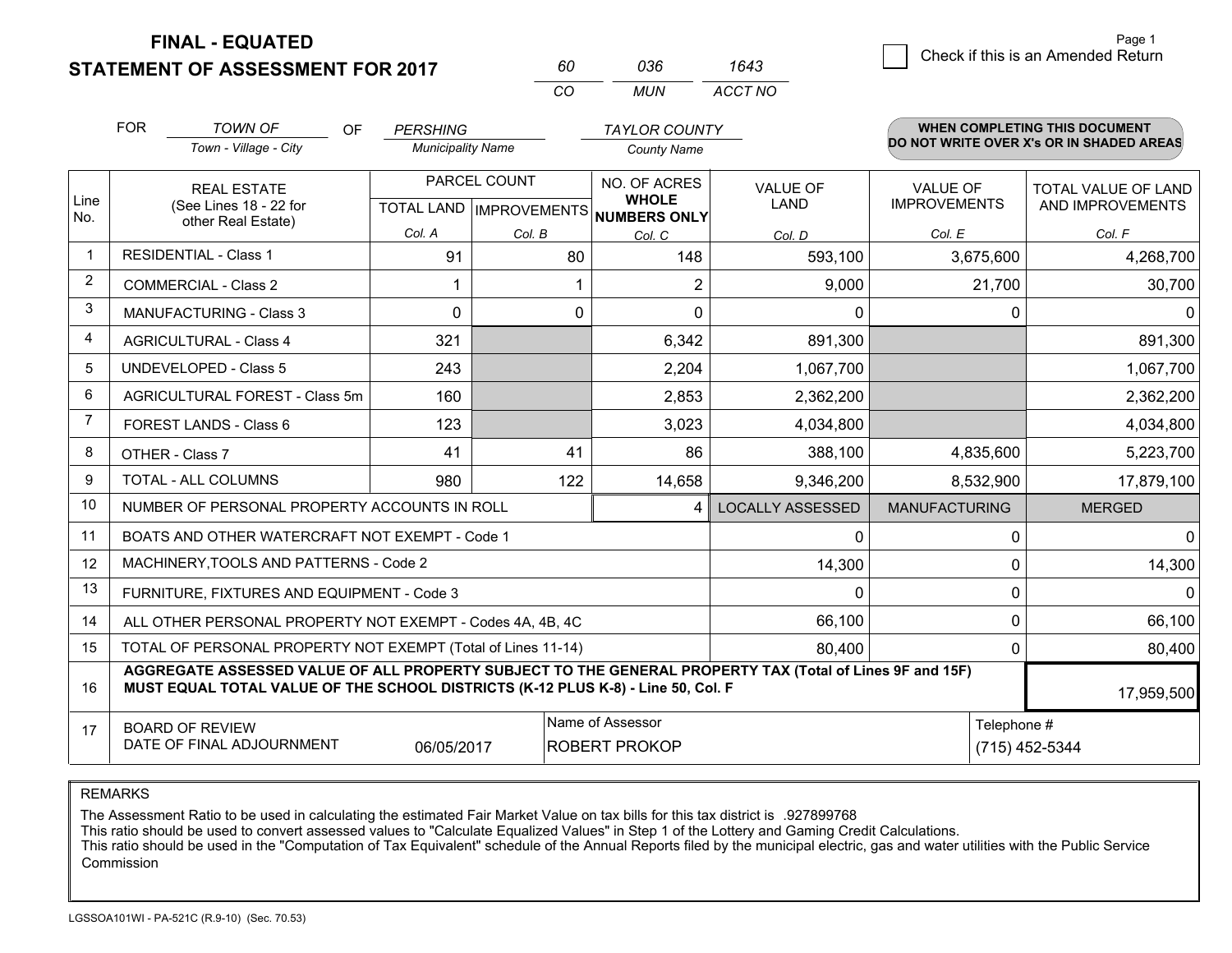*YEAR CO MUN ACCT NO* <sup>2017</sup> <sup>60</sup> <sup>036</sup> <sup>1643</sup>

Do not confuse FOREST LANDS (Line 7) with FOREST CROPS (in this section) - They are **NOT** the same

|    | Private Forest Crop - Reg Class @ 10¢ per acre                                 |                                                    |  |                    |                                                                              | Private Forest Crop - Reg Class @ \$2.52 per acre                  |               |                                    |                    |                    |
|----|--------------------------------------------------------------------------------|----------------------------------------------------|--|--------------------|------------------------------------------------------------------------------|--------------------------------------------------------------------|---------------|------------------------------------|--------------------|--------------------|
| 18 | (a) PARCELS<br>(b) ACRES                                                       |                                                    |  | (c) ASSESSED VALUE | (d) PARCELS                                                                  |                                                                    | (e) ACRES     |                                    | (f) ASSESSED VALUE |                    |
|    |                                                                                |                                                    |  |                    |                                                                              |                                                                    |               |                                    |                    |                    |
|    |                                                                                | Private Forest Crop - Special Class @ 20¢ per acre |  |                    | Entered Before 2005 Managed Forest - Ferrous Mining CLOSED @ \$8.27 per acre |                                                                    |               |                                    |                    |                    |
| 19 | (a) PARCELS                                                                    | (c) ASSESSED VALUE<br>(b) ACRES                    |  |                    | (d) PARCELS                                                                  |                                                                    | (e) ACRES     |                                    | (f) ASSESSED VALUE |                    |
|    |                                                                                |                                                    |  |                    |                                                                              |                                                                    |               |                                    |                    |                    |
|    | Entered Before 2005 Managed Forest - OPEN @ \$.79 per acre                     |                                                    |  |                    |                                                                              | Entered Before 2005 Managed Forest - CLOSED @ \$1.87 per acre      |               |                                    |                    |                    |
| 20 | (a) PARCELS                                                                    | (b) ACRES                                          |  | (c) ASSESSED VALUE |                                                                              | (d) PARCELS                                                        |               | (e) ACRES                          |                    | (f) ASSESSED VALUE |
|    | 9                                                                              | 324.09                                             |  | 450.200            |                                                                              | 20                                                                 |               | 585.43                             |                    | 892.000            |
|    | Entered After 2004 Managed Forest - OPEN @<br>\$2.14 per acre                  |                                                    |  |                    |                                                                              | Entered After 2004 Managed Forest - CLOSED @ \$10.68 per acre      |               |                                    |                    |                    |
| 21 | (a) PARCELS                                                                    | (b) ACRES<br>(c) ASSESSED VALUE                    |  |                    | (d) PARCELS                                                                  |                                                                    | (e) ACRES     | (f) ASSESSED VALUE                 |                    |                    |
|    |                                                                                |                                                    |  |                    |                                                                              |                                                                    |               |                                    |                    |                    |
|    |                                                                                | 80.27<br>140,600                                   |  |                    | 24                                                                           |                                                                    | 692.01        |                                    | 1,014,600          |                    |
| 22 | (a) County Forest Cropland Acres                                               |                                                    |  | (b) Federal Acres  | (c) State Acres                                                              |                                                                    |               | (d) County (NOT FOREST CROP) Acres |                    | (e) Other Acres    |
|    |                                                                                |                                                    |  |                    | 6,345.49                                                                     |                                                                    |               | 31.28                              |                    | 183.44             |
|    | Assessed Value of Omitted Property From Prior Years (Sec. 70.44)               |                                                    |  |                    |                                                                              | Assessed Value of Sec. 70.43 Corrections of Errors by Assessors    |               |                                    |                    |                    |
| 23 | (a) REAL ESTATE<br>(b) PERSONAL                                                |                                                    |  |                    |                                                                              |                                                                    |               | (c1) REAL ESTATE                   |                    | (c2) PERSONAL      |
|    |                                                                                |                                                    |  |                    |                                                                              |                                                                    |               |                                    |                    |                    |
|    | Manufacturing Equated Value of Omitted Property From Prior Years (Sec. 70.995) |                                                    |  |                    |                                                                              | Mfg. Equated Value of Sec.70.43 Corrections of Errors by Assessors |               |                                    |                    |                    |
|    | (d) REAL ESTATE                                                                |                                                    |  | (e) PERSONAL       | (f1) REAL ESTATE                                                             |                                                                    | (f2) PERSONAL |                                    |                    |                    |
|    |                                                                                |                                                    |  |                    |                                                                              |                                                                    |               |                                    |                    |                    |

## **SPECIAL DISTRICTS**

| Line<br>No. | Enter 6-digit<br>Special District<br>Code (Col. A) | <b>Account</b><br><b>Number</b><br>(Col. B) | <b>Special District Name</b><br>(Col. C) | <b>Locally Assessed Value</b><br>of Real Estate and<br>Personal Property (Col. D) | Mfg Value of Real Estate<br>and Personal Property<br>(Col. E) | <b>Merged Value of</b><br><b>Real Estate and</b><br>Personal Property (Col. F) |
|-------------|----------------------------------------------------|---------------------------------------------|------------------------------------------|-----------------------------------------------------------------------------------|---------------------------------------------------------------|--------------------------------------------------------------------------------|
| 24          |                                                    |                                             |                                          |                                                                                   |                                                               |                                                                                |
| 25          |                                                    |                                             |                                          |                                                                                   |                                                               |                                                                                |
| 26          |                                                    |                                             |                                          |                                                                                   |                                                               |                                                                                |
| 27          |                                                    |                                             |                                          |                                                                                   |                                                               |                                                                                |
| 28          |                                                    |                                             |                                          |                                                                                   |                                                               |                                                                                |
| 29          |                                                    |                                             |                                          |                                                                                   |                                                               |                                                                                |
| 30          |                                                    |                                             |                                          |                                                                                   |                                                               |                                                                                |
| 31          |                                                    |                                             |                                          |                                                                                   |                                                               |                                                                                |
| 32          |                                                    |                                             |                                          |                                                                                   |                                                               |                                                                                |
| 33          |                                                    |                                             |                                          |                                                                                   |                                                               |                                                                                |
| 34          |                                                    |                                             |                                          |                                                                                   |                                                               |                                                                                |
| 35          |                                                    |                                             |                                          |                                                                                   |                                                               |                                                                                |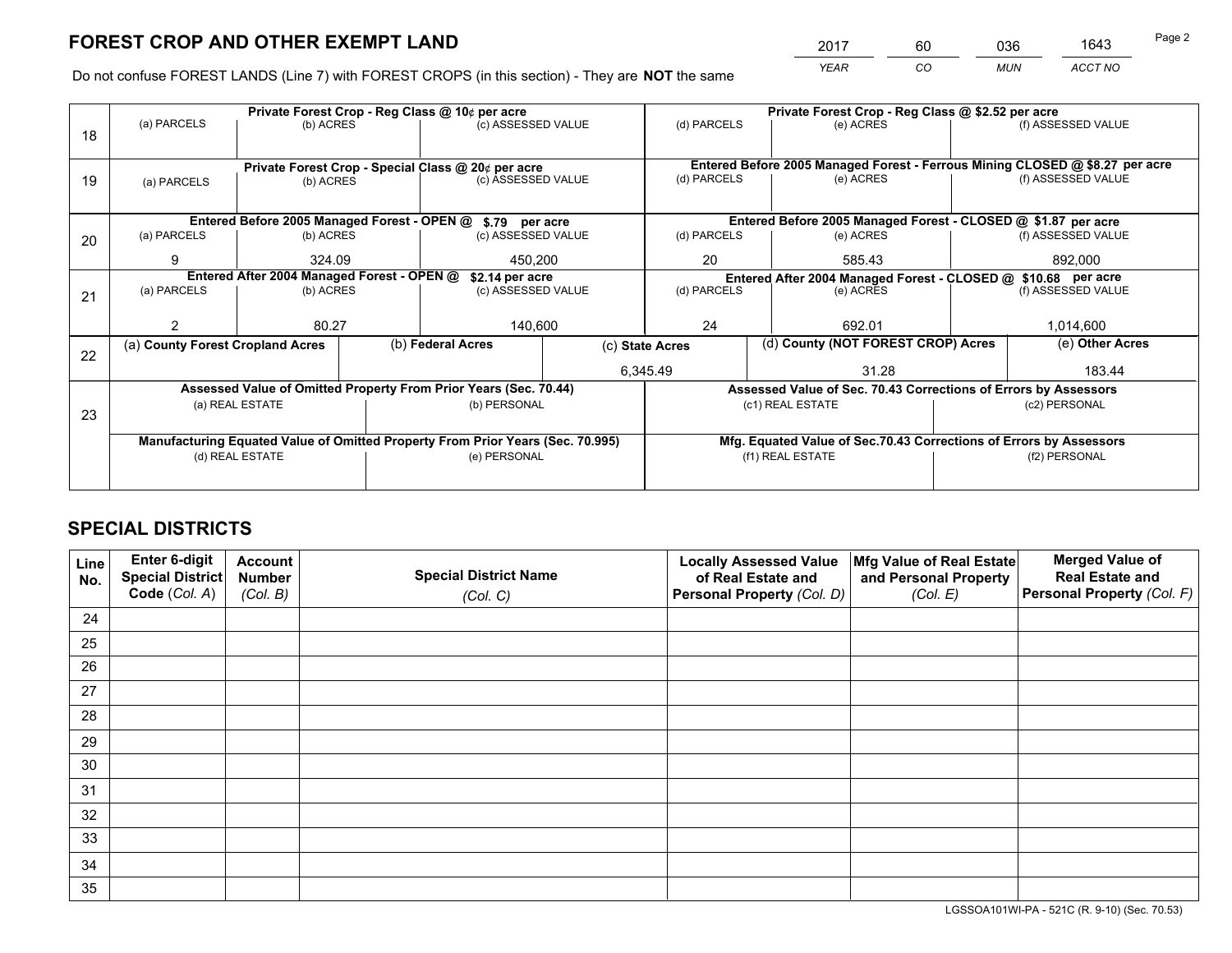|             |                                                          |                                             |                                                         | <b>YEAR</b>                                                                       | CO<br><b>MUN</b>                                              | ACCT NO                                                                        |
|-------------|----------------------------------------------------------|---------------------------------------------|---------------------------------------------------------|-----------------------------------------------------------------------------------|---------------------------------------------------------------|--------------------------------------------------------------------------------|
| Line<br>No. | Enter 6-digit<br><b>School District</b><br>Code (Col. A) | <b>Account</b><br><b>Number</b><br>(Col. B) | <b>School District Name</b><br>(Col. C)                 | <b>Locally Assessed Value</b><br>of Real Estate and<br>Personal Property (Col. D) | Mfg Value of Real Estate<br>and Personal Property<br>(Col. E) | <b>Merged Value of</b><br><b>Real Estate and</b><br>Personal Property (Col. F) |
|             | A. SCHOOL DISTRICTS (K-8 and K-12)                       |                                             |                                                         |                                                                                   |                                                               |                                                                                |
| 36          | 602135                                                   | 0355                                        | SCH D OF GILMAN                                         | 17,959,500                                                                        |                                                               | 17,959,500                                                                     |
| 37          |                                                          |                                             |                                                         |                                                                                   |                                                               |                                                                                |
| 38          |                                                          |                                             |                                                         |                                                                                   |                                                               |                                                                                |
| 39          |                                                          |                                             |                                                         |                                                                                   |                                                               |                                                                                |
| 40          |                                                          |                                             |                                                         |                                                                                   |                                                               |                                                                                |
| 41          |                                                          |                                             |                                                         |                                                                                   |                                                               |                                                                                |
| 42          |                                                          |                                             |                                                         |                                                                                   |                                                               |                                                                                |
| 43          |                                                          |                                             |                                                         |                                                                                   |                                                               |                                                                                |
| 44          |                                                          |                                             |                                                         |                                                                                   |                                                               |                                                                                |
| 45<br>46    |                                                          |                                             |                                                         |                                                                                   |                                                               |                                                                                |
|             |                                                          |                                             |                                                         |                                                                                   |                                                               |                                                                                |
| 47<br>48    |                                                          |                                             |                                                         |                                                                                   |                                                               |                                                                                |
| 49          |                                                          |                                             |                                                         |                                                                                   |                                                               |                                                                                |
| 50          |                                                          |                                             | TOTAL ASSESSED VALUE OF SCHOOL DISTRICTS (K-8 and K-12) | 17,959,500                                                                        |                                                               | 17,959,500                                                                     |
|             | <b>B.</b><br><b>UNION HIGH SCHOOL DISTRICTS</b>          |                                             |                                                         |                                                                                   |                                                               |                                                                                |
| 51          |                                                          |                                             |                                                         |                                                                                   |                                                               |                                                                                |
| 52          |                                                          |                                             |                                                         |                                                                                   |                                                               |                                                                                |
| 53          |                                                          |                                             |                                                         |                                                                                   |                                                               |                                                                                |
| 54          |                                                          |                                             |                                                         |                                                                                   |                                                               |                                                                                |
| 55          |                                                          |                                             | TOTAL ASSESSED VALUE OF UNION HIGH SCHOOLS              |                                                                                   |                                                               |                                                                                |
|             | C. TECHNICAL COLLEGE DISTRICTS                           |                                             |                                                         |                                                                                   |                                                               |                                                                                |
| 56          | 000100                                                   | 0001                                        | CHIPPEWA VALLEY TECHNICAL COLLEGE EAUC                  | 17,959,500                                                                        |                                                               | 17,959,500                                                                     |
| 57          |                                                          |                                             |                                                         |                                                                                   |                                                               |                                                                                |
| 58          |                                                          |                                             |                                                         |                                                                                   |                                                               |                                                                                |
| 59          |                                                          |                                             | TOTAL ASSESSED VALUE OF TECHNICAL COLLEGES              | 17,959,500                                                                        |                                                               | 17,959,500                                                                     |

# *I hereby certify, to the best of my knowledge and belief, this form is complete and correct.*

| Print name of preparer | Title                    | Date (MM / DD / CCYY) |
|------------------------|--------------------------|-----------------------|
|                        |                          |                       |
| Signature of preparer  | Contact Telephone Number | E-mail address        |
|                        | $\overline{\phantom{0}}$ |                       |

# **SCHOOL DISTRICTS**

201760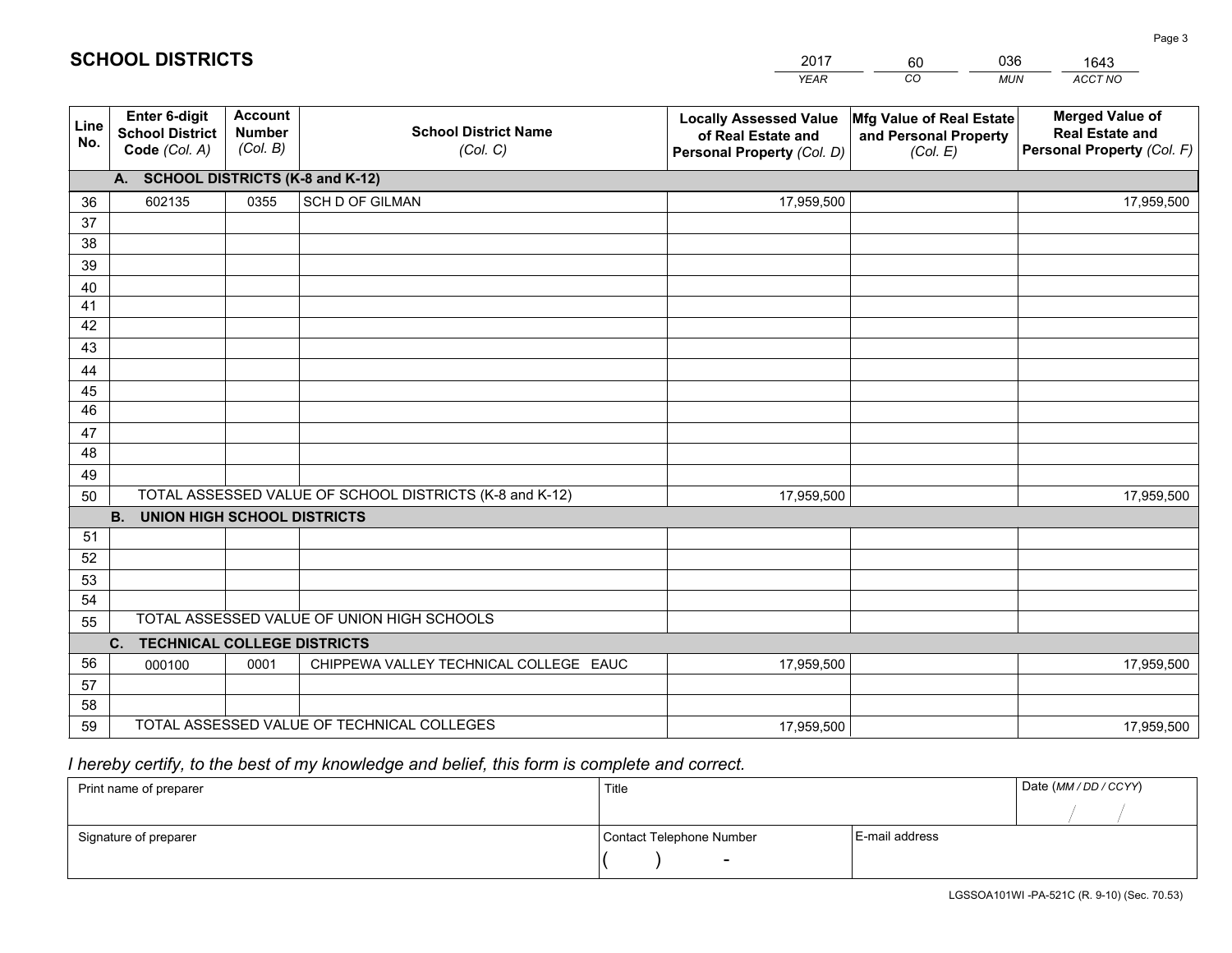### **HIGHLIGHTS**

- 1. Complete the Statement of Assessment after the Board of Review. Reflect any changes made there.
- 2. Use black ink to complete.
- 3. Line 16 must equal Line 50, Col D.
- 4. Line 55 must equal the total of K-8 schools listed on lines 36-49. Do not include K-12 schools in this comparision.
- 5. Line 59, Col. D must equal Line 16.
- 6. Special District, School District and Technical College District values must include both real estate and personal property. Examples of Special districts are: town sanitary districts, public inland lake protection and rehabilitation districts, and metropolitan sewerage districts.
- 7. DO NOT INCLUDE Manufacturing property values.DOR will print these values on the final SOA.
- 8. Accuracy of this form is very important. The values reported directly affect the equalized value DOR calculates for school and special districts.

#### **Page 1:**

 If not prefilled, enter the tax year,county and municipal code,municipal type, municipal name and county name on the top of form.

Check the Amended box, if filing an amended / corrected SOA.

 Report the parcel count, acres and assessed value of taxable general property, total parcel count, (real and personal), total acres, and values from final figures set by the Board of Review.

- A. Real Estate land and improvements (buildings, etc.) is reported on lines 1 8, total line 9.
- B. Personal Property is reported on lines 11 14, Column D, total line 15.
- C. To complete this report, use the computer produced summary of the assessment roll that shows these amounts.
- D. Use whole numbers only.
- E. Add each line across and each column down to verify entries.

### **Page 2:**

- A. Report Special Items (not subject to general property tax).
- 1. Private Forest Croplands and Managed Forest Lands are reported on lines 18,19, 20 and 21. Be sure to report assessed values **NOT** taxes.
- 2. You should have copies of the orders of entry, orders of withdrawal, etc., to update your assessment roll.
	- 3. Show hundredths of acres (e.g. 39.75).
- 4. Tax exempt lands are reported on line 22.
- 5. Omitted property and sec. 70.43, Wis. Stats., corrections of errors by assessor are reported on line 23. Report real estate and personal property separately. These should be for **prior years**, not something found on the current assessment roll after the board of review.
- B. Special District (Lines 24-35) Include the value of both real and personal property.
- The Department of Revenue (DOR) preprints much of the information regarding names and codes for schools, special districts,etc. If a district is not listed, enter the name and value only, DOR will enter the proper code.

## **Page 3 School Districts:**

Include the value of both real and personal property.

Report School District (regular, elementary, union high school, and technical college).

- 1. Regular (K-12) and Elementary (K-8) school values are reported on lines 36-49, total on line 50.
- 2. Union High School (UHS) (use only if elementary schools are listed on lines 36-49) are reported on lines 51-54. UHS total value (line 55) must equal to the total **elementary school** values reported on lines 36-49. Do notinclude K-12 schools in this comparison.
- 3. Technical College values are reported on lines 56-58, total on line 59.
- 4. Use the computer summary that shows these amounts to complete this report.

#### **This form is due the second Monday in June. File this report only after your Board of Review is complete.**

 *If you have questions: Return forms to:*

 Email: lgs@wisconsin.gov Wisconsin Department of RevenueCall:  $(608)$  266-2569 or  $(608)$  264-6892 Fax number: (608) 264-6887 PO Box 8971

Local Government Services Section 6-97 Madison WI 53708-8971

**NOTE: Please supply any correction to the name and address.** NOTE: Please supply any correction to the name and address.

DEPUTY CLERK ALLISON CURTIS<br>TOWN OF PERSHING DEPUTY CLERK ALLISON CURTIS 5520 HOLCOMBE, WI 54745 -TOWN OF PERSHING 28755 295TH AVE 28755 295TH AVE

HOLCOMBE, WI 54745 - 5520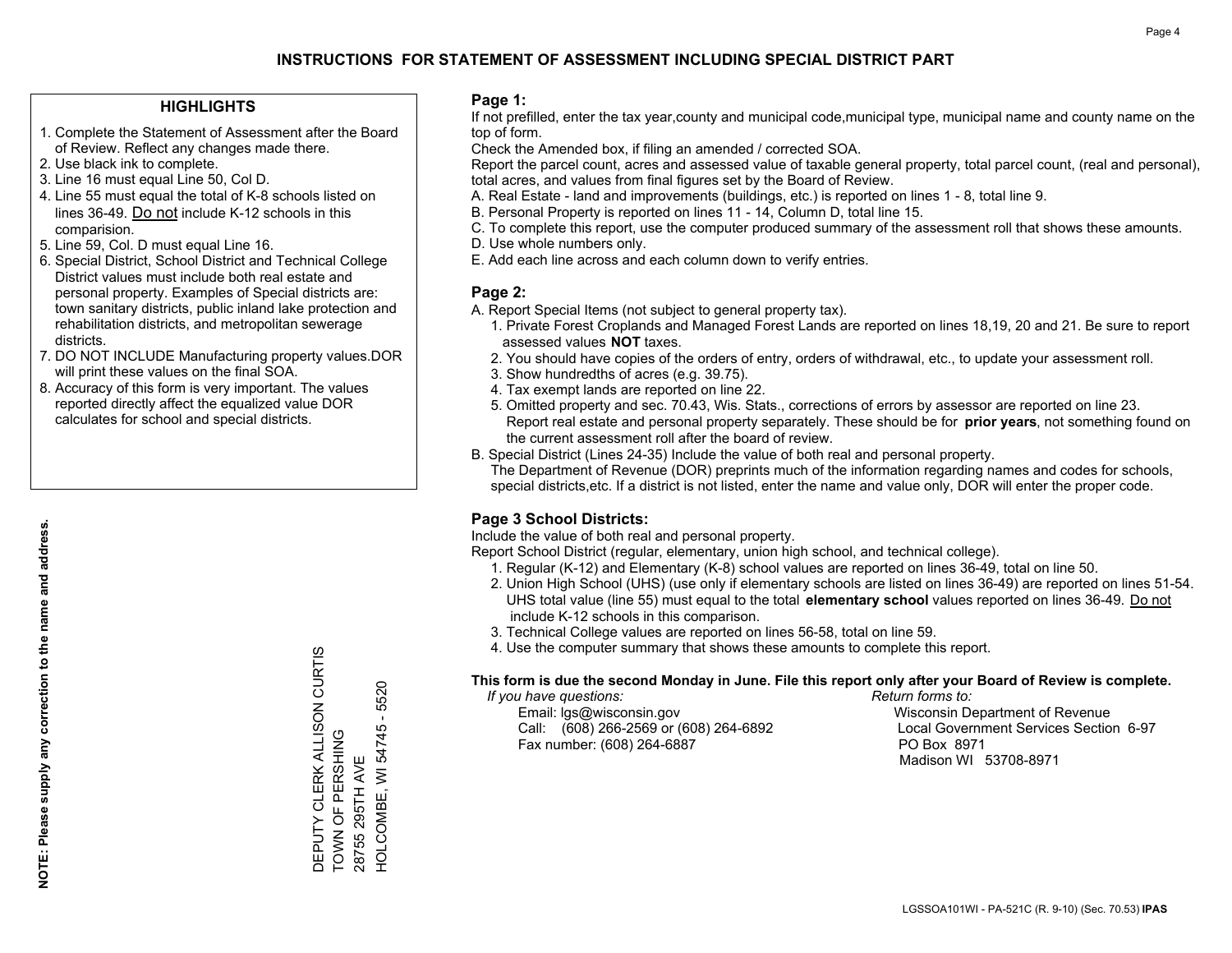**FINAL - EQUATED**

**STATEMENT OF ASSESSMENT FOR 2017** 

| 60  | 038. | 1644    |  |
|-----|------|---------|--|
| -CO | MUN  | ACCT NO |  |

|              | <b>FOR</b>                                                                   | <b>TOWN OF</b><br>OF.                                                                                                                                                                        | <b>RIB LAKE</b>          |                           | <b>TAYLOR COUNTY</b>                |                         |                      | <b>WHEN COMPLETING THIS DOCUMENT</b>     |
|--------------|------------------------------------------------------------------------------|----------------------------------------------------------------------------------------------------------------------------------------------------------------------------------------------|--------------------------|---------------------------|-------------------------------------|-------------------------|----------------------|------------------------------------------|
|              |                                                                              | Town - Village - City                                                                                                                                                                        | <b>Municipality Name</b> |                           | <b>County Name</b>                  |                         |                      | DO NOT WRITE OVER X's OR IN SHADED AREAS |
|              | <b>REAL ESTATE</b>                                                           |                                                                                                                                                                                              |                          | PARCEL COUNT              | NO. OF ACRES                        | <b>VALUE OF</b>         | VALUE OF             | <b>TOTAL VALUE OF LAND</b>               |
| Line<br>No.  |                                                                              | (See Lines 18 - 22 for<br>other Real Estate)                                                                                                                                                 |                          | TOTAL LAND   IMPROVEMENTS | <b>WHOLE</b><br><b>NUMBERS ONLY</b> | LAND                    | <b>IMPROVEMENTS</b>  | AND IMPROVEMENTS                         |
|              |                                                                              |                                                                                                                                                                                              | Col. A                   | Col. B                    | Col. C                              | Col. D                  | Col. E               | Col. F                                   |
| $\mathbf{1}$ |                                                                              | <b>RESIDENTIAL - Class 1</b>                                                                                                                                                                 | 562                      | 487                       | 864                                 | 9,519,500               | 38,509,700           | 48,029,200                               |
| 2            |                                                                              | <b>COMMERCIAL - Class 2</b>                                                                                                                                                                  | 6                        | 6                         | 8                                   | 38,500                  | 508,200              | 546,700                                  |
| 3            |                                                                              | <b>MANUFACTURING - Class 3</b>                                                                                                                                                               | $\Omega$                 | 0                         | $\Omega$                            | 0                       | $\Omega$             | $\Omega$                                 |
| 4            |                                                                              | <b>AGRICULTURAL - Class 4</b>                                                                                                                                                                | 313                      |                           | 5,492                               | 799,800                 |                      | 799,800                                  |
| 5            |                                                                              | <b>UNDEVELOPED - Class 5</b>                                                                                                                                                                 | 540                      |                           | 4,756                               | 2,041,200               |                      | 2,041,200                                |
| 6            |                                                                              | AGRICULTURAL FOREST - Class 5m                                                                                                                                                               | 197                      |                           | 2,910                               | 2,287,600               |                      | 2,287,600                                |
| 7            |                                                                              | FOREST LANDS - Class 6                                                                                                                                                                       | 394                      |                           | 7,313                               | 12,353,600              |                      | 12,353,600                               |
| 8            |                                                                              | OTHER - Class 7                                                                                                                                                                              | 46                       | 46                        | 123                                 | 554,300                 | 4,012,300            | 4,566,600                                |
| 9            |                                                                              | <b>TOTAL - ALL COLUMNS</b>                                                                                                                                                                   | 2,058                    | 539                       | 21,466                              | 27,594,500              | 43,030,200           | 70,624,700                               |
| 10           |                                                                              | NUMBER OF PERSONAL PROPERTY ACCOUNTS IN ROLL                                                                                                                                                 |                          |                           | 33                                  | <b>LOCALLY ASSESSED</b> | <b>MANUFACTURING</b> | <b>MERGED</b>                            |
| 11           |                                                                              | BOATS AND OTHER WATERCRAFT NOT EXEMPT - Code 1                                                                                                                                               |                          |                           |                                     | 200                     | 0                    | 200                                      |
| 12           |                                                                              | MACHINERY, TOOLS AND PATTERNS - Code 2                                                                                                                                                       |                          |                           |                                     | 43,900                  | 0                    | 43,900                                   |
| 13           |                                                                              | FURNITURE, FIXTURES AND EQUIPMENT - Code 3                                                                                                                                                   |                          |                           |                                     | 29,500                  | 0                    | 29,500                                   |
| 14           | 0<br>235,100<br>ALL OTHER PERSONAL PROPERTY NOT EXEMPT - Codes 4A, 4B, 4C    |                                                                                                                                                                                              |                          |                           |                                     | 235,100                 |                      |                                          |
| 15           | TOTAL OF PERSONAL PROPERTY NOT EXEMPT (Total of Lines 11-14)<br>308,700<br>0 |                                                                                                                                                                                              |                          |                           | 308,700                             |                         |                      |                                          |
| 16           |                                                                              | AGGREGATE ASSESSED VALUE OF ALL PROPERTY SUBJECT TO THE GENERAL PROPERTY TAX (Total of Lines 9F and 15F)<br>MUST EQUAL TOTAL VALUE OF THE SCHOOL DISTRICTS (K-12 PLUS K-8) - Line 50, Col. F |                          |                           |                                     |                         |                      | 70,933,400                               |
| 17           |                                                                              | <b>BOARD OF REVIEW</b>                                                                                                                                                                       |                          |                           | Name of Assessor                    |                         | Telephone #          |                                          |
|              |                                                                              | DATE OF FINAL ADJOURNMENT                                                                                                                                                                    | 05/19/2017               |                           | <b>CINDY CHASE</b>                  |                         |                      | (715) 820-0541                           |

REMARKS

The Assessment Ratio to be used in calculating the estimated Fair Market Value on tax bills for this tax district is .952697793

This ratio should be used to convert assessed values to "Calculate Equalized Values" in Step 1 of the Lottery and Gaming Credit Calculations.

 This ratio should be used in the "Computation of Tax Equivalent" schedule of the Annual Reports filed by the municipal electric, gas and water utilities with the Public Service Commission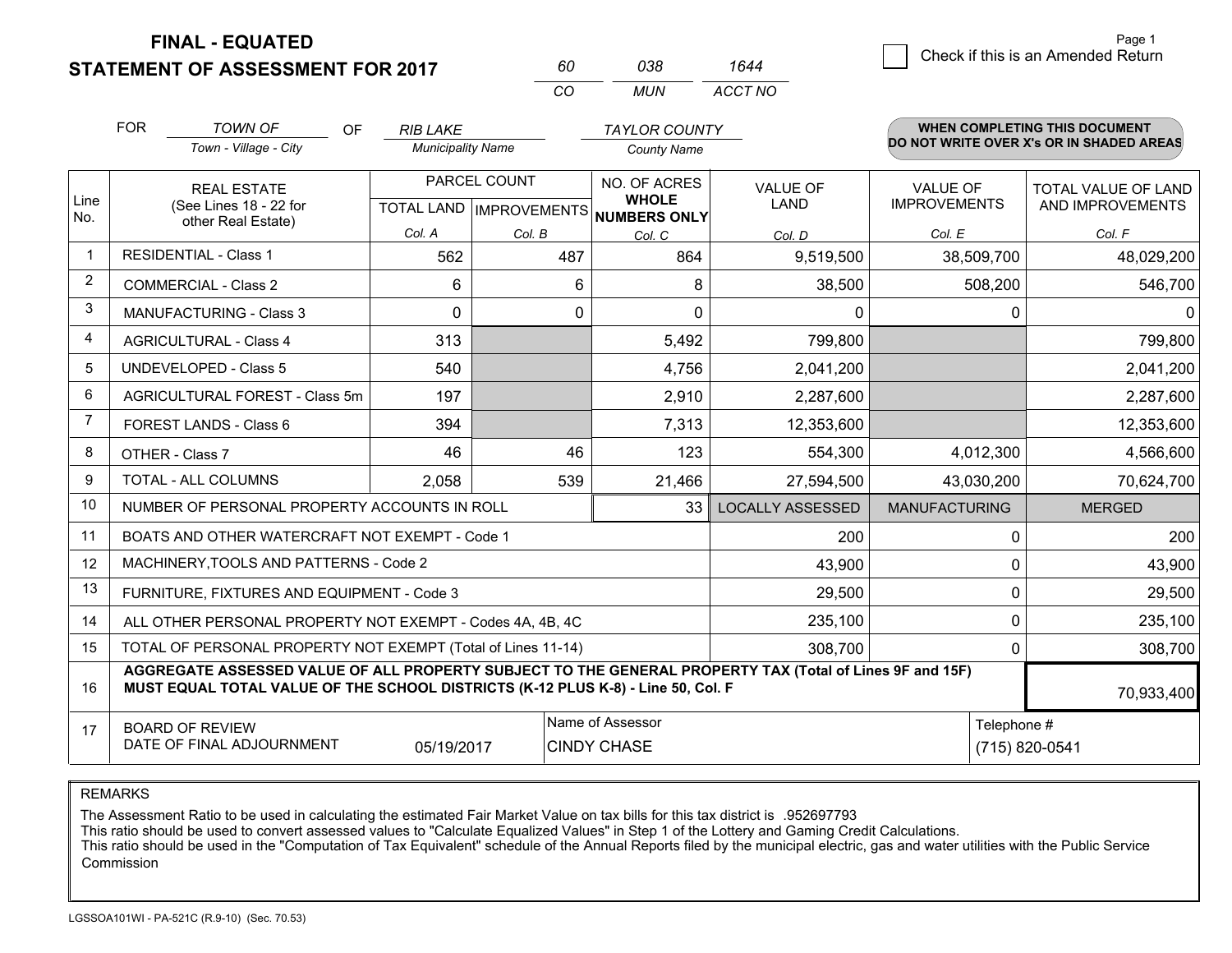*YEAR CO MUN ACCT NO* <sup>2017</sup> <sup>60</sup> <sup>038</sup> <sup>1644</sup>

Do not confuse FOREST LANDS (Line 7) with FOREST CROPS (in this section) - They are **NOT** the same

|    |                                  |                                                                                                                                |           | Private Forest Crop - Reg Class @ 10¢ per acre                                 |  |                 | Private Forest Crop - Reg Class @ \$2.52 per acre                            |  |                    |  |
|----|----------------------------------|--------------------------------------------------------------------------------------------------------------------------------|-----------|--------------------------------------------------------------------------------|--|-----------------|------------------------------------------------------------------------------|--|--------------------|--|
| 18 | (a) PARCELS                      | (b) ACRES                                                                                                                      |           | (c) ASSESSED VALUE                                                             |  | (d) PARCELS     | (e) ACRES                                                                    |  | (f) ASSESSED VALUE |  |
|    |                                  |                                                                                                                                |           | Private Forest Crop - Special Class @ 20¢ per acre                             |  |                 | Entered Before 2005 Managed Forest - Ferrous Mining CLOSED @ \$8.27 per acre |  |                    |  |
| 19 | (a) PARCELS                      | (b) ACRES                                                                                                                      |           | (c) ASSESSED VALUE                                                             |  | (d) PARCELS     | (e) ACRES                                                                    |  | (f) ASSESSED VALUE |  |
|    |                                  |                                                                                                                                |           |                                                                                |  |                 |                                                                              |  |                    |  |
|    |                                  |                                                                                                                                |           | Entered Before 2005 Managed Forest - OPEN @ \$.79 per acre                     |  |                 | Entered Before 2005 Managed Forest - CLOSED @ \$1.87 per acre                |  |                    |  |
| 20 | (a) PARCELS                      | (b) ACRES                                                                                                                      |           | (c) ASSESSED VALUE                                                             |  | (d) PARCELS     | (e) ACRES                                                                    |  | (f) ASSESSED VALUE |  |
|    | 41                               | 1,365.9                                                                                                                        | 2,329,000 |                                                                                |  | 97              | 3,371                                                                        |  | 5,787,800          |  |
|    |                                  | Entered After 2004 Managed Forest - OPEN @<br>\$2.14 per acre<br>Entered After 2004 Managed Forest - CLOSED @ \$10.68 per acre |           |                                                                                |  |                 |                                                                              |  |                    |  |
| 21 | (a) PARCELS                      | (b) ACRES                                                                                                                      |           | (c) ASSESSED VALUE                                                             |  | (d) PARCELS     | (e) ACRES                                                                    |  | (f) ASSESSED VALUE |  |
|    |                                  |                                                                                                                                |           |                                                                                |  |                 |                                                                              |  |                    |  |
|    | 35                               | 1,239.06                                                                                                                       |           | 2,116,100                                                                      |  | 86<br>2.744.7   |                                                                              |  | 4,353,600          |  |
| 22 | (a) County Forest Cropland Acres |                                                                                                                                |           | (b) Federal Acres                                                              |  | (c) State Acres | (d) County (NOT FOREST CROP) Acres                                           |  | (e) Other Acres    |  |
|    | 16,630.12                        |                                                                                                                                |           |                                                                                |  | 17.23<br>100.76 |                                                                              |  | 498.34             |  |
|    |                                  |                                                                                                                                |           | Assessed Value of Omitted Property From Prior Years (Sec. 70.44)               |  |                 | Assessed Value of Sec. 70.43 Corrections of Errors by Assessors              |  |                    |  |
| 23 |                                  | (a) REAL ESTATE<br>(b) PERSONAL<br>(c1) REAL ESTATE<br>(c2) PERSONAL                                                           |           |                                                                                |  |                 |                                                                              |  |                    |  |
|    |                                  |                                                                                                                                |           |                                                                                |  |                 |                                                                              |  |                    |  |
|    |                                  |                                                                                                                                |           | Manufacturing Equated Value of Omitted Property From Prior Years (Sec. 70.995) |  |                 | Mfg. Equated Value of Sec.70.43 Corrections of Errors by Assessors           |  |                    |  |
|    |                                  | (d) REAL ESTATE                                                                                                                |           | (e) PERSONAL                                                                   |  |                 | (f1) REAL ESTATE                                                             |  | (f2) PERSONAL      |  |
|    |                                  |                                                                                                                                |           |                                                                                |  |                 |                                                                              |  |                    |  |

## **SPECIAL DISTRICTS**

| Line<br>No. | Enter 6-digit<br>Special District<br>Code (Col. A) | <b>Account</b><br><b>Number</b> | <b>Special District Name</b> | <b>Locally Assessed Value</b><br>of Real Estate and | Mfg Value of Real Estate<br>and Personal Property | <b>Merged Value of</b><br><b>Real Estate and</b><br>Personal Property (Col. F) |
|-------------|----------------------------------------------------|---------------------------------|------------------------------|-----------------------------------------------------|---------------------------------------------------|--------------------------------------------------------------------------------|
|             |                                                    | (Col. B)                        | (Col. C)                     | Personal Property (Col. D)                          | (Col. E)                                          |                                                                                |
| 24          |                                                    |                                 |                              |                                                     |                                                   |                                                                                |
| 25          |                                                    |                                 |                              |                                                     |                                                   |                                                                                |
| 26          |                                                    |                                 |                              |                                                     |                                                   |                                                                                |
| 27          |                                                    |                                 |                              |                                                     |                                                   |                                                                                |
| 28          |                                                    |                                 |                              |                                                     |                                                   |                                                                                |
| 29          |                                                    |                                 |                              |                                                     |                                                   |                                                                                |
| 30          |                                                    |                                 |                              |                                                     |                                                   |                                                                                |
| 31          |                                                    |                                 |                              |                                                     |                                                   |                                                                                |
| 32          |                                                    |                                 |                              |                                                     |                                                   |                                                                                |
| 33          |                                                    |                                 |                              |                                                     |                                                   |                                                                                |
| 34          |                                                    |                                 |                              |                                                     |                                                   |                                                                                |
| 35          |                                                    |                                 |                              |                                                     |                                                   |                                                                                |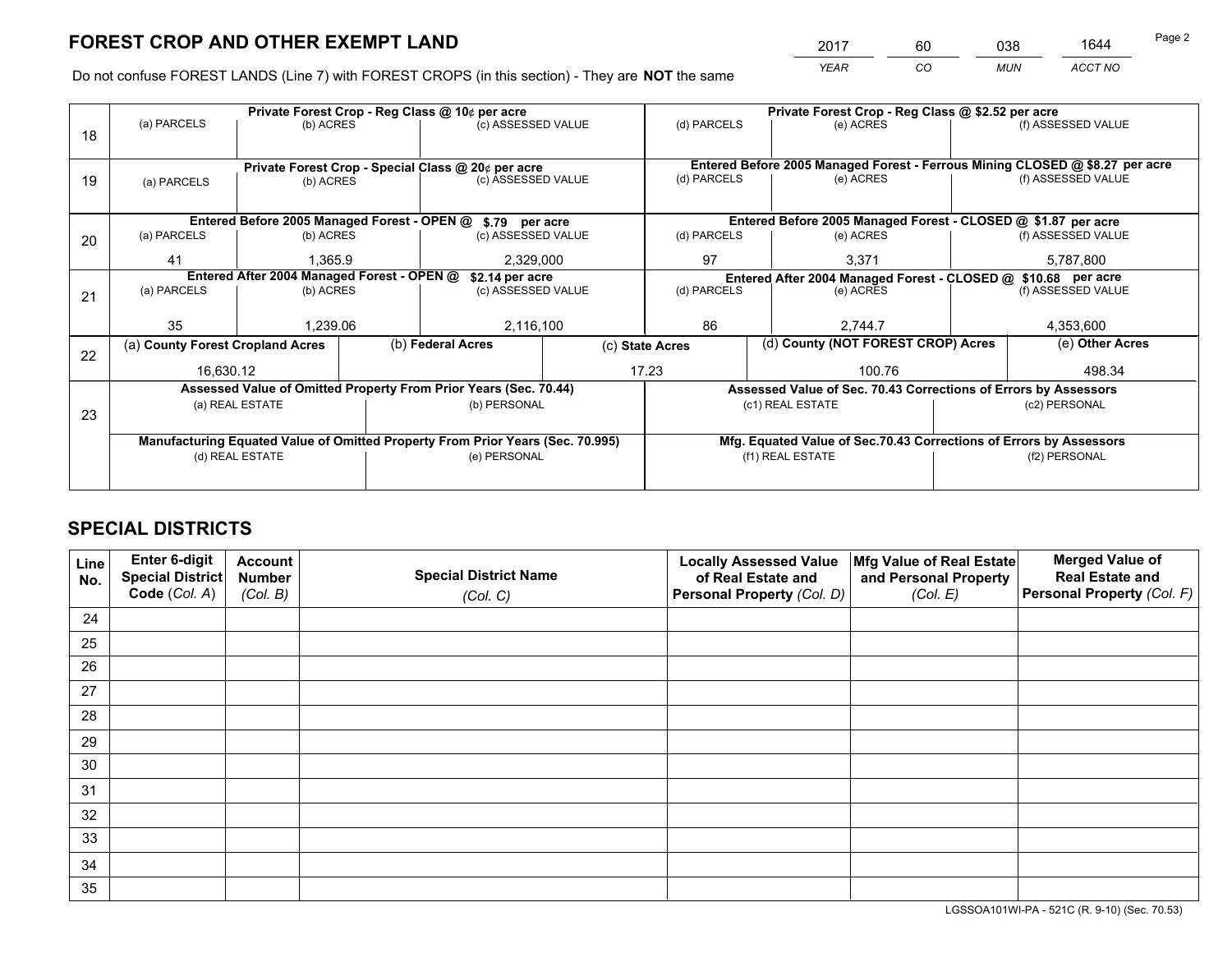|             |                                                          |                                             |                                                         | YEAR                                                                              | CO.<br><b>MUN</b>                                             | ACCT NO                                                                        |
|-------------|----------------------------------------------------------|---------------------------------------------|---------------------------------------------------------|-----------------------------------------------------------------------------------|---------------------------------------------------------------|--------------------------------------------------------------------------------|
| Line<br>No. | Enter 6-digit<br><b>School District</b><br>Code (Col. A) | <b>Account</b><br><b>Number</b><br>(Col. B) | <b>School District Name</b><br>(Col. C)                 | <b>Locally Assessed Value</b><br>of Real Estate and<br>Personal Property (Col. D) | Mfg Value of Real Estate<br>and Personal Property<br>(Col. E) | <b>Merged Value of</b><br><b>Real Estate and</b><br>Personal Property (Col. F) |
|             | <b>A.</b>                                                |                                             | <b>SCHOOL DISTRICTS (K-8 and K-12)</b>                  |                                                                                   |                                                               |                                                                                |
| 36          | 604795                                                   | 0357                                        | SCH D OF RIB LAKE                                       | 70,933,400                                                                        |                                                               | 70,933,400                                                                     |
| 37          |                                                          |                                             |                                                         |                                                                                   |                                                               |                                                                                |
| 38          |                                                          |                                             |                                                         |                                                                                   |                                                               |                                                                                |
| 39          |                                                          |                                             |                                                         |                                                                                   |                                                               |                                                                                |
| 40          |                                                          |                                             |                                                         |                                                                                   |                                                               |                                                                                |
| 41<br>42    |                                                          |                                             |                                                         |                                                                                   |                                                               |                                                                                |
| 43          |                                                          |                                             |                                                         |                                                                                   |                                                               |                                                                                |
| 44          |                                                          |                                             |                                                         |                                                                                   |                                                               |                                                                                |
| 45          |                                                          |                                             |                                                         |                                                                                   |                                                               |                                                                                |
| 46          |                                                          |                                             |                                                         |                                                                                   |                                                               |                                                                                |
| 47          |                                                          |                                             |                                                         |                                                                                   |                                                               |                                                                                |
| 48          |                                                          |                                             |                                                         |                                                                                   |                                                               |                                                                                |
| 49          |                                                          |                                             |                                                         |                                                                                   |                                                               |                                                                                |
| 50          |                                                          |                                             | TOTAL ASSESSED VALUE OF SCHOOL DISTRICTS (K-8 and K-12) | 70,933,400                                                                        |                                                               | 70,933,400                                                                     |
|             | <b>UNION HIGH SCHOOL DISTRICTS</b><br><b>B.</b>          |                                             |                                                         |                                                                                   |                                                               |                                                                                |
| 51          |                                                          |                                             |                                                         |                                                                                   |                                                               |                                                                                |
| 52          |                                                          |                                             |                                                         |                                                                                   |                                                               |                                                                                |
| 53          |                                                          |                                             |                                                         |                                                                                   |                                                               |                                                                                |
| 54          |                                                          |                                             | TOTAL ASSESSED VALUE OF UNION HIGH SCHOOLS              |                                                                                   |                                                               |                                                                                |
| 55          |                                                          |                                             |                                                         |                                                                                   |                                                               |                                                                                |
| 56          | $C_{1}$<br><b>TECHNICAL COLLEGE DISTRICTS</b>            |                                             |                                                         |                                                                                   |                                                               |                                                                                |
| 57          | 001500                                                   | 0014                                        | NORTH CENTRAL TECHNICAL COLLEGE<br><b>WAUS</b>          | 70,933,400                                                                        |                                                               | 70,933,400                                                                     |
| 58          |                                                          |                                             |                                                         |                                                                                   |                                                               |                                                                                |
| 59          |                                                          |                                             | TOTAL ASSESSED VALUE OF TECHNICAL COLLEGES              | 70,933,400                                                                        |                                                               | 70,933,400                                                                     |

60

038

 *I hereby certify, to the best of my knowledge and belief, this form is complete and correct.*

**SCHOOL DISTRICTS**

| Print name of preparer | Title                    |                | Date (MM / DD / CCYY) |
|------------------------|--------------------------|----------------|-----------------------|
|                        |                          |                |                       |
| Signature of preparer  | Contact Telephone Number | E-mail address |                       |
|                        | $\sim$                   |                |                       |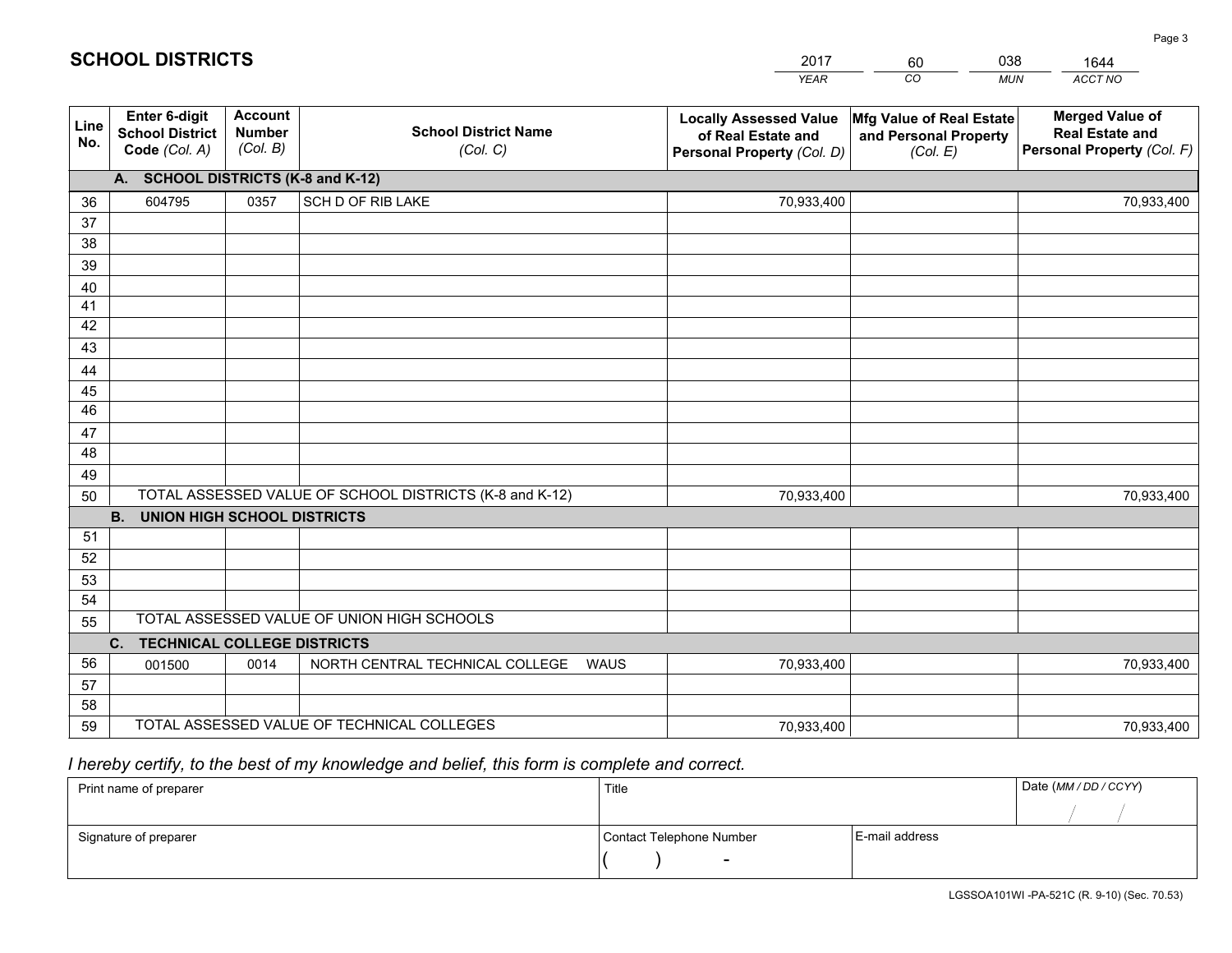#### **HIGHLIGHTS**

- 1. Complete the Statement of Assessment after the Board of Review. Reflect any changes made there.
- 2. Use black ink to complete.
- 3. Line 16 must equal Line 50, Col D.
- 4. Line 55 must equal the total of K-8 schools listed on lines 36-49. Do not include K-12 schools in this comparision.
- 5. Line 59, Col. D must equal Line 16.
- 6. Special District, School District and Technical College District values must include both real estate and personal property. Examples of Special districts are: town sanitary districts, public inland lake protection and rehabilitation districts, and metropolitan sewerage districts.
- 7. DO NOT INCLUDE Manufacturing property values.DOR will print these values on the final SOA.
- 8. Accuracy of this form is very important. The values reported directly affect the equalized value DOR calculates for school and special districts.

#### **Page 1:**

 If not prefilled, enter the tax year,county and municipal code,municipal type, municipal name and county name on the top of form.

Check the Amended box, if filing an amended / corrected SOA.

 Report the parcel count, acres and assessed value of taxable general property, total parcel count, (real and personal), total acres, and values from final figures set by the Board of Review.

- A. Real Estate land and improvements (buildings, etc.) is reported on lines 1 8, total line 9.
- B. Personal Property is reported on lines 11 14, Column D, total line 15.
- C. To complete this report, use the computer produced summary of the assessment roll that shows these amounts.
- D. Use whole numbers only.
- E. Add each line across and each column down to verify entries.

### **Page 2:**

- A. Report Special Items (not subject to general property tax).
- 1. Private Forest Croplands and Managed Forest Lands are reported on lines 18,19, 20 and 21. Be sure to report assessed values **NOT** taxes.
- 2. You should have copies of the orders of entry, orders of withdrawal, etc., to update your assessment roll.
	- 3. Show hundredths of acres (e.g. 39.75).
- 4. Tax exempt lands are reported on line 22.
- 5. Omitted property and sec. 70.43, Wis. Stats., corrections of errors by assessor are reported on line 23. Report real estate and personal property separately. These should be for **prior years**, not something found on the current assessment roll after the board of review.
- B. Special District (Lines 24-35) Include the value of both real and personal property.

 The Department of Revenue (DOR) preprints much of the information regarding names and codes for schools, special districts,etc. If a district is not listed, enter the name and value only, DOR will enter the proper code.

## **Page 3 School Districts:**

Include the value of both real and personal property.

Report School District (regular, elementary, union high school, and technical college).

- 1. Regular (K-12) and Elementary (K-8) school values are reported on lines 36-49, total on line 50.
- 2. Union High School (UHS) (use only if elementary schools are listed on lines 36-49) are reported on lines 51-54. UHS total value (line 55) must equal to the total **elementary school** values reported on lines 36-49. Do notinclude K-12 schools in this comparison.
- 3. Technical College values are reported on lines 56-58, total on line 59.
- 4. Use the computer summary that shows these amounts to complete this report.

#### **This form is due the second Monday in June. File this report only after your Board of Review is complete.**

 *If you have questions: Return forms to:*

 Email: lgs@wisconsin.gov Wisconsin Department of RevenueCall:  $(608)$  266-2569 or  $(608)$  264-6892 Fax number: (608) 264-6887 PO Box 8971

Local Government Services Section 6-97

Madison WI 53708-8971

KAREN SCHNEIDER<br>TOWN OF RIB LAKE<br>N7500 TIMBER DRIVE N7500 TIMBER DRIVE TOWN OF RIB LAKE KAREN SCHNEIDER RIB LAKE, WI 54470 RIB LAKE, WI 54470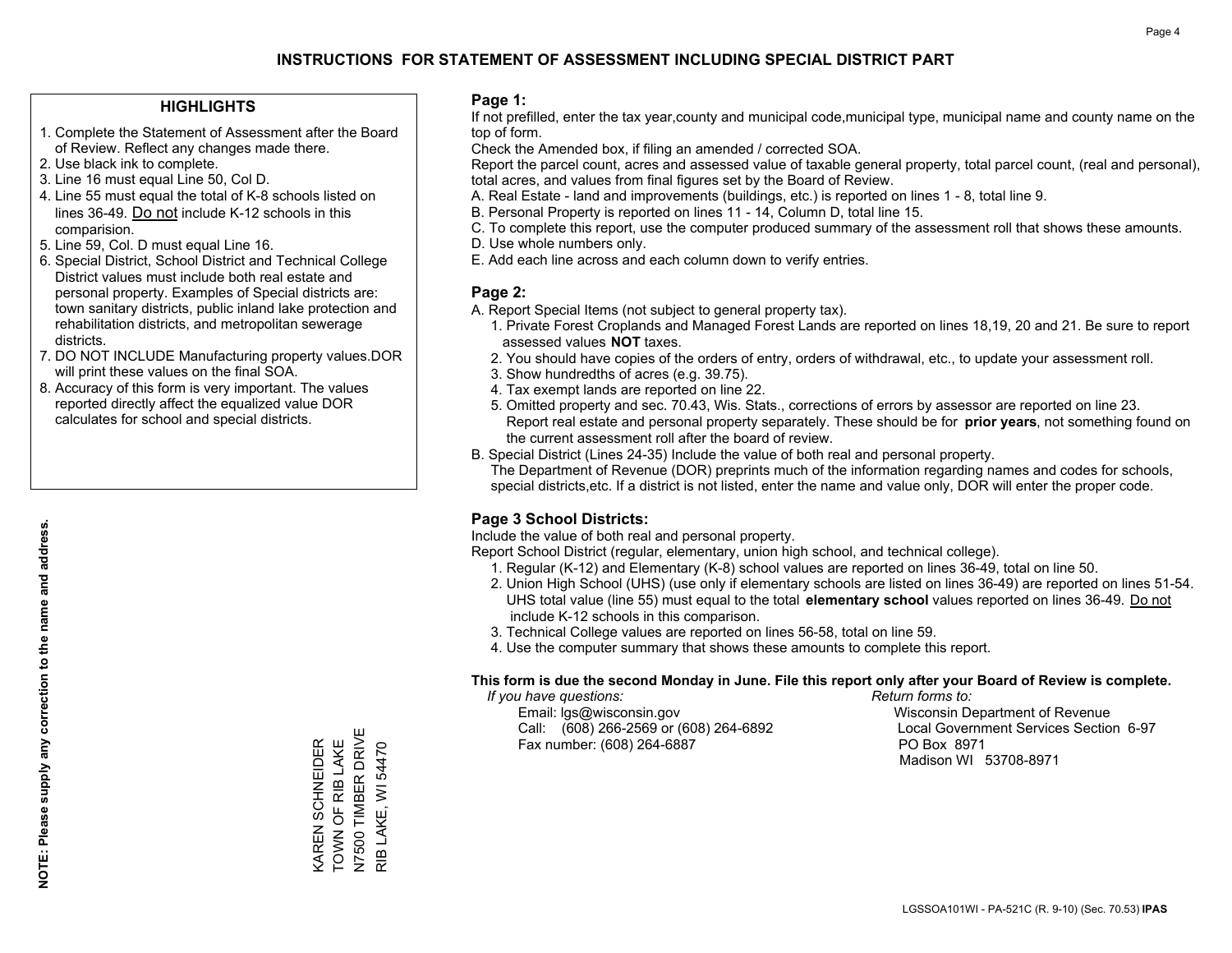**STATEMENT OF ASSESSMENT FOR 2017** 

**FINAL - EQUATED**

|                |                                                                                                                                                                                              |                          | CO           | <b>MUN</b>                                           | <b>ACCT NO</b>          |                      |                                          |  |
|----------------|----------------------------------------------------------------------------------------------------------------------------------------------------------------------------------------------|--------------------------|--------------|------------------------------------------------------|-------------------------|----------------------|------------------------------------------|--|
|                | <b>FOR</b><br><b>TOWN OF</b><br><b>OF</b>                                                                                                                                                    | <b>ROOSEVELT</b>         |              | <b>TAYLOR COUNTY</b>                                 |                         |                      | WHEN COMPLETING THIS DOCUMENT            |  |
|                | Town - Village - City                                                                                                                                                                        | <b>Municipality Name</b> |              | <b>County Name</b>                                   |                         |                      | DO NOT WRITE OVER X's OR IN SHADED AREAS |  |
|                | <b>REAL ESTATE</b>                                                                                                                                                                           |                          | PARCEL COUNT | NO. OF ACRES                                         | <b>VALUE OF</b>         | <b>VALUE OF</b>      | TOTAL VALUE OF LAND                      |  |
| Line<br>No.    | (See Lines 18 - 22 for                                                                                                                                                                       |                          |              | <b>WHOLE</b><br>TOTAL LAND IMPROVEMENTS NUMBERS ONLY | LAND                    | <b>IMPROVEMENTS</b>  | AND IMPROVEMENTS                         |  |
|                | other Real Estate)                                                                                                                                                                           | Col. A                   | Col. B       | Col. C                                               | Col. D                  | Col. E               | Col. F                                   |  |
| $\overline{1}$ | <b>RESIDENTIAL - Class 1</b>                                                                                                                                                                 | 192                      | 187          | 300                                                  | 1,010,500               | 13,311,800           | 14,322,300                               |  |
| $\overline{2}$ | <b>COMMERCIAL - Class 2</b>                                                                                                                                                                  | 5                        | 4            | 9                                                    | 30,900                  | 266,700              | 297,600                                  |  |
| 3              | <b>MANUFACTURING - Class 3</b>                                                                                                                                                               | $\Omega$                 | $\Omega$     | $\Omega$                                             | $\Omega$                | $\mathbf{0}$         | 0                                        |  |
| 4              | <b>AGRICULTURAL - Class 4</b>                                                                                                                                                                | 468                      |              | 7,655                                                | 1,034,800               |                      | 1,034,800                                |  |
| 5              | <b>UNDEVELOPED - Class 5</b>                                                                                                                                                                 | 585                      |              | 7,166                                                | 3,096,300               |                      | 3,096,300                                |  |
| 6              | AGRICULTURAL FOREST - Class 5m<br>214                                                                                                                                                        |                          |              | 2,528                                                | 1,899,700               |                      | 1,899,700                                |  |
| $\overline{7}$ | FOREST LANDS - Class 6                                                                                                                                                                       | 189                      |              | 3,041                                                | 4,105,500               |                      | 4,105,500                                |  |
| 8              | OTHER - Class 7                                                                                                                                                                              | 55                       | 53           | 120                                                  | 371,400                 | 4,027,200            | 4,398,600                                |  |
| 9              | TOTAL - ALL COLUMNS                                                                                                                                                                          | 1,708                    | 244          | 20,819                                               | 11,549,100              | 17,605,700           | 29,154,800                               |  |
| 10             | NUMBER OF PERSONAL PROPERTY ACCOUNTS IN ROLL                                                                                                                                                 |                          |              | 20                                                   | <b>LOCALLY ASSESSED</b> | <b>MANUFACTURING</b> | <b>MERGED</b>                            |  |
| 11             | BOATS AND OTHER WATERCRAFT NOT EXEMPT - Code 1                                                                                                                                               |                          |              |                                                      | 0                       | 0                    | $\mathbf 0$                              |  |
| 12             | MACHINERY, TOOLS AND PATTERNS - Code 2                                                                                                                                                       |                          |              |                                                      | 50,600                  | 0                    | 50,600                                   |  |
| 13             | FURNITURE, FIXTURES AND EQUIPMENT - Code 3                                                                                                                                                   |                          |              |                                                      | 13,700                  | 0                    | 13,700                                   |  |
| 14             | ALL OTHER PERSONAL PROPERTY NOT EXEMPT - Codes 4A, 4B, 4C                                                                                                                                    |                          |              |                                                      | 62,100                  | 0                    | 62,100                                   |  |
| 15             | TOTAL OF PERSONAL PROPERTY NOT EXEMPT (Total of Lines 11-14)                                                                                                                                 |                          |              |                                                      | 126,400                 | $\mathbf{0}$         | 126,400                                  |  |
| 16             | AGGREGATE ASSESSED VALUE OF ALL PROPERTY SUBJECT TO THE GENERAL PROPERTY TAX (Total of Lines 9F and 15F)<br>MUST EQUAL TOTAL VALUE OF THE SCHOOL DISTRICTS (K-12 PLUS K-8) - Line 50, Col. F |                          |              |                                                      |                         |                      | 29,281,200                               |  |
| 17             | <b>BOARD OF REVIEW</b>                                                                                                                                                                       |                          |              | Name of Assessor                                     |                         | Telephone #          |                                          |  |
|                | DATE OF FINAL ADJOURNMENT                                                                                                                                                                    | 06/01/2017               |              | <b>MICHAEL BARNA</b>                                 |                         |                      | (715) 678-2553                           |  |

*<sup>60</sup> <sup>040</sup>*

*1645*

REMARKS

The Assessment Ratio to be used in calculating the estimated Fair Market Value on tax bills for this tax district is .924096534<br>This ratio should be used to convert assessed values to "Calculate Equalized Values" in Step 1 Commission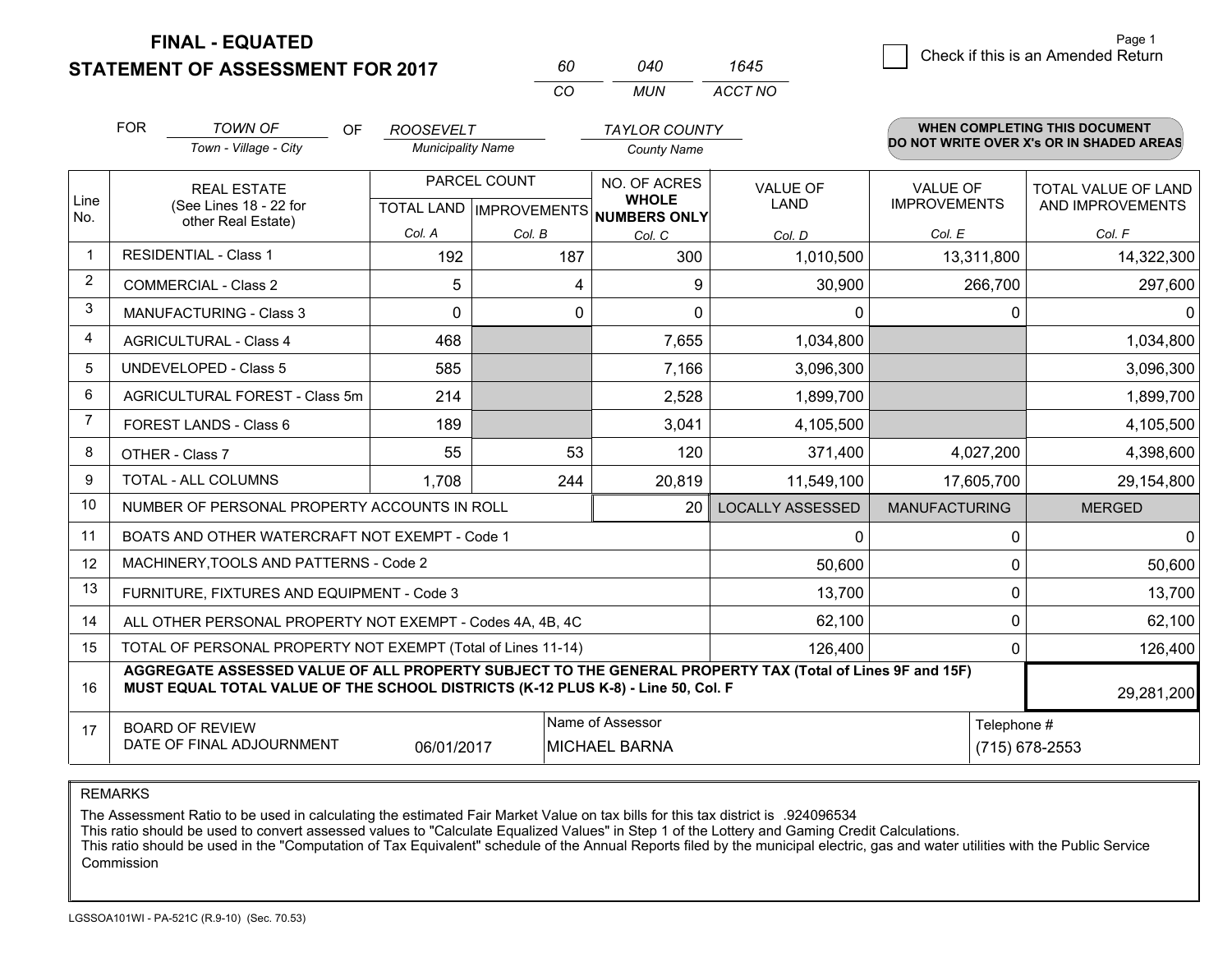*YEAR CO MUN ACCT NO* <sup>2017</sup> <sup>60</sup> <sup>040</sup> <sup>1645</sup>

Do not confuse FOREST LANDS (Line 7) with FOREST CROPS (in this section) - They are **NOT** the same

|    |                                                     |                                                                                                                                |                                                             | Private Forest Crop - Reg Class @ 10¢ per acre                                 |                    |                                   | Private Forest Crop - Reg Class @ \$2.52 per acre                            |  |                    |
|----|-----------------------------------------------------|--------------------------------------------------------------------------------------------------------------------------------|-------------------------------------------------------------|--------------------------------------------------------------------------------|--------------------|-----------------------------------|------------------------------------------------------------------------------|--|--------------------|
| 18 | (a) PARCELS                                         | (b) ACRES                                                                                                                      |                                                             | (c) ASSESSED VALUE                                                             |                    | (d) PARCELS                       | (e) ACRES                                                                    |  | (f) ASSESSED VALUE |
|    |                                                     |                                                                                                                                |                                                             |                                                                                |                    |                                   |                                                                              |  |                    |
|    |                                                     |                                                                                                                                |                                                             | Private Forest Crop - Special Class @ 20¢ per acre                             |                    |                                   | Entered Before 2005 Managed Forest - Ferrous Mining CLOSED @ \$8.27 per acre |  |                    |
| 19 | (a) PARCELS                                         | (b) ACRES                                                                                                                      |                                                             | (c) ASSESSED VALUE                                                             |                    | (d) PARCELS                       | (e) ACRES                                                                    |  | (f) ASSESSED VALUE |
|    |                                                     |                                                                                                                                |                                                             |                                                                                |                    |                                   |                                                                              |  |                    |
|    |                                                     |                                                                                                                                |                                                             | Entered Before 2005 Managed Forest - OPEN @ \$.79 per acre                     |                    |                                   | Entered Before 2005 Managed Forest - CLOSED @ \$1.87 per acre                |  |                    |
| 20 | (a) PARCELS                                         | (b) ACRES                                                                                                                      |                                                             | (c) ASSESSED VALUE                                                             |                    | (d) PARCELS                       | (e) ACRES                                                                    |  | (f) ASSESSED VALUE |
|    | 8                                                   | 201.13                                                                                                                         |                                                             | 245.400                                                                        |                    | $12 \overline{ }$                 | 299.75                                                                       |  | 353,700            |
|    |                                                     | Entered After 2004 Managed Forest - OPEN @<br>\$2.14 per acre<br>Entered After 2004 Managed Forest - CLOSED @ \$10.68 per acre |                                                             |                                                                                |                    |                                   |                                                                              |  |                    |
| 21 | (a) PARCELS                                         |                                                                                                                                | (d) PARCELS<br>(c) ASSESSED VALUE<br>(b) ACRES<br>(e) ACRES |                                                                                | (f) ASSESSED VALUE |                                   |                                                                              |  |                    |
|    |                                                     |                                                                                                                                |                                                             |                                                                                |                    |                                   |                                                                              |  |                    |
|    |                                                     |                                                                                                                                |                                                             |                                                                                |                    |                                   | 264.06                                                                       |  | 288,300            |
| 22 | (a) County Forest Cropland Acres                    |                                                                                                                                |                                                             | (b) Federal Acres                                                              |                    | (c) State Acres                   | (d) County (NOT FOREST CROP) Acres                                           |  | (e) Other Acres    |
|    |                                                     |                                                                                                                                |                                                             |                                                                                |                    | 178.88                            | 83.18                                                                        |  | 228.93             |
|    |                                                     |                                                                                                                                |                                                             | Assessed Value of Omitted Property From Prior Years (Sec. 70.44)               |                    |                                   | Assessed Value of Sec. 70.43 Corrections of Errors by Assessors              |  |                    |
| 23 | (a) REAL ESTATE<br>(b) PERSONAL<br>(c1) REAL ESTATE |                                                                                                                                | (c2) PERSONAL                                               |                                                                                |                    |                                   |                                                                              |  |                    |
|    |                                                     |                                                                                                                                |                                                             |                                                                                |                    |                                   |                                                                              |  |                    |
|    |                                                     |                                                                                                                                |                                                             | Manufacturing Equated Value of Omitted Property From Prior Years (Sec. 70.995) |                    |                                   | Mfg. Equated Value of Sec.70.43 Corrections of Errors by Assessors           |  |                    |
|    |                                                     | (d) REAL ESTATE                                                                                                                |                                                             | (e) PERSONAL                                                                   |                    | (f1) REAL ESTATE<br>(f2) PERSONAL |                                                                              |  |                    |
|    |                                                     |                                                                                                                                |                                                             |                                                                                |                    |                                   |                                                                              |  |                    |

## **SPECIAL DISTRICTS**

| Line<br>No. | Enter 6-digit<br>Special District<br>Code (Col. A) | <b>Account</b><br><b>Number</b><br>(Col. B) | <b>Special District Name</b><br>(Col. C) | <b>Locally Assessed Value</b><br>of Real Estate and<br>Personal Property (Col. D) | Mfg Value of Real Estate<br>and Personal Property<br>(Col. E) | <b>Merged Value of</b><br><b>Real Estate and</b><br>Personal Property (Col. F) |
|-------------|----------------------------------------------------|---------------------------------------------|------------------------------------------|-----------------------------------------------------------------------------------|---------------------------------------------------------------|--------------------------------------------------------------------------------|
| 24          |                                                    |                                             |                                          |                                                                                   |                                                               |                                                                                |
| 25          |                                                    |                                             |                                          |                                                                                   |                                                               |                                                                                |
| 26          |                                                    |                                             |                                          |                                                                                   |                                                               |                                                                                |
| 27          |                                                    |                                             |                                          |                                                                                   |                                                               |                                                                                |
| 28          |                                                    |                                             |                                          |                                                                                   |                                                               |                                                                                |
| 29          |                                                    |                                             |                                          |                                                                                   |                                                               |                                                                                |
| 30          |                                                    |                                             |                                          |                                                                                   |                                                               |                                                                                |
| 31          |                                                    |                                             |                                          |                                                                                   |                                                               |                                                                                |
| 32          |                                                    |                                             |                                          |                                                                                   |                                                               |                                                                                |
| 33          |                                                    |                                             |                                          |                                                                                   |                                                               |                                                                                |
| 34          |                                                    |                                             |                                          |                                                                                   |                                                               |                                                                                |
| 35          |                                                    |                                             |                                          |                                                                                   |                                                               |                                                                                |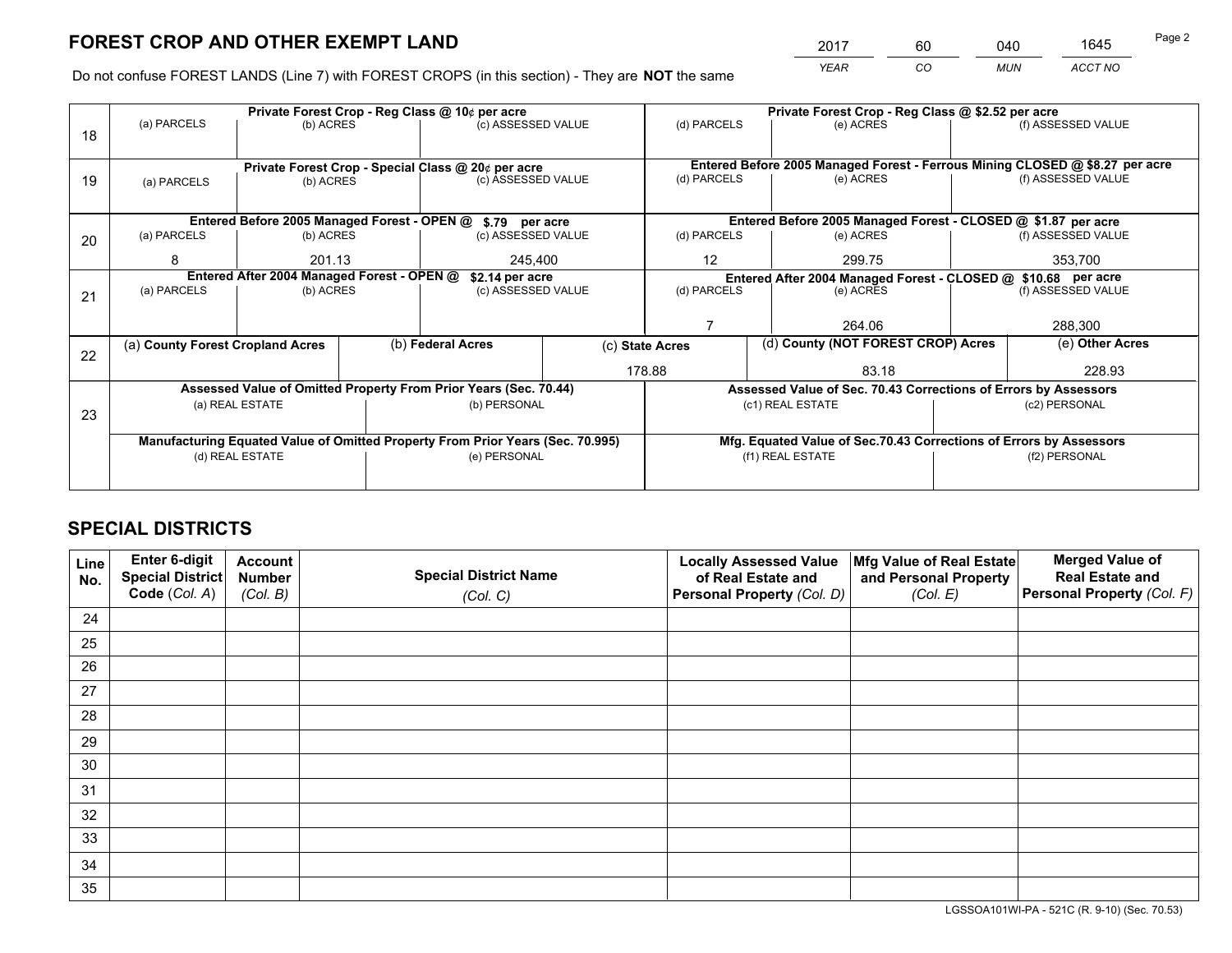|             |                                                          |                                             |                                                         | <b>YEAR</b>                                                                       | CO<br><b>MUN</b>                                              | ACCT NO                                                                        |
|-------------|----------------------------------------------------------|---------------------------------------------|---------------------------------------------------------|-----------------------------------------------------------------------------------|---------------------------------------------------------------|--------------------------------------------------------------------------------|
| Line<br>No. | Enter 6-digit<br><b>School District</b><br>Code (Col. A) | <b>Account</b><br><b>Number</b><br>(Col. B) | <b>School District Name</b><br>(Col. C)                 | <b>Locally Assessed Value</b><br>of Real Estate and<br>Personal Property (Col. D) | Mfg Value of Real Estate<br>and Personal Property<br>(Col. E) | <b>Merged Value of</b><br><b>Real Estate and</b><br>Personal Property (Col. F) |
|             | A. SCHOOL DISTRICTS (K-8 and K-12)                       |                                             |                                                         |                                                                                   |                                                               |                                                                                |
| 36          | 104207                                                   | 0066                                        | SCH D OF OWEN-WITHEE                                    | 1,293,900                                                                         |                                                               | 1,293,900                                                                      |
| 37          | 105726                                                   | 0067                                        | SCH D OF THORP                                          | 98,400                                                                            |                                                               | 98,400                                                                         |
| 38          | 602135                                                   | 0355                                        | <b>SCH D OF GILMAN</b>                                  | 27,888,900                                                                        |                                                               | 27,888,900                                                                     |
| 39          |                                                          |                                             |                                                         |                                                                                   |                                                               |                                                                                |
| 40          |                                                          |                                             |                                                         |                                                                                   |                                                               |                                                                                |
| 41          |                                                          |                                             |                                                         |                                                                                   |                                                               |                                                                                |
| 42          |                                                          |                                             |                                                         |                                                                                   |                                                               |                                                                                |
| 43          |                                                          |                                             |                                                         |                                                                                   |                                                               |                                                                                |
| 44          |                                                          |                                             |                                                         |                                                                                   |                                                               |                                                                                |
| 45          |                                                          |                                             |                                                         |                                                                                   |                                                               |                                                                                |
| 46          |                                                          |                                             |                                                         |                                                                                   |                                                               |                                                                                |
| 47          |                                                          |                                             |                                                         |                                                                                   |                                                               |                                                                                |
| 48          |                                                          |                                             |                                                         |                                                                                   |                                                               |                                                                                |
| 49          |                                                          |                                             |                                                         |                                                                                   |                                                               |                                                                                |
| 50          | <b>B.</b><br><b>UNION HIGH SCHOOL DISTRICTS</b>          |                                             | TOTAL ASSESSED VALUE OF SCHOOL DISTRICTS (K-8 and K-12) | 29,281,200                                                                        |                                                               | 29,281,200                                                                     |
| 51          |                                                          |                                             |                                                         |                                                                                   |                                                               |                                                                                |
| 52          |                                                          |                                             |                                                         |                                                                                   |                                                               |                                                                                |
| 53          |                                                          |                                             |                                                         |                                                                                   |                                                               |                                                                                |
| 54          |                                                          |                                             |                                                         |                                                                                   |                                                               |                                                                                |
| 55          |                                                          |                                             | TOTAL ASSESSED VALUE OF UNION HIGH SCHOOLS              |                                                                                   |                                                               |                                                                                |
|             | C. TECHNICAL COLLEGE DISTRICTS                           |                                             |                                                         |                                                                                   |                                                               |                                                                                |
| 56          | 000100                                                   | 0001                                        | CHIPPEWA VALLEY TECHNICAL COLLEGE EAUC                  | 29,281,200                                                                        |                                                               | 29,281,200                                                                     |
| 57          |                                                          |                                             |                                                         |                                                                                   |                                                               |                                                                                |
| 58          |                                                          |                                             |                                                         |                                                                                   |                                                               |                                                                                |
| 59          |                                                          |                                             | TOTAL ASSESSED VALUE OF TECHNICAL COLLEGES              | 29,281,200                                                                        |                                                               | 29,281,200                                                                     |

60

040

 *I hereby certify, to the best of my knowledge and belief, this form is complete and correct.*

**SCHOOL DISTRICTS**

| Print name of preparer | Title                    |                | Date (MM / DD / CCYY) |
|------------------------|--------------------------|----------------|-----------------------|
|                        |                          |                |                       |
| Signature of preparer  | Contact Telephone Number | E-mail address |                       |
|                        | $\sim$                   |                |                       |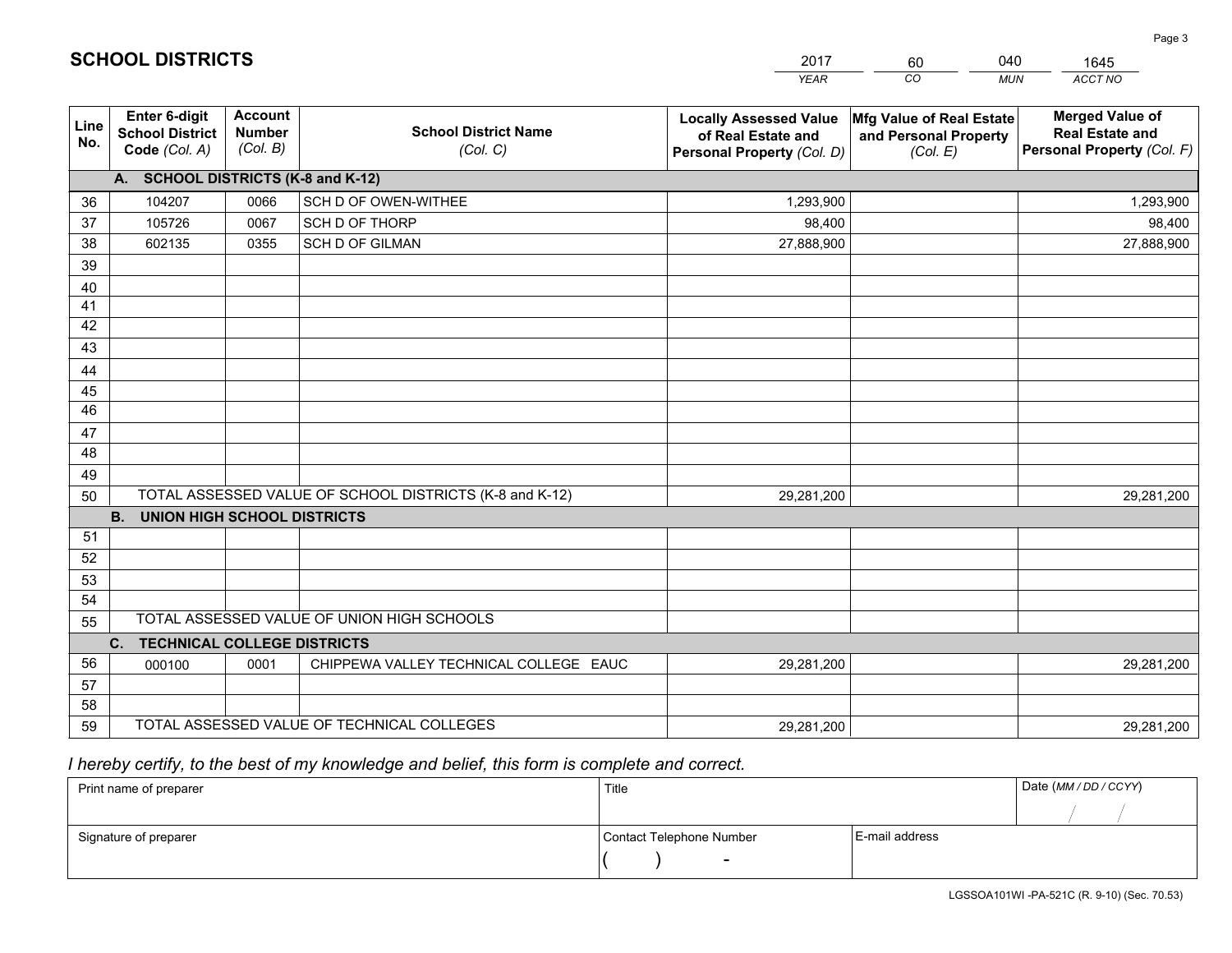#### **HIGHLIGHTS**

- 1. Complete the Statement of Assessment after the Board of Review. Reflect any changes made there.
- 2. Use black ink to complete.
- 3. Line 16 must equal Line 50, Col D.
- 4. Line 55 must equal the total of K-8 schools listed on lines 36-49. Do not include K-12 schools in this comparision.
- 5. Line 59, Col. D must equal Line 16.
- 6. Special District, School District and Technical College District values must include both real estate and personal property. Examples of Special districts are: town sanitary districts, public inland lake protection and rehabilitation districts, and metropolitan sewerage districts.
- 7. DO NOT INCLUDE Manufacturing property values.DOR will print these values on the final SOA.

MONICA KNUSTA TOWN OF ROOSEVELT

MONICA KNUSTA<br>TOWN OF ROOSEVELT

N683 7TH AVE

N683 7TH AVE<br>LUBLIN, WI 54447 -

LUBLIN, WI 54447 - 9722

 $-9722$ 

 8. Accuracy of this form is very important. The values reported directly affect the equalized value DOR calculates for school and special districts.

#### **Page 1:**

 If not prefilled, enter the tax year,county and municipal code,municipal type, municipal name and county name on the top of form.

Check the Amended box, if filing an amended / corrected SOA.

 Report the parcel count, acres and assessed value of taxable general property, total parcel count, (real and personal), total acres, and values from final figures set by the Board of Review.

- A. Real Estate land and improvements (buildings, etc.) is reported on lines 1 8, total line 9.
- B. Personal Property is reported on lines 11 14, Column D, total line 15.
- C. To complete this report, use the computer produced summary of the assessment roll that shows these amounts.
- D. Use whole numbers only.
- E. Add each line across and each column down to verify entries.

#### **Page 2:**

- A. Report Special Items (not subject to general property tax).
- 1. Private Forest Croplands and Managed Forest Lands are reported on lines 18,19, 20 and 21. Be sure to report assessed values **NOT** taxes.
- 2. You should have copies of the orders of entry, orders of withdrawal, etc., to update your assessment roll.
	- 3. Show hundredths of acres (e.g. 39.75).
- 4. Tax exempt lands are reported on line 22.
- 5. Omitted property and sec. 70.43, Wis. Stats., corrections of errors by assessor are reported on line 23. Report real estate and personal property separately. These should be for **prior years**, not something found on the current assessment roll after the board of review.
- B. Special District (Lines 24-35) Include the value of both real and personal property.

 The Department of Revenue (DOR) preprints much of the information regarding names and codes for schools, special districts,etc. If a district is not listed, enter the name and value only, DOR will enter the proper code.

## **Page 3 School Districts:**

Include the value of both real and personal property.

Report School District (regular, elementary, union high school, and technical college).

- 1. Regular (K-12) and Elementary (K-8) school values are reported on lines 36-49, total on line 50.
- 2. Union High School (UHS) (use only if elementary schools are listed on lines 36-49) are reported on lines 51-54. UHS total value (line 55) must equal to the total **elementary school** values reported on lines 36-49. Do notinclude K-12 schools in this comparison.
- 3. Technical College values are reported on lines 56-58, total on line 59.
- 4. Use the computer summary that shows these amounts to complete this report.

#### **This form is due the second Monday in June. File this report only after your Board of Review is complete.**

 *If you have questions: Return forms to:*

 Email: lgs@wisconsin.gov Wisconsin Department of RevenueCall:  $(608)$  266-2569 or  $(608)$  264-6892 Fax number: (608) 264-6887 PO Box 8971

Local Government Services Section 6-97

Madison WI 53708-8971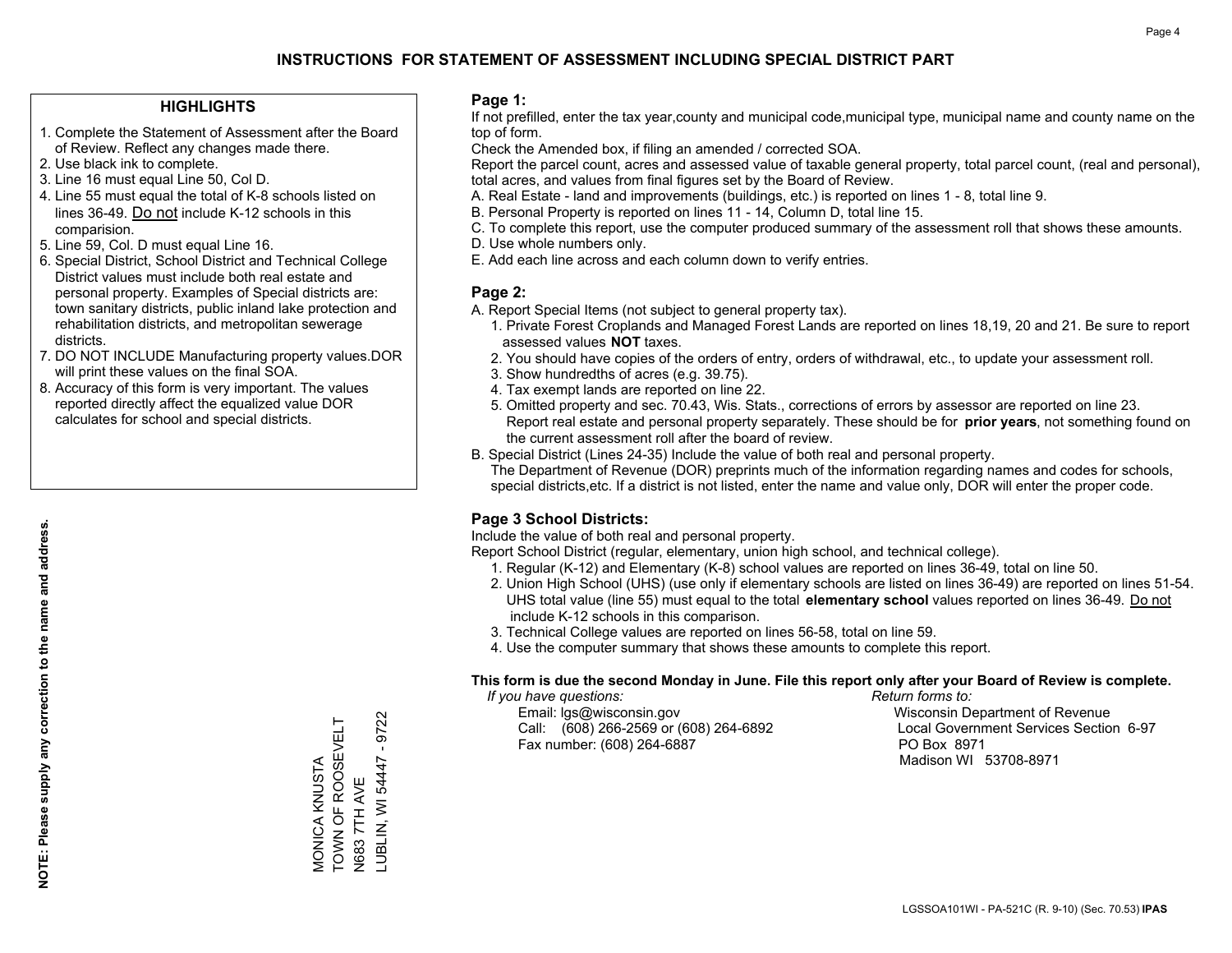**FINAL - EQUATED**

**STATEMENT OF ASSESSMENT FOR 2017** 

| 60  | 042 | 1646    |
|-----|-----|---------|
| CO. | MUN | ACCT NO |

|             | <b>FOR</b>                     | <b>TOWN OF</b><br><b>OF</b>                                                                                                                                                                  | <b>TAFT</b>              |                           | <b>TAYLOR COUNTY</b>                |                         |                      | <b>WHEN COMPLETING THIS DOCUMENT</b>     |
|-------------|--------------------------------|----------------------------------------------------------------------------------------------------------------------------------------------------------------------------------------------|--------------------------|---------------------------|-------------------------------------|-------------------------|----------------------|------------------------------------------|
|             |                                | Town - Village - City                                                                                                                                                                        | <b>Municipality Name</b> |                           | <b>County Name</b>                  |                         |                      | DO NOT WRITE OVER X's OR IN SHADED AREAS |
|             |                                | <b>REAL ESTATE</b>                                                                                                                                                                           |                          | PARCEL COUNT              | NO. OF ACRES                        | <b>VALUE OF</b>         | <b>VALUE OF</b>      | <b>TOTAL VALUE OF LAND</b>               |
| Line<br>No. |                                | (See Lines 18 - 22 for<br>other Real Estate)                                                                                                                                                 |                          | TOTAL LAND   IMPROVEMENTS | <b>WHOLE</b><br><b>NUMBERS ONLY</b> | LAND                    | <b>IMPROVEMENTS</b>  | AND IMPROVEMENTS                         |
|             |                                |                                                                                                                                                                                              | Col. A                   | Col. B                    | Col. C                              | Col. D                  | Col. E               | Col. F                                   |
|             |                                | <b>RESIDENTIAL - Class 1</b>                                                                                                                                                                 | 151                      | 142                       | 255                                 | 857,600                 | 10,545,300           | 11,402,900                               |
| 2           |                                | <b>COMMERCIAL - Class 2</b>                                                                                                                                                                  | 9                        | 8                         | 14                                  | 64,900                  | 406,100              | 471,000                                  |
| 3           |                                | <b>MANUFACTURING - Class 3</b>                                                                                                                                                               | $\Omega$                 | 0                         | $\Omega$                            | 0                       | 0                    | 0                                        |
| 4           |                                | <b>AGRICULTURAL - Class 4</b>                                                                                                                                                                | 352                      |                           | 6,581                               | 909,100                 |                      | 909,100                                  |
| 5           |                                | <b>UNDEVELOPED - Class 5</b>                                                                                                                                                                 | 494                      |                           | 5,586                               | 2,150,600               |                      | 2,150,600                                |
| 6           | AGRICULTURAL FOREST - Class 5m |                                                                                                                                                                                              | 207                      |                           | 3,102                               | 2,291,000               |                      | 2,291,000                                |
| 7           |                                | FOREST LANDS - Class 6                                                                                                                                                                       | 224                      |                           | 5,026                               | 7,128,700               |                      | 7,128,700                                |
| 8           |                                | OTHER - Class 7                                                                                                                                                                              | 37                       | 37                        | 84                                  | 286,200                 | 4,247,500            | 4,533,700                                |
| 9           |                                | TOTAL - ALL COLUMNS                                                                                                                                                                          | 1,474                    | 187                       | 20,648                              | 13,688,100              | 15,198,900           | 28,887,000                               |
| 10          |                                | NUMBER OF PERSONAL PROPERTY ACCOUNTS IN ROLL                                                                                                                                                 |                          |                           | 14                                  | <b>LOCALLY ASSESSED</b> | <b>MANUFACTURING</b> | <b>MERGED</b>                            |
| 11          |                                | BOATS AND OTHER WATERCRAFT NOT EXEMPT - Code 1                                                                                                                                               |                          |                           |                                     | 0                       | 0                    | $\mathbf 0$                              |
| 12          |                                | MACHINERY, TOOLS AND PATTERNS - Code 2                                                                                                                                                       |                          |                           |                                     | 75,850                  | 0                    | 75,850                                   |
| 13          |                                | FURNITURE, FIXTURES AND EQUIPMENT - Code 3                                                                                                                                                   |                          |                           |                                     | 3,100                   | 0                    | 3,100                                    |
| 14          |                                | ALL OTHER PERSONAL PROPERTY NOT EXEMPT - Codes 4A, 4B, 4C                                                                                                                                    |                          |                           |                                     | 171,350                 | $\Omega$             | 171,350                                  |
| 15          |                                | TOTAL OF PERSONAL PROPERTY NOT EXEMPT (Total of Lines 11-14)                                                                                                                                 |                          |                           |                                     | 250,300                 | 0                    | 250,300                                  |
| 16          |                                | AGGREGATE ASSESSED VALUE OF ALL PROPERTY SUBJECT TO THE GENERAL PROPERTY TAX (Total of Lines 9F and 15F)<br>MUST EQUAL TOTAL VALUE OF THE SCHOOL DISTRICTS (K-12 PLUS K-8) - Line 50, Col. F |                          |                           |                                     |                         |                      | 29,137,300                               |
| 17          |                                | <b>BOARD OF REVIEW</b>                                                                                                                                                                       |                          |                           | Name of Assessor                    |                         | Telephone #          |                                          |
|             |                                | DATE OF FINAL ADJOURNMENT                                                                                                                                                                    | 05/18/2017               |                           | <b>MICHAEL BARNA</b>                |                         |                      | (715) 678-2553                           |

REMARKS

The Assessment Ratio to be used in calculating the estimated Fair Market Value on tax bills for this tax district is .929914819

This ratio should be used to convert assessed values to "Calculate Equalized Values" in Step 1 of the Lottery and Gaming Credit Calculations.<br>This ratio should be used in the "Computation of Tax Equivalent" schedule of the Commission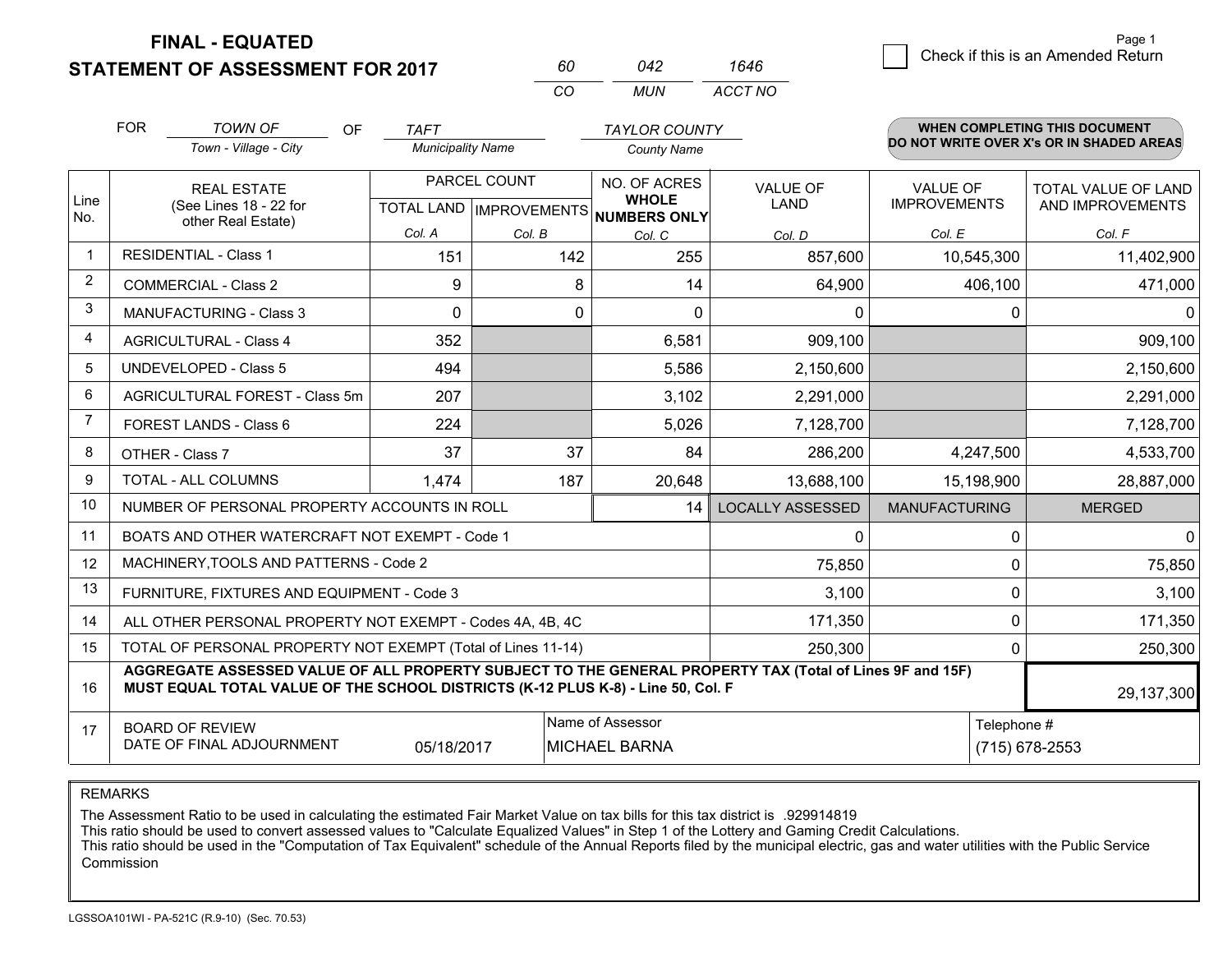*YEAR CO MUN ACCT NO* <sup>2017</sup> <sup>60</sup> <sup>042</sup> <sup>1646</sup>

Do not confuse FOREST LANDS (Line 7) with FOREST CROPS (in this section) - They are **NOT** the same

|    |                                                               |                 |  | Private Forest Crop - Reg Class @ 10¢ per acre                                 |                 |                                                                              |        | Private Forest Crop - Reg Class @ \$2.52 per acre                  |               |                    |
|----|---------------------------------------------------------------|-----------------|--|--------------------------------------------------------------------------------|-----------------|------------------------------------------------------------------------------|--------|--------------------------------------------------------------------|---------------|--------------------|
| 18 | (a) PARCELS                                                   | (b) ACRES       |  | (c) ASSESSED VALUE                                                             |                 | (d) PARCELS                                                                  |        | (e) ACRES                                                          |               | (f) ASSESSED VALUE |
|    |                                                               |                 |  |                                                                                |                 |                                                                              |        |                                                                    |               |                    |
|    |                                                               |                 |  | Private Forest Crop - Special Class @ 20¢ per acre                             |                 | Entered Before 2005 Managed Forest - Ferrous Mining CLOSED @ \$8.27 per acre |        |                                                                    |               |                    |
| 19 | (a) PARCELS                                                   | (b) ACRES       |  | (c) ASSESSED VALUE                                                             | (d) PARCELS     |                                                                              |        | (e) ACRES                                                          |               | (f) ASSESSED VALUE |
|    |                                                               |                 |  |                                                                                |                 |                                                                              |        |                                                                    |               |                    |
|    |                                                               |                 |  | Entered Before 2005 Managed Forest - OPEN @ \$.79 per acre                     |                 |                                                                              |        | Entered Before 2005 Managed Forest - CLOSED @ \$1.87 per acre      |               |                    |
| 20 | (a) PARCELS                                                   | (b) ACRES       |  | (c) ASSESSED VALUE                                                             |                 | (d) PARCELS                                                                  |        | (e) ACRES                                                          |               | (f) ASSESSED VALUE |
|    |                                                               |                 |  |                                                                                | 22              |                                                                              | 793.18 | 936,500                                                            |               |                    |
|    | Entered After 2004 Managed Forest - OPEN @<br>\$2.14 per acre |                 |  |                                                                                |                 |                                                                              |        | Entered After 2004 Managed Forest - CLOSED @ \$10.68 per acre      |               |                    |
| 21 | (a) PARCELS                                                   | (b) ACRES       |  | (c) ASSESSED VALUE                                                             |                 | (d) PARCELS                                                                  |        | (e) ACRES                                                          |               | (f) ASSESSED VALUE |
|    |                                                               |                 |  |                                                                                |                 |                                                                              |        |                                                                    |               |                    |
|    |                                                               | 19.98           |  | 32,000                                                                         |                 | 50<br>1.858.93                                                               |        | 2,232,300                                                          |               |                    |
| 22 | (a) County Forest Cropland Acres                              |                 |  | (b) Federal Acres                                                              | (c) State Acres |                                                                              |        | (d) County (NOT FOREST CROP) Acres                                 |               | (e) Other Acres    |
|    |                                                               |                 |  |                                                                                | 10.89           |                                                                              |        | 14.06                                                              |               | 119.36             |
|    |                                                               |                 |  | Assessed Value of Omitted Property From Prior Years (Sec. 70.44)               |                 |                                                                              |        | Assessed Value of Sec. 70.43 Corrections of Errors by Assessors    |               |                    |
|    |                                                               | (a) REAL ESTATE |  | (b) PERSONAL                                                                   |                 |                                                                              |        | (c1) REAL ESTATE                                                   |               | (c2) PERSONAL      |
| 23 |                                                               |                 |  |                                                                                |                 |                                                                              |        |                                                                    |               |                    |
|    |                                                               |                 |  | Manufacturing Equated Value of Omitted Property From Prior Years (Sec. 70.995) |                 |                                                                              |        | Mfg. Equated Value of Sec.70.43 Corrections of Errors by Assessors |               |                    |
|    | (d) REAL ESTATE                                               |                 |  | (e) PERSONAL                                                                   |                 |                                                                              |        | (f1) REAL ESTATE                                                   | (f2) PERSONAL |                    |
|    |                                                               |                 |  |                                                                                |                 |                                                                              |        |                                                                    |               |                    |

## **SPECIAL DISTRICTS**

| Line<br>No. | Enter 6-digit<br>Special District<br>Code (Col. A) | <b>Account</b><br><b>Number</b><br>(Col. B) | <b>Special District Name</b><br>(Col. C) | <b>Locally Assessed Value</b><br>of Real Estate and<br>Personal Property (Col. D) | Mfg Value of Real Estate<br>and Personal Property<br>(Col. E) | <b>Merged Value of</b><br><b>Real Estate and</b><br>Personal Property (Col. F) |
|-------------|----------------------------------------------------|---------------------------------------------|------------------------------------------|-----------------------------------------------------------------------------------|---------------------------------------------------------------|--------------------------------------------------------------------------------|
| 24          |                                                    |                                             |                                          |                                                                                   |                                                               |                                                                                |
| 25          |                                                    |                                             |                                          |                                                                                   |                                                               |                                                                                |
| 26          |                                                    |                                             |                                          |                                                                                   |                                                               |                                                                                |
| 27          |                                                    |                                             |                                          |                                                                                   |                                                               |                                                                                |
| 28          |                                                    |                                             |                                          |                                                                                   |                                                               |                                                                                |
| 29          |                                                    |                                             |                                          |                                                                                   |                                                               |                                                                                |
| 30          |                                                    |                                             |                                          |                                                                                   |                                                               |                                                                                |
| 31          |                                                    |                                             |                                          |                                                                                   |                                                               |                                                                                |
| 32          |                                                    |                                             |                                          |                                                                                   |                                                               |                                                                                |
| 33          |                                                    |                                             |                                          |                                                                                   |                                                               |                                                                                |
| 34          |                                                    |                                             |                                          |                                                                                   |                                                               |                                                                                |
| 35          |                                                    |                                             |                                          |                                                                                   |                                                               |                                                                                |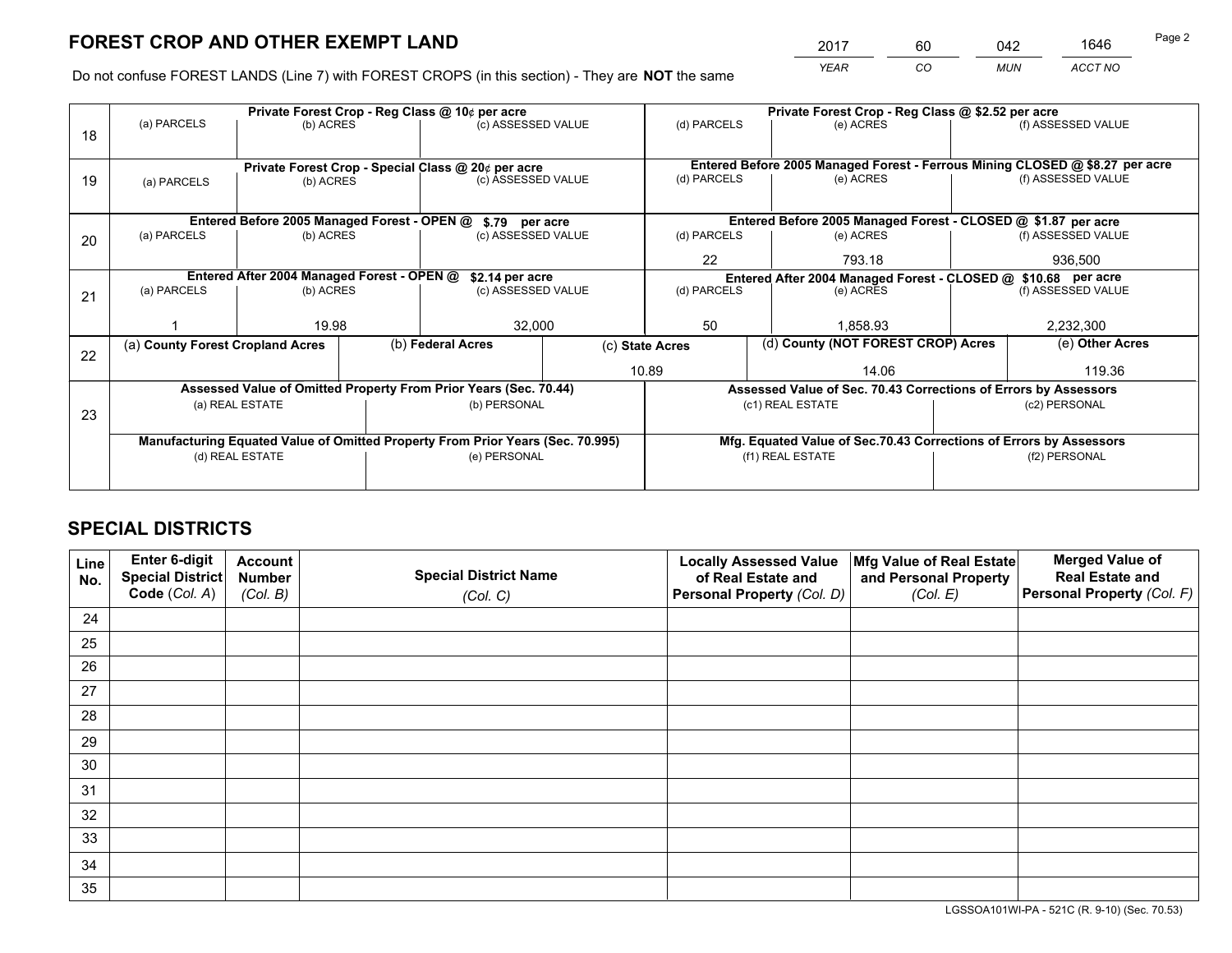|             |                                                          |                                             |                                                         | <b>YEAR</b>                                                                       | CO<br><b>MUN</b>                                              | ACCT NO                                                                        |
|-------------|----------------------------------------------------------|---------------------------------------------|---------------------------------------------------------|-----------------------------------------------------------------------------------|---------------------------------------------------------------|--------------------------------------------------------------------------------|
| Line<br>No. | Enter 6-digit<br><b>School District</b><br>Code (Col. A) | <b>Account</b><br><b>Number</b><br>(Col. B) | <b>School District Name</b><br>(Col. C)                 | <b>Locally Assessed Value</b><br>of Real Estate and<br>Personal Property (Col. D) | Mfg Value of Real Estate<br>and Personal Property<br>(Col. E) | <b>Merged Value of</b><br><b>Real Estate and</b><br>Personal Property (Col. F) |
|             | A. SCHOOL DISTRICTS (K-8 and K-12)                       |                                             |                                                         |                                                                                   |                                                               |                                                                                |
| 36          | 095593                                                   | 0059                                        | SCH D OF STANLEY-BOYD AREA                              | 10,024,900                                                                        |                                                               | 10,024,900                                                                     |
| 37          | 105726                                                   | 0067                                        | SCH D OF THORP                                          | 8,356,700                                                                         |                                                               | 8,356,700                                                                      |
| 38          | 602135                                                   | 0355                                        | <b>SCH D OF GILMAN</b>                                  | 10,755,700                                                                        |                                                               | 10,755,700                                                                     |
| 39          |                                                          |                                             |                                                         |                                                                                   |                                                               |                                                                                |
| 40          |                                                          |                                             |                                                         |                                                                                   |                                                               |                                                                                |
| 41          |                                                          |                                             |                                                         |                                                                                   |                                                               |                                                                                |
| 42          |                                                          |                                             |                                                         |                                                                                   |                                                               |                                                                                |
| 43          |                                                          |                                             |                                                         |                                                                                   |                                                               |                                                                                |
| 44          |                                                          |                                             |                                                         |                                                                                   |                                                               |                                                                                |
| 45          |                                                          |                                             |                                                         |                                                                                   |                                                               |                                                                                |
| 46          |                                                          |                                             |                                                         |                                                                                   |                                                               |                                                                                |
| 47          |                                                          |                                             |                                                         |                                                                                   |                                                               |                                                                                |
| 48          |                                                          |                                             |                                                         |                                                                                   |                                                               |                                                                                |
| 49          |                                                          |                                             |                                                         |                                                                                   |                                                               |                                                                                |
| 50          |                                                          |                                             | TOTAL ASSESSED VALUE OF SCHOOL DISTRICTS (K-8 and K-12) | 29,137,300                                                                        |                                                               | 29,137,300                                                                     |
|             | <b>B.</b><br><b>UNION HIGH SCHOOL DISTRICTS</b>          |                                             |                                                         |                                                                                   |                                                               |                                                                                |
| 51          |                                                          |                                             |                                                         |                                                                                   |                                                               |                                                                                |
| 52          |                                                          |                                             |                                                         |                                                                                   |                                                               |                                                                                |
| 53<br>54    |                                                          |                                             |                                                         |                                                                                   |                                                               |                                                                                |
|             |                                                          |                                             | TOTAL ASSESSED VALUE OF UNION HIGH SCHOOLS              |                                                                                   |                                                               |                                                                                |
| 55          |                                                          |                                             |                                                         |                                                                                   |                                                               |                                                                                |
| 56          | C. TECHNICAL COLLEGE DISTRICTS                           |                                             |                                                         |                                                                                   |                                                               |                                                                                |
| 57          | 000100                                                   | 0001                                        | CHIPPEWA VALLEY TECHNICAL COLLEGE EAUC                  | 29,137,300                                                                        |                                                               | 29,137,300                                                                     |
| 58          |                                                          |                                             |                                                         |                                                                                   |                                                               |                                                                                |
| 59          |                                                          |                                             | TOTAL ASSESSED VALUE OF TECHNICAL COLLEGES              | 29,137,300                                                                        |                                                               | 29,137,300                                                                     |
|             |                                                          |                                             |                                                         |                                                                                   |                                                               |                                                                                |

60

042

 *I hereby certify, to the best of my knowledge and belief, this form is complete and correct.*

**SCHOOL DISTRICTS**

| Print name of preparer | Title                    |                | Date (MM / DD / CCYY) |
|------------------------|--------------------------|----------------|-----------------------|
|                        |                          |                |                       |
| Signature of preparer  | Contact Telephone Number | E-mail address |                       |
|                        | $\sim$                   |                |                       |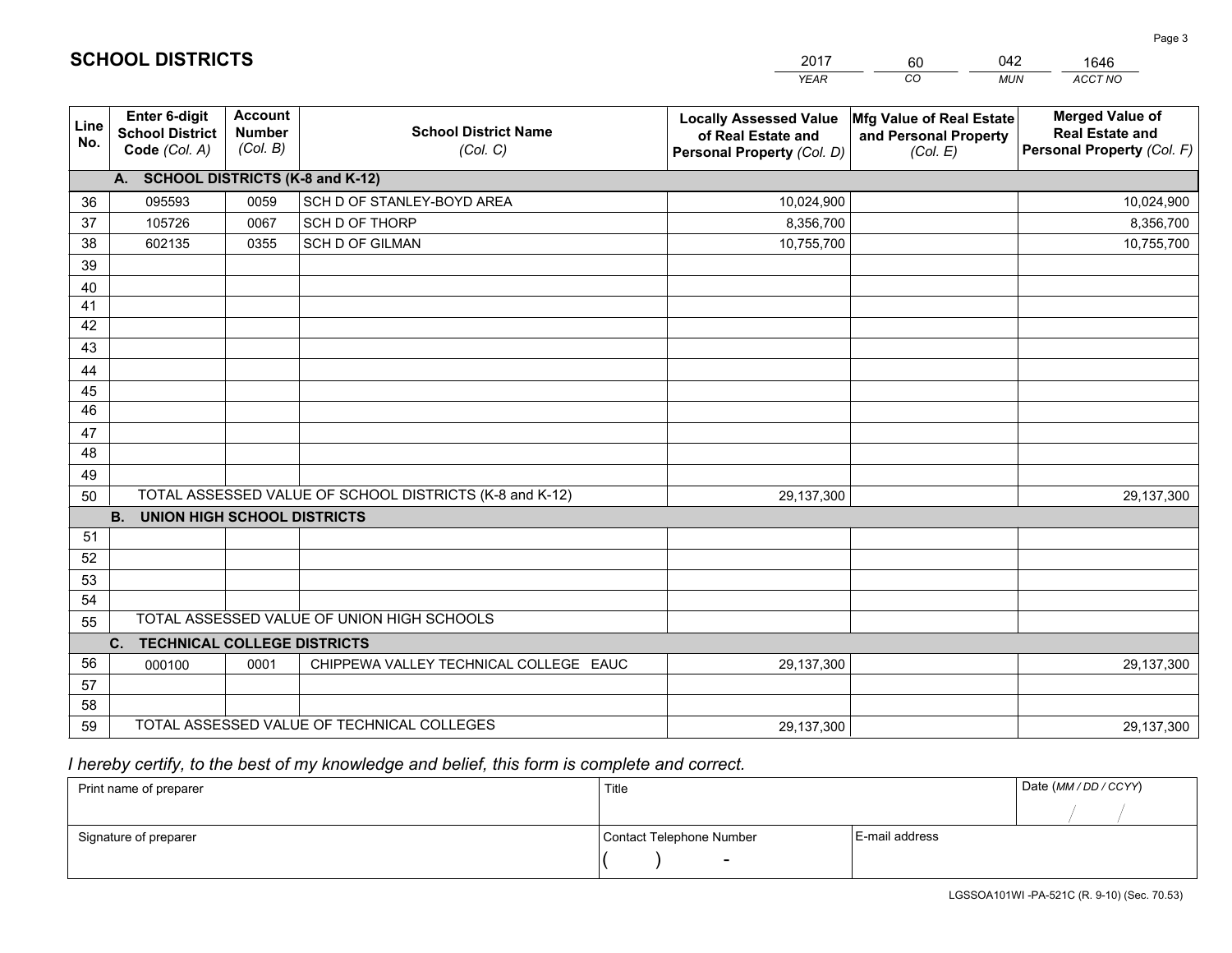#### **HIGHLIGHTS**

- 1. Complete the Statement of Assessment after the Board of Review. Reflect any changes made there.
- 2. Use black ink to complete.
- 3. Line 16 must equal Line 50, Col D.
- 4. Line 55 must equal the total of K-8 schools listed on lines 36-49. Do not include K-12 schools in this comparision.
- 5. Line 59, Col. D must equal Line 16.
- 6. Special District, School District and Technical College District values must include both real estate and personal property. Examples of Special districts are: town sanitary districts, public inland lake protection and rehabilitation districts, and metropolitan sewerage districts.
- 7. DO NOT INCLUDE Manufacturing property values.DOR will print these values on the final SOA.
- 8. Accuracy of this form is very important. The values reported directly affect the equalized value DOR calculates for school and special districts.

#### **Page 1:**

 If not prefilled, enter the tax year,county and municipal code,municipal type, municipal name and county name on the top of form.

Check the Amended box, if filing an amended / corrected SOA.

 Report the parcel count, acres and assessed value of taxable general property, total parcel count, (real and personal), total acres, and values from final figures set by the Board of Review.

- A. Real Estate land and improvements (buildings, etc.) is reported on lines 1 8, total line 9.
- B. Personal Property is reported on lines 11 14, Column D, total line 15.
- C. To complete this report, use the computer produced summary of the assessment roll that shows these amounts.
- D. Use whole numbers only.
- E. Add each line across and each column down to verify entries.

#### **Page 2:**

- A. Report Special Items (not subject to general property tax).
- 1. Private Forest Croplands and Managed Forest Lands are reported on lines 18,19, 20 and 21. Be sure to report assessed values **NOT** taxes.
- 2. You should have copies of the orders of entry, orders of withdrawal, etc., to update your assessment roll.
	- 3. Show hundredths of acres (e.g. 39.75).
- 4. Tax exempt lands are reported on line 22.
- 5. Omitted property and sec. 70.43, Wis. Stats., corrections of errors by assessor are reported on line 23. Report real estate and personal property separately. These should be for **prior years**, not something found on the current assessment roll after the board of review.
- B. Special District (Lines 24-35) Include the value of both real and personal property.
- The Department of Revenue (DOR) preprints much of the information regarding names and codes for schools, special districts,etc. If a district is not listed, enter the name and value only, DOR will enter the proper code.

## **Page 3 School Districts:**

Include the value of both real and personal property.

Report School District (regular, elementary, union high school, and technical college).

- 1. Regular (K-12) and Elementary (K-8) school values are reported on lines 36-49, total on line 50.
- 2. Union High School (UHS) (use only if elementary schools are listed on lines 36-49) are reported on lines 51-54. UHS total value (line 55) must equal to the total **elementary school** values reported on lines 36-49. Do notinclude K-12 schools in this comparison.
- 3. Technical College values are reported on lines 56-58, total on line 59.
- 4. Use the computer summary that shows these amounts to complete this report.

#### **This form is due the second Monday in June. File this report only after your Board of Review is complete.**

 *If you have questions: Return forms to:*

 Email: lgs@wisconsin.gov Wisconsin Department of RevenueCall:  $(608)$  266-2569 or  $(608)$  264-6892 Fax number: (608) 264-6887 PO Box 8971

Local Government Services Section 6-97 Madison WI 53708-8971

9603 STANLEY, WI 54768 - 9603 STANLEY, WI 54768 -ORI CZUBAKOWSKI LORI CZUBAKOWSKI N652 COUNTY RD H N652 COUNTY RD H TOWN OF TAFT TOWN OF TAFT

**NOTE: Please supply any correction to the name and address.**

NOTE: Please supply any correction to the name and address.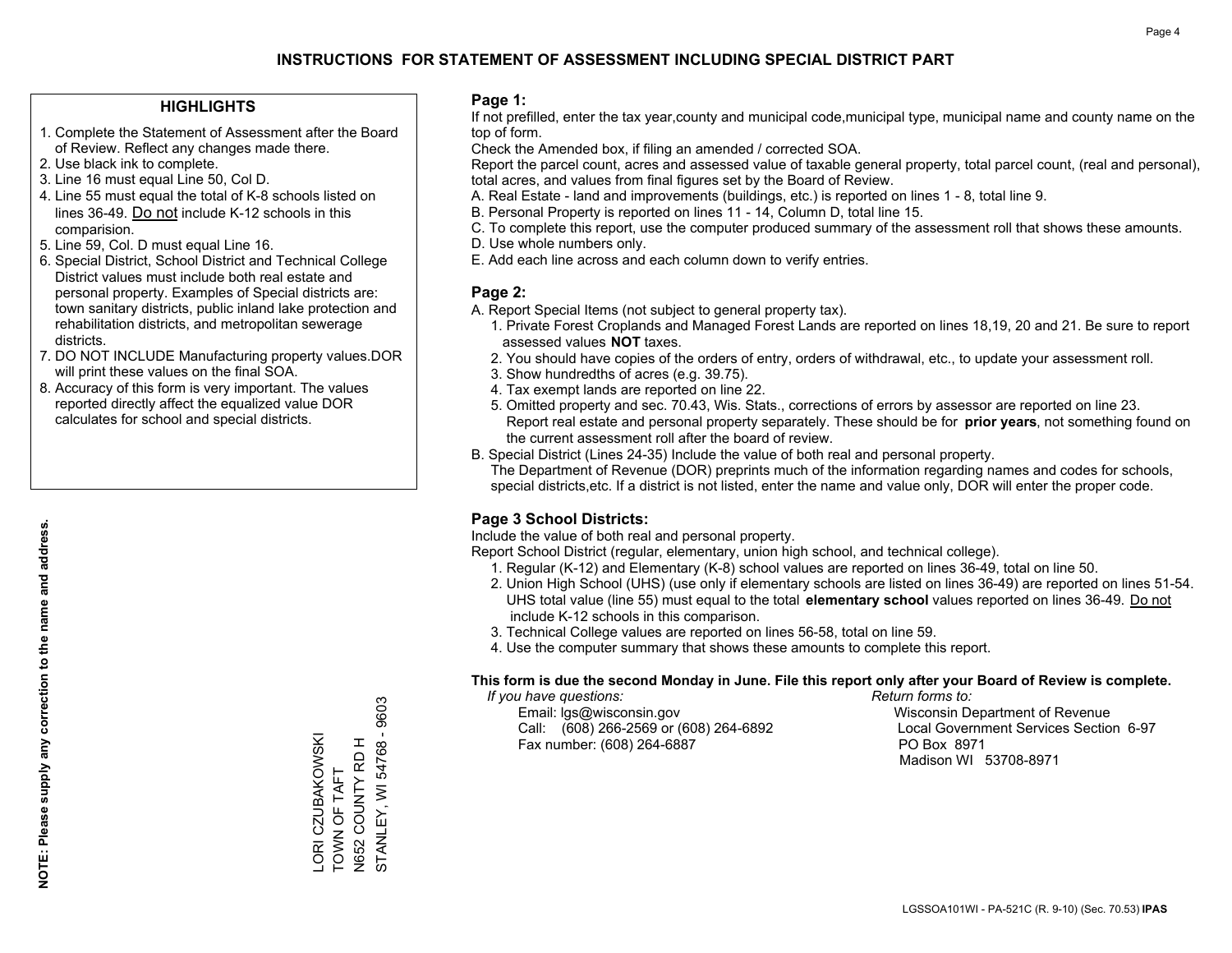**STATEMENT OF ASSESSMENT FOR 2017 FINAL - EQUATED**

|                |                                                                                                                                                                                              |                          | CO           | <b>MUN</b>                                               | <b>ACCT NO</b>                  |                      |                                          |
|----------------|----------------------------------------------------------------------------------------------------------------------------------------------------------------------------------------------|--------------------------|--------------|----------------------------------------------------------|---------------------------------|----------------------|------------------------------------------|
|                | <b>FOR</b><br><b>TOWN OF</b><br><b>OF</b>                                                                                                                                                    | <b>WESTBORO</b>          |              | <b>TAYLOR COUNTY</b>                                     |                                 |                      | WHEN COMPLETING THIS DOCUMENT            |
|                | Town - Village - City                                                                                                                                                                        | <b>Municipality Name</b> |              | <b>County Name</b>                                       |                                 |                      | DO NOT WRITE OVER X's OR IN SHADED AREAS |
|                | <b>REAL ESTATE</b>                                                                                                                                                                           |                          | PARCEL COUNT | NO. OF ACRES                                             | VALUE OF                        | <b>VALUE OF</b>      | TOTAL VALUE OF LAND                      |
| Line<br>No.    | (See Lines 18 - 22 for<br>other Real Estate)                                                                                                                                                 |                          |              | <b>WHOLE</b><br>TOTAL LAND   IMPROVEMENTS   NUMBERS ONLY | <b>LAND</b>                     | <b>IMPROVEMENTS</b>  | AND IMPROVEMENTS                         |
|                |                                                                                                                                                                                              | Col. A                   | Col. B       | Col. C                                                   | Col. D                          | Col. E               | Col. F                                   |
| 1              | <b>RESIDENTIAL - Class 1</b>                                                                                                                                                                 | 542                      | 438          | 754                                                      | 5,668,000                       | 25,822,900           | 31,490,900                               |
| $\overline{2}$ | <b>COMMERCIAL - Class 2</b>                                                                                                                                                                  | 26                       | 15           | 47                                                       | 211,900                         | 922,500              | 1,134,400                                |
| 3              | <b>MANUFACTURING - Class 3</b>                                                                                                                                                               | $\Omega$                 | $\Omega$     | $\Omega$                                                 | 0                               | 0                    |                                          |
| 4              | <b>AGRICULTURAL - Class 4</b>                                                                                                                                                                | 261                      |              | 4,391                                                    | 472,000                         |                      | 472,000                                  |
| 5              | <b>UNDEVELOPED - Class 5</b>                                                                                                                                                                 | 315                      |              | 3,264                                                    | 1,157,400                       |                      | 1,157,400                                |
| 6              | AGRICULTURAL FOREST - Class 5m                                                                                                                                                               | 136                      |              | 2,580                                                    | 2,117,900                       |                      | 2,117,900                                |
| $\overline{7}$ | FOREST LANDS - Class 6                                                                                                                                                                       | 551                      |              | 11,693                                                   | 18,978,900                      |                      | 18,978,900                               |
| 8              | OTHER - Class 7                                                                                                                                                                              | 26                       | 26           | 52                                                       | 220,000                         | 1,945,100            | 2,165,100                                |
| 9              | TOTAL - ALL COLUMNS                                                                                                                                                                          | 1,857                    | 479          | 22,781                                                   | 28,826,100                      | 28,690,500           | 57,516,600                               |
| 10             | NUMBER OF PERSONAL PROPERTY ACCOUNTS IN ROLL                                                                                                                                                 |                          |              | 20                                                       | <b>LOCALLY ASSESSED</b>         | <b>MANUFACTURING</b> | <b>MERGED</b>                            |
| 11             | BOATS AND OTHER WATERCRAFT NOT EXEMPT - Code 1                                                                                                                                               |                          |              |                                                          | 0                               | 0                    | $\Omega$                                 |
| 12             | MACHINERY, TOOLS AND PATTERNS - Code 2                                                                                                                                                       |                          |              |                                                          | 7,000                           | 0                    | 7,000                                    |
| 13             | FURNITURE, FIXTURES AND EQUIPMENT - Code 3                                                                                                                                                   |                          |              |                                                          | 7,800                           | 0                    | 7,800                                    |
| 14             | ALL OTHER PERSONAL PROPERTY NOT EXEMPT - Codes 4A, 4B, 4C                                                                                                                                    |                          |              |                                                          | 241,100                         | 0                    | 241,100                                  |
| 15             | TOTAL OF PERSONAL PROPERTY NOT EXEMPT (Total of Lines 11-14)                                                                                                                                 |                          |              |                                                          | 255,900                         | 0                    | 255,900                                  |
| 16             | AGGREGATE ASSESSED VALUE OF ALL PROPERTY SUBJECT TO THE GENERAL PROPERTY TAX (Total of Lines 9F and 15F)<br>MUST EQUAL TOTAL VALUE OF THE SCHOOL DISTRICTS (K-12 PLUS K-8) - Line 50, Col. F |                          |              |                                                          |                                 |                      | 57,772,500                               |
| 17             | <b>BOARD OF REVIEW</b>                                                                                                                                                                       |                          |              | Name of Assessor                                         |                                 |                      | Telephone #                              |
|                | DATE OF FINAL ADJOURNMENT                                                                                                                                                                    | 06/08/2017               |              |                                                          | ASSOCIATED APPRAISAL CONSULTANT |                      | (920) 749-1995                           |

*<sup>60</sup> <sup>044</sup>*

*1647*

REMARKS

The Assessment Ratio to be used in calculating the estimated Fair Market Value on tax bills for this tax district is .949599598<br>This ratio should be used to convert assessed values to "Calculate Equalized Values" in Step 1 Commission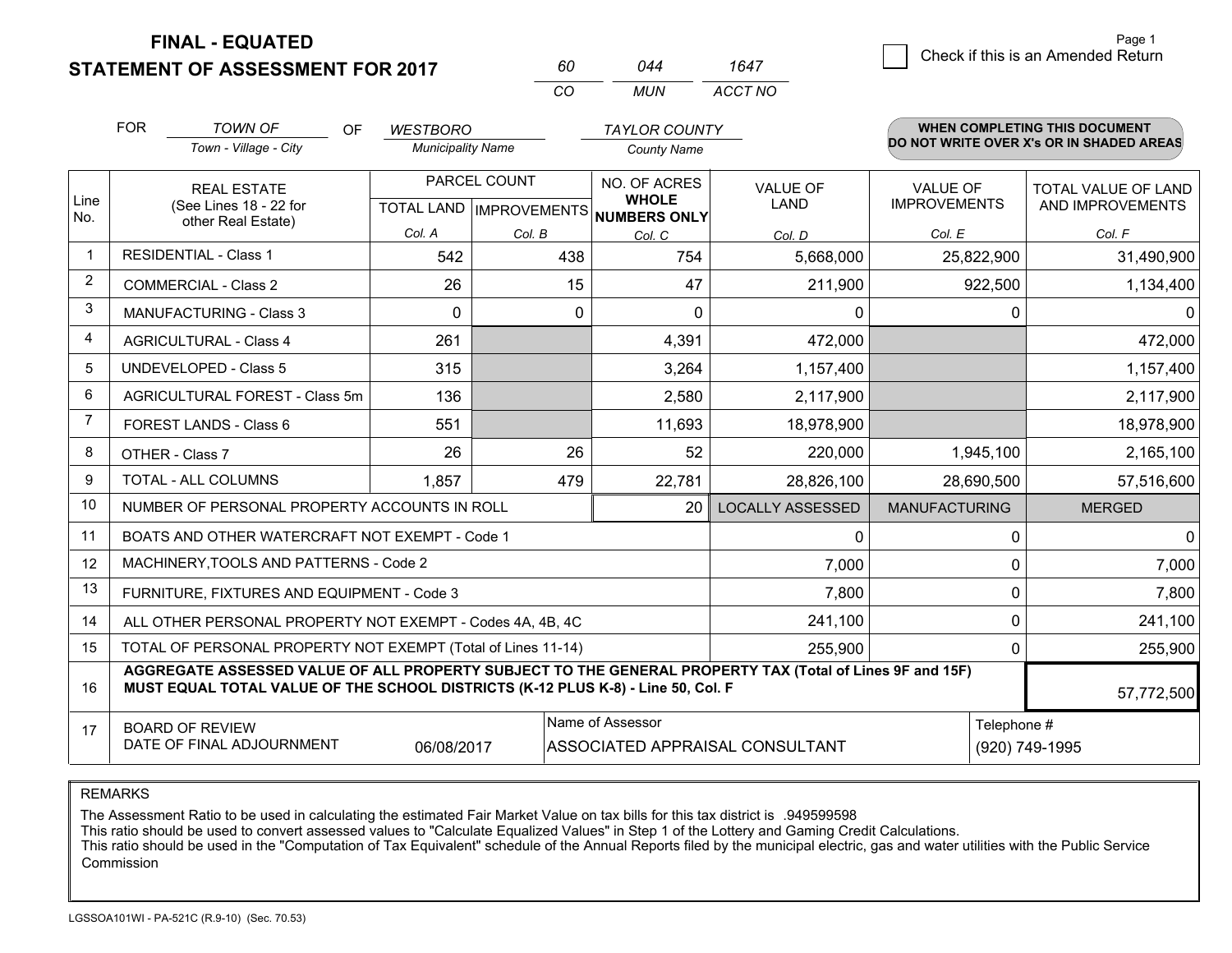*YEAR CO MUN ACCT NO* 2017 60 044 1647 Page 2

Do not confuse FOREST LANDS (Line 7) with FOREST CROPS (in this section) - They are **NOT** the same

|    |                                                               |                 |  | Private Forest Crop - Reg Class @ 10¢ per acre                                 |                 |                                                                              |           | Private Forest Crop - Reg Class @ \$2.52 per acre                  |                    |                    |
|----|---------------------------------------------------------------|-----------------|--|--------------------------------------------------------------------------------|-----------------|------------------------------------------------------------------------------|-----------|--------------------------------------------------------------------|--------------------|--------------------|
| 18 | (a) PARCELS                                                   | (b) ACRES       |  | (c) ASSESSED VALUE                                                             |                 | (d) PARCELS                                                                  |           | (e) ACRES                                                          |                    | (f) ASSESSED VALUE |
|    |                                                               |                 |  |                                                                                |                 |                                                                              |           | 40                                                                 |                    | 68.000             |
|    |                                                               |                 |  | Private Forest Crop - Special Class @ 20¢ per acre                             |                 | Entered Before 2005 Managed Forest - Ferrous Mining CLOSED @ \$8.27 per acre |           |                                                                    |                    |                    |
| 19 | (a) PARCELS                                                   | (b) ACRES       |  | (c) ASSESSED VALUE                                                             |                 | (d) PARCELS                                                                  |           | (e) ACRES                                                          |                    | (f) ASSESSED VALUE |
|    |                                                               |                 |  |                                                                                |                 |                                                                              |           |                                                                    |                    |                    |
|    |                                                               |                 |  | Entered Before 2005 Managed Forest - OPEN @ \$.79 per acre                     |                 |                                                                              |           | Entered Before 2005 Managed Forest - CLOSED @ \$1.87 per acre      |                    |                    |
| 20 | (a) PARCELS<br>(b) ACRES                                      |                 |  | (c) ASSESSED VALUE                                                             |                 | (d) PARCELS                                                                  |           | (e) ACRES                                                          |                    | (f) ASSESSED VALUE |
|    | 14                                                            | 519.6           |  | 869,600                                                                        |                 | 31<br>987.12                                                                 |           | 1,634,900                                                          |                    |                    |
|    | Entered After 2004 Managed Forest - OPEN @<br>\$2.14 per acre |                 |  |                                                                                |                 |                                                                              |           | Entered After 2004 Managed Forest - CLOSED @ \$10.68 per acre      |                    |                    |
| 21 | (a) PARCELS                                                   | (b) ACRES       |  | (c) ASSESSED VALUE                                                             | (d) PARCELS     |                                                                              | (e) ACRES |                                                                    | (f) ASSESSED VALUE |                    |
|    |                                                               |                 |  |                                                                                |                 |                                                                              |           |                                                                    |                    |                    |
|    | 71                                                            | 2,564.72        |  | 3,884,300                                                                      |                 | 104<br>3,505.52                                                              |           | 5,583,600                                                          |                    |                    |
| 22 | (a) County Forest Cropland Acres                              |                 |  | (b) Federal Acres                                                              | (c) State Acres |                                                                              |           | (d) County (NOT FOREST CROP) Acres                                 |                    | (e) Other Acres    |
|    | 1,057.8                                                       |                 |  | 48,051.53                                                                      |                 | 190.35                                                                       |           | 261.29                                                             |                    | 220.87             |
|    |                                                               |                 |  | Assessed Value of Omitted Property From Prior Years (Sec. 70.44)               |                 |                                                                              |           | Assessed Value of Sec. 70.43 Corrections of Errors by Assessors    |                    |                    |
|    |                                                               | (a) REAL ESTATE |  | (b) PERSONAL                                                                   |                 |                                                                              |           | (c1) REAL ESTATE                                                   |                    | (c2) PERSONAL      |
| 23 |                                                               |                 |  |                                                                                |                 |                                                                              |           |                                                                    |                    |                    |
|    |                                                               |                 |  | Manufacturing Equated Value of Omitted Property From Prior Years (Sec. 70.995) |                 |                                                                              |           | Mfg. Equated Value of Sec.70.43 Corrections of Errors by Assessors |                    |                    |
|    |                                                               | (d) REAL ESTATE |  | (e) PERSONAL                                                                   |                 |                                                                              |           | (f1) REAL ESTATE                                                   | (f2) PERSONAL      |                    |
|    |                                                               |                 |  |                                                                                |                 |                                                                              |           |                                                                    |                    |                    |

## **SPECIAL DISTRICTS**

| <b>Line</b><br>No. | Enter 6-digit<br><b>Special District</b><br>Code (Col. A) | <b>Account</b><br><b>Number</b><br>(Col. B) | <b>Special District Name</b><br>(Col. C) | <b>Locally Assessed Value</b><br>of Real Estate and<br>Personal Property (Col. D) | Mfg Value of Real Estate<br>and Personal Property<br>(Col. E) | <b>Merged Value of</b><br><b>Real Estate and</b><br>Personal Property (Col. F) |
|--------------------|-----------------------------------------------------------|---------------------------------------------|------------------------------------------|-----------------------------------------------------------------------------------|---------------------------------------------------------------|--------------------------------------------------------------------------------|
| 24                 | 607020                                                    | 0380                                        | <b>WESTBORO SANITARY DISTRICT #1</b>     | 4,684,400                                                                         |                                                               | 4,684,400                                                                      |
| 25                 | 607040                                                    | 0382                                        | CHELSEA SANITARY DISTRICT                | 251,800                                                                           |                                                               | 251,800                                                                        |
| 26                 |                                                           |                                             |                                          |                                                                                   |                                                               |                                                                                |
| 27                 |                                                           |                                             |                                          |                                                                                   |                                                               |                                                                                |
| 28                 |                                                           |                                             |                                          |                                                                                   |                                                               |                                                                                |
| 29                 |                                                           |                                             |                                          |                                                                                   |                                                               |                                                                                |
| 30                 |                                                           |                                             |                                          |                                                                                   |                                                               |                                                                                |
| 31                 |                                                           |                                             |                                          |                                                                                   |                                                               |                                                                                |
| 32                 |                                                           |                                             |                                          |                                                                                   |                                                               |                                                                                |
| 33                 |                                                           |                                             |                                          |                                                                                   |                                                               |                                                                                |
| 34                 |                                                           |                                             |                                          |                                                                                   |                                                               |                                                                                |
| 35                 |                                                           |                                             |                                          |                                                                                   |                                                               |                                                                                |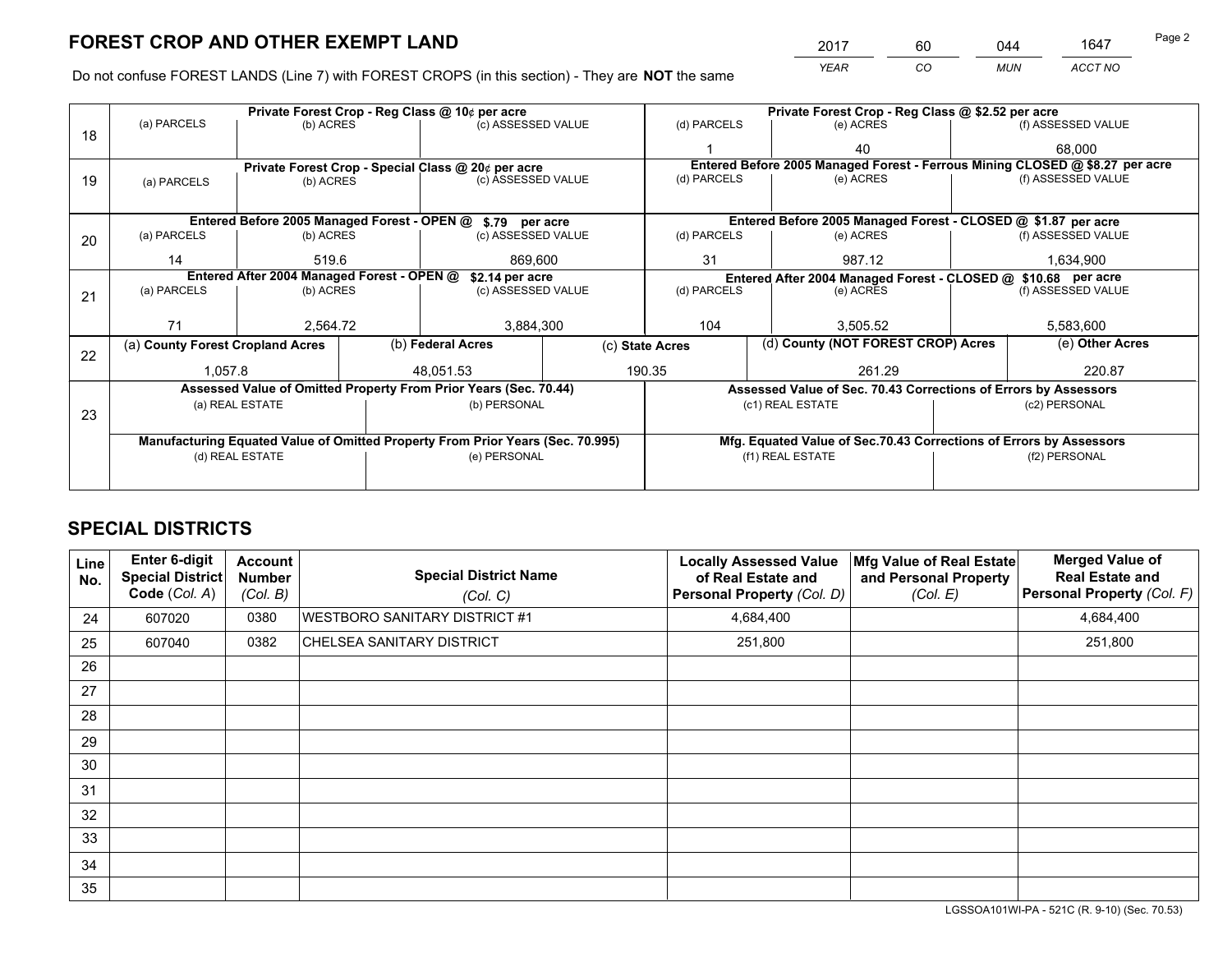|             |                                                          |                                             |                                                         | YEAR                                                                              | CO.<br><b>MUN</b>                                             | ACCT NO                                                                        |
|-------------|----------------------------------------------------------|---------------------------------------------|---------------------------------------------------------|-----------------------------------------------------------------------------------|---------------------------------------------------------------|--------------------------------------------------------------------------------|
| Line<br>No. | Enter 6-digit<br><b>School District</b><br>Code (Col. A) | <b>Account</b><br><b>Number</b><br>(Col. B) | <b>School District Name</b><br>(Col. C)                 | <b>Locally Assessed Value</b><br>of Real Estate and<br>Personal Property (Col. D) | Mfg Value of Real Estate<br>and Personal Property<br>(Col. E) | <b>Merged Value of</b><br><b>Real Estate and</b><br>Personal Property (Col. F) |
|             | A. SCHOOL DISTRICTS (K-8 and K-12)                       |                                             |                                                         |                                                                                   |                                                               |                                                                                |
| 36          | 604795                                                   | 0357                                        | SCH D OF RIB LAKE                                       | 57,772,500                                                                        |                                                               | 57,772,500                                                                     |
| 37          |                                                          |                                             |                                                         |                                                                                   |                                                               |                                                                                |
| 38          |                                                          |                                             |                                                         |                                                                                   |                                                               |                                                                                |
| 39          |                                                          |                                             |                                                         |                                                                                   |                                                               |                                                                                |
| 40          |                                                          |                                             |                                                         |                                                                                   |                                                               |                                                                                |
| 41          |                                                          |                                             |                                                         |                                                                                   |                                                               |                                                                                |
| 42          |                                                          |                                             |                                                         |                                                                                   |                                                               |                                                                                |
| 43          |                                                          |                                             |                                                         |                                                                                   |                                                               |                                                                                |
| 44          |                                                          |                                             |                                                         |                                                                                   |                                                               |                                                                                |
| 45<br>46    |                                                          |                                             |                                                         |                                                                                   |                                                               |                                                                                |
| 47          |                                                          |                                             |                                                         |                                                                                   |                                                               |                                                                                |
| 48          |                                                          |                                             |                                                         |                                                                                   |                                                               |                                                                                |
| 49          |                                                          |                                             |                                                         |                                                                                   |                                                               |                                                                                |
| 50          |                                                          |                                             | TOTAL ASSESSED VALUE OF SCHOOL DISTRICTS (K-8 and K-12) | 57,772,500                                                                        |                                                               | 57,772,500                                                                     |
|             | <b>UNION HIGH SCHOOL DISTRICTS</b><br><b>B.</b>          |                                             |                                                         |                                                                                   |                                                               |                                                                                |
| 51          |                                                          |                                             |                                                         |                                                                                   |                                                               |                                                                                |
| 52          |                                                          |                                             |                                                         |                                                                                   |                                                               |                                                                                |
| 53          |                                                          |                                             |                                                         |                                                                                   |                                                               |                                                                                |
| 54          |                                                          |                                             |                                                         |                                                                                   |                                                               |                                                                                |
| 55          |                                                          |                                             | TOTAL ASSESSED VALUE OF UNION HIGH SCHOOLS              |                                                                                   |                                                               |                                                                                |
|             | C.<br><b>TECHNICAL COLLEGE DISTRICTS</b>                 |                                             |                                                         |                                                                                   |                                                               |                                                                                |
| 56          | 001500                                                   | 0014                                        | NORTH CENTRAL TECHNICAL COLLEGE<br><b>WAUS</b>          | 57,772,500                                                                        |                                                               | 57,772,500                                                                     |
| 57          |                                                          |                                             |                                                         |                                                                                   |                                                               |                                                                                |
| 58          |                                                          |                                             |                                                         |                                                                                   |                                                               |                                                                                |
| 59          |                                                          |                                             | TOTAL ASSESSED VALUE OF TECHNICAL COLLEGES              | 57,772,500                                                                        |                                                               | 57,772,500                                                                     |

60

044

 *I hereby certify, to the best of my knowledge and belief, this form is complete and correct.*

**SCHOOL DISTRICTS**

| Print name of preparer | Title                    |                | Date (MM / DD / CCYY) |
|------------------------|--------------------------|----------------|-----------------------|
|                        |                          |                |                       |
| Signature of preparer  | Contact Telephone Number | E-mail address |                       |
|                        | $\overline{\phantom{0}}$ |                |                       |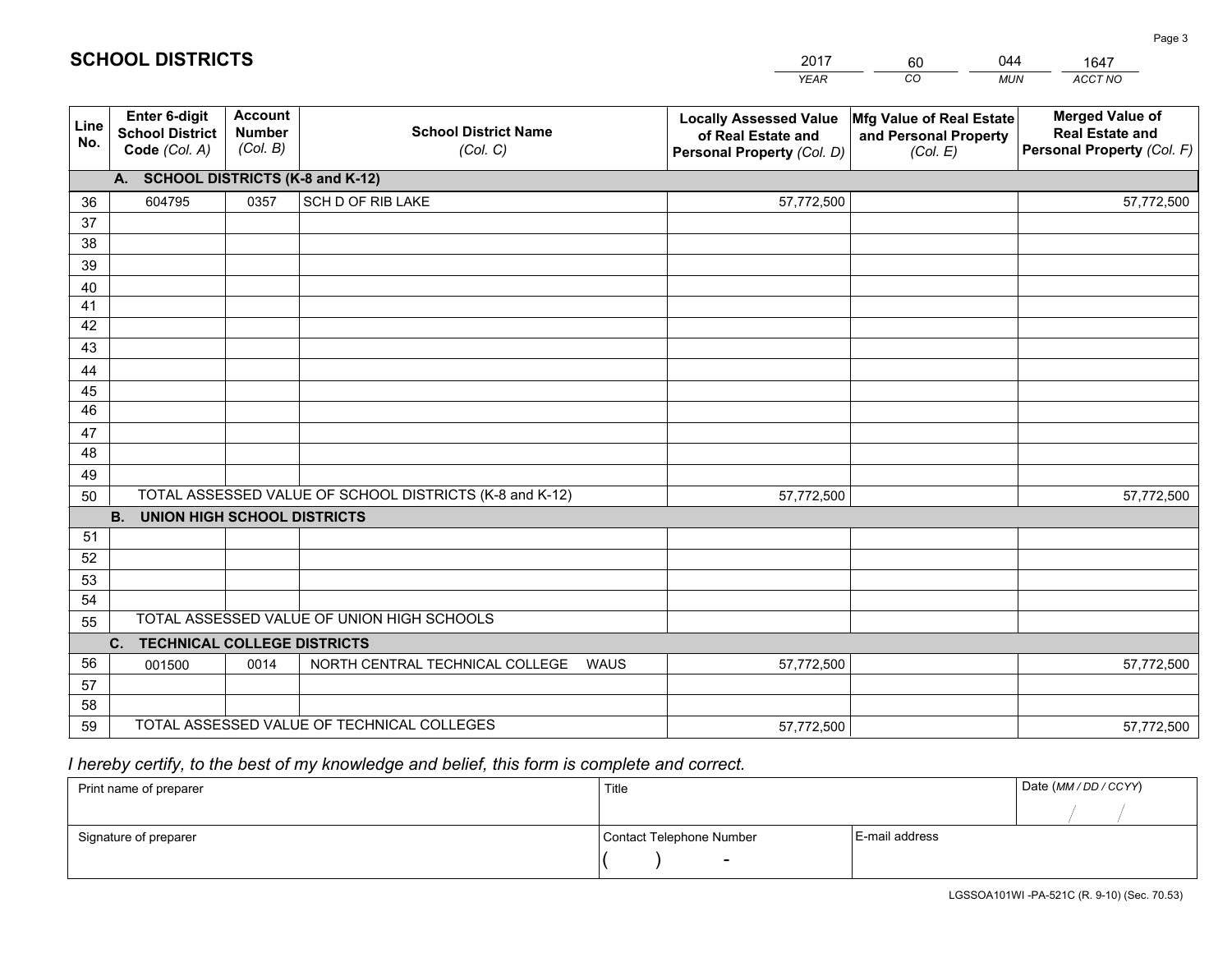#### **HIGHLIGHTS**

- 1. Complete the Statement of Assessment after the Board of Review. Reflect any changes made there.
- 2. Use black ink to complete.
- 3. Line 16 must equal Line 50, Col D.
- 4. Line 55 must equal the total of K-8 schools listed on lines 36-49. Do not include K-12 schools in this comparision.
- 5. Line 59, Col. D must equal Line 16.
- 6. Special District, School District and Technical College District values must include both real estate and personal property. Examples of Special districts are: town sanitary districts, public inland lake protection and rehabilitation districts, and metropolitan sewerage districts.
- 7. DO NOT INCLUDE Manufacturing property values.DOR will print these values on the final SOA.
- 8. Accuracy of this form is very important. The values reported directly affect the equalized value DOR calculates for school and special districts.

#### **Page 1:**

 If not prefilled, enter the tax year,county and municipal code,municipal type, municipal name and county name on the top of form.

Check the Amended box, if filing an amended / corrected SOA.

 Report the parcel count, acres and assessed value of taxable general property, total parcel count, (real and personal), total acres, and values from final figures set by the Board of Review.

- A. Real Estate land and improvements (buildings, etc.) is reported on lines 1 8, total line 9.
- B. Personal Property is reported on lines 11 14, Column D, total line 15.
- C. To complete this report, use the computer produced summary of the assessment roll that shows these amounts.
- D. Use whole numbers only.
- E. Add each line across and each column down to verify entries.

#### **Page 2:**

- A. Report Special Items (not subject to general property tax).
- 1. Private Forest Croplands and Managed Forest Lands are reported on lines 18,19, 20 and 21. Be sure to report assessed values **NOT** taxes.
- 2. You should have copies of the orders of entry, orders of withdrawal, etc., to update your assessment roll.
	- 3. Show hundredths of acres (e.g. 39.75).
- 4. Tax exempt lands are reported on line 22.
- 5. Omitted property and sec. 70.43, Wis. Stats., corrections of errors by assessor are reported on line 23. Report real estate and personal property separately. These should be for **prior years**, not something found on the current assessment roll after the board of review.
- B. Special District (Lines 24-35) Include the value of both real and personal property.

 The Department of Revenue (DOR) preprints much of the information regarding names and codes for schools, special districts,etc. If a district is not listed, enter the name and value only, DOR will enter the proper code.

## **Page 3 School Districts:**

Include the value of both real and personal property.

Report School District (regular, elementary, union high school, and technical college).

- 1. Regular (K-12) and Elementary (K-8) school values are reported on lines 36-49, total on line 50.
- 2. Union High School (UHS) (use only if elementary schools are listed on lines 36-49) are reported on lines 51-54. UHS total value (line 55) must equal to the total **elementary school** values reported on lines 36-49. Do notinclude K-12 schools in this comparison.
- 3. Technical College values are reported on lines 56-58, total on line 59.
- 4. Use the computer summary that shows these amounts to complete this report.

#### **This form is due the second Monday in June. File this report only after your Board of Review is complete.**

 *If you have questions: Return forms to:*

 Email: lgs@wisconsin.gov Wisconsin Department of RevenueCall:  $(608)$  266-2569 or  $(608)$  264-6892 Fax number: (608) 264-6887 PO Box 8971

Local Government Services Section 6-97 Madison WI 53708-8971

54490 - 0127 WESTBORO, WI 54490 - 0127 TOWN OF WESTBORO JOYCE PETERSON<br>TOWN OF WESTBORO JOYCE PETERSON **NESTBORO, WI** P.O.BOX 127 P.O.BOX 127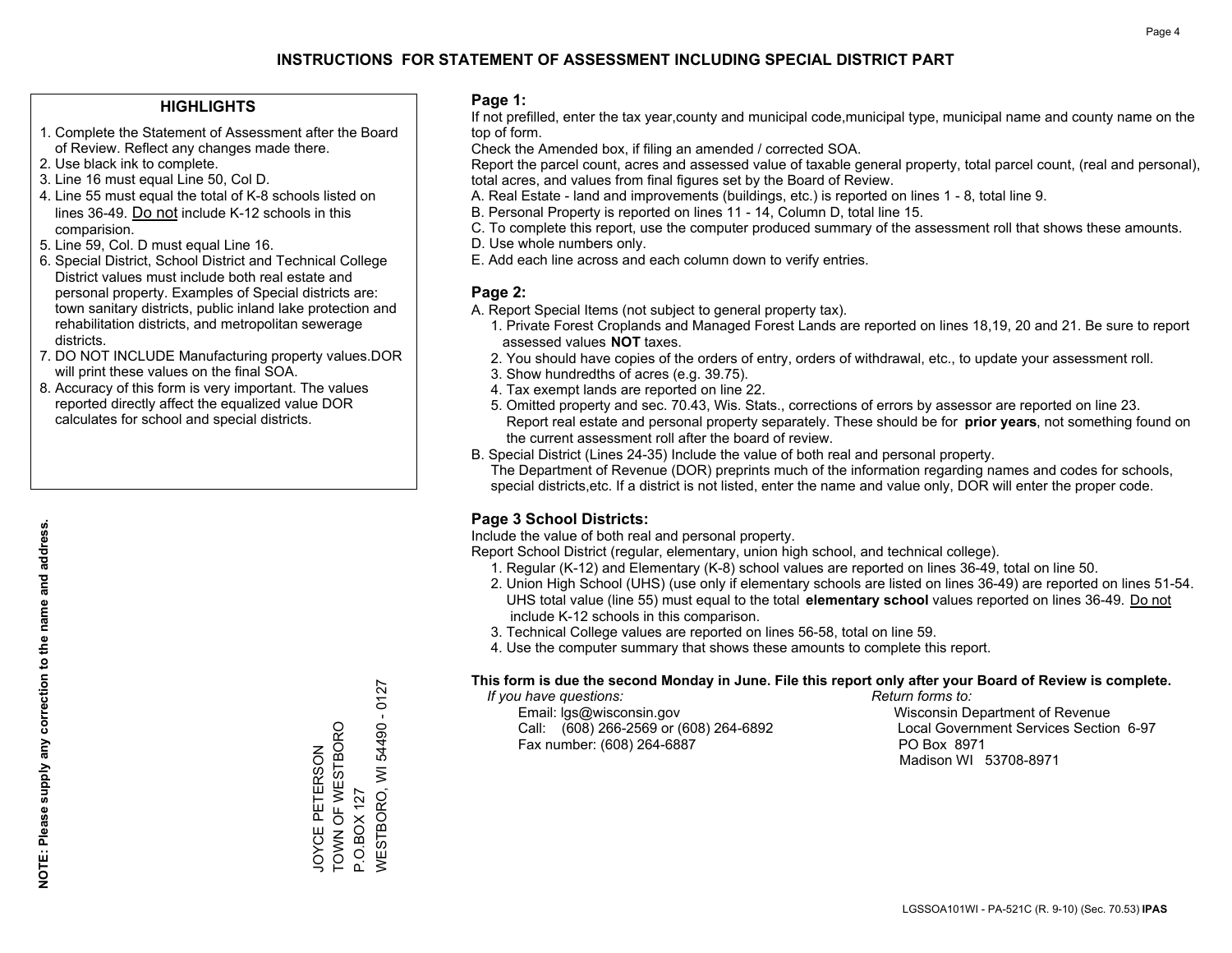**FINAL - EQUATED**

## **STATEMENT OF ASSESSMENT FOR 2017**

| 60  | 131  | 1648    |
|-----|------|---------|
| CO. | MUN. | ACCT NO |

|                | <b>FOR</b> | <b>VILLAGE OF</b><br><b>OF</b>                                                                                                                                                               | <b>GILMAN</b>                                                                           |              | <b>TAYLOR COUNTY</b>                                                 |                         |                                        | WHEN COMPLETING THIS DOCUMENT                  |
|----------------|------------|----------------------------------------------------------------------------------------------------------------------------------------------------------------------------------------------|-----------------------------------------------------------------------------------------|--------------|----------------------------------------------------------------------|-------------------------|----------------------------------------|------------------------------------------------|
|                |            | Town - Village - City                                                                                                                                                                        | <b>Municipality Name</b>                                                                |              | <b>County Name</b>                                                   |                         |                                        | DO NOT WRITE OVER X's OR IN SHADED AREAS       |
| Line           |            | <b>REAL ESTATE</b><br>(See Lines 18 - 22 for                                                                                                                                                 |                                                                                         | PARCEL COUNT | NO. OF ACRES<br><b>WHOLE</b><br>TOTAL LAND IMPROVEMENTS NUMBERS ONLY | <b>VALUE OF</b><br>LAND | <b>VALUE OF</b><br><b>IMPROVEMENTS</b> | <b>TOTAL VALUE OF LAND</b><br>AND IMPROVEMENTS |
| No.            |            | other Real Estate)                                                                                                                                                                           | Col. A                                                                                  | Col. B       | Col. C                                                               | Col. D                  | Col. E                                 | Col. F                                         |
|                |            | <b>RESIDENTIAL - Class 1</b>                                                                                                                                                                 | 220                                                                                     | 152          | 161                                                                  | 1,496,000               | 8,829,700                              | 10,325,700                                     |
| $\overline{2}$ |            | COMMERCIAL - Class 2                                                                                                                                                                         | 67                                                                                      | 33           | 33                                                                   | 562,000                 | 3,658,300                              | 4,220,300                                      |
| 3              |            | <b>MANUFACTURING - Class 3</b>                                                                                                                                                               | 4                                                                                       | 4            | 17                                                                   | 101,800                 | 2,447,800                              | 2,549,600                                      |
| 4              |            | <b>AGRICULTURAL - Class 4</b>                                                                                                                                                                | 31                                                                                      |              | 677                                                                  | 110,500                 |                                        | 110,500                                        |
| 5              |            | <b>UNDEVELOPED - Class 5</b>                                                                                                                                                                 | 38                                                                                      |              | 221                                                                  | 135,600                 |                                        | 135,600                                        |
| 6              |            | AGRICULTURAL FOREST - Class 5m                                                                                                                                                               | 6                                                                                       |              | 42                                                                   | 41,700                  |                                        | 41,700                                         |
| 7              |            | FOREST LANDS - Class 6                                                                                                                                                                       | 2                                                                                       |              | 30                                                                   | 39,000                  |                                        | 39,000                                         |
| 8              |            | OTHER - Class 7                                                                                                                                                                              | 3                                                                                       | 3            | 4                                                                    | 15,000                  | 48,000                                 | 63,000                                         |
| 9              |            | TOTAL - ALL COLUMNS                                                                                                                                                                          | 371                                                                                     | 192          | 1,185                                                                | 2,501,600               | 14,983,800                             | 17,485,400                                     |
| 10             |            | NUMBER OF PERSONAL PROPERTY ACCOUNTS IN ROLL                                                                                                                                                 |                                                                                         |              | 33                                                                   | <b>LOCALLY ASSESSED</b> | <b>MANUFACTURING</b>                   | <b>MERGED</b>                                  |
| 11             |            | BOATS AND OTHER WATERCRAFT NOT EXEMPT - Code 1                                                                                                                                               |                                                                                         |              |                                                                      | 0                       | $\Omega$                               | 0                                              |
| 12             |            | MACHINERY, TOOLS AND PATTERNS - Code 2                                                                                                                                                       |                                                                                         |              |                                                                      | 515,200                 | 111,500                                | 626,700                                        |
| 13             |            | FURNITURE, FIXTURES AND EQUIPMENT - Code 3                                                                                                                                                   |                                                                                         |              |                                                                      | 312,800                 | 34,600                                 | 347,400                                        |
| 14             |            | ALL OTHER PERSONAL PROPERTY NOT EXEMPT - Codes 4A, 4B, 4C                                                                                                                                    |                                                                                         |              |                                                                      | 71,000                  | 600                                    | 71,600                                         |
| 15             |            | TOTAL OF PERSONAL PROPERTY NOT EXEMPT (Total of Lines 11-14)                                                                                                                                 |                                                                                         |              |                                                                      | 899,000                 | 146,700                                | 1,045,700                                      |
| 16             |            | AGGREGATE ASSESSED VALUE OF ALL PROPERTY SUBJECT TO THE GENERAL PROPERTY TAX (Total of Lines 9F and 15F)<br>MUST EQUAL TOTAL VALUE OF THE SCHOOL DISTRICTS (K-12 PLUS K-8) - Line 50, Col. F |                                                                                         |              |                                                                      |                         |                                        | 18,531,100                                     |
| 17             |            | <b>BOARD OF REVIEW</b><br>DATE OF FINAL ADJOURNMENT                                                                                                                                          | Name of Assessor<br>Telephone #<br>(715) 452-5344<br>05/08/2017<br><b>ROBERT PROKOP</b> |              |                                                                      |                         |                                        |                                                |

REMARKS

The Assessment Ratio to be used in calculating the estimated Fair Market Value on tax bills for this tax district is .954357797<br>This ratio should be used to convert assessed values to "Calculate Equalized Values" in Step 1 Commission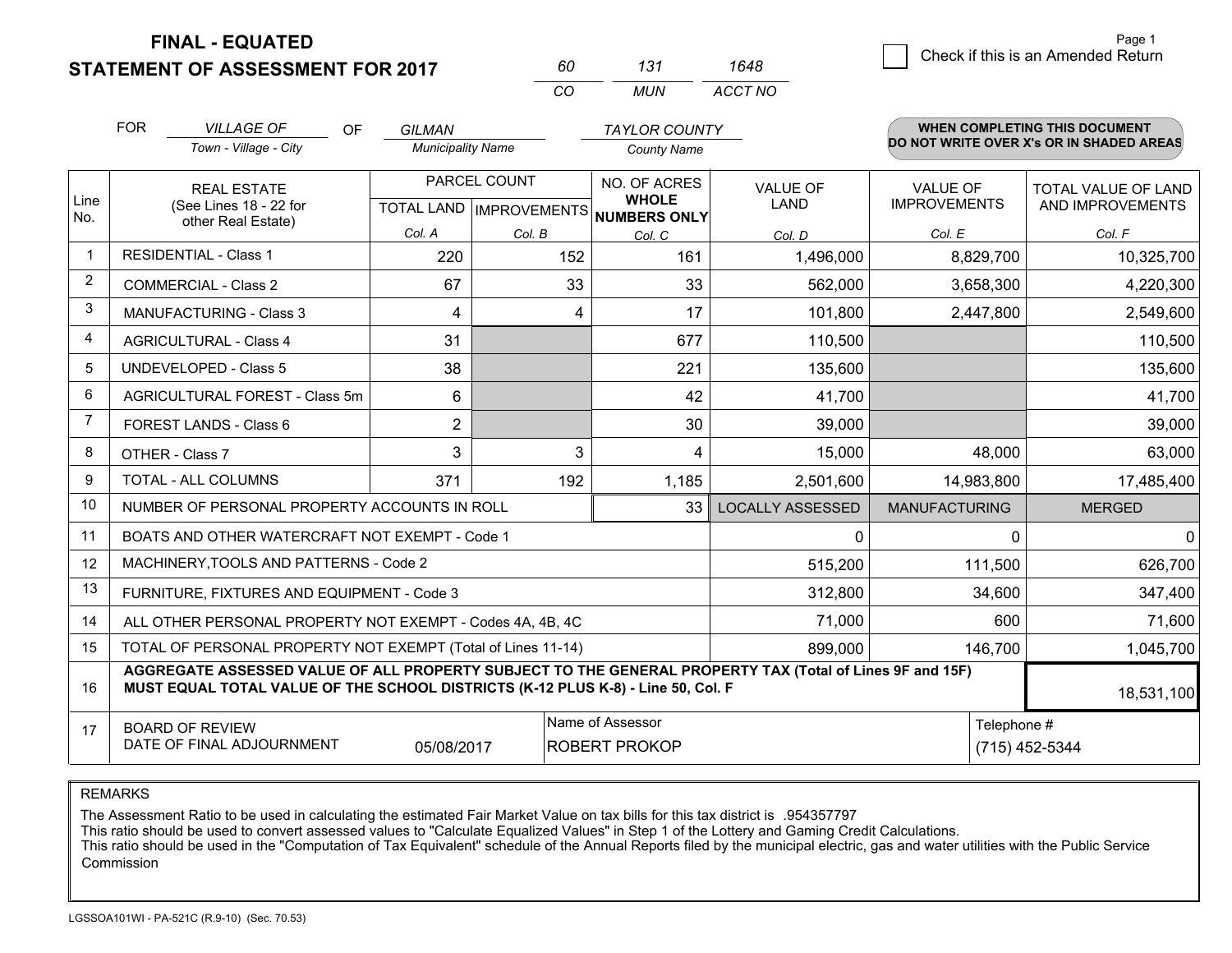*YEAR CO MUN ACCT NO* <sup>2017</sup> <sup>60</sup> <sup>131</sup> <sup>1648</sup>

Do not confuse FOREST LANDS (Line 7) with FOREST CROPS (in this section) - They are **NOT** the same

|    | Private Forest Crop - Reg Class @ 10¢ per acre     |                                             |                   |                                                                                |                 | Private Forest Crop - Reg Class @ \$2.52 per acre                  |                                                                              |                    |                    |  |
|----|----------------------------------------------------|---------------------------------------------|-------------------|--------------------------------------------------------------------------------|-----------------|--------------------------------------------------------------------|------------------------------------------------------------------------------|--------------------|--------------------|--|
| 18 | (a) PARCELS                                        | (b) ACRES                                   |                   | (c) ASSESSED VALUE                                                             |                 | (d) PARCELS                                                        | (e) ACRES                                                                    |                    | (f) ASSESSED VALUE |  |
|    |                                                    |                                             |                   |                                                                                |                 |                                                                    |                                                                              |                    |                    |  |
|    | Private Forest Crop - Special Class @ 20¢ per acre |                                             |                   |                                                                                |                 |                                                                    | Entered Before 2005 Managed Forest - Ferrous Mining CLOSED @ \$8.27 per acre |                    |                    |  |
| 19 | (a) PARCELS                                        | (b) ACRES                                   |                   | (c) ASSESSED VALUE                                                             |                 | (d) PARCELS                                                        | (e) ACRES                                                                    |                    | (f) ASSESSED VALUE |  |
|    |                                                    |                                             |                   |                                                                                |                 |                                                                    |                                                                              |                    |                    |  |
|    |                                                    | Entered Before 2005 Managed Forest - OPEN @ |                   | \$.79 per acre                                                                 |                 |                                                                    | Entered Before 2005 Managed Forest - CLOSED @ \$1.87 per acre                |                    |                    |  |
| 20 | (a) PARCELS                                        | (b) ACRES                                   |                   | (c) ASSESSED VALUE                                                             |                 | (d) PARCELS                                                        | (e) ACRES                                                                    |                    | (f) ASSESSED VALUE |  |
|    |                                                    |                                             |                   |                                                                                |                 |                                                                    |                                                                              |                    |                    |  |
|    |                                                    | Entered After 2004 Managed Forest - OPEN @  |                   |                                                                                | \$2.14 per acre |                                                                    | Entered After 2004 Managed Forest - CLOSED @ \$10.68 per acre                |                    |                    |  |
| 21 | (a) PARCELS                                        | (b) ACRES                                   |                   | (c) ASSESSED VALUE                                                             |                 | (d) PARCELS<br>(e) ACRES                                           |                                                                              | (f) ASSESSED VALUE |                    |  |
|    |                                                    |                                             |                   |                                                                                |                 |                                                                    |                                                                              |                    |                    |  |
|    |                                                    |                                             |                   |                                                                                |                 |                                                                    |                                                                              |                    |                    |  |
| 22 | (a) County Forest Cropland Acres                   |                                             | (b) Federal Acres |                                                                                |                 | (d) County (NOT FOREST CROP) Acres<br>(c) State Acres              |                                                                              | (e) Other Acres    |                    |  |
|    |                                                    |                                             |                   |                                                                                |                 | 5.73                                                               |                                                                              | 205.5              |                    |  |
|    |                                                    |                                             |                   | Assessed Value of Omitted Property From Prior Years (Sec. 70.44)               |                 |                                                                    | Assessed Value of Sec. 70.43 Corrections of Errors by Assessors              |                    |                    |  |
| 23 |                                                    | (a) REAL ESTATE                             |                   | (b) PERSONAL                                                                   |                 |                                                                    | (c1) REAL ESTATE                                                             |                    | (c2) PERSONAL      |  |
|    |                                                    |                                             |                   |                                                                                |                 |                                                                    |                                                                              |                    |                    |  |
|    |                                                    |                                             |                   | Manufacturing Equated Value of Omitted Property From Prior Years (Sec. 70.995) |                 | Mfg. Equated Value of Sec.70.43 Corrections of Errors by Assessors |                                                                              |                    |                    |  |
|    | (d) REAL ESTATE                                    |                                             |                   | (e) PERSONAL                                                                   |                 | (f1) REAL ESTATE                                                   |                                                                              | (f2) PERSONAL      |                    |  |
|    |                                                    |                                             |                   |                                                                                |                 |                                                                    |                                                                              |                    |                    |  |

## **SPECIAL DISTRICTS**

| Line<br>No. | Enter 6-digit<br>Special District<br>Code (Col. A) | <b>Account</b><br><b>Number</b> | <b>Special District Name</b> | <b>Locally Assessed Value</b><br>of Real Estate and | Mfg Value of Real Estate<br>and Personal Property | <b>Merged Value of</b><br><b>Real Estate and</b><br>Personal Property (Col. F) |
|-------------|----------------------------------------------------|---------------------------------|------------------------------|-----------------------------------------------------|---------------------------------------------------|--------------------------------------------------------------------------------|
|             |                                                    | (Col. B)                        | (Col. C)                     | Personal Property (Col. D)                          | (Col. E)                                          |                                                                                |
| 24          |                                                    |                                 |                              |                                                     |                                                   |                                                                                |
| 25          |                                                    |                                 |                              |                                                     |                                                   |                                                                                |
| 26          |                                                    |                                 |                              |                                                     |                                                   |                                                                                |
| 27          |                                                    |                                 |                              |                                                     |                                                   |                                                                                |
| 28          |                                                    |                                 |                              |                                                     |                                                   |                                                                                |
| 29          |                                                    |                                 |                              |                                                     |                                                   |                                                                                |
| 30          |                                                    |                                 |                              |                                                     |                                                   |                                                                                |
| 31          |                                                    |                                 |                              |                                                     |                                                   |                                                                                |
| 32          |                                                    |                                 |                              |                                                     |                                                   |                                                                                |
| 33          |                                                    |                                 |                              |                                                     |                                                   |                                                                                |
| 34          |                                                    |                                 |                              |                                                     |                                                   |                                                                                |
| 35          |                                                    |                                 |                              |                                                     |                                                   |                                                                                |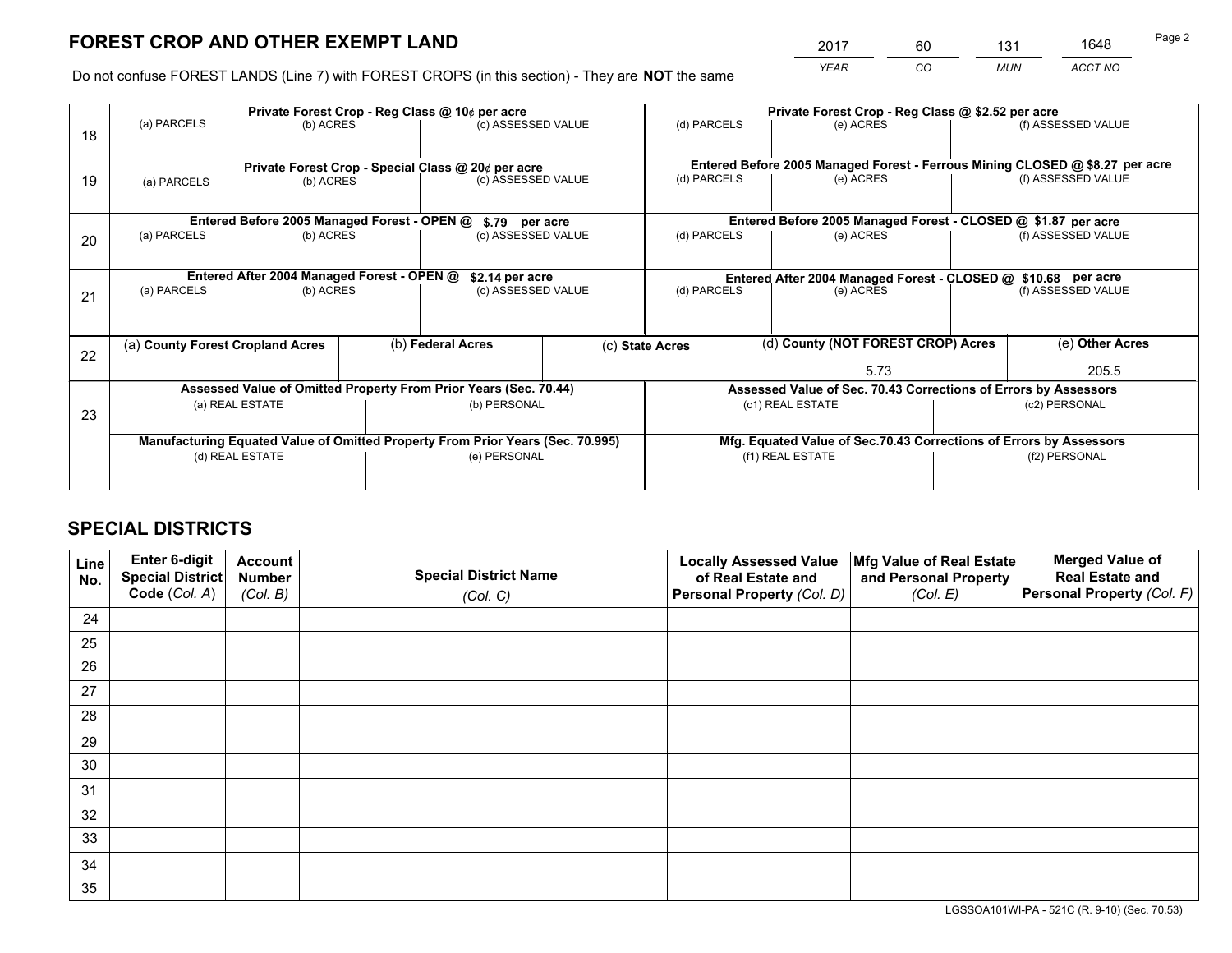|             |                                                                 |                                             |                                                         | <b>YEAR</b>                                                                       | CO<br><b>MUN</b>                                              | ACCT NO                                                                        |
|-------------|-----------------------------------------------------------------|---------------------------------------------|---------------------------------------------------------|-----------------------------------------------------------------------------------|---------------------------------------------------------------|--------------------------------------------------------------------------------|
| Line<br>No. | <b>Enter 6-digit</b><br><b>School District</b><br>Code (Col. A) | <b>Account</b><br><b>Number</b><br>(Col. B) | <b>School District Name</b><br>(Col. C)                 | <b>Locally Assessed Value</b><br>of Real Estate and<br>Personal Property (Col. D) | Mfg Value of Real Estate<br>and Personal Property<br>(Col. E) | <b>Merged Value of</b><br><b>Real Estate and</b><br>Personal Property (Col. F) |
|             | A. SCHOOL DISTRICTS (K-8 and K-12)                              |                                             |                                                         |                                                                                   |                                                               |                                                                                |
| 36          | 602135                                                          | 0355                                        | <b>SCH D OF GILMAN</b>                                  | 15,834,800                                                                        | 2,696,300                                                     | 18,531,100                                                                     |
| 37          |                                                                 |                                             |                                                         |                                                                                   |                                                               |                                                                                |
| 38          |                                                                 |                                             |                                                         |                                                                                   |                                                               |                                                                                |
| 39          |                                                                 |                                             |                                                         |                                                                                   |                                                               |                                                                                |
| 40          |                                                                 |                                             |                                                         |                                                                                   |                                                               |                                                                                |
| 41<br>42    |                                                                 |                                             |                                                         |                                                                                   |                                                               |                                                                                |
| 43          |                                                                 |                                             |                                                         |                                                                                   |                                                               |                                                                                |
| 44          |                                                                 |                                             |                                                         |                                                                                   |                                                               |                                                                                |
| 45          |                                                                 |                                             |                                                         |                                                                                   |                                                               |                                                                                |
| 46          |                                                                 |                                             |                                                         |                                                                                   |                                                               |                                                                                |
| 47          |                                                                 |                                             |                                                         |                                                                                   |                                                               |                                                                                |
| 48          |                                                                 |                                             |                                                         |                                                                                   |                                                               |                                                                                |
| 49          |                                                                 |                                             |                                                         |                                                                                   |                                                               |                                                                                |
| 50          |                                                                 |                                             | TOTAL ASSESSED VALUE OF SCHOOL DISTRICTS (K-8 and K-12) | 15,834,800                                                                        | 2,696,300                                                     | 18,531,100                                                                     |
|             | <b>B. UNION HIGH SCHOOL DISTRICTS</b>                           |                                             |                                                         |                                                                                   |                                                               |                                                                                |
| 51<br>52    |                                                                 |                                             |                                                         |                                                                                   |                                                               |                                                                                |
| 53          |                                                                 |                                             |                                                         |                                                                                   |                                                               |                                                                                |
| 54          |                                                                 |                                             |                                                         |                                                                                   |                                                               |                                                                                |
| 55          |                                                                 |                                             | TOTAL ASSESSED VALUE OF UNION HIGH SCHOOLS              |                                                                                   |                                                               |                                                                                |
|             | C.<br><b>TECHNICAL COLLEGE DISTRICTS</b>                        |                                             |                                                         |                                                                                   |                                                               |                                                                                |
| 56          | 000100                                                          | 0001                                        | CHIPPEWA VALLEY TECHNICAL COLLEGE EAUC                  | 15,834,800                                                                        | 2,696,300                                                     | 18,531,100                                                                     |
| 57          |                                                                 |                                             |                                                         |                                                                                   |                                                               |                                                                                |
| 58          |                                                                 |                                             |                                                         |                                                                                   |                                                               |                                                                                |
| 59          |                                                                 |                                             | TOTAL ASSESSED VALUE OF TECHNICAL COLLEGES              | 15,834,800                                                                        | 2,696,300                                                     | 18,531,100                                                                     |

60

131

 *I hereby certify, to the best of my knowledge and belief, this form is complete and correct.*

**SCHOOL DISTRICTS**

| Print name of preparer | Title                    |                | Date (MM / DD / CCYY) |
|------------------------|--------------------------|----------------|-----------------------|
|                        |                          |                |                       |
| Signature of preparer  | Contact Telephone Number | E-mail address |                       |
|                        | $\sim$                   |                |                       |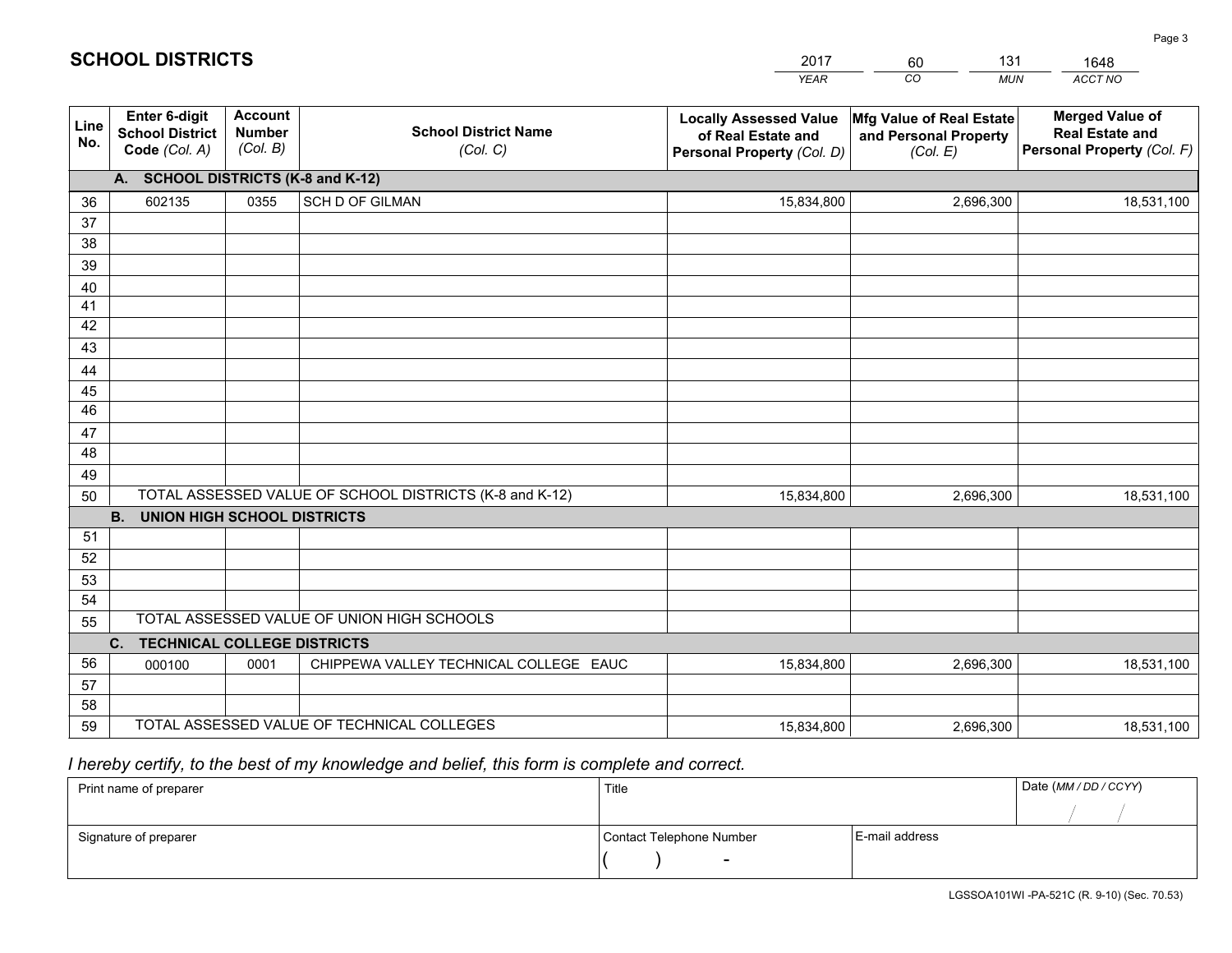#### **HIGHLIGHTS**

- 1. Complete the Statement of Assessment after the Board of Review. Reflect any changes made there.
- 2. Use black ink to complete.
- 3. Line 16 must equal Line 50, Col D.
- 4. Line 55 must equal the total of K-8 schools listed on lines 36-49. Do not include K-12 schools in this comparision.
- 5. Line 59, Col. D must equal Line 16.
- 6. Special District, School District and Technical College District values must include both real estate and personal property. Examples of Special districts are: town sanitary districts, public inland lake protection and rehabilitation districts, and metropolitan sewerage districts.
- 7. DO NOT INCLUDE Manufacturing property values.DOR will print these values on the final SOA.

CANDICE GRUNSETH VILLAGE OF GILMAN

CANDICE GRUNSETH VILLAGE OF GILMAN BOX 157

PO BOX 157

 $\overline{S}$ 

GILMAN, WI 54433 - 0157

GILMAN, WI 54433 - 0157

 8. Accuracy of this form is very important. The values reported directly affect the equalized value DOR calculates for school and special districts.

#### **Page 1:**

 If not prefilled, enter the tax year,county and municipal code,municipal type, municipal name and county name on the top of form.

Check the Amended box, if filing an amended / corrected SOA.

 Report the parcel count, acres and assessed value of taxable general property, total parcel count, (real and personal), total acres, and values from final figures set by the Board of Review.

- A. Real Estate land and improvements (buildings, etc.) is reported on lines 1 8, total line 9.
- B. Personal Property is reported on lines 11 14, Column D, total line 15.
- C. To complete this report, use the computer produced summary of the assessment roll that shows these amounts.
- D. Use whole numbers only.
- E. Add each line across and each column down to verify entries.

#### **Page 2:**

- A. Report Special Items (not subject to general property tax).
- 1. Private Forest Croplands and Managed Forest Lands are reported on lines 18,19, 20 and 21. Be sure to report assessed values **NOT** taxes.
- 2. You should have copies of the orders of entry, orders of withdrawal, etc., to update your assessment roll.
	- 3. Show hundredths of acres (e.g. 39.75).
- 4. Tax exempt lands are reported on line 22.
- 5. Omitted property and sec. 70.43, Wis. Stats., corrections of errors by assessor are reported on line 23. Report real estate and personal property separately. These should be for **prior years**, not something found on the current assessment roll after the board of review.
- B. Special District (Lines 24-35) Include the value of both real and personal property.
- The Department of Revenue (DOR) preprints much of the information regarding names and codes for schools, special districts,etc. If a district is not listed, enter the name and value only, DOR will enter the proper code.

## **Page 3 School Districts:**

Include the value of both real and personal property.

Report School District (regular, elementary, union high school, and technical college).

- 1. Regular (K-12) and Elementary (K-8) school values are reported on lines 36-49, total on line 50.
- 2. Union High School (UHS) (use only if elementary schools are listed on lines 36-49) are reported on lines 51-54. UHS total value (line 55) must equal to the total **elementary school** values reported on lines 36-49. Do notinclude K-12 schools in this comparison.
- 3. Technical College values are reported on lines 56-58, total on line 59.
- 4. Use the computer summary that shows these amounts to complete this report.

#### **This form is due the second Monday in June. File this report only after your Board of Review is complete.**

 *If you have questions: Return forms to:*

 Email: lgs@wisconsin.gov Wisconsin Department of RevenueCall:  $(608)$  266-2569 or  $(608)$  264-6892 Fax number: (608) 264-6887 PO Box 8971

Local Government Services Section 6-97 Madison WI 53708-8971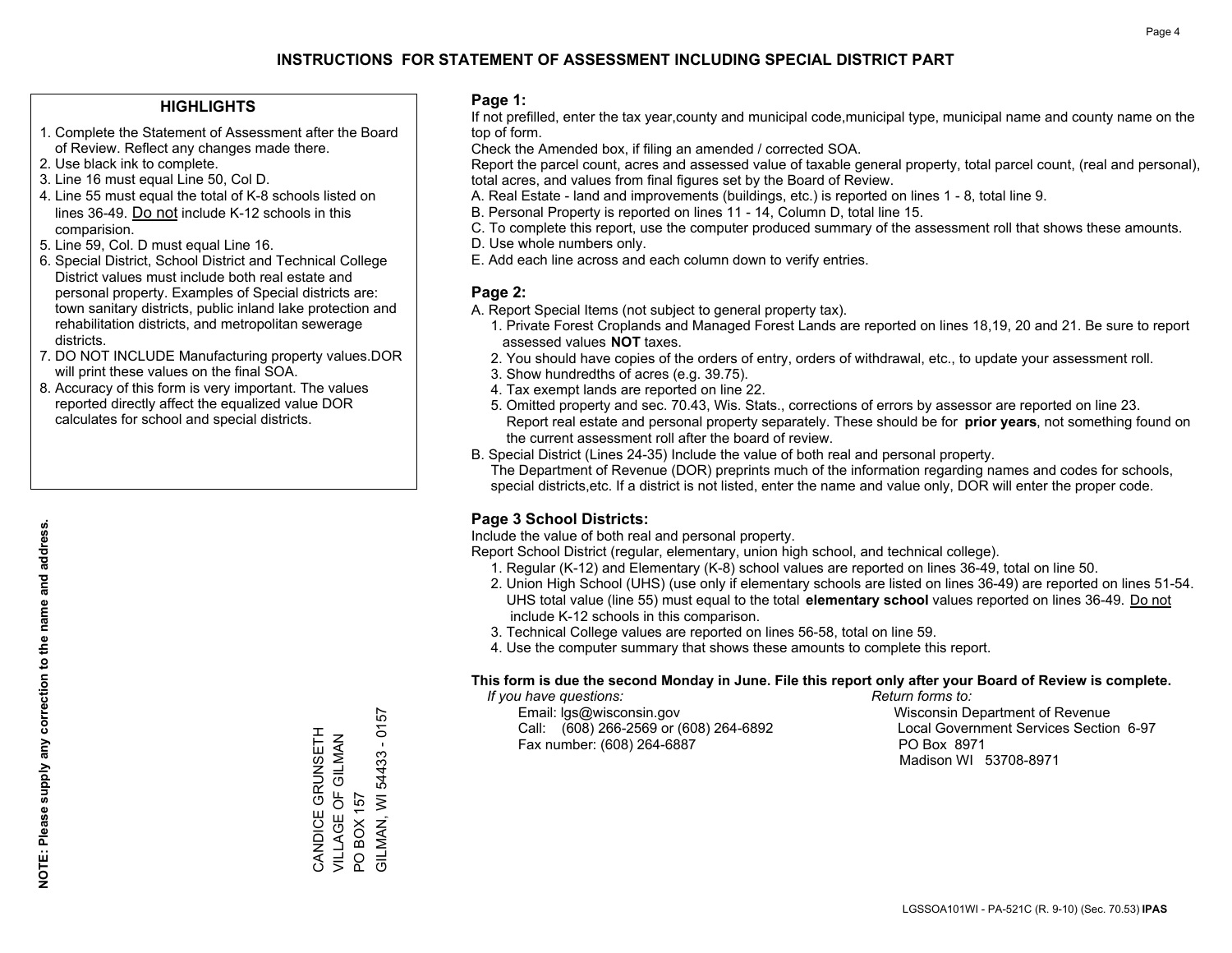**STATEMENT OF ASSESSMENT FOR 2017 FINAL - EQUATED**

|   |                                    | Page 1 |
|---|------------------------------------|--------|
| 9 | Check if this is an Amended Return |        |
|   |                                    |        |

|                | <b>FOR</b>                                                                                                                                                                                   | <b>VILLAGE OF</b><br><b>OF</b><br>Town - Village - City      | <b>LUBLIN</b><br><b>Municipality Name</b> |                | <b>TAYLOR COUNTY</b><br><b>County Name</b>   |                         |                                        | <b>WHEN COMPLETING THIS DOCUMENT</b><br>DO NOT WRITE OVER X's OR IN SHADED AREAS |
|----------------|----------------------------------------------------------------------------------------------------------------------------------------------------------------------------------------------|--------------------------------------------------------------|-------------------------------------------|----------------|----------------------------------------------|-------------------------|----------------------------------------|----------------------------------------------------------------------------------|
| Line<br>No.    | <b>REAL ESTATE</b><br>(See Lines 18 - 22 for                                                                                                                                                 |                                                              | PARCEL COUNT<br>TOTAL LAND   IMPROVEMENTS |                | NO. OF ACRES<br><b>WHOLE</b><br>NUMBERS ONLY | <b>VALUE OF</b><br>LAND | <b>VALUE OF</b><br><b>IMPROVEMENTS</b> | TOTAL VALUE OF LAND<br>AND IMPROVEMENTS                                          |
|                |                                                                                                                                                                                              | other Real Estate)                                           | Col. A                                    | Col. B         | Col. C                                       | Col. D                  | Col. E                                 | Col. F                                                                           |
| $\mathbf 1$    |                                                                                                                                                                                              | <b>RESIDENTIAL - Class 1</b>                                 | 135                                       | 83             | 68                                           | 216,100                 | 2,586,000                              | 2,802,100                                                                        |
| $\overline{2}$ |                                                                                                                                                                                              | <b>COMMERCIAL - Class 2</b>                                  | 5                                         | 5              | 4                                            | 16,500                  | 230,200                                | 246,700                                                                          |
| 3              |                                                                                                                                                                                              | <b>MANUFACTURING - Class 3</b>                               | 0                                         | 0              | $\Omega$                                     | $\mathbf{0}$            | 0                                      | 0                                                                                |
| 4              |                                                                                                                                                                                              | <b>AGRICULTURAL - Class 4</b>                                | 13                                        |                | 147                                          | 19,000                  |                                        | 19,000                                                                           |
| 5              |                                                                                                                                                                                              | <b>UNDEVELOPED - Class 5</b>                                 | 34                                        |                | 363                                          | 157,300                 |                                        | 157,300                                                                          |
| 6              |                                                                                                                                                                                              | <b>AGRICULTURAL FOREST - Class 5m</b>                        | 5                                         |                | 36                                           | 24,400                  |                                        | 24,400                                                                           |
| $\overline{7}$ |                                                                                                                                                                                              | FOREST LANDS - Class 6                                       | 19                                        |                | 209                                          | 275,400                 |                                        | 275,400                                                                          |
| 8              |                                                                                                                                                                                              | OTHER - Class 7                                              | $\overline{2}$                            | $\overline{2}$ | 4                                            | 16,000                  | 139,300                                | 155,300                                                                          |
| 9              |                                                                                                                                                                                              | <b>TOTAL - ALL COLUMNS</b>                                   | 213                                       | 90             | 831                                          | 724,700                 | 2,955,500                              | 3,680,200                                                                        |
| 10             |                                                                                                                                                                                              | NUMBER OF PERSONAL PROPERTY ACCOUNTS IN ROLL                 |                                           |                | 12                                           | <b>LOCALLY ASSESSED</b> | <b>MANUFACTURING</b>                   | <b>MERGED</b>                                                                    |
| 11             |                                                                                                                                                                                              | BOATS AND OTHER WATERCRAFT NOT EXEMPT - Code 1               |                                           |                |                                              | 0                       | 0                                      | $\Omega$                                                                         |
| 12             |                                                                                                                                                                                              | MACHINERY, TOOLS AND PATTERNS - Code 2                       |                                           |                |                                              | 6,500                   | $\mathbf 0$                            | 6,500                                                                            |
| 13             |                                                                                                                                                                                              | FURNITURE, FIXTURES AND EQUIPMENT - Code 3                   |                                           |                |                                              | 1,400                   | $\mathbf 0$                            | 1,400                                                                            |
| 14             |                                                                                                                                                                                              | ALL OTHER PERSONAL PROPERTY NOT EXEMPT - Codes 4A, 4B, 4C    |                                           |                |                                              | 6,100                   | $\mathbf 0$                            | 6,100                                                                            |
| 15             |                                                                                                                                                                                              | TOTAL OF PERSONAL PROPERTY NOT EXEMPT (Total of Lines 11-14) |                                           |                | 14,000                                       | $\mathbf 0$             | 14,000                                 |                                                                                  |
| 16             | AGGREGATE ASSESSED VALUE OF ALL PROPERTY SUBJECT TO THE GENERAL PROPERTY TAX (Total of Lines 9F and 15F)<br>MUST EQUAL TOTAL VALUE OF THE SCHOOL DISTRICTS (K-12 PLUS K-8) - Line 50, Col. F |                                                              |                                           |                |                                              |                         | 3,694,200                              |                                                                                  |
| 17             | Name of Assessor<br><b>BOARD OF REVIEW</b><br>DATE OF FINAL ADJOURNMENT<br>05/16/2017<br>CINDY CHASE / ELK RIVER APPRAISALS                                                                  |                                                              |                                           |                |                                              | Telephone #             | (715) 820-0541                         |                                                                                  |

*CO*

*MUN*

*ACCT NO1649*

*<sup>60</sup> <sup>146</sup>*

REMARKS

The Assessment Ratio to be used in calculating the estimated Fair Market Value on tax bills for this tax district is 1.009509756<br>This ratio should be used to convert assessed values to "Calculate Equalized Values" in Step Commission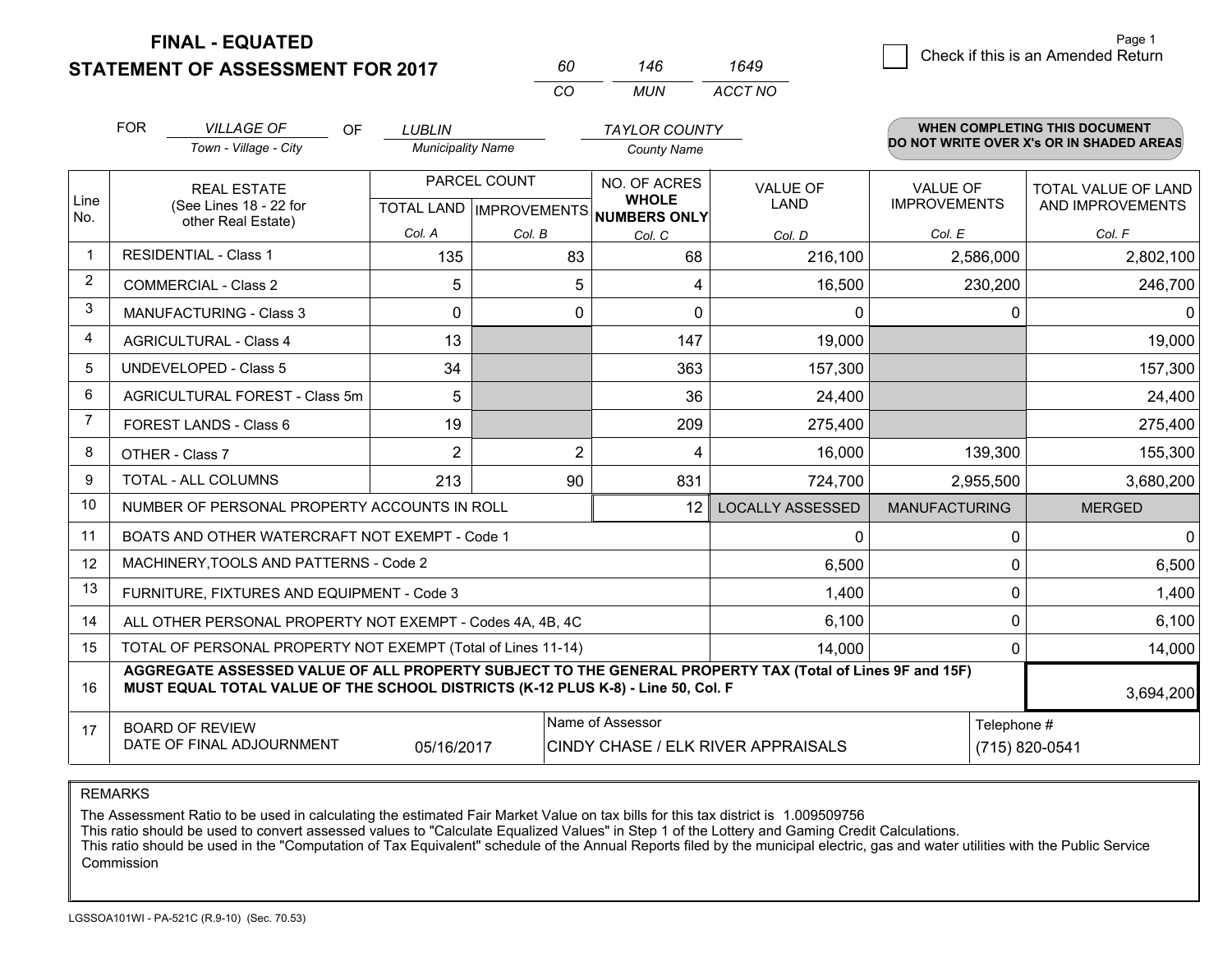*YEAR CO MUN ACCT NO* <sup>2017</sup> <sup>60</sup> <sup>146</sup> <sup>1649</sup>

Do not confuse FOREST LANDS (Line 7) with FOREST CROPS (in this section) - They are **NOT** the same

|    | Private Forest Crop - Reg Class @ 10¢ per acre     |                                             |  |                                                                                |  | Private Forest Crop - Reg Class @ \$2.52 per acre                            |                                                                    |                    |                    |
|----|----------------------------------------------------|---------------------------------------------|--|--------------------------------------------------------------------------------|--|------------------------------------------------------------------------------|--------------------------------------------------------------------|--------------------|--------------------|
| 18 | (a) PARCELS                                        | (b) ACRES                                   |  | (c) ASSESSED VALUE                                                             |  | (d) PARCELS                                                                  | (e) ACRES                                                          |                    | (f) ASSESSED VALUE |
|    |                                                    |                                             |  |                                                                                |  |                                                                              |                                                                    |                    |                    |
|    | Private Forest Crop - Special Class @ 20¢ per acre |                                             |  |                                                                                |  | Entered Before 2005 Managed Forest - Ferrous Mining CLOSED @ \$8.27 per acre |                                                                    |                    |                    |
| 19 | (a) PARCELS                                        | (b) ACRES                                   |  | (c) ASSESSED VALUE                                                             |  | (d) PARCELS                                                                  | (e) ACRES                                                          |                    | (f) ASSESSED VALUE |
|    |                                                    |                                             |  |                                                                                |  |                                                                              |                                                                    |                    |                    |
|    |                                                    | Entered Before 2005 Managed Forest - OPEN @ |  | \$.79 per acre                                                                 |  |                                                                              | Entered Before 2005 Managed Forest - CLOSED @ \$1.87 per acre      |                    |                    |
| 20 | (a) PARCELS                                        | (b) ACRES                                   |  | (c) ASSESSED VALUE                                                             |  | (d) PARCELS                                                                  | (e) ACRES                                                          |                    | (f) ASSESSED VALUE |
|    |                                                    |                                             |  |                                                                                |  |                                                                              |                                                                    |                    |                    |
|    |                                                    | Entered After 2004 Managed Forest - OPEN @  |  | \$2.14 per acre                                                                |  | Entered After 2004 Managed Forest - CLOSED @ \$10.68 per acre                |                                                                    |                    |                    |
| 21 | (a) PARCELS                                        | (b) ACRES                                   |  | (c) ASSESSED VALUE                                                             |  | (d) PARCELS<br>(e) ACRES                                                     |                                                                    | (f) ASSESSED VALUE |                    |
|    |                                                    |                                             |  |                                                                                |  |                                                                              |                                                                    |                    |                    |
|    | (a) County Forest Cropland Acres                   |                                             |  | (b) Federal Acres                                                              |  |                                                                              | (d) County (NOT FOREST CROP) Acres                                 |                    | (e) Other Acres    |
| 22 |                                                    |                                             |  |                                                                                |  | (c) State Acres                                                              |                                                                    |                    |                    |
|    |                                                    |                                             |  |                                                                                |  | 7.5                                                                          |                                                                    |                    | 114.56             |
|    |                                                    |                                             |  | Assessed Value of Omitted Property From Prior Years (Sec. 70.44)               |  |                                                                              | Assessed Value of Sec. 70.43 Corrections of Errors by Assessors    |                    |                    |
| 23 |                                                    | (a) REAL ESTATE                             |  | (b) PERSONAL                                                                   |  | (c1) REAL ESTATE                                                             |                                                                    | (c2) PERSONAL      |                    |
|    |                                                    |                                             |  |                                                                                |  |                                                                              |                                                                    |                    |                    |
|    |                                                    |                                             |  | Manufacturing Equated Value of Omitted Property From Prior Years (Sec. 70.995) |  |                                                                              | Mfg. Equated Value of Sec.70.43 Corrections of Errors by Assessors |                    |                    |
|    | (d) REAL ESTATE                                    |                                             |  | (e) PERSONAL                                                                   |  | (f1) REAL ESTATE                                                             |                                                                    | (f2) PERSONAL      |                    |
|    |                                                    |                                             |  |                                                                                |  |                                                                              |                                                                    |                    |                    |

## **SPECIAL DISTRICTS**

| Line<br>No. | Enter 6-digit<br>Special District<br>Code (Col. A) | <b>Account</b><br><b>Number</b><br>(Col. B) | <b>Special District Name</b><br>(Col. C) | <b>Locally Assessed Value</b><br>of Real Estate and<br>Personal Property (Col. D) | Mfg Value of Real Estate<br>and Personal Property<br>(Col. E) | <b>Merged Value of</b><br><b>Real Estate and</b><br>Personal Property (Col. F) |
|-------------|----------------------------------------------------|---------------------------------------------|------------------------------------------|-----------------------------------------------------------------------------------|---------------------------------------------------------------|--------------------------------------------------------------------------------|
| 24          |                                                    |                                             |                                          |                                                                                   |                                                               |                                                                                |
| 25          |                                                    |                                             |                                          |                                                                                   |                                                               |                                                                                |
| 26          |                                                    |                                             |                                          |                                                                                   |                                                               |                                                                                |
| 27          |                                                    |                                             |                                          |                                                                                   |                                                               |                                                                                |
| 28          |                                                    |                                             |                                          |                                                                                   |                                                               |                                                                                |
| 29          |                                                    |                                             |                                          |                                                                                   |                                                               |                                                                                |
| 30          |                                                    |                                             |                                          |                                                                                   |                                                               |                                                                                |
| 31          |                                                    |                                             |                                          |                                                                                   |                                                               |                                                                                |
| 32          |                                                    |                                             |                                          |                                                                                   |                                                               |                                                                                |
| 33          |                                                    |                                             |                                          |                                                                                   |                                                               |                                                                                |
| 34          |                                                    |                                             |                                          |                                                                                   |                                                               |                                                                                |
| 35          |                                                    |                                             |                                          |                                                                                   |                                                               |                                                                                |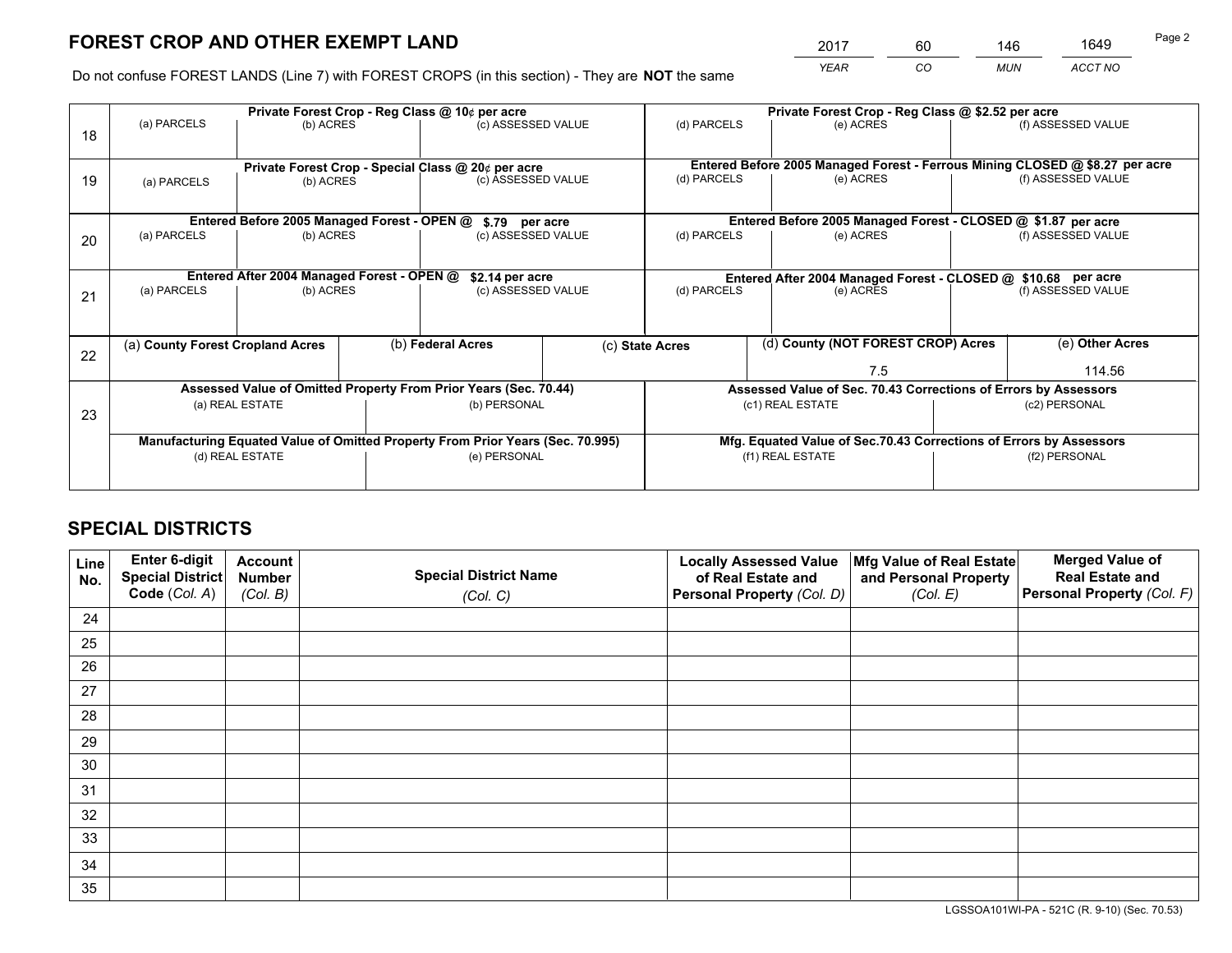|                       |                                                          |                                             |                                                         | <b>YEAR</b>                                                                       | CO<br><b>MUN</b>                                              | ACCT NO                                                                        |
|-----------------------|----------------------------------------------------------|---------------------------------------------|---------------------------------------------------------|-----------------------------------------------------------------------------------|---------------------------------------------------------------|--------------------------------------------------------------------------------|
| Line<br>No.           | Enter 6-digit<br><b>School District</b><br>Code (Col. A) | <b>Account</b><br><b>Number</b><br>(Col. B) | <b>School District Name</b><br>(Col. C)                 | <b>Locally Assessed Value</b><br>of Real Estate and<br>Personal Property (Col. D) | Mfg Value of Real Estate<br>and Personal Property<br>(Col. E) | <b>Merged Value of</b><br><b>Real Estate and</b><br>Personal Property (Col. F) |
|                       | A. SCHOOL DISTRICTS (K-8 and K-12)                       |                                             |                                                         |                                                                                   |                                                               |                                                                                |
| 36                    | 602135                                                   | 0355                                        | SCH D OF GILMAN                                         | 3,694,200                                                                         |                                                               | 3,694,200                                                                      |
| 37                    |                                                          |                                             |                                                         |                                                                                   |                                                               |                                                                                |
| 38                    |                                                          |                                             |                                                         |                                                                                   |                                                               |                                                                                |
| 39                    |                                                          |                                             |                                                         |                                                                                   |                                                               |                                                                                |
| 40                    |                                                          |                                             |                                                         |                                                                                   |                                                               |                                                                                |
| 41                    |                                                          |                                             |                                                         |                                                                                   |                                                               |                                                                                |
| 42                    |                                                          |                                             |                                                         |                                                                                   |                                                               |                                                                                |
| 43                    |                                                          |                                             |                                                         |                                                                                   |                                                               |                                                                                |
| 44                    |                                                          |                                             |                                                         |                                                                                   |                                                               |                                                                                |
| 45<br>$\overline{46}$ |                                                          |                                             |                                                         |                                                                                   |                                                               |                                                                                |
|                       |                                                          |                                             |                                                         |                                                                                   |                                                               |                                                                                |
| 47<br>48              |                                                          |                                             |                                                         |                                                                                   |                                                               |                                                                                |
| 49                    |                                                          |                                             |                                                         |                                                                                   |                                                               |                                                                                |
| 50                    |                                                          |                                             | TOTAL ASSESSED VALUE OF SCHOOL DISTRICTS (K-8 and K-12) | 3,694,200                                                                         |                                                               | 3,694,200                                                                      |
|                       | <b>B.</b><br><b>UNION HIGH SCHOOL DISTRICTS</b>          |                                             |                                                         |                                                                                   |                                                               |                                                                                |
| 51                    |                                                          |                                             |                                                         |                                                                                   |                                                               |                                                                                |
| 52                    |                                                          |                                             |                                                         |                                                                                   |                                                               |                                                                                |
| 53                    |                                                          |                                             |                                                         |                                                                                   |                                                               |                                                                                |
| 54                    |                                                          |                                             |                                                         |                                                                                   |                                                               |                                                                                |
| 55                    |                                                          |                                             | TOTAL ASSESSED VALUE OF UNION HIGH SCHOOLS              |                                                                                   |                                                               |                                                                                |
|                       | C. TECHNICAL COLLEGE DISTRICTS                           |                                             |                                                         |                                                                                   |                                                               |                                                                                |
| 56                    | 000100                                                   | 0001                                        | CHIPPEWA VALLEY TECHNICAL COLLEGE EAUC                  | 3,694,200                                                                         |                                                               | 3,694,200                                                                      |
| 57                    |                                                          |                                             |                                                         |                                                                                   |                                                               |                                                                                |
| 58                    |                                                          |                                             |                                                         |                                                                                   |                                                               |                                                                                |
| 59                    |                                                          |                                             | TOTAL ASSESSED VALUE OF TECHNICAL COLLEGES              | 3,694,200                                                                         |                                                               | 3,694,200                                                                      |

60

146

 *I hereby certify, to the best of my knowledge and belief, this form is complete and correct.*

**SCHOOL DISTRICTS**

| Print name of preparer | Title                    |                | Date (MM / DD / CCYY) |
|------------------------|--------------------------|----------------|-----------------------|
|                        |                          |                |                       |
| Signature of preparer  | Contact Telephone Number | E-mail address |                       |
|                        | $\sim$                   |                |                       |

LGSSOA101WI -PA-521C (R. 9-10) (Sec. 70.53)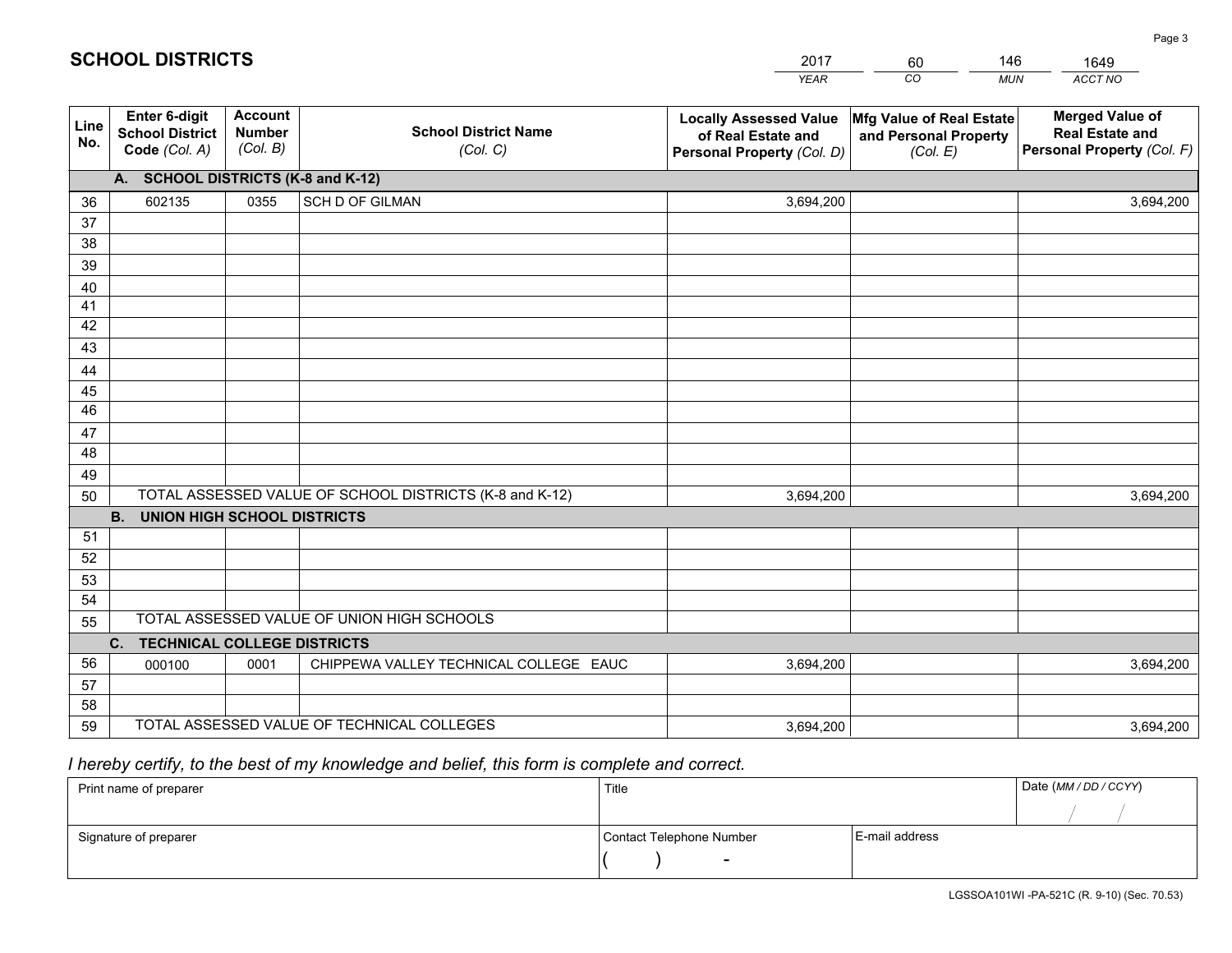#### **HIGHLIGHTS**

- 1. Complete the Statement of Assessment after the Board of Review. Reflect any changes made there.
- 2. Use black ink to complete.
- 3. Line 16 must equal Line 50, Col D.
- 4. Line 55 must equal the total of K-8 schools listed on lines 36-49. Do not include K-12 schools in this comparision.
- 5. Line 59, Col. D must equal Line 16.
- 6. Special District, School District and Technical College District values must include both real estate and personal property. Examples of Special districts are: town sanitary districts, public inland lake protection and rehabilitation districts, and metropolitan sewerage districts.
- 7. DO NOT INCLUDE Manufacturing property values.DOR will print these values on the final SOA.

SARA ROY

VILLAGE OF LUBLIN

SARA ROY<br>VILLAGE OF LUBLIN

PO BOX 1

POBOX1

LUBLIN, WI 54447 - 0001

-UBLIN, WI 54447 - 0001

 8. Accuracy of this form is very important. The values reported directly affect the equalized value DOR calculates for school and special districts.

#### **Page 1:**

 If not prefilled, enter the tax year,county and municipal code,municipal type, municipal name and county name on the top of form.

Check the Amended box, if filing an amended / corrected SOA.

 Report the parcel count, acres and assessed value of taxable general property, total parcel count, (real and personal), total acres, and values from final figures set by the Board of Review.

- A. Real Estate land and improvements (buildings, etc.) is reported on lines 1 8, total line 9.
- B. Personal Property is reported on lines 11 14, Column D, total line 15.
- C. To complete this report, use the computer produced summary of the assessment roll that shows these amounts.
- D. Use whole numbers only.
- E. Add each line across and each column down to verify entries.

#### **Page 2:**

- A. Report Special Items (not subject to general property tax).
- 1. Private Forest Croplands and Managed Forest Lands are reported on lines 18,19, 20 and 21. Be sure to report assessed values **NOT** taxes.
- 2. You should have copies of the orders of entry, orders of withdrawal, etc., to update your assessment roll.
	- 3. Show hundredths of acres (e.g. 39.75).
- 4. Tax exempt lands are reported on line 22.
- 5. Omitted property and sec. 70.43, Wis. Stats., corrections of errors by assessor are reported on line 23. Report real estate and personal property separately. These should be for **prior years**, not something found on the current assessment roll after the board of review.
- B. Special District (Lines 24-35) Include the value of both real and personal property.
- The Department of Revenue (DOR) preprints much of the information regarding names and codes for schools, special districts,etc. If a district is not listed, enter the name and value only, DOR will enter the proper code.

## **Page 3 School Districts:**

Include the value of both real and personal property.

Report School District (regular, elementary, union high school, and technical college).

- 1. Regular (K-12) and Elementary (K-8) school values are reported on lines 36-49, total on line 50.
- 2. Union High School (UHS) (use only if elementary schools are listed on lines 36-49) are reported on lines 51-54. UHS total value (line 55) must equal to the total **elementary school** values reported on lines 36-49. Do notinclude K-12 schools in this comparison.
- 3. Technical College values are reported on lines 56-58, total on line 59.
- 4. Use the computer summary that shows these amounts to complete this report.

#### **This form is due the second Monday in June. File this report only after your Board of Review is complete.**

 *If you have questions: Return forms to:*

 Email: lgs@wisconsin.gov Wisconsin Department of RevenueCall:  $(608)$  266-2569 or  $(608)$  264-6892 Fax number: (608) 264-6887 PO Box 8971

Local Government Services Section 6-97 Madison WI 53708-8971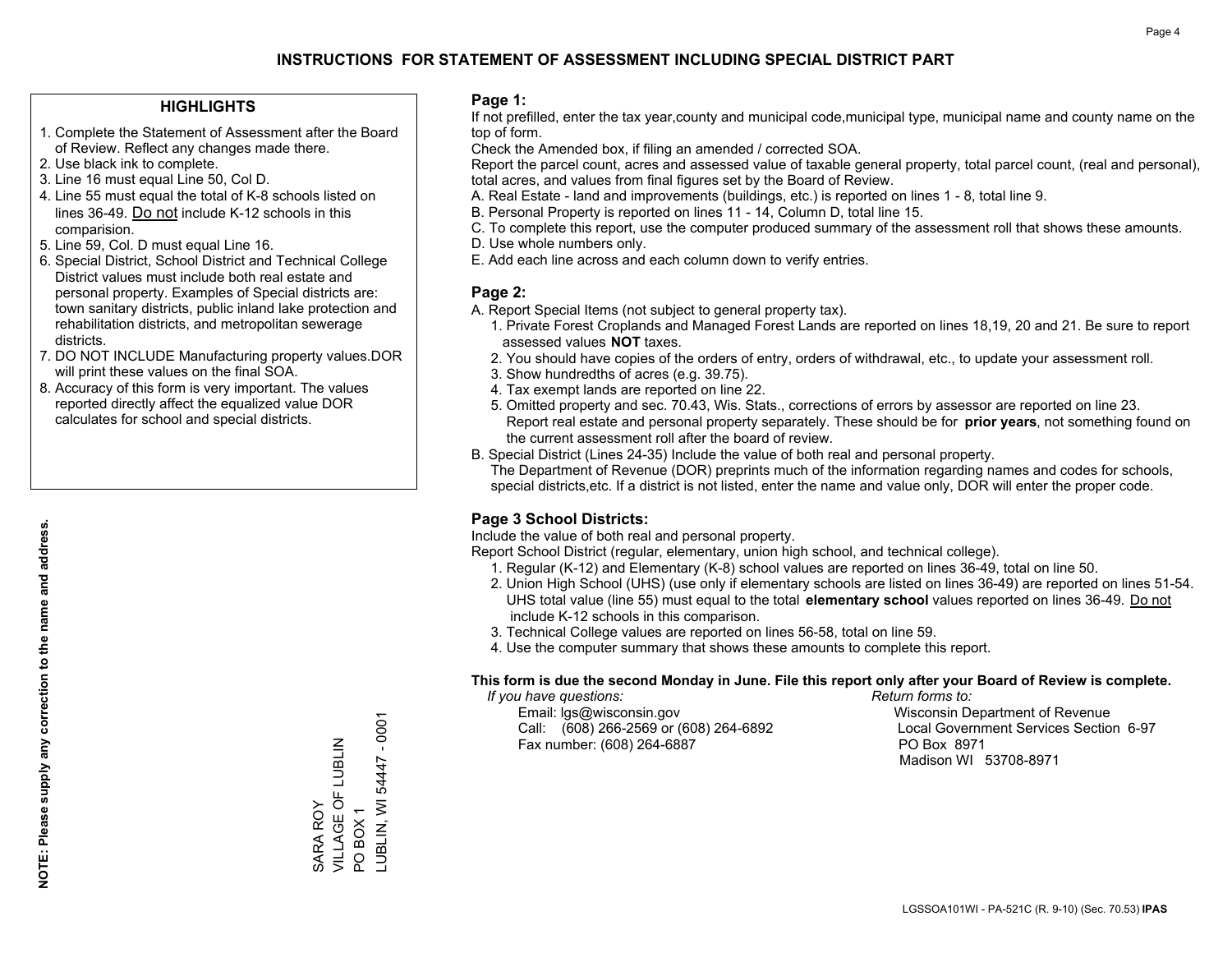**STATEMENT OF ASSESSMENT FOR 2017 FINAL - EQUATED**

| 60 | 176  | 1650    |
|----|------|---------|
| cо | MUN. | ACCT NO |

|                | <b>FOR</b>                                                                                                                                                                                   | <b>VILLAGE OF</b><br>OF                                   | <b>RIB LAKE</b>          |                  | <b>TAYLOR COUNTY</b>                                 |                         |                      | WHEN COMPLETING THIS DOCUMENT<br>DO NOT WRITE OVER X's OR IN SHADED AREAS |
|----------------|----------------------------------------------------------------------------------------------------------------------------------------------------------------------------------------------|-----------------------------------------------------------|--------------------------|------------------|------------------------------------------------------|-------------------------|----------------------|---------------------------------------------------------------------------|
|                |                                                                                                                                                                                              | Town - Village - City                                     | <b>Municipality Name</b> |                  | <b>County Name</b>                                   |                         |                      |                                                                           |
|                |                                                                                                                                                                                              | <b>REAL ESTATE</b>                                        |                          | PARCEL COUNT     | NO. OF ACRES                                         | <b>VALUE OF</b>         | <b>VALUE OF</b>      | <b>TOTAL VALUE OF LAND</b>                                                |
| Line<br>No.    |                                                                                                                                                                                              | (See Lines 18 - 22 for<br>other Real Estate)              |                          |                  | <b>WHOLE</b><br>TOTAL LAND IMPROVEMENTS NUMBERS ONLY | LAND                    | <b>IMPROVEMENTS</b>  | AND IMPROVEMENTS                                                          |
|                |                                                                                                                                                                                              |                                                           | Col. A                   | Col. B           | Col. C                                               | Col. D                  | Col. E               | Col. F                                                                    |
| $\mathbf{1}$   |                                                                                                                                                                                              | <b>RESIDENTIAL - Class 1</b>                              | 355                      | 288              | 269                                                  | 3,404,600               | 20,177,700           | 23,582,300                                                                |
| 2              |                                                                                                                                                                                              | <b>COMMERCIAL - Class 2</b>                               | 60                       | 50               | 32                                                   | 550,300                 | 5,852,800            | 6,403,100                                                                 |
| 3              |                                                                                                                                                                                              | <b>MANUFACTURING - Class 3</b>                            | 2                        | $\overline{2}$   | 4                                                    | 29,600                  | 797,000              | 826,600                                                                   |
| $\overline{4}$ |                                                                                                                                                                                              | <b>AGRICULTURAL - Class 4</b>                             | 3                        |                  | 32                                                   | 4,400                   |                      | 4,400                                                                     |
| 5              |                                                                                                                                                                                              | <b>UNDEVELOPED - Class 5</b>                              | 17                       |                  | 256                                                  | 87,400                  |                      | 87,400                                                                    |
| 6              |                                                                                                                                                                                              | AGRICULTURAL FOREST - Class 5m                            | $\overline{2}$           |                  | 36                                                   | 20,800                  |                      | 20,800                                                                    |
| $\overline{7}$ |                                                                                                                                                                                              | FOREST LANDS - Class 6                                    | 10                       |                  | 247                                                  | 315,200                 |                      | 315,200                                                                   |
| 8              |                                                                                                                                                                                              | OTHER - Class 7                                           | $\Omega$                 | $\Omega$         | $\Omega$                                             | $\Omega$                | 0                    | <sup>0</sup>                                                              |
| 9              |                                                                                                                                                                                              | TOTAL - ALL COLUMNS                                       | 449                      | 340              | 876                                                  | 4,412,300               | 26,827,500           | 31,239,800                                                                |
| 10             |                                                                                                                                                                                              | NUMBER OF PERSONAL PROPERTY ACCOUNTS IN ROLL              |                          |                  | 46                                                   | <b>LOCALLY ASSESSED</b> | <b>MANUFACTURING</b> | <b>MERGED</b>                                                             |
| 11             |                                                                                                                                                                                              | BOATS AND OTHER WATERCRAFT NOT EXEMPT - Code 1            |                          |                  |                                                      | $\Omega$                | 0                    | <sup>0</sup>                                                              |
| 12             |                                                                                                                                                                                              | MACHINERY, TOOLS AND PATTERNS - Code 2                    |                          |                  |                                                      | 255,000                 | 10,800               | 265,800                                                                   |
| 13             |                                                                                                                                                                                              | FURNITURE, FIXTURES AND EQUIPMENT - Code 3                |                          |                  |                                                      | 425,900                 | 24,100               | 450,000                                                                   |
| 14             |                                                                                                                                                                                              | ALL OTHER PERSONAL PROPERTY NOT EXEMPT - Codes 4A, 4B, 4C |                          |                  |                                                      | 105,200                 | 6,000                | 111,200                                                                   |
| 15             | TOTAL OF PERSONAL PROPERTY NOT EXEMPT (Total of Lines 11-14)<br>786,100<br>40,900                                                                                                            |                                                           |                          |                  |                                                      |                         |                      | 827,000                                                                   |
| 16             | AGGREGATE ASSESSED VALUE OF ALL PROPERTY SUBJECT TO THE GENERAL PROPERTY TAX (Total of Lines 9F and 15F)<br>MUST EQUAL TOTAL VALUE OF THE SCHOOL DISTRICTS (K-12 PLUS K-8) - Line 50, Col. F |                                                           |                          |                  |                                                      |                         |                      | 32,066,800                                                                |
| 17             |                                                                                                                                                                                              | <b>BOARD OF REVIEW</b>                                    |                          |                  | Name of Assessor                                     |                         |                      | Telephone #                                                               |
|                |                                                                                                                                                                                              | DATE OF FINAL ADJOURNMENT                                 | 05/16/2017               | <b>BOB IRWIN</b> |                                                      |                         |                      | (715) 235-6941                                                            |

REMARKS

The Assessment Ratio to be used in calculating the estimated Fair Market Value on tax bills for this tax district is .92765607

This ratio should be used to convert assessed values to "Calculate Equalized Values" in Step 1 of the Lottery and Gaming Credit Calculations.<br>This ratio should be used in the "Computation of Tax Equivalent" schedule of the Commission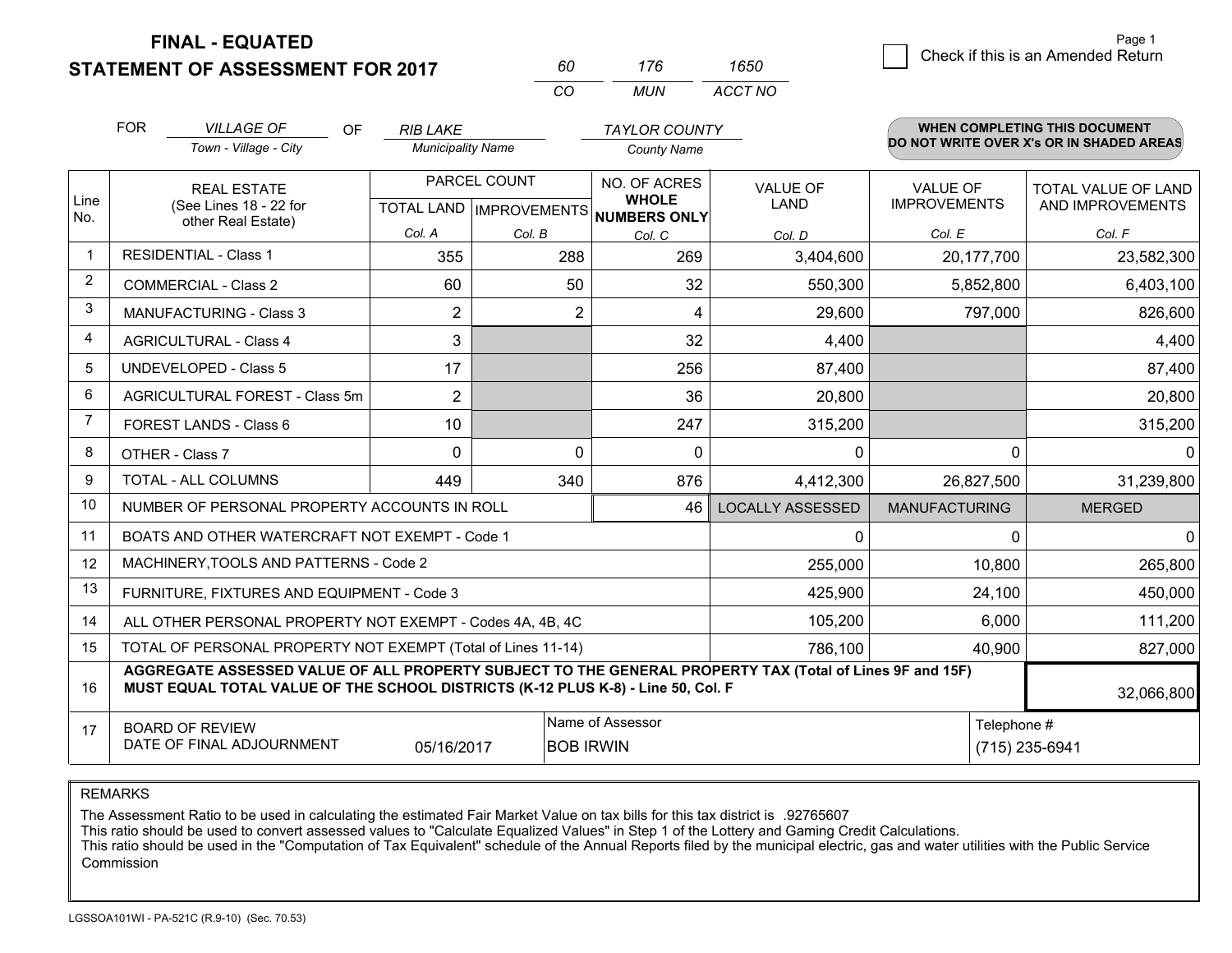*YEAR CO MUN ACCT NO* <sup>2017</sup> <sup>60</sup> <sup>176</sup> <sup>1650</sup>

Do not confuse FOREST LANDS (Line 7) with FOREST CROPS (in this section) - They are **NOT** the same

|    |                                  | Private Forest Crop - Reg Class @ 10¢ per acre                                 |  |                                      |  |                                                                              | Private Forest Crop - Reg Class @ \$2.52 per acre                  |               |                    |
|----|----------------------------------|--------------------------------------------------------------------------------|--|--------------------------------------|--|------------------------------------------------------------------------------|--------------------------------------------------------------------|---------------|--------------------|
| 18 | (a) PARCELS                      | (b) ACRES                                                                      |  | (c) ASSESSED VALUE                   |  | (d) PARCELS                                                                  | (e) ACRES                                                          |               | (f) ASSESSED VALUE |
|    |                                  |                                                                                |  |                                      |  | Entered Before 2005 Managed Forest - Ferrous Mining CLOSED @ \$8.27 per acre |                                                                    |               |                    |
| 19 | (a) PARCELS                      | Private Forest Crop - Special Class @ 20¢ per acre<br>(b) ACRES                |  | (c) ASSESSED VALUE                   |  | (d) PARCELS<br>(e) ACRES                                                     |                                                                    |               | (f) ASSESSED VALUE |
|    |                                  | Entered Before 2005 Managed Forest - OPEN @                                    |  |                                      |  |                                                                              | Entered Before 2005 Managed Forest - CLOSED @ \$1.87 per acre      |               |                    |
| 20 | (a) PARCELS<br>(b) ACRES         |                                                                                |  | \$.79 per acre<br>(c) ASSESSED VALUE |  | (d) PARCELS<br>(e) ACRES                                                     |                                                                    |               | (f) ASSESSED VALUE |
|    |                                  | Entered After 2004 Managed Forest - OPEN @                                     |  | \$2.14 per acre                      |  | Entered After 2004 Managed Forest - CLOSED @ \$10.68 per acre                |                                                                    |               |                    |
| 21 | (a) PARCELS                      | (b) ACRES                                                                      |  | (c) ASSESSED VALUE                   |  | (d) PARCELS                                                                  | (e) ACRES                                                          |               |                    |
|    |                                  |                                                                                |  |                                      |  |                                                                              |                                                                    |               |                    |
| 22 | (a) County Forest Cropland Acres |                                                                                |  | (b) Federal Acres                    |  | (d) County (NOT FOREST CROP) Acres<br>(c) State Acres                        |                                                                    |               | (e) Other Acres    |
|    |                                  |                                                                                |  |                                      |  |                                                                              | 2.44                                                               |               | 173.79             |
|    |                                  | Assessed Value of Omitted Property From Prior Years (Sec. 70.44)               |  |                                      |  |                                                                              | Assessed Value of Sec. 70.43 Corrections of Errors by Assessors    |               |                    |
| 23 | (a) REAL ESTATE                  |                                                                                |  | (b) PERSONAL                         |  | (c1) REAL ESTATE                                                             |                                                                    | (c2) PERSONAL |                    |
|    |                                  | Manufacturing Equated Value of Omitted Property From Prior Years (Sec. 70.995) |  |                                      |  |                                                                              | Mfg. Equated Value of Sec.70.43 Corrections of Errors by Assessors |               |                    |
|    | (d) REAL ESTATE                  |                                                                                |  | (e) PERSONAL                         |  | (f1) REAL ESTATE                                                             |                                                                    | (f2) PERSONAL |                    |
|    |                                  |                                                                                |  |                                      |  |                                                                              |                                                                    |               |                    |

## **SPECIAL DISTRICTS**

| Line<br>No. | Enter 6-digit<br><b>Special District</b><br>Code (Col. A) | <b>Account</b><br><b>Number</b><br>(Col. B) | <b>Special District Name</b><br>(Col. C)     | <b>Locally Assessed Value</b><br>of Real Estate and<br><b>Personal Property (Col. D)</b> | Mfg Value of Real Estate<br>and Personal Property<br>(Col. E) | <b>Merged Value of</b><br><b>Real Estate and</b><br>Personal Property (Col. F) |
|-------------|-----------------------------------------------------------|---------------------------------------------|----------------------------------------------|------------------------------------------------------------------------------------------|---------------------------------------------------------------|--------------------------------------------------------------------------------|
| 24          | 608020                                                    | 0383                                        | RIB LAKE PUBLIC INLAND LAKE PRO & REHAB DIST | 31,199,300                                                                               | 867,500                                                       | 32,066,800                                                                     |
| 25          |                                                           |                                             |                                              |                                                                                          |                                                               |                                                                                |
| 26          |                                                           |                                             |                                              |                                                                                          |                                                               |                                                                                |
| 27          |                                                           |                                             |                                              |                                                                                          |                                                               |                                                                                |
| 28          |                                                           |                                             |                                              |                                                                                          |                                                               |                                                                                |
| 29          |                                                           |                                             |                                              |                                                                                          |                                                               |                                                                                |
| 30          |                                                           |                                             |                                              |                                                                                          |                                                               |                                                                                |
| 31          |                                                           |                                             |                                              |                                                                                          |                                                               |                                                                                |
| 32          |                                                           |                                             |                                              |                                                                                          |                                                               |                                                                                |
| 33          |                                                           |                                             |                                              |                                                                                          |                                                               |                                                                                |
| 34          |                                                           |                                             |                                              |                                                                                          |                                                               |                                                                                |
| 35          |                                                           |                                             |                                              |                                                                                          |                                                               |                                                                                |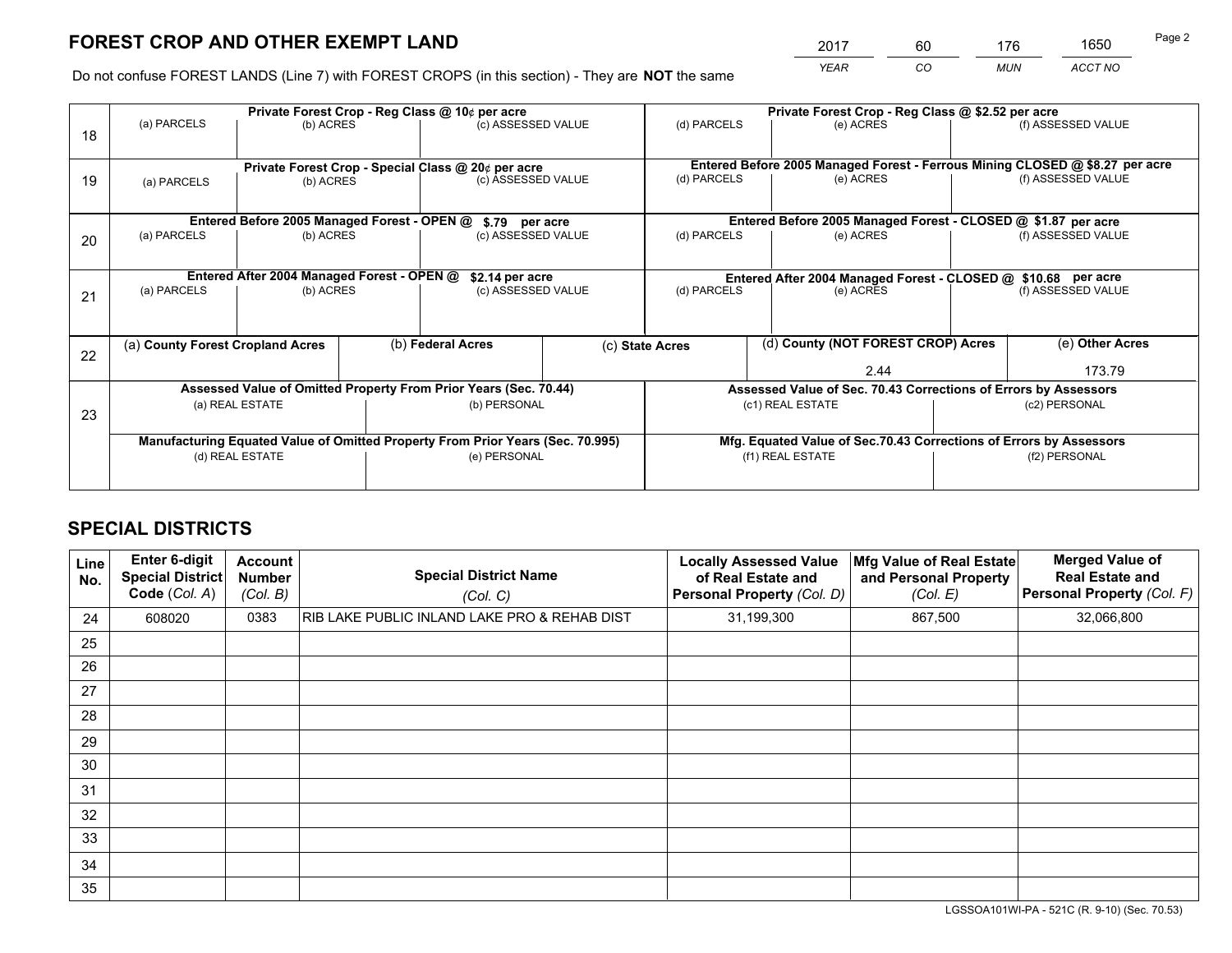|             |                                                          |                                             |                                                         | YEAR                                                                              | CO.<br><b>MUN</b>                                             | ACCT NO                                                                        |
|-------------|----------------------------------------------------------|---------------------------------------------|---------------------------------------------------------|-----------------------------------------------------------------------------------|---------------------------------------------------------------|--------------------------------------------------------------------------------|
| Line<br>No. | Enter 6-digit<br><b>School District</b><br>Code (Col. A) | <b>Account</b><br><b>Number</b><br>(Col. B) | <b>School District Name</b><br>(Col. C)                 | <b>Locally Assessed Value</b><br>of Real Estate and<br>Personal Property (Col. D) | Mfg Value of Real Estate<br>and Personal Property<br>(Col. E) | <b>Merged Value of</b><br><b>Real Estate and</b><br>Personal Property (Col. F) |
|             | A. SCHOOL DISTRICTS (K-8 and K-12)                       |                                             |                                                         |                                                                                   |                                                               |                                                                                |
| 36          | 604795                                                   | 0357                                        | SCH D OF RIB LAKE                                       | 31,199,300                                                                        | 867,500                                                       | 32,066,800                                                                     |
| 37          |                                                          |                                             |                                                         |                                                                                   |                                                               |                                                                                |
| 38          |                                                          |                                             |                                                         |                                                                                   |                                                               |                                                                                |
| 39          |                                                          |                                             |                                                         |                                                                                   |                                                               |                                                                                |
| 40          |                                                          |                                             |                                                         |                                                                                   |                                                               |                                                                                |
| 41          |                                                          |                                             |                                                         |                                                                                   |                                                               |                                                                                |
| 42<br>43    |                                                          |                                             |                                                         |                                                                                   |                                                               |                                                                                |
| 44          |                                                          |                                             |                                                         |                                                                                   |                                                               |                                                                                |
| 45          |                                                          |                                             |                                                         |                                                                                   |                                                               |                                                                                |
| 46          |                                                          |                                             |                                                         |                                                                                   |                                                               |                                                                                |
| 47          |                                                          |                                             |                                                         |                                                                                   |                                                               |                                                                                |
| 48          |                                                          |                                             |                                                         |                                                                                   |                                                               |                                                                                |
| 49          |                                                          |                                             |                                                         |                                                                                   |                                                               |                                                                                |
| 50          |                                                          |                                             | TOTAL ASSESSED VALUE OF SCHOOL DISTRICTS (K-8 and K-12) | 31,199,300                                                                        | 867,500                                                       | 32,066,800                                                                     |
|             | <b>B.</b><br><b>UNION HIGH SCHOOL DISTRICTS</b>          |                                             |                                                         |                                                                                   |                                                               |                                                                                |
| 51          |                                                          |                                             |                                                         |                                                                                   |                                                               |                                                                                |
| 52          |                                                          |                                             |                                                         |                                                                                   |                                                               |                                                                                |
| 53          |                                                          |                                             |                                                         |                                                                                   |                                                               |                                                                                |
| 54          |                                                          |                                             |                                                         |                                                                                   |                                                               |                                                                                |
| 55          |                                                          |                                             | TOTAL ASSESSED VALUE OF UNION HIGH SCHOOLS              |                                                                                   |                                                               |                                                                                |
|             | C.<br><b>TECHNICAL COLLEGE DISTRICTS</b>                 |                                             |                                                         |                                                                                   |                                                               |                                                                                |
| 56          | 001500                                                   | 0014                                        | NORTH CENTRAL TECHNICAL COLLEGE<br><b>WAUS</b>          | 31,199,300                                                                        | 867,500                                                       | 32,066,800                                                                     |
| 57<br>58    |                                                          |                                             |                                                         |                                                                                   |                                                               |                                                                                |
| 59          |                                                          |                                             | TOTAL ASSESSED VALUE OF TECHNICAL COLLEGES              | 31,199,300                                                                        | 867,500                                                       | 32,066,800                                                                     |
|             |                                                          |                                             |                                                         |                                                                                   |                                                               |                                                                                |

60

176

 *I hereby certify, to the best of my knowledge and belief, this form is complete and correct.*

**SCHOOL DISTRICTS**

| Print name of preparer | Title                    |                | Date (MM / DD / CCYY) |
|------------------------|--------------------------|----------------|-----------------------|
|                        |                          |                |                       |
| Signature of preparer  | Contact Telephone Number | E-mail address |                       |
|                        | -                        |                |                       |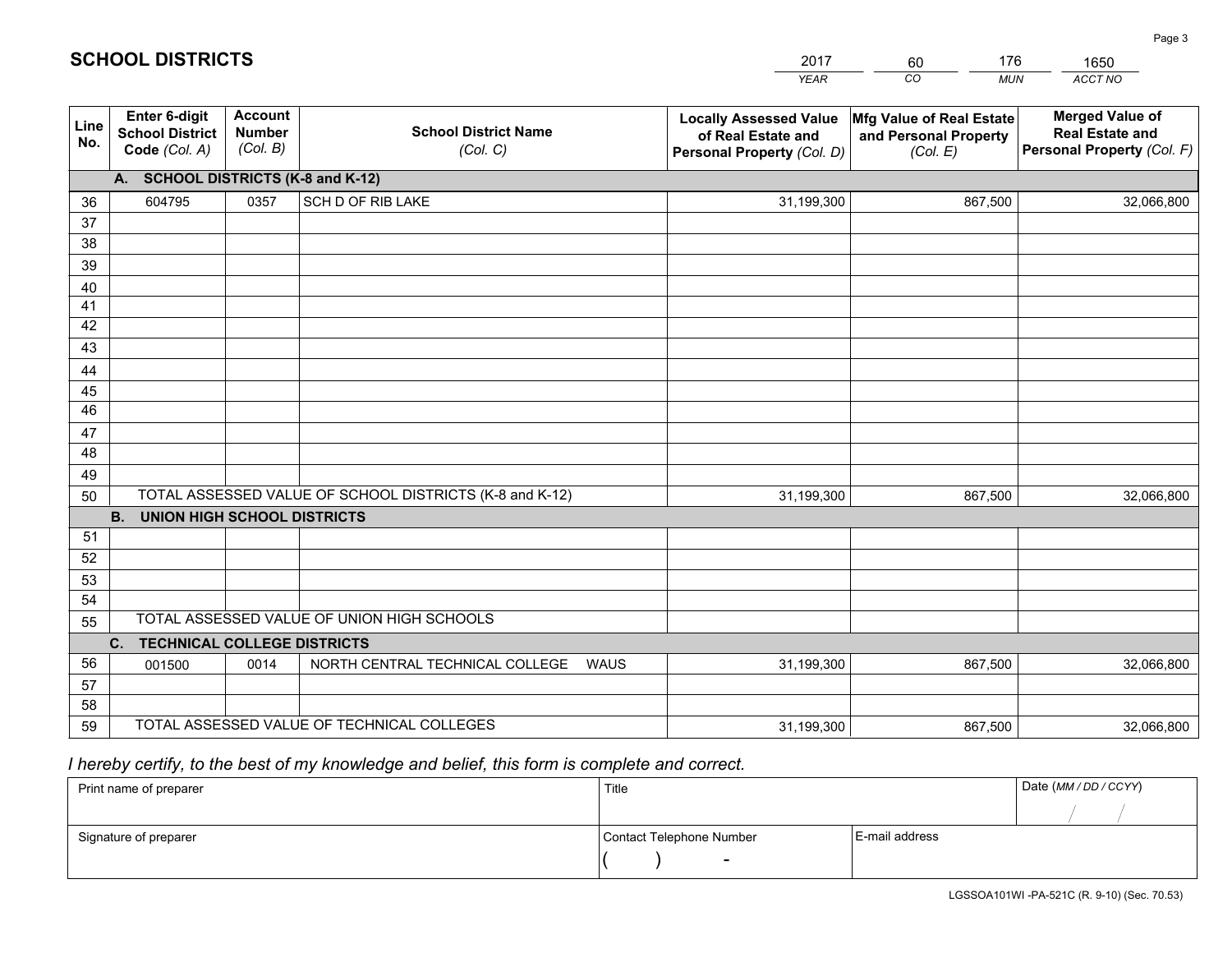#### **HIGHLIGHTS**

- 1. Complete the Statement of Assessment after the Board of Review. Reflect any changes made there.
- 2. Use black ink to complete.
- 3. Line 16 must equal Line 50, Col D.
- 4. Line 55 must equal the total of K-8 schools listed on lines 36-49. Do not include K-12 schools in this comparision.
- 5. Line 59, Col. D must equal Line 16.
- 6. Special District, School District and Technical College District values must include both real estate and personal property. Examples of Special districts are: town sanitary districts, public inland lake protection and rehabilitation districts, and metropolitan sewerage districts.
- 7. DO NOT INCLUDE Manufacturing property values.DOR will print these values on the final SOA.
- 8. Accuracy of this form is very important. The values reported directly affect the equalized value DOR calculates for school and special districts.

#### **Page 1:**

 If not prefilled, enter the tax year,county and municipal code,municipal type, municipal name and county name on the top of form.

Check the Amended box, if filing an amended / corrected SOA.

 Report the parcel count, acres and assessed value of taxable general property, total parcel count, (real and personal), total acres, and values from final figures set by the Board of Review.

- A. Real Estate land and improvements (buildings, etc.) is reported on lines 1 8, total line 9.
- B. Personal Property is reported on lines 11 14, Column D, total line 15.
- C. To complete this report, use the computer produced summary of the assessment roll that shows these amounts.
- D. Use whole numbers only.
- E. Add each line across and each column down to verify entries.

### **Page 2:**

- A. Report Special Items (not subject to general property tax).
- 1. Private Forest Croplands and Managed Forest Lands are reported on lines 18,19, 20 and 21. Be sure to report assessed values **NOT** taxes.
- 2. You should have copies of the orders of entry, orders of withdrawal, etc., to update your assessment roll.
	- 3. Show hundredths of acres (e.g. 39.75).
- 4. Tax exempt lands are reported on line 22.
- 5. Omitted property and sec. 70.43, Wis. Stats., corrections of errors by assessor are reported on line 23. Report real estate and personal property separately. These should be for **prior years**, not something found on the current assessment roll after the board of review.
- B. Special District (Lines 24-35) Include the value of both real and personal property.
- The Department of Revenue (DOR) preprints much of the information regarding names and codes for schools, special districts,etc. If a district is not listed, enter the name and value only, DOR will enter the proper code.

## **Page 3 School Districts:**

Include the value of both real and personal property.

Report School District (regular, elementary, union high school, and technical college).

- 1. Regular (K-12) and Elementary (K-8) school values are reported on lines 36-49, total on line 50.
- 2. Union High School (UHS) (use only if elementary schools are listed on lines 36-49) are reported on lines 51-54. UHS total value (line 55) must equal to the total **elementary school** values reported on lines 36-49. Do notinclude K-12 schools in this comparison.
- 3. Technical College values are reported on lines 56-58, total on line 59.
- 4. Use the computer summary that shows these amounts to complete this report.

#### **This form is due the second Monday in June. File this report only after your Board of Review is complete.**

 *If you have questions: Return forms to:*

 Email: lgs@wisconsin.gov Wisconsin Department of RevenueCall:  $(608)$  266-2569 or  $(608)$  264-6892 Fax number: (608) 264-6887 PO Box 8971

Local Government Services Section 6-97 Madison WI 53708-8971

**NOTE: Please supply any correction to the name and address.**

NOTE: Please supply any correction to the name and address.

RIB LAKE, WI 54470 - 0205 RIB LAKE, WI 54470 - 0205 VILLAGE OF RIB LAKE DAWN SWENSON<br>VILLAGE OF RIB LAKE DAWN SWENSON **BOX 205** PO BOX 205  $\overline{S}$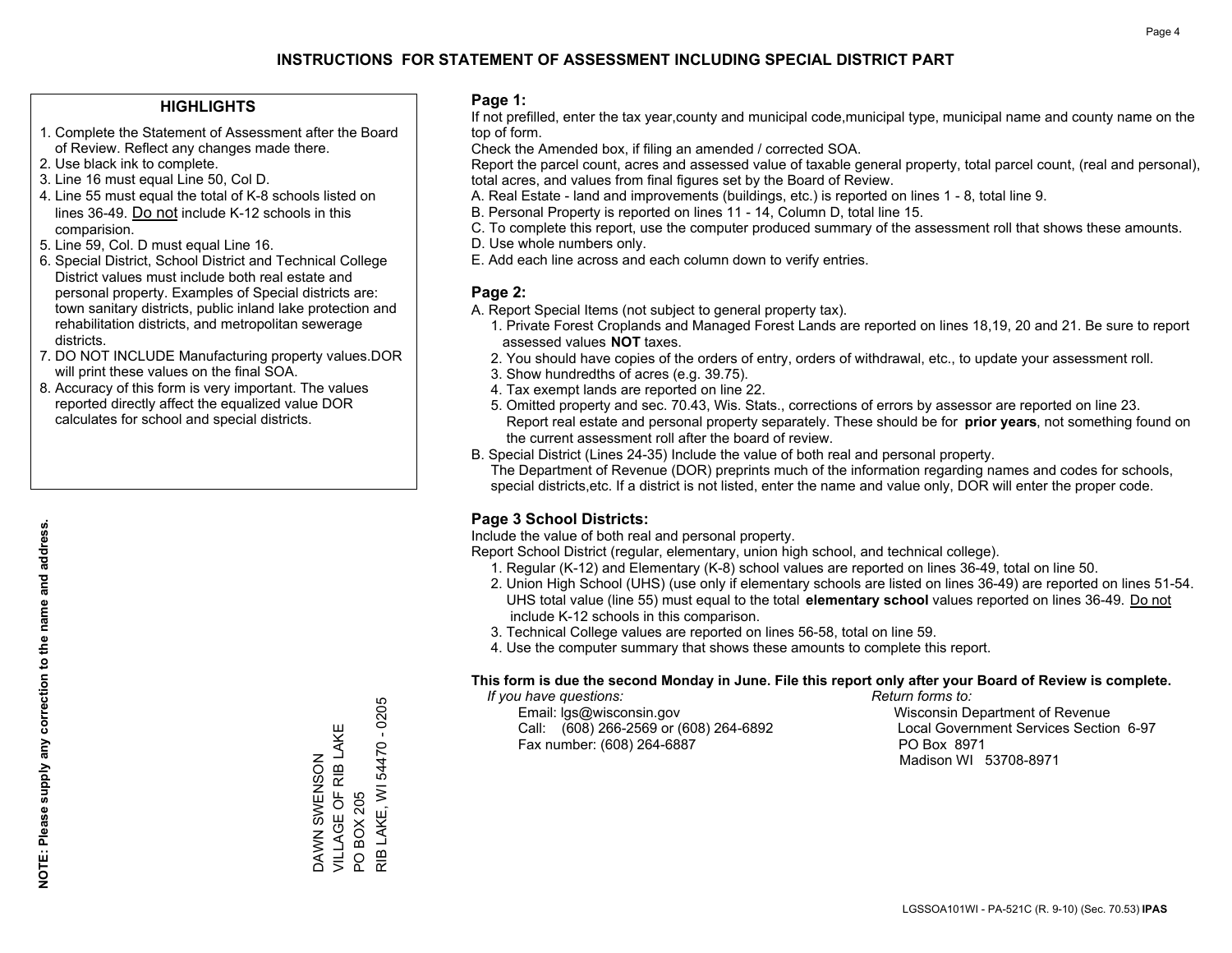**STATEMENT OF ASSESSMENT FOR 2017** 

**FINAL - EQUATED**

|                | <b>FOR</b>      | <b>VILLAGE OF</b><br>OF<br>Town - Village - City                                                                                                                                             | <b>STETSONVILLE</b><br><b>Municipality Name</b> |              | <b>TAYLOR COUNTY</b><br><b>County Name</b>                               |                                                                                                         |                                        | <b>WHEN COMPLETING THIS DOCUMENT</b><br>DO NOT WRITE OVER X's OR IN SHADED AREAS |  |  |  |  |  |
|----------------|-----------------|----------------------------------------------------------------------------------------------------------------------------------------------------------------------------------------------|-------------------------------------------------|--------------|--------------------------------------------------------------------------|---------------------------------------------------------------------------------------------------------|----------------------------------------|----------------------------------------------------------------------------------|--|--|--|--|--|
| Line           |                 | <b>REAL ESTATE</b><br>(See Lines 18 - 22 for                                                                                                                                                 |                                                 | PARCEL COUNT | NO. OF ACRES<br><b>WHOLE</b><br>TOTAL LAND   IMPROVEMENTS   NUMBERS ONLY | <b>VALUE OF</b><br><b>LAND</b>                                                                          | <b>VALUE OF</b><br><b>IMPROVEMENTS</b> | <b>TOTAL VALUE OF LAND</b><br>AND IMPROVEMENTS                                   |  |  |  |  |  |
| No.            |                 | other Real Estate)                                                                                                                                                                           | Col. A                                          | Col. B       | Col. C                                                                   | Col. D                                                                                                  | Col. E                                 | Col. F                                                                           |  |  |  |  |  |
| $\mathbf 1$    |                 | <b>RESIDENTIAL - Class 1</b>                                                                                                                                                                 | 321                                             | 208          | 103                                                                      | 2,415,400                                                                                               | 15,746,500                             | 18,161,900                                                                       |  |  |  |  |  |
| $\overline{2}$ |                 | <b>COMMERCIAL - Class 2</b>                                                                                                                                                                  | 52                                              | 28           | 12                                                                       | 393,000                                                                                                 | 1,842,800                              | 2,235,800                                                                        |  |  |  |  |  |
| 3              |                 | <b>MANUFACTURING - Class 3</b>                                                                                                                                                               | 5                                               | 4            | 21                                                                       | 106,300                                                                                                 | 1,386,000                              | 1,492,300                                                                        |  |  |  |  |  |
| 4              |                 | <b>AGRICULTURAL - Class 4</b>                                                                                                                                                                | 4                                               |              | 16                                                                       | 2,400                                                                                                   |                                        | 2,400                                                                            |  |  |  |  |  |
| 5              |                 | <b>UNDEVELOPED - Class 5</b>                                                                                                                                                                 |                                                 |              |                                                                          | 200                                                                                                     |                                        | 200                                                                              |  |  |  |  |  |
| 6              |                 | AGRICULTURAL FOREST - Class 5m                                                                                                                                                               | $\mathbf{0}$                                    |              | 0                                                                        | 0                                                                                                       |                                        | 0                                                                                |  |  |  |  |  |
| 7              |                 | FOREST LANDS - Class 6                                                                                                                                                                       | 0                                               |              | 0                                                                        | 0                                                                                                       |                                        | $\mathbf 0$                                                                      |  |  |  |  |  |
| 8              | OTHER - Class 7 |                                                                                                                                                                                              | $\Omega$                                        | $\Omega$     | $\Omega$                                                                 | 0                                                                                                       | $\Omega$                               | $\Omega$                                                                         |  |  |  |  |  |
| 9              |                 | TOTAL - ALL COLUMNS                                                                                                                                                                          | 383                                             | 240          | 153                                                                      | 2,917,300                                                                                               | 18,975,300                             | 21,892,600                                                                       |  |  |  |  |  |
| 10             |                 | NUMBER OF PERSONAL PROPERTY ACCOUNTS IN ROLL                                                                                                                                                 |                                                 |              | 27                                                                       | <b>LOCALLY ASSESSED</b>                                                                                 | <b>MANUFACTURING</b>                   | <b>MERGED</b>                                                                    |  |  |  |  |  |
| 11             |                 | BOATS AND OTHER WATERCRAFT NOT EXEMPT - Code 1                                                                                                                                               |                                                 |              |                                                                          | $\mathbf 0$                                                                                             | $\Omega$                               | $\mathbf 0$                                                                      |  |  |  |  |  |
| 12             |                 | MACHINERY, TOOLS AND PATTERNS - Code 2                                                                                                                                                       |                                                 |              |                                                                          | 70,900                                                                                                  | 153,600                                | 224,500                                                                          |  |  |  |  |  |
| 13             |                 | FURNITURE, FIXTURES AND EQUIPMENT - Code 3                                                                                                                                                   |                                                 |              |                                                                          | 22,100                                                                                                  | 3,300                                  | 25,400                                                                           |  |  |  |  |  |
| 14             |                 | ALL OTHER PERSONAL PROPERTY NOT EXEMPT - Codes 4A, 4B, 4C                                                                                                                                    |                                                 |              |                                                                          | 16,200                                                                                                  | 1,200                                  | 17,400                                                                           |  |  |  |  |  |
| 15             |                 | TOTAL OF PERSONAL PROPERTY NOT EXEMPT (Total of Lines 11-14)                                                                                                                                 |                                                 |              |                                                                          | 109,200                                                                                                 | 158,100                                | 267,300                                                                          |  |  |  |  |  |
| 16             |                 | AGGREGATE ASSESSED VALUE OF ALL PROPERTY SUBJECT TO THE GENERAL PROPERTY TAX (Total of Lines 9F and 15F)<br>MUST EQUAL TOTAL VALUE OF THE SCHOOL DISTRICTS (K-12 PLUS K-8) - Line 50, Col. F |                                                 |              |                                                                          |                                                                                                         |                                        | 22,159,900                                                                       |  |  |  |  |  |
| 17             |                 |                                                                                                                                                                                              |                                                 |              | Name of Assessor                                                         |                                                                                                         | Telephone #                            |                                                                                  |  |  |  |  |  |
|                |                 |                                                                                                                                                                                              |                                                 |              |                                                                          | <b>BOARD OF REVIEW</b><br>DATE OF FINAL ADJOURNMENT<br>05/09/2017<br>MICHAEL SCHNAUTZ<br>(715) 266-2409 |                                        |                                                                                  |  |  |  |  |  |

*CO*

*MUN*

*ACCT NO1651*

*<sup>60</sup> <sup>181</sup>*

REMARKS

The Assessment Ratio to be used in calculating the estimated Fair Market Value on tax bills for this tax district is 1.001905181<br>This ratio should be used to convert assessed values to "Calculate Equalized Values" in Step Commission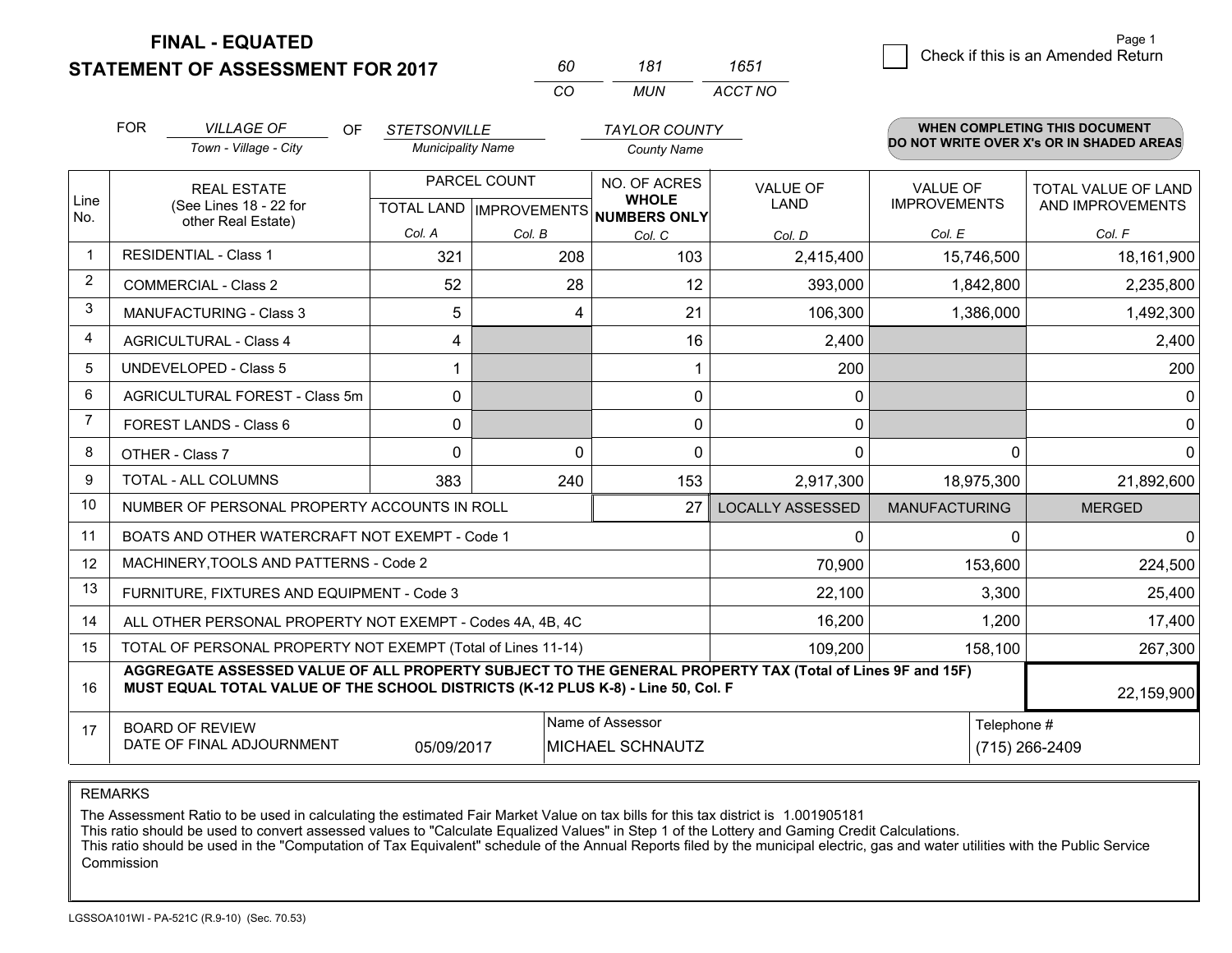*YEAR CO MUN ACCT NO* <sup>2017</sup> <sup>60</sup> <sup>181</sup> <sup>1651</sup>

Do not confuse FOREST LANDS (Line 7) with FOREST CROPS (in this section) - They are **NOT** the same

|    |                                                               |                                             |  | Private Forest Crop - Reg Class @ 10¢ per acre                                 |  | Private Forest Crop - Reg Class @ \$2.52 per acre                            |                                                                    |                    |                                                                 |  |
|----|---------------------------------------------------------------|---------------------------------------------|--|--------------------------------------------------------------------------------|--|------------------------------------------------------------------------------|--------------------------------------------------------------------|--------------------|-----------------------------------------------------------------|--|
| 18 | (a) PARCELS                                                   | (b) ACRES                                   |  | (c) ASSESSED VALUE                                                             |  | (d) PARCELS                                                                  | (e) ACRES                                                          |                    | (f) ASSESSED VALUE                                              |  |
|    |                                                               |                                             |  |                                                                                |  |                                                                              |                                                                    |                    |                                                                 |  |
|    |                                                               |                                             |  | Private Forest Crop - Special Class @ 20¢ per acre                             |  | Entered Before 2005 Managed Forest - Ferrous Mining CLOSED @ \$8.27 per acre |                                                                    |                    |                                                                 |  |
| 19 | (a) PARCELS<br>(b) ACRES                                      |                                             |  | (c) ASSESSED VALUE                                                             |  | (d) PARCELS                                                                  | (e) ACRES                                                          |                    | (f) ASSESSED VALUE                                              |  |
|    |                                                               |                                             |  |                                                                                |  |                                                                              |                                                                    |                    |                                                                 |  |
|    |                                                               | Entered Before 2005 Managed Forest - OPEN @ |  | \$.79 per acre                                                                 |  |                                                                              | Entered Before 2005 Managed Forest - CLOSED @ \$1.87 per acre      |                    |                                                                 |  |
| 20 | (a) PARCELS                                                   | (b) ACRES                                   |  | (c) ASSESSED VALUE                                                             |  | (d) PARCELS                                                                  | (e) ACRES                                                          |                    | (f) ASSESSED VALUE                                              |  |
|    |                                                               |                                             |  |                                                                                |  |                                                                              |                                                                    |                    |                                                                 |  |
|    | Entered After 2004 Managed Forest - OPEN @<br>\$2.14 per acre |                                             |  |                                                                                |  | Entered After 2004 Managed Forest - CLOSED @ \$10.68 per acre                |                                                                    |                    |                                                                 |  |
| 21 | (a) PARCELS                                                   | (b) ACRES                                   |  | (c) ASSESSED VALUE                                                             |  | (d) PARCELS<br>(e) ACRES                                                     |                                                                    | (f) ASSESSED VALUE |                                                                 |  |
|    |                                                               |                                             |  |                                                                                |  |                                                                              |                                                                    |                    |                                                                 |  |
|    |                                                               |                                             |  |                                                                                |  |                                                                              | (d) County (NOT FOREST CROP) Acres                                 |                    | (e) Other Acres                                                 |  |
| 22 | (a) County Forest Cropland Acres                              |                                             |  | (b) Federal Acres                                                              |  | (c) State Acres                                                              |                                                                    |                    |                                                                 |  |
|    |                                                               |                                             |  |                                                                                |  |                                                                              |                                                                    |                    | 69.19                                                           |  |
|    |                                                               |                                             |  | Assessed Value of Omitted Property From Prior Years (Sec. 70.44)               |  |                                                                              |                                                                    |                    | Assessed Value of Sec. 70.43 Corrections of Errors by Assessors |  |
| 23 |                                                               | (a) REAL ESTATE                             |  | (b) PERSONAL                                                                   |  |                                                                              | (c1) REAL ESTATE                                                   |                    | (c2) PERSONAL                                                   |  |
|    |                                                               |                                             |  |                                                                                |  |                                                                              |                                                                    |                    |                                                                 |  |
|    |                                                               |                                             |  | Manufacturing Equated Value of Omitted Property From Prior Years (Sec. 70.995) |  |                                                                              | Mfg. Equated Value of Sec.70.43 Corrections of Errors by Assessors |                    |                                                                 |  |
|    | (d) REAL ESTATE                                               |                                             |  | (e) PERSONAL                                                                   |  | (f1) REAL ESTATE                                                             |                                                                    | (f2) PERSONAL      |                                                                 |  |
|    |                                                               |                                             |  |                                                                                |  |                                                                              |                                                                    |                    |                                                                 |  |

## **SPECIAL DISTRICTS**

| Line<br>No. | Enter 6-digit<br>Special District<br>Code (Col. A) | <b>Account</b><br><b>Number</b><br>(Col. B) | <b>Special District Name</b><br>(Col. C) | <b>Locally Assessed Value</b><br>of Real Estate and<br>Personal Property (Col. D) | Mfg Value of Real Estate<br>and Personal Property<br>(Col. E) | <b>Merged Value of</b><br><b>Real Estate and</b><br>Personal Property (Col. F) |
|-------------|----------------------------------------------------|---------------------------------------------|------------------------------------------|-----------------------------------------------------------------------------------|---------------------------------------------------------------|--------------------------------------------------------------------------------|
| 24          |                                                    |                                             |                                          |                                                                                   |                                                               |                                                                                |
| 25          |                                                    |                                             |                                          |                                                                                   |                                                               |                                                                                |
| 26          |                                                    |                                             |                                          |                                                                                   |                                                               |                                                                                |
| 27          |                                                    |                                             |                                          |                                                                                   |                                                               |                                                                                |
| 28          |                                                    |                                             |                                          |                                                                                   |                                                               |                                                                                |
| 29          |                                                    |                                             |                                          |                                                                                   |                                                               |                                                                                |
| 30          |                                                    |                                             |                                          |                                                                                   |                                                               |                                                                                |
| 31          |                                                    |                                             |                                          |                                                                                   |                                                               |                                                                                |
| 32          |                                                    |                                             |                                          |                                                                                   |                                                               |                                                                                |
| 33          |                                                    |                                             |                                          |                                                                                   |                                                               |                                                                                |
| 34          |                                                    |                                             |                                          |                                                                                   |                                                               |                                                                                |
| 35          |                                                    |                                             |                                          |                                                                                   |                                                               |                                                                                |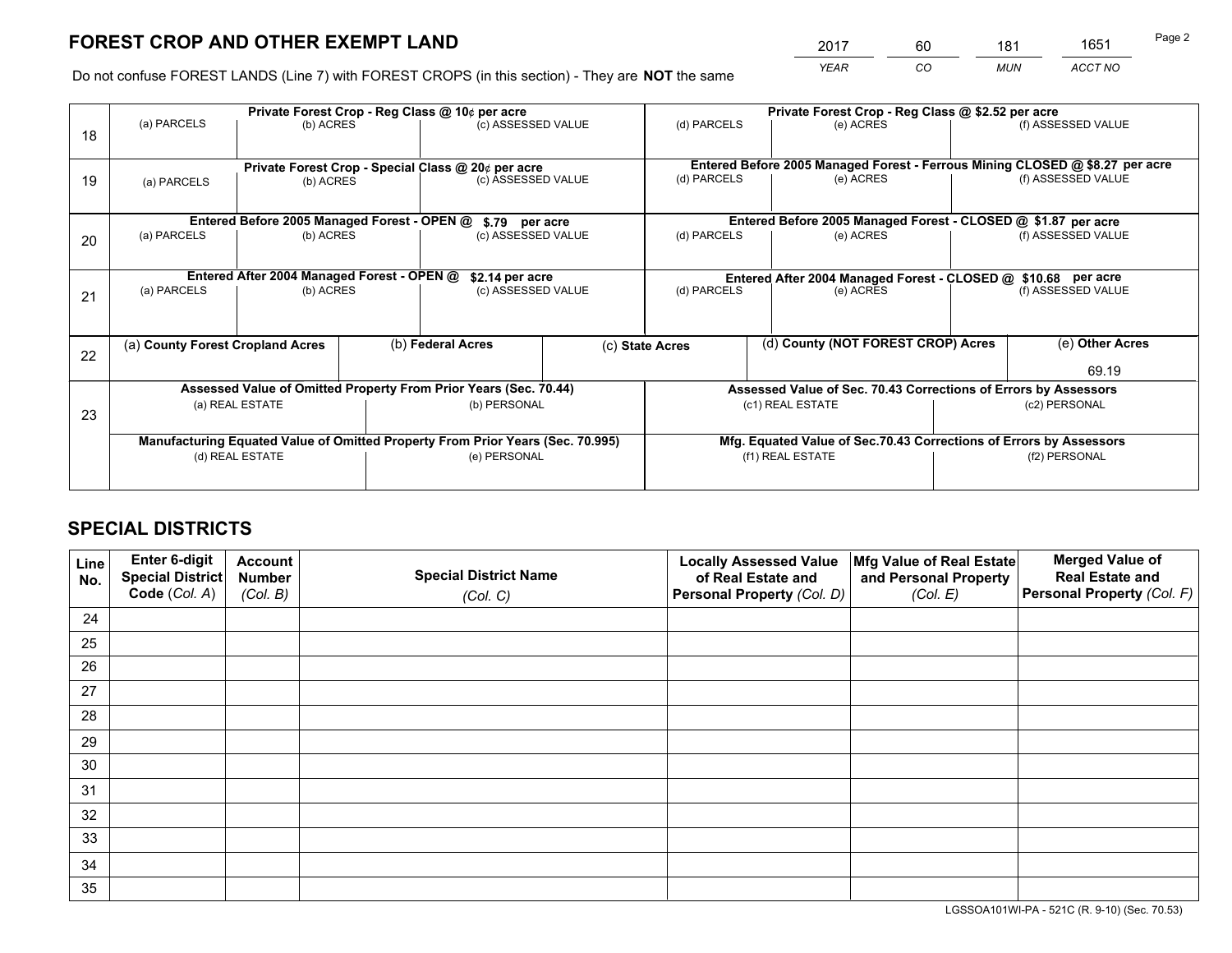|             |                                                                 |                                             |                                                         | <b>YEAR</b>                                                                       | CO<br><b>MUN</b>                                              | ACCT NO                                                                        |
|-------------|-----------------------------------------------------------------|---------------------------------------------|---------------------------------------------------------|-----------------------------------------------------------------------------------|---------------------------------------------------------------|--------------------------------------------------------------------------------|
| Line<br>No. | <b>Enter 6-digit</b><br><b>School District</b><br>Code (Col. A) | <b>Account</b><br><b>Number</b><br>(Col. B) | <b>School District Name</b><br>(Col. C)                 | <b>Locally Assessed Value</b><br>of Real Estate and<br>Personal Property (Col. D) | Mfg Value of Real Estate<br>and Personal Property<br>(Col. E) | <b>Merged Value of</b><br><b>Real Estate and</b><br>Personal Property (Col. F) |
|             | A. SCHOOL DISTRICTS (K-8 and K-12)                              |                                             |                                                         |                                                                                   |                                                               |                                                                                |
| 36          | 603409                                                          | 0356                                        | SCH D OF MEDFORD AREA                                   | 20,509,500                                                                        | 1,650,400                                                     | 22,159,900                                                                     |
| 37          |                                                                 |                                             |                                                         |                                                                                   |                                                               |                                                                                |
| 38          |                                                                 |                                             |                                                         |                                                                                   |                                                               |                                                                                |
| 39          |                                                                 |                                             |                                                         |                                                                                   |                                                               |                                                                                |
| 40          |                                                                 |                                             |                                                         |                                                                                   |                                                               |                                                                                |
| 41<br>42    |                                                                 |                                             |                                                         |                                                                                   |                                                               |                                                                                |
| 43          |                                                                 |                                             |                                                         |                                                                                   |                                                               |                                                                                |
|             |                                                                 |                                             |                                                         |                                                                                   |                                                               |                                                                                |
| 44<br>45    |                                                                 |                                             |                                                         |                                                                                   |                                                               |                                                                                |
| 46          |                                                                 |                                             |                                                         |                                                                                   |                                                               |                                                                                |
| 47          |                                                                 |                                             |                                                         |                                                                                   |                                                               |                                                                                |
| 48          |                                                                 |                                             |                                                         |                                                                                   |                                                               |                                                                                |
| 49          |                                                                 |                                             |                                                         |                                                                                   |                                                               |                                                                                |
| 50          |                                                                 |                                             | TOTAL ASSESSED VALUE OF SCHOOL DISTRICTS (K-8 and K-12) | 20,509,500                                                                        | 1,650,400                                                     | 22,159,900                                                                     |
|             | <b>B.</b><br><b>UNION HIGH SCHOOL DISTRICTS</b>                 |                                             |                                                         |                                                                                   |                                                               |                                                                                |
| 51          |                                                                 |                                             |                                                         |                                                                                   |                                                               |                                                                                |
| 52          |                                                                 |                                             |                                                         |                                                                                   |                                                               |                                                                                |
| 53          |                                                                 |                                             |                                                         |                                                                                   |                                                               |                                                                                |
| 54          |                                                                 |                                             |                                                         |                                                                                   |                                                               |                                                                                |
| 55          |                                                                 |                                             | TOTAL ASSESSED VALUE OF UNION HIGH SCHOOLS              |                                                                                   |                                                               |                                                                                |
|             | C.<br><b>TECHNICAL COLLEGE DISTRICTS</b>                        |                                             |                                                         |                                                                                   |                                                               |                                                                                |
| 56          | 001500                                                          | 0014                                        | NORTH CENTRAL TECHNICAL COLLEGE<br><b>WAUS</b>          | 20,509,500                                                                        | 1,650,400                                                     | 22,159,900                                                                     |
| 57<br>58    |                                                                 |                                             |                                                         |                                                                                   |                                                               |                                                                                |
| 59          |                                                                 |                                             | TOTAL ASSESSED VALUE OF TECHNICAL COLLEGES              | 20,509,500                                                                        | 1,650,400                                                     | 22,159,900                                                                     |
|             |                                                                 |                                             |                                                         |                                                                                   |                                                               |                                                                                |

60

181

 *I hereby certify, to the best of my knowledge and belief, this form is complete and correct.*

**SCHOOL DISTRICTS**

| Print name of preparer | Title                    | Date (MM / DD / CCYY) |  |
|------------------------|--------------------------|-----------------------|--|
|                        |                          |                       |  |
| Signature of preparer  | Contact Telephone Number | E-mail address        |  |
|                        | $\sim$                   |                       |  |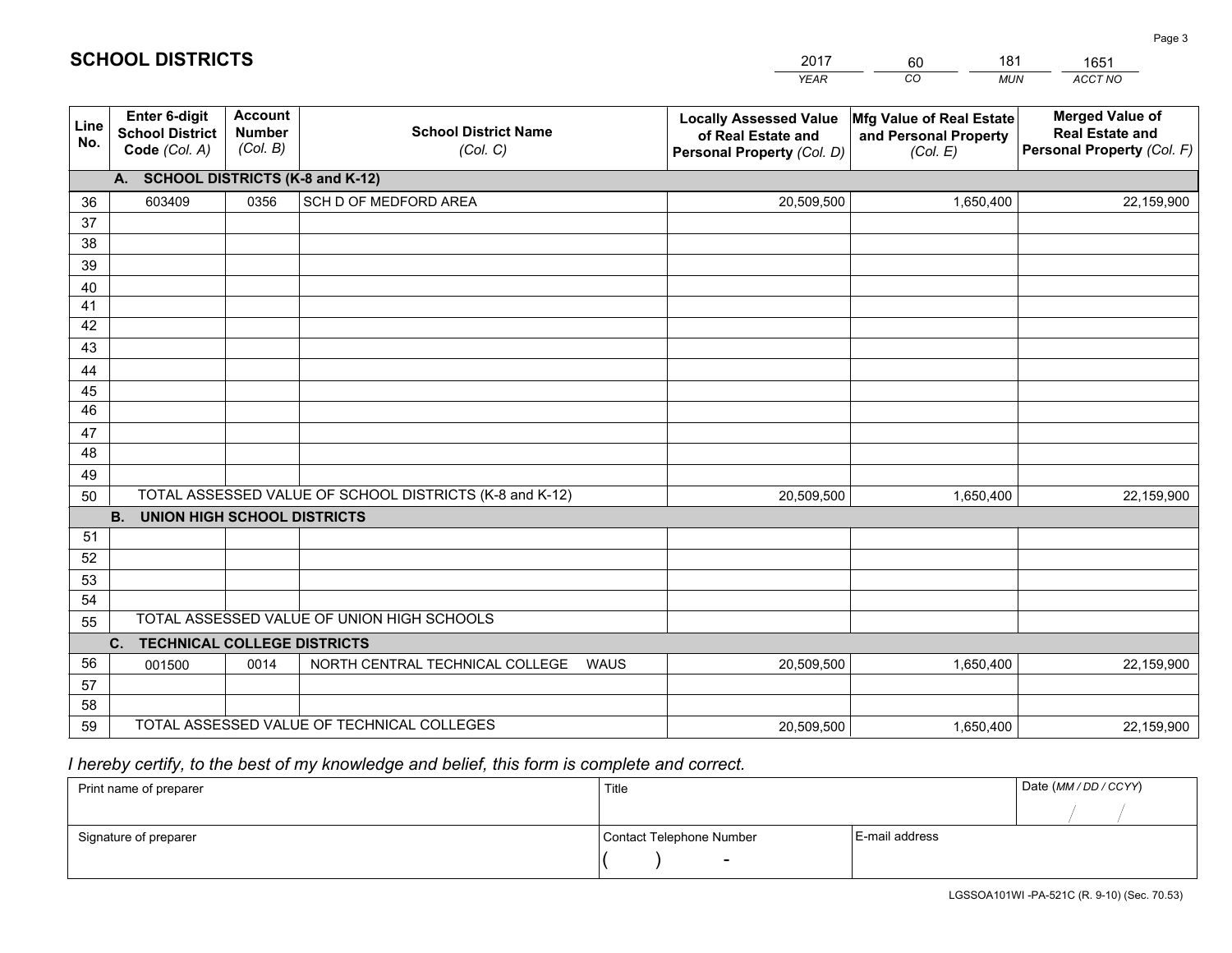#### **HIGHLIGHTS**

- 1. Complete the Statement of Assessment after the Board of Review. Reflect any changes made there.
- 2. Use black ink to complete.
- 3. Line 16 must equal Line 50, Col D.
- 4. Line 55 must equal the total of K-8 schools listed on lines 36-49. Do not include K-12 schools in this comparision.
- 5. Line 59, Col. D must equal Line 16.
- 6. Special District, School District and Technical College District values must include both real estate and personal property. Examples of Special districts are: town sanitary districts, public inland lake protection and rehabilitation districts, and metropolitan sewerage districts.
- 7. DO NOT INCLUDE Manufacturing property values.DOR will print these values on the final SOA.
- 8. Accuracy of this form is very important. The values reported directly affect the equalized value DOR calculates for school and special districts.

#### **Page 1:**

 If not prefilled, enter the tax year,county and municipal code,municipal type, municipal name and county name on the top of form.

Check the Amended box, if filing an amended / corrected SOA.

 Report the parcel count, acres and assessed value of taxable general property, total parcel count, (real and personal), total acres, and values from final figures set by the Board of Review.

- A. Real Estate land and improvements (buildings, etc.) is reported on lines 1 8, total line 9.
- B. Personal Property is reported on lines 11 14, Column D, total line 15.
- C. To complete this report, use the computer produced summary of the assessment roll that shows these amounts.
- D. Use whole numbers only.
- E. Add each line across and each column down to verify entries.

### **Page 2:**

- A. Report Special Items (not subject to general property tax).
- 1. Private Forest Croplands and Managed Forest Lands are reported on lines 18,19, 20 and 21. Be sure to report assessed values **NOT** taxes.
- 2. You should have copies of the orders of entry, orders of withdrawal, etc., to update your assessment roll.
	- 3. Show hundredths of acres (e.g. 39.75).
- 4. Tax exempt lands are reported on line 22.
- 5. Omitted property and sec. 70.43, Wis. Stats., corrections of errors by assessor are reported on line 23. Report real estate and personal property separately. These should be for **prior years**, not something found on the current assessment roll after the board of review.
- B. Special District (Lines 24-35) Include the value of both real and personal property.
- The Department of Revenue (DOR) preprints much of the information regarding names and codes for schools, special districts,etc. If a district is not listed, enter the name and value only, DOR will enter the proper code.

## **Page 3 School Districts:**

Include the value of both real and personal property.

Report School District (regular, elementary, union high school, and technical college).

- 1. Regular (K-12) and Elementary (K-8) school values are reported on lines 36-49, total on line 50.
- 2. Union High School (UHS) (use only if elementary schools are listed on lines 36-49) are reported on lines 51-54. UHS total value (line 55) must equal to the total **elementary school** values reported on lines 36-49. Do notinclude K-12 schools in this comparison.
- 3. Technical College values are reported on lines 56-58, total on line 59.
- 4. Use the computer summary that shows these amounts to complete this report.

#### **This form is due the second Monday in June. File this report only after your Board of Review is complete.**

 *If you have questions: Return forms to:*

 Email: lgs@wisconsin.gov Wisconsin Department of RevenueCall:  $(608)$  266-2569 or  $(608)$  264-6892 Fax number: (608) 264-6887 PO Box 8971

Local Government Services Section 6-97 Madison WI 53708-8971

VILLAGE OF STETSONVILLE VILLAGE OF STETSONVILLE 54480 STETSONVILLE, WI 54480 STETSONVILLE, WI SHAWN SULLIVAN SHAWN SULLIVAN **OBOX219** P O BOX 219  $\Delta$ 

Ш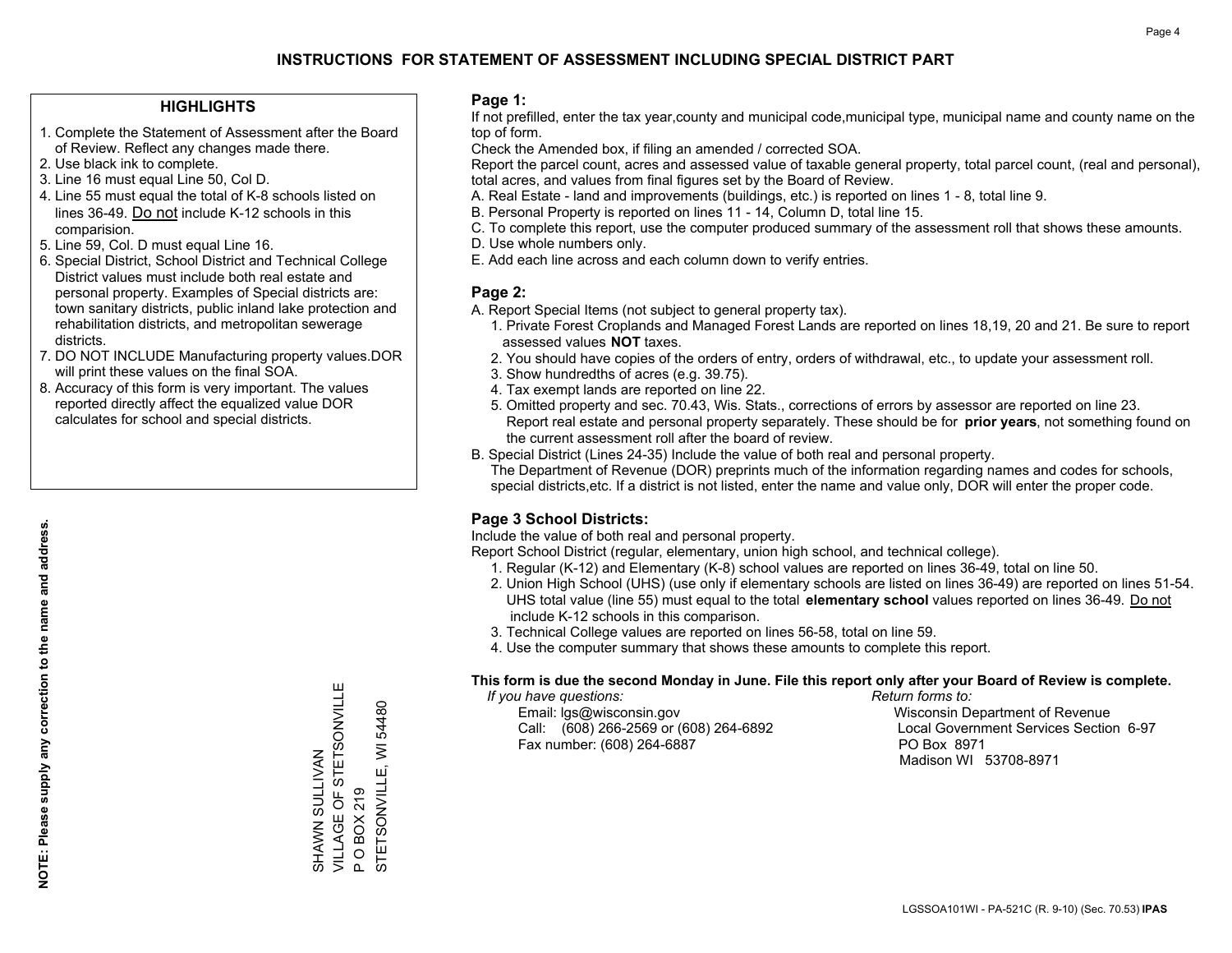**FINAL - EQUATED**

**STATEMENT OF ASSESSMENT FOR 2017** 

| 60  | 251   | 1652    |
|-----|-------|---------|
| CO. | MI IN | ACCT NO |

|                | <b>FOR</b><br>CITY OF<br>OF<br>Town - Village - City                                                                                                                                                        |                                                              | <b>MEDFORD</b><br><b>Municipality Name</b> |              | <b>County Name</b>                                                       | <b>TAYLOR COUNTY</b>           |                                        | <b>WHEN COMPLETING THIS DOCUMENT</b><br>DO NOT WRITE OVER X's OR IN SHADED AREAS |  |  |
|----------------|-------------------------------------------------------------------------------------------------------------------------------------------------------------------------------------------------------------|--------------------------------------------------------------|--------------------------------------------|--------------|--------------------------------------------------------------------------|--------------------------------|----------------------------------------|----------------------------------------------------------------------------------|--|--|
| Line<br>No.    |                                                                                                                                                                                                             | <b>REAL ESTATE</b><br>(See Lines 18 - 22 for                 |                                            | PARCEL COUNT | NO. OF ACRES<br><b>WHOLE</b><br>TOTAL LAND   IMPROVEMENTS   NUMBERS ONLY | <b>VALUE OF</b><br><b>LAND</b> | <b>VALUE OF</b><br><b>IMPROVEMENTS</b> | <b>TOTAL VALUE OF LAND</b><br>AND IMPROVEMENTS                                   |  |  |
|                |                                                                                                                                                                                                             | other Real Estate)                                           | Col. A                                     | Col. B       | Col. C                                                                   | Col. D                         | Col. E                                 | Col. F                                                                           |  |  |
|                |                                                                                                                                                                                                             | <b>RESIDENTIAL - Class 1</b>                                 | 1,581                                      | 1,345        | 690                                                                      | 25,158,900                     | 108,779,100                            | 133,938,000                                                                      |  |  |
| 2              |                                                                                                                                                                                                             | <b>COMMERCIAL - Class 2</b>                                  | 404                                        | 351          | 573                                                                      | 24,596,200                     | 81,590,600                             | 106,186,800                                                                      |  |  |
| 3              |                                                                                                                                                                                                             | <b>MANUFACTURING - Class 3</b>                               | 35                                         | 27           | 191                                                                      | 2,304,200                      | 26,716,500                             | 29,020,700                                                                       |  |  |
| 4              |                                                                                                                                                                                                             | <b>AGRICULTURAL - Class 4</b>                                | 8                                          |              | 196                                                                      | 31,700                         |                                        | 31,700                                                                           |  |  |
| 5              |                                                                                                                                                                                                             | <b>UNDEVELOPED - Class 5</b>                                 | 46                                         |              | 200                                                                      | 273,600                        |                                        | 273,600                                                                          |  |  |
| 6              |                                                                                                                                                                                                             | AGRICULTURAL FOREST - Class 5m                               | 1                                          |              | 8                                                                        | 6,000                          |                                        | 6,000                                                                            |  |  |
| $\overline{7}$ |                                                                                                                                                                                                             | FOREST LANDS - Class 6                                       | 18                                         |              | 154                                                                      | 449,200                        |                                        | 449,200                                                                          |  |  |
| 8              |                                                                                                                                                                                                             | OTHER - Class 7                                              | $\Omega$                                   | $\Omega$     | $\Omega$                                                                 | 0                              |                                        | $\Omega$<br>$\Omega$                                                             |  |  |
| 9              |                                                                                                                                                                                                             | TOTAL - ALL COLUMNS                                          | 2,093                                      | 1,723        | 2,012                                                                    | 52,819,800                     | 217,086,200                            | 269,906,000                                                                      |  |  |
| 10             |                                                                                                                                                                                                             | NUMBER OF PERSONAL PROPERTY ACCOUNTS IN ROLL                 |                                            |              | 369                                                                      | <b>LOCALLY ASSESSED</b>        | <b>MANUFACTURING</b>                   | <b>MERGED</b>                                                                    |  |  |
| 11             |                                                                                                                                                                                                             | BOATS AND OTHER WATERCRAFT NOT EXEMPT - Code 1               |                                            |              |                                                                          | $\Omega$                       |                                        | $\Omega$<br>0                                                                    |  |  |
| 12             |                                                                                                                                                                                                             | MACHINERY, TOOLS AND PATTERNS - Code 2                       |                                            |              |                                                                          | 5,190,300                      | 7,274,800                              | 12,465,100                                                                       |  |  |
| 13             |                                                                                                                                                                                                             | FURNITURE, FIXTURES AND EQUIPMENT - Code 3                   |                                            |              |                                                                          | 5,539,200                      | 1,198,300                              | 6,737,500                                                                        |  |  |
| 14             |                                                                                                                                                                                                             | ALL OTHER PERSONAL PROPERTY NOT EXEMPT - Codes 4A, 4B, 4C    |                                            |              |                                                                          | 1,380,700                      | 1,510,000                              | 2,890,700                                                                        |  |  |
| 15             |                                                                                                                                                                                                             | TOTAL OF PERSONAL PROPERTY NOT EXEMPT (Total of Lines 11-14) |                                            |              |                                                                          | 12,110,200                     | 9,983,100                              | 22,093,300                                                                       |  |  |
| 16             | AGGREGATE ASSESSED VALUE OF ALL PROPERTY SUBJECT TO THE GENERAL PROPERTY TAX (Total of Lines 9F and 15F)<br>MUST EQUAL TOTAL VALUE OF THE SCHOOL DISTRICTS (K-12 PLUS K-8) - Line 50, Col. F<br>291,999,300 |                                                              |                                            |              |                                                                          |                                |                                        |                                                                                  |  |  |
| 17             | Name of Assessor<br>Telephone #<br><b>BOARD OF REVIEW</b><br>DATE OF FINAL ADJOURNMENT<br>(715) 820-0541<br>05/23/2017<br><b>CINDY CHASE</b>                                                                |                                                              |                                            |              |                                                                          |                                |                                        |                                                                                  |  |  |

REMARKS

The Assessment Ratio to be used in calculating the estimated Fair Market Value on tax bills for this tax district is .96001996

This ratio should be used to convert assessed values to "Calculate Equalized Values" in Step 1 of the Lottery and Gaming Credit Calculations.<br>This ratio should be used in the "Computation of Tax Equivalent" schedule of the Commission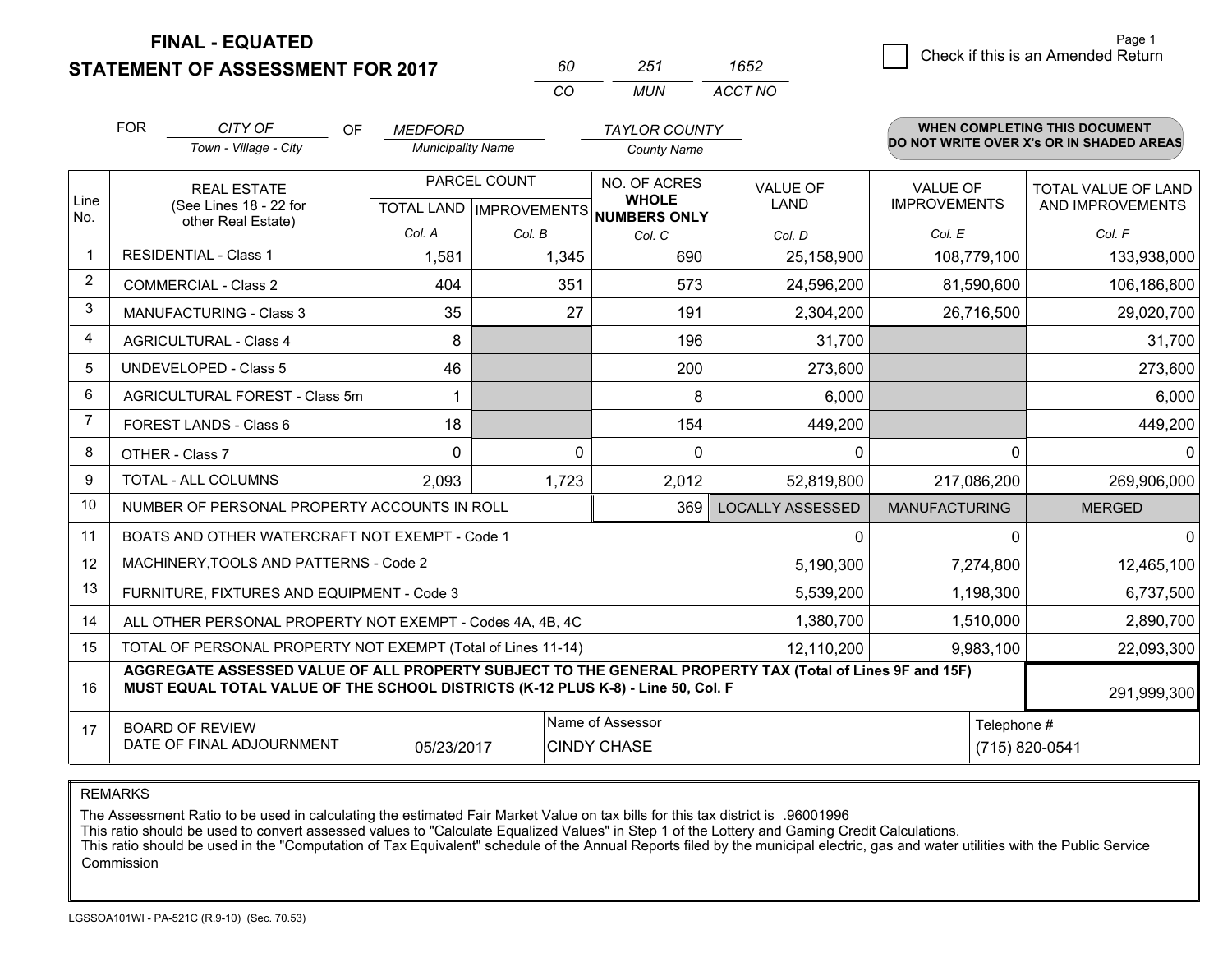*YEAR CO MUN ACCT NO* 2017 60 251 1652

Do not confuse FOREST LANDS (Line 7) with FOREST CROPS (in this section) - They are **NOT** the same

|    |                                                                                |                                             |  | Private Forest Crop - Reg Class @ 10¢ per acre                           |  |                                                                              | Private Forest Crop - Reg Class @ \$2.52 per acre               |  |                    |  |
|----|--------------------------------------------------------------------------------|---------------------------------------------|--|--------------------------------------------------------------------------|--|------------------------------------------------------------------------------|-----------------------------------------------------------------|--|--------------------|--|
| 18 | (a) PARCELS                                                                    | (b) ACRES                                   |  | (c) ASSESSED VALUE                                                       |  | (d) PARCELS                                                                  | (e) ACRES                                                       |  | (f) ASSESSED VALUE |  |
|    |                                                                                |                                             |  |                                                                          |  | Entered Before 2005 Managed Forest - Ferrous Mining CLOSED @ \$8.27 per acre |                                                                 |  |                    |  |
| 19 | (b) ACRES<br>(a) PARCELS                                                       |                                             |  | Private Forest Crop - Special Class @ 20¢ per acre<br>(c) ASSESSED VALUE |  | (d) PARCELS<br>(e) ACRES                                                     |                                                                 |  | (f) ASSESSED VALUE |  |
|    |                                                                                | Entered Before 2005 Managed Forest - OPEN @ |  | \$.79 per acre                                                           |  |                                                                              | Entered Before 2005 Managed Forest - CLOSED @ \$1.87 per acre   |  |                    |  |
|    | (a) PARCELS                                                                    | (b) ACRES                                   |  | (c) ASSESSED VALUE                                                       |  | (d) PARCELS                                                                  | (e) ACRES                                                       |  | (f) ASSESSED VALUE |  |
| 20 |                                                                                |                                             |  |                                                                          |  |                                                                              |                                                                 |  |                    |  |
|    |                                                                                | Entered After 2004 Managed Forest - OPEN @  |  | \$2.14 per acre                                                          |  |                                                                              | Entered After 2004 Managed Forest - CLOSED @ \$10.68 per acre   |  |                    |  |
| 21 | (a) PARCELS                                                                    | (b) ACRES                                   |  | (c) ASSESSED VALUE                                                       |  | (d) PARCELS<br>(e) ACRES                                                     |                                                                 |  | (f) ASSESSED VALUE |  |
|    |                                                                                |                                             |  |                                                                          |  |                                                                              |                                                                 |  |                    |  |
| 22 | (a) County Forest Cropland Acres                                               |                                             |  | (b) Federal Acres<br>2.65                                                |  | (d) County (NOT FOREST CROP) Acres<br>(c) State Acres                        |                                                                 |  | (e) Other Acres    |  |
|    |                                                                                |                                             |  |                                                                          |  | 32.81<br>110.66                                                              |                                                                 |  | 432.51             |  |
|    |                                                                                |                                             |  | Assessed Value of Omitted Property From Prior Years (Sec. 70.44)         |  |                                                                              | Assessed Value of Sec. 70.43 Corrections of Errors by Assessors |  |                    |  |
| 23 |                                                                                | (a) REAL ESTATE                             |  | (b) PERSONAL                                                             |  |                                                                              | (c1) REAL ESTATE                                                |  | (c2) PERSONAL      |  |
|    |                                                                                |                                             |  |                                                                          |  |                                                                              |                                                                 |  |                    |  |
|    | Manufacturing Equated Value of Omitted Property From Prior Years (Sec. 70.995) |                                             |  |                                                                          |  | Mfg. Equated Value of Sec.70.43 Corrections of Errors by Assessors           |                                                                 |  |                    |  |
|    |                                                                                | (d) REAL ESTATE                             |  | (e) PERSONAL                                                             |  |                                                                              | (f1) REAL ESTATE                                                |  | (f2) PERSONAL      |  |
|    |                                                                                |                                             |  |                                                                          |  |                                                                              |                                                                 |  |                    |  |

## **SPECIAL DISTRICTS**

| Line<br>No. | Enter 6-digit<br><b>Special District</b> | <b>Account</b><br><b>Number</b> | <b>Special District Name</b> | <b>Locally Assessed Value</b><br>of Real Estate and | Mfg Value of Real Estate<br>and Personal Property | <b>Merged Value of</b><br><b>Real Estate and</b> |
|-------------|------------------------------------------|---------------------------------|------------------------------|-----------------------------------------------------|---------------------------------------------------|--------------------------------------------------|
|             | Code (Col. A)                            | (Col. B)                        | (Col. C)                     | Personal Property (Col. D)                          | (Col. E)                                          | Personal Property (Col. F)                       |
| 24          |                                          |                                 |                              |                                                     |                                                   |                                                  |
| 25          |                                          |                                 |                              |                                                     |                                                   |                                                  |
| 26          |                                          |                                 |                              |                                                     |                                                   |                                                  |
| 27          |                                          |                                 |                              |                                                     |                                                   |                                                  |
| 28          |                                          |                                 |                              |                                                     |                                                   |                                                  |
| 29          |                                          |                                 |                              |                                                     |                                                   |                                                  |
| 30          |                                          |                                 |                              |                                                     |                                                   |                                                  |
| 31          |                                          |                                 |                              |                                                     |                                                   |                                                  |
| 32          |                                          |                                 |                              |                                                     |                                                   |                                                  |
| 33          |                                          |                                 |                              |                                                     |                                                   |                                                  |
| 34          |                                          |                                 |                              |                                                     |                                                   |                                                  |
| 35          |                                          |                                 |                              |                                                     |                                                   |                                                  |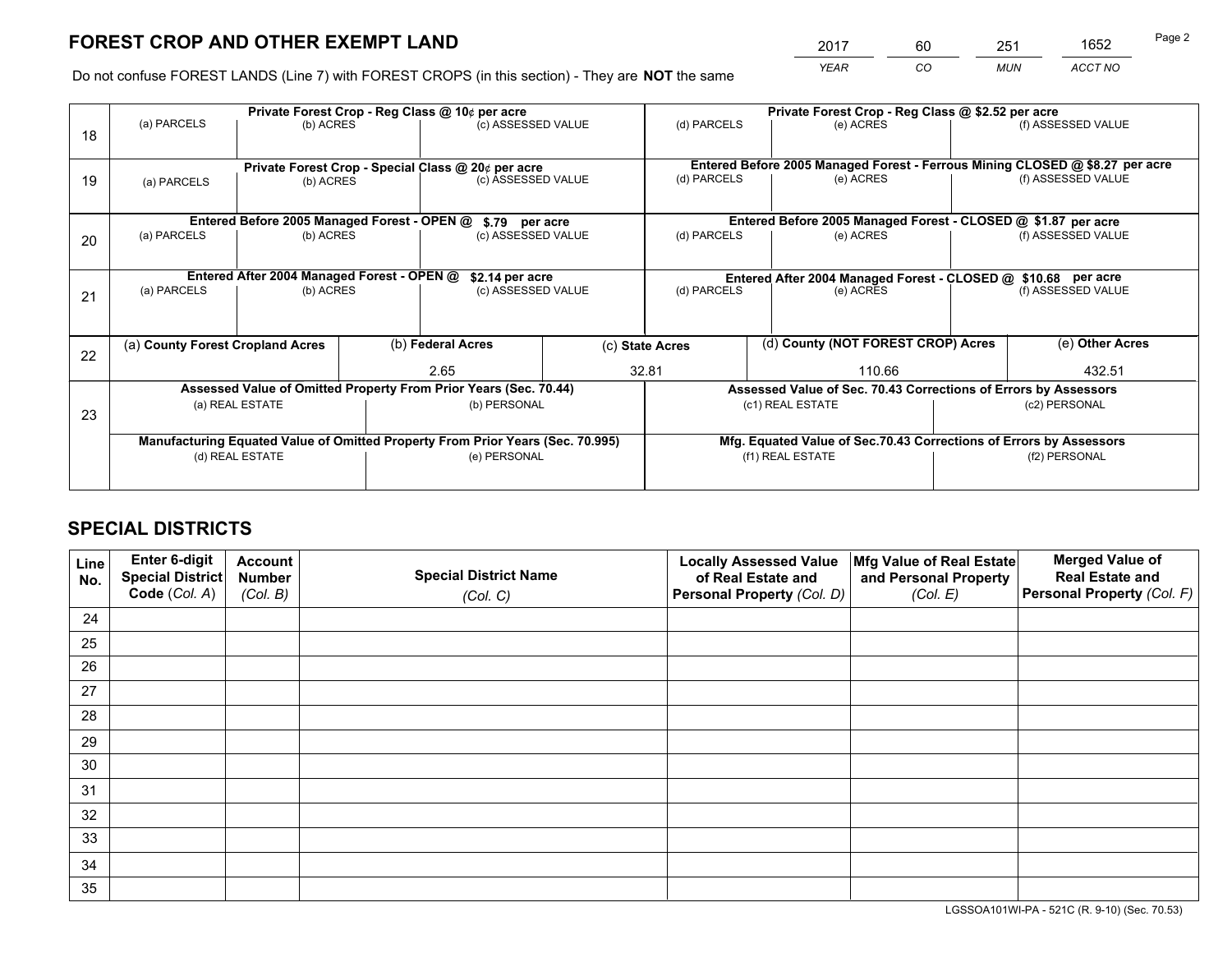|             |                                                                                                     |                                             |                                                | <b>YEAR</b>                                                                       | CO<br><b>MUN</b>                                              | ACCT NO                                                                        |  |  |
|-------------|-----------------------------------------------------------------------------------------------------|---------------------------------------------|------------------------------------------------|-----------------------------------------------------------------------------------|---------------------------------------------------------------|--------------------------------------------------------------------------------|--|--|
| Line<br>No. | Enter 6-digit<br><b>School District</b><br>Code (Col. A)                                            | <b>Account</b><br><b>Number</b><br>(Col. B) | <b>School District Name</b><br>(Col. C)        | <b>Locally Assessed Value</b><br>of Real Estate and<br>Personal Property (Col. D) | Mfg Value of Real Estate<br>and Personal Property<br>(Col. E) | <b>Merged Value of</b><br><b>Real Estate and</b><br>Personal Property (Col. F) |  |  |
|             | <b>SCHOOL DISTRICTS (K-8 and K-12)</b><br>A.                                                        |                                             |                                                |                                                                                   |                                                               |                                                                                |  |  |
| 36          | 603409                                                                                              | 0356                                        | SCH D OF MEDFORD AREA                          | 252,995,500                                                                       | 39,003,800                                                    | 291,999,300                                                                    |  |  |
| 37          |                                                                                                     |                                             |                                                |                                                                                   |                                                               |                                                                                |  |  |
| 38          |                                                                                                     |                                             |                                                |                                                                                   |                                                               |                                                                                |  |  |
| 39          |                                                                                                     |                                             |                                                |                                                                                   |                                                               |                                                                                |  |  |
| 40          |                                                                                                     |                                             |                                                |                                                                                   |                                                               |                                                                                |  |  |
| 41<br>42    |                                                                                                     |                                             |                                                |                                                                                   |                                                               |                                                                                |  |  |
| 43          |                                                                                                     |                                             |                                                |                                                                                   |                                                               |                                                                                |  |  |
| 44          |                                                                                                     |                                             |                                                |                                                                                   |                                                               |                                                                                |  |  |
| 45          |                                                                                                     |                                             |                                                |                                                                                   |                                                               |                                                                                |  |  |
| 46          |                                                                                                     |                                             |                                                |                                                                                   |                                                               |                                                                                |  |  |
| 47          |                                                                                                     |                                             |                                                |                                                                                   |                                                               |                                                                                |  |  |
| 48          |                                                                                                     |                                             |                                                |                                                                                   |                                                               |                                                                                |  |  |
| 49          |                                                                                                     |                                             |                                                |                                                                                   |                                                               |                                                                                |  |  |
| 50          | TOTAL ASSESSED VALUE OF SCHOOL DISTRICTS (K-8 and K-12)<br>252,995,500<br>39,003,800<br>291,999,300 |                                             |                                                |                                                                                   |                                                               |                                                                                |  |  |
|             | <b>B.</b><br><b>UNION HIGH SCHOOL DISTRICTS</b>                                                     |                                             |                                                |                                                                                   |                                                               |                                                                                |  |  |
| 51          |                                                                                                     |                                             |                                                |                                                                                   |                                                               |                                                                                |  |  |
| 52          |                                                                                                     |                                             |                                                |                                                                                   |                                                               |                                                                                |  |  |
| 53          |                                                                                                     |                                             |                                                |                                                                                   |                                                               |                                                                                |  |  |
| 54          |                                                                                                     |                                             |                                                |                                                                                   |                                                               |                                                                                |  |  |
| 55          | TOTAL ASSESSED VALUE OF UNION HIGH SCHOOLS<br>C.<br><b>TECHNICAL COLLEGE DISTRICTS</b>              |                                             |                                                |                                                                                   |                                                               |                                                                                |  |  |
| 56          | 001500                                                                                              | 0014                                        | NORTH CENTRAL TECHNICAL COLLEGE<br><b>WAUS</b> | 252,995,500                                                                       | 39,003,800                                                    | 291,999,300                                                                    |  |  |
| 57          |                                                                                                     |                                             |                                                |                                                                                   |                                                               |                                                                                |  |  |
| 58          |                                                                                                     |                                             |                                                |                                                                                   |                                                               |                                                                                |  |  |
| 59          |                                                                                                     |                                             | TOTAL ASSESSED VALUE OF TECHNICAL COLLEGES     | 252,995,500                                                                       | 39,003,800                                                    | 291,999,300                                                                    |  |  |

60

251

 *I hereby certify, to the best of my knowledge and belief, this form is complete and correct.*

**SCHOOL DISTRICTS**

| Print name of preparer | Title                    | Date (MM / DD / CCYY) |  |
|------------------------|--------------------------|-----------------------|--|
|                        |                          |                       |  |
| Signature of preparer  | Contact Telephone Number | E-mail address        |  |
|                        | $\sim$                   |                       |  |